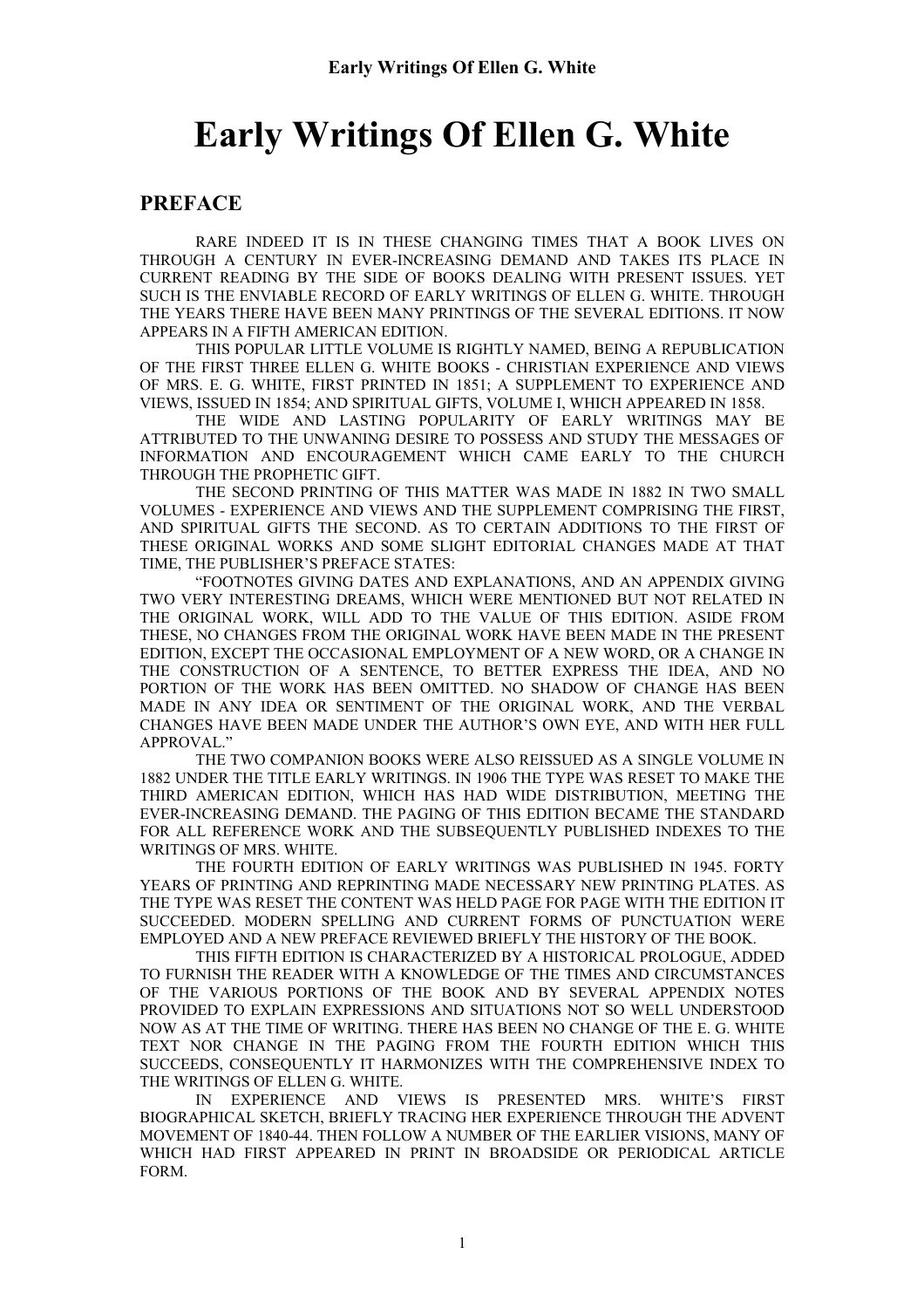THE SUPPLEMENT EXPLAINS CERTAIN EXPRESSIONS OF THE EARLIER WORK WHICH HAD BEEN MISUNDERSTOOD OR MISCONSTRUED, AND GIVES ADDITIONAL COUNSEL TO THE CHURCH. ITS PUBLICATION PRECEDED BY ONE YEAR THE FIRST PAMPHLET BEARING THE TITLE OF TESTIMONY FOR THE CHURCH.

SPIRITUAL GIFTS, VOLUME I, BEING THE FIRST PUBLISHED ACCOUNT OF THE LONG-EXTENDED CONFLICT BETWEEN CHRIST AND HIS ANGELS AND SATAN AND HIS ANGELS, IS CHERISHED FOR ITS VIVID DESCRIPTIONS AND ITS COMPACTNESS, TOUCHING AS IT DOES ONLY THE MORE SALIENT POINTS. IN SUCCEEDING YEARS THIS BRIEF STORY OF THE CONFLICT WAS GREATLY AMPLIFIED IN THE FOUR VOLUMES OF THE SPIRIT OF PROPHECY, PUBLISHED 1870-84. AFTER WIDE DISTRIBUTION, THIS FOUR-BOOK SET WAS REPLACED BY THE WELL-KNOWN AND WIDELY READ CONFLICT OF THE AGES SERIES, PRESENTING THE ACCOUNT IN STILL MORE DETAILED FORM, AS IT HAD BEEN PRESENTED TO MRS. WHITE IN MANY REVELATIONS. EVEN THOUGH THE FULLER VOLUMES - PATRIARCHS AND PROPHETS, PROPHETS AND KINGS, THE DESIRE OF AGES, THE ACTS OF THE APOSTLES, AND THE GREAT CONTROVERSY - PRESENT THE CONFLICT STORY IN ITS MORE COMPLETE FORM, THE INITIAL WRITING OF THE ACCOUNT AS HERE PRESENTED IN ITS BRIEF, CLEAR-CUT, SIMPLE FORM, WILL, WITH EXPERIENCE AND VIEWS, ALWAYS BE IN LARGE DEMAND.

#### **THE TRUSTEES OF THE ELLEN G. WHITE PUBLICATIONS.**

#### **WASHINGTON, D.C. MARCH, 1963**

# **PREFACE TO FIRST EDITION**

WE ARE WELL AWARE THAT MANY HONEST SEEKERS AFTER TRUTH AND BIBLE HOLINESS ARE PREJUDICED AGAINST VISIONS. TWO GREAT CAUSES HAVE CREATED THIS PREJUDICE. FIRST FANATICISM, ACCOMPANIED BY FALSE VISIONS AND EXERCISES, HAS EXISTED MORE OR LESS ALMOST EVERYWHERE. THIS HAS LED MANY OF THE SINCERE TO DOUBT ANYTHING OF THE KIND. SECONDLY, THE EXHIBITION OF MESMERISM, AND WHAT IS COMMONLY CALLED THE "MYSTERIOUS RAPPING," ARE PERFECTLY CALCULATED TO DECEIVE, AND CREATE UNBELIEF RELATIVE TO THE GIFTS AND OPERATIONS OF THE SPIRIT OF GOD.

BUT GOD IS UNCHANGEABLE. HIS WORK THROUGH MOSES IN THE PRESENCE OF PHARAOH WAS PERFECT, NOTWITHSTANDING JANNES AND JAMBRES WERE PERMITTED TO PERFORM MIRACLES BY THE POWER OF SATAN, THAT RESEMBLED THE MIRACLES WROUGHT BY MOSES. THE COUNTERFEIT ALSO APPEARED IN THE DAYS OF THE APOSTLES, YET THE GIFTS OF THE SPIRIT WERE MANIFESTED IN THE FOLLOWERS OF CHRIST. AND IT IS NOT THE PURPOSE OF GOD TO LEAVE HIS PEOPLE IN THIS AGE OF ALMOST UNBOUNDED DECEPTION WITHOUT THE GIFTS AND MANIFESTATIONS OF HIS SPIRIT.

THE DESIGN OF A COUNTERFEIT IS TO IMITATE AN EXISTING REALITY. THEREFORE THE PRESENT MANIFESTATION OF THE SPIRIT OF ERROR IS PROOF THAT GOD MANIFESTS HIMSELF TO HIS CHILDREN BY THE POWER OF THE HOLY SPIRIT, AND THAT HE IS ABOUT TO FULFILL HIS WORD GLORIOUSLY.

"AND IT SHALL COME TO PASS IN THE LAST DAYS, SAITH GOD, I WILL POUR OUT OF MY SPIRIT UPON ALL FLESH: AND YOUR SONS AND DAUGHTERS SHALL PROPHESY, AND YOUR YOUNG MEN SHALL SEE VISIONS, AND YOUR OLD MEN SHALL DREAM DREAMS." ACTS 2:17. (CF. JOEL 2:28.)

AS FOR MESMERISM, WE HAVE EVER CONSIDERED IT DANGEROUS, THEREFORE HAVE HAD NOTHING TO DO WITH IT. WE NEVER EVEN SAW A PERSON IN A MESMERIC SLEEP AND KNOW NOTHING OF THE ART BY EXPERIENCE. WE SEND OUT THIS LITTLE WORK WITH THE HOPE THAT IT WILL COMFORT THE SAINTS.

#### **JAMES WHITE.**

#### **SARATOGA SPRINGS, New York, AUGUST, 1851.**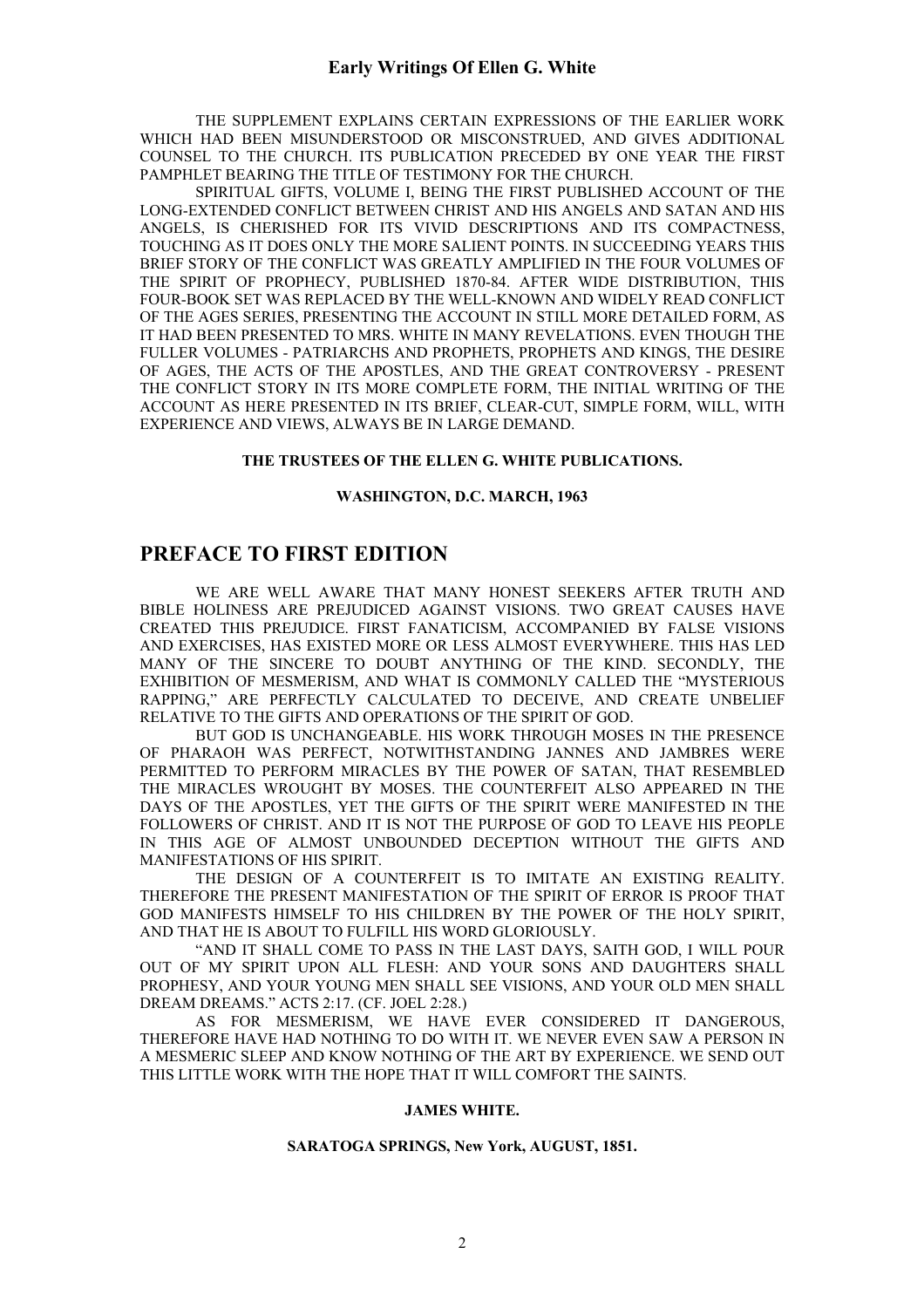# **HISTORICAL PROLOGUE**

EARLY WRITINGS IS A WORK OF LASTING AND SPECIAL INTEREST TO SEVENTH-DAY ADVENTISTS, FOR IT EMBODIES THE EARLIEST ELLEN G. WHITE BOOKS. THESE WERE WRITTEN AND FIRST PUBLISHED IN THE 1850'S FOR THE EDIFICATION AND INSTRUCTION OF THOSE WHO WITH THE AUTHOR HAD PASSED THROUGH THE EXPERIENCES OF THE SABBATHKEEPING ADVENTISTS IN THE 1840'S AND THE EARLY 1850'S. THIS BEING SO, THE AUTHOR ASSUMED ON THE PART OF THE READER A FAMILIARITY WITH THE HISTORY OF THE ADVENT AWAKENING AND THE DEVELOPMENT OF THE SEVENTH-DAY ADVENTIST MOVEMENT THAT EMERGED IN 1844. CONSEQUENTLY EXPERIENCES WELL UNDERSTOOD AT THE TIME ARE IN SOME INSTANCES MERELY ALLUDED TO, AND EXPRESSIONS ARE EMPLOYED WHICH TO BE CORRECTLY UNDERSTOOD, MUST BE THOUGHT OF IN THE FRAMEWORK OF THE HISTORY OF THE SABBATHKEEPING ADVENTISTS IN THOSE EARLY YEARS.

IN 1858, IN WRITING OF THE SOUNDING OF THE MESSAGES OF THE THREE ANGELS OF REVELATION 14, ELLEN WHITE DEALS WITH THE EXPERIENCES OF THOSE WHO PARTICIPATED IN THE WORK AND DRAWS LESSONS FROM THESE EXPERIENCES, RATHER THAN GIVING AS ONE MIGHT EXPECT, A CLEAR-CUT PRESENTATION OF THE CHARACTER OF THESE MESSAGES. SEE PAGES 232-240; 254-258. SHE AT TIMES EMPLOYS SUCH NOW UNFAMILIAR TERMS AS "NOMINAL ADVENTIST," "SHUT DOOR," "OPEN DOOR," ET CETERA.

TODAY WE ARE REMOVED BY MORE THAN A CENTURY FROM THOSE HEROIC TIMES. THE READER MUST KEEP THIS CLEARLY IN MIND. THE HISTORY WHICH WAS SO WELL KNOWN TO THE CONTEMPORARIES OF ELLEN WHITE WE SHALL NOW REVIEW, TOUCHING SOME OF THE HIGH POINTS OF THE EXPERIENCES OF THE SABBATHKEEPING ADVENTISTS DURING THE DECADE OR TWO PRECEDING THE FIRST PUBLICATION OF THE MATERIALS THAT APPEAR HERE.

IN THE OPENING PARAGRAPHS MRS. WHITE MAKES BRIEF REFERENCE TO HER CONVERSION AND HER EARLY CHRISTIAN EXPERIENCE. SHE TELLS ALSO OF HEARING LECTURES ON THE BIBLE DOCTRINE OF THE EXPECTED PERSONAL ADVENT OF CHRIST, WHICH WAS THOUGHT TO BE NEAR AT HAND. THE GREAT ADVENT AWAKENING TO WHICH SUCH BRIEF REFERENCE IS HERE MADE WAS A MOVEMENT WORLDWIDE IN ITS OUTREACH. IT EMERGED AS THE RESULT OF CAREFUL STUDY OF THE PROPHETIC SCRIPTURES ON THE PART OF MANY, AND THE ACCEPTANCE OF THE GOOD NEWS OF THE COMING OF JESUS BY LARGE NUMBERS OF PEOPLE THROUGHOUT THE WORLD.

# **THE GREAT ADVENT AWAKENING**

BUT IT WAS IN THE UNITED STATES THAT THE ADVENT MESSAGE WAS MOST WIDELY PROCLAIMED AND RECEIVED. AS BIBLE PROPHECIES RELATING TO THE RETURN OF JESUS WERE ACCEPTED BY ABLE MEN AND WOMEN OF MANY RELIGIOUS FAITHS, A LARGE FOLLOWING OF EARNEST ADVENTIST BELIEVERS RESULTED. IT SHOULD BE NOTED, HOWEVER, THAT NO SEPARATE AND DISTINCT RELIGIOUS ORGANIZATION WAS FORMED. THE ADVENT HOPE LED TO DEEP RELIGIOUS REVIVALS THAT BENEFITED ALL THE PROTESTANT CHURCHES AND LED MANY SKEPTICS AND INFIDELS TO PUBLICLY CONFESS THEIR FAITH IN THE BIBLE AND IN GOD.

AS THE MOVEMENT NEARED ITS HIGH POINT IN THE EARLY 1840'S, SEVERAL HUNDRED MINISTERS UNITED IN PROCLAIMING THE MESSAGE. IN THE LEAD WAS WILLIAM MILLER, WHO LIVED IN THE EASTERN EDGE OF NEW YORK STATE. HE WAS A MAN OF PROMINENCE IN HIS COMMUNITY AND ENGAGED IN FARMING AS A LIVELIHOOD. IN SPITE OF A RICH RELIGIOUS BACKGROUND, HE HAD GROWN SKEPTICAL IN HIS YOUTH. HE LOST FAITH IN THE WORD OF GOD AND ADOPTED DEISTIC VIEWS. WHILE READING A SERMON IN THE BAPTIST CHURCH ONE SUNDAY MORNING, THE HOLY SPIRIT TOUCHED HIS HEART, AND HE WAS LED TO ACCEPT JESUS CHRIST AS HIS SAVIOUR. MILLER SET ABOUT TO STUDY THE WORD OF GOD, DETERMINED TO FIND IN THE BIBLE A SATISFACTORY ANSWER TO ALL HIS QUESTIONS, AND TO LEARN FOR HIMSELF THE TRUTHS SET FORTH IN ITS PAGES.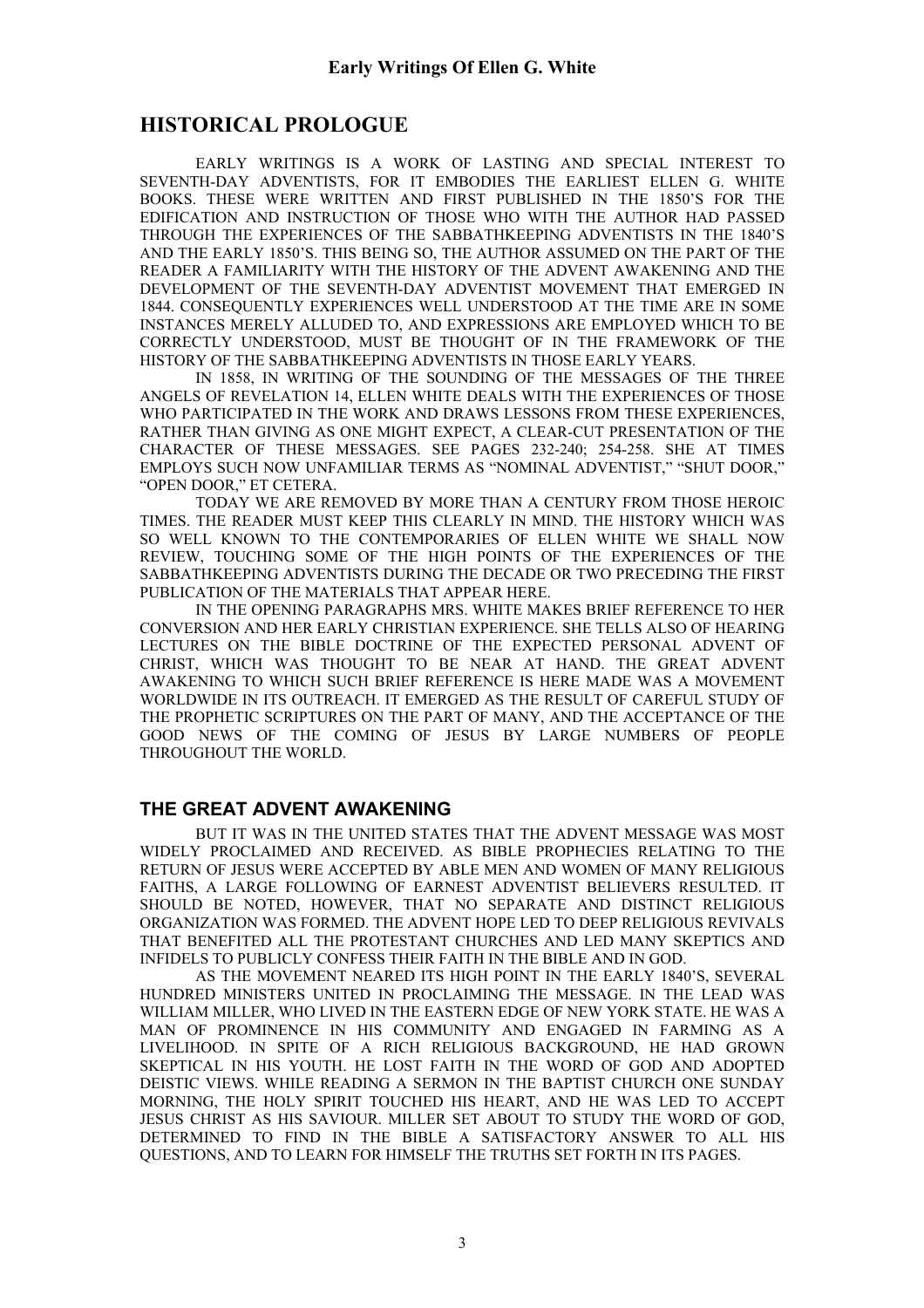FOR TWO YEARS HE DEVOTED MUCH OF HIS TIME TO A VERSE-BY-VERSE STUDY OF THE SCRIPTURES. HE DETERMINED NOT TO TAKE UP THE NEXT VERSE UNTIL HE FELT HE HAD FOUND A SATISFACTORY EXPLANATION OF THE ONE HE WAS STUDYING. HE HAD BEFORE HIM ONLY HIS BIBLE AND A CONCORDANCE. IN TIME HE CAME IN HIS STUDY TO THE PROPHECIES OF THE LITERAL, PERSONAL, SECOND COMING OF CHRIST. HE GRAPPLED ALSO WITH THE GREAT TIME PROPHECIES, PARTICULARLY THE 2300-DAY PROPHECY OF DANIEL 8 AND 9, WHICH HE LINKED WITH THE PROPHECY OF REVELATION 14 AND THE MESSAGE OF THE ANGEL PROCLAIMING THE HOUR OF GOD'S JUDGMENT (REV. 14:6, 7). IN THIS VOLUME, ON PAGE 229, MRS. WHITE STATES THAT "GOD SENT HIS ANGEL TO MOVE UPON THE HEART" OF WILLIAM MILLER, "TO LEAD HIM TO SEARCH THE PROPHECIES."

IN HER GIRLHOOD MRS. WHITE HEARD MILLER DELIVER TWO SERIES OF LECTURES IN THE CITY OF PORTLAND, MAINE. A DEEP AND LASTING IMPRESSION WAS MADE ON HER HEART. WE WILL LET HER SET BEFORE US THE RECKONING OF THE PROPHECIES, AS ELDER MILLER PRESENTED THEM TO HIS AUDIENCES. FOR THIS WE TURN TO MRS. WHITE'S LATER BOOK, THE GREAT CONTROVERSY:

## **THE RECKONING OF THE PROPHETIC PERIODS**

"THE PROPHECY WHICH SEEMED MOST CLEARLY TO REVEAL THE TIME OF THE SECOND ADVENT WAS THAT OF DAN. 8:14: 'UNTO TWO THOUSAND AND THREE HUNDRED DAYS; THEN SHALL THE SANCTUARY BE CLEANSED.' FOLLOWING HIS RULE OF MAKING SCRIPTURE ITS OWN INTERPRETER, MILLER LEARNED THAT A DAY IN SYMBOLIC PROPHECY REPRESENTS A YEAR [NUM. 14:34; EZE. 4:6.]; HE SAW THAT THE PERIOD OF 2300 PROPHETIC DAYS, OR LITERAL YEARS, WOULD EXTEND FAR BEYOND THE CLOSE OF THE JEWISH DISPENSATION, HENCE IT COULD NOT REFER TO THE SANCTUARY OF THAT DISPENSATION. MILLER ACCEPTED THE GENERALLY RECEIVED VIEW, THAT IN THE CHRISTIAN AGE THE EARTH IS THE SANCTUARY, AND HE THEREFORE UNDERSTOOD THAT THE CLEANSING OF THE SANCTUARY FORETOLD IN DAN. 8:14 REPRESENTED THE PURIFICATION OF THE EARTH BY FIRE AT THE SECOND COMING OF CHRIST. IF, THEN, THE CORRECT STARTING-POINT COULD BE FOUND FOR THE 2300 DAYS, HE CONCLUDED THAT THE TIME OF THE SECOND ADVENT COULD BE READILY ASCERTAINED. THUS WOULD BE REVEALED THE TIME OF THAT GREAT CONSUMMATION, THE TIME WHEN THE PRESENT STATE, WITH 'ALL ITS PRIDE AND POWER, POMP AND VANITY, WICKEDNESS AND OPPRESSION, WOULD COME TO AN END;' WHEN THE CURSE WOULD BE 'REMOVED FROM OFF THE EARTH, DEATH BE DESTROYED, REWARD BE GIVEN TO THE SERVANTS OF GOD, THE PROPHETS AND SAINTS, AND THEM WHO FEAR HIS NAME, AND THOSE BE DESTROYED THAT DESTROY THE EARTH.' [FOOTNOTE: BLISS, MEMOIRS OF WM. MILLER, P. 76.]

"WITH A NEW AND DEEPER EARNESTNESS, MILLER CONTINUED THE EXAMINATION OF THE PROPHECIES, WHOLE NIGHTS AS WELL AS DAYS BEING DEVOTED TO THE STUDY OF WHAT NOW APPEARED OF SUCH STUPENDOUS IMPORTANCE AND ALL-ABSORBING INTEREST. IN THE EIGHTH CHAPTER OF DANIEL HE COULD FIND NO CLUE TO THE STARTING-POINT OF THE 2300 DAYS; THE ANGEL GABRIEL, THOUGH COMMANDED TO MAKE DANIEL UNDERSTAND THE VISION, GAVE HIM ONLY A PARTIAL EXPLANATION. AS THE TERRIBLE PERSECUTION TO BEFALL THE CHURCH WAS UNFOLDED TO THE PROPHET'S VISION, PHYSICAL STRENGTH GAVE WAY. HE COULD ENDURE NO MORE, AND THE ANGEL LEFT HIM FOR A TIME. DANIEL 'FAINTED, AND WAS SICK CERTAIN DAYS.' 'AND I WAS ASTONISHED AT THE VISION,' HE SAYS, 'BUT NONE UNDERSTOOD IT.'

"YET GOT HAD BIDDEN HIS MESSENGER, 'MAKE THIS MAN TO UNDERSTAND THE VISION.' THAT COMMISSION MUST BE FULFILLED. IN OBEDIENCE TO IT, THE ANGEL, SOME TIME AFTERWARD, RETURNED TO DANIEL, SAYING, 'I AM NOW COME FORTH TO GIVE THEE SKILL AND UNDERSTANDING;' 'THEREFORE UNDERSTAND THE MATTER, AND CONSIDER THE VISION.' [DAN. 9:22, 23, 25-27.] THERE WAS ONE IMPORTANT POINT IN THE VISION OF CHAPTER EIGHT WHICH HAD BEEN LEFT UNEXPLAINED, NAMELY, THAT RELATING TO TIME, - THE PERIOD OF THE 2300 DAYS; THEREFORE THE ANGEL, IN RESUMING HIS EXPLANATION, DWELLS CHIEFLY UPON THE SUBJECT OF TIME: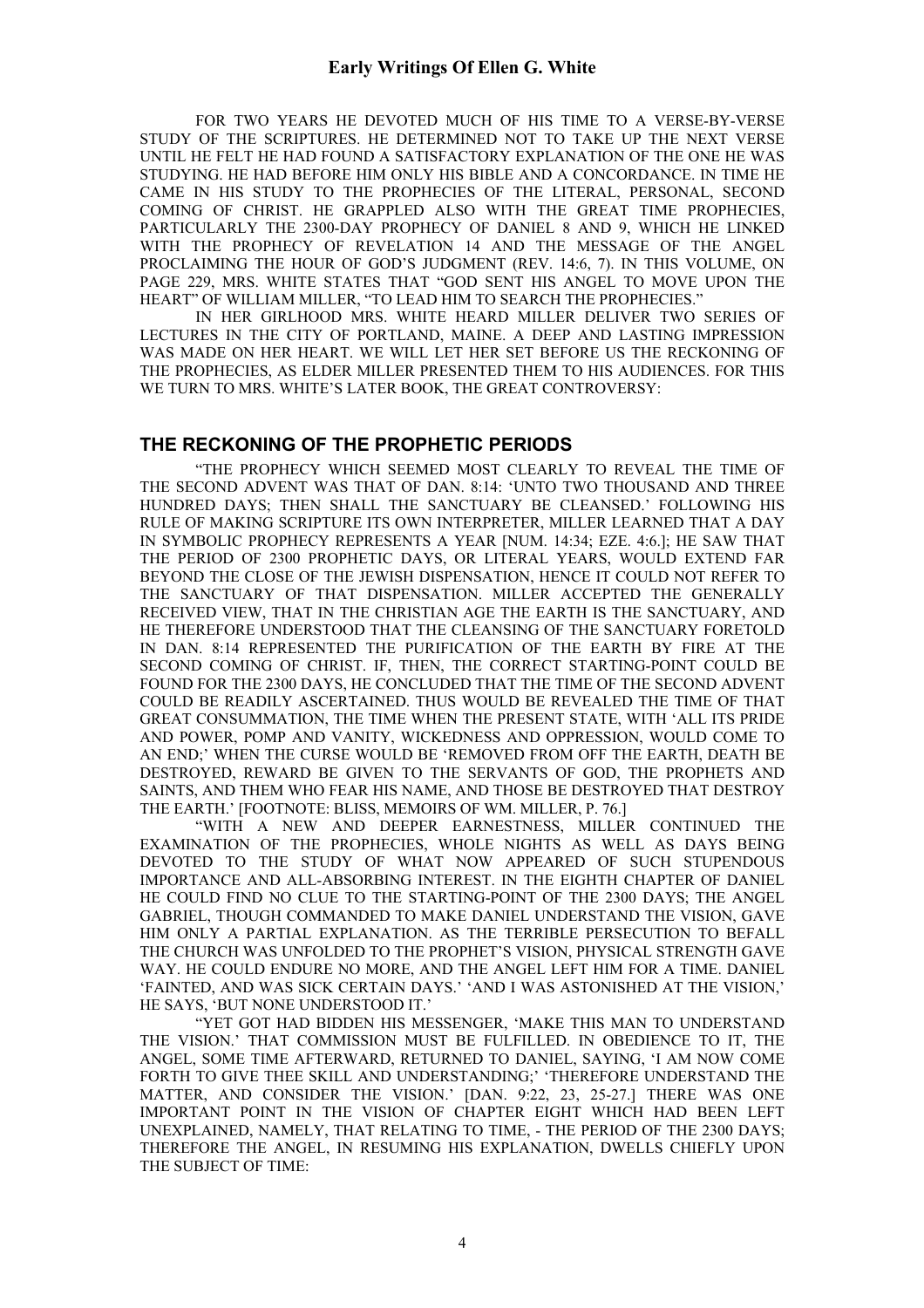"SEVENTY WEEKS ARE DETERMINED UPON THY PEOPLE AND UPON THY HOLY CITY KNOW THEREFORE AND UNDERSTAND, THAT FROM THE GOING FORTH OF THE COMMANDMENT TO RESTORE AND TO BUILD JERUSALEM UNTO THE MESSIAH THE PRINCE SHALL BE SEVEN WEEKS, AND THREESCORE AND TWO WEEKS: THE STREET SHALL BE BUILT AGAIN, AND THE WALL, EVEN IN TROUBLOUS TIMES. AND AFTER THREESCORE AND TWO WEEKS SHALL MESSIAH BE CUT OFF, BUT NOT FOR HIMSELF. AND HE SHALL CONFIRM THE COVENANT WITH MANY FOR ONE WEEK: AND IN THE MIDST OF THE WEEK HE SHALL CAUSE THE SACRIFICE AND THE OBLATION TO CEASE.'

"THE ANGEL HAD BEEN SENT TO DANIEL FOR THE EXPRESS PURPOSE OF EXPLAINING TO HIM THE POINT WHICH HE HAD FAILED TO UNDERSTAND IN THE VISION OF THE EIGHTH CHAPTER, THE STATEMENT RELATIVE TO TIME, - 'UNTO TWO THOUSAND AND THREE HUNDRED DAYS; THEN SHALL THE SANCTUARY BE CLEANSED.' AFTER BIDDING DANIEL 'UNDERSTAND THE MATTER, AND CONSIDER THE VISION,' THE VERY FIRST WORDS OF THE ANGEL ARE, 'SEVENTY WEEKS ARE DETERMINED UPON THY PEOPLE AND UPON THY HOLY CITY. THE WORD HERE TRANSLATED 'DETERMINED,' LITERALLY SIGNIFIES 'CUT OFF.' SEVENTY WEEKS, REPRESENTING 490 YEARS, ARE DECLARED BY THE ANGEL TO BE CUT OFF, AS SPECIALLY PERTAINING TO THE JEWS. BUT FROM WHAT WERE THEY CUT OFF? AS THE 2300 DAYS WAS THE ONLY PERIOD OF TIME MENTIONED IN CHAPTER EIGHT, IT MUST BE THE PERIOD FROM WHICH THE SEVENTY WEEKS WERE CUT OFF; THE SEVENTY WEEKS MUST THEREFORE BE A PART OF THE 2300 DAYS, AND THE TWO PERIODS MUST BEGIN TOGETHER. THE SEVENTY WEEKS WERE DECLARED BY THE ANGEL TO DATE FROM THE GOING FORTH OF THE COMMANDMENT TO RESTORE AND BUILD JERUSALEM. IF THE DATE OF THIS COMMANDMENT COULD BE FOUND, THEN THE STARTING-POINT FOR THE GREAT PERIOD OF THE 2300 DAYS WOULD BE ASCERTAINED.

"IN THE SEVENTH CHAPTER OF EZRA THE DECREE IS FOUND. [EZRA 7:12-26.] IN ITS COMPLETEST FORM IT WAS ISSUED BY ARTAXERXES, KING OF PERSIA, BC 457. BUT IN EZRA 6:14 THE HOUSE OF THE LORD AT JERUSALEM IS SAID TO HAVE BEEN BUILT 'ACCORDING TO THE COMMANDMENT [MARGIN, DECREE] OF CYRUS, AND DARIUS, AND ARTAXERXES KING OF PERSIA.' THESE THREE KINGS, IN ORIGINATING, RE-AFFIRMING, AND COMPLETING THE DECREE, BROUGHT IT TO THE PERFECTION REQUIRED BY THE PROPHECY TO MARK THE BEGINNING OF THE 2300 YEARS. TAKING BC 457, THE TIME WHEN THE DECREE WAS COMPLETED, AS THE DATE OF THE COMMANDMENT, EVERY SPECIFICATION OF THE PROPHECY CONCERNING THE SEVENTY WEEKS WAS SEEN TO HAVE BEEN FULFILLED.

"'FROM THE GOING FORTH OF THE COMMANDMENT TO RESTORE AND TO BUILD JERUSALEM UNTO THE MESSIAH THE PRINCE SHALL BE SEVEN WEEKS, AND THREESCORE AND TWO WEEKS.' - NAMELY, SIXTY-NINE WEEKS, OR 483 YEARS. THE DECREE OF ARTAXERXES WENT INTO EFFECT IN THE AUTUMN OF BC 457. FROM THIS DATE, 483 YEARS EXTEND TO THE AUTUMN OF AD 27. AT THAT TIME THIS PROPHECY WAS FULFILLED. THE WORD 'MESSIAH' SIGNIFIES 'THE ANOINTED ONE.' IN THE AUTUMN OF AD 27, CHRIST WAS BAPTIZED BY JOHN, AND RECEIVED THE ANOINTING OF THE SPIRIT. THE APOSTLE PETER TESTIFIES THAT 'GOD ANOINTED JESUS OF NAZARETH WITH THE HOLY GHOST AND WITH POWER.' [ACTS 10:38.] AND THE SAVIOUR HIMSELF DECLARED, 'THE SPIRIT OF THE LORD IS UPON ME, BECAUSE HE HATH ANOINTED ME TO PREACH THE GOSPEL TO THE POOR.' [LUKE 4:18.] AFTER HIS BAPTISM HE WENT INTO GALILEE, 'PREACHING THE GOSPEL OF THE KINGDOM OF GOD, AND SAYING, THE TIME IS FULFILLED.' [MARK 1:14, 15.]

"'AND HE SHALL CONFIRM THE COVENANT WITH MANY FOR ONE WEEK.' THE 'WEEK' HERE BROUGHT TO VIEW IS THE LAST ONE OF THE SEVENTY; IT IS THE LAST SEVEN YEARS OF THE PERIOD ALLOTTED ESPECIALLY TO THE JEWS. DURING THIS TIME, EXTENDING FROM AD 27 TO AD 34, CHRIST, AT FIRST IN PERSON AND AFTERWARD BY HIS DISCIPLES, EXTENDED THE GOSPEL INVITATION ESPECIALLY TO THE JEWS. AS THE APOSTLES WENT FORTH WITH THE GOOD TIDINGS OF THE KINGDOM, THE SAVIOUR'S DIRECTION WAS, 'GO NOT INTO THE WAY OF THE GENTILES, AND INTO ANY CITY OF THE SAMARITANS ENTER YE NOT: BUT GO RATHER TO THE LOST SHEEP OF THE HOUSE OF ISRAEL.' [MATT. 10:5, 6.]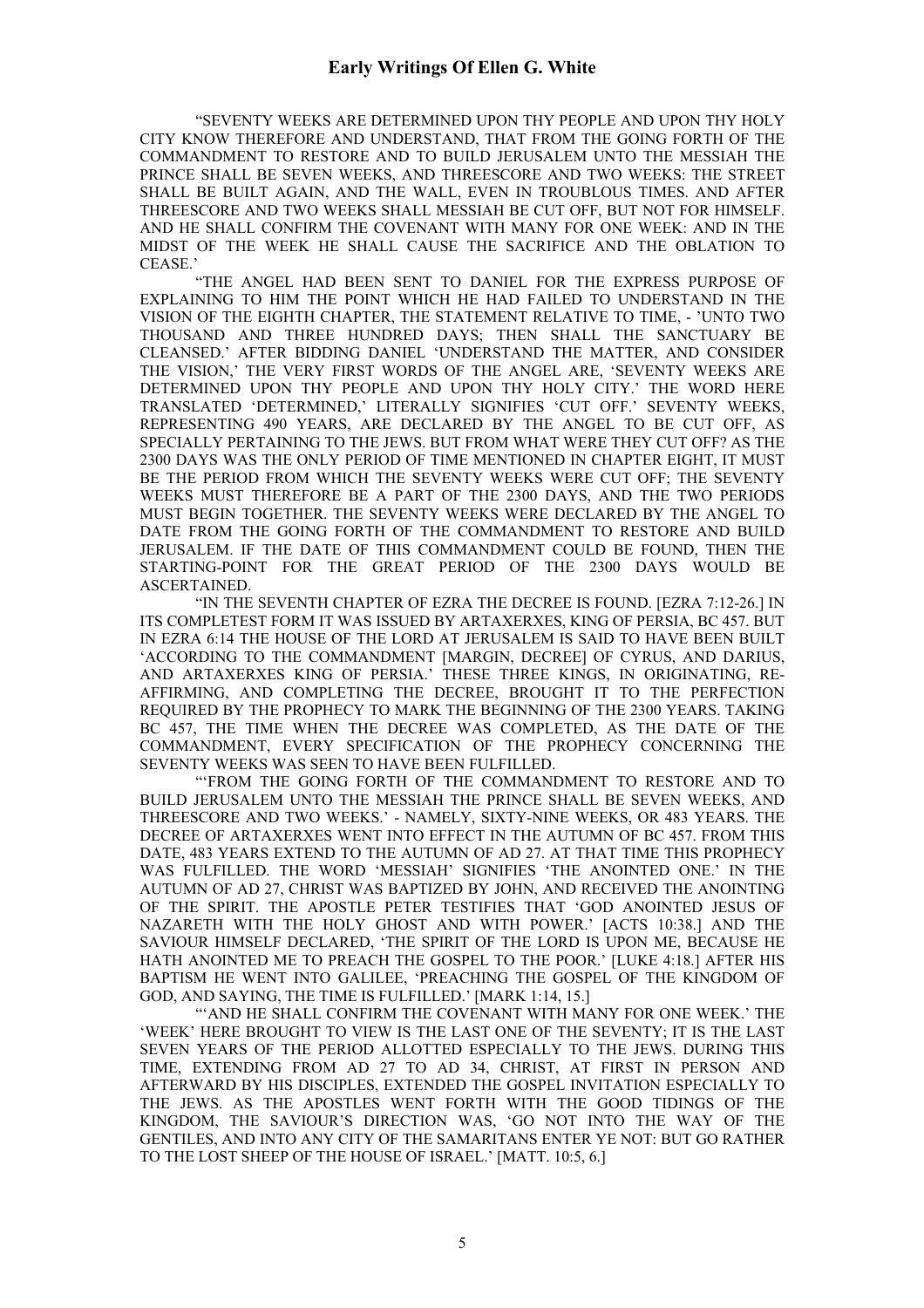"'IN THE MIDST OF THE WEEK HE SHALL CAUSE THE SACRIFICE AND THE OBLATION TO CEASE.' IN AD 31, THREE AND A HALF YEARS AFTER HIS BAPTISM, OUR LORD WAS CRUCIFIED. WITH THE GREAT SACRIFICE OFFERED UPON CALVARY, ENDED THAT SYSTEM OF OFFERINGS WHICH FOR FOUR THOUSAND YEARS HAD POINTED FORWARD TO THE LAMB OF GOD. TYPE HAD MET ANTITYPE, AND ALL THE SACRIFICES AND OBLATIONS OF THE CEREMONIAL SYSTEM WERE THERE TO CEASE.

"THE SEVENTY WEEKS, OR 490 YEARS, ESPECIALLY ALLOTTED TO THE JEWS, ENDED, AS WE HAVE SEEN, IN AD 34. AT THAT TIME, THROUGH THE ACTION OF THE JEWISH SANHEDRIM, THE NATION SEALED ITS REJECTION OF THE GOSPEL BY THE MARTYRDOM OF STEPHEN AND THE PERSECUTION OF THE FOLLOWERS OF CHRIST. THEN THE MESSAGE OF SALVATION, NO LONGER RESTRICTED TO THE CHOSEN PEOPLE, WAS GIVEN TO THE WORLD. THE DISCIPLES, FORCED BY PERSECUTION TO FLEE FROM JERUSALEM, 'WENT EVERYWHERE PREACHING THE WORD.' 'PHILIP WENT DOWN TO THE CITY OF SAMARIA, AND PREACHED CHRIST UNTO THEM.' PETER, DIVINELY GUIDED, OPENED THE GOSPEL TO THE CENTURION OF CAESAREA, THE GOD-FEARING CORNELIUS; AND THE ARDENT PAUL, WON TO THE FAITH OF CHRIST, WAS COMMISSIONED TO CARRY THE GLAD TIDINGS 'FAR HENCE UNTO THE GENTILES.' [ACTS 8:4, 5; 22:21.]

"THUS FAR EVERY SPECIFICATION OF THE PROPHECIES IS STRIKINGLY FULFILLED, AND THE BEGINNING OF THE SEVENTY WEEKS IS FIXED BEYOND QUESTION AT BC 457, AND THEIR EXPIRATION IN AD 34. FROM THIS DATA THERE IS NO DIFFICULTY IN FINDING THE TERMINATION OF THE 2300 DAYS. THE SEVENTY WEEKS - 490 DAYS - HAVING BEEN CUT OFF FROM THE 2300, THERE WERE 1810 DAYS REMAINING. AFTER THE END OF 490 DAYS, THE 1810 DAYS WERE STILL TO BE FULFILLED. FROM AD 34, 1810 YEARS EXTEND TO 1844. CONSEQUENTLY THE 2300 DAYS OF DAN. 8:14 TERMINATE IN 1844. AT THE EXPIRATION OF THIS GREAT PROPHETIC PERIOD, UPON THE TESTIMONY OF THE ANGEL OF GOD, 'THE SANCTUARY SHALL BE CLEANSED.' THUS THE TIME OF THE CLEANSING OF THE SANCTUARY - WHICH WAS ALMOST UNIVERSALLY BELIEVED TO TAKE PLACE AT THE SECOND ADVENT - WAS DEFINITELY POINTED OUT.

"MILLER AND HIS ASSOCIATES AT FIRST BELIEVED THAT THE 2300 DAYS WOULD TERMINATE IN THE SPRING OF 1844, WHEREAS THE PROPHECY POINTS TO THE AUTUMN OF THAT YEAR. THE MISAPPREHENSION OF THIS POINT BROUGHT DISAPPOINTMENT AND PERPLEXITY TO THOSE WHO HAD FIXED UPON THE EARLIER DATE AS THE TIME OF THE LORD'S COMING. BUT THIS DID NOT IN THE LEAST AFFECT THE STRENGTH OF THE ARGUMENT SHOWING THAT THE 2300 DAYS TERMINATED IN THE YEAR 1844, AND THAT THE GREAT EVENT REPRESENTED BY THE CLEANSING OF THE SANCTUARY MUST THEN TAKE PLACE.

"ENTERING UPON THE STUDY OF THE SCRIPTURES AS HE HAD DONE, IN ORDER TO PROVE THAT THEY WERE A REVELATION FROM GOD, MILLER HAD NOT, AT THE OUTSET, THE SLIGHTEST EXPECTATION OF REACHING THE CONCLUSION AT WHICH HE HAD NOW ARRIVED. HE HIMSELF COULD HARDLY CREDIT THE RESULTS OF HIS INVESTIGATION. BUT THE SCRIPTURE EVIDENCE WAS TOO CLEAR AND FORCIBLE TO BE SET ASIDE.

"HE HAD DEVOTED TWO YEARS TO THE STUDY OF THE BIBLE, WHEN, IN 1818, HE REACHED THE SOLEMN CONVICTION THAT IN ABOUT TWENTY-FIVE YEARS CHRIST WOULD APPEAR FOR THE REDEMPTION OF HIS PEOPLE." - THE GREAT CONTROVERSY, PP. 324-329.

# **THE DISAPPOINTMENT AND ITS AFTERMATH**

IT WAS WITH KEEN ANTICIPATION THAT THE ADVENT BELIEVERS NEARED THE DAY OF THE EXPECTED RETURN OF THEIR LORD. THEY SAW THE FALL OF 1844 AS THE TIME TO WHICH THE PROPHECY OF DANIEL POINTED. BUT THESE DEDICATED BELIEVERS WERE TO SUFFER SEVERE DISAPPOINTMENT. AS THE DISCIPLES OF OLD FAILING TO UNDERSTAND THE EXACT CHARACTER OF EVENTS TO TAKE PLACE IN FULFILLMENT OF PROPHECY RELATING TO THE FIRST ADVENT OF JESUS SUFFERED DISAPPOINTMENT, SO THE ADVENTISTS IN 1844 WERE DISAPPOINTED CONCERNING THE DEVELOPMENT OF PROPHECY RELATING TO THE EXPECTED SECOND COMING OF CHRIST. OF THIS, ELLEN WHITE WROTE IN THIS VOLUME: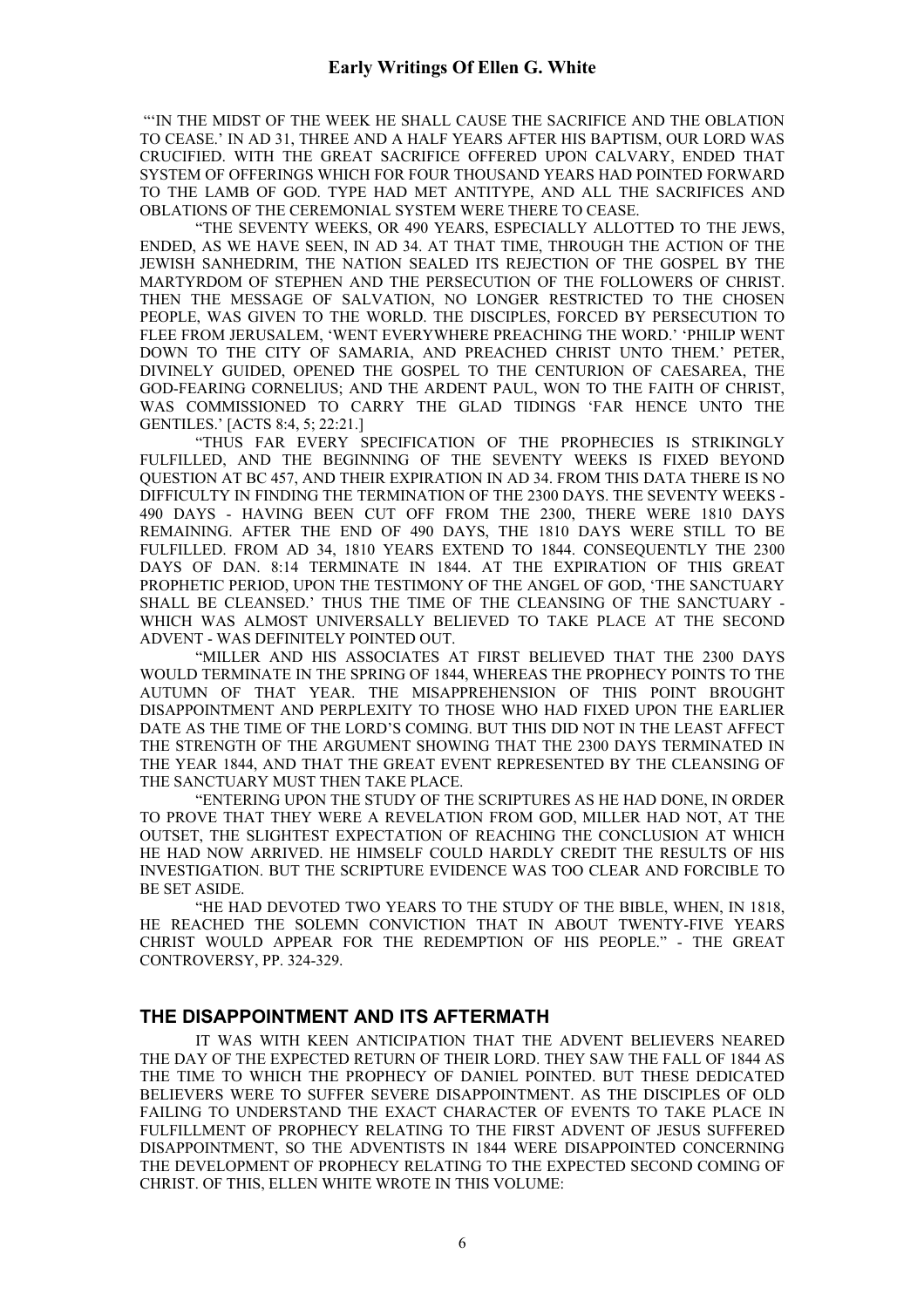"JESUS DID NOT COME TO THE EARTH AS THE WAITING, JOYFUL COMPANY EXPECTED, TO CLEANSE THE SANCTUARY BY PURIFYING THE EARTH BY FIRE. I SAW THAT THEY WERE CORRECT IN THEIR RECKONING OF THE PROPHETIC PERIODS; PROPHETIC TIME CLOSED IN 1844, AND JESUS ENTERED THE MOST HOLY PLACE TO CLEANSE THE SANCTUARY AT THE ENDING OF THE DAYS. THEIR MISTAKE CONSISTED IN NOT UNDERSTANDING WHAT THE SANCTUARY WAS AND THE NATURE OF ITS CLEANSING." - PAGE 243.

ALMOST IMMEDIATELY FOLLOWING THE DISAPPOINTMENT OF OCTOBER 22, MANY BELIEVERS AND MINISTERS WHO HAD ASSOCIATED THEMSELVES WITH THE ADVENT MESSAGE DROPPED AWAY. SOME OF THESE JOINED THE MOVEMENT LARGELY FROM FEAR, AND WHEN THE TIME OF EXPECTATION PASSED, THEY ABANDONED THEIR HOPE AND DISAPPEARED. OTHERS WERE SWEPT INTO FANATICISM. ABOUT HALF OF THE ADVENTIST GROUP CLUNG TO THEIR CONFIDENCE THAT CHRIST WOULD SOON APPEAR IN THE CLOUDS OF HEAVEN. IN THE EXPERIENCE OF THE DERISION AND RIDICULE HEAPED UPON THEM BY THE WORLD, THEY THOUGHT THEY SAW EVIDENCES THAT THE DAY OF GRACE FOR THE WORLD HAD PASSED. THESE PEOPLE BELIEVED FIRMLY THAT THE RETURN OF THE LORD WAS VERY NEAR. BUT AS THE DAYS MOVED INTO WEEKS AND THE LORD DID NOT APPEAR, A DIVISION OF OPINION DEVELOPED, AND THIS GROUP DIVIDED. ONE PART, NUMERICALLY LARGE, TOOK THE POSITION THAT PROPHECY WAS NOT FULFILLED IN 1844, AND THAT THERE MUST HAVE BEEN A MISTAKE IN RECKONING THE PROPHETIC PERIODS. THEY BEGAN TO FIX THEIR ATTENTION ON SOME SPECIFIC FUTURE DATE FOR THE EVENT. THERE WERE OTHERS, A SMALLER GROUP, THE FOREFATHERS OF THE SEVENTH-DAY ADVENTIST CHURCH, WHO WERE SO CERTAIN OF THE EVIDENCES OF THE WORK OF THE SPIRIT OF GOD IN THE GREAT ADVENT AWAKENING THAT TO DENY THAT THE MOVEMENT WAS THE WORK OF THE LORD WOULD, THEY BELIEVED, DO DESPITE TO THE SPIRIT OF GRACE. THIS THEY FELT THEY COULD NOT DO.

# **A VISION IS GIVEN TO ELLEN HARMON**

THE EXPERIENCE OF THIS COMPANY OF BELIEVERS, AND THE WORK THEY WERE TO DO, THEY FOUND PORTRAYED IN THE LAST VERSES OF REVELATION 10. THE ADVENT EXPECTATION WAS TO BE REVIVED. GOD HAD LED THEM. HE WAS STILL LEADING THEM. IN THEIR MIDST WAS A YOUNG WOMAN, ELLEN HARMON BY NAME, WHO IN DECEMBER, 1844, BARELY TWO MONTHS AFTER THE DISAPPOINTMENT, RECEIVED A PROPHETIC REVELATION FROM GOD. IN THIS VISION THE LORD PORTRAYED TO HER THE TRAVELS OF THE ADVENT PEOPLE TO THE NEW JERUSALEM. WHILE THIS VISION DID NOT EXPLAIN THE REASON FOR THE DISAPPOINTMENT, WHICH EXPLANATION COULD AND DID COME FROM BIBLE STUDY, IT GAVE THEM ASSURANCE THAT GOD WAS LEADING THEM AND WOULD CONTINUE TO LEAD THEM AS THEY JOURNEYED TOWARD THE HEAVENLY CITY.

AT THE BEGINNING OF THE SYMBOLIC PATHWAY REVEALED TO YOUTHFUL ELLEN WAS A BRIGHT LIGHT, IDENTIFIED BY THE ANGEL AS THE MIDNIGHT CRY, AN EXPRESSION LINKED WITH THE CLIMACTIC PREACHING IN THE SUMMER AND AUTUMN OF 1844 OF THE IMMINENT SECOND ADVENT. IN THIS VISION SHE SAW CHRIST AS LEADING THE PEOPLE TO THE CITY OF GOD. THEIR CONVERSATION INDICATED THAT THE JOURNEY WOULD BE LONGER THAN THEY HAD ANTICIPATED. SOME LOST SIGHT OF JESUS AND FELL OFF THE PATHWAY, BUT THOSE WHO KEPT THEIR EYES ON JESUS AND THE CITY REACHED THEIR DESTINATION IN SAFETY. IT IS THIS THAT WE FIND PRESENTED IN "MY FIRST VISION" ON PAGES 13-17.

# **TWO GROUPS OF ADVENTISTS**

AT FIRST ONLY A FEW WERE IDENTIFIED WITH THIS GROUP WHO WERE MOVING FORWARD IN ADVANCING LIGHT. BY THE YEAR 1846 THEY RECKONED THEIR NUMBERS AS ABOUT FIFTY.

THE LARGER GROUP WHO TURNED FROM CONFIDENCE IN THE FULFILLMENT OF PROPHECY IN 1844 NUMBERED APPROXIMATELY THIRTY THOUSAND. THEIR LEADERS CAME TOGETHER IN 1845 IN A CONFERENCE IN ALBANY, NEW YORK, APRIL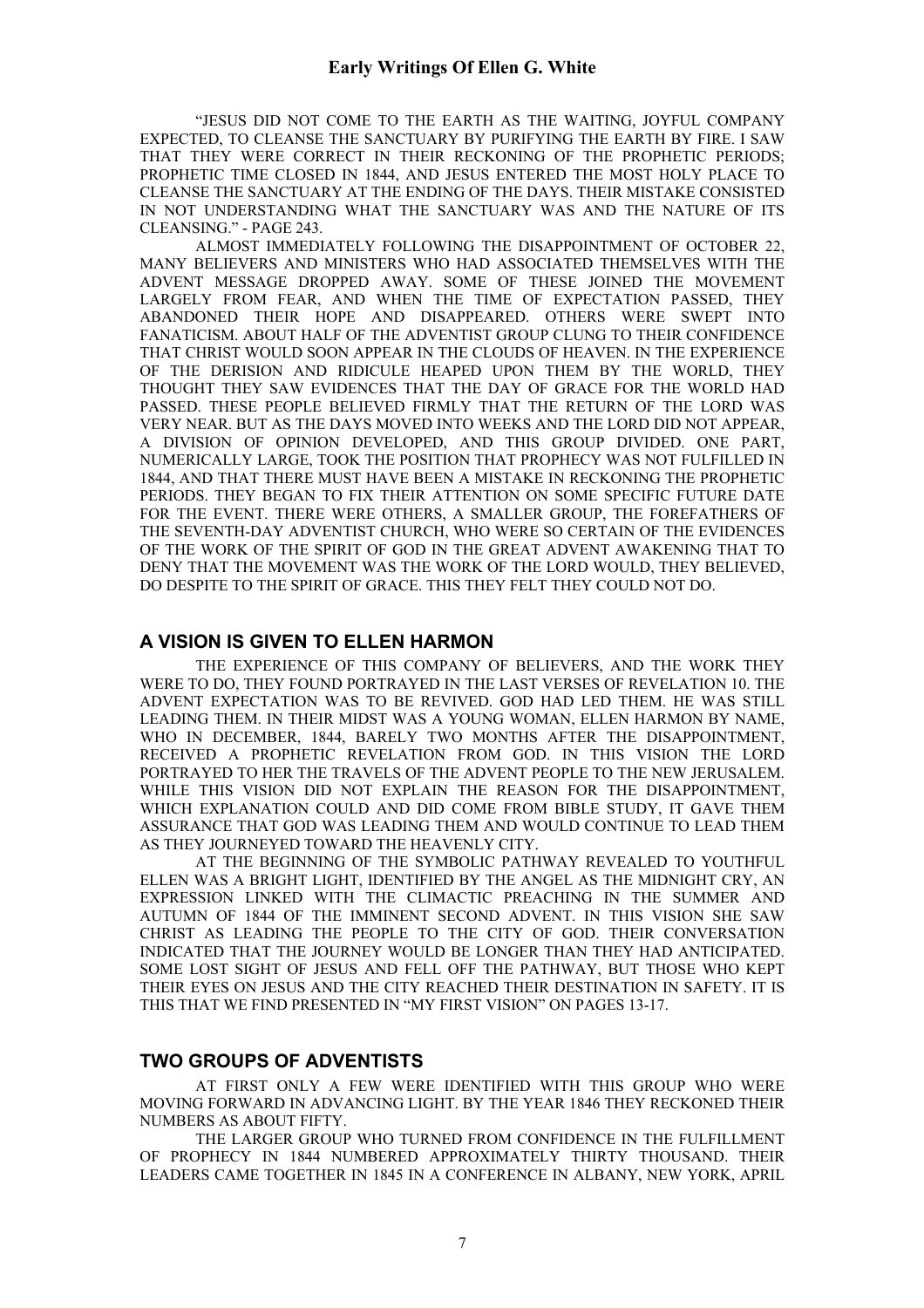29 TO MAY 1, AT WHICH TIME THEY RESTUDIED THEIR POSITIONS. BY FORMAL ACTION THEY WENT ON RECORD AS WARNING AGAINST THOSE WHO CLAIM "SPECIAL ILLUMINATION," THOSE WHO TEACH "JEWISH FABLES," AND THOSE WHO ESTABLISH "NEW TESTS" (ADVENT HERALD, MAY 14, 1845). THUS THEY CLOSED THE DOOR TO LIGHT ON THE SABBATH AND THE SPIRIT OF PROPHECY. THEY WERE CONFIDENT THAT PROPHECY HAD NOT BEEN FULFILLED IN 1844, AND SOME SET TIME FOR THE TERMINATION OF THE 2300-DAY PERIOD IN THE FUTURE. VARIOUS TIMES WERE SET, BUT ONE AFTER ANOTHER THEY PASSED BY. THESE PEOPLE, HELD TOGETHER BY THE COHESIVE ELEMENT OF THE ADVENT HOPE, AT FIRST ALIGNED THEMSELVES IN SEVERAL RATHER LOOSELY KNIT GROUPS WITH CONSIDERABLE VARIATION IN CERTAIN DOCTRINAL POSITIONS. SOME OF THESE GROUPS SOON FADED OUT. THE GROUP THAT SURVIVED BECAME THE ADVENT CHRISTIAN CHURCH. SUCH ARE IDENTIFIED IN THIS BOOK AS THE "FIRST DAY ADVENTISTS" OR "NOMINAL ADVENTISTS."

## **DAWN OF THE LIGHT ON THE SANCTUARY**

BUT WE MUST NOW TURN BACK TO THOSE WHO TENACIOUSLY CLUNG TO THEIR CONFIDENCE THAT PROPHECY HAD BEEN FULFILLED ON OCTOBER 22, 1844, AND WHO WITH OPEN MINDS AND HEARTS STEPPED FORWARD INTO THE SABBATH AND THE SANCTUARY TRUTHS AS THE LIGHT OF HEAVEN ILLUMINATED THEIR PATHWAY. THESE PEOPLE WERE NOT LOCALIZED IN ANY ONE PLACE BUT WERE INDIVIDUALS OR VERY SMALL GROUPS HERE AND THERE THROUGHOUT THE NORTH CENTRAL AND NORTH-EASTERN PART OF THE UNITED STATES.

HIRAM EDSON, ONE OF THIS GROUP, LIVED IN CENTRAL NEW YORK STATE AT PORT GIBSON. HE WAS THE LEADER OF THE ADVENTISTS IN THAT AREA. THE BELIEVERS MET IN HIS HOME ON OCTOBER 22, 1844, TO AWAIT THE COMING OF THE LORD. CALMLY AND PATIENTLY THEY AWAITED THE GREAT EVENT. BUT AS THE HOUR OF MIDNIGHT CAME AND THEY REALIZED THE DAY OF EXPECTATION HAD PASSED, IT BECAME CLEAR THAT JESUS WOULD NOT COME AS SOON AS THEY HAD THOUGHT. IT WAS A TIME OF BITTER DISAPPOINTMENT. IN THE EARLY MORNING HOURS HIRAM EDSON AND A FEW OTHERS WENT OUT TO HIS BARN TO PRAY, AND AS THEY PRAYED, HE FELT ASSURED THAT LIGHT WOULD COME.

A LITTLE LATER, AS EDSON AND A FRIEND WERE CROSSING A CORNFIELD TO VISIT FELLOW ADVENTISTS, IT SEEMED AS IF A HAND TOUCHED HIS SHOULDER. HE LOOKED UP TO SEE - AS IF IN A VISION - THE HEAVENS OPENED, AND CHRIST IN THE HEAVENLY SANCTUARY ENTERING INTO THE MOST HOLY PLACE, THERE TO BEGIN A WORK OF MINISTRY IN BEHALF OF HIS PEOPLE, INSTEAD OF COMING FORTH FROM THE MOST HOLY PLACE TO CLEANSE THE WORLD WITH FIRE, AS THEY HAD TAUGHT. CAREFUL BIBLE STUDY BY HIRAM EDSON; F. B. HAHN, A PHYSICIAN; AND O. R. L. CROZIER, A SCHOOLTEACHER, SOON REVEALED THAT THE SANCTUARY TO BE CLEANSED AT THE END OF THE 2300 YEARS WAS NOT THE EARTH BUT THE TABERNACLE IN HEAVEN, WITH CHRIST MINISTERING IN OUR BEHALF IN THE MOST HOLY PLACE. THIS MEDIATORIAL WORK OF CHRIST ANSWERED TO THE "HOUR OF GOD'S JUDGEMENT" CALL SOUNDED IN THE MESSAGE OF THE FIRST ANGEL (REV. 14:6, 7). MR. CROZIER, THE SCHOOLTEACHER, WROTE OUT THE FINDINGS OF THE STUDY GROUP. THESE WERE PRINTED LOCALLY, AND THEN IN FULLER FORM IN AN ADVENTIST JOURNAL KNOWN AS THE DAY-STAR, PUBLISHED IN CINCINNATI, OHIO. A SPECIAL NUMBER DATED FEBRUARY 7, 1846, WAS DEVOTED ENTIRELY TO THIS BIBLE STUDY ON THE QUESTION OF THE SANCTUARY.

# **TRUTHS CONFIRMED BY VISION**

WHILE THIS STUDY WAS IN PROGRESS, AND BEFORE THEIR WORK WAS MADE KNOWN, FAR TO THE EAST IN THE STATE OF MAINE, A VISION WAS GIVEN TO ELLEN HARMON IN WHICH SHE WAS SHOWN THE TRANSFER OF THE MINISTRY OF CHRIST FROM THE HOLY PLACE TO THE MOST HOLY PLACE AT THE END OF THE 2300 DAYS. THE RECORD OF THIS VISION IS FOUND IN EARLY WRITINGS, PAGES 54-56.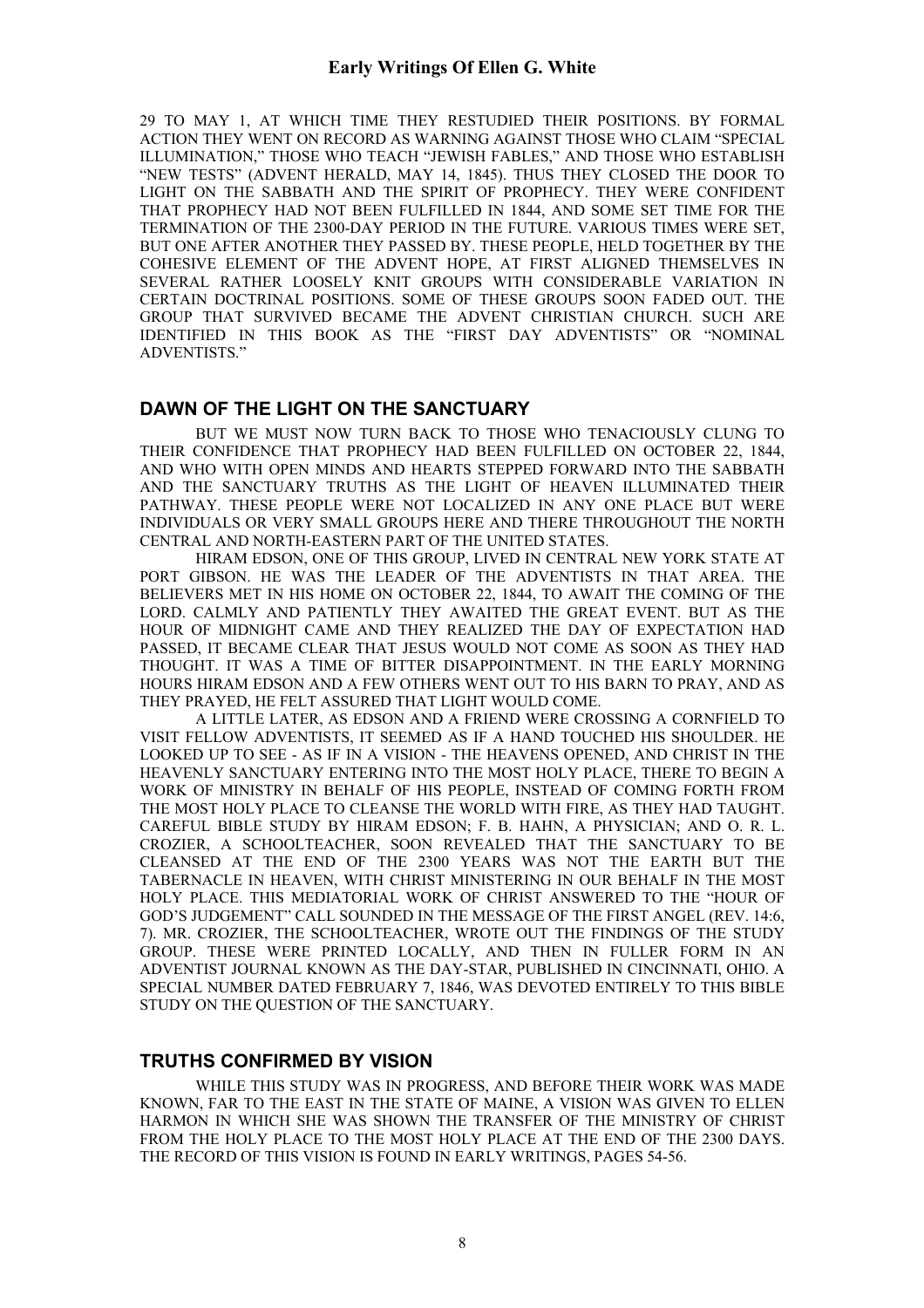OF ANOTHER VISION SHORTLY AFTER THIS, AS REFERRED TO BY MRS. WHITE IN A STATEMENT WRITTEN IN APRIL, 1847, SHE RECORDS THAT "THE LORD SHOWED ME IN VISION, MORE THAN ONE YEAR AGO, THAT BROTHER CROZIER HAD THE TRUE LIGHT ON THE CLEANSING OF THE SANCTUARY, ETC.; AND THAT IT WAS HIS WILL THAT BROTHER CROZIER SHOULD WRITE OUT THE VIEW WHICH HE GAVE US IN THE DAY-STAR EXTRA, FEBRUARY 7, 1846. I FEEL FULLY AUTHORIZED BY THE LORD TO RECOMMEND THAT EXTRA TO EVERY SAINT." - A WORD TO THE LITTLE FLOCK, P. 12. THUS THE FINDING OF BIBLE SCHOLARS WAS CONFIRMED BY THE VISIONS OF GOD'S MESSENGER.

IN SUBSEQUENT YEARS ELLEN WHITE WROTE A GREAT DEAL CONCERNING THE SANCTUARY TRUTH AND ITS SIGNIFICANCE TO US, AND THERE ARE MANY REFERENCES TO THIS IN EARLY WRITINGS. NOTE ESPECIALLY THE CHAPTER BEGINNING ON PAGE 250 ENTITLED "THE SANCTUARY." THE UNDERSTANDING OF THE MINISTRY OF CHRIST IN THE HEAVENLY SANCTUARY PROVED TO BE THE KEY THAT UNLOCKED THE MYSTERY OF THE GREAT DISAPPOINTMENT. OUR PIONEERS SAW CLEARLY THAT THE PROPHECY ANNOUNCING THE HOUR OF GOD'S JUDGMENT AT HAND HAD ITS FULFILLMENT IN THE EVENTS THAT TOOK PLACE IN 1844, BUT THAT THERE WAS A WORK OF MINISTRY TO BE ACCOMPLISHED IN THE MOST HOLY PLACE IN THE HEAVENLY SANCTUARY BEFORE JESUS SHOULD COME TO THIS EARTH.

THE MESSAGE OF THE FIRST ANGEL AND THE MESSAGE OF THE SECOND ANGEL HAD BEEN SOUNDED IN THE PROCLAMATION OF THE ADVENT MESSAGE, AND NOW THE MESSAGE OF THE THIRD ANGEL BEGAN TO SOUND. UNDER THIS MESSAGE THE SIGNIFICANCE OF THE SEVENTH-DAY SABBATH BEGAN TO DAWN.

# **THE BEGINNINGS OF SABBATH OBSERVANCE**

AS WE TRACE THE STORY OF THE BEGINNING OF SABBATHKEEPING AMONG THE EARLY ADVENTISTS, WE GO TO A LITTLE CHURCH IN THE TOWNSHIP OF WASHINGTON IN THE HEART OF NEW HAMPSHIRE, THE STATE THAT ADJOINS MAINE ON THE EAST AND WHOSE WESTERN BOUNDARY IS WITHIN SIXTY MILES OF THE NEW YORK STATE LINE. HERE THE MEMBERS OF AN INDEPENDENT CHRISTIAN CHURCH IN 1843 HEARD AND ACCEPTED THE PREACHING OF THE ADVENT MESSAGE. IT WAS AN EARNEST GROUP. INTO THEIR MIDST CAME A SEVENTH DAY BAPTIST, RACHEL OAKES, WHO DISTRIBUTED TRACTS SETTING FORTH THE BINDING CLAIMS OF THE FOURTH COMMANDMENT. SOME IN 1844 SAW AND ACCEPTED THIS BIBLE TRUTH. ONE OF THEIR NUMBER, WILLIAM FARNSWORTH, IN A SUNDAY MORNING SERVICE, STOOD TO HIS FEET AND DECLARED THAT HE INTENDED TO KEEP GOD'S SABBATH OF THE FOURTH COMMANDMENT. A DOZEN OTHERS JOINED HIM, TAKING THEIR STAND FIRMLY ON ALL OF GOD'S COMMANDMENTS. THEY WERE THE FIRST SEVENTH-DAY ADVENTISTS.

THE MINISTER WHO CARED FOR THIS CHURCH GROUP, FREDERICK WHEELER, SOON ACCEPTED THE SEVENTH-DAY SABBATH AND WAS THE FIRST ADVENTIST MINISTER TO DO SO. ANOTHER OF THE ADVENT PREACHERS, T. M. PREBLE, WHO LIVED IN THE SAME STATE, ACCEPTED THE SABBATH TRUTH AND IN FEBRUARY, 1845, PUBLISHED AN ARTICLE IN THE HOPE OF ISRAEL, ONE OF THE ADVENTIST JOURNALS, SETTING FORTH THE BINDING CLAIMS OF THE FOURTH COMMANDMENT. JOSEPH BATES. A PROMINENT ADVENTIST MINISTER RESIDING IN FAIRHAVEN, A PROMINENT ADVENTIST MINISTER RESIDING IN FAIRHAVEN, MASSACHUSETTS, READ THE PREBLE ARTICLE AND ACCEPTED THE SEVENTH-DAY SABBATH. SHORTLY THEREAFTER, ELDER BATES JOURNEYED TO WASHINGTON, NEW HAMPSHIRE, TO STUDY THIS NEW-FOUND TRUTH WITH THE SABBATHKEEPING ADVENTISTS RESIDING THERE. WHEN HE RETURNED TO HIS HOME, HE WAS FULLY CONVINCED OF THE SABBATH TRUTH. BATES IN TIME DETERMINED TO PUBLISH A TRACT SETTING FORTH THE BINDING CLAIMS OF THE FOURTH COMMANDMENT. HIS 48-PAGE SABBATH PAMPHLET WAS PUBLISHED IN AUGUST, 1846. A COPY OF IT CAME TO THE HANDS OF JAMES AND ELLEN WHITE AT ABOUT THE TIME OF THEIR MARRIAGE IN LATE AUGUST. FROM THE SCRIPTURAL EVIDENCE THEREIN PRESENTED, THEY ACCEPTED, AND BEGAN TO KEEP THE SEVENTH-DAY SABBATH. OF THIS ELLEN WHITE LATER WROTE: "IN THE AUTUMN OF 1846 WE BEGAN TO OBSERVE THE BIBLE SABBATH, AND TO TEACH AND DEFEND IT." - TESTIMONIES, VOL. 1, P. 75.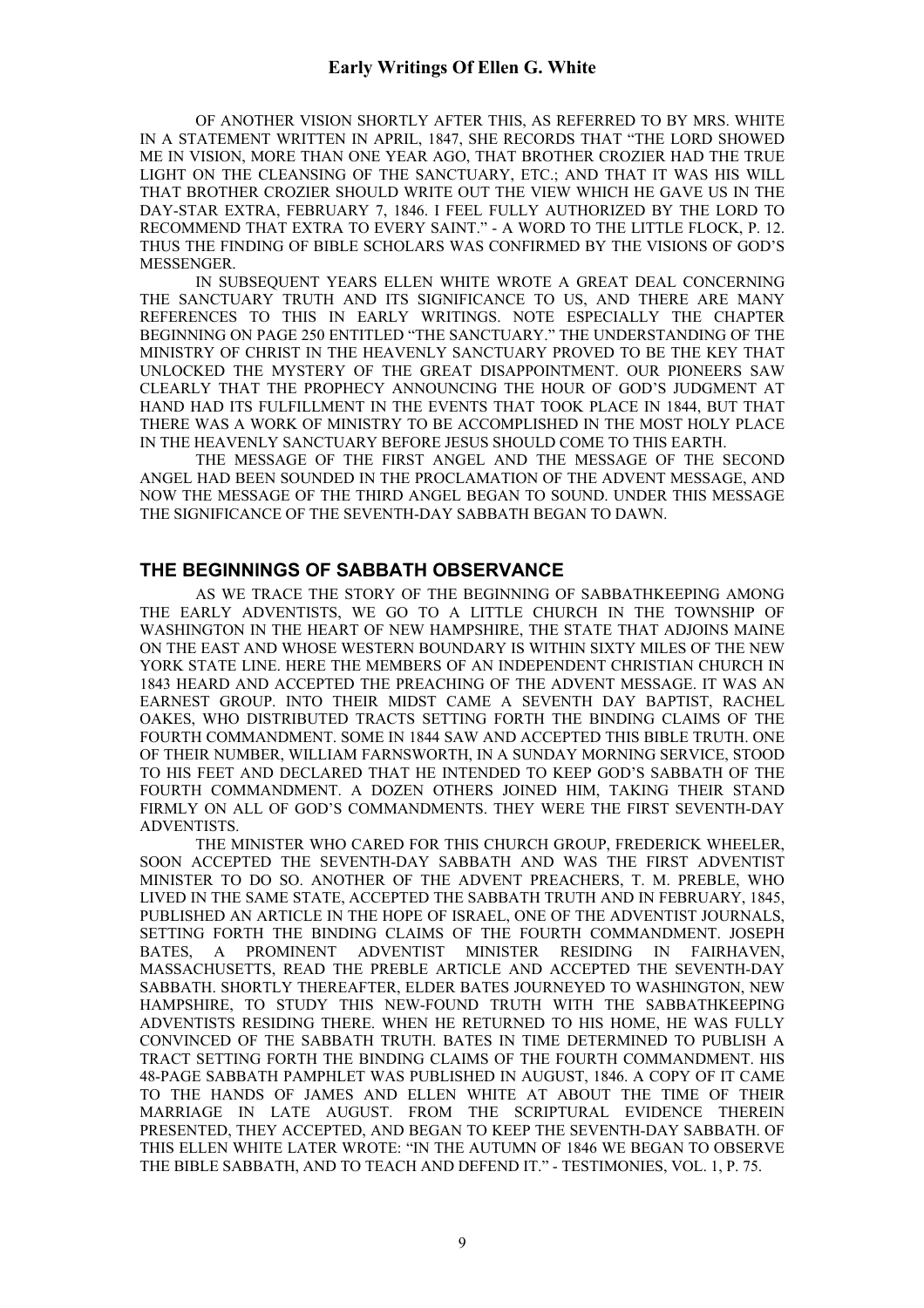## **SIGNIFICANCE OF THE SABBATH REVEALED**

JAMES AND ELLEN WHITE TOOK THEIR STAND PURELY FROM THE SCRIPTURAL EVIDENCE TO WHICH THEIR MINDS HAD BEEN DIRECTED IN THE BATES TRACT. THEN ON THE FIRST SABBATH IN APRIL, 1847, SEVEN MONTHS AFTER THEY BEGAN TO KEEP AND TEACH THE SEVENTH-DAY SABBATH, THE LORD GAVE A VISION TO MRS. WHITE AT TOPSHAM, MAINE, IN WHICH THE IMPORTANCE OF THE SABBATH WAS STRESSED. SHE SAW THE TABLES OF THE LAW IN THE ARK IN THE HEAVENLY SANCTUARY, AND A HALO OF LIGHT ABOUT THE FOURTH COMMANDMENT. SEE PAGES 32-35 FOR THE ACCOUNT OF THIS VISION. THE POSITION PREVIOUSLY TAKEN FROM THE STUDY OF THE WORD OF GOD WAS CONFIRMED. THE VISION ALSO HELPED TO BROADEN THE BELIEVER'S CONCEPT OF SABBATH OBSERVANCE. IN THIS REVELATION, MRS. WHITE WAS CARRIED DOWN TO THE CLOSE OF TIME AND SAW THE SABBATH AS THE GREAT TESTING TRUTH ON WHICH MEN DECIDE WHETHER TO SERVE GOD OR TO SERVE AN APOSTATE POWER. LOOKING BACK IN 1874 TO THIS EXPERIENCE, SHE WROTE:

"I BELIEVE THE TRUTH UPON THE SABBATH QUESTION BEFORE I HAD SEEN ANYTHING IN VISION IN REFERENCE TO THE SABBATH. IT WAS MONTHS AFTER I HAD COMMENCED KEEPING THE SABBATH BEFORE I WAS SHOWN ITS IMPORTANCE AND ITS PLACE IN THE THIRD ANGEL'S MESSAGE." - E. G. WHITE LETTER 2, 1874.

## **THE IMPORTANT SABBATH CONFERENCES**

IN THE PROVIDENCE OF GOD THE SEVERAL SABBATHKEEPING MINISTERS WHO LED OUT IN TEACHING THESE NEW-FOUND TRUTHS IN COMPANY WITH A NUMBER OF THEIR FOLLOWERS, CAME TOGETHER IN 1848 IN FIVE SABBATH CONFERENCES. THROUGH PERIODS OF FASTING AND PRAYER THEY STUDIED THE WORD OF GOD. ELDER BATES, THE APOSTLE OF THE SABBATH TRUTH, TOOK THE LEAD IN ADVOCATING THE BINDING CLAIMS OF THE SABBATH. HIRAM EDSON AND HIS ASSOCIATES, WHO ATTENDED SOME OF THE CONFERENCES, WERE STRONG IN THEIR PRESENTATION OF THE SANCTUARY LIGHT. JAMES WHITE, A CAREFUL STUDENT OF PROPHECY, FOCUSED HIS ATTENTION ON EVENTS THAT MUST TAKE PLACE BEFORE JESUS COMES AGAIN. AT THESE MEETINGS THE LEADING DOCTRINES HELD TODAY BY SEVENTH-DAY ADVENTISTS WERE BROUGHT TOGETHER. LOOKING BACK TO THIS EXPERIENCE, ELLEN WHITE WROTE:

"MANY OF OUR PEOPLE DO NOT REALIZE HOW FIRMLY THE FOUNDATION OF OUR FAITH HAS BEEN LAID. MY HUSBAND, ELDER JOSEPH BATES, FATHER PIERCE, [OLDER BRETHREN AMONG THE PIONEERS ARE HERE THUS REMINISCENTLY REFERRED TO. "FATHER PIERCE" WAS STEPHEN PIERCE, WHO SERVED IN MINISTERIAL AND ADMINISTRATIVE WORK IN THE EARLY DAYS.] ELDER [HIRAM] EDSON, AND OTHERS WHO WERE KEEN, NOBLE, AND TRUE, WERE AMONG THOSE WHO, AFTER THE PASSING OF THE TIME IN 1844, SEARCHED FOR THE TRUTH AS FOR HIDDEN TREASURE. I MET WITH THEM, AND WE STUDIED AND PRAYED EARNESTLY. OFTEN WE REMAINED TOGETHER UNTIL LATE AT NIGHT, AND SOMETIMES THROUGH THE ENTIRE NIGHT, PRAYING FOR LIGHT AND STUDYING THE WORD. AGAIN AND AGAIN THESE BRETHREN CAME TOGETHER TO STUDY THE BIBLE, IN ORDER THAT THEY MIGHT KNOW ITS MEANING, AND BE PREPARED TO TEACH IT WITH POWER. WHEN THEY CAME TO THE POINT IN THEIR STUDY WHERE THEY SAID, "WE CAN DO NOTHING MORE,' THE SPIRIT OF THE LORD WOULD COME UPON ME, I WOULD BE TAKEN OFF IN VISION, AND A CLEAR EXPLANATION OF THE PASSAGES WE HAD BEEN STUDYING WOULD BE GIVEN ME, WITH INSTRUCTION AS TO HOW WE WERE TO LABOR AND TEACH EFFECTIVELY. THUS LIGHT WAS GIVEN THAT HELPED US TO UNDERSTAND THE SCRIPTURES IN REGARD TO CHRIST, HIS MISSION, AND HIS PRIESTHOOD. A LINE OF TRUTH EXTENDING FROM THAT TIME TO THE TIME WHEN WE SHALL ENTER THE CITY OF GOD, WAS MADE PLAIN TO ME, AND I GAVE TO OTHERS THE INSTRUCTION THAT THE LORD HAD GIVEN ME.

"DURING THIS WHOLE TIME I COULD NOT UNDERSTAND THE REASONING OF THE BRETHREN. MY MIND WAS LOCKED, AS IT WERE, AND I COULD NOT COMPREHEND THE MEANING OF THE SCRIPTURES WE WERE STUDYING. THIS WAS ONE OF THE GREATEST SORROWS OF MY LIFE. I WAS IN THIS CONDITION OF MIND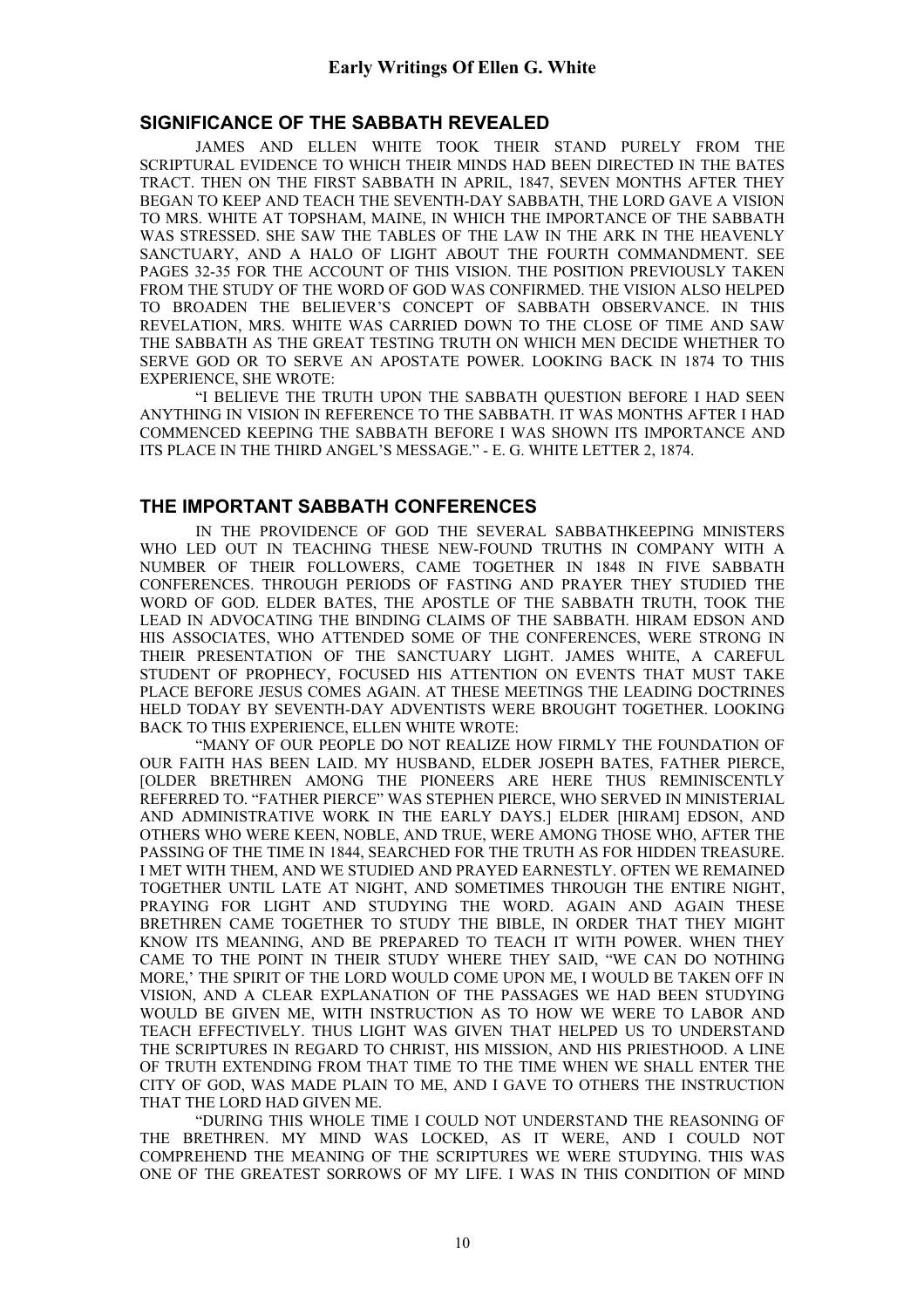UNTIL ALL THE PRINCIPAL POINTS OF OUR FAITH WERE MADE CLEAR TO OUR MINDS, IN HARMONY WITH THE WORD OF GOD. THE BRETHREN KNEW THAT WHEN NOT IN VISION, I COULD NOT UNDERSTAND THESE MATTERS, AND THEY ACCEPTED AS LIGHT DIRECT FROM HEAVEN THE REVELATIONS GIVEN." - SELECTED MESSAGES, BOOK 1, PP. 206, 207.

THUS THE DOCTRINAL FOUNDATION OF THE SEVENTH-DAY ADVENTIST CHURCH WAS LAID IN THE FAITHFUL STUDY OF THE WORD OF GOD, AND WHEN THE PIONEERS COULD NOT MAKE HEADWAY, ELLEN WHITE WAS GIVEN LIGHT THAT HELPED TO EXPLAIN THEIR DIFFICULTY AND OPENED THE WAY FOR THE STUDY TO CONTINUE. THE VISIONS ALSO PLACED THE STAMP OF GOD'S APPROVAL UPON CORRECT CONCLUSIONS. THUS THE PROPHETIC GIFT ACTED AS A CORRECTOR OF ERROR AND A CONFIRMER OF TRUTH. (SEE GOSPEL WORKERS, P. 302.)

## **THE PIONEERS BEGIN TO PUBLISH**

IT WAS SHORTLY AFTER THE FIFTH OF THESE SABBATH CONFERENCES HELD IN 1848 THAT ANOTHER MEETING WAS CALLED AT THE HOME OF OTIS NICHOLS IN DORCHESTER (NEAR BOSTON), MASSACHUSETTS. THE BRETHREN WERE STUDYING AND PRAYING CONCERNING THEIR RESPONSIBILITY TO HERALD THE LIGHT THAT THE LORD HAD CAUSED TO SHINE UPON THEIR PATHWAY. AS THEY STUDIED, ELLEN WHITE WAS TAKEN OFF IN VISION, AND IN THIS REVELATION SHE WAS SHOWN THE DUTY OF THE BRETHREN TO PUBLISH THIS LIGHT. SHE RECOUNTS THE INCIDENT IN LIFE SKETCHES.

"AFTER COMING OUT OF VISION, I SAID TO MY HUSBAND: 'I HAVE A MESSAGE FOR YOU. YOU MUST BEGIN TO PRINT A LITTLE PAPER AND SEND IT OUT TO THE PEOPLE. LET IT BE SMALL AT FIRST; BUT AS THE PEOPLE READ, THEY WILL SEND YOU MEANS WITH WHICH TO PRINT, AND IT WILL BE A SUCCESS FROM THE FIRST. FROM THIS SMALL BEGINNING IT WAS SHOWN TO ME TO BE LIKE STREAMS OF LIGHT THAT WENT CLEAR ROUND THE WORLD.'" - PAGE 125.

HERE WAS A CALL TO ACTION. WHAT COULD JAMES WHITE DO? HE HAD LITTLE OF THIS WORLD'S GOODS. BUT THE VISION WAS A DIVINE DIRECTIVE, AND HE FELT THE COMPULSION TO MOVE FORWARD BY FAITH. SO WITH HIS SEVENTY-FIVE CENT BIBLE AND CONCORDANCE WITH BOTH COVERS TORN OFF, JAMES WHITE BEGAN TO PREPARE THE ARTICLES ON THE SABBATH TRUTH AND OTHER KINDRED TOPICS TO BE PRINTED IN A LITTLE PAPER. ALL THIS TOOK TIME, BUT EVENTUALLY HE PRESENTED THE COPY TO A PRINTER IN MIDDLETOWN, CONNECTICUT, WHO WAS WILLING TO TRUST HIM FOR THE PRINTING ORDER. THE TYPE WAS SET, THE PROOFS WERE READ, AND ONE THOUSAND COPIES OF THE PAPER WERE PRINTED. JAMES WHITE TRANSPORTED THEM FROM THE MIDDLETOWN PRINTING OFFICE TO THE BELDEN HOME WHERE HE AND ELLEN HAD FOUND A TEMPORARY REFUGE. THE LITTLE SHEET WAS SIX BY NINE INCHES IN SIZE AND CONTAINED EIGHT PAGES. IT BORE THE TITLE THE PRESENT TRUTH. THE DATE WAS JULY, 1849. THE LITTLE PILE OF PAPERS WAS LAID UPON THE FLOOR. THEN THE BRETHREN AND SISTERS GATHERED ABOUT THEM AND WITH TEARS IN THEIR EYES PLEADED WITH GOD TO BLESS THE LITTLE SHEET AS IT SHOULD BE SENT OUT. THEN THE PAPERS WERE FOLDED, WRAPPED AND ADDRESSED, AND JAMES WHITE CARRIED THEM EIGHT MILES TO THE MIDDLETOWN POST OFFICE. THUS THE PUBLISHING WORK OF THE SEVENTH-DAY ADVENTIST CHURCH BEGAN.

FOUR ISSUES WERE SENT OUT IN THIS MANNER, AND EACH WAS PRAYED OVER BEFORE THE PAPERS WERE TAKEN TO THE POST OFFICE. SOON LETTERS WERE RECEIVED TELLING OF PEOPLE WHO HAD BEGUN TO KEEP THE SABBATH FROM READING THE PAPERS. SOME OF THE LETTERS CONTAINED MONEY, AND JAMES WHITE, IN SEPTEMBER, WAS ABLE TO PAY THE MIDDLETOWN PRINTER THE \$64.50 DUE FOR THE FOUR ISSUES.

# **STARTING THE REVIEW AND HERALD**

AS JAMES AND ELLEN WHITE TRAVELED FROM PLACE TO PLACE, STAYING A FEW MONTHS HERE AND A FEW MONTHS THERE, THEY ARRANGED FOR THE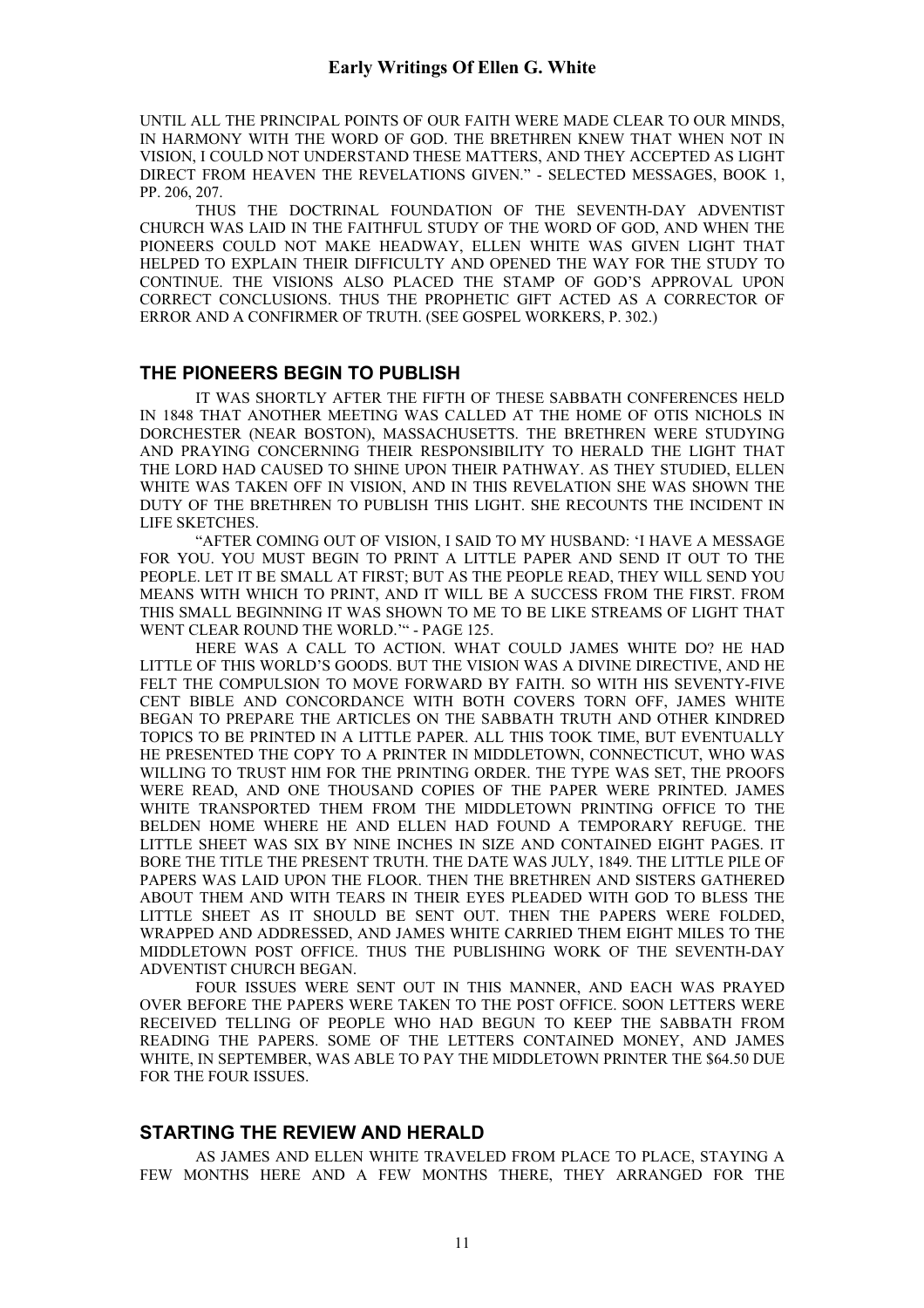PUBLISHING OF A FEW ISSUES OF THE PAPER. FINALLY THE ELEVENTH AND LAST ISSUE WAS PUBLISHED AT PARIS, MAINE, IN NOVEMBER, 1850. MRS. WHITE CONTRIBUTED SEVERAL ARTICLES TO THE PRESENT TRUTH. MOST OF THESE ARE TO BE FOUND IN THE FIRST PART OF EARLY WRITINGS. SEE PAGES 36-54.

ALSO IN NOVEMBER, A CONFERENCE WAS HELD IN PARIS, AND THE BRETHREN GAVE STUDY TO THE GROWING PUBLISHING WORK. THEY DECIDED TO ENLARGE THE PAPER AND THEY CHANGED ITS NAME TO THE SECOND ADVENT REVIEW AND SABBATH HERALD. IT WAS PUBLISHED FOR A FEW MONTHS AT PARIS, MAINE, THEN AT SARATOGA SPRINGS, NEW YORK. IT HAS BEEN PUBLISHED FROM THAT DAY TO THIS AS THE CHURCH PAPER OF THE SEVENTH-DAY ADVENTISTS.

## **THE PUBLISHING WORK GROWS**

WHILE LIVING AT SARATOGA SPRINGS, JAMES WHITE ARRANGED IN AUGUST, 1851, FOR THE PRINTING OF MRS. WHITE'S FIRST BOOK TITLED A SKETCH OF THE CHRISTIAN EXPERIENCE AND VIEWS OF ELLEN G. WHITE, NOW PAGES 11-83 OF THIS WORK. WITH ITS 64 PAGES, IT WAS ONLY A PAMPHLET.

IN THE SPRING OF 1852, THE WHITES MOVED TO ROCHESTER, NEW YORK, AND THERE ESTABLISHED AN OFFICE IN WHICH THEY COULD DO THEIR OWN PRINTING. THE BRETHREN RALLIED TO THE APPEAL FOR MONEY WITH WHICH TO PURCHASE A PRINTING PRESS AND SIX HUNDRED DOLLARS WAS RAISED TO SECURE THE EQUIPMENT. HOW HAPPY THE EARLY BELIEVERS WERE WHEN OUR PAPERS COULD BE ISSUED ON A SABBATHKEEPING PRESS! FOR A LITTLE MORE THAN THREE YEARS, THEY LIVED IN ROCHESTER AND PUBLISHED THE MESSAGE THERE. IN ADDITION TO THE REVIEW AND HERALD AND THE YOUTH'S INSTRUCTOR BEGUN BY JAMES WHITE IN 1852, THEY ALSO, FROM TIME TO TIME, PUBLISHED TRACTS. MRS. WHITE'S SECOND PAMPHLET, SUPPLEMENT TO THE CHRISTIAN EXPERIENCE AND VIEWS OF ELLEN G. WHITE, WAS PUBLISHED IN ROCHESTER IN JANUARY, 1854. THIS IS NOW IN EARLY WRITINGS, PAGES 85-127.

## **BATTLE CREEK BECOMES THE PUBLISHING CENTER**

IN NOVEMBER, 1855, JAMES AND ELLEN WHITE AND THEIR HELPERS MOVED TO BATTLE CREEK, MICHIGAN. THE PRESS AND OTHER PIECES OF PRINTING EQUIPMENT WERE PLACED IN A BUILDING ERECTED BY SEVERAL OF THE SABBATHKEEPING ADVENTISTS WHO HAD FURNISHED THE MONEY WITH WHICH TO ESTABLISH THEIR OWN PRINTING OFFICE. AS THEIR WORK DEVELOPED IN THAT LITTLE CITY, BATTLE CREEK BECAME THE NATURAL HEADQUARTERS OF THE SEVENTH-DAY ADVENTIST CHURCH. BUT IT WAS WITH DIFFICULTY THAT JAMES WHITE MAINTAINED THE PUBLISHING WORK.

AS WE STUDY THE BACKGROUND OF EARLY WRITINGS, IT SHOULD BE NOTED THAT THE EARLY SABBATHKEEPING ADVENTISTS AT FIRST HAD A BURDEN TO REACH WITH THE SABBATH TRUTH ONLY THEIR FORMER BRETHREN IN THE GREAT ADVENT AWAKENING; THAT IS, THOSE WHO HAD BEEN WITH THEM IN THE FIRST AND THE SECOND ANGELS' MESSAGES. CONSEQUENTLY FOR ABOUT SEVEN YEARS AFTER 1844, THEIR LABORS WERE VERY LARGELY FOR ADVENTISTS WHO HAD NOT YET TAKEN THEIR STAND ON THE THIRD ANGEL'S MESSAGE. TO ONE FAMILIAR WITH THE CIRCUMSTANCES, THIS IS UNDERSTANDABLE.

# **THE "SHUT DOOR" AND THE "OPEN DOOR"**

IN THE SPECIAL EFFORTS WHICH WERE MADE TO PROCLAIM THE ADVENT MESSAGE IN THE SUMMER OF 1844, THE LEADERS IN THE MOVEMENT HAD SEEN THEIR OWN EXPERIENCE IN THE PARABLE OF THE TEN VIRGINS RECORDED IN MATTHEW 25. THERE HAD BEEN A "TARRYING TIME" FOLLOWED BY THE CRY, "BEHOLD THE BRIDEGROOM COMETH; GO YE OUT TO MEET HIM." THIS WAS COMMONLY REFERRED TO AS "THE MIDNIGHT CRY." IN HER FIRST VISION, THIS WAS SHOWN TO MRS. WHITE AS A BRIGHT LIGHT SET UP BEHIND THE ADVENTISTS AT THE BEGINNING OF THE PATH. IN THE PARABLE, THEY READ THAT THOSE WHO WERE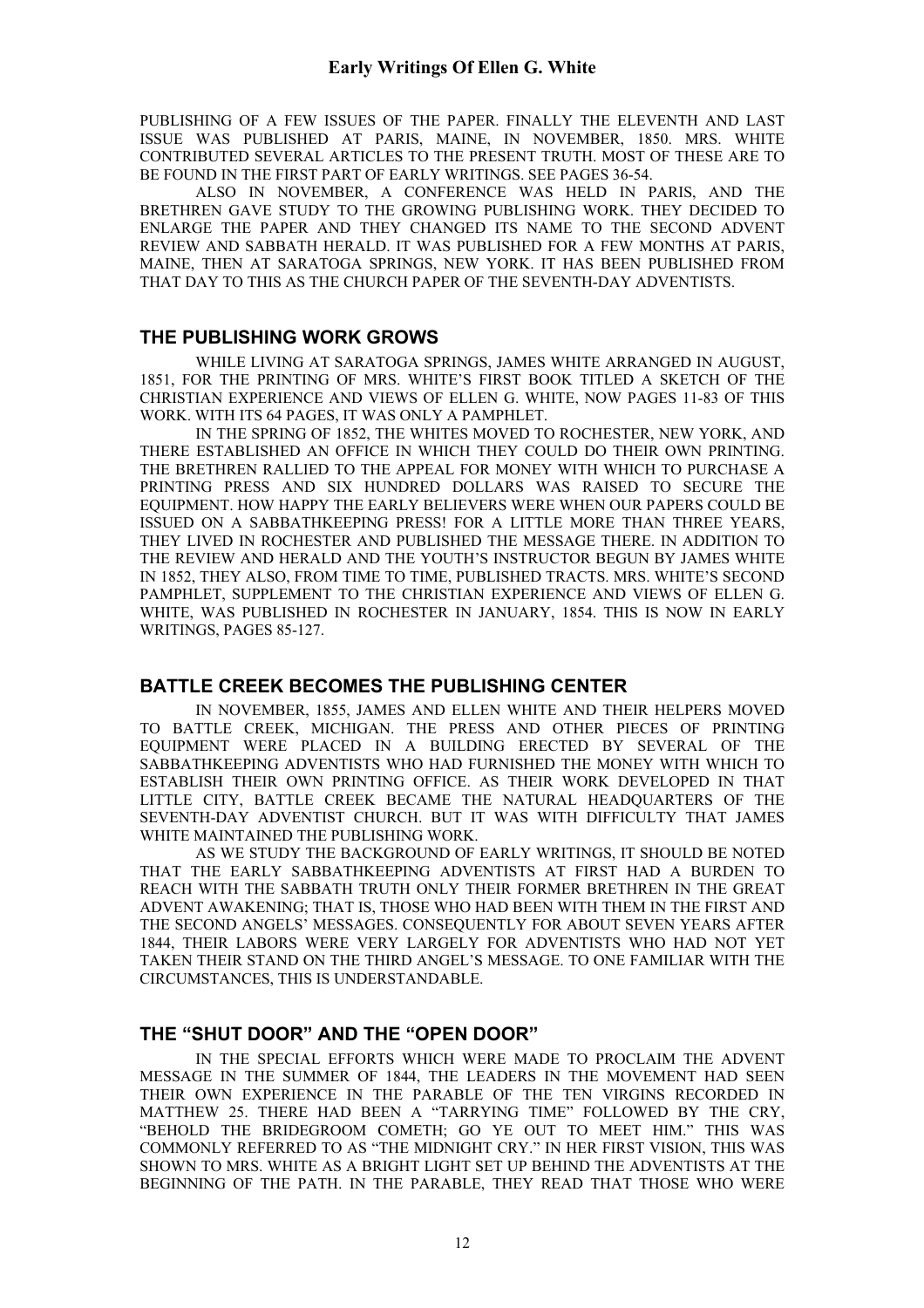READY WENT IN WITH THE BRIDEGROOM TO THE MARRIAGE, "AND THE DOOR WAS SHUT." (SEE MATTHEW 25:10.) THEY THEREFORE CONCLUDED THAT ON OCTOBER 22, 1844, THE DOOR OF MERCY WAS CLOSED TO THOSE WHO FAILED TO ACCEPT THE MESSAGE WHICH HAD BEEN SO WIDELY PROCLAIMED. SOME YEARS LATER ELLEN WHITE WROTE OF THIS:

"AFTER THE PASSING OF THE TIME WHEN THE SAVIOUR WAS EXPECTED, THEY [THE ADVENT BELIEVERS] STILL BELIEVED HIS COMING TO BE NEAR; THEY HELD THAT THEY HAD REACHED AN IMPORTANT CRISIS, AND THAT THE WORK OF CHRIST AS MAN'S INTERCESSOR BEFORE GOD, HAD CEASED. IT APPEARED TO THEM TO BE TAUGHT IN THE BIBLE, THAT MAN'S PROBATION WOULD CLOSE A SHORT TIME BEFORE THE ACTUAL COMING OF THE LORD IN THE CLOUDS OF HEAVEN. THIS SEEMED EVIDENT FROM THOSE SCRIPTURES WHICH POINT TO A TIME WHEN MEN WILL SEEK, KNOCK, AND CRY AT THE DOOR OF MERCY, AND IT WILL NOT BE OPENED. AND IT WAS A QUESTION WITH THEM WHETHER THE DATE TO WHICH THEY HAD LOOKED FOR THE COMING OF CHRIST MIGHT NOT RATHER MARK THE BEGINNING OF THIS PERIOD WHICH WAS IMMEDIATELY TO PRECEDE HIS COMING. HAVING GIVEN THE WARNING OF THE JUDGMENT NEAR, THEY FELT THAT THEIR WORK FOR THE WORLD WAS DONE, AND THEY LOST THEIR BURDEN OF SOUL FOR THE SALVATION OF SINNERS, WHILE THE BOLD AND BLASPHEMOUS SCOFFING OF THE UNGODLY SEEMED TO THEM ANOTHER EVIDENCE THAT THE SPIRIT OF GOD HAD BEEN WITHDRAWN FROM THE REJECTERS OF HIS MERCY. ALL THIS CONFIRMED THEM IN THE BELIEF THAT PROBATION HAD ENDED, OR, AS THEY THEN EXPRESSED IT, 'THE DOOR OF MERCY WAS SHUT.'" - THE GREAT CONTROVERSY, PAGE 429.

THEN MRS. WHITE CONTINUES TO SHOW HOW LIGHT BEGAN TO DAWN ON THIS QUESTION: "BUT CLEARER LIGHT CAME WITH THE INVESTIGATION OF THE SANCTUARY QUESTION. THEY NOW SAW THAT THEY WERE CORRECT IN BELIEVING THAT THE END OF THE 2300 DAYS IN 1844 MARKED AN IMPORTANT CRISIS. BUT WHILE IT WAS TRUE THAT THE DOOR OF HOPE AND MERCY BY WHICH MEN HAD FOR EIGHTEEN HUNDRED YEARS FOUND ACCESS TO GOD, WAS CLOSED, ANOTHER DOOR WAS OPENED, AND FORGIVENESS OF SINS WAS OFFERED TO MEN THROUGH THE INTERCESSION OF CHRIST IN THE MOST HOLY. ONE PART OF HIS MINISTRATION HAD CLOSED, ONLY TO GIVE PLACE TO ANOTHER. THERE WAS STILL AN 'OPEN DOOR' TO THE HEAVENLY SANCTUARY, WHERE CHRIST WAS MINISTERING IN THE SINNER'S **BEHALF** 

"NOW WAS SEEN THE APPLICATION OF THOSE WORDS OF CHRIST IN THE REVELATION, ADDRESSED TO THE CHURCH AT THIS VERY TIME: 'THESE THINGS SAITH HE THAT IS HOLY, HE THAT IS TRUE, HE THAT HATH THE KEY OF DAVID, HE THAT OPENETH, AND NO MAN SHUTTETH; AND SHUTTETH, AND NO MAN OPENETH; I KNOW THY WORKS: BEHOLD, I HAVE SET BEFORE THEE AN OPEN DOOR, AND NO MAN CAN SHUT IT.' (REV. 3:7, 8.)

"IT IS THOSE WHO BY FAITH FOLLOW JESUS IN THE GREAT WORK OF THE ATONEMENT, WHO RECEIVE THE BENEFITS OF HIS MEDIATION IN THEIR BEHALF; WHILE THOSE WHO REJECT THE LIGHT WHICH BRINGS TO VIEW THIS WORK OF MINISTRATION, ARE NOT BENEFITED THEREBY." - IBID., PP. 429, 430.

# **THE TWO WAYS OUT OF THE PERPLEXITY**

MRS. WHITE THEN SPEAKS OF HOW THE TWO GROUPS OF ADVENT BELIEVERS RELATED THEMSELVES TO THE EXPERIENCE OF THE DISAPPOINTMENT OF OCTOBER 22, 1844:

 "THE PASSING OF THE TIME IN 1844 WAS FOLLOWED BY A PERIOD OF GREAT TRIAL TO THOSE WHO STILL HELD THE ADVENT FAITH. THEIR ONLY RELIEF, SO FAR AS ASCERTAINING THEIR TRUE POSITION WAS CONCERNED, WAS THE LIGHT WHICH DIRECTED THEIR MINDS TO THE SANCTUARY ABOVE. SOME RENOUNCED THEIR FAITH IN THEIR FORMER RECKONING OF THE PROPHETIC PERIODS, AND ASCRIBED TO HUMAN OR SATANIC AGENCIES THE POWERFUL INFLUENCE OF THE HOLY SPIRIT WHICH HAD ATTENDED THE ADVENT MOVEMENT. ANOTHER CLASS FIRMLY HELD THAT THE LORD HAD LED THEM IN THEIR PAST EXPERIENCE; AND AS THEY WAITED AND WATCHED AND PRAYED TO KNOW THE WILL OF GOD, THEY SAW THAT THEIR GREAT HIGH PRIEST HAD ENTERED UPON ANOTHER WORK OF MINISTRATION, AND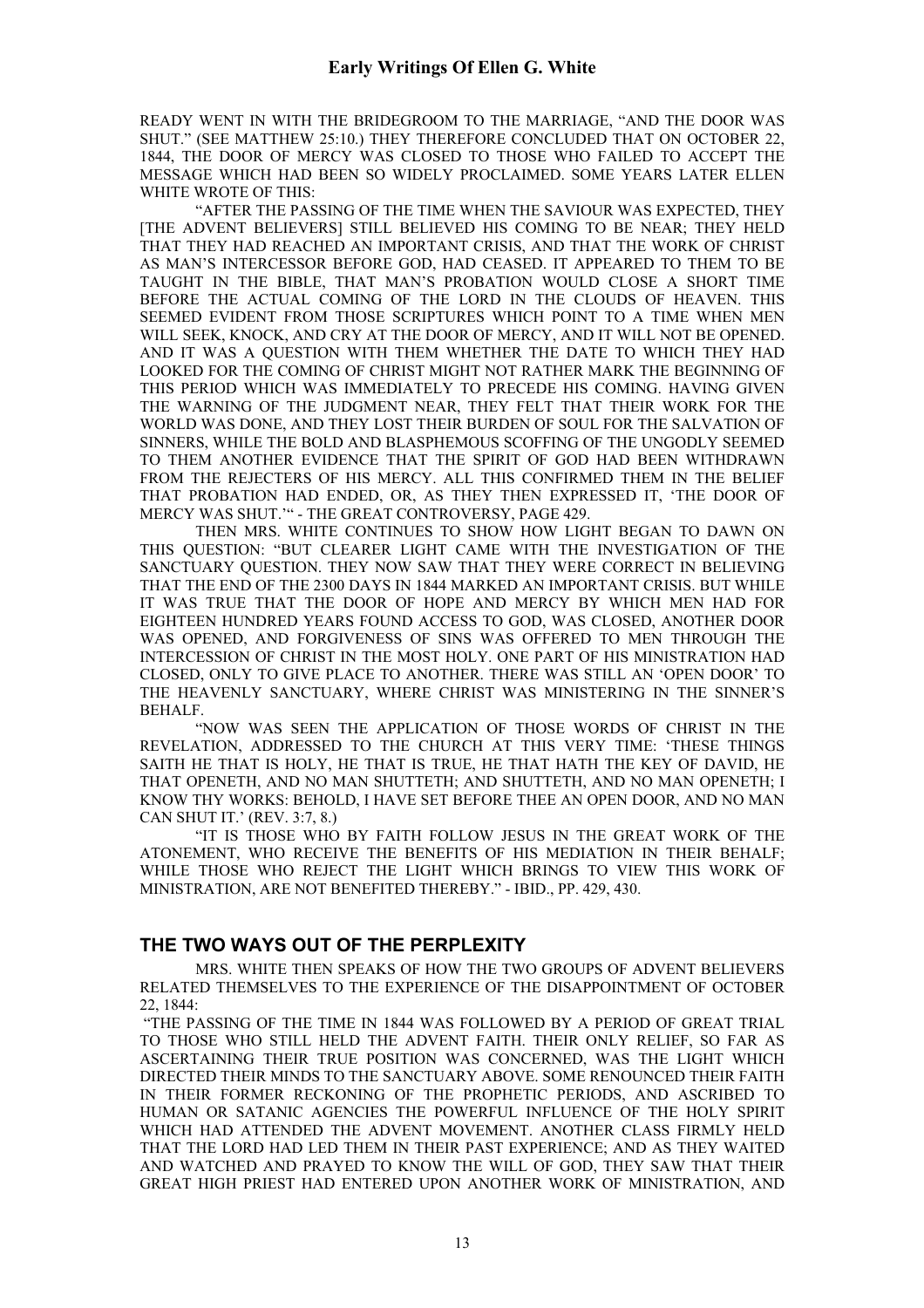FOLLOWING HIM BY FAITH, THEY WERE LED TO SEE ALSO THE CLOSING WORK OF THE CHURCH. THEY HAD A CLEARER UNDERSTANDING OF THE FIRST AND SECOND ANGELS' MESSAGES, AND WERE PREPARED TO RECEIVE AND GIVE TO THE WORLD THE SOLEMN WARNING OF THE THIRD ANGEL OF REVELATION 14." - IBID., PP. 431, 432. CERTAIN REFERENCES OCCUR IN THIS WORK, ON PAGES 42-45, TO THE "OPEN DOOR" AND THE "SHUT DOOR." THIS IS CORRECTLY UNDERSTOOD ONLY IN THE LIGHT OF THE BACKGROUND OF THE EXPERIENCE OF OUR EARLY BELIEVERS.

NOT TOO LONG AFTER THE DISAPPOINTMENT THE PIONEERS SAW THAT WHILE THERE WERE THOSE WHO THROUGH THE DEFINITE REJECTION OF LIGHT HAD CLOSED THE DOOR TO THEIR SALVATION, THERE WERE MANY WHO HAD NOT HEARD THE MESSAGE AND HAD NOT REJECTED IT, AND THESE MIGHT BENEFIT FROM THE PROVISIONS MADE FOR MAN'S SALVATION. BY THE EARLY 1850'S THESE POINTS STOOD OUT CLEARLY. THEN TOO, AVENUES FOR THE PRESENTATION OF THE THREE ANGEL'S MESSAGES WERE BEGINNING TO OPEN UP. PREJUDICE WAS DYING AWAY. ELLEN WHITE, LOOKING BACK TO THEIR EXPERIENCE FOLLOWING THE DISAPPOINTMENT WROTE:

"'IT WAS THEN NEXT TO IMPOSSIBLE TO OBTAIN ACCESS TO UNBELIEVERS. THE DISAPPOINTMENT IN 1844 HAD CONFUSED THE MINDS OF MANY, AND THEY WOULD NOT LISTEN TO ANY EXPLANATION OF THE MATTER.'" - REVIEW AND HERALD, NOV. 20, 1883.

BUT IN 1851 ELDER WHITE WAS ABLE TO REPORT: "'NOW THE DOOR IS OPEN ALMOST EVERYWHERE TO PRESENT THE TRUTH, AND MANY ARE PREPARED TO READ THE PUBLICATIONS WHO HAVE FORMERLY HAD NO INTEREST TO INVESTIGATE.'" - REVIEW AND HERALD, AUG. 19, 1851.

# **THE CALL FOR CHURCH ORGANIZATION**

BUT WITH THESE NEW OPPORTUNITIES, AND WITH A LARGER NUMBER OF PEOPLE ACCEPTING THE MESSAGE, A FEW DISCORDANT ELEMENTS CAME INTO THEIR MIDST. IF THESE HAD NOT BEEN CHECKED, THE WORK WOULD HAVE BEEN GREATLY INJURED. BUT HERE AGAIN WE SEE THE PROVIDENCE OF GOD IN GUIDING HIS PEOPLE, FOR ON DECEMBER 24, 1850, IN A VISION GIVEN TO ELLEN WHITE, SHE TELLS US:

"'I SAW HOW GREAT AND HOLY GOD WAS. SAID THE ANGEL, "WALK CAREFULLY BEFORE HIM, FOR HE IS HIGH AND LIFTED UP, AND THE TRAIN OF HIS GLORY FILLS THE TEMPLE." I SAW THAT EVERYTHING IN HEAVEN WAS IN PERFECT ORDER. SAID THE ANGEL, "LOOK YE, CHRIST IS THE HEAD, MOVE IN ORDER, MOVE IN ORDER. HAVE A MEANING TO EVERYTHING." SAID THE ANGEL, "BEHOLD YE AND KNOW HOW PERFECT, HOW BEAUTIFUL, THE ORDER IN HEAVEN; FOLLOW IT."" -ELLEN G. WHITE MANUSCRIPT 11, 1850.

IT TOOK TIME TO LEAD THE BELIEVERS GENERALLY TO APPRECIATE THE NEEDS AND VALUE OF GOSPEL ORDER. THEIR PAST EXPERIENCES IN THE PROTESTANT CHURCHES FROM WHICH THEY HAD SEPARATED LED THEM TO BE CAUTIOUS. EXCEPT IN THOSE PLACES WHERE THE PRACTICAL NEED WAS VERY EVIDENT, FEAR OF INVITING FORMALITY HELD THE BELIEVERS BACK FROM CHURCH ORGANIZATION. IT WAS NOT UNTIL A DECADE AFTER THE VISION OF 1850 THAT MORE MATURE PLANS FOR ORGANIZATION WERE FINALLY EFFECTED. UNDOUBTEDLY A FACTOR OF PRIMARY IMPORTANCE IN BRINGING THE EFFORTS TO FRUITION WAS A COMPREHENSIVE CHAPTER ENTITLED "GOSPEL ORDER," PUBLISHED IN THE SUPPLEMENT TO THE CHRISTIAN EXPERIENCE AND VIEWS OF ELLEN G. WHITE. THIS APPEARS IN THIS WORK AS PAGES 97-104.

IN 1860, IN CONNECTION WITH THE ORGANIZING OF THE PUBLISHING WORK, A NAME WAS CHOSEN. SOME THOUGHT THAT "CHURCH OF GOD" WOULD BE APPROPRIATE, BUT THE SENTIMENT PREVAILED THAT THE NAME SHOULD REFLECT THE DISTINCTIVE TEACHINGS OF THE CHURCH. THEY ADOPTED "SEVENTH-DAY ADVENTIST" AS THEIR NAME. THE FOLLOWING YEAR SOME COMPANIES OF BELIEVERS ORGANIZED THEMSELVES INTO CHURCHES, AND THE CHURCHES IN MICHIGAN FORMED A STATE CONFERENCE. SOON THERE WERE SEVERAL STATE CONFERENCES. THEN IN MAY, 1863, THE GENERAL CONFERENCE OF SEVENTH-DAY ADVENTISTS WAS ORGANIZED. THIS TAKES US FIVE YEARS BEYOND THE TIME OF EARLY WRITINGS.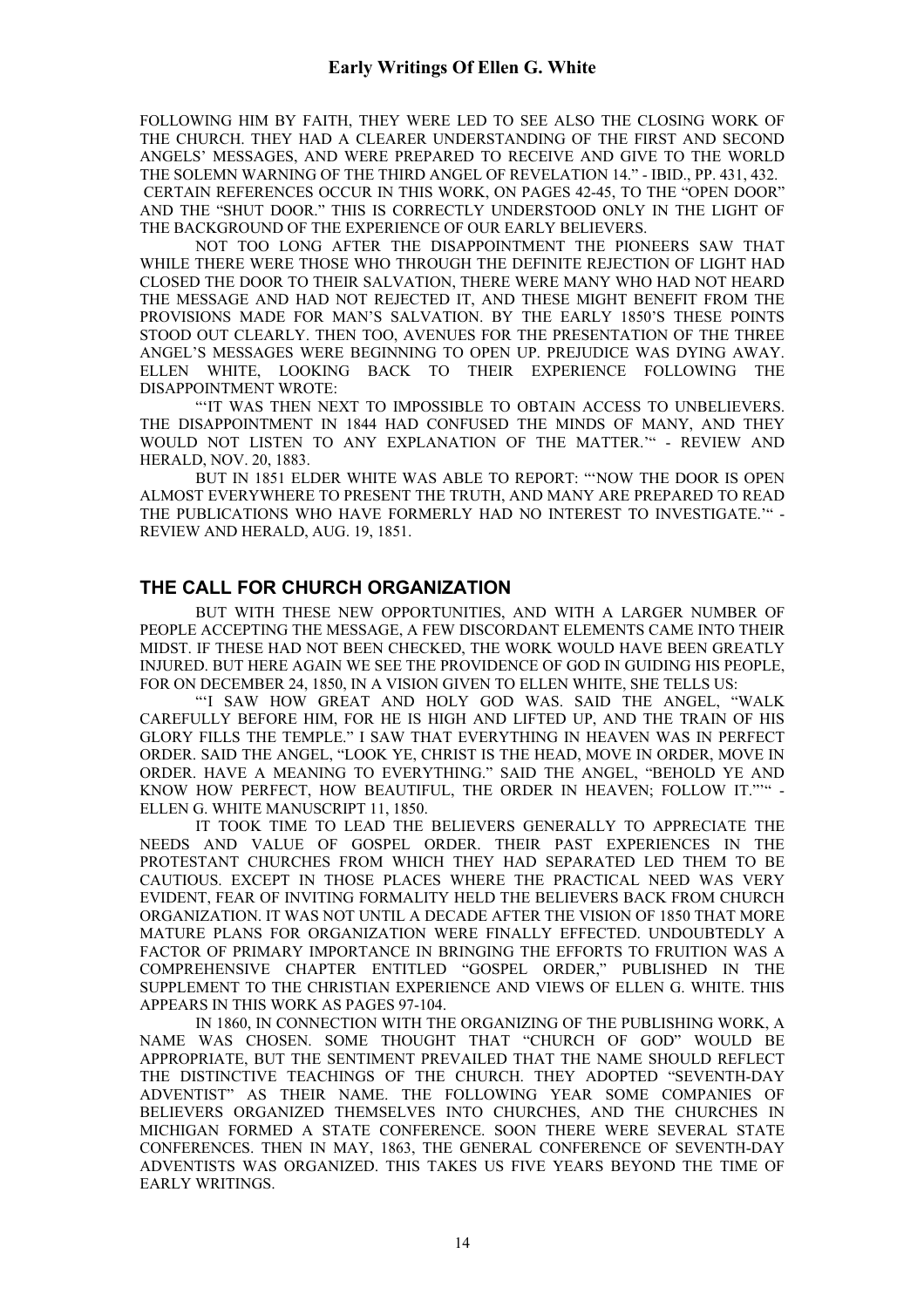## **THE GREAT CONTROVERSY VISION**

REFERENCE HAS BEEN MADE TO THE MOVING OF THE PUBLISHING WORK FROM ROCHESTER, NEW YORK, TO BATTLE CREEK, MICHIGAN, IN NOVEMBER, 1855. ELDER AND MRS. WHITE MADE THEIR HOME IN BATTLE CREEK AND AFTER THE WORK WAS WELL ESTABLISHED THERE, THEY WERE ABLE TO CONTINUE THEIR TRAVELS IN THE FIELD. IT WAS IN CONNECTION WITH A VISIT TO THE STATE OF OHIO IN FEBRUARY AND MARCH, 1858, THAT THE IMPORTANT GREAT CONTROVERSY VISION WAS GIVEN TO MRS. WHITE IN THE PUBLIC SCHOOL-HOUSE AT LOVETT'S GROVE. THE ACCOUNT OF THIS VISION WHICH LASTED TWO HOURS IS FOUND IN LIFE SKETCHES, PAGES 161, 162. IN SEPTEMBER, 1858, SPIRITUAL GIFTS, VOLUME I: THE GREAT CONTROVERSY BETWEEN CHRIST AND HIS ANGELS AND SATAN AND HIS ANGELS, WAS PUBLISHED. THIS LITTLE BOOK OF 219 PAGES CONSTITUTES THE THIRD AND LAST DIVISION OF EARLY WRITINGS.

THE SMALL PUBLICATIONS OF THE FIRST FIFTEEN YEARS OF MRS. WHITE'S WORK WERE TO BE FOLLOWED BY MANY LARGER BOOKS DEALING WITH MANY SUBJECTS VITAL TO THOSE WHO KEEP THE COMMANDMENTS OF GOD AND HAVE THE FAITH OF JESUS CHRIST. NEVERTHELESS THE EARLIEST WRITINGS WILL ALWAYS BE ESPECIALLY DEAR TO THE HEARTS OF ALL SEVENTH-DAY ADVENTISTS.

#### **TRUSTEES OF THE ELLEN G. WHITE ESTATE.**

#### **WASHINGTON, D.C. MARCH, 1963.**

## **Table of Contents**

Experience and Views My First Vision Subsequent Visions The Sealing God's Love for His people Shaking of the Powers of Heaven The Open and the Shut Door The Trial of Our Faith To the Little Flock The Last Plagues and the Judgment End of the 2300 Days Duty in View of the Time of Trouble "Mysterious Rapping" The Messengers Mark of the Beast The Blind Leading the Blind Preparation for the End Prayer and Faith The Gathering Time Mrs. White's Dreams William Miller's Dream

#### **Supplement**

 An Explanation Gospel Order Church Difficulties Hope of the Church Preparation for Christ's Coming Faithfulness in Social Meeting To the Inexperienced Self Denial Irreverence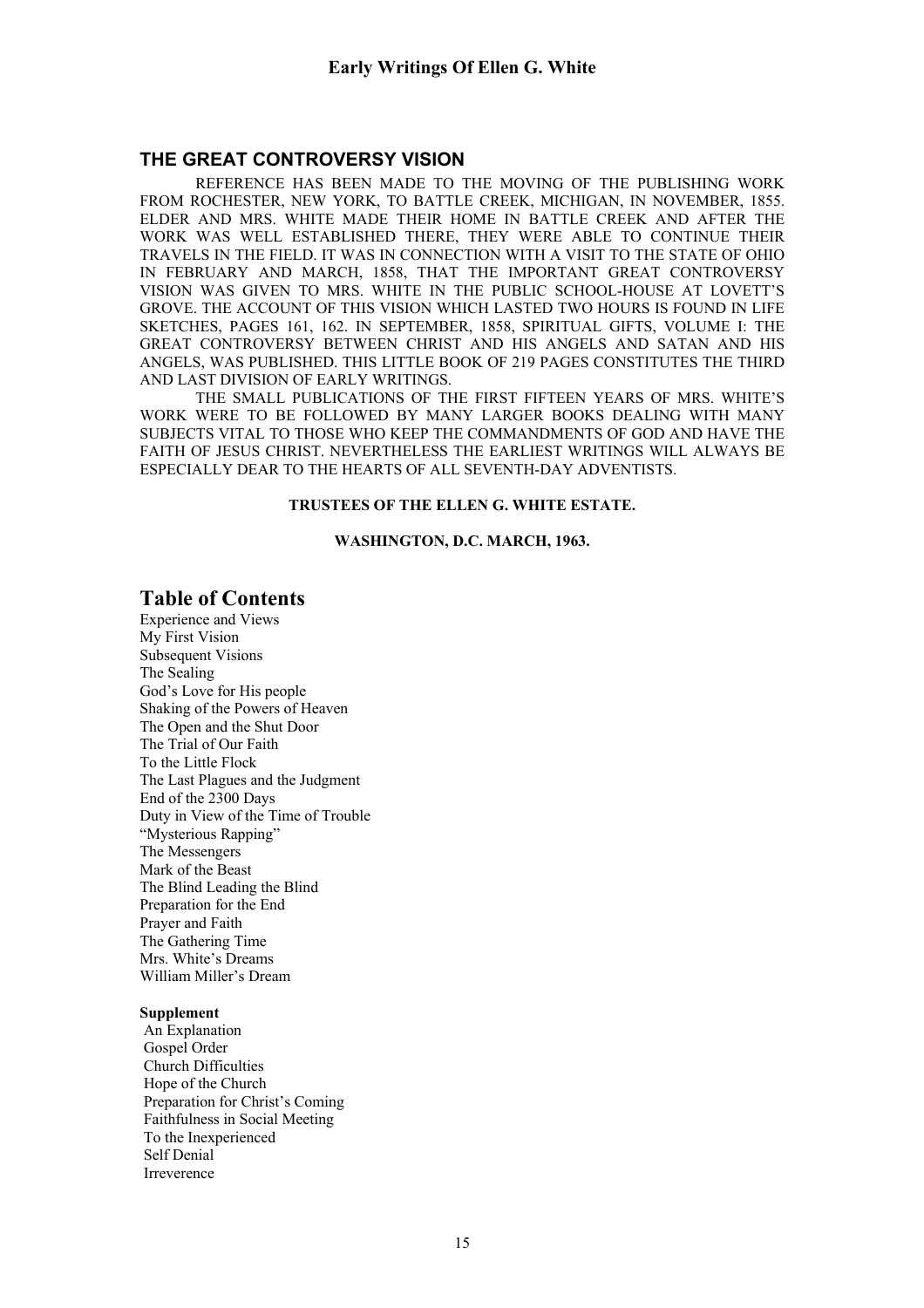False Shepherds God's Gift to Man

#### **Spiritual Gifts**

 Introduction The Fall of Satan The Fall of Man The Plan of Salvation The First Advent of Christ The Ministry of Christ The Transfiguration The Betrayal of Christ The Trial of Christ The Crucifixion of Christ The Resurrection of Christ The Ascension of Christ The Disciples of Christ The Death of Stephen The Conversion of Saul The Jews Decide to Kill Paul Paul Visits Jerusalem The Great Apostasy The Mystery of Iniquity Death Not Eternal Life in Misery The Reformation The Church and the World United William Miller The First Angel's Message The Second Angel's Message The Advent Movement Illustrated Another Illustration The Sanctuary The Third Angel's Message A Firm Platform Spiritualism Covetousness The Shaking The Sins of Babylon The Loud Cry The Third Message Closed The Time of Trouble Deliverance of the Saints The Saint's Reward The Earth Desolated The Second Resurrection The Second Death Appendix

## **Experience and Views**

By the request of dear friends I have consented to give a brief sketch of my experience and views, with the hope that it will cheer and strengthen the humble, trusting children of the Lord. At the age of eleven years I was converted, and when twelve years old was baptized, and joined the Methodist Church. [MRS. WHITE WAS BORN AT GORHAM, MAINE, NOVEMBER 26, 1827.] At the age of thirteen I heard William Miller deliver his second course of lectures in Portland, Maine. I then felt that I was not holy, not ready to see Jesus. And when the invitation was given for church members and sinners to come forward for prayers, I embraced the first opportunity, for I knew that I must have a great work done for me to fit me for heaven. My soul was thirsting for full and free salvation, but knew not how to obtain it.

In 1842, I constantly attended the second advent meetings in Portland, Maine, and fully believed that the Lord was coming. I was hungering and thirsting for full salvation, an entire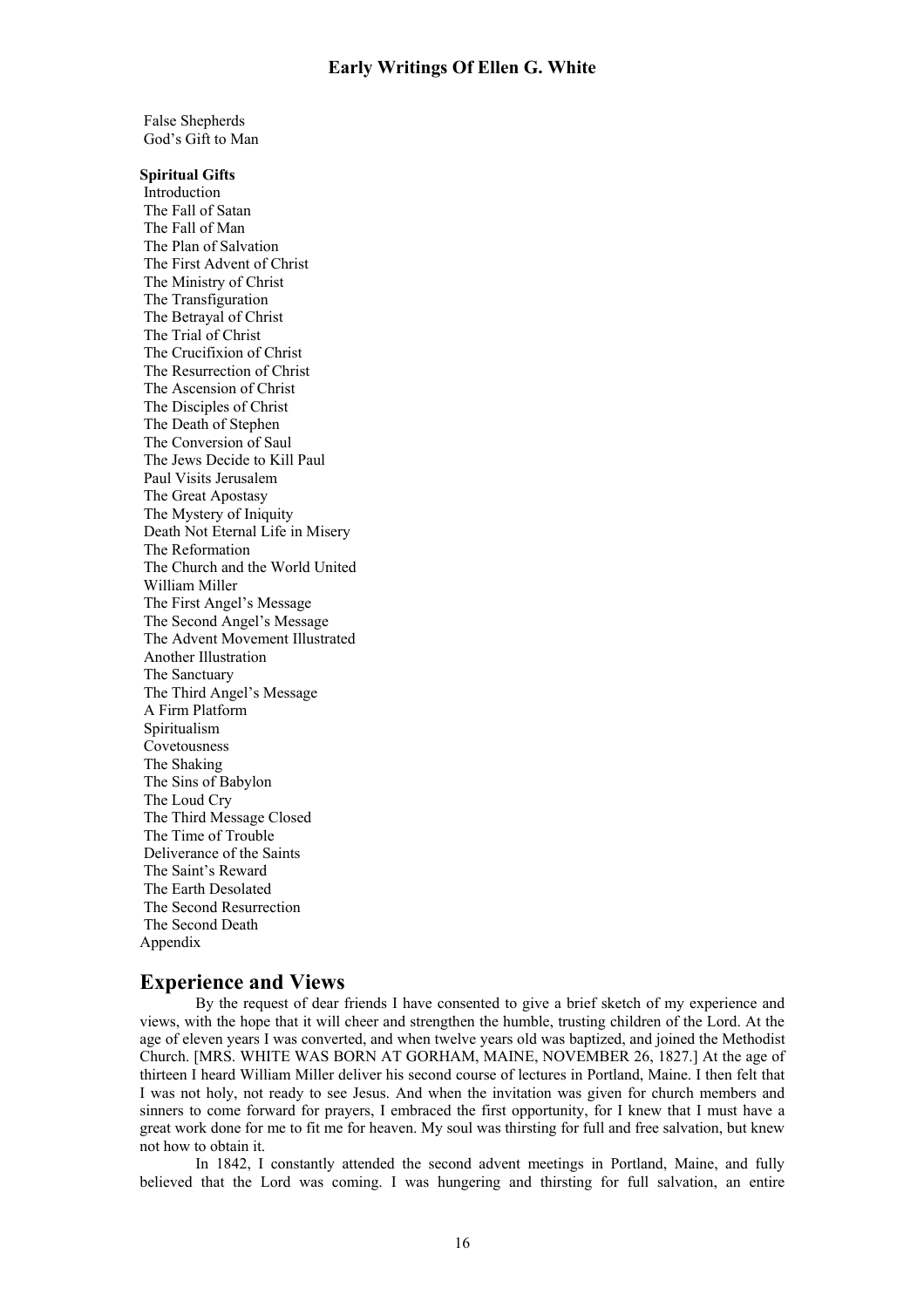conformity to the will of God. Day and night I was struggling to obtain this priceless treasure, that all the riches of earth could not purchase. As I was bowed before God praying for this blessing, the duty to go and pray in a public prayer meeting was presented before me. I had never prayed vocally in meeting, and drew back from the duty, fearing that if I should attempt to pray I would be confounded. Every time I went before the Lord in secret prayer this unfulfilled duty presented itself, until I ceased to pray, and settled down in a melancholy state, and finally in deep despair.

In this state of mind I remained for three weeks, with not one ray of light to pierce the thick clouds of darkness around me. I then had two dreams which gave me a faint ray of light and hope. [THE DREAMS HERE REFERRED TO WILL BE FOUND ON PAGES 78-81.] After that I opened my mind to my devoted mother. She told me that I was not lost and advised me to go and see Brother Stockman, who then preached to the Advent people in Portland. I had great confidence in him, for he was a devoted and beloved servant of Christ. His words affected me and led me to hope. I returned home and again went before the Lord, and promised that I would do and suffer anything if I could have the smiles of Jesus. The same duty was presented. There was to be a prayer meeting that evening, which I attended, and when others knelt to pray, I bowed with them trembling, and after two or three had prayed, I opened my mouth in prayer before I was aware of it, and the promises of God looked to me like so many precious pearls that were to be received by only asking for them. As I prayed, the burden and agony of soul that I had so long felt left me, and the blessing of God came upon me like the gentle dew. I gave glory to God for what I felt, but I longed for more. I could not be satisfied till I was filled with the fullness of God. Inexpressible love for Jesus filled my soul. Wave after wave of glory rolled over me, until my body grew stiff. Everything was shut out from me but Jesus and glory, and I knew nothing of what was passing around me.

I remained in this state of body and mind a long time, and when I realized what was around me, everything seemed changed. Everything looked glorious and new, as if smiling and praising God. I was then willing to confess Jesus everywhere. For six months not a cloud of darkness passed over my mind. My soul was daily drinking rich draughts of salvation. I thought that those who loved Jesus would love His coming, so went to the class meeting and told them what Jesus had done for me and what a fullness I enjoyed through believing that the Lord was coming. The class leader interrupted me, saying, "Through Methodism"; but I could not give the glory to Methodism when it was Christ and the hope of His soon coming that had made me free.

Most of my father's family were full believers in the advent, and for bearing testimony to this glorious doctrine seven of us were at one time cast out of the Methodist Church. At this time the words of the prophet were exceedingly precious to us: "Your brethren that hated you, that cast you out for My name's sake, said, Let the Lord be glorified: but He shall appear to your joy, and they shall be ashamed." Isaiah 66:5.

From this time, up to December, 1844, my joys, trials, and disappointments were like those of my dear Advent friends around me. At this time I visited one of our Advent sisters, and in the morning we bowed around the family altar. It was not an exciting occasion, and there were but five of us present, all women. While I was praying, the power of God came upon me as I had never felt it before. I was wrapped in a vision of God's glory, and seemed to be rising higher and higher from the earth, and was shown something of the travels of the Advent people to the Holy City, as narrated below.

## **My First Vision**

[THIS VIEW WAS GIVEN SOON AFTER THE GREAT ADVENT DISAPPOINTMENT IN 1844, AND WAS FIRST PUBLISHED IN 1846. ONLY A FEW OF THE EVENTS OF THE FUTURE WERE SEEN AT THAT TIME. LATER VIEWS HAVE BEEN MORE FULL. SEE ALSO APPENDIX.]

As God has shown me the travels of the Advent people to the Holy City and the rich reward to be given those who wait the return of their Lord from the wedding, it may be my duty to give you a short sketch of what God has revealed to me. The dear saints have many trials to pass through. But our light afflictions, which are but for a moment, will work for us a far more exceeding and eternal weight of glory - while we look not at the things which are seen, for the things which are seen are temporal, but the things which are not seen are eternal. I have tried to bring back a good report and a few grapes from the heavenly Canaan, for which many would stone me, as the congregation bade stone Caleb and Joshua for their report. (Numbers 14:10.) But I declare to you, my brethren and sisters in the Lord, it is a goodly land, and we are well able to go up and possess it.

While I was praying at the family altar, the Holy Ghost fell upon me, and I seemed to be rising higher and higher, far above the dark world. I turned to look for the Advent people in the world, but could not find them, when a voice said to me, "Look again, and look a little higher." At this I raised my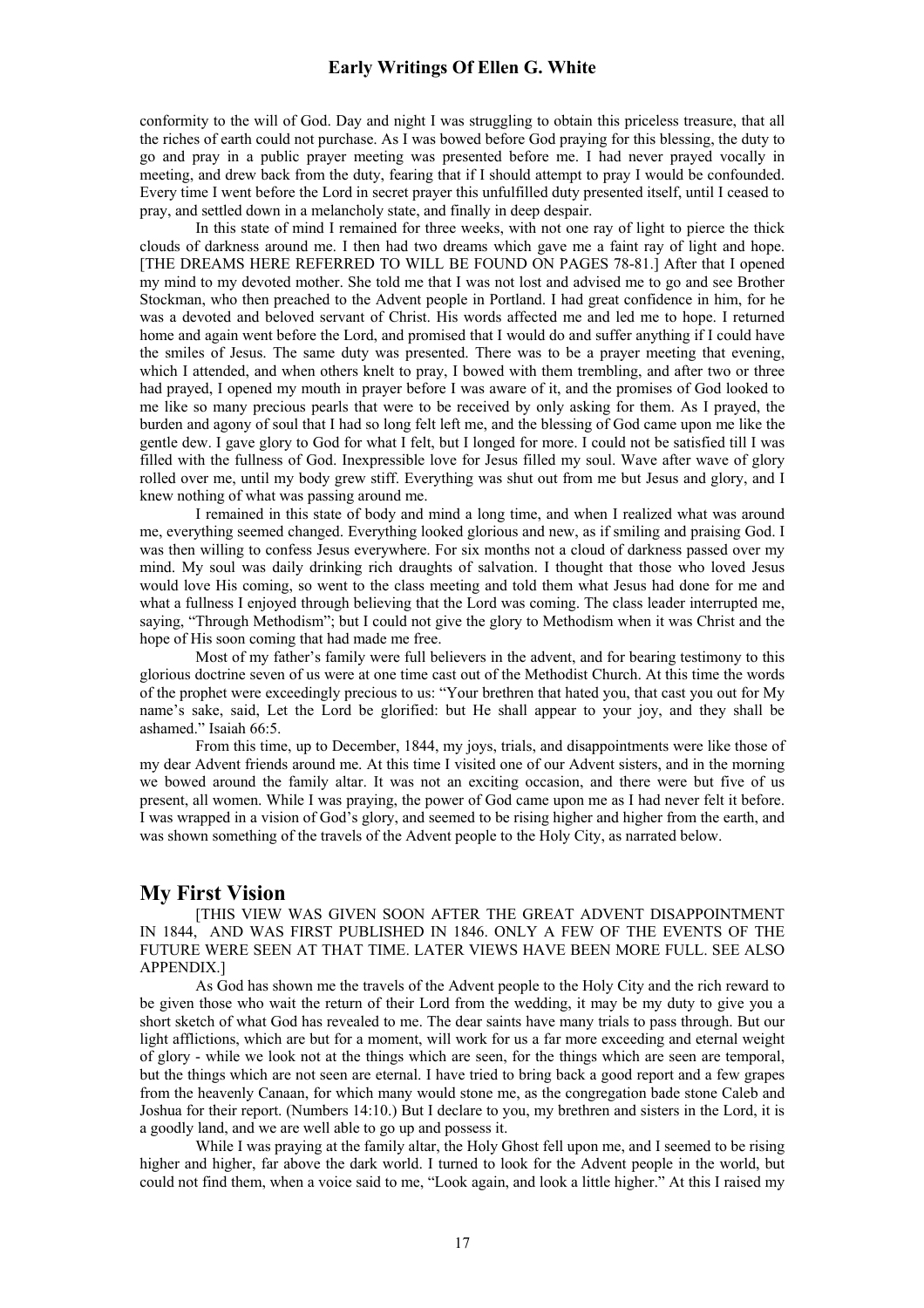eyes, and saw a straight and narrow path, cast up high above the world. On this path the Advent people were traveling to the city, which was at the farther end of the path. They had a bright light set up behind them at the beginning of the path, which an angel told me was the midnight cry. This light shone all along the path and gave light for their feet so that they might not stumble. If they kept their eyes fixed on Jesus, who was just before them, leading them to the city, they were safe. But soon some grew weary, and said the city was a great way off, and they expected to have entered it before. Then Jesus would encourage them by raising His glorious right arm, and from His arm came a light which waved over the Advent band, and they shouted, "Alleluia!" Others rashly denied the light behind them and said that it was not God that had led them out so far. The light behind them went out, leaving their feet in perfect darkness, and they stumbled and lost sight of the mark and of Jesus, and fell off the path down into the dark and wicked world below. Soon we [SEE APPENDIX.] heard the voice of God like many waters, which gave us the day and hour of Jesus' coming. The living saints, 144,000 in number, knew and understood the voice, while the wicked thought it was thunder and an earthquake. When God spoke the time, He poured upon us the Holy Ghost, and our faces began to light up and shine with the glory of God, as Moses' did when he came down from Mount Sinai.

The 144,000 were all sealed and perfectly united. On their foreheads was written, God, New Jerusalem, and a glorious star containing Jesus' new name. At our happy, holy state the wicked were enraged, and would rush violently up to lay hands on us to thrust us into prison, when we would stretch forth the hand in the name of the Lord, and they would fall helpless to the ground. Then it was that the synagogue of Satan knew that God had loved us who could wash one another's feet and salute the brethren with a holy kiss, and they worshiped at our feet.

Soon our eyes were drawn to the east, for a small black cloud had appeared, about half as large as a man's hand, which we all knew was the sign of the Son of man. We all in solemn silence gazed on the cloud as it drew nearer and became lighter, glorious, and still more glorious, till it was a great white cloud. The bottom appeared like fire; a rainbow was over the cloud, while around it were ten thousand angels, singing a most lovely song; and upon it sat the Son of man. His hair was white and curly and lay on His shoulders; and upon His head were many crowns. His feet had the appearance of fire; in His right hand was a sharp sickle; in His left, a silver trumpet. His eyes were as a flame of fire, which searched His children through and through. Then all faces gathered paleness, and those that God had rejected gathered blackness. Then we all cried out, "Who shall be able to stand? Is my robe spotless?" Then the angels ceased to sing, and there was some time of awful silence, when Jesus spoke: "Those who have clean hands and pure hearts shall be able to stand; My grace is sufficient for you." At this our faces lighted up, and joy filled every heart. And the angels struck a note higher and sang again, while the cloud drew still nearer the earth.

Then Jesus' silver trumpet sounded, as He descended on the cloud, wrapped in flames of fire. He gazed on the graves of the sleeping saints, then raised His eyes and hands to heaven, and cried, "Awake! awake! awake! you that sleep in the dust, and arise." Then there was a mighty earthquake. The graves opened, and the dead came up clothed with immortality. The 144,000 shouted, "Alleluia!" as they recognized their friends who had been torn from them by death, and in the same moment we were changed and caught up together with them to meet the Lord in the air.

We all entered the cloud together, and were seven days ascending to the sea of glass, when Jesus brought the crowns, and with His own right hand placed them on our heads. He gave us harps of gold and palms of victory. Here on the sea of glass the 144,000 stood in a perfect square. Some of them had very bright crowns, others not so bright. Some crowns appeared heavy with stars, while others had but few. All were perfectly satisfied with their crowns. And they were all clothed with a glorious white mantle from their shoulders to their feet. Angels were all about us as we marched over the sea of glass to the gate of the city. Jesus raised His mighty, glorious arm, laid hold of the pearly gate, swung it back on its glittering hinges, and said to us, "You have washed your robes in My blood, stood stiffly for My truth, enter in." We all marched in and felt that we had a perfect right in the city.

Here we saw the tree of life and the throne of God. Out of the throne came a pure river of water, and on either side of the river was the tree of life. On one side of the river was a trunk of a tree, and a trunk on the other side of the river, both of pure, transparent gold. At first I thought I saw two trees. I looked again, and saw that they were united at the top in one tree. So it was the tree of life on either side of the river of life. Its branches bowed to the place where we stood, and the fruit was glorious; it looked like gold mixed with silver.

We all went under the tree and sat down to look at the glory of the place, when Brethren Fitch and Stockman, [SEE APPENDIX.] who had preached the gospel of the kingdom, and whom God had laid in the grave to save them, came up to us and asked us what we had passed through while they were sleeping. We tried to call up our greatest trials, but they looked so small compared with the far more exceeding and eternal weight of glory that surrounded us that we could not speak them out, and we all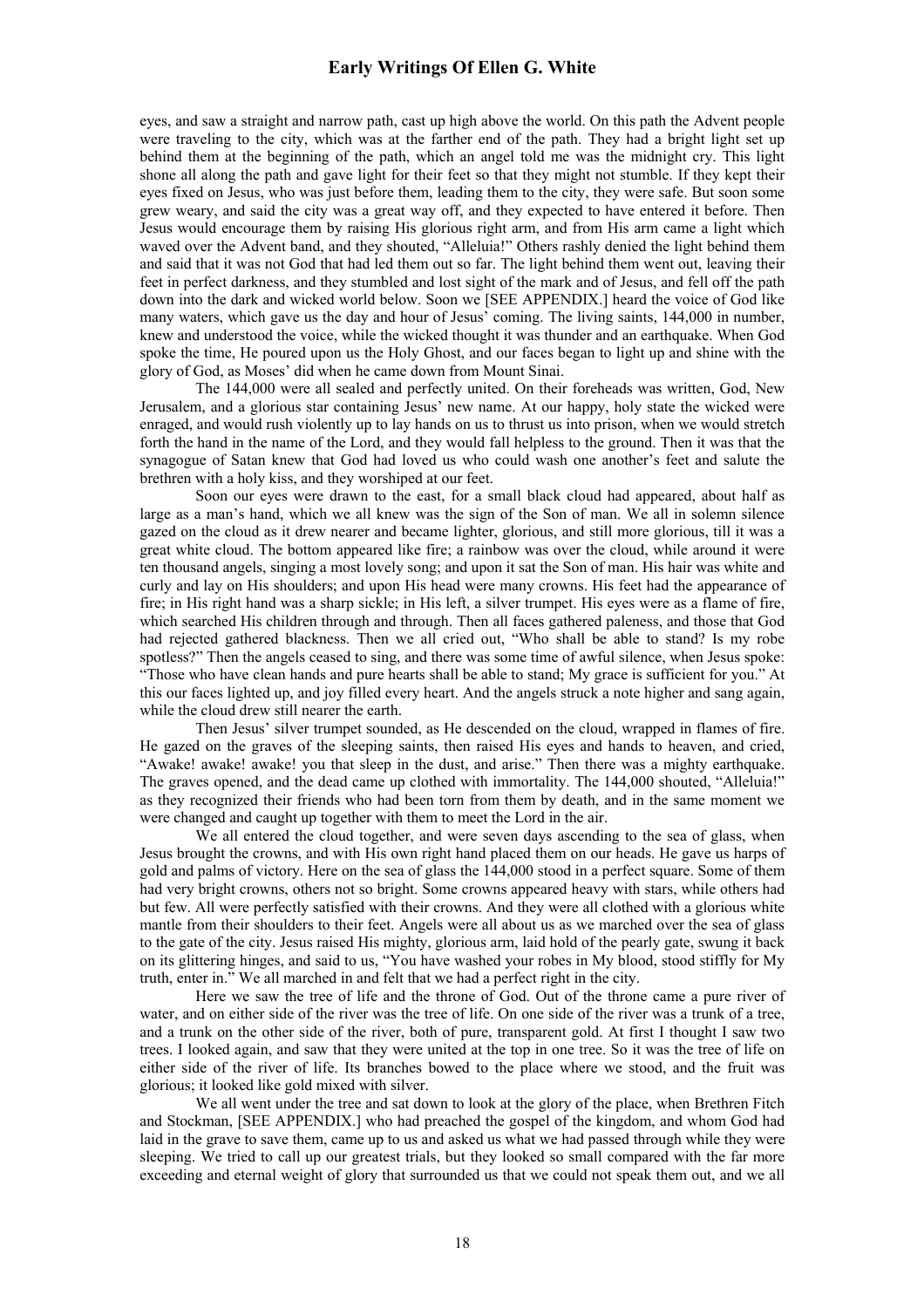cried out, "Alleluia, heaven is cheap enough!" and we touched our glorious harps and made heaven's arches ring.

With Jesus at our head we all descended from the city down to this earth, on a great and mighty mountain, which could not bear Jesus up, and it parted asunder, and there was a mighty plain. Then we looked up and saw the great city, with twelve foundations, and twelve gates, three on each side, and an angel at each gate. We all cried out, "The city, the great city, it's coming, it's coming down from God out of heaven," and it came and settled on the place where we stood. Then we began to look at the glorious things outside of the city. There I saw most glorious houses, that had the appearance of silver, supported by four pillars set with pearls most glorious to behold. These were to be inhabited by the saints. In each was a golden shelf. I saw many of the saints go into the houses, take off their glittering crowns and lay them on the shelf, then go out into the field by the houses to do something with the earth; not as we have to do with the earth here; no, no. A glorious light shone all about their heads, and they were continually shouting and offering praises to God.

I saw another field full of all kinds of flowers, and as I plucked them, I cried out, "They will never fade." Next I saw a field of tall grass, most glorious to behold; it was living green and had a reflection of silver and gold, as it waved proudly to the glory of King Jesus. Then we entered a field full of all kinds of beasts - the lion, the lamb, the leopard, and the wolf, all together in perfect union. We passed through the midst of them, and they followed on peaceably after. Then we entered a wood, not like the dark woods we have here; no, no; but light, and all over glorious; the branches of the trees moved to and fro, and we all cried out, "We will dwell safely in the wilderness and sleep in the woods." We passed through the woods, for we were on our way to Mount Zion.

As we were traveling along, we met a company who also were gazing at the glories of the place. I noticed red as a border on their garments; their crowns were brilliant; their robes were pure white. As we greeted them, I asked Jesus who they were. He said they were martyrs that had been slain for Him. With them was an innumerable company of little ones; they also had a hem of red on their garments. Mount Zion was just before us, and on the mount was a glorious temple, and about it were seven other mountains, on which grew roses and lilies. And I saw the little ones climb, or, if they chose, use their little wings and fly, to the top of the mountains and pluck the never-fading flowers. There were all kinds of trees around the temple to beautify the place: the box, the pine, the fir, the oil, the myrtle, the pomegranate, and the fig tree bowed down with the weight of its timely figs - these made the place all over glorious. And as we were about to enter the holy temple, Jesus raised His lovely voice and said, "Only the 144,000 enter this place," and we shouted, "Alleluia."

This temple was supported by seven pillars, all of transparent gold, set with pearls most glorious. The wonderful things I there saw I cannot describe. Oh, that I could talk in the language of Canaan, then could I tell a little of the glory of the better world. I saw there tables of stone in which the names of the 144,000 were engraved in letters of gold. After we beheld the glory of the temple, we went out, and Jesus left us and went to the city. Soon we heard His lovely voice again, saying, "Come, My people, you have come out of great tribulation, and done My will; suffered for Me; come in to supper, for I will gird Myself, and serve you." We shouted, "Alleluia! glory!" and entered into the city. And I saw a table of pure silver; it was many miles in length, yet our eyes could extend over it. I saw the fruit of the tree of life, the manna, almonds, figs, pomegranates, grapes, and many other kinds of fruit. I asked Jesus to let me eat of the fruit. He said, "Not now. Those who eat of the fruit of this land go back to earth no more. But in a little while, if faithful, you shall both eat of the fruit of the tree of life and drink of the water of the fountain." And He said, "You must go back to the earth again and relate to others what I have revealed to you." Then an angel bore me gently down to this dark world. Sometimes I think I can stay here no longer; all things of earth look so dreary. I feel very lonely here, for I have seen a better land. Oh, that I had wings like a dove, then would I fly away and be at rest!

After I came out of vision, everything looked changed; a gloom was spread over all that I beheld. Oh, how dark this world looked to me. I wept when I found myself here, and felt homesick. I had seen a better world, and it had spoiled this for me. I told the view to our little band in Portland, who then fully believed it to be of God. That was a powerful time. The solemnity of eternity rested upon us. About one week after this the Lord gave me another view and showed me the trials I must pass through, and that I must go and relate to others what He had revealed to me, and that I should meet with great opposition and suffer anguish of spirit by going. But said the angel, "The grace of God is sufficient for you; He will hold you up."

After I came out of this vision, I was exceedingly troubled. My health was very poor, and I as but seventeen years old. I knew that many had fallen through exaltation, and I knew that if I in any way became exalted, God would leave me, and I should surely be lost. I went to the Lord in prayer and begged Him to lay the burden on someone else. It seemed to me that I could not bear it. I lay upon my face a long time, and all the light I could get was, "Make known to others what I have revealed to you."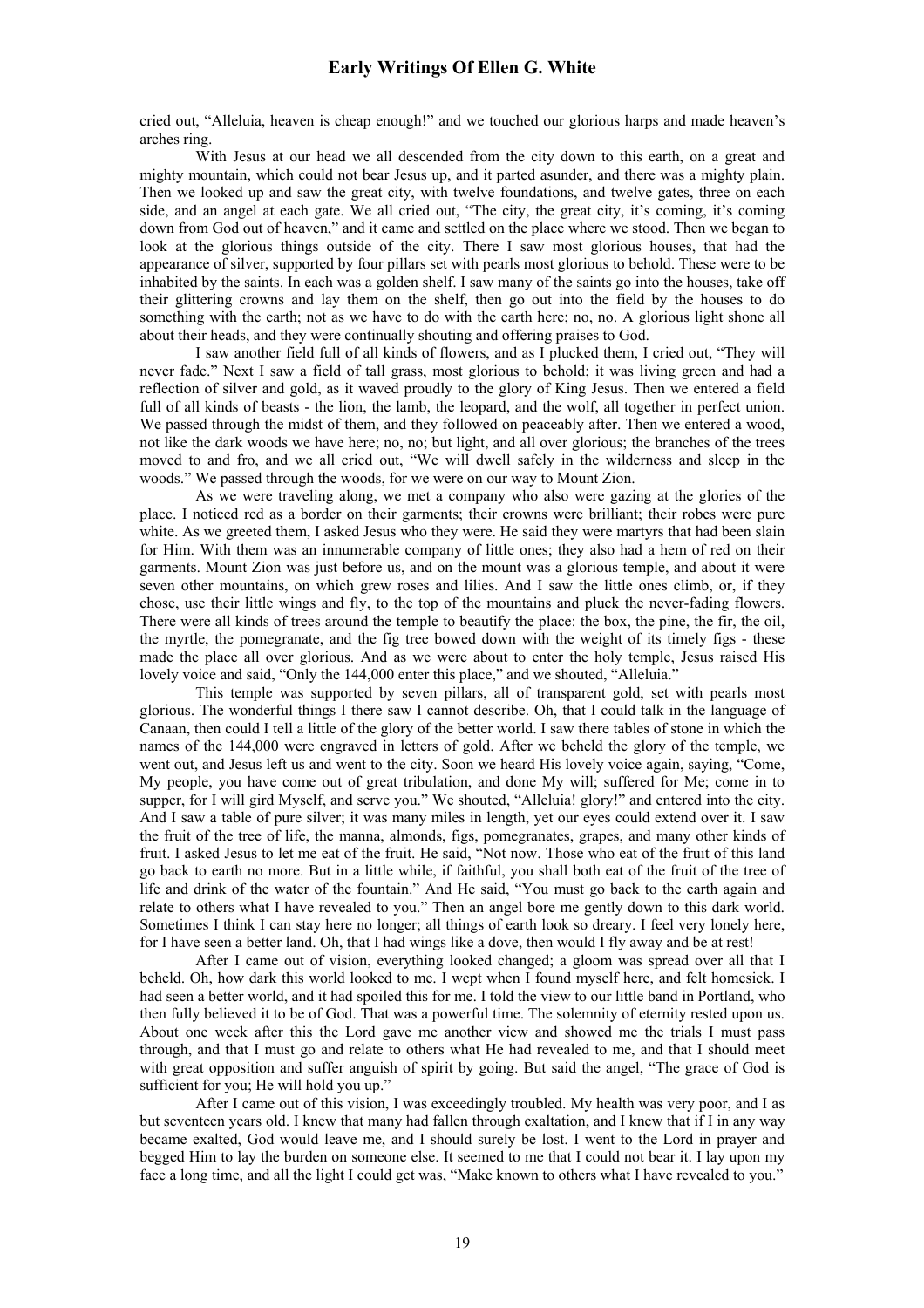In my next vision I earnestly begged of the Lord that, if I must go and relate what He had shown to me, He would keep me from exaltation. Then He showed me that my prayer was answered, and if I should be in danger of exaltation His hand would be laid upon me, and I would be afflicted with sickness. Said the angel, "If you deliver the messages faithfully, and endure unto the end, you shall eat of the fruit of the tree of life and drink of the water of the river of life."

Soon it was reported all around that the visions were the result of mesmerism, [SEE APPENDIX.] and many Adventists were ready to believe and circulate the report. A physician who was a celebrated hypnotist told me that my views were mesmerism, that I was a very easy subject, and that he could mesmerize me and give me a vision. I told him that the Lord had shown me in vision that mesmerism was from the devil, from the bottomless pit, and that it would soon go there, with those who continued to use it. I then gave him liberty to mesmerize me if he could. He tried for more than half an hour, resorting to different operations, and then gave it up. By faith in God I was able to resist his influence, so that it did not affect me in the least.

If I had a vision in meeting, many would say that it was excitement and that someone mesmerized me. Then I would go away alone in the woods, where no eye or ear but God's could see or hear, and pray to Him, and He would sometimes give me a vision there. I then rejoiced, and told them what God had revealed to me alone, where no mortal could influence me. But I was told by some that I mesmerized myself. Oh, thought I, has it come to this that those who honestly go to God alone to plead His promises and to claim His salvation, are to be charged with being under the foul and soul-damning influence of mesmerism? Do we ask our kind Father in heaven for "bread," only to receive a "stone" or a "scorpion"? These things wounded my spirit, and wrung my soul in keen anguish, well-nigh to despair, while many would have me believe that there was no Holy Ghost and that all the exercises that holy men of God have experienced were only mesmerism or the deceptions of Satan.

At this time there was fanaticism in Maine. Some refrained wholly from labor and removed from fellowship all those who would not receive their views on this point, and some other things which they held to be religious duties. God revealed these errors to me in vision and sent me to His erring children to declare them; but many of them wholly rejected the message, and charged me with conforming to the world. On the other hand, the nominal Adventists charged me with fanaticism, and I was falsely, and by some wickedly, represented as being the leader of the fanaticism that I was actually laboring to correct. Different times were repeatedly set for the Lord to come and were urged upon the brethren; but the Lord showed me that they would all pass by, for the time of trouble must come before the coming of Christ, and that every time that was set and passed by would only weaken the faith of God's people. For this I was charged with being with the evil servant that said in his heart, "My Lord delayed His coming."

All these things weighed heavily upon my spirits, and in the confusion I was sometimes tempted to doubt my own experience. While at family prayers one morning, the power of God began to rest upon me, and the thought rushed into my mind that it was mesmerism, and I resisted it. Immediately I was struck dumb and for a few moments was lost to everything around me. I then saw my sin in doubting the power of God, and that for so doing I was struck dumb, and that my tongue would be loosed in less than twenty-four hours. A card was held up before me, on which were written in letters of gold the chapter and verse of fifty texts of Scripture. [THESE TEXTS ARE GIVEN AT THE CLOSE OF THIS ARTICLE.] After I came out of vision, I beckoned for the slate, and wrote upon it that I was dumb, also what I had seen, and that I wished the large Bible. I took the Bible and readily turned to all the texts that I had seen upon the card. I was unable to speak all day. Early the next morning my soul was filled with joy, and my tongue was loosed to shout the high praises of God. After that I dared not doubt or for a moment resist the power of God, however others might think of me.

In 1846, while at Fairhaven, Massachusetts, my sister (who usually accompanied me at that time), Sister A., Brother G., and myself started in a sailboat to visit a family on West's Island. It was almost night when we started. We had gone but a short distance when a storm suddenly arose. It thundered and lightened, and the rain came in torrents upon us. It seemed plain that we must be lost, unless God should deliver.

I knelt down in the boat and began to cry to God to deliver us. And there upon the tossing billows, while the water washed over the top of the boat upon us, I was taken off in vision and saw that sooner would every drop of water in the ocean be dried up than we perish, for my work had but just begun. After I came out of the vision all my fears were gone, and we sang and praised God, and our little boat was to us a floating Bethel. The editor of The Advent Herald has said that my visions were known to be "the result of mesmeric operations." But, I ask, what opportunity was there for mesmeric operations in such a time as that? Brother G. had more than he could well do to manage the boat. He tried to anchor, but the anchor dragged. Our little boat was tossed upon the waves and driven by the wind, while it was so dark that we could not see from one end of the boat to the other. Soon the anchor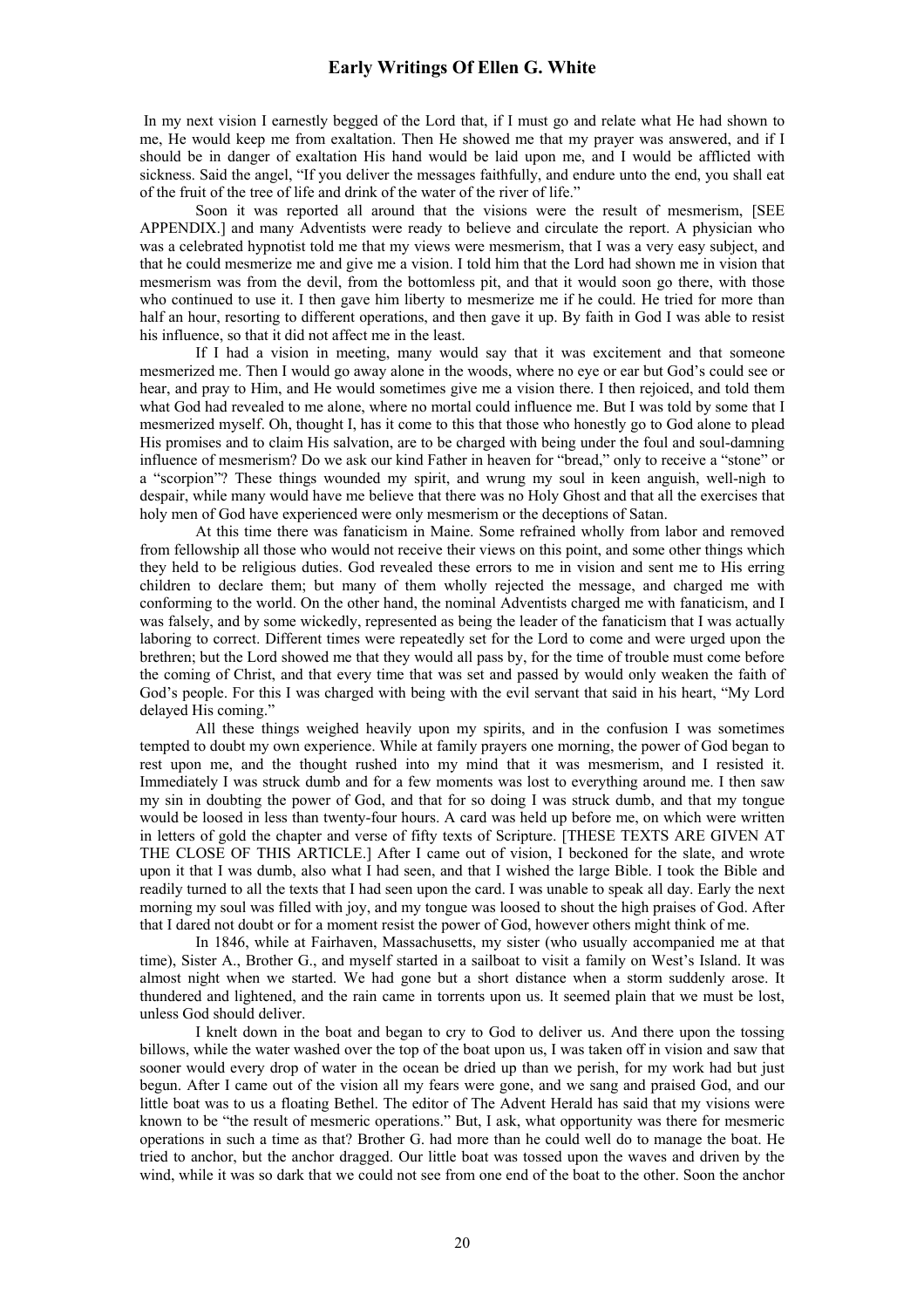held, and Brother G. called for help. There were but two houses on the island, and it proved that we were near one of them, but not the one where we wished to go. All the family had retired to rest except a little child, who providentially heard the call for help upon the water. Her father soon came to our relief, and, in a small boat, took us to the shore. We spent the most of that night in thanksgiving and praise to God for His wonderful goodness unto us.

#### **Texts Referred to on Preceding Page**

And, behold, you shall be dumb, and not able to speak, until the day that these things shall be performed, because you believes not My words, which shall be fulfilled in their season. Luke 1:20.

All things that the Father has are Mine: therefore said I, that He shall take of Mine, and shall show it unto you. John 16:15.

And they were all filled with the Holy Ghost, and began to speak with other tongues, as the Spirit gave them utterance. Acts 2:4.

And now, Lord, behold their threatening: and grant unto Thy servants, that with all boldness they may speak Thy word, by stretching forth Your hand to heal; and that signs and wonders may be done by the name of Thy holy child Jesus. And when they had prayed, the place was shaken where they were assembled together; and they were all filled with the Holy Ghost, and they spoke the word of God with boldness. Acts 4:29-31.

Give not that which is holy unto the dogs, neither cast you your pearls before swine, lest they trample them under their feet, and turn again and rend you. Ask, and it shall be given you; seek, and you shall find; knock, and it shall be opened unto you: for everyone that asks receives; and he that seeks finds; and to him that knocks it shall be opened. Or what man is there of you, whom if his son ask bread, will he give him a stone? Or if he ask a fish, will he give him a serpent? If you then, being evil, know how to give good gifts unto your children, how much more shall your Father which is in heaven give good things to them that ask Him? Therefore all things whatsoever you would that men should do to you, do you even so to them: for this is the law and the prophets. Beware of false prophets, which come to you in sheep's clothing, but inwardly they are ravening wolves. Matthew 7:6- 12, 15.

For there shall arise false christs, and false prophets, and shall show great signs and wonders; insomuch that, if it were possible, they shall deceive the very elect. Matthew 24:24.

As you have therefore received Christ Jesus the Lord, so walk you in Him: rooted and built up in Him, and established in the faith, as you have been taught, abounding therein with thanksgiving. Beware lest any man spoil you through philosophy and vain deceit, after the tradition of men, after the rudiments of the world, and not after Christ. Colossians 2:6-8.

Cast not away therefore your confidence, which has great recompense of reward. For you have need of patience, that, after you have done the will of God, you might receive the promise. For yet a little while, and He that shall come will come, and will not tarry. Now the just shall live by faith: but if any man draw back, My soul shall have no pleasure in him. But we are not of them who draw back unto perdition; but of them that believe to the saving of the soul. Hebrews 10:35-39.

For he that is entered into his rest, he also has ceased from his own works, as God did from His. Let us labor therefore to enter into that rest, lest any man fall after the same example of unbelief. For the Word of God is quick, and powerful, and sharper than any two-edged sword, piercing even to the dividing asunder of soul and spirit, and of the joints and marrow, and is a discerner of the thoughts and intents of the heart. Hebrews 4:10-12.

Being confident of this very thing, that He which has begun a good work in you will perform it until the day of Jesus Christ. Only let your conversation be as it becomes the gospel of Christ: that whether I come and see you, or else be absent, I may hear of your affairs, that you stand fast in one spirit, with one mind striving together for the faith of the gospel; and in nothing terrified by your adversaries: which is to them an evident token of perdition, but to you of salvation, and that of God. For unto you it is given in the behalf of Christ, not only to believe on Him, but also to suffer for His sake. Philippians 1:6, 27-29.

For it is God which works in you both to will and to do of His good pleasure. Do all things without murmuring and disputing: that you may be blameless and harmless, the sons of God, without rebuke, in the midst of a crooked and perverse nation, among whom you shine as lights in the world. Philippians 2:13-15.

Finally, my brethren, be strong in the Lord, and in the power of His might. Put on the whole armor of God, that you may be able to stand against the wiles of the devil. For we wrestle not against flesh and blood, but against principalities, against powers, against the rulers of the darkness of this world, against spiritual wickedness in high places. Wherefore take unto you the whole armor of God, that you may be able to withstand in the evil day, and having done all, to stand. Stand therefore, having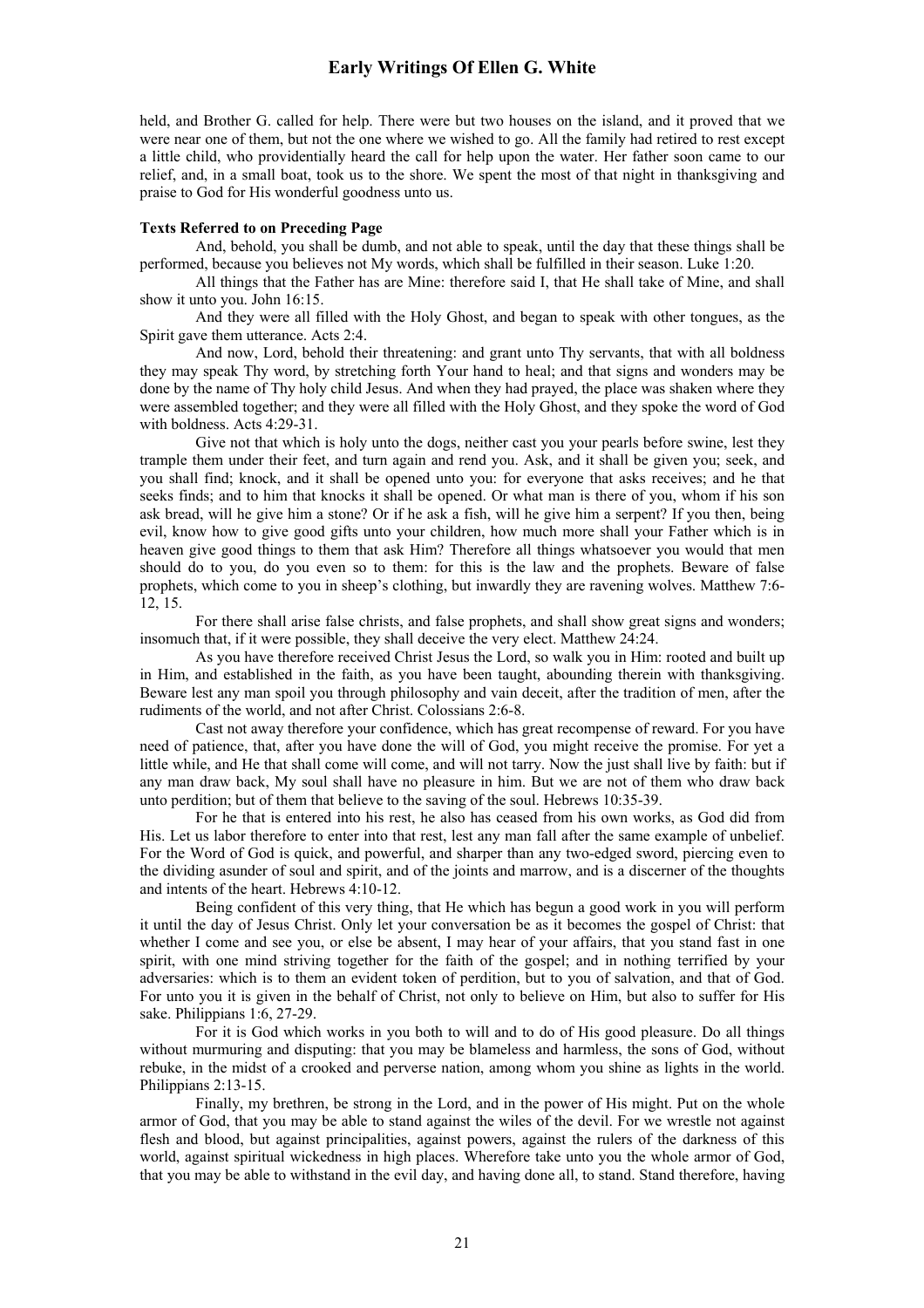your loins girt about with truth, and having on the breastplate of righteousness; and your feet shod with the preparation of the gospel of peace; above all, taking the shield of faith, wherewith you shall be able to quench all the fiery darts of the wicked. And take the helmet of salvation, and the sword of the Spirit, which is the Word of God. Praying always with all prayer and supplication in the Spirit, and watching thereunto with all perseverance and supplication for all saints. Ephesians 6:10-18.

And be you kind one to another, tenderhearted, forgiving one another, even as God for Christ's sake has forgiven you. Ephesians 4:32.

Seeing you have purified your souls in obeying the truth through the Spirit unto unfeigned love of the brethren, see that you love one another with a pure heart fervently. 1 Peter 1:22.

A new commandment I give unto you, That you love one another; as I have loved you, that you also love one another. By this shall all men know that you are My disciples, if you have love one to another. John 13:34, 35.

Examine yourselves, whether you be in the faith; prove your own selves. Know you not your own selves, how that Jesus Christ is in you, except you be reprobates? 2 Corinthians 13:5.

According to the grace of God which is given unto me, as a wise master builder, I have laid the foundation, and another built thereon. But let every man take heed how he built thereupon. For other foundation can no man lay than that is laid, which is Jesus Christ. Now if any man build upon this foundation gold, silver, precious stones, wood, hay, stubble; every man's work shall be made manifest: for the day shall declare it, because it shall be revealed by fire; and the fire shall try every man's work of what sort it is. 1 Corinthians 3:10-13.

Take heed therefore unto yourselves, and to all the flock, over the which the Holy Ghost has made you overseers, to feed the church of God, which He has purchased with His own blood. For I know this, that after my departing shall grievous wolves enter in among you, not sparing the flock. Also of your own selves shall men arise, speaking perverse things, to draw away disciples after them. Acts 20:28-30.

I marvel that you are so soon removed from Him that called you into the grace of Christ unto another gospel: which is not another; but there be some that trouble you, and would pervert the gospel of Christ. But though we, or an angel from heaven, preach any other gospel unto you than that which we have preached unto you, let him be accursed. As we said before, so say I now again, If any man preach any other gospel unto you than that you have received, let him be accursed. Galatians 1:6-9.

Therefore whatsoever you have spoken in darkness shall be heard in the light; and that which you have spoken in the ear in closets shall be proclaimed upon the housetops. And I say unto you My friends, Be not afraid of them that kill the body, and after that have no more that they can do. But I will forewarn you whom you shall fear: Fear Him, which after He has killed has power to cast into hell; yea, I say unto you, Fear Him. Are not five sparrows sold for two farthings, and not one of them is forgotten before God? But even the very hairs of your head are all numbered. Fear not therefore: you are of more value than many sparrows. Luke 12:3-7.

For it is written, He shall give His angels charge over thee, to keep thee: and in their hands they shall bear thee up, lest at any time you dash your foot against a stone. Luke 4:10, 11.

For God, who commanded the light to shine out of darkness, has shined in our hearts, to give the light of the knowledge of the glory of God in the face of Jesus Christ. But we have this treasure in earthen vessels, that the excellency of the power may be of God, and not of us. We are troubled on every side, yet not distressed; we are perplexed, but not in despair; persecuted, but not forsaken; cast down, but not destroyed. 2 Corinthians 4:6-9.

For our light affliction, which is but for a moment, works for us a far more exceeding and eternal weight of glory; while we look not at the things which are seen, but at the things which are not seen: for the things which are seen are temporal; but the things which are not seen are eternal. 2 Corinthians 4:17, 18.

Who are kept by the power of God through faith unto salvation ready to be revealed in the last time. Wherein you greatly rejoice, though now for a season, if need be, you are in heaviness through manifold temptations: that the trial of your faith, being much more precious than of gold that perishes, though it be tried with fire, might be found unto praise and honor and glory at the appearing of Jesus Christ. 1 Peter 1:5-7.

For now we live, if you stand fast in the Lord. 1 Thessalonians 3:8.

And these things shall follow them that believe: In My name shall they cast out devils; they shall speak with new tongues; they shall take up serpents; and if they drink any deadly thing, it shall not hurt them; they shall lay hands on the sick, and they shall recover. Mark 16:17, 18.

His parents answered them and said, We know that this is our son, and that he was born blind: but by what means he now sees, we know not; or who has opened his eyes we know not: he is of age; ask him: he shall speak for himself. These words spoke his parents, because they feared the Jews: for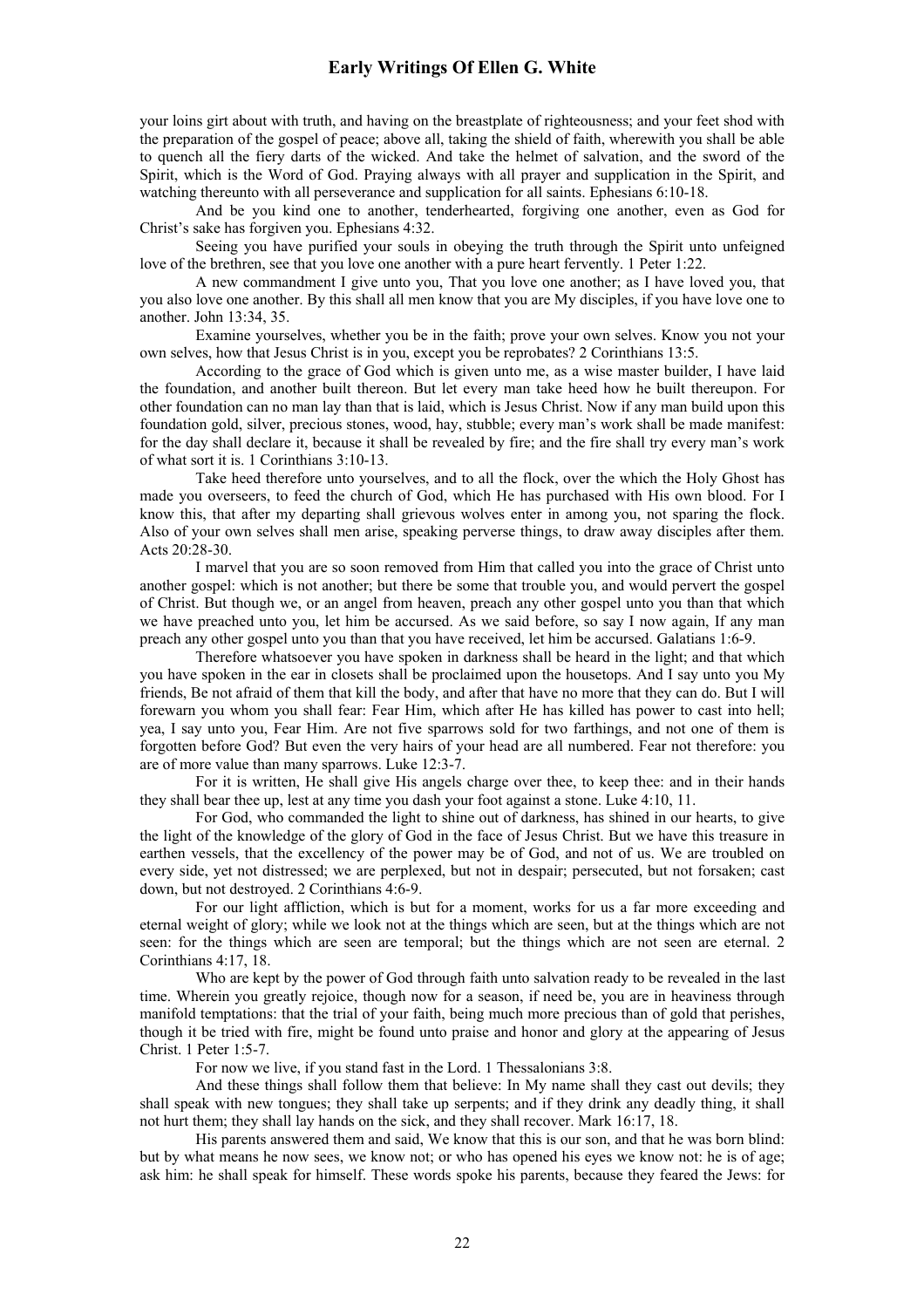the Jews had agreed already, that if any man did confess that He was Christ, he should be put out of the synagogue. Therefore said his parents, He is of age; ask him. Then again called they the man that was blind, and said unto him, Give God the praise: we know that this Man is a sinner. He answered and said, Whether He be a sinner or no, I know not: one thing I know, that, whereas I was blind, now I see. Then said they to him again, What did He to thee? how opened He your eyes? He answered them, I have told you already, and you did not hear: wherefore would you hear it again? Would you also be His disciples? John 9:20-27.

And whatsoever you shall ask in My name, that will I do, that the Father may be glorified in the Son. If you shall ask anything in My name, I will do it. If you love Me, keep My commandments. John 14:13-15.

If you abide in Me, and My words abide in you, you shall ask what you will, and it shall be done unto you. Herein is My Father glorified, that you bear much fruit; so shall you be My disciples. John  $15.7, 8.$ 

And there was in their synagogue a man with an unclean spirit; and he cried out, saying, Let us alone; what have we to do with Thee, Thou Jesus of Nazareth? art Thou come to destroy us? I know Thee who Thou art, the Holy One of God. And Jesus rebuked him, saying, Hold your peace, and come out of him. Mark 1:23-25.

For I am persuaded, that neither death, nor life, nor angels, nor principalities, nor powers, nor things present, nor things to come, nor height, nor depth, nor any other creature, shall be able to separate us from the love of God, which is in Christ Jesus our Lord. Romans 8:38, 39.

And to the angel of the church in Philadelphia write: These things said He that is holy, He that is true, He that has the key of David, He that opens, and no man shuts; and shuts, and no man openeth; I know your works: behold, I have set before thee an open door, and no man can shut it; for you has a little strength, and has kept My word, and has not denied My name. Behold, I will make them of the synagogue of Satan, which say they are Jews, and are not, but do lie; behold, I will make them to come and worship before your feet, and to know that I have loved thee. Because you has kept the word of My patience, I also will keep thee from the hour of temptation, which shall come upon all the world, to try them that dwell upon the earth. Behold, I come quickly: hold that fast which you has, that no man take your crown. Him that overcomes will I make a pillar in the temple of My God, and he shall go no more out: and I will write upon him the name of My God, and the name of the city of My God, which is New Jerusalem, which comes down out of heaven from My God: and I will write upon him My new name. He that has an ear, let him hear what the Spirit said unto the churches. Revelation 3:7-13.

 These are they which were not defiled with women; for they are virgins. These are they which follow the Lamb whither so ever He goes. These were redeemed from among men, being the first fruits unto God and to the Lamb. And in their mouth was found no guile: for they are without fault before the throne of God. Revelation 14:4, 5.

For our conversation is in heaven; from whence also we look for the Savior, the Lord Jesus Christ. Philippians 3:20.

Be patient therefore, brethren, unto the coming of the Lord. Behold, the husbandman waits for the precious fruit of the earth, and has long patience for it, until he receive the early and latter rain. Be you also patient; establish your hearts: for the coming of the Lord draws nigh. James 5:7, 8.

Who shall change our vile body, that it may be fashioned like unto His glorious body, according to the working whereby He is able even to subdue all things unto Himself. Philippians 3:21.

And I looked, and behold a white cloud, and upon the cloud one sat like unto the Son of man, having on His head a golden crown, and in His hand a sharp sickle. And another angel came out of the temple, crying with a loud voice to Him that sat on the cloud, Thrust in Thy sickle, and reap: for the time is come for Thee to reap; for the harvest of the earth is ripe. And He that sat on the cloud thrust in His sickle on the earth; and the earth was reaped. And another angel came out of the temple which is in heaven, he also having a sharp sickle. Revelation 14:14-17.

There remains therefore a rest to the people of God. Hebrews 4:9.

And I John saw the holy city, New Jerusalem, coming down from God out of heaven, prepared as a bride adorned for her husband. Revelation 21:2.

And I looked, and lo, a Lamb stood on the Mount Zion, and with Him an hundred forty and four thousand, having His Father's name written in their foreheads. Revelation 14:1.

And he showed me a pure river of water of life, clear as crystal, proceeding out of the throne of God and of the Lamb. In the midst of the street of life, and on either side of the river, was there the tree of life, which bare twelve manner of fruits, and yielded her fruit every month: and the leaves of the tree were for the healing of the nations. And there shall be no more curse: but the throne of God and of the Lamb shall be in it; and His servants shall serve Him. And they shall see His face; and His name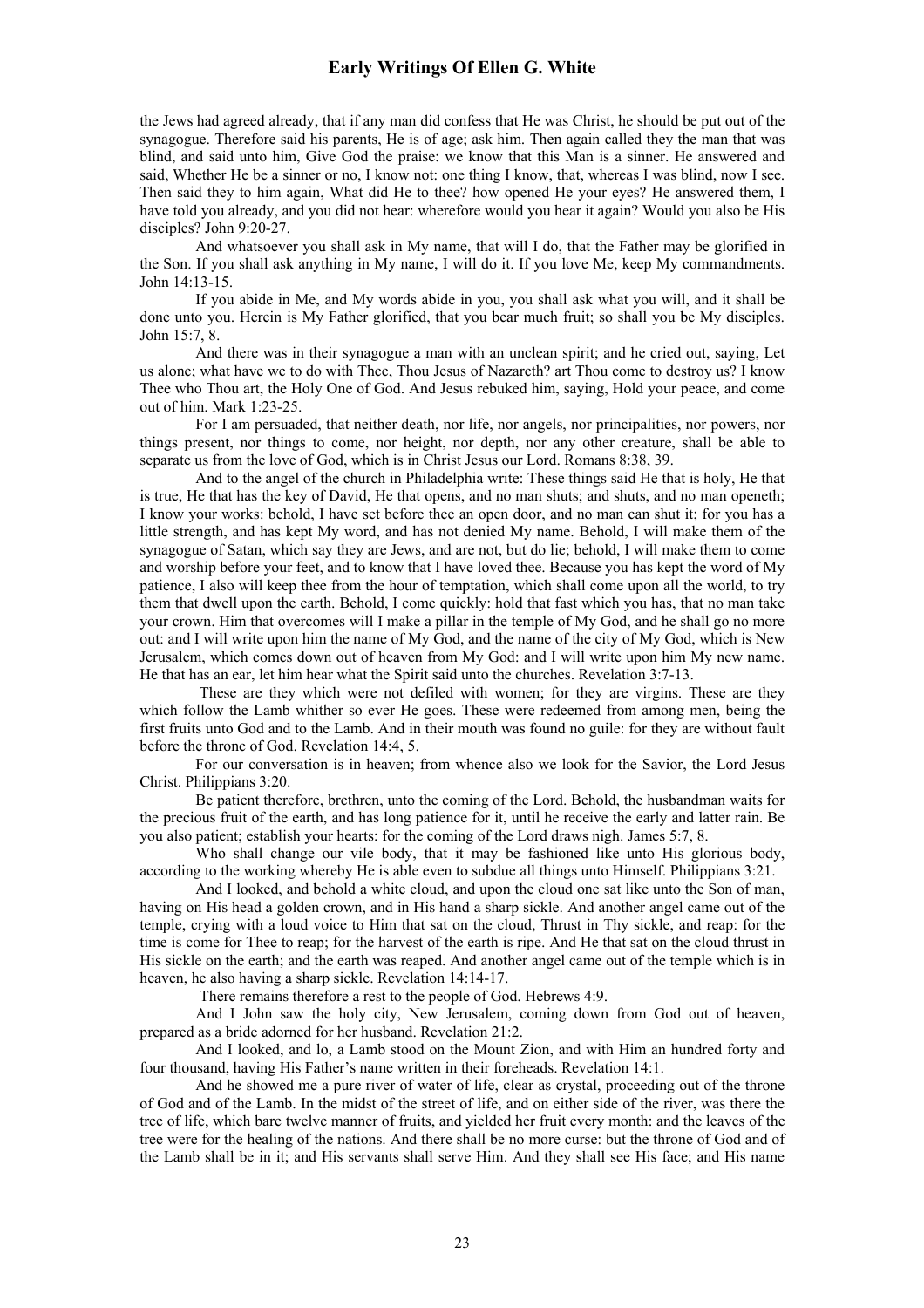shall be in their foreheads. And there shall be no night there; and they need no candle, neither light of the sun; for the Lord gives them light: and they shall reign forever and ever. Revelation 22:1-5.

## **Subsequent Visions**

The Lord gave me the following view in 1847, while the brethren were assembled on the Sabbath, at Topsham, Maine. We felt an unusual spirit of prayer. And as we prayed the Holy Ghost fell upon us. We were very happy. Soon I was lost to earthly things and was wrapped in a vision of God's glory. I saw an angel flying swiftly to me. He quickly carried me from the earth to the Holy City. In the city I saw a temple, which I entered. I passed through a door before I came to the first veil. This veil was raised, and I passed into the holy place. Here I saw the altar of incense, the candlestick with seven lamps, and the table on which was the show bread. After viewing the glory of the holy, Jesus raised the second veil and I passed into the holy of holies.

In the holiest I saw an ark; on the top and sides of it was purest gold. On each end of the ark was a lovely cherub, with its wings spread out over it. Their faces were turned toward each other, and they looked downward. Between the angels was a golden censer. Above the ark, where the angels stood, was an exceeding bright glory, that appeared like a throne where God dwelt. Jesus stood by the ark, and as the saints' prayers came up to Him, the incense in the censer would smoke, and He would offer up their prayers with the smoke of the incense to His Father. In the ark was the golden pot of manna, Aaron's rod that budded, and the tables of stone which folded together like a book. Jesus opened them, and I saw the ten commandments written on them with the finger of God. On one table were four, and on the other six. The four on the first table shone brighter than the other six. But the fourth, the Sabbath commandment, shone above them all; for the Sabbath was set apart to be kept in honor of God's holy name. The holy Sabbath looked glorious - a halo of glory was all around it. I saw that the Sabbath commandment was not nailed to the cross. If it was, the other nine commandments were; and we are at liberty to break them all, as well as to break the fourth. I saw that God had not changed the Sabbath, for He never changes. But the pope had changed it from the seventh to the first day of the week; for he was to change times and laws.

And I saw that if God had changed the Sabbath from the seventh to the first day, He would have changed the writing of the Sabbath commandment, written on the tables of stone, which are now in the ark in the most holy place of the temple in heaven; and it would read thus: The first day is the Sabbath of the Lord your God. But I saw that it read the same as when written on the tables of stone by the finger of God, and delivered to Moses on Sinai. "But the seventh day is the Sabbath of the Lord your God." I saw that the holy Sabbath is, and will be, the separating wall between the true Israel of God and unbelievers; and that the Sabbath is the great question to unite the hearts of God's dear, waiting saints.

I saw that God had children who do not see and keep the Sabbath. They have not rejected the light upon it. And at the commencement of the time of trouble, we were filled with the Holy Ghost as we went forth and proclaimed the Sabbath more fully. [SEE PAGE 85.] This enraged the churches and nominal Adventists, [SEE ALSO APPENDIX.] as they could not refute the Sabbath truth. And at this time God's chosen all saw clearly that we had the truth, and they came out and endured the persecution with us. I saw the sword, famine, pestilence, and great confusion in the land. The wicked thought that we had brought the judgments upon them, and they rose up and took counsel to rid the earth of us, thinking that then the evil would be stayed.

In the time of trouble we all fled from the cities and villages, but were pursued by the wicked, who entered the houses of the saints with a sword. They raised the sword to kill us, but it broke, and fell as powerless as a straw. Then we all cried day and night for deliverance, and the cry came up before God. The sun came up, and the moon stood still. The streams ceased to flow. Dark, heavy clouds came up and clashed against each other. But there was one clear place of settled glory, whence came the voice of God like many waters, which shook the heavens and the earth. The sky opened and shut and was in commotion. The mountains shook like a reed in the wind, and cast out ragged rocks all around. The sea boiled like a pot and cast out stones upon the land. And as God spoke the day and the hour of Jesus' coming and delivered the everlasting covenant to His people, He spoke one sentence, and then paused, while the words were rolling through the earth. The Israel of God stood with their eyes fixed upward, listening to the words as they came from the mouth of Jehovah, and rolled through the earth like peals of loudest thunder. It was awfully solemn. And at the end of every sentence the saints shouted, "Glory! Alleluia!" Their countenances were lighted up with the glory of God; and they shone with the glory, as did the face of Moses when he came down from Sinai. The wicked could not look on them for the glory. And when the never-ending blessing was pronounced on those who had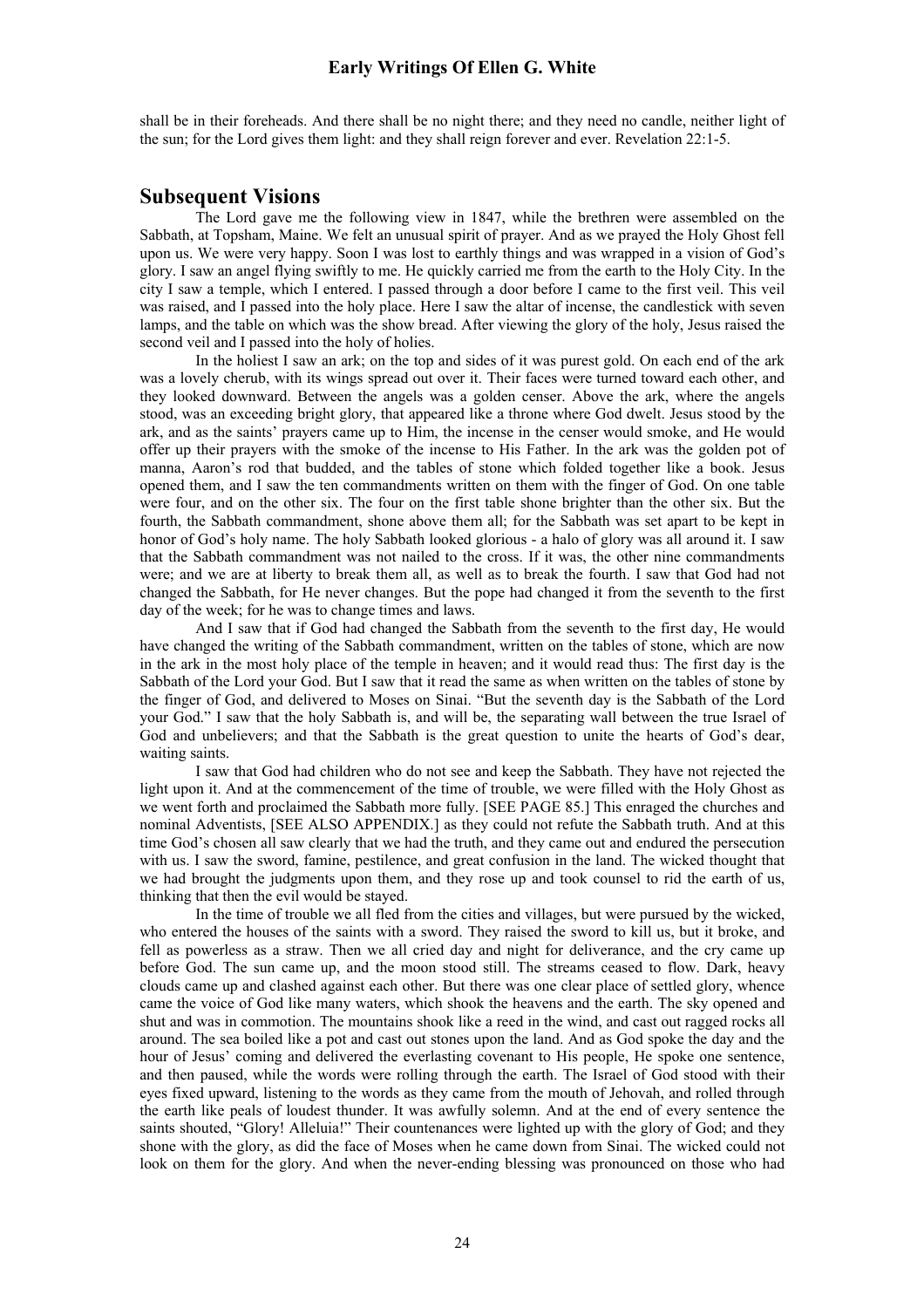honored God in keeping His Sabbath holy, there was a mighty shout of victory over the beast and over his image.

Then commenced the jubilee, when the land should rest. I saw the pious slave rise in triumph and victory and shake off the chains that bound him, while his wicked master was in confusion and knew not what to do; for the wicked could not understand the words of the voice of God. Soon appeared the great white cloud. It looked more lovely than ever before. On it sat the Son of man. At first we did not see Jesus on the cloud, but as it drew near the earth we could behold His lovely person. This cloud, when it first appeared, was the sign of the Son of man in heaven. The voice of the Son of God called forth the sleeping saints, clothed with glorious immortality. The living saints were changed in a moment and were caught up with them into the cloudy chariot. It looked all over glorious as it rolled upward. On either side of the chariot were wings, and beneath it wheels. And as the chariot rolled upward, the wheels cried, "Holy," and the wings, as they moved, cried, "Holy," and the retinue of holy angels around the cloud cried, "Holy, holy, holy, Lord God Almighty!" And the saints in the cloud cried, "Glory! Alleluia!" And the chariot rolled upward to the Holy City. Jesus threw open the gates of the golden city and led us in. Here we were made welcome, for we had kept the "commandments of God," and had a "right to the tree of life."

## **The Sealing**

At the commencement of the holy Sabbath, January 5, 1849, we engaged in prayer with Brother Belden's family at Rocky Hill, Connecticut, and the Holy Ghost fell upon us. I was taken off in vision to the most holy place, where I saw Jesus still interceding for Israel. On the bottom of His garment was a bell and a pomegranate. Then I saw that Jesus would not leave the most holy place until every case was decided either for salvation or destruction, and that the wrath of God could not come until Jesus had finished His work in the most holy place, laid off His priestly attire, and clothed Himself with the garments of vengeance. Then Jesus will step out from between the Father and man, and God will keep silence no longer, but pour out His wrath on those who have rejected His truth. I saw that the anger of the nations, the wrath of God, and the time to judge the dead were separate and distinct, one following the other, also that Michael had not stood up, and that the time of trouble, such as never was, had not yet commenced. The nations are now getting angry, but when our High Priest has finished His work in the sanctuary, He will stand up, put on the garments of vengeance, and then the seven last plagues will be poured out.

I saw that the four angels would hold the four winds until Jesus' work was done in the sanctuary, and then will come the seven last plagues. These plagues enraged the wicked against the righteous; they thought that we had brought the judgments of God upon them, and that if they could rid the earth of us, the plagues would then be stayed. A decree went forth to slay the saints, which caused them to cry day and night for deliverance. This was the time of Jacob's trouble. Then all the saints cried out with anguish of spirit, and were delivered by the voice of God. The 144,000 triumphed. Their faces were lighted up with the glory of God. Then I was shown a company who were howling in agony. On their garments was written in large characters, "Thou art weighed in the balance, and found wanting." I asked who this company were. The angel said, "These are they who have once kept the Sabbath and have given it up." I heard them cry with a loud voice, "We have believed in Thy coming, and taught it with energy." And while they were speaking, their eyes would fall upon their garments and see the writing, and then they would wail aloud. I saw that they had drunk of the deep waters, and fouled the residue with their feet - trodden the Sabbath underfoot - and that was why they were weighed in the balance and found wanting.

Then my attending angel directed me to the city again, where I saw four angels winging their way to the gate of the city. They were just presenting the golden card to the angel at the gate when I saw another angel flying swiftly from the direction of the most excellent glory, and crying with a loud voice to the other angels, and waving something up and down in his hand. I asked my attending angel for an explanation of what I saw. He told me that I could see no more then, but he would shortly show me what those things that I then saw meant.

Sabbath afternoon one of our number was sick, and requested prayers that he might be healed. We all united in applying to the Physician who never lost a case, and while healing power came down, and the sick was healed, the Spirit fell upon me, and I was taken off in vision.

I saw four angels who had a work to do on the earth, and were on their way to accomplish it. Jesus was clothed with priestly garments. He gazed in pity on the remnant, then raised His hands, and with a voice of deep pity cried, "My blood, Father, My blood, My blood, My blood!" Then I saw an exceeding bright light come from God, who sat upon the great white throne, and was shed all about Jesus. Then I saw an angel with a commission from Jesus, swiftly flying to the four angels who had a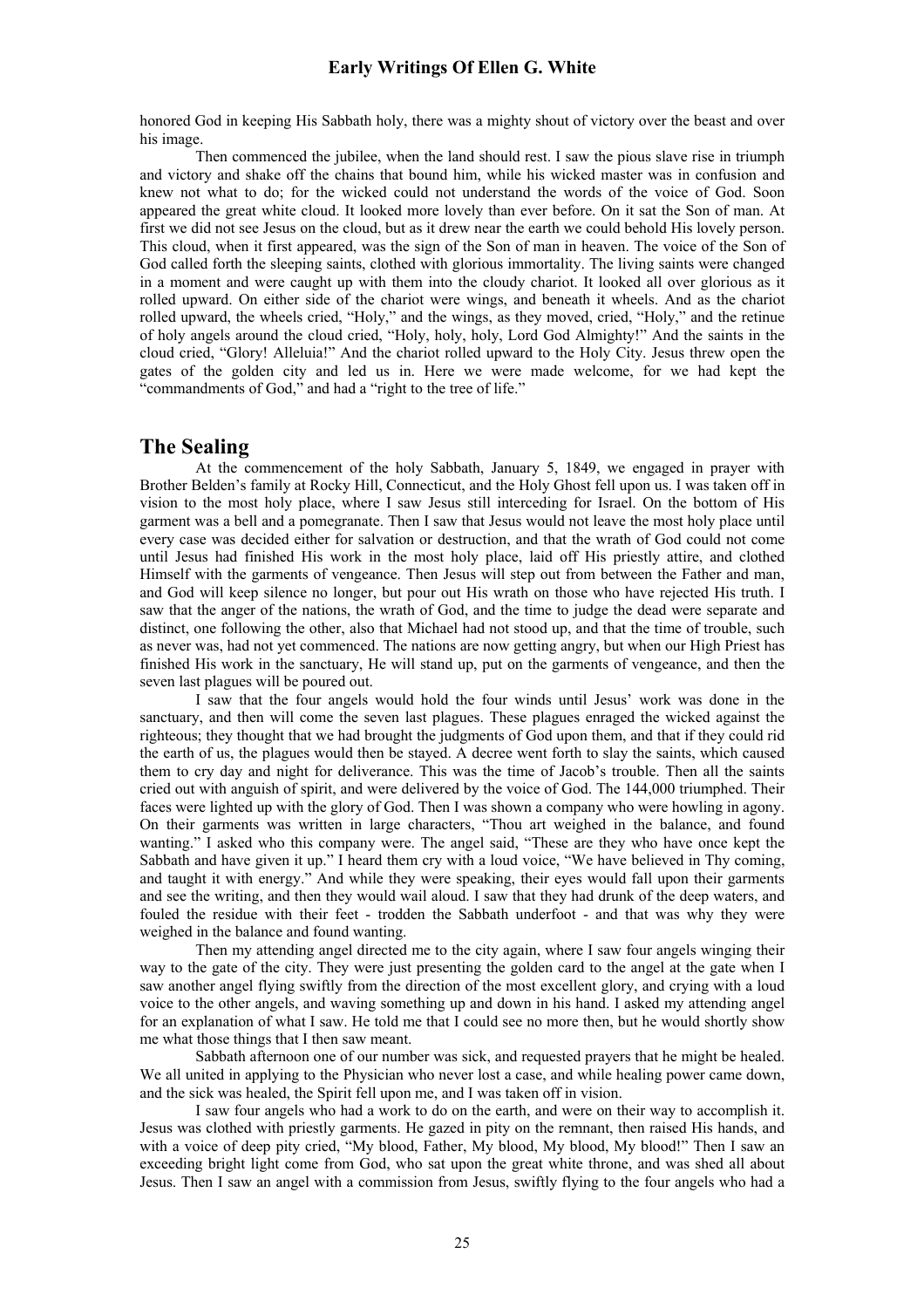work to do on the earth, and waving something up and down in his hand, and crying with a loud voice, "Hold! Hold! Hold! Hold! until the servants of God are sealed in their foreheads."

I asked my accompanying angel the meaning of what I heard, and what the four angels were about to do. He said to me that it was God that restrained the powers, and that He gave His angels charge over things on the earth; that the four angels had power from God to hold the four winds, and that they were about to let them go; but while their hands were loosening, and the four winds were about to blow, the merciful eye of Jesus gazed on the remnant that were not sealed, and He raised His hands to the Father and pleaded with Him that He had spilled His blood for them. Then another angel was commissioned to fly swiftly to the four angels and bid them hold, until the servants of God were sealed with the seal of the living God in their foreheads.

#### **God's Love for His People**

I have seen the tender love that God has for His people, and it is very great. I saw angels over the saints with their wings spread about them. Each saint had an attending angel. If the saints wept through discouragement, or were in danger, the angels that ever attended them would fly quickly upward to carry the tidings, and the angels in the city would cease to sing. Then Jesus would commission another angel to descend to encourage, watch over, and try to keep them from going out of the narrow path; but if they did not take heed to the watchful care of these angels, and would not be comforted by them, but continued to go astray, the angels would look sad and weep. They would bear the tidings upward, and all the angels in the city would weep, and then with a loud voice say, "Amen." But if the saints fixed their eyes upon the prize before them and glorified God by praising Him, then the angels would bear the glad tidings to the city, and the angels in the city would touch their golden harps and sing with a loud voice, "Alleluia!" and the heavenly arches would ring with their lovely songs.

There is perfect order and harmony in the Holy City. All the angels that are commissioned to visit the earth hold a golden card, which they present to the angels at the gates of the city as they pass in and out. Heaven is a good place. I long to be there and behold my lovely Jesus, who gave His life for me, and be changed into His glorious image. Oh, for language to express the glory of the bright world to come! I thirst for the living streams that make glad the city of our God.

The Lord has given me a view of other worlds. Wings were given me, and an angel attended me from the city to a place that was bright and glorious. The grass of the place was living green, and the birds there warbled a sweet song. The inhabitants of the place were of all sizes; they were noble, majestic, and lovely. They bore the express image of Jesus, and their countenances beamed with holy joy, expressive of the freedom and happiness of the place. I asked one of them why they were so much more lovely than those on the earth. The reply was, "We have lived in strict obedience to the commandments of God, and have not fallen by disobedience, like those on the earth." Then I saw two trees, one looked much like the tree of life in the city. The fruit of both looked beautiful, but of one they could not eat. They had power to eat of both, but were forbidden to eat of one. Then my attending angel said to me, "None in this place have tasted of the forbidden tree; but if they should eat, they would fall." Then I was taken to a world which had seven moons. There I saw good old Enoch, who had been translated. On his right arm he bore a glorious palm, and on each leaf was written "Victory." Around his head was a dazzling white wreath, and leaves on the wreath, and in the middle of each leaf was written "Purity," and around the wreath were stones of various colors, that shone brighter than the stars, and cast a reflection upon the letters and magnified them. On the back part of his head was a bow that confined the wreath, and upon the bow was written "Holiness." Above the wreath was a lovely crown that shone brighter than the sun. I asked him if this was the place he was taken to from the earth. He said, "It is not; the city is my home, and I have come to visit this place." He moved about the place as if perfectly at home. I begged of my attending angel to let me remain in that place. I could not bear the thought of coming back to this dark world again. Then the angel said, "You must go back, and if you are faithful, you, with the 144,000, shall have the privilege of visiting all the worlds and viewing the handiwork of God."

## **Shaking of the Powers of Heaven**

December 16, 1848, the Lord gave me a view of the shaking of the powers of the heavens. I saw that when the Lord said "heaven," in giving the signs recorded by Matthew, Mark, and Luke, He meant heaven, and when He said "earth" He meant earth. The powers of heaven are the sun, moon, and stars. They rule in the heavens. The powers of earth are those that rule on the earth. The powers of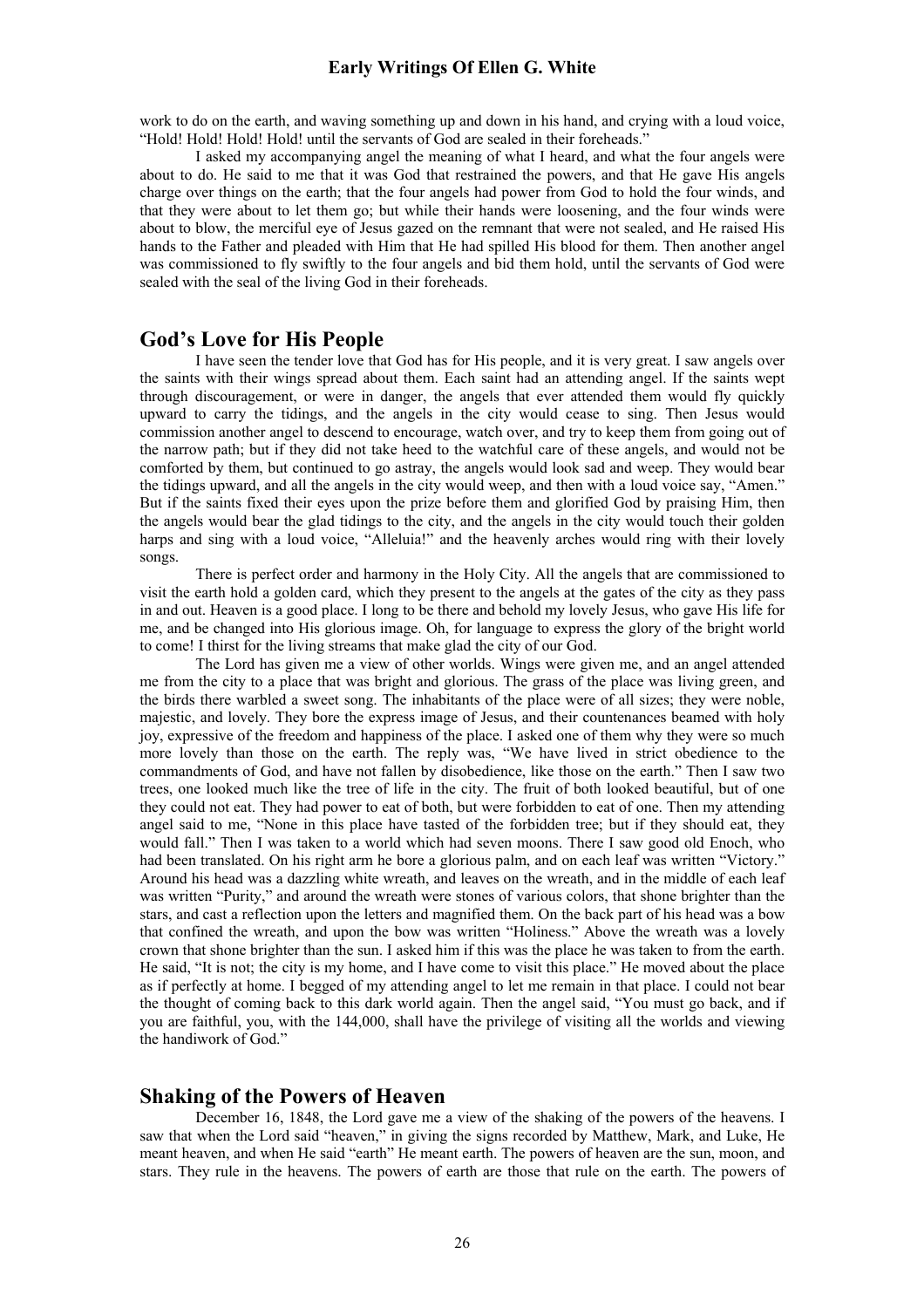heaven will be shaken at the voice of God. Then the sun, moon, and stars will be moved out of their places. They will not pass away, but be shaken by the voice of God.

Dark, heavy clouds came up and clashed against each other. The atmosphere parted and rolled back; then we could look up through the open space in Orion, whence came the voice of God. The Holy City will come down through that open space. I saw that the powers of earth are now being shaken and that events come in order. War, and rumors of war, sword, famine, and pestilence are first to shake the powers of earth, then the voice of God will shake the sun, moon, and stars, and this earth also. I saw that the shaking of the powers in Europe is not, as some teach, the shaking of the powers of heaven, but it is the shaking of the angry nations.

## **The Open and the Shut Door**

Sabbath, March 24, 1849, we had a sweet and very interesting meeting with the brethren at Topsham, Maine. The Holy Ghost was poured out upon us, and I was taken off in the Spirit to the city of the living God. Then I was shown that the commandments of God and the testimony of Jesus Christ relating to the shut door could not be separated, and that the time for the commandments of God to shine out with all their importance, and for God's people to be tried on the Sabbath truth, was when the door was opened in the most holy place in the heavenly sanctuary, where the ark is, in which are contained the ten commandments. This door was not opened until the mediation of Jesus was finished in the holy place of the sanctuary in 1844. Then Jesus rose up and shut the door of the holy place, and opened the door into the most holy, and passed within the second veil, where He now stands by the ark, and where the faith of Israel now reaches.

I saw that Jesus had shut the door of the holy place, and no man can open it; and that He had opened the door into the most holy, and no man can shut it (Revelation 3:7,8); [SEE PAGE 86. SEE ALSO APPENDIX.] and that since Jesus has opened the door into the most holy place, which contains the ark, the commandments have been shining out to God's people, and they are being tested on the Sabbath question.

I saw that the present test on the Sabbath could not come until the mediation of Jesus in the holy place was finished and He had passed within the second veil; therefore Christians who fell asleep before the door was opened into the most holy, when the midnight cry was finished, at the seventh month, 1844, and who had not kept the true Sabbath, now rest in hope; for they had not the light and the test on the Sabbath which we now have since that door was opened. I saw that Satan was tempting some of God's people on this point. Because so many good Christians have fallen asleep in the triumphs of faith and have not kept the true Sabbath, they were doubting about its being a test for us now.

The enemies of the present truth have been trying to open the door of the holy place, that Jesus has shut, and to close the door of the most holy place, which He opened in 1844, where the ark is, containing the two tables of stone on which are written the ten commandments by the finger of Jehovah.

Satan is now using every device in this sealing time to keep the minds of God's people from the present truth and to cause them to waver. I saw a covering that God was drawing over His people to protect them in the time of trouble; and every soul that was decided on the truth and was pure in heart was to be covered with the covering of the Almighty.

Satan knew this, and he was at work in mighty power to keep the minds of as many people as he possibly could wavering and unsettled on the truth. I saw that the mysterious knocking in New York and other places was the power of Satan, and that such things would be more and more common, clothed in a religious garb so as to lull the deceived to greater security and to draw the minds of God's people, if possible, to those things and cause them to doubt the teachings and power of the Holy Ghost. [SEE PAGE 86. SEE ALSO APPENDIX.]

I saw that Satan was working through agents in a number of ways. He was at work through ministers who have rejected the truth and are given over to strong delusions to believe a lie that they might be damned. While they were preaching or praying, some would fall prostrate and helpless, not by the power of the Holy Ghost, but by the power of Satan breathed upon these agents, and through them to the people. While preaching, praying, or conversing, some professed Adventists who had rejected present truth used mesmerism to gain adherents, and the people would rejoice in this influence, for they thought it was the Holy Ghost. Some even that used it were so far in the darkness and deception of the devil that they thought it was the power of God, given them to exercise. They had made God altogether such a one as themselves and had valued His power as a thing of naught.

Some of these agents of Satan were affecting the bodies of some of the saints - those whom they could not deceive and draw away from the truth by a Satanic influence. Oh, that all could get a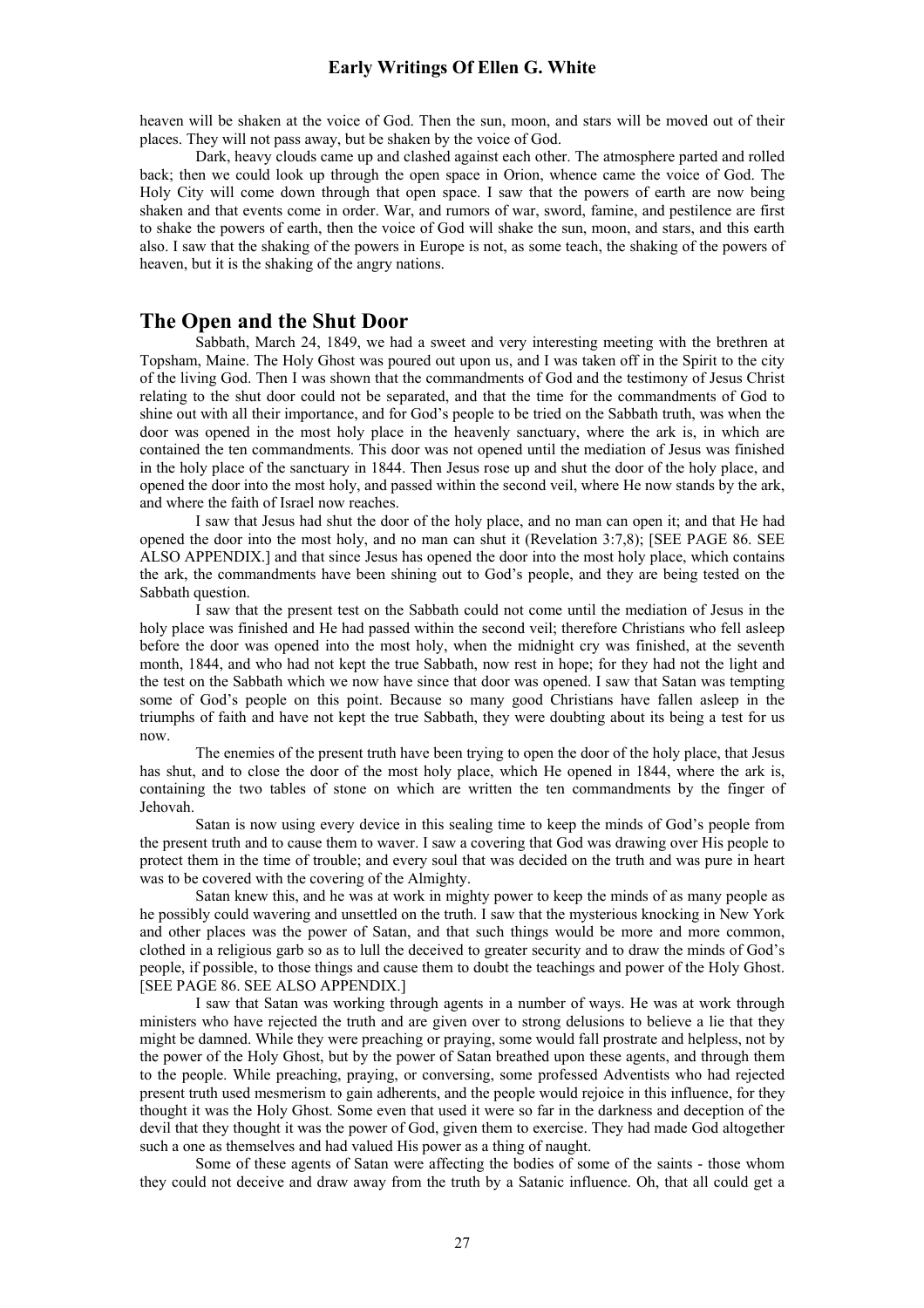view of it as God revealed it to me, that they might know more of the wiles of Satan and be on their guard! I saw that Satan was at work in these ways to distract, deceive, and draw away God's people, just now in this sealing time. I saw some who were not standing stiffly for present truth. Their knees were trembling, and their feet sliding, because they were not firmly planted on the truth, and the covering of Almighty God could not be drawn over them while they were thus trembling.

Satan was trying his every art to hold them where they were, until the sealing was past, until the covering was drawn over God's people, and they left without a shelter from the burning wrath of God, in the seven last plagues. God has begun to draw this covering over His people, and it will soon be drawn over all who are to have a shelter in the day of slaughter. God will work in power for His people; and Satan will be permitted to work also.

I saw that the mysterious signs and wonders and false reformations would increase and spread. The reformations that were shown me were not reformations from error to truth. My accompanying angel bade me look for the travail of soul for sinners as used to be. I looked, but could not see it; for the time for their salvation is past. [THE WRITER OF THESE WORDS DID NOT UNDERSTAND THEM AS TEACHING THAT THE TIME FOR THE SALVATION OF ALL SINNERS WAS PAST. AT THE VERY TIME WHEN THESE THINGS WERE WRITTEN SHE HERSELF WAS LABORING FOR THE SALVATION OF SINNERS, AS SHE HAS BEEN DOING EVER SINCE. HER UNDERSTANDING OF THE MATTER AS IT HAS BEEN PRESENTED TO HER IS GIVEN IN THE FOLLOWING PARAGRAPHS, THE FIRST PUBLISHED IN 1854, AND THE SECOND IN 1888:

"The 'false reformations' here referred to are yet to be more fully seen. The view relates more particularly to those who have heard and rejected the light of the advent doctrine. They are given over to strong delusions. Such will not have 'the travail of soul for sinners' as formerly. Having rejected the advent, and being given over to the delusions of Satan, 'the time for their salvation is past.' This does not, however, relate to those who have not heard and rejected the doctrine of the second advent."

"It is a fearful thing to treat lightly the truth which has convinced our understanding and touched our hearts. We cannot with impunity reject the warnings which God in mercy sends us. A message was sent from heaven to the world in Noah's day, and the salvation of men depended upon the manner in which they treated that message. Because they rejected the warning, the Spirit of God was withdrawn from the sinful race, and they perished in the waters of the flood. In the time of Abraham, mercy ceased to plead with the guilty inhabitants of Sodom, and all but Lot with his wife and two daughters were consumed by the fire sent down from heaven. So in the days of Christ. The Son of God declared to the unbelieving Jews of that generation, 'Your house is left unto you desolate.' Looking down to the last days, the same infinite power declares, concerning those who 'received not the love of the truth, that they might be saved,' 'For this cause God shall send them strong delusion, that they should believe a lie: that they all might be damned who believed not the truth, but had pleasure in unrighteousness.' As they reject the teachings of His Word, God withdraws His Spirit, and leaves them to the deceptions which they love."]

## **The Trial of our Faith**

In this time of trial we need to be encouraged and comforted by one another. The temptations of Satan are greater now than ever before, for he knows that his time is short and that very soon every case will be decided, either for life or for death. It is no time now to sink down beneath discouragement and trial; we must bear up under all our afflictions and trust wholly in the Almighty God of Jacob. The Lord has shown me that His grace is sufficient for all our trials; and although they are greater than ever before, yet if we trust wholly in God, we can overcome every temptation and through His grace come off victorious.

If we overcome our trials and get victory over the temptations of Satan, then we endure the trial of our faith, which is more precious than gold, and are stronger and better prepared to meet the next. But if we sink down and give way to the temptations of Satan, we shall grow weaker and get no reward for the trial and shall not be so well prepared for the next. In this way we shall grow weaker and weaker, until we are led captive by Satan at his will. We must have on the whole armor of God and be ready at any moment for a conflict with the powers of darkness. When temptations and trials rush in upon us, let us go to God and agonize with Him in prayer. He will not turn us away empty, but will give us grace and strength to overcome, and to break the power of the enemy. Oh, that all could see these things in their true light and endure hardness as good soldiers of Jesus! Then would Israel move forward, strong in God, and in the power of His might.

God has shown me that He gave His people a bitter cup to drink, to purify and cleanse them. It is a bitter draught, and they can make it still more bitter by murmuring, complaining, and repining. But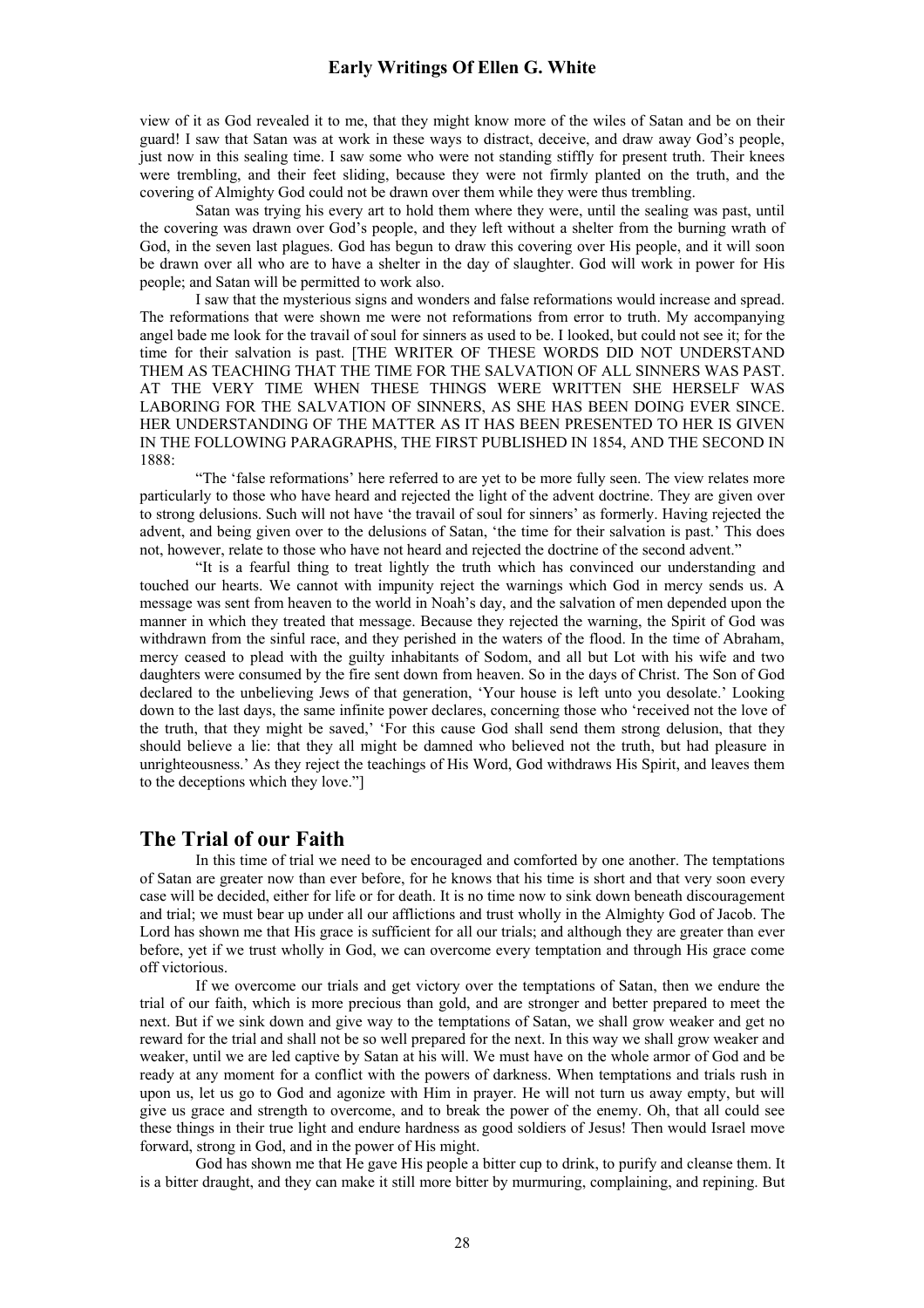those who receive it thus must have another draught, for the first does not have its designed effect upon the heart. And if the second does not effect the work, then they must have another, and another, until it does have its designed effect, or they will be left filthy, impure in heart. I saw that this bitter cup can be sweetened by patience, endurance, and prayer, and that it will have its designed effect upon the hearts of those who thus receive it, and God will be honored and glorified. It is no small thing to be a Christian and to be owned and approved of God. The Lord has shown me some who profess the present truth, whose lives do not correspond with their profession. They have the standard of piety altogether too low, and they come far short of Bible holiness. Some engage in vain and unbecoming conversation, and others give way to the rising of self. We must not expect to please ourselves, live and act like the world, have its pleasures, and enjoy the company of those who are of the world, and reign with Christ in glory.

We must be partakers of Christ's sufferings here if we would share in His glory hereafter. If we seek our own interest, how we can best please ourselves, instead of seeking to please God and advance His precious, suffering cause, we shall dishonor God and the holy cause we profess to love. We have but a little space of time left in which to work for God. Nothing should be too dear to sacrifice for the salvation of the scattered and torn flock of Jesus. Those who make a covenant with God by sacrifice now will soon be gathered home to share a rich reward and possess the new kingdom forever and ever.

Oh, let us live wholly for the Lord and show by a well-ordered life and godly conversation that we have been with Jesus and are His meek and lowly followers. We must work while the day lasts, for when the dark night of trouble and anguish comes, it will be too late to work for God. Jesus is in His holy temple and will now accept our sacrifices, our prayers, and our confessions of faults and sins and will pardon all the transgressions of Israel, that they may be blotted out before He leaves the sanctuary. When Jesus leaves the sanctuary, then they who are holy and righteous will be holy and righteous still; for all their sins will then be blotted out, and they will be sealed with the seal of the living God. But those that are unjust and filthy will be unjust and filthy still; for then there will be no Priest in the sanctuary to offer their sacrifices, their confessions, and their prayers before the Father's throne. Therefore what is done to rescue souls from the coming storm of wrath must be done before Jesus leaves the most holy place of the heavenly sanctuary.

## **To the Little Flock**

Dear Brethren: The Lord gave me a view, January 26, 1850, which I will relate. I saw that some of the people of God are stupid and dormant and but half awake; they do not realize the time we are now living in, and that the man with the "dirt brush" [SEE "WILLIAM MILLER'S DREAM," PAGE 81.] has entered, and that some are in danger of being swept away. I begged of Jesus to save them, to spare them a little longer, and let them see their awful danger, that they might get ready before it should be forever too late.

The angel said, "Destruction is coming like a mighty whirlwind." I begged of the angel to pity and to save those who loved this world, who were attached to their possessions and were not willing to cut loose from them and sacrifice to speed the messengers on their way to feed the hungry sheep who were perishing for want of spiritual food.

As I viewed poor souls dying for want of the present truth, and some who professed to believe the truth were letting them die by withholding the necessary means to carry forward the work of God, the sight was too painful, and I begged of the angel to remove it from me. I saw that when the cause of God called for some of their property, like the young man who came to Jesus (Matthew 19:16-22) they went away sorrowful, and that soon the overflowing scourge would pass over and sweep their possessions all away, and then it would be too late to sacrifice earthly goods, and lay up a treasure in heaven.

I then saw the glorious Redeemer, beautiful and lovely; that He left the realms of glory and came to this dark and lonely world to give His precious life and die, the just for the unjust. He bore the cruel mocking and scourging, wore the plaited crown of thorns, and sweat great drops of blood in the garden, while the burden of the sins of the whole world was upon Him. The angel asked, "What for?" Oh, I saw and knew that it was for us; for our sins He suffered all this, that by His precious blood He might redeem us unto God!

Then again was held up before me those who were not willing to dispose of this world's goods to save perishing souls by sending them the truth while Jesus stands before the Father pleading His blood, His sufferings, and His death for them; and while God's messengers are waiting, ready to carry them the saving truth that they might be sealed with the seal of the living God. It is hard for some who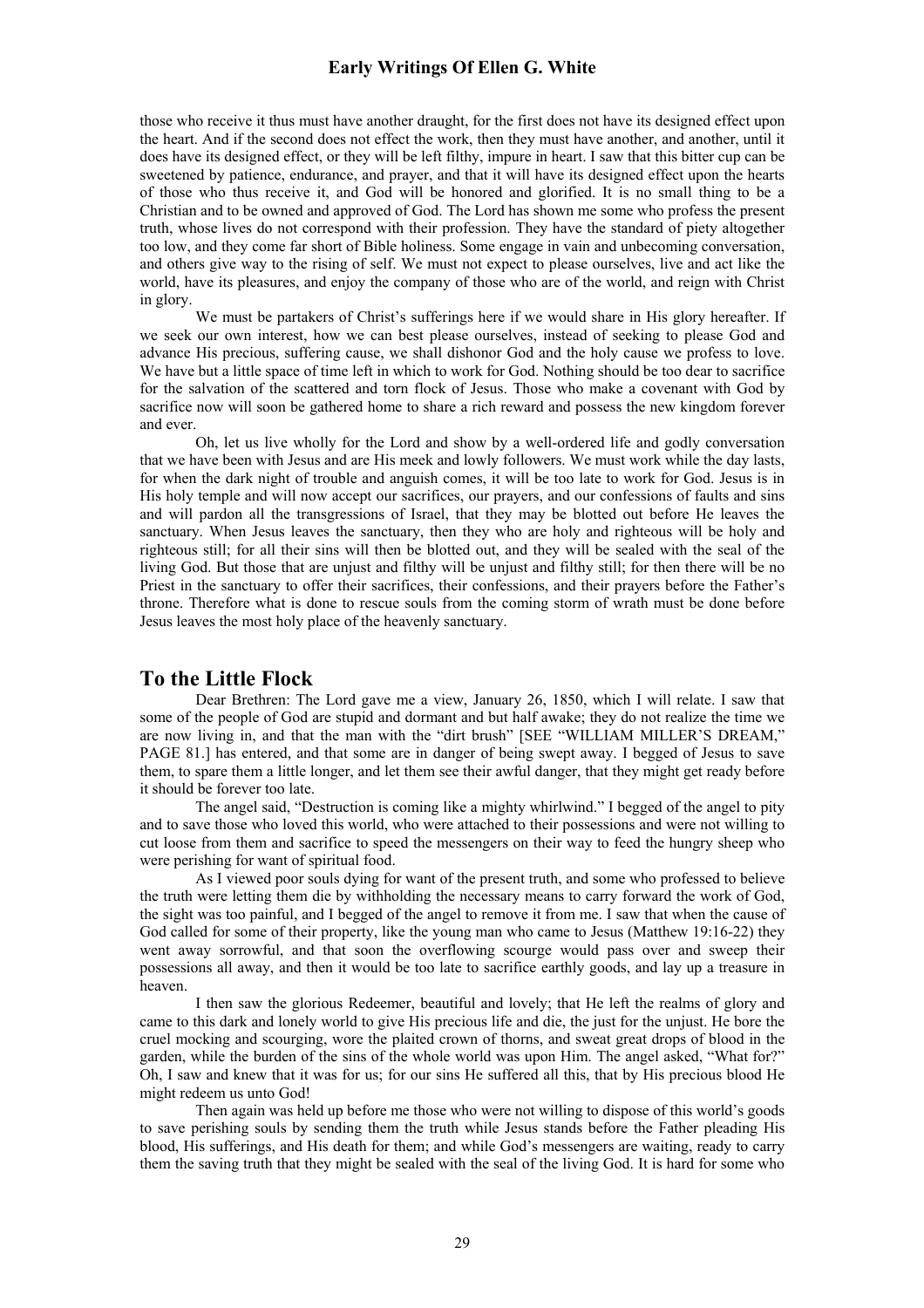profess to believe the present truth to do even so little as to hand the messengers God's own money that He has lent them to be stewards over.

The suffering Jesus, His love so deep as to lead Him to give His life for man, was again held up before me; also the lives of those who professed to be His followers, who had this world's goods, but considered it so great a thing to help the cause of salvation. The angel said, "Can such enter heavens?" Another angel answered, "No, never, never, never. Those who are not interested in the cause of God on earth can never sing the song of redeeming love above." I saw that the quick work that God was doing on the earth would soon be cut short in righteousness and that the messengers must speed swiftly on their way to search out the scattered flock. An angel said, "Are all messengers?" Another answered, "No, no; God's messengers have a message."

I saw that the cause of God had been hindered and dishonored by some traveling who had no message from God. [SEE APPENDIX.] Such will have to give an account to God for every dollar they have used in traveling where it was not their duty to go, because that money might have helped on the cause of God; and for the lack of the spiritual food that might have been given them by God's called and chosen messengers, had they had the means, souls have starved and died. I saw that those who have strength to labor with their hands and help sustain the cause were as accountable for their strength as others were for their property.

The mighty shaking has commenced and will go on, and all will be shaken out who are not willing to take a bold and unyielding stand for the truth and to sacrifice for God and His cause. The angel said, "Think you that any will be compelled to sacrifice? No, no. It must be a freewill offering. It will take all to buy the field." I cried to God to spare His people, some of whom were fainting and dying. Then I saw that the judgments of the Almighty were speedily coming, and I begged of the angel to speak in his language to the people. Said he, "All the thunders and lightning of Mount Sinai would not move those who will not be moved by the plain truths of the Word of God, neither would an angel's message awake them."

I then beheld the beauty and loveliness of Jesus. His robe was whiter than the whitest white. No language can describe His glory and exalted loveliness. All, all who keep the commandments of God, will enter in through the gates into the city and have right to the tree of life and ever be in the presence of the lovely Jesus, whose countenance shines brighter than the sun at noonday.

I was pointed to Adam and Eve in Eden. They partook of the forbidden tree and were driven from the garden, and then the flaming sword was placed around the tree of life, lest they should partake of its fruit and be immortal sinners. The tree of life was to perpetuate immortality. I heard an angel ask, "Who of the family of Adam have passed the flaming sword and have partaken of the tree of life?" I heard another angel answer, "Not one of Adam's family has passed that flaming sword and partaken of that tree; therefore there is not an immortal sinner. The soul that sins it shall die an everlasting death - a death that will last forever, from which there will be no hope of a resurrection; and then the wrath of God will be appeased.

"The saints will rest in the Holy City and reign as kings and priests one thousand years; then Jesus will descend with the saints upon the Mount of Olives, and the mount will part asunder and become a mighty plain for the Paradise of God to rest upon. The rest of the earth will not be cleansed until the end of the one thousand years, when the wicked dead are raised, and gather up around the city. The feet of the wicked will never desecrate the earth made new. Fire will come down from God out of heaven and devour them - burn them up root and branch. Satan is the root, and his children are the branches. The same fire that will devour the wicked will purify the earth."

## **The Last Plagues and the Judgment**

At the general conference of believers in the present truth, held at Sutton, Vermont, September, 1850, I was shown that the seven last plagues will be poured out after Jesus leaves the sanctuary. Said the angel, "It is the wrath of God and the Lamb that causes the destruction or death of the wicked. At the voice of God the saints will be mighty and terrible as an army with banners, but they will not then execute the judgment written. The execution of the judgment will be at the close of the one thousand years."

After the saints are changed to immortality and caught up together with Jesus, after they receive their harps, their robes, and their crowns, and enter the city, Jesus and the saints sit in judgment. The books are opened - the book of life and the book of death. The book of life contains the good deeds of the saints; and the book of death contains the evil deeds of the wicked. These books are compared with the statute book, the Bible, and according to that men are judged. The saints, in unison with Jesus, pass their judgment upon the wicked dead. "Behold you," said the angel, "the saints, in unison with Jesus, sit in judgment, and mete out to the wicked according to the deeds done in the body, and that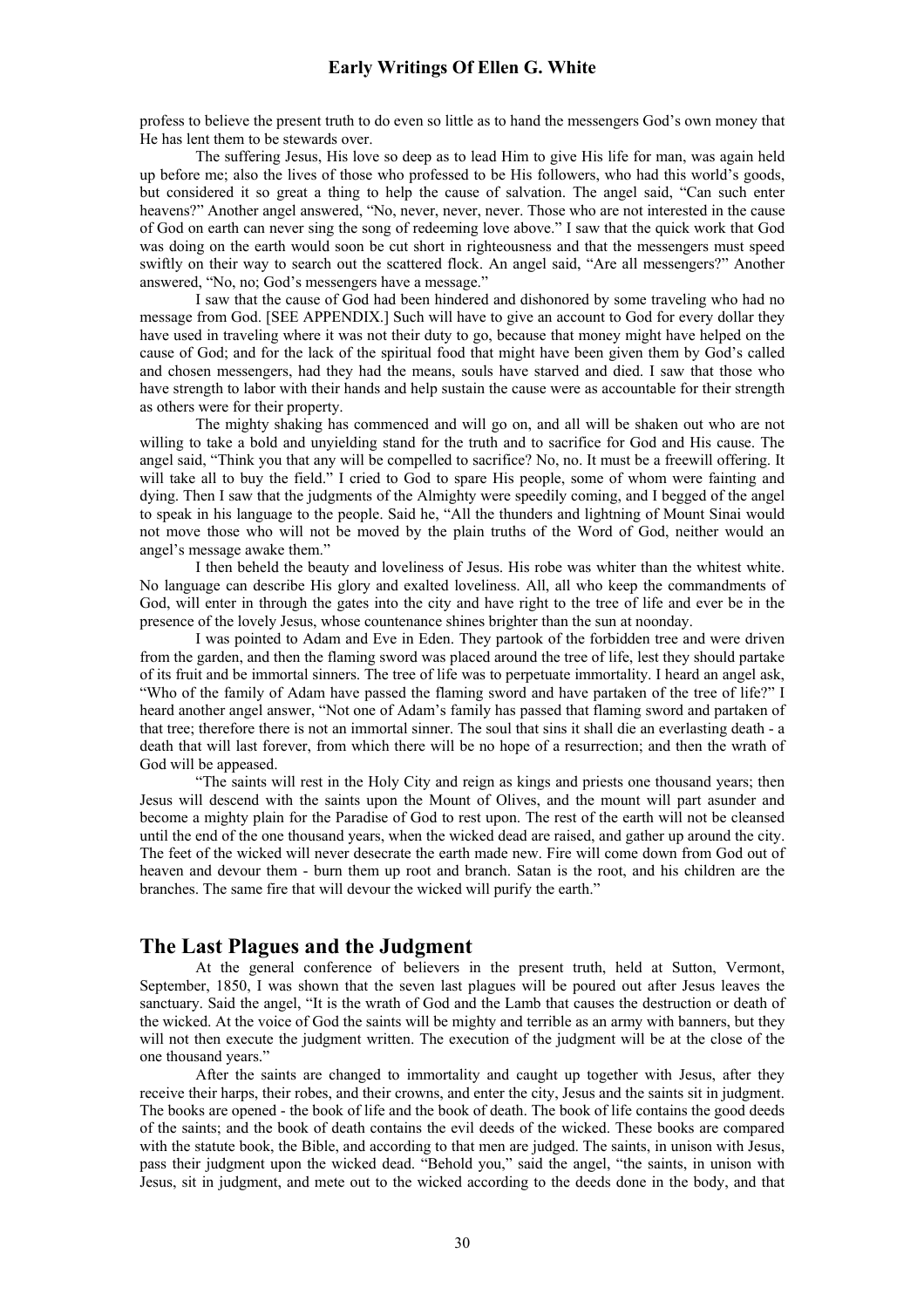which they must receive at the execution of the judgment is set off against their names." This, I saw, was the work of the saints with Jesus through the one thousand years in the Holy City before it descends to the earth. Then at the close of the one thousand years, Jesus, with the angels and all the saints, leaves the Holy City, and while He is descending to the earth with them, the wicked dead are raised, and then the very men that "pierced Him," being raised, will see Him afar off in all His glory, the angels and saints with Him, and will wail because of Him. They will see the prints of the nails in His hands and in His feet, and where they thrust the spear into His side. The prints of the nails and the spear will then be His glory. It is at the close of the one thousand years that Jesus stands upon the Mount of Olives, and the mount parts asunder and becomes a mighty plain. Those who flee at that time are the wicked, who have just been raised. Then the Holy City comes down and settles on the plain. Satan then imbues the wicked with his spirit. He flatters them that the army in the city is small, and that his army is large, and that they can overcome the saints and take the city.

While Satan was rallying his army, the saints were in the city, beholding the beauty and glory of the Paradise of God. Jesus was at their head, leading them. All at once the lovely Savior was gone from our company; but soon we heard His lovely voice, saying, "Come, you blessed of My Father, inherit the kingdom prepared for you from the foundation of the world." We gathered about Jesus, and just as He closed the gates of the city, the curse was pronounced upon the wicked. The gates were shut. Then the saints used their wings and mounted to the top of the wall of the city. Jesus was also with them; His crown looked brilliant and glorious. It was a crown within a crown, seven in number. The crowns of the saints were of the most pure gold, decked with stars. Their faces shone with glory, for they were in the express image of Jesus; and as they arose and moved all together to the top of the city, I was enraptured with the sight.

Then the wicked saw what they had lost; and fire was breathed from God upon them and consumed them. This was the execution of the judgment. The wicked then received according as the saints, in unison with Jesus, had meted out to them during the one thousand years. The same fire from God that consumed the wicked purified the whole earth. The broken, ragged mountains melted with fervent heat, the atmosphere also, and all the stubble was consumed. Then our inheritance opened before us, glorious and beautiful, and we inherited the whole earth made new. We all shouted with a loud voice, "Glory; Alleluia!"

## **End of the 2300 Days**

I saw a throne, and on it sat the Father and the Son. I gazed on Jesus' countenance and admired His lovely person. The Father's person I could not behold, for a cloud of glorious light covered Him. I asked Jesus if His Father had a form like Himself. He said He had, but I could not behold it, for said He, "If you should once behold the glory of His person, you would cease to exist." Before the throne I saw the Advent people - the church and the world. I saw two companies, one bowed down before the throne, deeply interested, while the other stood uninterested and careless. Those who were bowed before the throne would offer up their prayers and look to Jesus; then He would look to His Father, and appear to be pleading with Him. A light would come from the Father to the Son and from the Son to the praying company. Then I saw an exceeding bright light come from the Father to the Son, and from the Son it waved over the people before the throne. But few would receive this great light. Many came out from under it and immediately resisted it; others were careless and did not cherish the light, and it moved off from them. Some cherished it, and went and bowed down with the little praying company. This company all received the light and rejoiced in it, and their countenances shone with its glory.

I saw the Father rise from the throne, [SEE PAGE 92.] and in a flaming chariot go into the holy of holies within the veil, and sit down. Then Jesus rose up from the throne, and the most of those who were bowed down arose with Him. I did not see one ray of light pass from Jesus to the careless multitude after He arose, and they were left in perfect darkness. Those who arose when Jesus did, kept their eyes fixed on Him as He left the throne and led them out a little way. Then He raised His right arm, and we heard His lovely voice saying, "Wait here; I am going to My Father to receive the kingdom; keep your garments spotless, and in a little while I will return from the wedding and receive you to Myself." Then a cloudy chariot, with wheels like flaming fire, surrounded by angels, came to where Jesus was. He stepped into the chariot and was borne to the holiest, where the Father sat. There I beheld Jesus, a great High Priest, standing before the Father. On the hem of His garment was a bell and a pomegranate, a bell and a pomegranate. Those who rose up with Jesus would send up their faith to Him in the holiest, and pray, "My Father, give us Thy Spirit." Then Jesus would breathe upon them the Holy Ghost. In that breath was light, power, and much love, joy, and peace.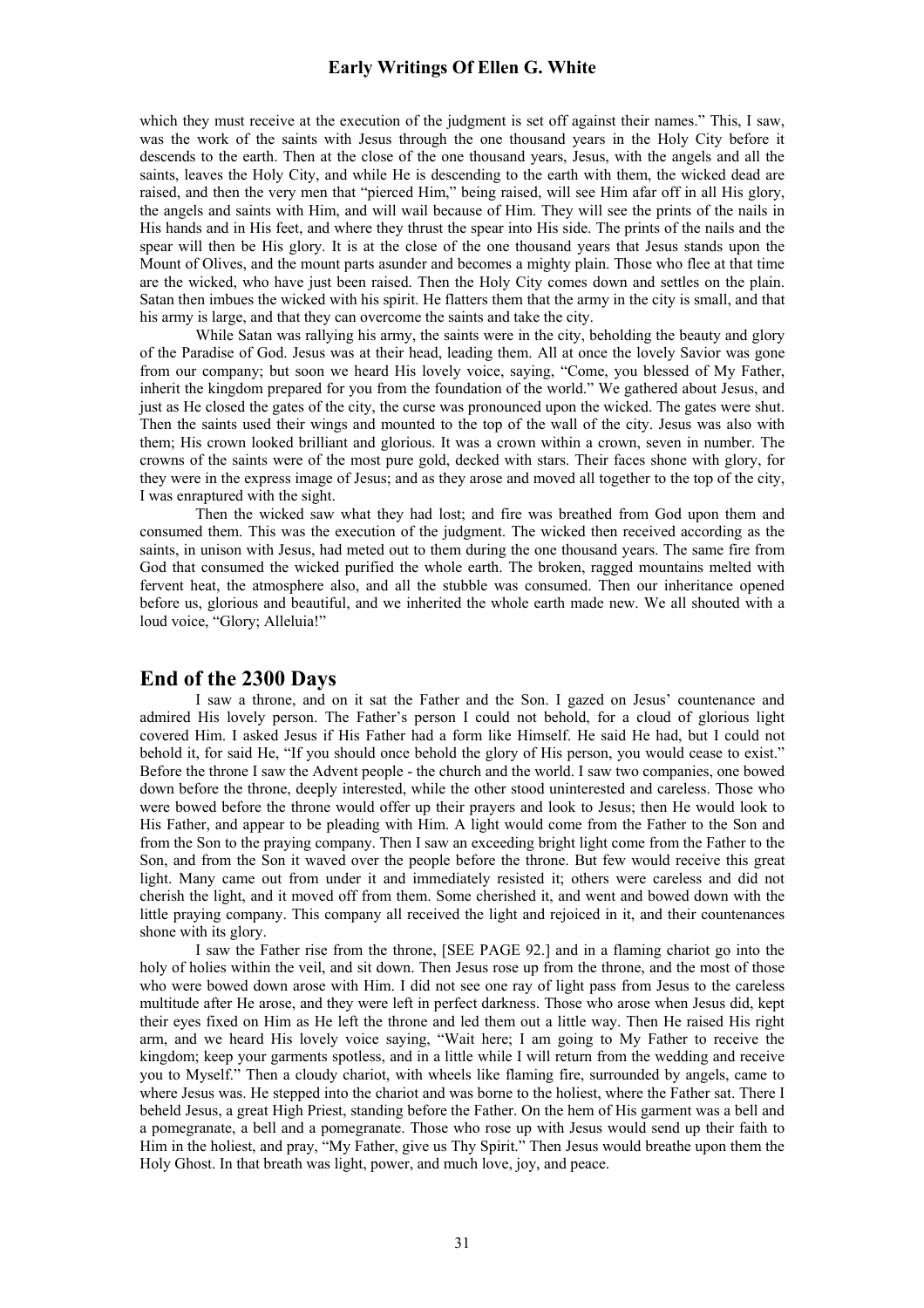I turned to look at the company who were still bowed before the throne; they did not know that Jesus had left it. Satan appeared to be by the throne, trying to carry on the work of God. I saw them look up to the throne, and pray, "Father, give us Thy Spirit." Satan would then breathe upon them an unholy influence; in it there was light and much power, but no sweet love, joy, and peace. Satan's object was to keep them deceived and to draw back and deceive God's children.

## **Duty in View of the Time of Trouble**

The Lord has shown me repeatedly that it is contrary to the Bible to make any provision for our temporal wants in the time of trouble. I saw that if the saints had food laid up by them or in the field in the time of trouble, when sword, famine, and pestilence are in the land, it would be taken from them by violent hands and strangers would reap their fields. Then will be the time for us to trust wholly in God, and He will sustain us. I saw that our bread and water will be sure at that time, and that we shall not lack or suffer hunger; for God is able to spread a table for us in the wilderness. If necessary He would send ravens to feed us, as He did to feed Elijah, or rain manna from heaven, as He did for the Israelites.

Houses and lands will be of no use to the saints in the time of trouble, for they will then have to flee before infuriated mobs, and at that time their possessions cannot be disposed of to advance the cause of present truth. I was shown that it is the will of God that the saints should cut loose from every encumbrance before the time of trouble comes, and make a covenant with God through sacrifice. If they have their property on the altar and earnestly inquire of God for duty, He will teach them when to dispose of these things. Then they will be free in the time of trouble and have no clogs to weigh them down.

I saw that if any held on to their property and did not inquire of the Lord as to their duty, He would not make duty known, and they would be permitted to keep their property, and in the time of trouble it would come up before them like a mountain to crush them, and they would try to dispose of it, but would not be able. I heard some mourn like this: "The cause was languishing, God's people were starving for the truth, and we made no effort to supply the lack; now our property is useless. Oh, that we had let it go, and laid up treasure in heaven!" I saw that a sacrifice did not increase, but it decreased and was consumed. I also saw that God had not required all of His people to dispose of their property at the same time; but if they desired to be taught, He would teach them, in a time of need, when to sell and how much to sell. Some have been required to dispose of their property in times past to sustain the Advent cause, while others have been permitted to keep theirs until a time of need. Then, as the cause needs it, their duty is to sell.

I saw that the message, "Sell that you have, and give alms," has not been given, by some, in its clear light, and the object of the words of our Savior has not been clearly presented. The object of selling is not to give to those who are able to labor and support themselves, but to spread the truth. It is a sin to support and indulge in idleness those who are able to labor. Some have been zealous to attend all the meetings, not to glorify God, but for the "loaves and fishes." Such would much better have been at home laboring with their hands, "the thing that is good," to supply the wants of their families and to have something to give to sustain the precious cause of present truth. Now is the time to lay up treasure in heaven and to set our hearts in order, ready for the time of trouble. Those only who have clean hands and pure hearts will stand in that trying time. Now is the time for the law of God to be in our minds, foreheads, and written in our hearts.

The Lord has shown me the danger of letting our minds be filled with worldly thoughts and cares. I saw that some minds are led away from present truth and a love of the Holy Bible by reading other exciting books; others are filled with perplexity and care for what they shall eat, drink, and wear. Some are looking too far off for the coming of the Lord. Time has continued a few years longer than they expected; therefore they think it may continue a few years more, and in this way their minds are being led from present truth, out after the world. In these things I saw great danger; for if the mind is filled with other things, present truth is shut out, and there is no place in our foreheads for the seal of the living God. I saw that the time for Jesus to be in the most holy place was nearly finished and that time can last but a very little longer. What leisure time we have should be spent in searching the Bible, which is to judge us in the last day.

My dear brethren and sisters, let the commandments of God and the testimony of Jesus Christ be in your minds continually and let them crowd out worldly thoughts and cares. When you lie down and when you rise up, let them be your meditation. Live and act wholly in reference to the coming of the Son of man. The sealing time is very short, and will soon be over. Now is the time, while the four angels are holding the four winds, to make our calling and election sure.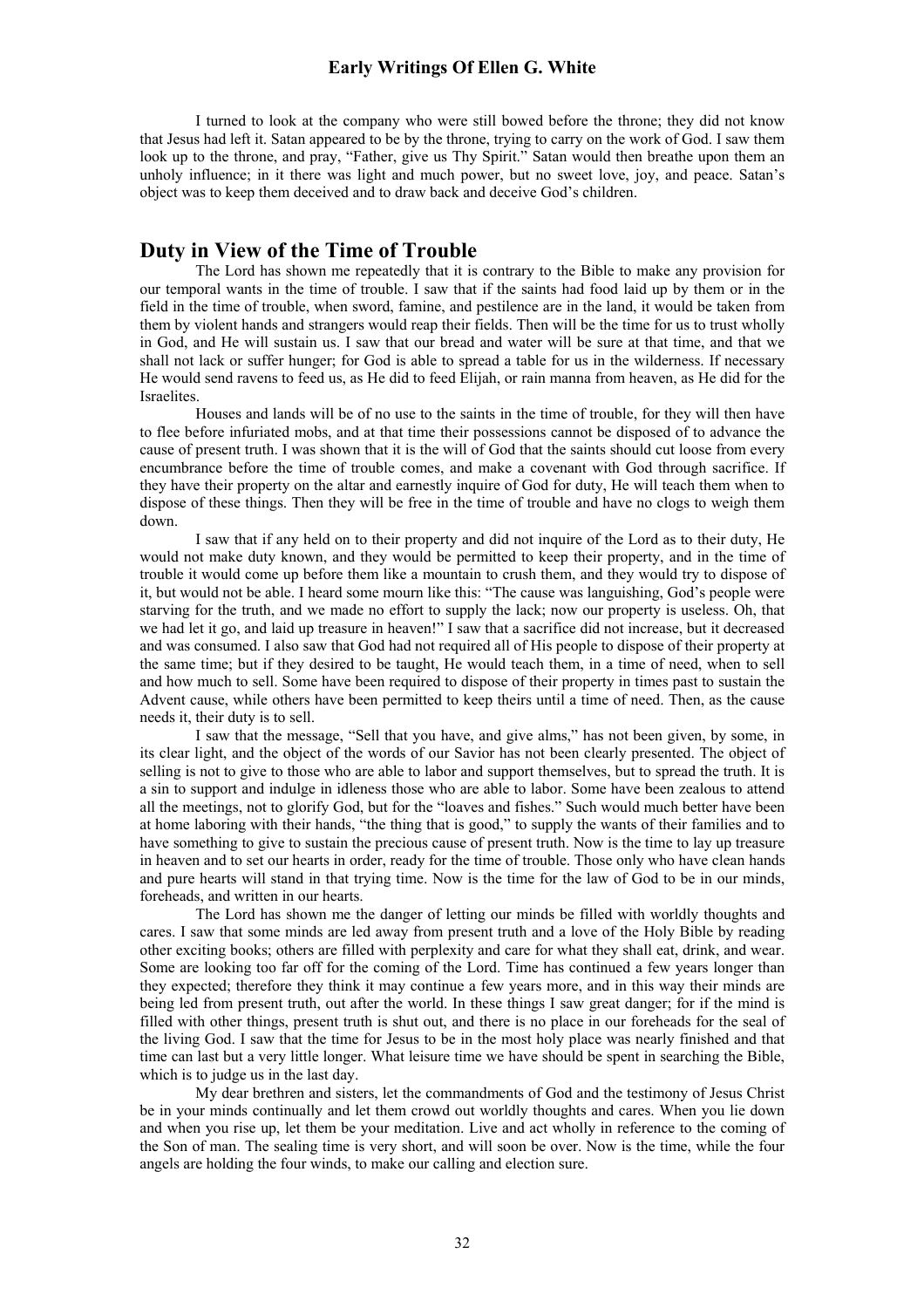## **"Mysterious Rapping"**

August 24, 1850, I saw that the "mysterious rapping" was the power of Satan; some of it was directly from him, and some indirectly, through his agents, but it all proceeded from Satan. It was his work that he accomplished in different ways; yet many in the churches and the world were so enveloped in gross darkness that they thought and held forth that it was the power of God. Said the angel, "Should not a people seek unto their God? for the living to the dead?" Should the living go to the dead for knowledge? The dead know not anything. For the living God do you go to the dead? They have departed from the living God to converse with the dead who know not anything. (See Isaiah 8:19, 20.)

I saw that soon it would be considered blasphemy to speak against the rapping, and that it would spread more and more, that Satan's power would increase and some of his devoted followers would have power to work miracles and even to bring down fire from heaven in the sight of men. I was shown that by the rapping and mesmerism these modern magicians would yet account for all the miracles wrought by our Lord Jesus Christ, and that many would believe that all the mighty works of the Son of God when on earth were accomplished by this same power. [WHEN THIS VIEW WAS GIVEN, SPIRITUALISM HAD BUT JUST ARISEN AND WAS SMALL; THERE WERE BUT FEW MEDIUMS. SINCE THAT TIME IT HAS SPREAD ALL OVER THE WORLD AND COUNTS ITS ADHERENTS BY MANY MILLIONS. AS A GENERAL THING, SPIRITUALISTS HAVE DENIED THE BIBLE AND DERIDED CHRISTIANITY. INDIVIDUALS HAVE, AT DIFFERENT TIMES, DEPLORED THIS AND PROTESTED AGAINST IT, BUT THEY WERE SO FEW THAT NO ATTENTION WAS PAID TO THEM. NOW SPIRITUALISTS ARE CHANGING THEIR METHOD, AND MANY CALL THEMSELVES "CHRISTIAN SPIRITUALISTS," DECLARING THAT IT WILL NOT ANSWER TO IGNORE RELIGION, AND AFFIRMING THAT THEY HAVE THE TRUE CHRISTIAN FAITH. BEARING IN MIND, ALSO, THAT MANY PROMINENT CLERGYMEN ARE IN SYMPATHY WITH SPIRITUALISM, WE NOW SEE THE WAY OPEN FOR THE COMPLETE FULFILLMENT OF THIS PREDICTION, GIVEN IN 1850. READ ALSO REMARKS BY THE AUTHOR ON PAGE 86.] I was pointed back to the time of Moses and saw the signs and wonders which God wrought through him before Pharaoh, most of which were imitated by the magicians of Egypt; and that just before the final deliverance of the saints, God would work powerfully for His people, and these modern magicians would be permitted to imitate the work of God.

That time will soon come, and we shall have to keep hold of the strong arm of Jehovah; for all these great signs and mighty wonders of the devil are designed to deceive God's people and overthrow them. Our minds must be stayed upon God, and we must not fear the fear of the wicked, that is, fear what they fear, and reverence what they reverence, but be bold and valiant for the truth. Could our eyes be opened, we should see forms of evil angels around us, trying to invent some new way to annoy and destroy us. And we should also see angels of God guarding us from their power; for God's watchful eye is ever over Israel for good, and He will protect and save His people, if they put their trust in Him. When the enemy shall come in like a flood, the Spirit of the Lord will lift up a standard against him.

Said the angel, "Remember, you art on the enchanted ground." I saw that we must watch and have on the whole armor and take the shield of faith, and then we shall be able to stand, and the fiery darts of the wicked cannot harm us.

# **The Messengers**

The Lord has often given me a view of the situation and wants of the scattered jewels who have not yet come to the light of the present truth, and has shown that the messengers should speed their way to them as fast as possible, to give them the light. Many all around us only need to have their prejudices removed and the evidences of our present position spread out before them from the Word, and they will joyfully receive the present truth. The messengers should watch for souls as they that must give account. Theirs must be a life of toil and anguish of spirit, while the weight of the precious but often-wounded cause of Christ rests upon them. They will have to lay aside worldly interests and comforts and make it their first object to do all in their power to advance the cause of present truth and save perishing souls.

They will also have a rich reward. In their crowns of rejoicing those who are rescued by them and finally saved will shine as stars forever and ever. And to all eternity they will enjoy the satisfaction of having done what they could in presenting the truth in its purity and beauty, so that souls fell in love with it, were sanctified through it, and availed themselves of the inestimable privilege of being made rich, and being washed in the blood of the Lamb and redeemed unto God.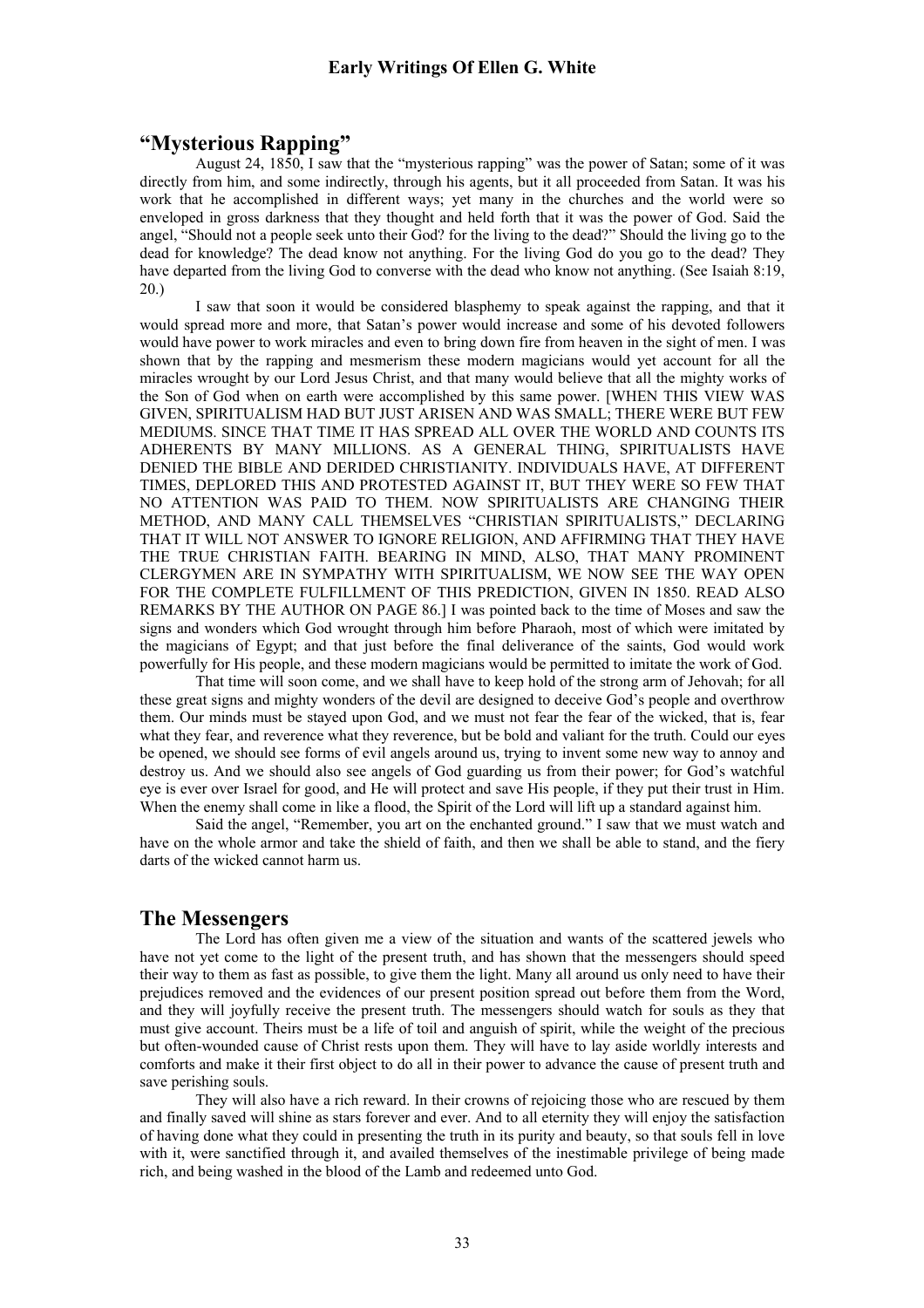I saw that the shepherds should consult those in whom they have reason to have confidence, those who have been in all the messages, and are firm in all the present truth, before they advocate new points of importance, which they may think the Bible sustains. Then the shepherds will be perfectly united and the union of the shepherds will be felt by the church. Such a course I saw would prevent unhappy divisions, and then there would be no danger of the precious flock being divided and the sheep scattered without a shepherd.

I also saw that God had messengers that He would use in His cause, but they were not ready. They were too light and trifling to exert a good influence over the flock and did not feel the weight of the cause and the worth of souls as God's messengers must feel in order to effect good. Said the angel, "Be you clean that bear the vessels of the Lord. Be you clean that bear the vessels of the Lord." They can accomplish but little good unless they are wholly given up to God and feel the importance and solemnity of the last message of mercy that is now being given to the scattered flock. Some who are not called of God are very willing to go with the message. But if they felt the weight of the cause and the responsibilities of such a station, they would feel to shrink back and say with the apostle, "Who is sufficient for these things?" One reason why they are so willing to go is that God has not laid upon them the weight of the cause. Not all who proclaimed the first and the second angel's message are to give the third, even after they fully embrace it, for some have been in so many errors and delusions that they can but just save their own souls, and if they undertake to guide others, they will be the means of overthrowing them. But I saw that some who have formerly run deep into fanaticism would be the first now to run before God sends them, before they are purified from their past errors; having error mixed with the truth, they would feed the flock of God with it, and if they were suffered to go on, the flock would become sickly, and distraction and death would follow. I saw that they would have to be sifted and sifted, until they were freed from all their errors, or they could never enter the kingdom. The messengers could not have that confidence in the judgment and discernment of those who have been in errors and fanaticism that they could have in those who have been in the truth and not in extravagant errors. Many, also, are too apt to urge out into the field some who have but just professed the present truth, who have much to learn and much to do before they can be right in the sight of God themselves, much less point out the way to others.

I saw the necessity of the messengers, especially, watching and checking all fanaticism wherever they might see it rise. Satan is pressing in on every side, and unless we watch for him, and have our eyes open to his devices and snares, and have on the whole armor of God, the fiery darts of the wicked will hit us. There are many precious truths contained in the Word of God, but it is "present truth" that the flock needs now. I have seen the danger of the messengers running off from the important points of present truth, to dwell upon subjects that are not calculated to unite the flock and sanctify the soul. Satan will here take every possible advantage to injure the cause.

But such subjects as the sanctuary, in connection with the 2300 days, the commandments of God and the faith of Jesus, are perfectly calculated to explain the past Advent movement and show what our present position is, establish the faith of the doubting, and give certainty to the glorious future. These, I have frequently seen, were the principal subjects on which the messengers should dwell.

If the chosen messengers of the Lord should wait for every obstacle to be moved out of their way, many never would go to search for the scattered sheep. Satan will present many objections in order to keep them from duty. But they will have to go out by faith, trusting in Him who has called them to His work, and He will open the way before them, as far as it will be for their good and His glory. Jesus, the great teacher and pattern, had not where to lay His head. His life was one of toil, sorrow, and suffering; He then gave Himself for us. Those who, in Christ's stead, beseech souls to be reconciled to God, and who hope to reign with Christ in glory, must expect to be partakers of His sufferings here. "They that sow in tears shall reap in joy. He that goes forth and weeps, bearing precious seed, shall doubtless come again with rejoicing, bringing his sheaves with him." Psalm 126:5, 6.

## **Mark of the Beast**

In a view given June 27, 1850, my accompanying angel said, "Time is almost finished. Do you reflect the lovely image of Jesus as you should?" Then I was pointed to the earth and saw that there would have to be a getting ready among those who have of late embraced the third angel's message. Said the angel, "Get ready, get ready, get ready. You will have to die a greater death to the world than you have ever yet died." I saw that there was a great work to do for them and but little time in which to do it.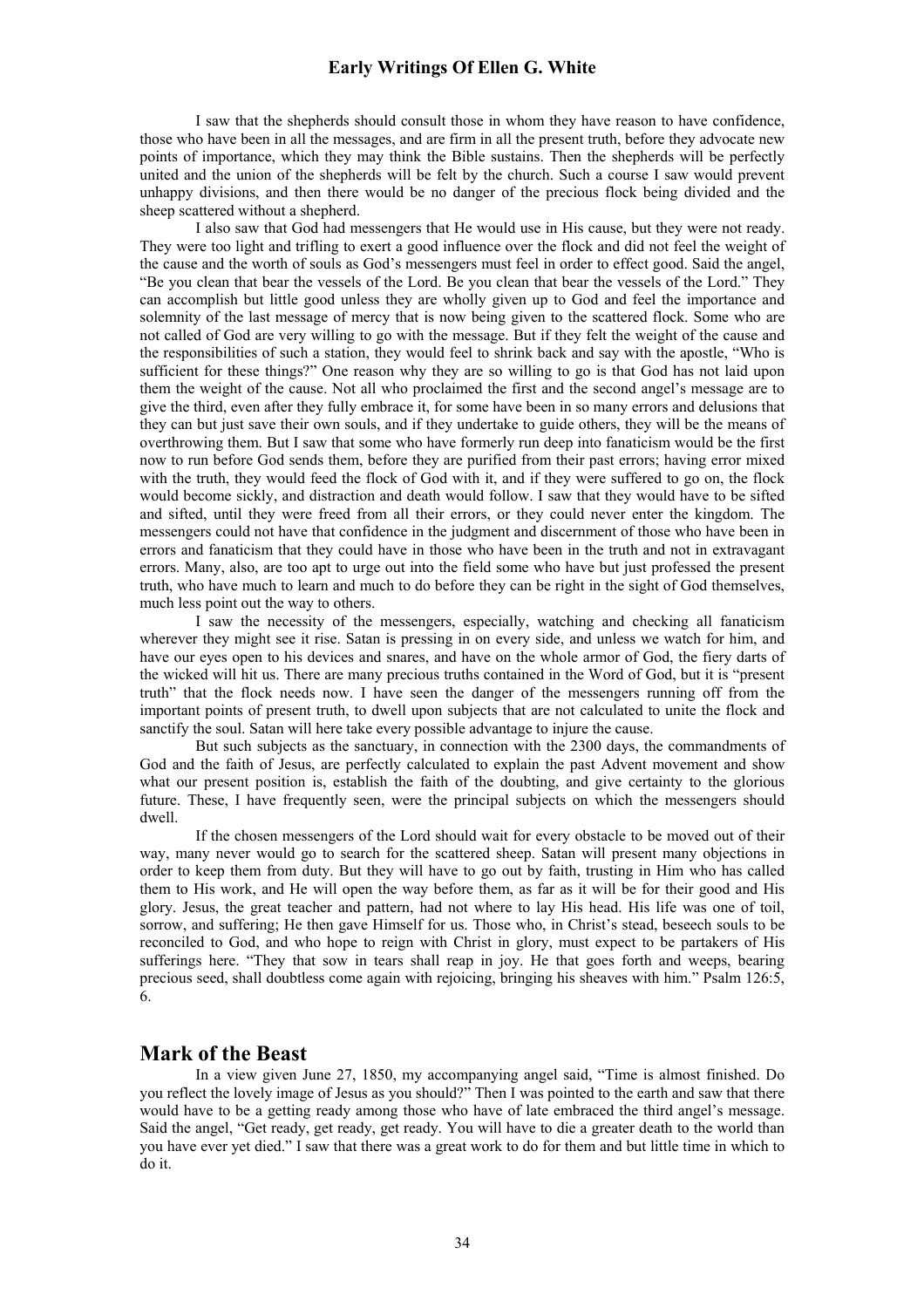Then I saw that the seven last plagues were soon to be poured out upon those who have no shelter; yet the world regarded them no more than they would so many drops of water that were about to fall. I was then made capable of enduring the awful sight of the seven last plagues, the wrath of God. I saw that His anger was dreadful and terrible, and if He should stretch forth His hand, or lift it in anger, the inhabitants of the world would be as though they had never been, or would suffer from incurable sores and withering plagues that would come upon them, and they would find no deliverance, but be destroyed by them. Terror seized me, and I fell upon my face before the angel and begged of him to cause the sight to be removed, to hide it from me, for it was too dreadful. Then I realized, as never before, the importance of searching the Word of God carefully, to know how to escape the plagues which that Word declares shall come on all the ungodly who shall worship the beast and his image and receive his mark in their foreheads or in their hands. It was a great wonder for me that any could transgress the law of God and tread down His holy Sabbath, when such awful threatening and denunciations were against them.

The pope has changed the day of rest from the seventh to the first day. He has thought to change the very commandment that was given to cause man to remember his Creator. He has thought to change the greatest commandment in the Ten Commandments and thus make himself equal with God, or even exalt himself above God. The Lord is unchangeable, therefore His law is immutable; but the pope has exalted himself above God, in seeking to change His immutable precepts of holiness, justice, and goodness. He has trampled underfoot God's sanctified day, and, on his own authority, put in its place one of the six laboring days. The whole nation has followed after the beast, and every week they rob God of His holy time. The pope has made a breach in the holy law of God, but I saw that the time had fully come for this breach to be made up by the people of God and the waste places built up.

I pleaded before the angel for God to save His people who had gone astray, to save them for His mercy's sake. When the plagues begin to fall, those who continue to break the holy Sabbath will not open their mouths to plead those excuses that they now make to get rid of keeping it. Their mouths will be closed while the plagues are falling, and the great Lawgiver is requiring justice of those who have had His holy law in derision and have called it "a curse to man," "miserable," and "rickety." When such feel the iron grasp of this law taking hold of them, these expressions will appear before them in living characters, and they will then realize the sin of having that law in derision which the Word of God calls "holy, just, and good."

Then I was pointed to the glory of heaven, to the treasure laid up for the faithful. Everything was lovely and glorious. The angels would sing a lovely song, then they would cease singing and take their crowns from their heads and cast them glittering at the feet of the lovely Jesus, and with melodious voices cry, "Glory, Alleluia!" I joined with them in their songs of praise and honor to the Lamb, and every time I opened my mouth to praise Him, I felt an unutterable sense of the glory that surrounded me. It was a far more, an exceeding and eternal weight of glory. Said the angel, "The little remnant who love God and keep His commandments and are faithful to the end will enjoy this glory and ever be in the presence of Jesus and sing with the holy angels."

Then my eyes were taken from the glory, and I was pointed to the remnant on the earth. The angel said to them, "Will you shun the seven last plagues? Will you go to glory and enjoy all that God has prepared for those who love Him and are willing to suffer for His sake? If so, you must die that you may live. Get ready, get ready, get ready. You must have a greater preparation than you now have, for the day of the Lord comes, cruel both with wrath and fierce anger, to lay the land desolate and to destroy the sinners thereof out of it. Sacrifice all to God. Lay all upon His altar - self, property, and all, a living sacrifice. It will take all to enter glory. Lay up for yourselves treasure in heaven, where no thief can approach or rust corrupt. You must be partakers of Christ's sufferings here if you would be partakers with Him of His glory hereafter."

Heaven will be cheap enough, if we obtain it through suffering. We must deny self all along the way, die to self daily, let Jesus alone appear, and keep His glory continually in view. I saw that those who of late have embraced the truth would have to know what it is to suffer for Christ's sake, that they would have trials to pass through that would be keen and cutting, in order that they may be purified and fitted through suffering to receive the seal of the living God, pass through the time of trouble, see the King in His beauty, and dwell in the presence of God and of pure, holy angels.

As I saw what we must be in order to inherit glory, and then saw how much Jesus had suffered to obtain for us so rich an inheritance, I prayed that we might be baptized into Christ's sufferings, that we might not shrink at trials, but bear them with patience and joy, knowing what Jesus had suffered that we through His poverty and sufferings might be made rich. Said the angel, "Deny self; you must step fast." Some of us have had time to get the truth and to advance step by step, and every step we have taken has given us strength to take the next. But now time is almost finished, and what we have been years learning, they will have to learn in a few months. They will also have much to unlearn and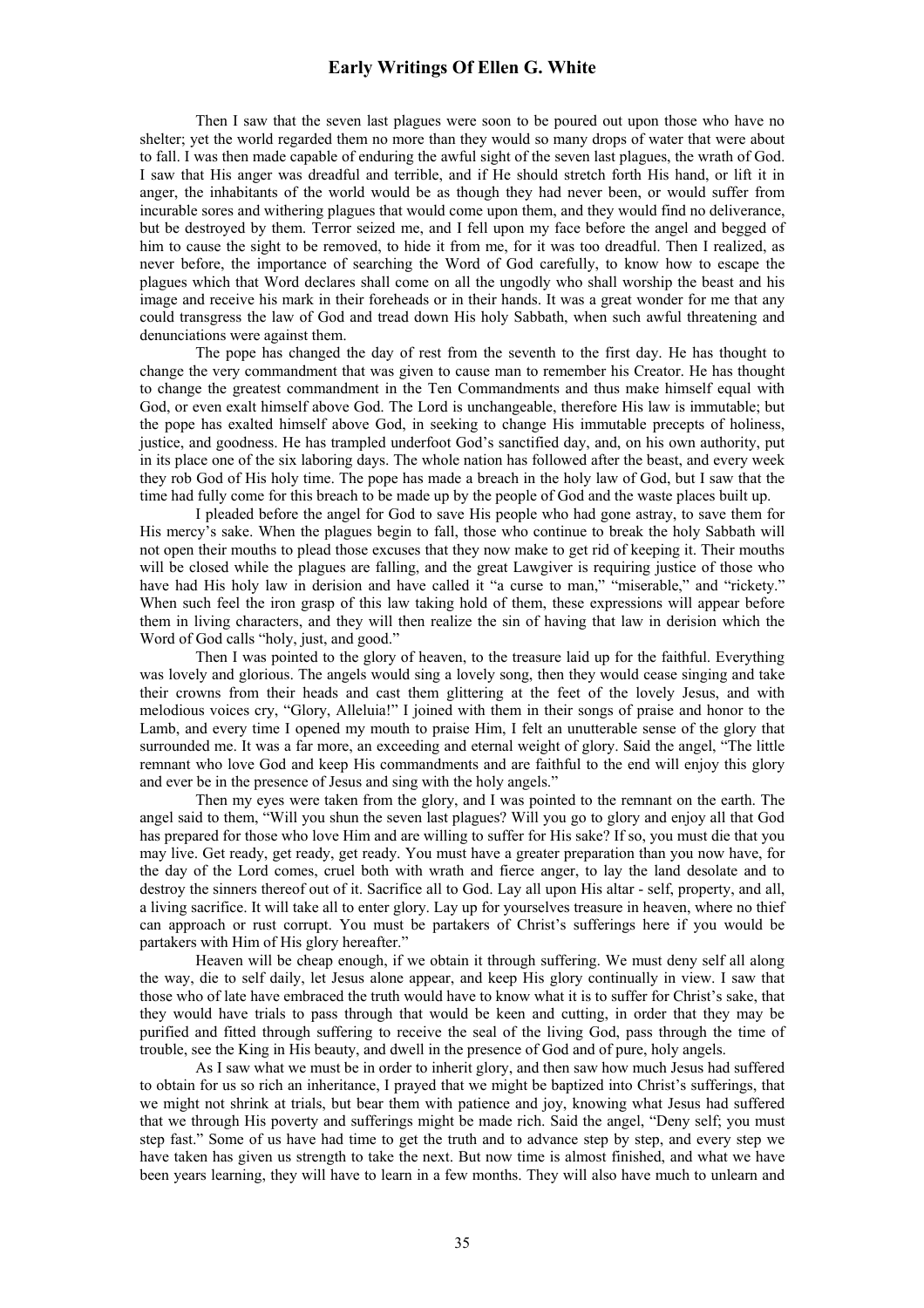much to learn again. Those who would not receive the mark of the beast and his image when the decree goes forth, must have decision now to say, Nay, we will not regard the institution of the beast.

## **The Blind Leading the Blind**

I have seen how the blind guides were laboring to make souls as blind as themselves, little realizing what is coming upon them. They are exalting themselves against the truth, and as it triumphs, many who have looked on these teachers as men of God and have looked to them for light, are troubled. They inquire of these leaders relative to the Sabbath, and they, with the object of getting rid of the fourth commandment, will answer them thereto. I saw that real honesty was not regarded in taking the many positions that were taken against the Sabbath. The main object is to get around the Sabbath of the Lord and observe another day than that sanctified and hallowed by Jehovah. If they are driven from one position, they take an opposite one, even a position that they had but just before condemned as unsound.

God's people are coming into the unity of the faith. Those who observe the Sabbath of the Bible are united in their views of Bible truth. But those who oppose the Sabbath among the Advent people are disunited and strangely divided. One comes forward in opposition to the Sabbath and declares it to be thus and so, and at the conclusion calls it settled. But as his effort does not put the question to rest, and as the Sabbath cause progresses and the children of the Lord still embrace it, another comes forward to overthrow it. But in presenting his views to get around the Sabbath, he entirely tears down the arguments of him who made the first effort against the truth, and presents a theory as opposite to his as to ours. So with the third and the fourth; but none of them will have it as it stands in the Word of God: "The seventh day is the Sabbath of the Lord your God."

Such, I saw, have the carnal mind, therefore are not subject to the holy law of God. They are not agreed among themselves, yet labor hard with their inferences to wrest the Scriptures to make a breach in God's law, to change, abolish, or do anything with the fourth commandment rather than to observe it. They wish to silence the flock upon this question; therefore they get up something with the hope that it will quiet them and that many of their followers will search their Bibles so little that their leaders can easily make error appear like truth, and they receive it as such, not looking higher than their leaders.

## **Preparation for the End**

At Oswego, New York, September 7, 1850, the Lord showed me that a great work must be done for His people before they could stand in the battle in the day of the Lord. I was pointed to those who claim to be Adventists, but who reject the present truth, and saw that they were crumbling and that the hand of the Lord was in their midst to divide and scatter them now in the gathering time, so that the precious jewels among them, who have formerly been deceived, may have their eyes opened to see their true state. And now when the truth is presented to them by the Lord's messengers, they are prepared to listen, and see its beauty and harmony, and to leave their former associates and errors, embrace the precious truth and stand where they can define their position.

I saw that those who oppose the Sabbath of the Lord could not take the Bible and show that our position is incorrect; therefore they would slander those who believe and teach the truth and would attack their characters. Many who were once conscientious and loved God and His Word have become so hardened by rejecting the light of truth that they do not hesitate to wickedly misrepresent and falsely accuse those who love the holy Sabbath, if by so doing they can injure the influence of those who fearlessly declare the truth. But these things will not hinder the work of God. In fact, this course pursued by those who hate the truth will be the very means of opening the eyes of some. Every jewel will be brought out and gathered, for the hand of the Lord is set to recover the remnant of His people, and He will accomplish the work gloriously.

We who believe the truth should be very careful to give no occasion for our good to be evil spoken of. We should know that every step we take is in accordance with the Bible; for those who hate the commandments of God will triumph over our missteps and faults, as the wicked did in 1843.

May 14, 1851, I saw the beauty and loveliness of Jesus. As I beheld His glory, the thought did not occur to me that I should ever be separated from His presence. I saw a light coming from the glory that encircled the Father, and as it approached near to me, my body trembled and shook like a leaf. I thought that if it should come near me I would be struck out of existence, but the light passed me. Then could I have some sense of the great and terrible God with whom we have to do. I saw then what faint views some have of the holiness of God, and how much they take His holy and reverend name in vain,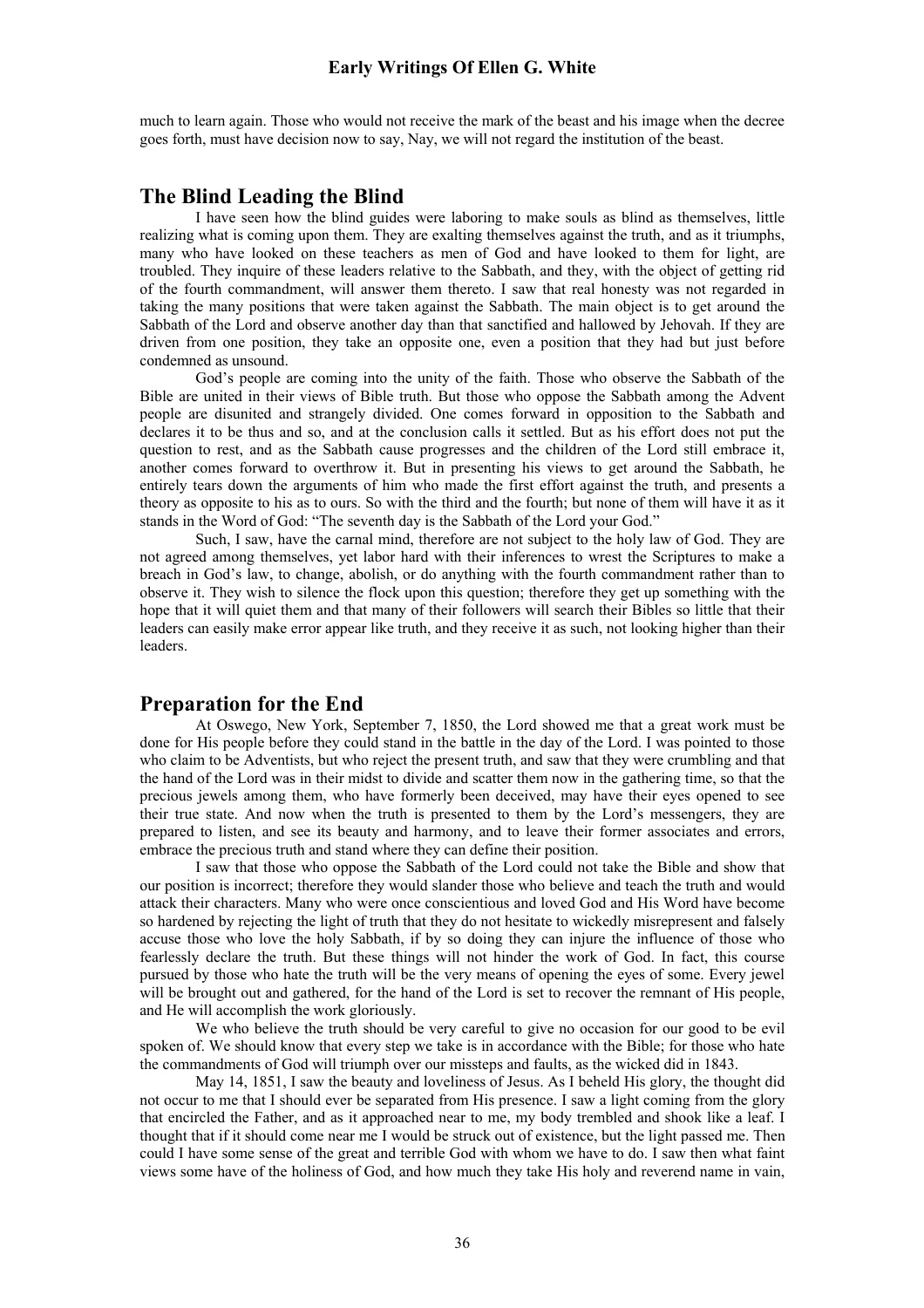without realizing that it is God, the great and terrible God, of whom they are speaking. While praying, many use careless and irreverent expressions, which grieve the tender Spirit of the Lord and cause their petitions to be shut out of heaven. I also saw that many do not realize what they must be in order to live in the sight of the Lord without a high priest in the sanctuary through the time of trouble. Those who receive the seal of the living God and are protected in the time of trouble must reflect the image of Jesus fully.

I saw that many were neglecting the preparation so needful and were looking to the time of "refreshing" and the "latter rain" to fit them to stand in the day of the Lord and to live in His sight. Oh, how many I saw in the time of trouble without a shelter! They had neglected the needful preparation; therefore they could not receive the refreshing that all must have to fit them to live in the sight of a holy God. Those who refuse to be hewed by the prophets and fail to purify their souls in obeying the whole truth, and who are willing to believe that their condition is far better than it really is, will come up to the time of the falling of the plagues, and then see that they needed to be hewed and squared for the building. But there will be no time then to do it and no Mediator to plead their cause before the Father. Before this time the awfully solemn declaration has gone forth, "He that is unjust, let him be unjust still: and he which is filthy, let him be filthy still: and he that is righteous, let him be righteous still: and he that is holy, let him be holy still." I saw that none could share the "refreshing" unless they obtain the victory over every besetment, over pride, selfishness, love of the world, and over every wrong word and action. We should, therefore, be drawing nearer and nearer to the Lord and be earnestly seeking that preparation necessary to enable us to stand in the battle in the day of the Lord. Let all remember that God is holy and that none but holy beings can ever dwell in His presence.

# **Prayer and Faith**

I have frequently seen that the children of the Lord neglect prayer, especially secret prayer, altogether too much; that many do not exercise that faith which it is their privilege and duty to exercise, often waiting for that feeling which faith alone can bring. Feeling is not faith; the two are distinct. Faith is ours to exercise, but joyful feeling and the blessing are God's to give. The grace of God comes to the soul through the channel of living faith, and that faith it is in our power to exercise.

True faith lays hold of and claims the promised blessing before it is realized and felt. We must send up our petitions in faith within the second veil and let our faith take hold of the promised blessing and claim it as ours. We are then to believe that we receive the blessing, because our faith has hold of it, and according to the Word it is ours. "What things so ever you desire, when you pray, believe that you receive them, and you shall have them." Mark 11:24. Here is faith, naked faith, to believe that we receive the blessing, even before we realize it. When the promised blessing is realized and enjoyed, faith is swallowed up. But many suppose they have much faith when sharing largely of the Holy Spirit and that they cannot have faith unless they feel the power of the Spirit. Such confound faith with the blessing that comes through faith. The very time to exercise faith is when we feel destitute of the Spirit. When thick clouds of darkness seem to hover over the mind, then is the time to let living faith pierce the darkness and scatter the clouds. True faith rests on the promises contained in the Word of God, and those only who obey that Word can claim its glorious promises. "If you abide in Me, and My words abide in you, you shall ask what you will, and it shall be done unto you." John 15:7. "Whatsoever we ask, we receive of Him, because we keep His commandments, and do those things that are pleasing in His sight." 1 John 3:22.

We should be much in secret prayer. Christ is the vine, you are the branches. And if we would grow and flourish, we must continually draw sap and nourishment from the Living Vine; for separated from the Vine we have no strength.

I asked the angel why there was no more faith and power in Israel. He said, "You let go of the arm of the Lord too soon. Press your petitions to the throne, and hold on by strong faith. The promises are sure. Believe you receive the things you ask for, and you shall have them." I was then pointed to Elijah. He was subject to like passions as we are, and he prayed earnestly. His faith endured the trial. Seven times he prayed before the Lord, and at last the cloud was seen. I saw that we had doubted the sure promises, and wounded the Savior by our lack of faith. Said the angel, "Gird the armor about thee, and above all take the shield of faith; for that will guard the heart, the very life, from the fiery darts of the wicked." If the enemy can lead the desponding to take their eyes off from Jesus, and look to themselves, and dwell upon their own unworthiness, instead of dwelling upon the worthiness of Jesus, His love, His merits, and His great mercy, he will get away their shield of faith and gain his object; they will be exposed to his fiery temptations. The weak should therefore look to Jesus, and believe in Him; they then exercise faith.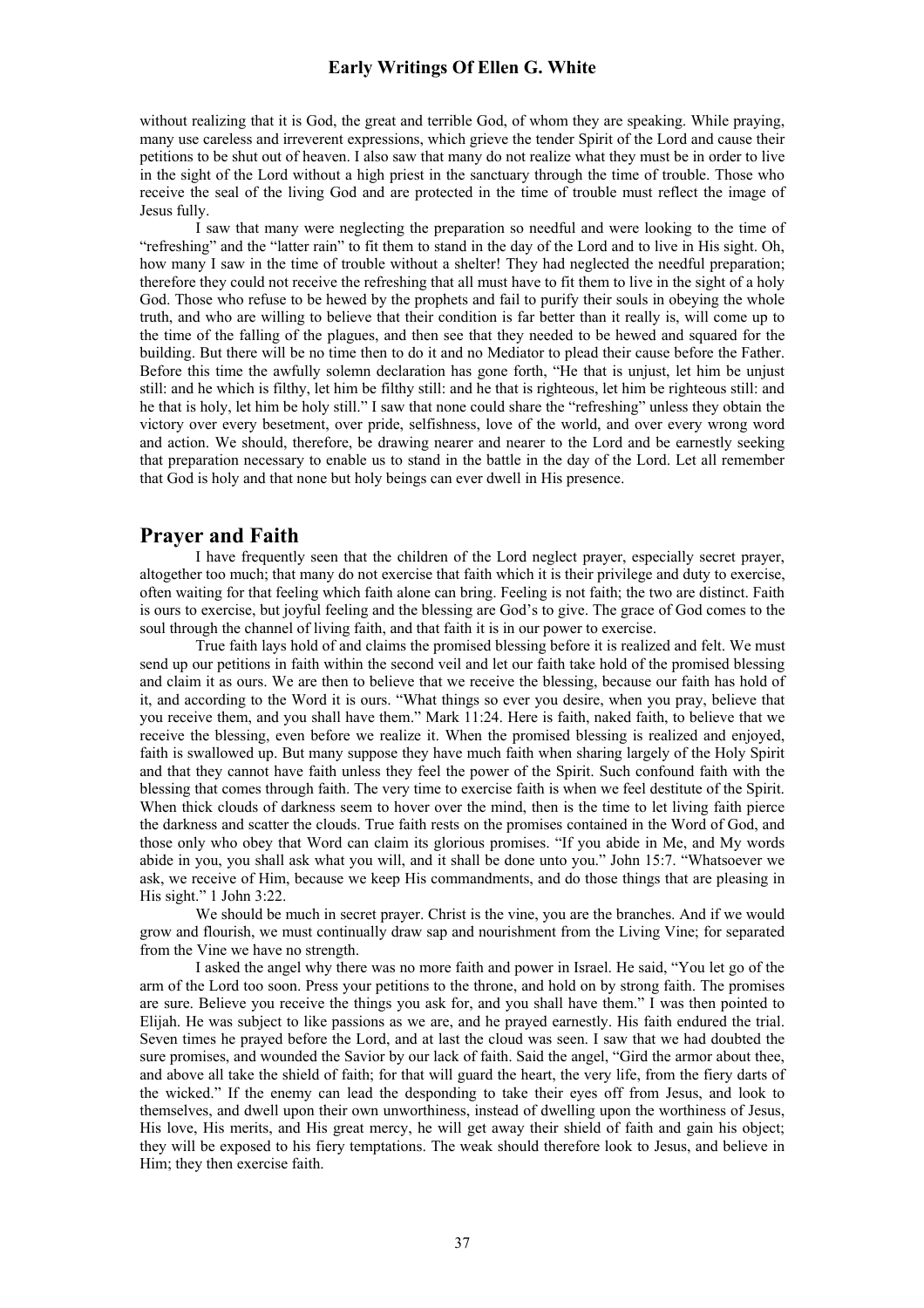# **The Gathering Time**

September 23, the Lord showed me that He had stretched out His hand the second time to recover the remnant of His people, [SEE PAGE 86.] and that efforts must be redoubled in this gathering time. In the scattering, Israel was smitten and torn, but now in the gathering time God will heal and bind up His people. In the scattering, efforts made to spread the truth had but little effect, accomplished but little or nothing; but in the gathering, when God has set His hand to gather His people, efforts to spread the truth will have their designed effect. All should be united and zealous in the work. I saw that it was wrong for any to refer to the scattering for examples to govern us now in the gathering; for if God should do no more for us now than He did then, Israel would never be gathered. I have seen that the 1843 chart was directed by the hand of the Lord, and that it should not be altered; that the figures were as He wanted them; that His hand was over and hid a mistake in some of the figures, so that none could see it, until His hand was removed. [THIS APPLIES TO THE CHART USED DURING THE 1843 MOVEMENT, AND HAS SPECIAL REFERENCE TO THE CALCULATION OF THE PROPHETIC PERIODS AS IT APPEARED ON THAT CHART. THE NEXT SENTENCE EXPLAINS THAT THERE WAS AN INACCURACY WHICH IN THE PROVIDENCE OF GOD WAS SUFFERED TO EXIST. BUT THIS DOES NOT PRECLUDE THE PUBLICATION OF A CHART SUBSEQUENTLY WHICH WOULD CORRECT THE MISTAKE, AFTER THE 1843 MOVEMENT WAS PAST, AND THE CALCULATION AS THEN MADE HAD SERVED ITS PURPOSE.]

Then I saw in relation to the "daily" (Daniel 8:12) that the word "sacrifice" was supplied by man's wisdom, and does not belong to the text, and that the Lord gave the correct view of it to those who gave the judgment hour cry. When union existed, before 1844, nearly all were united on the correct view of the "daily"; but in the confusion since 1844, other views have been embraced, and darkness and confusion have followed. Time has not been a test since 1844, and it will never again be a test.

The Lord has shown me that the message of the third angel must go, and be proclaimed to the scattered children of the Lord, but it must not be hung on time. I saw that some were getting a false excitement, arising from preaching time; but the third angels message is stronger than time can be. I saw that this message can stand on its own foundation and needs not time to strengthen it; and that it will go in mighty power, and do its work, and will be cut short in righteousness.

Then I was pointed to some who are in the great error of believing that it is their duty to go to Old Jerusalem, [SEE APPENDIX.] and think they have a work to do there before the Lord comes. Such a view is calculated to take the mind and interest from the present work of the Lord, under the message of the third angel; for those who think that they are yet to go to Jerusalem will have their minds there, and their means will be withheld from the cause of present truth to get themselves and others there. I saw that such a mission would accomplish no real good, that it would take a long while to make a very few of the Jews believe even in the first advent of Christ, much more to believe in His second advent. I saw that Satan had greatly deceived some in this thing and that souls all around them in this land could be helped by them and led to keep the commandments of God, but they were leaving them to perish. I also saw that Old Jerusalem never would be built up; and that Satan was doing his utmost to lead the minds of the children of the Lord into these things now, in the gathering time, to keep them from throwing their whole interest into the present work of the Lord, and to cause them to neglect the necessary preparation for the day of the Lord.

Dear Reader: A sense of duty to my brethren and sisters and a desire that the blood of souls might not be found on my garments have governed me in writing this little work. I am aware of the unbelief that exists in the minds of the multitude relative to visions, also that many who profess to be looking for Christ and teach that we are in the "last days" call them all of Satan. I expect much opposition from such, and had I not felt that the Lord required it of me, I should not have made my views thus public, as they will probably call forth the hatred and derision of some. But I fear God more than man.

When the Lord first gave me messages to deliver to His people, it was hard for me to declare them, and I often softened them down and made them as mild as possible for fear of grieving some. It was a great trial to declare the messages as the Lord gave them to me. I did not realize that I was so unfaithful and did not see the sin and danger of such a course until in vision I was taken into the presence of Jesus. He looked upon me with a frown and turned His face from me. It is not possible to describe the terror and agony I then felt. I fell upon my face before Him, but had no power to utter a word. Oh, how I longed to be covered and hid from that dreadful frown! Then could I realize, in some degree, what the feeling of the lost will be when they cry, "Mountains and rocks, fall on us, and hide us from the face of Him that sits on the throne, and from the wrath of the Lamb."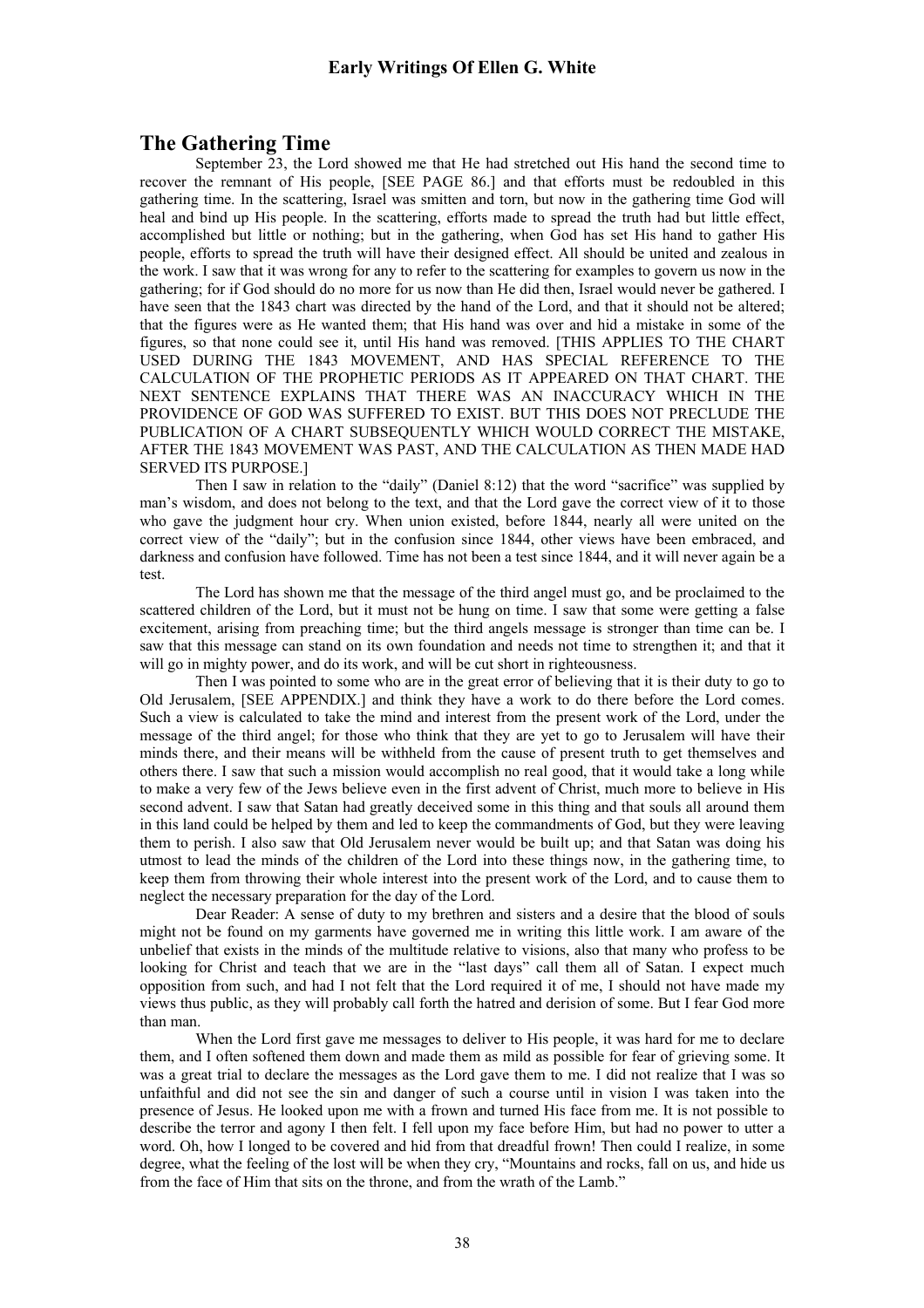Presently an angel bade me rise, and the sight that met my eyes can hardly be described. A company was presented before me whose hair and garments were torn and whose countenances were the very picture of despair and horror. They came close to me and took their garments and rubbed them on mine. I looked upon my garments and saw that they were stained with blood, and that blood was eating holes in them. Again I fell like one dead at the feet of my accompanying angel. I could not plead one excuse. My tongue refused all utterance, and I longed to be away from such a holy place. Again the angel stood me upon my feet and said, "This is not your case now, but this scene has passed before you to let you know what your situation must be if you neglect to declare to others what the Lord has revealed to you. But if you are faithful to the end, you shall eat of the tree of life and shall drink of the river of the water of life. You will have to suffer much, but the grace of God is sufficient." I then felt willing to do all that the Lord might require me to do that I might have His approbation and not feel His dreadful frown.

I have frequently been falsely charged with teaching views peculiar to Spiritualism. But before the editor of the Day-Star [SEE APPENDIX.] ran into that delusion, the Lord gave me a view of the sad and desolating effects that would be produced upon the flock by him and others in teaching the spiritual views. I have often seen the lovely Jesus, that He is a person. I asked Him if His Father was a person and had a form like Himself. Said Jesus, "I am in the express image of My Father's person."

I have often seen that the spiritual view took away all the glory of heaven, and that in many minds the throne of David and the lovely person of Jesus have been burned up in the fire of Spiritualism. I have seen that some who have been deceived and led into this error will be brought out into the light of truth, but it will be almost impossible for them to get entirely rid of the deceptive power of Spiritualism. Such should make thorough work in confessing their errors and leaving them forever.

I recommend to you, dear reader, the Word of God as the rule of your faith and practice. By that Word we are to be judged. God has, in that Word, promised to give visions in the "last days"; not for a new rule of faith, but for the comfort of His people, and to correct those who err from Bible truth. Thus God dealt with Peter when He was about to send him to preach to the Gentiles. (Acts 10.) To those who may circulate this little work, I would say that it is designed for the sincere only and not for those who would ridicule the things of the Spirit of God.

# **Mrs. White's Dreams**

I dreamed of seeing a temple to which many people were flocking. Only those who took refuge in that temple would be saved when time should close. All who remained outside would be forever lost. The multitudes without, who were going their various ways, were deriding and ridiculing those who were entering the temple, and told them that this plan of safety was a cunning deception, that, in fact, there was no danger whatever to avoid. They even laid hold of some to prevent them from hastening within the walls.

Fearing to be laughed at and ridiculed, I thought best to wait until the multitude were dispersed, or until I could enter unobserved by them. But the numbers increased instead of diminishing, and fearful of being too late, I hastily left my home and pressed through the crowd. In my anxiety to reach the temple I did not notice or care for the throng that surrounded me. On entering the building, I saw that the vast temple was supported by one immense pillar, and to this was tied a Lamb all mangled and bleeding. We who were present seemed to know that this Lamb had been torn and bruised on our account. All who entered the temple must come before it and confess their sins.

Just before the Lamb were elevated seats upon which sat a company of people looking very happy. The light of heaven seemed to shine upon their faces, and they praised God and sang songs of glad thanksgiving that seemed to be like the music of angels. These were they who had come before the Lamb, confessed their sins, been pardoned, and were now waiting in glad expectation of some joyful event.

Even after having entered the building a fear came over me and a sense of shame that I must humiliate myself before these people. But I seemed compelled to move forward, and was slowly making my way around the pillar in order to face the Lamb, when a trumpet sounded, the temple shook, shouts of triumph arose from the assembled saints, an awful brightness illuminated the building, then all was intense darkness. The happy people had all disappeared with the brightness, and I was left alone in the silent horror of night.

I awoke in agony of mind and could hardly convince myself that I had been dreaming. It seemed to me that my doom was fixed, that the Spirit of the Lord had left me, never to return. My despondency deepened, if that were possible. { 79.3}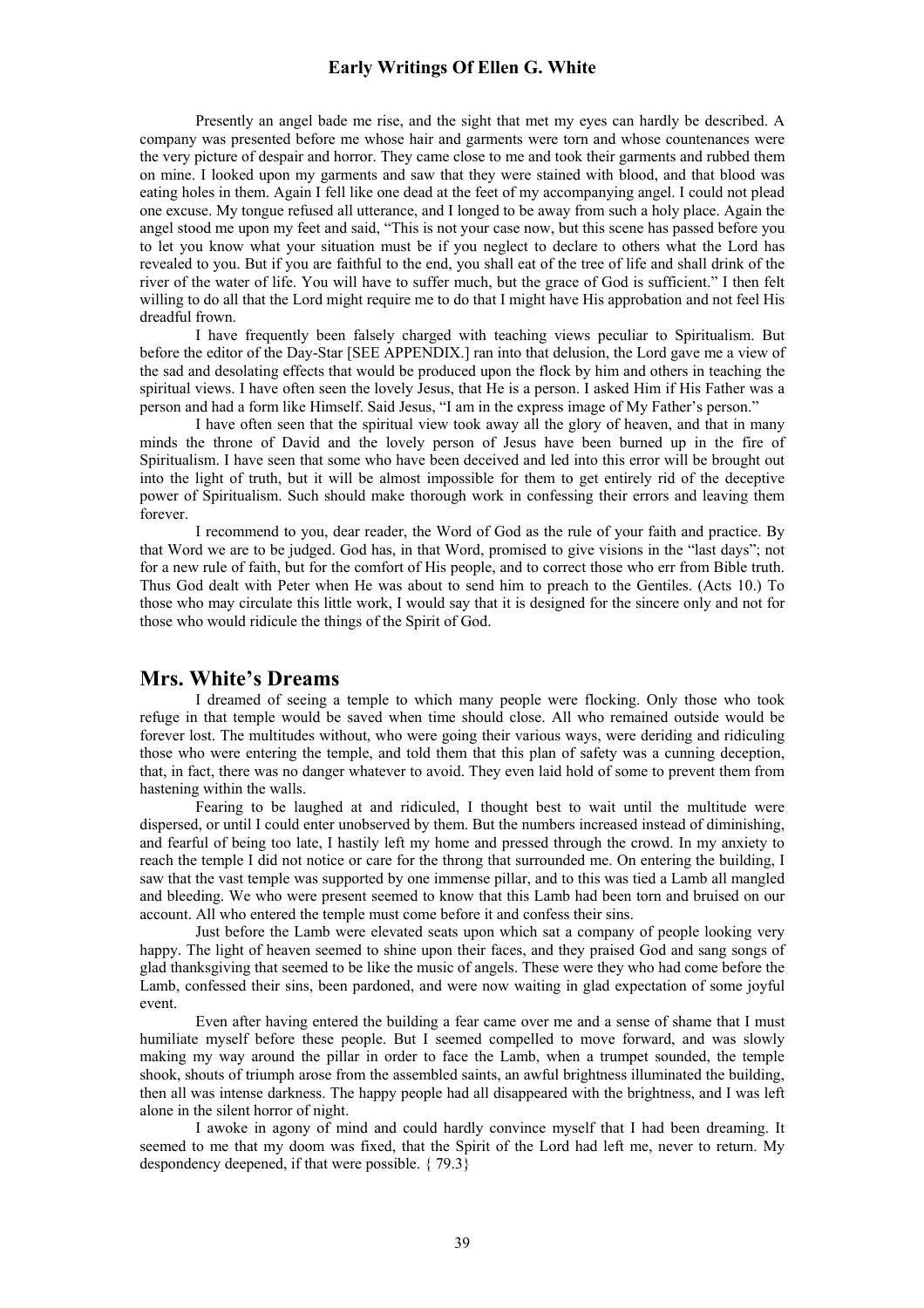Soon after this I had another dream. I seemed to be sitting in abject despair, with my face in my hands, reflecting like this: If Jesus were upon earth, I would go to Him, throw myself at His feet, and tell Him all my sufferings. He would not turn away from me, He would have mercy upon me, and I should love and serve Him always. Just then the door opened, and a person of beautiful form and countenance entered. He looked upon me pityingly and said: "Do you wish to see Jesus? He is here and you can see Him if you desire to do so. Take everything you possess and follow me."

I heard this with unspeakable joy, and gladly gathered up all my little possessions, every treasured trinket, and followed my guide. He led me to a steep and apparently frail stairway. As I commenced to ascend the steps, he cautioned me to keep my eyes fixed upward, lest I should grow dizzy and fall. Many others who were climbing up the steep ascent fell before gaining the top.

Finally we reached the last step and stood before the door. Here my guide directed me to leave all the things that I had brought with me. I cheerfully laid them down; he then opened the door and bade me enter. In a moment I stood before Jesus. There was no mistaking that beautiful countenance. Such a radiant expression of benevolence and majesty could belong to no other. As His gaze rested upon me, I knew at once that He was acquainted with every circumstance of my life and all my inner thoughts and feelings.

I tried to shield myself from His gaze, feeling unable to endure His searching eyes, but He drew near with a smile, and, laying His hand upon my head, said: "Fear not." The sound of His sweet voice thrilled my heart with a happiness it had never before experienced. I was too joyful to utter a word, but, overcome with ineffable happiness, sank prostrate at His feet. While I was lying helpless there, scenes of beauty and glory passed before me, and I seemed to have reached the safety and peace of heaven. At length my strength returned, and I arose. The loving eyes of Jesus were still upon me, and His smile filled my soul with gladness. His presence filled me with holy reverence and an inexpressible love.

My guide now opened the door, and we both passed out. He bade me take up again all the things I had left without. This done, he handed me a green cord coiled up closely. This he directed me to place next my heart, and when I wished to see Jesus, take from my bosom and stretch it to the utmost. He cautioned me not to let it remain coiled for any length of time, lest it should become knotted and difficult to straighten. I placed the cord near my heart and joyfully descended the narrow stairs, praising the Lord and joyfully telling all whom I met where they could find Jesus. This dream gave me hope. The green cord represented faith to my mind, and the beauty and simplicity of trusting in God began to dawn upon my benighted soul.

# **William Miller's Dream**

I dreamed that God, by an unseen hand, sent me a curiously wrought casket about ten inches long by six square, made of ebony and pearls curiously inlaid. To the casket there was a key attached. I immediately took the key and opened the casket, when, to my wonder and surprise, I found it filled with all sorts and sizes of jewels, diamonds, precious stones, and gold and silver coin of every dimension and value, beautifully arranged in their several places in the casket; and thus arranged they reflected a light and glory equaled only to the sun.

I thought it was not my duty to enjoy this wonderful sight alone, although my heart was overjoyed at the brilliancy, beauty, and value of its contents. I therefore placed it on a center table in my room and gave out word that all who had a desire might come and see the most glorious and brilliant sight ever seen by man in this life.

The people began to come in, at first few in number, but increasing to a crowd. When they first looked into the casket, they would wonder and shout for joy. But when the spectators increased, everyone would begin to trouble the jewels, taking them out of the casket and scattering them on the table.

I began to think that the owner would require the casket and the jewels again at my hand; and if I suffered them to be scattered, I could never place them in their places in the casket again as before; and felt I should never be able to meet the accountability, for it would be immense. I then began to plead with the people not to handle them, nor to take them out of the casket. But the more I pleaded, the more they scattered; and now they seemed to scatter them all over the room, on the floor and on every piece of furniture in the room.

I then saw that among the genuine jewels and coin they had scattered an innumerable quantity of spurious jewels and counterfeit coin. I was highly incensed at their base conduct and ingratitude, and reproved and reproached them for it; but the more I reproved, the more they scattered the spurious jewels and false coin among the genuine.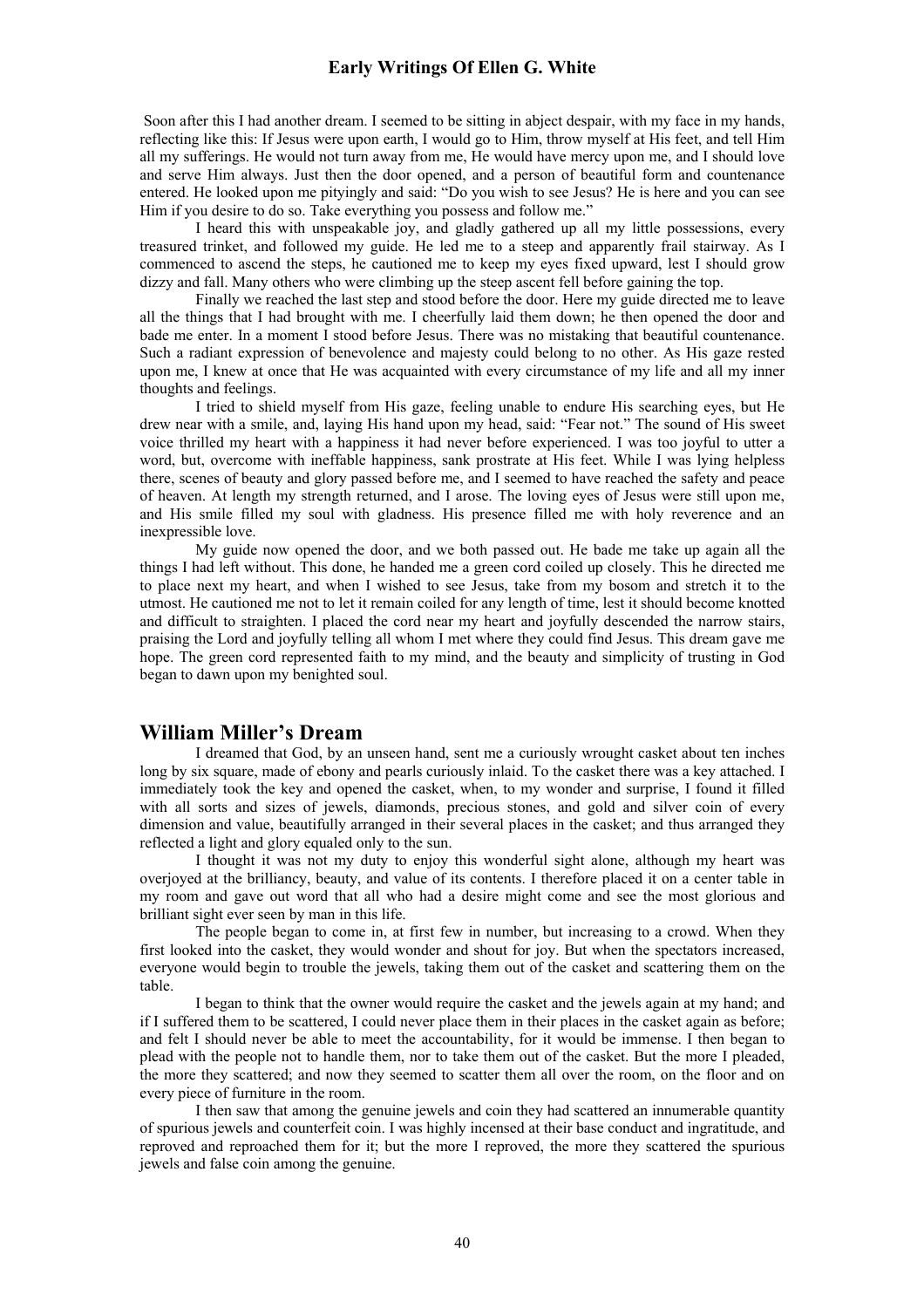I then became vexed in my physical soul and began to use physical force to push them out of the room; but while I was pushing out one, three more would enter and bring in dirt and shavings and sand and all manner of rubbish, until they covered every one of the true jewels, diamonds, and coins, which were all excluded from sight. They also tore in pieces my casket and scattered it among the rubbish. I thought no man regarded my sorrow or my anger. I became wholly discouraged and disheartened, and sat down and wept.

While I was thus weeping and mourning for my great loss and accountability, I remembered God, and earnestly prayed that He would send me help. Immediately the door opened, and a man entered the room, when the people all left it; and he, having a dirt brush in his hand, opened the windows, and began to brush the dirt and rubbish from the room.

I cried to him to forbear, for there were some precious jewels scattered among the rubbish. He told me to "fear not," for he would "take care of them". Then, while he brushed the dirt and rubbish, false jewels and counterfeit coin, all rose and went out of the window like a cloud, and the wind carried them away. In the bustle I closed my eyes for a moment; when I opened them, the rubbish was all gone. The precious jewels, the diamonds, the gold and silver coins, lay scattered in profusion all over the room.

He then placed on the table a casket, much larger and more beautiful than the former, and gathered up the jewels, the diamonds, the coins, by the handful, and cast them into the casket, till not one was left, although some of the diamonds were not bigger than the point of a pin. He then called upon me to "come and see."

I looked into the casket, but my eyes were dazzled with the sight. They shone with ten times their former glory. I thought they had been scoured in the sand by the feet of those wicked persons who had scattered and trod them in the dust. They were arranged in beautiful order in the casket, every one in its place, without any visible pains of the man who cast them in. I shouted with very joy, and that shout awoke me.

# **An Explanation**

Dear Christian Friends: As I have given a brief sketch of my experience and views, published in 1851, it seems to be my duty to notice some points in that little work, also to give more recent views.

1. On page 33 is given the following: "I saw that the holy Sabbath is, and will be, the separating wall between the true Israel of God and unbelievers; and that the Sabbath is the great question to unite the hearts of God's dear, waiting saints. I saw that God had children who do not see and keep the Sabbath. They have not rejected the light upon it. And at the commencement of the time of trouble, we were filled with the Holy Ghost as we went forth and proclaimed the Sabbath more fully."

This view was given in 1847 when there were but very few of the Advent brethren observing the Sabbath, and of these but few supposed that its observance was of sufficient importance to draw a line between the people of God and unbelievers. Now the fulfillment of that view is beginning to be seen. "The commencement of that time of trouble," here mentioned does not refer to the time when the plagues shall begin to be poured out, but to a short period just before they are poured out, while Christ is in the sanctuary. At that time, while the work of salvation is closing, trouble will be coming on the earth, and the nations will be angry, yet held in check so as not to prevent the work of the third angel. At that time the "latter rain," or refreshing from the presence of the Lord, will come, to give power to the loud voice of the third angel, and prepare the saints to stand in the period when the seven last plagues shall be poured out.

2. The view of "The Open and Shut Door", on pages 42-45, was given in 1849. The application of Revelation 3:7,8, to the heavenly sanctuary and Christ's ministry was entirely new to me. I had never heard the idea advanced by anyone. Now as the subject of the sanctuary is being clearly understood, the application is seen in its force and beauty.

3. The view that the Lord "had stretched out His hand the second time to recover the remnant of His people," on page 74, refers only to the union and strength once existing among those looking for Christ, and to the fact that He had begun to unite and to raise up His people again.

4. Spirit Manifestations. [SEE APPENDIX.] On page 43 read as follows: "I saw that the mysterious knocking in New York and other places was the power of Satan, and that such things would be more and more common, clothed in a religious garb so as to lull the deceived to greater security and to draw the minds of God's people, if possible, to those things and cause them to doubt the teaching and power of the Holy Ghost." This view was given in 1849, nearly five years since. Then spirit manifestations were mostly confined to the city of Rochester, known as the "Rochester knockings." Since that time the heresy has spread beyond the expectations of anyone.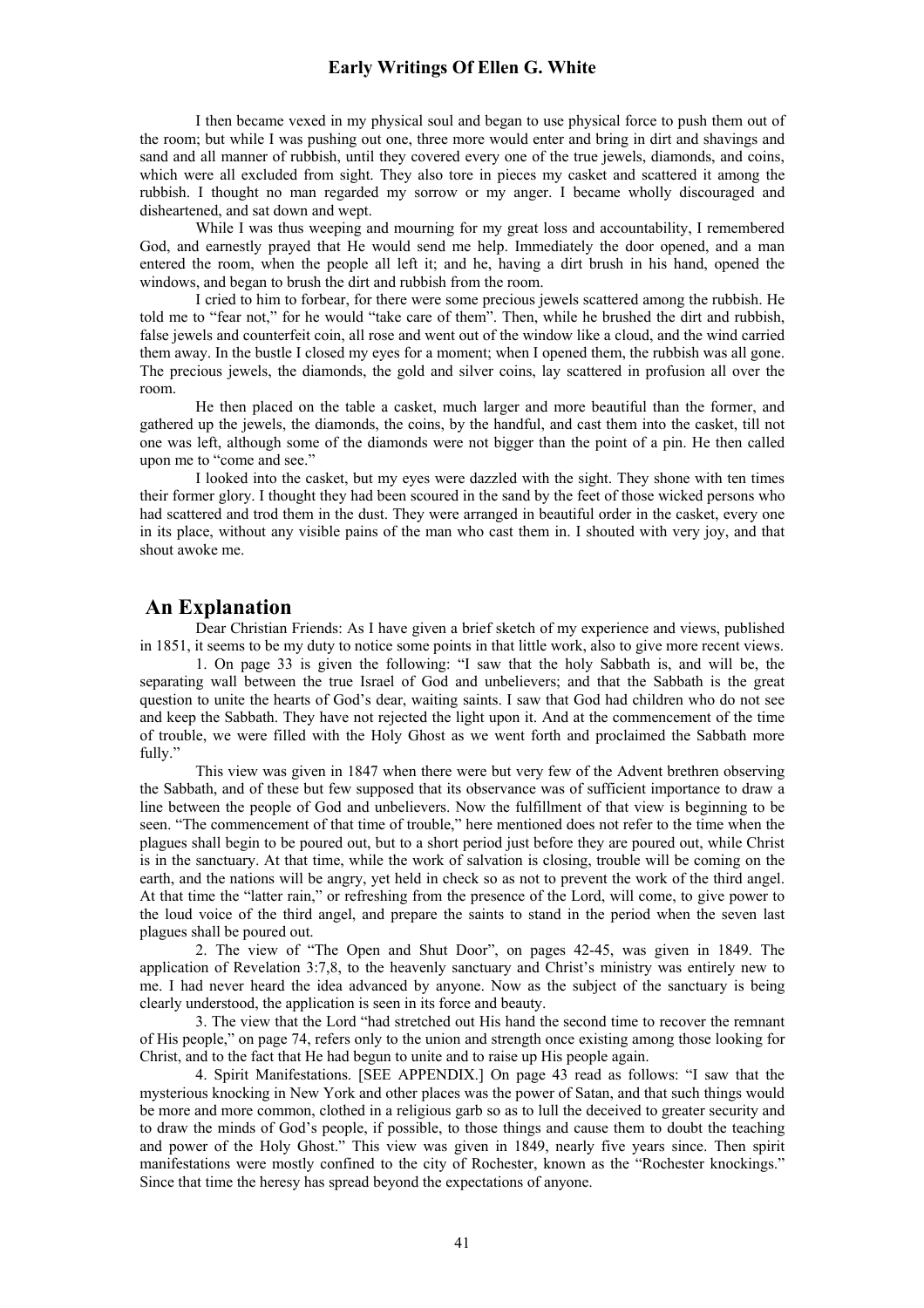Much of the view on page 59, headed "Mysterious Rapping" given August 1850, has since been fulfilled, and is now fulfilling. Here is a portion of it: "I saw that soon it would be considered blasphemy to speak against the rapping, and that it would spread more and more, that Satan's power would increase, and some of his devoted followers would have power to work miracles, and even to bring down fire from heaven in the sight of men. I was shown that by the rapping and mesmerism these modern magicians would yet account for all the miracles wrought by our Lord Jesus Christ, and that many would believe that all the mighty works of the Son of God when on earth were accomplished by this same power."

I saw the rapping delusion-what progress it was making, and that if it were possible it would deceive the very elect. Satan will have power to bring before us the appearance of forms purporting to be our relatives or friends now sleeping in Jesus. It will be made to appear as if these friends were present; the words that they uttered while here, with which we were familiar, will be spoken, and the same tone of voice that they had while living will fall upon the ear. All this is to deceive the saints and ensnare them into the belief of this delusion.

I saw that the saints must get a thorough understanding of present truth, which they will be obliged to maintain from the Scriptures. They must understand the state of the dead; for the spirits of devils will yet appear to them, professing to be beloved friends and relatives, who will declare to them that the Sabbath has been changed, also other unscriptural doctrines. They will do all in their power to excite sympathy and will work miracles before them to confirm what they declare. The people of God must be prepared to withstand these spirits with the Bible truth that the dead know not anything, and that they who appear to them are the spirits of devils. Our minds must not be taken up with things around us, but must be occupied with the present truth and a preparation to give a reason of our hope with meekness and fear. We must seek wisdom from on high that we may stand in this day of error and delusion.

We must examine well the foundation of our hope, for we shall have to give a reason for it from the Scriptures. This delusion will spread, and we shall have to contend with it face to face; and unless we are prepared for it, we shall be ensnared and overcome. But if we do what we can on our part to be ready for the conflict that is just before us, God will do His part, and His all-powerful arm will protect us. He would sooner send every angel out of glory to the relief of faithful souls, to make a hedge about them, than have them deceived and led away by the lying wonders of Satan.

I saw the rapidity with which this delusion was spreading. A train of cars was shown me, going with the speed of lightning. The angel bade me look carefully. I fixed my eyes upon the train. It seemed that the whole world was on board, that there could not be one left. Said the angel, "They are binding in bundles ready to burn." Then he showed me the conductor, who appeared like a stately, fair person, whom all the passengers looked up to and reverenced. I was perplexed and asked my attending angel who it was. He said, "It is Satan. He is the conductor in the form of an angel of light. He has taken the world captive. They are given over to strong delusions, to believe a lie, that they may be damned. This agent, the next highest in order to him, is the engineer, and other of his agents are employed in different offices as he may need them, and they are all going with lightning speed to perdition."

I asked the angel if there were none left. He bade me look in an opposite direction, and I saw a little company traveling a narrow pathway. All seemed to be firmly united, bound together by the truth, in bundles, or companies. Said the angel, "The third angel is binding, or sealing, them in bundles for the heavenly garner." This little company looked careworn, as if they had passed through severe trials and conflicts. And it appeared as if the sun had just risen from behind a cloud and shone upon their countenances, causing them to look triumphant, as if their victories were nearly won.

I saw that the Lord has given the world opportunity to discover the snare. This one thing is evidence enough for the Christian, if there were no other; namely, that there is no difference made between the precious and the vile. Thomas Paine, whose body has now moldered to dust and who is to be called forth at the end of the one thousand years, at the second resurrection, to receive his reward and suffer the second death, is represented by Satan as being in heaven, and highly exalted there. Satan used him on earth as long as he could, and now he is carrying on the same work through pretensions of having Thomas Paine so much exalted and honored in heaven; as he taught here, Satan would make it appear that he is teaching in heaven. There are some who have looked with horror at his life and death, and his corrupt teachings while living, but who now submit to be taught by him, one of the vilest and most corrupt of men, one who despised God and His law. [TO APPRECIATE THE FORCE OF THESE REMARKS THE READER NEEDS TO UNDERSTAND THAT A WORK WAS PUBLISHED THROUGH THE MEDIUMSHIP OF "REV. C. HAMMOND," ENTITLED PILGRIMAGE OF THOMAS PAINE IN THE SPIRIT WORLD, IN WHICH PAINE IS REPRESENTED AS AN EXALTED SPIRIT IN THE SEVENTH SPHERE. AND IN THE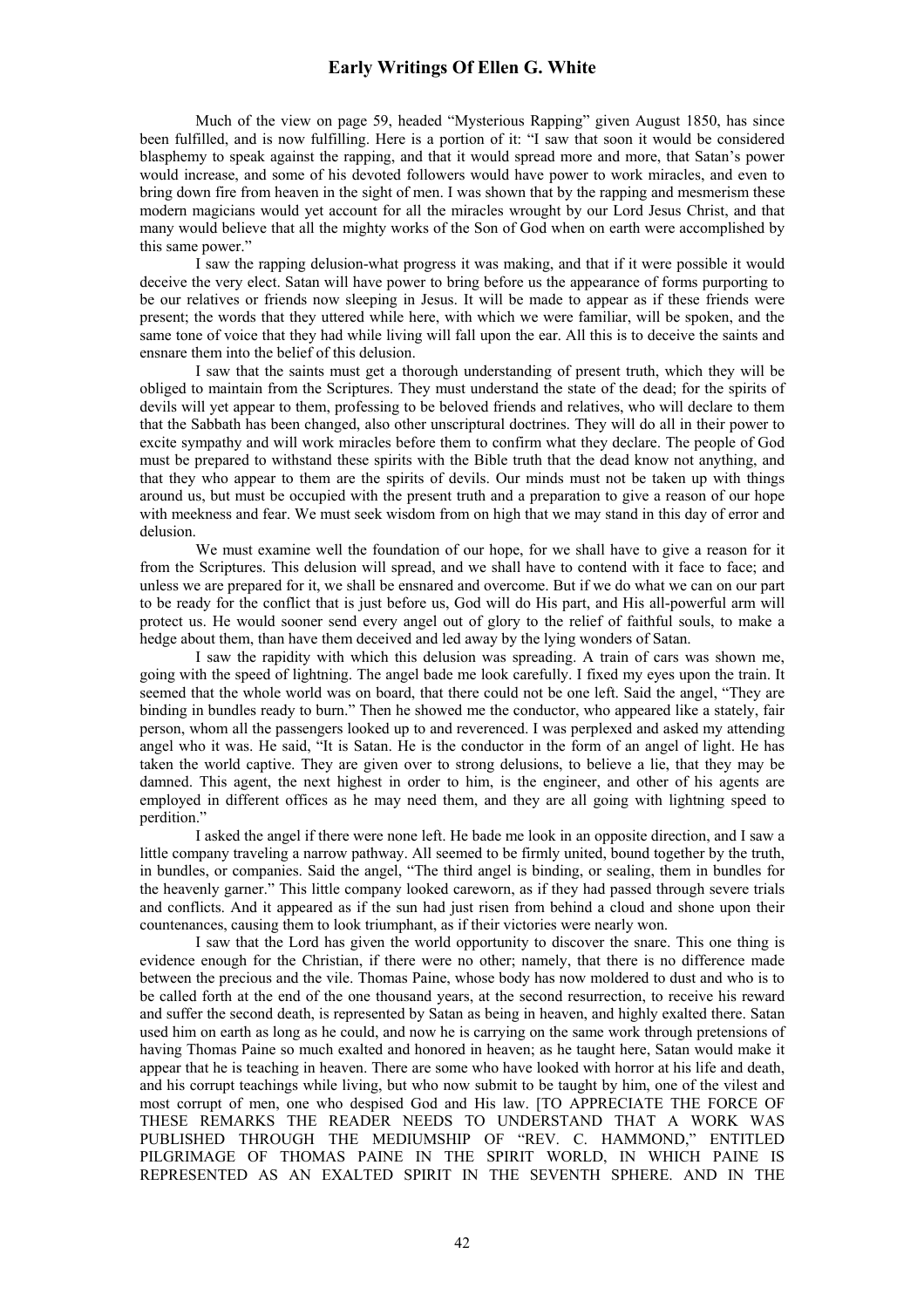"INVESTIGATING CLASS IN NEW YORK," IT WAS SAID THAT CHRIST HIMSELF HAD CONVERSED WITH A MEDIUM AND REVEALED THAT HE WAS IN THE SIXTH SPHERE. THE DISPARITY WILL BE UNDERSTOOD WHEN IT IS REMEMBERED THAT THEY REPRESENT THE SPIRITS AS PROGRESSING IN THE SPIRIT WORLD, AND THAT CHRIST, AFTER MORE THAN 1800 YEARS OF PROGRESS, HAS REACHED THE SIXTH SPHERE, WHILE PAINE, IN ABOUT 100 YEARS, HAS REACHED THE SEVENTH! A FURTHER EXPLANATION OF THIS MAY BE FOUND IN THE STATEMENT OF DOCTOR HARE, THAT HIS SPIRIT SISTER SAID HER PROGRESS HAD BEEN RETARDED BY HER BELIEF IN THE ATONEMENT OF CHRIST. THUS DOES SPIRITUALISM EXALT INFIDELS AND INFIDELITY. SEE ALSO APPENDIX.]

He who is the father of lies, blinds and deceives the world by sending forth his angels to speak for the apostles, and to make it appear that they contradict what they wrote by the dictation of the Holy Ghost when on earth. These lying angels make the apostles to corrupt their own teachings and to declare them to be adulterated. By so doing Satan delights to throw professed Christians and all the world into uncertainty about the Word of God. That holy Book cuts directly across his track and thwarts his plans; therefore he leads them to doubt its divine origin. Then he sets up the infidel, Thomas Paine, as if he were ushered into heaven when he died, and now, united with the holy apostles whom he hated on earth, were engaged in teaching the world.

Satan assigns to each of his angels a part to act. He enjoins upon them all to be sly, artful, cunning. He instructs some of them to act the part of the apostles and to speak for them, while others are to act the part of infidels and wicked men who died cursing God, but now appear to be very religious. There is no difference made between the most holy apostles and the vilest infidel. They are both made to teach the same thing. It matters not whom Satan makes to speak, if his object is only accomplished. He was so intimately connected with Paine upon the earth, aiding him in his work, that it is an easy thing for him to know the very words Paine used and the very handwriting of one who served him so faithfully and accomplished his purposes so well. Satan dictated much of his writings, and it is an easy thing for him to dictate sentiments through his angels now and make it appear that they come through Thomas Paine, who, while living, was a devoted servant of the evil one. This is the masterpiece of Satan. All this teaching, purporting to be from apostles and saints and wicked men who have died, comes directly from his satanic majesty.

The fact that Satan claims that one whom he loved so well, and who hated God so perfectly, is now with the holy apostles and angels in glory, should be enough to remove the veil from all minds and discover to them the dark, mysterious works of Satan. He virtually says to the world and to infidels, No matter how wicked you are, no matter whether you believe or disbelieve in God or the Bible, live as you please, heaven is your home; for all know that if Thomas Paine is in heaven, and so exalted, they will surely get there. This error is so glaring that all may see if they will. Satan is now doing through persons like Thomas Paine what he has been trying to do since his fall. He is, through his power and lying wonders, tearing away the foundation of the Christian's hope and putting out the sun that is to light them in the narrow way to heaven. He is making the world believe that the Bible is uninspired, no better than a storybook, while he holds out something to take its place; namely, spiritual manifestations!

Here is a channel wholly devoted to himself and under his control, and he can make the world believe what he will. The Book that is to judge him and his followers he puts back in the shade, just where he wants it. The Savior of the world he makes to be no more than a common man; and as the Roman guard that watched the tomb of Jesus spread the lying report that the chief priests and elders put into their mouths, so will the poor, deluded followers of these pretended spiritual manifestations repeat and try to make it appear that there is nothing miraculous about our Savior's birth, death, and resurrection. After putting Jesus in the background, they attract the attention of the world to themselves and to their miracles and lying wonders, which, they declare, far exceed the works of Christ. Thus the world is taken in the snare and lulled into a feeling of security, not to find out their awful deception until the seven last plagues are poured out. Satan laughs as he sees his plan succeed so well and the whole world taken in the snare.

5. On page 55, I stated that a cloud of glorious light covered the Father and that His person could not be seen. I also stated that I saw the Father rise from the throne. The Father was enshrouded with a body of light and glory, so that His person could not be seen; yet I knew that it was the Father and that from His person emanated this light and glory. When I saw this body of light and glory rise from the throne, I knew it was because the Father moved, therefore said, I saw the Father rise. The glory, or excellency, of His form I never saw; no one could behold it and live; yet the body of light and glory that enshrouded His person could be seen.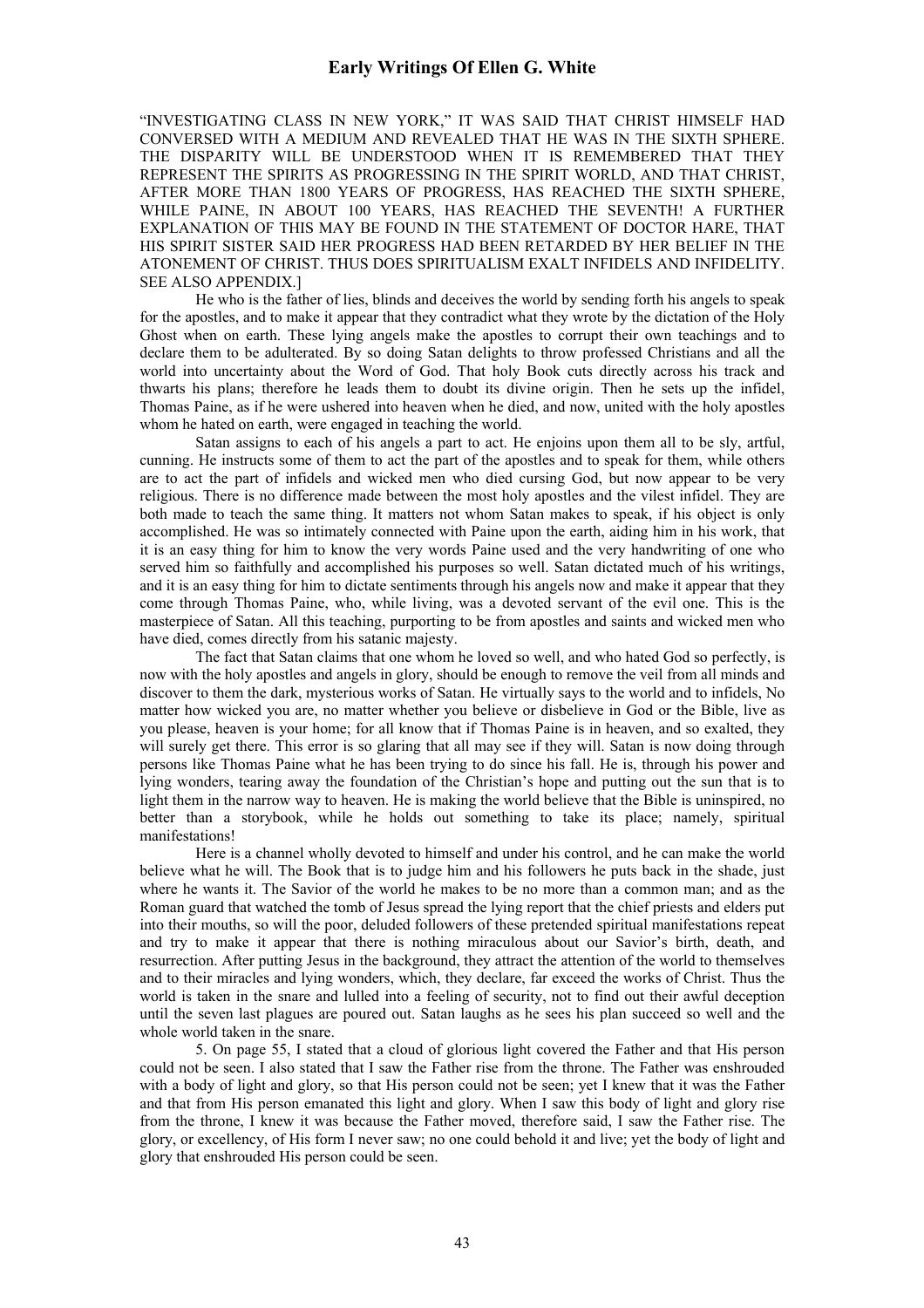I also stated that "Satan appeared to be by the throne, trying to carry on the work of God." I will give another sentence from the same page: "I turned to look at the company who were still bowed before the throne." Now this praying company was in this mortal state, on the earth, yet represented to me as bowed before the throne. I never had the idea that these individuals were actually in the New Jerusalem. Neither did I ever think that any mortal could suppose that I believed that Satan was actually in the New Jerusalem. But did not John see the great red dragon in heaven? Certainly. "And there appeared another wonder in heaven; and behold a great red dragon, having seven heads and ten horns." Revelation 12:3. What a monster to be in heaven! Here seems to be as good a chance for ridicule as in the interpretation which some have placed upon my statements.

6. On pages 48-52 is a view given January, 1850. That portion of this view which relates to means being withheld from the messengers, applied more particularly to that time. Since then, friends of the cause of present truth have been raised up, who have watched for opportunity to do good with their means. Some have handed out too freely, to the injury of the receivers. For about two years I have been shown more relative to a careless and too free use of the Lord's money, than a lack of it.

The following is from a view given at Jackson, Michigan, June 2, 1853. It related mostly to the brethren at that place: "I saw that the brethren commenced to sacrifice their property and handed it out without having the true object set before them-the suffering cause-and they handed out too freely, too much, and too often. I saw that the teachers should have stood in a place to correct this error and exert a good influence in the church. Money has been made of little or no consequence, the sooner disposed of the better. A bad example has been set by some in accepting large donations and not giving the least caution to those who had means not to use it too freely and carelessly. By accepting so large an amount of means, without questioning whether God had made it the duty of the brethren to bestow so largely, too bountiful giving has been sanctioned.

"Those who gave also erred, not being particular to inquire into the necessities of the case, whether there was actual need or not. Those who had means were thrown into great perplexity. One brother was much hurt by too much means being put into his hands. He did not study economy, but lived extravagantly, and in his travels laid out money here and there to no profit. He spread a wrong influence by making such free use of the Lord's money, and would say in his own heart, and to others, 'There is means enough in J - , more than can be used before the Lord comes.' Some were very much injured by such a course and came into the truth with wrong views, not realizing that it was the Lord's money they were using and not feeling the worth of it. Those poor souls who have just embraced the third angel's message and have had such an example set before them will have much to learn to deny self and suffer for Christ's sake. They will have to learn to give up ease, cease studying their convenience and comfort, and bear in mind the worth of souls. Those who feel the 'woe' upon them will not be for making great preparations to travel in ease and comfort. Some who have no calling have been encouraged into the field. Others have been affected by these things and have not felt the need of economy, of denying themselves, and putting into the treasury of the Lord. They would feel and say, 'There are others who have means enough; they will give for the paper. I need not do anything. The paper will be supported without my help."

It has been no small trial to me to see that some have taken that portion of my views which related to sacrificing property to sustain the cause and made a wrong use of it; they use means extravagantly, while neglecting to carry out the principles of other portions. On page 50, read the following: "I saw that the cause of God had been hindered and dishonored by some traveling who had no message from God. Such will have to give an account to God for every dollar they have used in traveling where it was not their duty to go, because that money might have helped on the cause of God." Also, page 50: "I saw that those who have strength to labor with their hands, and help sustain the cause, were as accountable for their strength as others were for their property."

I would here call special attention to the view of this subject given on page 57. Here is a short extract: "The object of the words of our Savior [in Luke 12:33] has not been clearly presented." I saw that "the object of selling is not to give to those who are able to labor and support themselves, but to spread the truth. It is a sin to support and indulge in idleness those who are able to labor. Some have been zealous to attend all the meetings, not to glorify God, but for the 'loaves and fishes.' Such would much better have been at home laboring with their hands, 'the thing that is good,' to supply the wants of their families, and to have something to give to sustain the precious cause." It has been Satan's design in times past to push out some with a hurried spirit to make a too free use of means, and influence the brethren to rashly dispose of their property, that through an abundance of means thrown out carelessly and hastily, souls might be injured and lost, and that now, when the truth is to be spread more extensively, the lack might be felt. His design has, in some degree, been accomplished.

The Lord has shown the error of many in looking to those only who have property to support the publication of the paper and tracts. All should act their part. Those who have strength to labor with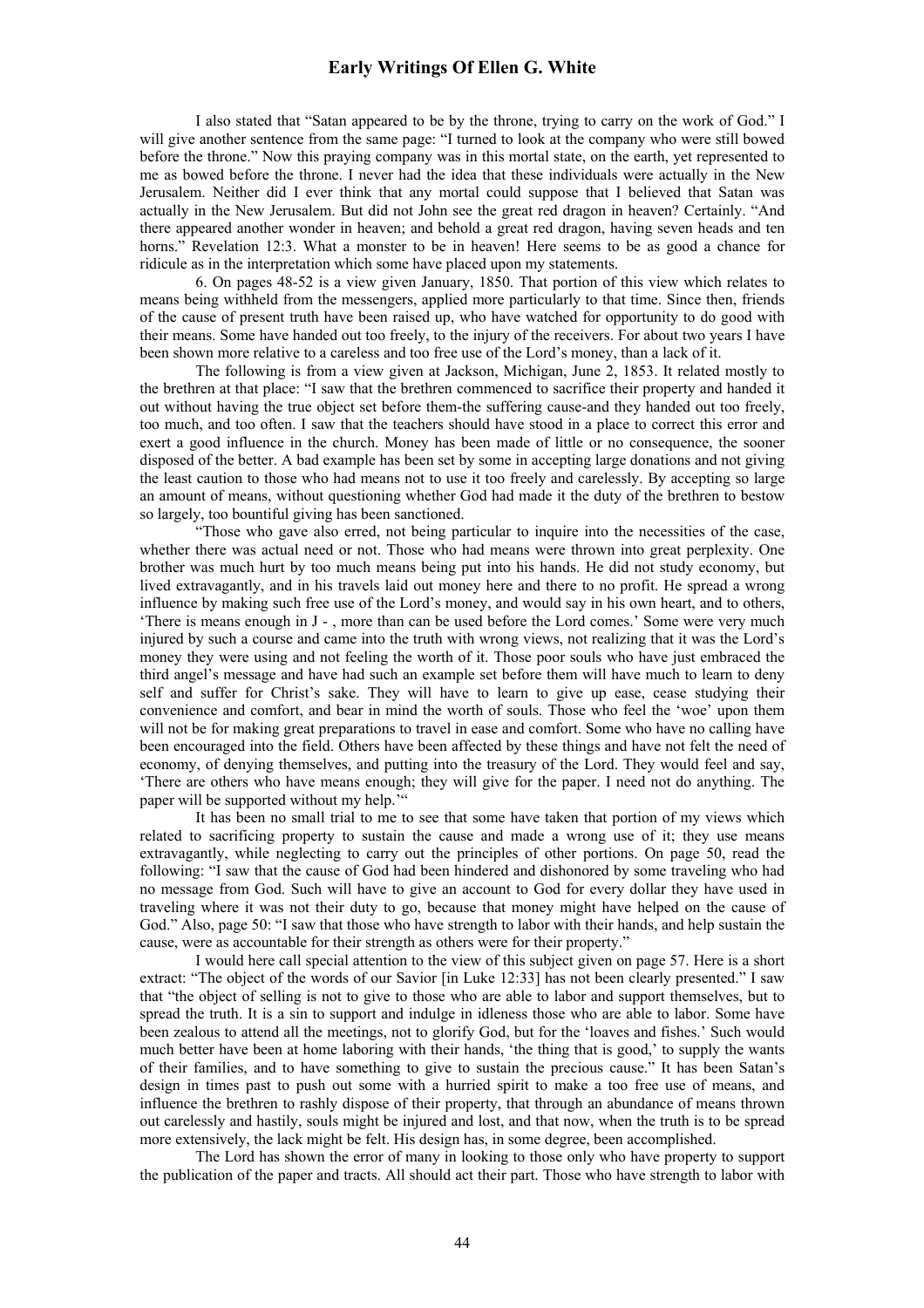their hands, and earn means to help sustain the cause, are as accountable for it as others are for their property. Every child of God who professes to believe the present truth, should be zealous to act his part in this cause.

July, 1853, I saw that it was not as it should be that the paper, owned and approved by God, should come out so seldom. The cause, in the time in which we are living, demands the paper weekly, [THE REVIEW AND HERALD PREVIOUS TO THIS TIME HAD BEEN PUBLISHED QUITE IRREGULARLY AND WAS NOW ISSUED SEMIMONTHLY.] and the publication of many more tracts to expose the increasing errors of this time; but the work is hindered for want of means. I saw that the truth must go and that we must not be too fearful, that tracts and papers might better go to three where they were not needed than to have one deprived of them who prizes them and can be benefited by them. I saw that the last-day signs should be brought out clearly, for the manifestations of Satan are on the increase. The publications of Satan and his agents are increasing, their power is growing, and what we do to get the truth before others must be done quickly.

I was shown that the truth once published now, will stand, for it is the truth for the last days; it will live, and less need be said upon it in future. Numberless words need not be put upon paper to justify what speaks for itself and shines in its clearness. Truth is straight, plain, clear, and stands out boldly in its own defense; but it is not so with error. It is so winding and twisting that it needs a multitude of words to explain it in its crooked form. I saw that all the light they had received in some places had come from the paper; that souls had received the truth in this way, and then talked it to others; and that now in places where there are several, they had been raised up by this silent messenger. It was their only preacher. The cause of truth should not be hindered in its onward progress for want of means.

# **Gospel Order**

The Lord has shown that gospel order has been too much feared and neglected. [THE ADVENTISTS WERE OF ALL CHURCHES, AND AT FIRST THEY HAD NO IDEA OF FORMING ANOTHER CHURCH. AFTER 1844 THERE WAS GREAT CONFUSION, AND THE MAJORITY WERE STRONGLY OPPOSED TO ANY ORGANIZATION, HOLDING THAT IT WAS INCONSISTENT WITH THE PERFECT LIBERTY OF THE GOSPEL. THE TESTIMONY AND LABORS OF MRS WHITE HAVE ALWAYS BEEN OPPOSED TO FANATICISM, AND IN THE INSTRUCTION GIVEN THROUGH HER, ORGANIZATION IN SOME FORM WAS EARLY INSISTED UPON, AS NECESSARY TO PREVENT CONFUSION.] Formality should be shunned; but, in so doing, order should not be neglected. There is order in heaven. There was order in the church when Christ was upon the earth, and after His departure order was strictly observed among His apostles. And now in these last days, while God is bringing His children into the unity of the faith, there is more real need of order than ever before; for, as God unites His children, Satan and his evil angels are very busy to prevent this unity and to destroy it. Therefore men are hurried into the field who lack wisdom and judgment, perhaps not ruling well their own house, and not having order or government over the few that God has given them charge of at home; yet they feel capable of having charge of the flock. They make many wrong moves, and those unacquainted with our faith judge all the messengers to be like these self-sent men. Thus the cause of God is reproached, and the truth shunned by many unbelievers who would otherwise be candid and anxiously inquire, Are these things so?

Men whose lives are not holy and who are unqualified to teach the present truth enter the field without being acknowledged by the church or the brethren generally, and confusion and disunion are the result. Some have a theory of the truth, and can present the argument, but lack spirituality, judgment, and experience; they fail in many things which it is very necessary for them to understand before they can teach the truth. Others have not the argument, but because a few brethren hear them pray well and give an exciting exhortation now and then, they are pressed into the field, to engage in a work for which God has not qualified them and for which they have not sufficient experience and judgment. Spiritual pride comes in, they are lifted up, and act under the deception of thinking that they are laborers. They do not know themselves. They lack sound judgment and patient reasoning, talk boasting of themselves, and assert many things which they cannot prove from the Word. God knows this; therefore He does not call such to labor in these perilous times, and brethren should be careful not to push those out into the field whom He has not called.

Those men who are not called of God are generally the very ones that are the most confident that they are so called and that their labors are very important. They go into the field and do not generally exert a good influence; yet in some places they have a measure of success, and this leads them and others to think that they are surely called of God. It is not a positive evidence that men are called of God because they have some success; for angels of God are now moving upon the hearts of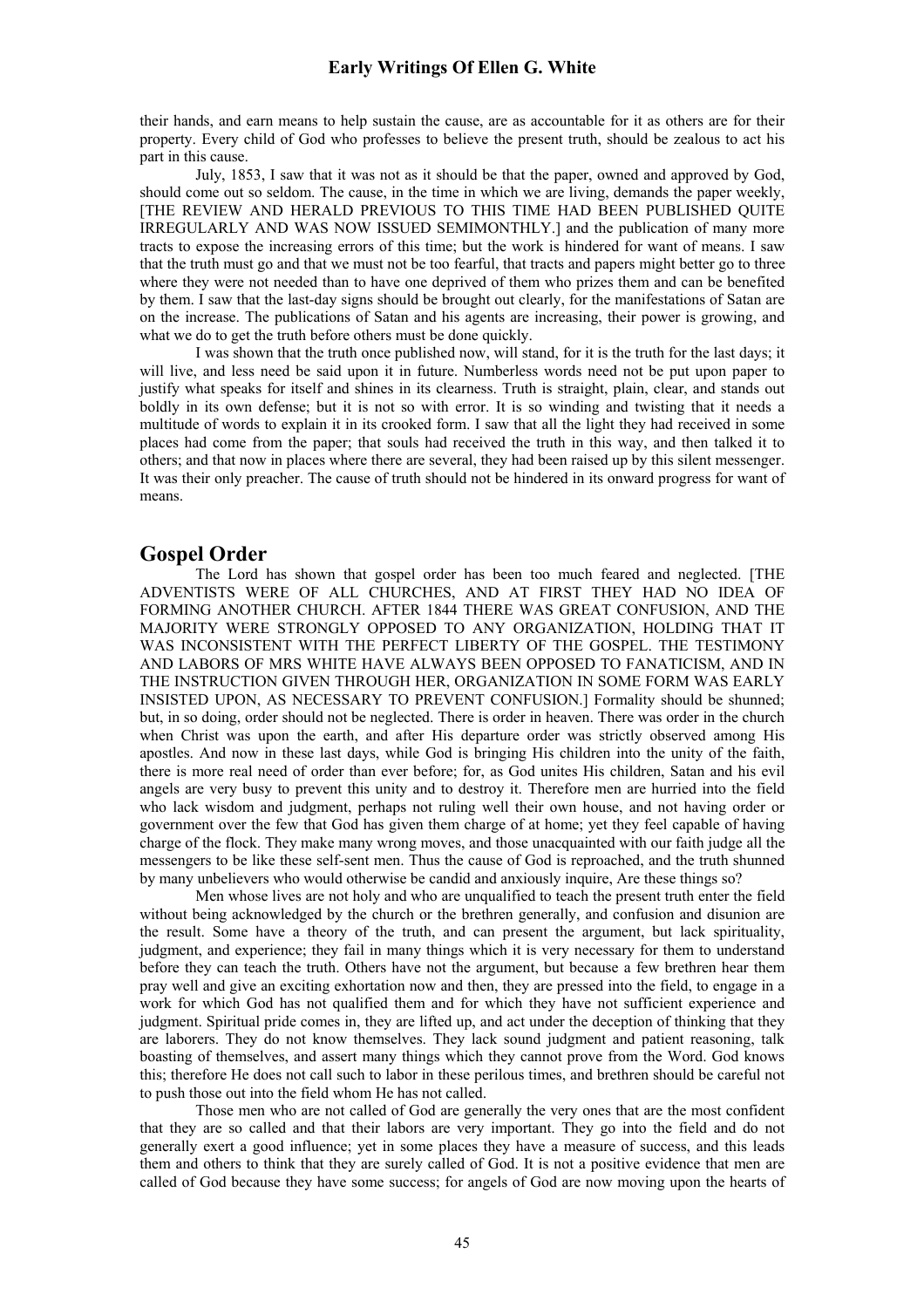His honest children to enlighten their understanding as to the present truth, that they may lay hold upon it and live. And even if self-sent men put themselves where God does not put them and profess to be teachers, and souls receive the truth by hearing them talk it, this is no evidence that they are called of God. The souls who receive the truth from them receive it to be brought into trial and bondage, as they afterward find that these men were not standing in the counsel of God. Even if wicked men talk the truth, some may receive it; but it does not bring those who talked it into any more favor with God. Wicked men are wicked men still, and according to the deception they practiced upon those who were beloved of God, and according to the confusion brought into the church, so will be their punishment; their sins will not remain covered, but will be exposed in the day of God's fierce anger.

These self-sent messengers are a curse to the cause. Honest souls put confidence in them, thinking that they are moving in the counsel of God and that they are in union with the church, and therefore suffer them to administer the ordinances, and, as duty is made plain that they must do their first works, allow themselves to be baptized by them. But when light comes, as it surely will, and they are aware that these men are not what they understood them to be, God's called and chosen messengers, they are thrown into trial and doubt as to the truth they have received and feel that they must learn it all over again; they are troubled and perplexed by the enemy about all their experience, whether God has led them or not, and are not satisfied until they are again baptized and begin anew. It is much more wearing to the spirits of God's messengers to go into places where those have been who have exerted this wrong influence than to enter new fields. God's servants have to deal plainly, act openly, and not cover up wrongs; for they are standing between the living and the dead and must render an account of their faithfulness, their mission, and the influence they exert over the flock of which the Lord has made them overseers.

Those who receive the truth and are brought into such trials would have had the truth the same if these men had stayed away and filled the humble place the Lord designed for them. God's eye was upon His jewels, and He would have directed to them His called and chosen messengers - men who would have moved understandingly. The light of truth would have shown and discovered to these souls their true position, and they would have received the truth understandingly and been satisfied with its beauty and clearness. And as they felt its powerful effects, they would have been strong and shed a holy influence.

Again the danger of those traveling whom God has not called, was shown me. If they do have some success, the qualifications that are lacking will be felt. Injudicious moves will be made, and by a lack of wisdom some precious souls may be driven where they can never be reached. I saw that the church should feel their responsibility and should look carefully and attentively at the lives, qualifications, and general course of those who profess to be teachers. If unmistakable evidence is not given that God has called them, and that the "woe" is upon them if they heed not this call, it is the duty of the church to act and let it be known that these persons are not acknowledged as teachers by the church. This is the only course the church can take in order to be clear in this matter, for the burden lies upon them.

I saw that this door at which the enemy comes in to perplex and trouble the flock can be shut. I inquired of the angel how it could be closed. He said, "The church must flee to God's Word and become established upon gospel order, which has been overlooked and neglected." This is indispensably necessary in order to bring the church into the unity of the faith. I saw that in the apostles' day the church was in danger of being deceived and imposed upon by false teachers. Therefore the brethren chose men who had given good evidence that they were capable of ruling well their own house and preserving order in their own families, and who could enlighten those who were in darkness. Inquiry was made of God concerning these, and then, according to the mind of the church and the Holy Ghost, they were set apart by the laying on of hands. Having received their commission from God and having the approbation of the church, they went forth baptizing in the name of the Father, Son, and Holy Ghost, and administering the ordinances of the Lord's house, often waiting upon the saints by presenting them the emblems of the broken body and spilt blood of the crucified Savior, to keep fresh in the memory of God's beloved children His sufferings and death.

I saw that we are no more secure from false teachers now than they were in the apostles' days; and, if we do no more, we should take as special measures as they did to secure the peace, harmony, and union of the flock. We have their example, and should follow it. Brethren of experience and of sound minds should assemble, and following the Word of God and the sanction of the Holy Spirit, should, with fervent prayer, lay hands upon those who have given full proof that they have received their commission of God, and set them apart to devote themselves entirely to His work. This act would show the sanction of the church to their going forth as messengers to carry the most solemn message ever given to men.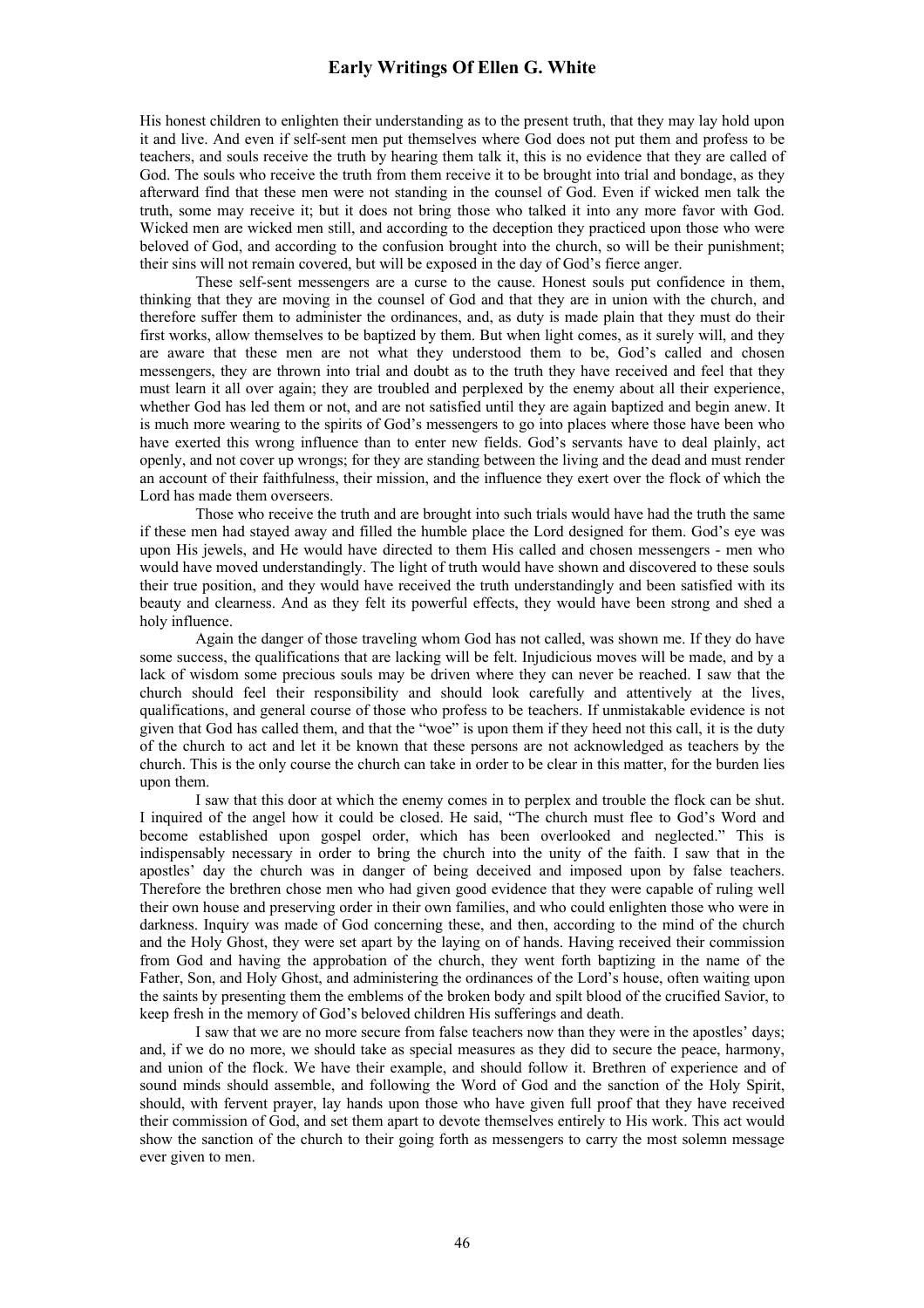God will not entrust the care of His precious flock to men whose mind and judgment have been weakened by former errors that they have cherished, such as so-called perfectionism [SEE APPENDIX.] and Spiritualism, and who, by their course while in these errors, have disgraced themselves and brought reproach upon the cause of truth. Although they may now feel free from error and competent to go forth and to teach this last message, God will not accept them. He will not entrust precious souls to their care; for their judgment was perverted while in error, and is now weakened. The great and holy One is a jealous God, and He will have holy men to carry His truth. The holy law spoken by God from Sinai as a part of Himself, and holy men who are its strict observers will alone honor Him by teaching it to others.

The servants of God who teach the truth should be men of judgment. They should be men who can bear opposition and not get excited; for those who oppose the truth will pick at those who teach it, and every objection that can be produced, will be brought in its worst form to bear against the truth. The servants of God who bear the message must be prepared to remove these objections, with calmness and meekness, by the light of truth. Frequently opponents talk to ministers of God in a provoking manner, to call out something from them of the same nature, that they can make as much of it as possible and declare to others that the teachers of the commandments have a bitter spirit and are harsh, as has been reported. I saw that we must be prepared for objections, and with patience, judgment, and meekness, let them have the weight they deserve, not throw them away or dispose of them by positive assertions, and then bear down upon the objector, and manifest a hard spirit toward him; but give the objections their weight, then bring forth the light and the power of the truth, and let it outweigh and remove the errors. Thus a good impression will be made, and honest opponents will acknowledge that they have been deceived and that the commandment keepers are not what they have been represented to be.

Those who profess to be servants of the living God must be willing to be servants of all, instead of being exalted above the brethren, and they must possess a kind, courteous spirit. If they err, they should be ready to confess thoroughly. Honesty of intention cannot stand as an excuse for not confessing errors. Confession would not lessen the confidence of the church in the messenger, and he would set a good example; a spirit of confession would be encouraged in the church, and sweet union would be the result. Those who profess to be teachers should be patterns of piety, meekness, and humility, possessing a kind spirit, to win souls to Jesus and the truth of the Bible. A minister of Christ should be pure in conversation and in actions. He should ever bear in mind that he is handling words of inspiration, words of a holy God. He must also bear in mind that the flock is entrusted to his care, and that he is to bear their cases to Jesus, and plead for them as Jesus pleads for us with the Father. I was pointed back to the children of Israel anciently and saw how pure and holy the ministers of the sanctuary had to be, because they were brought by their work into a close connection with God. They that minister must be holy, pure, and without blemish, or God will destroy them. God has not changed. He is just as holy and pure, just as particular, as He ever was. Those who profess to be the ministers of Jesus should be men of experience and deep piety, and then at all times and in all places they can shed a holy influence.

I have seen that it is now time for the messengers to move out wherever there is an opening, and that God will go before them and open the hearts of some to hear. New places must be entered, and, wherever this is done, it would be well, if consistent, to go two and two, so as to hold up each other's hands. A plan like this was presented: It would be well for two brethren to start together and travel in company to the darkest places, where there is much opposition and where the most labor is needed, and with united efforts and strong faith set the truth before those in darkness. And then, if they could accomplish more by visiting many places, to go separately, but often meet, while on the tour, to encourage each other by their faith, and thereby strengthen and hold up each other's hands. Also, let them consult upon the places opened for them, and decide which of their gifts will be the most needed, and in what way they can have the most success in reaching the heart. Then as they separate again their courage and energy will be renewed to meet the opposition and darkness and to labor with feeling hearts to save perishing souls.

I saw that the servants of God should not go over and over the same field of labor, but should be searching out souls in new places. Those who are already established in the truth should not demand so much of their labor; for they ought to be able to stand alone, and strengthen others about them, while the messengers of God visit the dark and lonely places, setting the truth before those who are not now enlightened as to the present truth.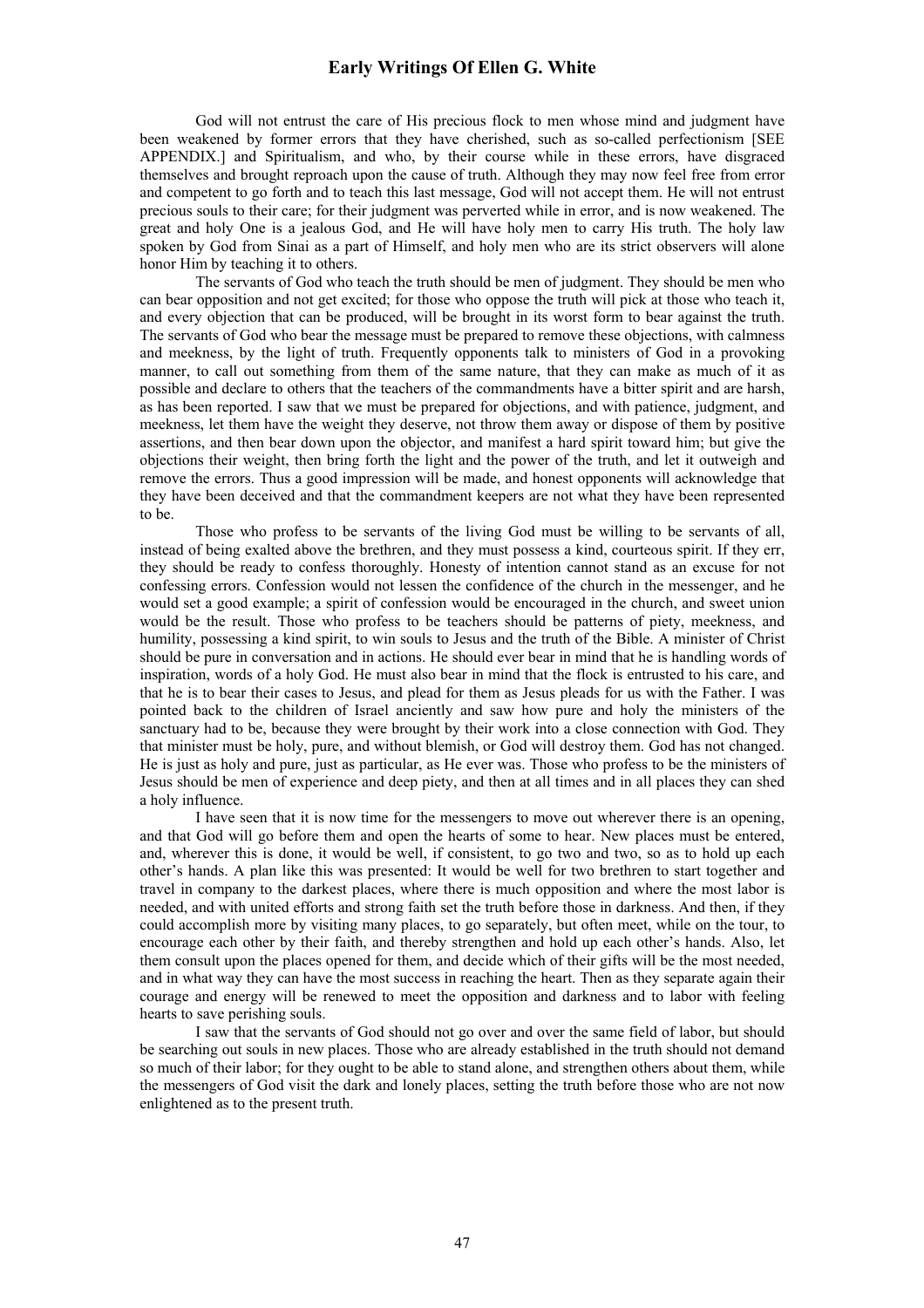# **Church Difficulties**

Dear brethren and sisters: As error is fast progressing, we should seek to be awake in the cause of God, and realize the time in which we live. Darkness is to cover the earth, and gross darkness the people. And as nearly all around us are being enveloped in the thick darkness of error and delusion, it becomes us to shake off stupidity and live near to God, where we can draw divine rays of light and glory from the countenance of Jesus. As darkness thickens and error increases, we should obtain a more thorough knowledge of the truth and be prepared to maintain our position from the Scriptures.

We must be sanctified through the truth, be wholly consecrated to God, and so live out our holy profession that the Lord can shed increasing light upon us, and that we may see light in His light, and be strengthened with His strength. Every moment that we are not on our watch we are liable to be beset by the enemy and are in great danger of being overcome by the powers of darkness. Satan commissions his angels to be vigilant and overthrow all they can; to find out the waywardness and besetting sins of those who profess the truth, and throw darkness around them, that they may cease to be watchful, take a course that will dishonor the cause they profess to love, and bring sorrow upon the church. The souls of these misguided, unwatchful ones grow darker, and the light of heaven fades from them. They cannot discover their besetting sins, and Satan weaves his net about them, and they are taken in his snare.

God is our strength. We must look to Him for wisdom and guidance, and keeping in view His glory, the good of the church, and the salvation of our own souls, we must overcome our besetting sins. We should individually seek to obtain new victory every day. We must learn to stand alone and depend wholly upon God. The sooner we learn this the better. Let each one find out where he fails, and then faithfully watch that his sins do not overcome him, but that he gets the victory over them. Then can we have confidence toward God, and great trouble will be saved the church.

The messengers of God, as they leave their homes to labor for the salvation of souls, spend much of their time in laboring for those who have been in the truth for years, but who are still weak, because they needlessly let loose the reins, cease watching over themselves, and, I sometimes think, tempt the enemy to tempt them. They get into some petty difficulty and trial, and the time of the servants of the Lord is spent to visit them. They are held hours and even days, and their souls are grieved and wounded by hearing little difficulties and trials talked over, each magnifying his own grievances to make them look as serious as possible, for fear the servants of God will think them too small to be noticed. Instead of depending on the Lord's servants to help them out of these trials, they should break down before God and fast and pray until the trials are removed.

Some seem to think that all that God has called messengers into the field for, is to go at their bidding and to carry them in their arms; and that the most important part of their work is to settle the petty trials and difficulties which they have brought upon themselves by injudicious moves, and by giving way to the enemy, and indulging an unyielding, faultfinding spirit toward those around them. But where are the hungry sheep at this time? Starving for the bread of life. Those who know the truth and have been established in it, but obey it not - if they did, they would be saved many of these trials are holding the messengers, and the very object for which God has called them into the field is not accomplished. The servants of God are grieved and their courage taken away by such things in the church, when all should strive not to add a feather's weight to their burden, but by cheering words and the prayer of faith, should help them. How much more free would they be if all who profess the truth would look about them and try to help others, instead of claiming so much help themselves. As it is, when the servants of God enter dark places, where the truth has not yet been proclaimed, they carry a wounded spirit caused by the needless trials of their brethren. In addition to all this, they have to meet the unbelief and prejudice of opponents and be trampled upon by some.

 How much easier it would be to affect the heart and how much more would God be glorified if His servants were free from discouragement and trial, that they might with a free spirit present the truth in its beauty. Those who have been guilty of requiring so much labor of God's servants and burdening them with trials which belong to themselves to settle, will have to give account to God for all the time and means that have been spent to gratify themselves, thereby satisfying the enemy. They should be in a situation to help their brethren. They should never defer their trials and difficulties to burden a whole meeting, or wait until some of the messengers come to settle them; but they should get right before God themselves, have their trials all out of the way, and be prepared when laborers come to hold up their hands instead of weakening them.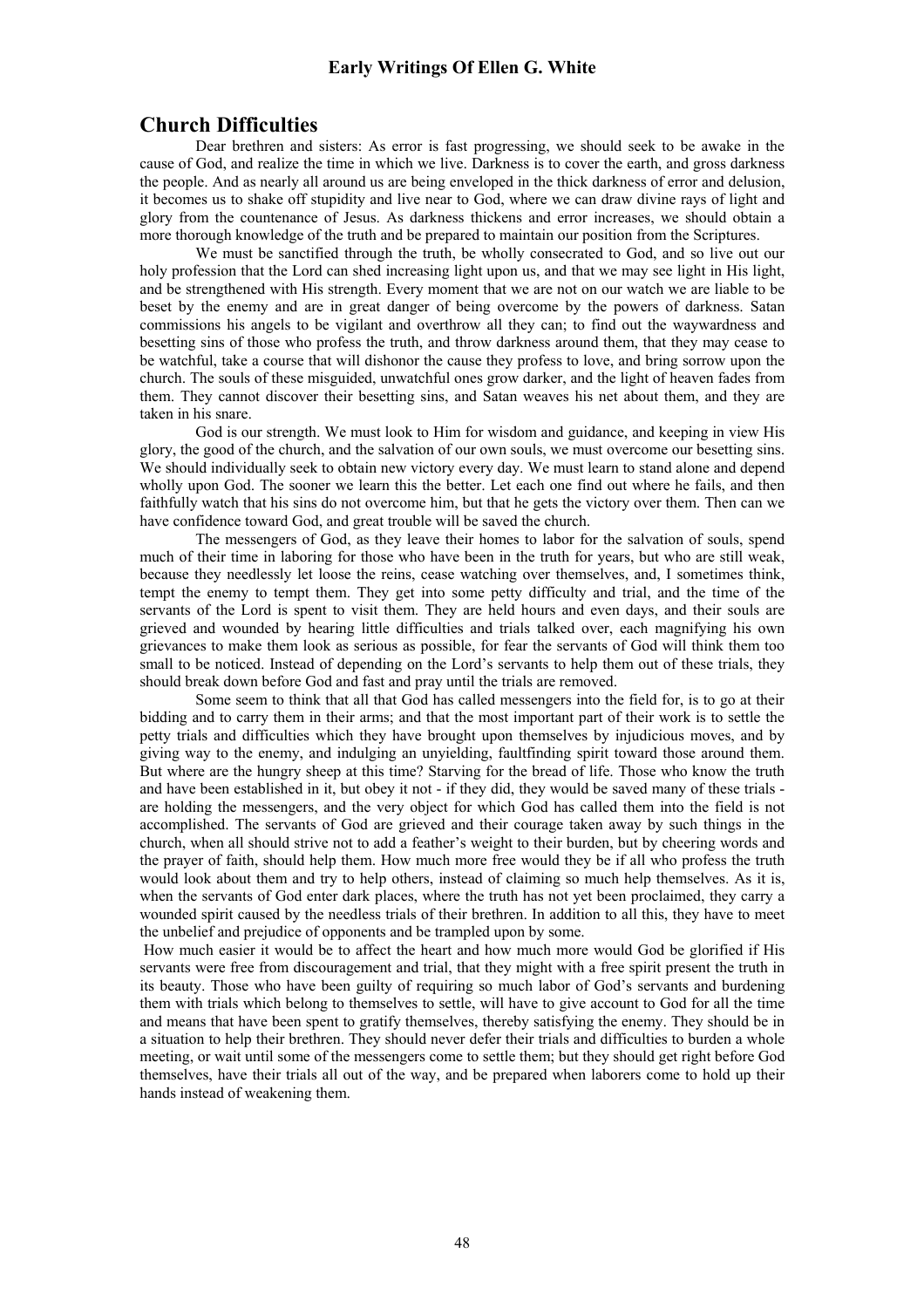# **Hope of the Church**

As I have of late looked around to find the humble followers of the meek and lowly Jesus, my mind has been much exercised. Many who profess to be looking for the speedy coming of Christ are becoming conformed to this world and seek more earnestly the applause of those around them than the approbation of God. They are cold and formal, like the nominal churches from which they but a short time since separated. The words addressed to the Laodicean church describe their present condition perfectly. (See Revelation 3:14-20.) They are "neither cold nor hot," but "lukewarm". And unless they heed the counsel of the "faithful and true Witness," and zealously repent and obtain "gold tried in the fire," "white raiment," and "eye-salve," He will spew them out of His mouth.

The time has come when a large portion of those who once rejoiced and shouted aloud for joy in view of the immediate coming of the Lord, are on the ground of the churches and the world who once derided them for believing that Jesus was coming, and circulated all manner of falsehoods to raise prejudice against them and destroy their influence. Now, if any one longs after the living God, hungering and thirsting for righteousness, and God gives him to feel His power, and satisfies his longing soul by shedding abroad His love in his heart, and if he glorifies God by praising Him, he is, by these professed believers in the soon coming of the Lord, often considered deluded, and charged with being mesmerized or having some wicked spirit.

Many of these professed Christians dress, talk, and act like the world, and the only thing by which they may be known is their profession. Though they profess to be looking for Christ, their conversation is not in heaven, but on worldly things. "What manner of persons" ought those to be "in all holy conversation and godliness," who profess to be "looking for and hastening unto the coming of the day of God." 2 Peter 3:11, 12. "Every man that has this hope in him purifies himself, even as He is pure." 1 John 3:3. But it is evident that many who bear the name of Adventist study more to decorate their bodies and to appear well in the eyes of the world than they do to learn from the Word of God how they may be approved of Him.

What if the lovely Jesus, our pattern, should make His appearance among them and the professors of religion generally, as at His first advent? He was born in a manger. Follow Him through His life and ministry. He was a man of sorrows and acquainted with grief. These professed Christians would be ashamed of the meek and lowly Savior who wore a plain, seamless coat, and had not where to lay His head. His spotless, self-denying life would condemn them; His holy solemnity would be a painful restraint upon their lightness and vain laughter; His guileless conversation would be a check to their worldly and covetous conversation; His declaring the unvarnished, cutting truth, would manifest their real character, and they would wish to get the meek pattern, the lovely Jesus, out of the way as soon as possible. They would be among the first to try to catch Him in His words, and raise the cry, "Crucify Him! Crucify Him!"

Let us follow Jesus as He so meekly rode into Jerusalem, when "the whole multitude of the disciples began to rejoice and praise God with a loud voice, . . . saying, Blessed be the King that comes in the name of the Lord: peace in heaven, and glory in the highest. And some of the Pharisees from among the multitude said unto Him, Master, rebuke Thy disciples. And He answered and said unto them, I tell you that if these should hold their peace, the stones would immediately cry out." A large portion of those who profess to be looking for Christ would be as forward as the Pharisees were to have the disciples silenced, and they would doubtless raise the cry, "Fanaticism! Mesmerism! Mesmerism!" And the disciples, spreading their garments and branches of palm trees in the way, would be thought extravagant and wild. But God will have a people on the earth who will not be so cold and dead but that they can praise and glorify Him. He will receive glory from some people, and if those of His choice, those who keep His commandments, should hold their peace, the very stones would cry out.

Jesus is coming, but not as at His first advent, a babe in Bethlehem; not as He rode into Jerusalem, when the disciples praised God with a loud voice and cried, "Hosanna"; but in the glory of the Father and with all the retinue of holy angels to escort Him on His way to earth. All heaven will be emptied of the angels, while the waiting saints will be looking for Him and gazing into heaven, as were the men of Galilee when He ascended from the Mount of Olivet. Then only those who are holy, those who have followed fully the meek Pattern, will with rapturous joy exclaim as they behold Him, "Lo, this is our God; we have waited for Him, and He will save us." And they will be changed "in a moment, in the twinkling of an eye, at the last trump" - that trump which wakes the sleeping saints, and calls them forth from their dusty beds, clothed with glorious immortality, and shouting, "Victory! Victory over death and the grave!" The changed saints are then caught up together with the angels to meet the Lord in the air, never more to be separated from the object of their love.

With such a prospect as this before us, such a glorious hope, such a redemption that Christ has purchased for us by His own blood, shall we hold our peace? Shall we not praise God even with a loud voice, as did the disciples when Jesus rode into Jerusalem? Is not our prospect far more glorious than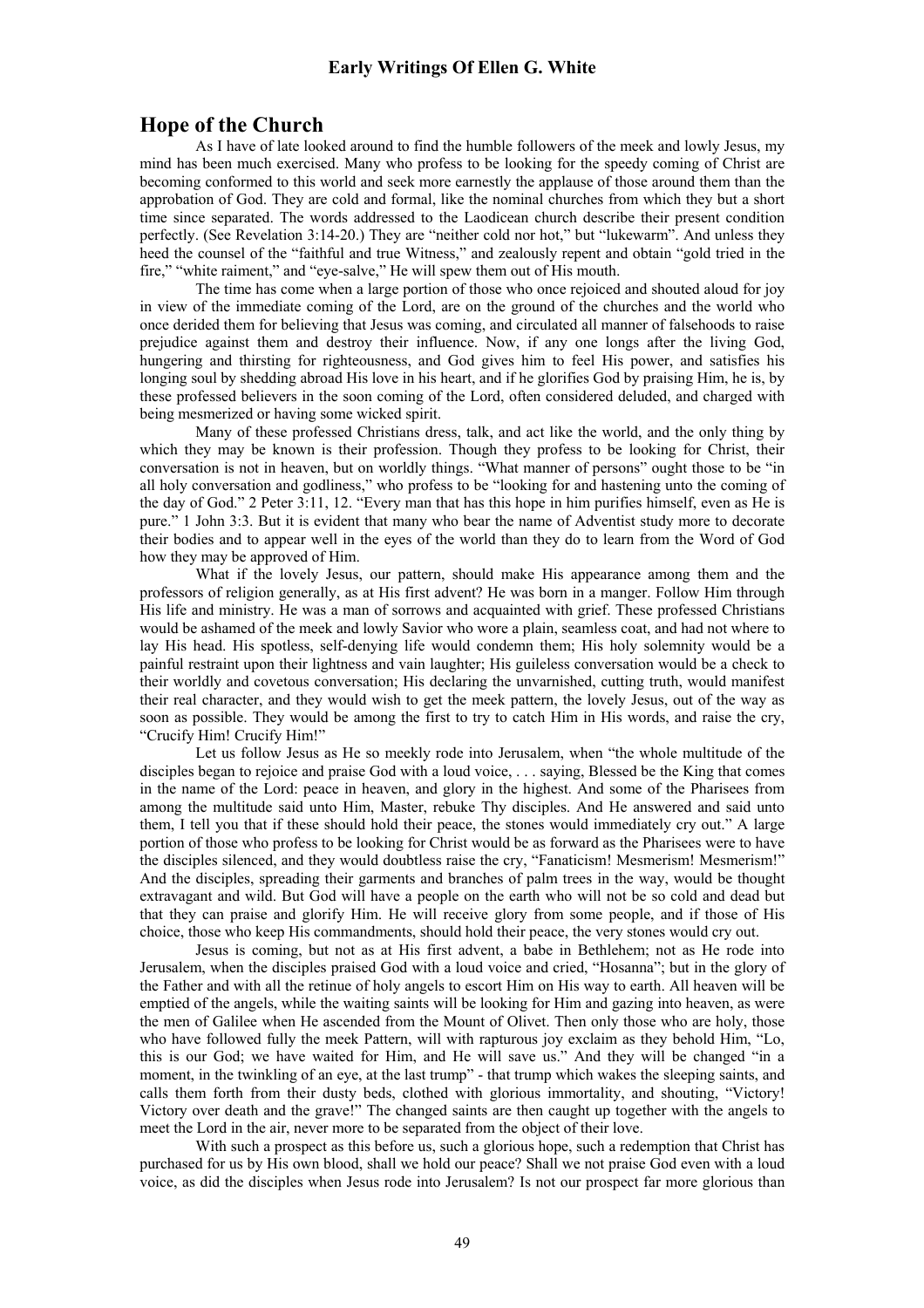was theirs? Who dare then forbid us glorifying God, even with a loud voice, when we have such a hope, big with immortality, and full of glory? We have tasted of the powers of the world to come, and long for more. My whole being cries out after the living God, and I shall not be satisfied until I am filled with all His fullness.

# **Preparation for Christ's Coming**

Dear Brethren and Sisters: Do we believe with all the heart that Christ is soon coming and that we are now having the last message of mercy that is ever to be given to a guilty world? Is our example what it should be? Do we, by our lives and holy conversation, show to those around us that we are looking for the glorious appearing of our Lord and Savior Jesus Christ, who shall change these vile bodies and fashion them like unto His glorious body? I fear that we do not believe and realize these things as we should. Those who believe the important truths that we profess, should act out their faith. There is too much seeking after amusements and things to take the attention in this world; the mind is left to run too much upon dress, and the tongue is engaged too often in light and trifling conversation, which gives the lie to our profession, for our conversation is not in heaven, whence we look for the Savior.

Angels are watching over and guarding us; we often grieve these angels by indulging in trifling conversation, jesting, and joking, and also by sinking down into a careless, stupid state. Although we may now and then make an effort for the victory and obtain it, yet if we do not keep it, but sink down into the same careless, indifferent state, unable to endure temptations and resist the enemy, we do not endure the trial of our faith that is more precious than gold. We are not suffering for Christ's sake, and glorying in tribulation.

There is a great lack of Christian fortitude and serving God from principle. We should not seek to please and gratify self, but to honor and glorify God, and in all we do and say to have an eye single to His glory. If we would let our hearts be impressed with the following important words, and ever bear them in mind, we should not so easily fall into temptation and our words would be few and well chosen: "He was wounded for our transgressions, He was bruised for our iniquities: the chastisement of our peace was upon Him; and with His stripes we are healed." "Every idle word that men shall speak, they shall give account thereof in the day of judgment." "Thou God sees me."

We could not think of these important words, and call to mind the sufferings of Jesus that we poor sinners might receive pardon and be redeemed unto God by His most precious blood, without feeling a holy restraint upon us and an earnest desire to suffer for Him who suffered and endured so much for us. If we dwell on these things, dear self, with its dignity, will be humbled, and its place will be occupied by a childlike simplicity which will bear reproof from others and will not be easily provoked. A self-willed spirit will not then come in to rule the soul.

The true Christian's joys and consolation must and will be in heaven. The longing souls of those who have tasted of the powers of the world to come and have feasted on heavenly joys, will not be satisfied with things of earth. Such will find enough to do in their leisure moments. Their souls will be drawn out after God. Where the treasure is, there will the heart be, holding sweet communion with the God they love and worship. Their amusement will be in contemplating their treasure - the Holy City, the earth made new, their eternal home. And while they dwell upon those things which are lofty, pure, and holy, heaven will be brought near, and they will feel the power of the Holy Spirit, and this will tend to wean them more and more from the world and cause their consolation and chief joy to be in the things of heaven, their sweet home. The power of attraction to God and heaven will then be so great that nothing can draw their minds from the great object of securing the soul's salvation and honoring and glorifying God.

As I realize how much has been done for us to keep us right, I am led to exclaim, Oh, what love, what wondrous love, has the Son of God for us poor sinners! Should we be stupid and careless while everything is being done for our salvation that can be done? All heaven is interested for us. We should be alive and awake to honor, glorify, and adore the high and lofty One. Our hearts should flow out in love and gratitude to Him who has been so full of love and compassion to us. With our lives we should honor Him, and with pure and holy conversation show that we are born from above, that this world is not our home, but that we are pilgrims and strangers here, traveling to a better country.

Many who profess the name of Christ and claim to be looking for His speedy coming, know not what it is to suffer for Christ's sake. Their hearts are not subdued by grace, and they are not dead to self, as is often shown in various ways. At the same time they are talking of having trials. But the principal cause of their trials is a heart that is not subdued, which makes self so sensitive that it is often crossed. If such could realize what it is to be a humble follower of Christ, a true Christian, they would begin to work in good earnest and begin right. They would first die to self, then be instant in prayer,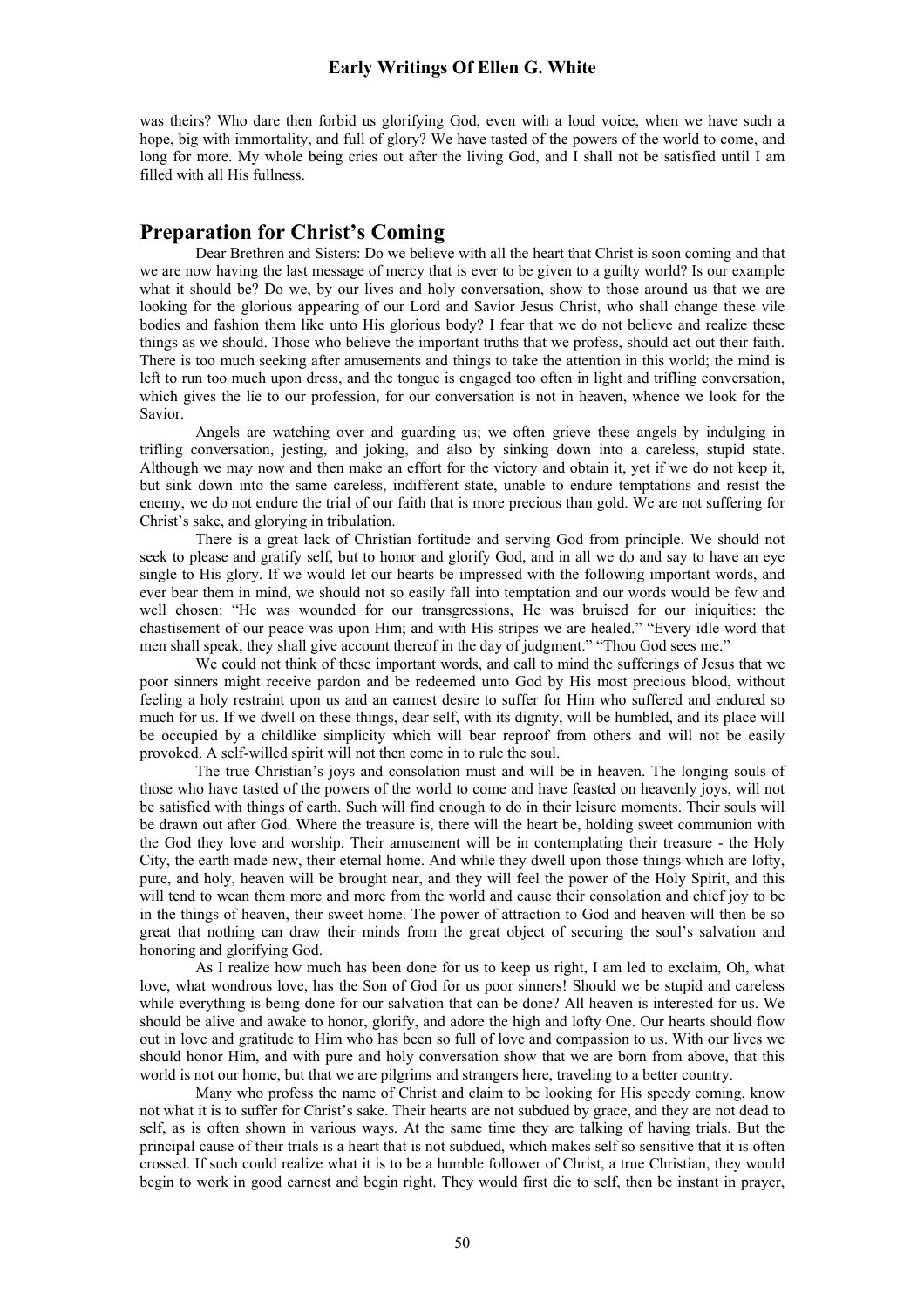and check every passion of the heart. Give up your self-confidence and self-sufficiency, brethren, and follow the meek Pattern. Ever keep Jesus in your mind that He is your example and you must tread in His footsteps. Look unto Jesus, the author and finisher of our faith, who for the joy that was set before Him endured the cross, despising the shame. He endured the contradiction of sinners against Himself. He for our sins was once the meek, slain lamb, wounded, bruised, smitten, and afflicted.

 Let us, then, cheerfully suffer something for Jesus' sake, crucify self daily, and be partakers of Christ's sufferings here, that we may be made partakers with Him of His glory, and be crowned with glory, honor, immortality, and eternal life.

# **Faithfulness in Social Meeting**

The Lord has shown me that great interest should be taken by Sabbath keepers to keep up their meetings and make them interesting. There is great necessity of more interest and energy being manifested in this direction. All should have something to say for the Lord, for by so doing they will be blest. A book of remembrance is written of those who do not forsake the assembling of themselves together, but speak often one to another. The remnant are to overcome by the blood of the Lamb and the word of their testimony. Some expect to overcome alone by the blood of the Lamb, without making any special effort of their own. I saw that God has been merciful in giving us the power of speech. He has given us a tongue, and we are accountable to Him for its use. We should glorify God with our mouth, speaking in honor of the truth and of His unbounded mercy, and overcome by the word of our testimony through the blood of the Lamb.

We should not come together to remain silent; those only are remembered of the Lord who assemble to speak of His honor and glory and tell of His power; upon such the blessing of God will rest, and they will be refreshed. If all moved as they should, no precious time would run to waste, and no reproofs would be needed for long prayers and exhortations; all the time would be occupied by short, pointed testimonies and prayers. Ask, believe, and receive. There is too much mocking the Lord, too much praying that is no praying and that wearies angels and displeases God, too many vain, unmeaning petitions. First we should feel needy, and then ask God for the very things we need, believing that He gives them to us, even while we ask; and then our faith will grow, all will be edified, the weak will be strengthened, and the discouraged and desponding made to look up and believe that God rewards all those who diligently seek Him.

 Some hold back in meeting because they have nothing new to say and must repeat the same story if they speak. I saw that pride was at the bottom of this, that God and angels witnessed the testimonies of the saints and were well pleased and glorified by their being repeated weekly. The Lord loves simplicity and humility, but He is displeased and angels are grieved when professed heirs of God and joint heirs with Jesus suffer precious time to run to waste in their meetings.

If the brethren and sisters were in the place they should be, they would not be at a loss to find something to say in honor of Jesus, who hung upon Calvary's cross for their sins. If they would cherish more of a realizing sense of the condescension of God in giving His only beloved Son to die a sacrifice for our sins and transgressions, and of the sufferings and anguish of Jesus to make a way of escape for guilty man, that he might receive pardon and live, they would be more ready to extol and magnify Jesus. They could not hold their peace, but with thankfulness and gratitude would talk of His glory and tell of His power. And blessings from God would rest upon them by so doing. Even if the same story were repeated, God would be glorified. The angel showed me those who ceased not day nor night to cry, "Holy, Holy, Lord God Almighty." "Continued repetition," said the angel, "yet God is glorified by it." Although we may tell the same story over and over, it honors God, and shows that we are not unmindful of His goodness and mercies to us.

I saw that the nominal churches have fallen; that coldness and death reign in their midst. If they would follow the Word of God, it would humble them. But they get above the work of the Lord. It is too humiliating for them to repeat the same simple story of God's goodness when they meet together, and they study to get something new, something great, and to have their words exact to the ear and pleasing to man, and God's Spirit leaves them. When we follow the humble Bible way, we shall have the moving of the Spirit of God. All will be in sweet harmony if we follow the humble channel of truth, depending wholly upon God, and there will be no danger of being affected by the evil angels. It is when souls get above the Spirit of God, moving in their own strength, that the angels cease watching over them, and they are left to the buffetings of Satan.

Duties are laid down in God's Word, the performance of which will keep the people of God humble and separate from the world, and from backsliding, like the nominal churches. The washing of feet and partaking of the Lord's supper should be more frequently practiced. Jesus set us the example, and told us to do as He had done. I saw that His example should be as exactly followed as possible; yet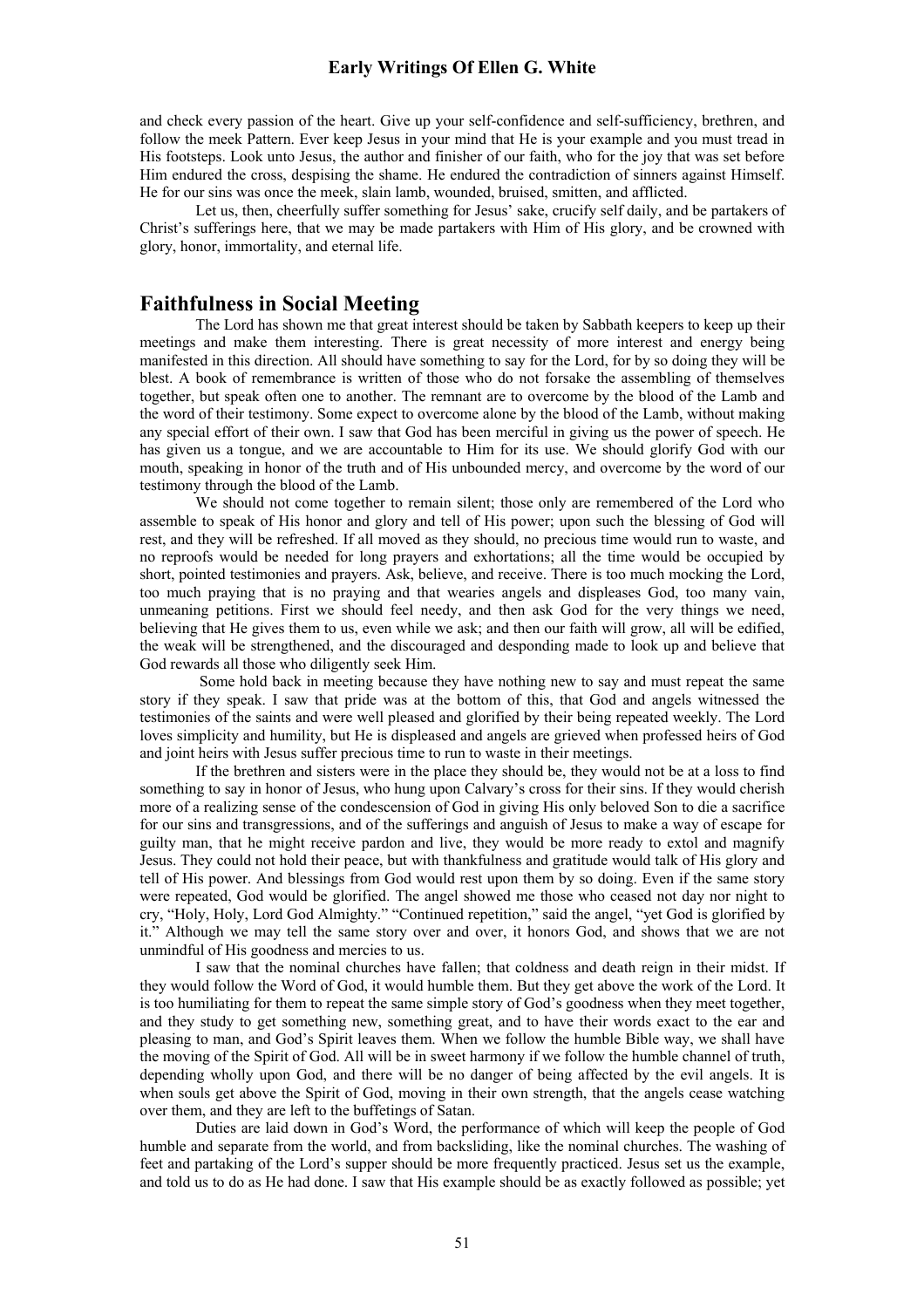brethren and sisters have not always moved as judiciously as they should in washing feet, and confusion has been caused. It should be introduced into new places with carefulness and wisdom, especially where the people are not informed relative to the example and teachings of our Lord on this point, and where they have prejudice against it. Many honest souls, through the influence of former teachers in whom they had confidence, are much prejudiced against this plain duty, and the subject should be introduced to them in a proper time and manner.

There is no example given in the Word for brethren to wash sisters' feet; [SEE APPENDIX.] but there is an example for sisters to wash the feet of brethren. Mary washed the feet of Jesus with her tears, and wiped them with the hair of her head. (See also 1 Timothy 5:10.) I saw that the Lord had moved upon sisters to wash the feet of brethren and that it was according to gospel order. All should move understandingly and not make the washing of feet a tedious ceremony.

The holy salutation mentioned in the gospel of Jesus Christ by the apostle Paul should ever be considered in its true character. It is a holy kiss. [SEE APPENDIX.] It should be regarded as a sign of fellowship to Christian friends when parting, and when meeting again after a separation of weeks or months. In 1 Thessalonians 5:26 Paul says: "Greet all the brethren with an holy kiss." In the same chapter he says: "Abstain from all appearance of evil." There can be no appearance of evil when the holy kiss is given at a proper time and place.

I saw that the strong hand of the enemy is set against the work of God, and the help and strength of everyone who loves the cause of truth should be enlisted; great interest should be manifested by them to uphold the hands of those who advocate the truth, that by steady watch care they may shut out the enemy. All should stand as one, united in the work. Every energy of the soul should be awake, for what is done must be done quickly.

I then saw the third angel. Said my accompanying angel, "Fearful is his work. Awful is his mission. He is the angel that is to select the wheat from the tares, and seal, or bind, the wheat for the heavenly garner. These things should engross the whole mind, the whole attention."

# **To the Inexperienced**

Some, I saw, have not a realizing sense of the importance of the truth or of its effect, and moving from the impulse of the moment or from excitement, often follow their feelings and disregard church order. Such seem to think that religion consists chiefly in making a noise. [SEE APPENDIX.] Some who have but just received the truth of the third angel's message are ready to reprove and teach those who have been established in the truth for years, and who have suffered for its sake and felt its sanctifying power. Those who are so puffed up by the enemy will have to feel the sanctifying influence of the truth and obtain a realizing sense of how it found them - "wretched, and miserable, and poor, and blind, and naked." When the truth begins to purify them and purge away their dross and tin, as it surely will when it is received in the love of it, the one who has this great work done for him will not feel that he is rich and increased in goods and has need of nothing.

Those who profess the truth and think they know it all before they have learned its first principles, and who are forward to take the place of teachers and reprove those who for years have stood stiffly for the truth, plainly show that they have no understanding of the truth, and know none of its effects; for if they knew any of the sanctifying power, they should yield the peaceable fruits of righteousness and be humbled under its sweet, powerful influence. They would bear fruit to the glory of God, and understand what the truth has done for them, and esteem others better than themselves.

I saw that the remnant were not prepared for what is coming upon the earth. Stupidity, like lethargy, seemed to hang upon the minds of most of those who profess to believe that we are having the last message. My accompanying angel cried out with awful solemnity, "Get ready! get ready! get ready! for the fierce anger of the Lord is soon to come. His wrath is to be poured out, unmixed with mercy, and you are not ready. Rend the heart, and not the garment. A great work must be done for the remnant. Many of them are dwelling upon little trials." Said the angel, "Legions of evil angels are around you, and are trying to press in their awful darkness, that you may be ensnared and taken. You suffer your minds to be diverted too readily from the work of preparation and the all-important truths for these last days. And you dwell upon little trials and go into minute particulars of little difficulties to explain them to the satisfaction of this one or that." Conversation has been protracted for hours between the parties concerned, and not only has their time been wasted, but the servants of God are held to listen to them, when the hearts of both parties are not subdued by grace. If pride and selfishness were laid aside, five minutes would remove most difficulties. Angels have been grieved and God displeased by the hours which have been spent in justifying self. I saw that God will not bow down and listen to long justifications, and He does not want His servants to do so, and thus precious time be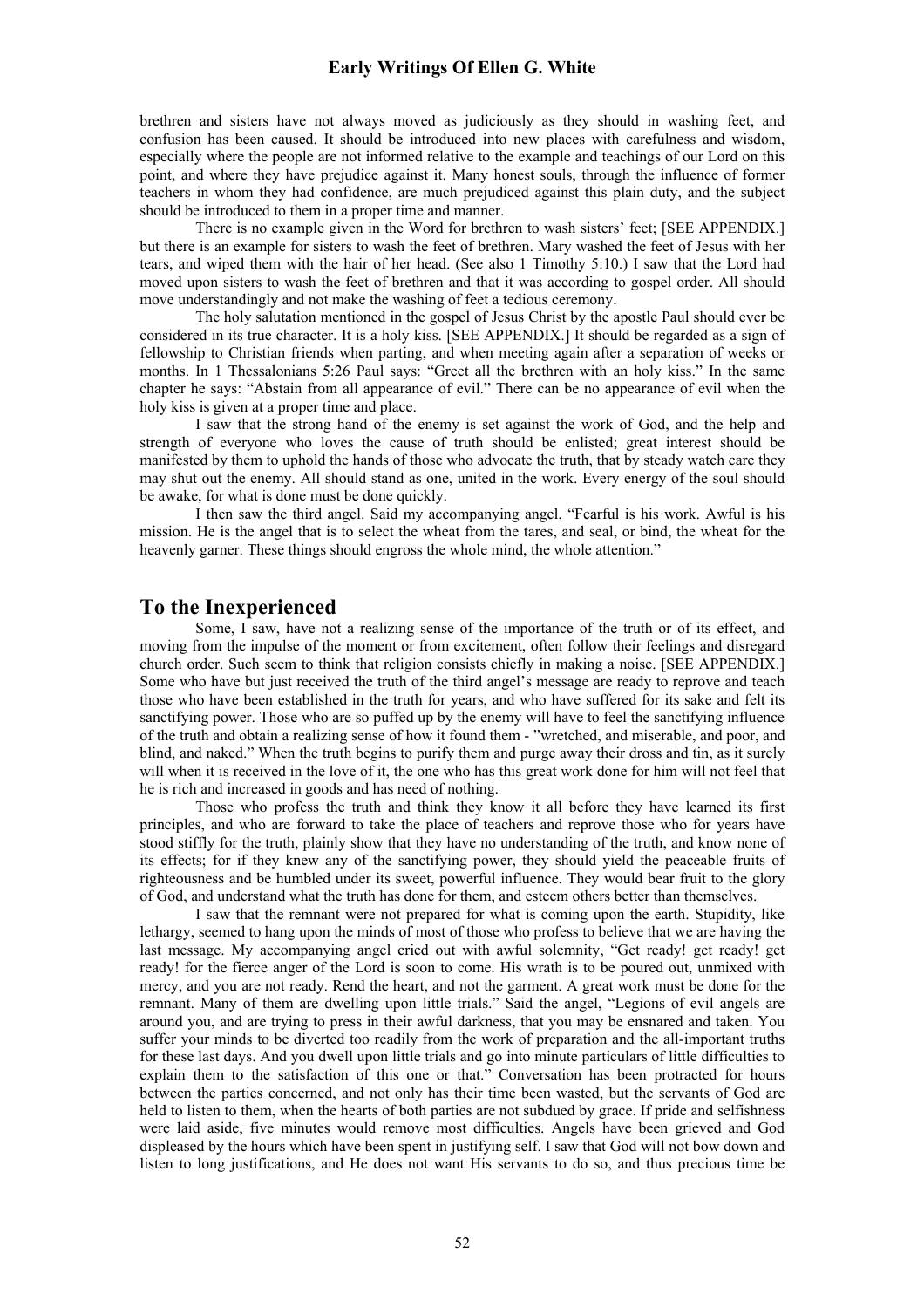wasted that should be spent in showing transgressors the error of their ways and pulling souls out of the fire.

I saw that God's people are on the enchanted ground, and that some have lost nearly all sense of the shortness of time and the worth of the soul. Pride has crept in among Sabbath keepers-pride of dress and appearance. Said the angel, "Sabbath keepers will have to die to self, die to pride and love of approbation."

Truth, saving truth, must be given to the starving people who are in darkness. I saw that many prayed for God to humble them; but if God should answer their prayers, it would be by terrible things in righteousness. It was their duty to humble themselves. I saw that if self-exaltation was suffered to come in, it would surely lead souls astray, and if not overcome would prove their ruin. When one begins to get lifted up in his own eyes and thinks he can do something, the Spirit of God is withdrawn, and he goes on in his own strength until he is overthrown. I saw that one saint, if he were right, could move the arm of God; but a multitude together, if they were wrong, would be weak and could effect nothing.

Many have hearts that are not subdued nor humbled hearts, and think more of their own little grievances and trials than of the souls of sinners. If they had the glory of God in view, they would feel for perishing souls around them; and as they realized their perilous situation, would take hold with energy, exercising faith in God, and hold up the hands of His servants, that they might boldly, yet in love, declare the truth and warn souls to lay hold upon it before the sweet voice of mercy should die away. Said the angel, "Those who profess His name are not ready." I saw that the seven last plagues were coming upon the shelterless heads of the wicked; and then those who have stood in their way will hear the bitter reproaches of sinners, and their hearts will faint within them.

Said the angel. "You have been picking at straws- dwelling upon little trials-and sinners must be lost as a consequence." God is willing to work for us in our meetings, and it is His pleasure to work. But Satan says, "I will hinder the work." His agents say, "Amen." Professed believers in the truth dwell upon their petty trials and difficulties which Satan has magnified before them. Time is wasted that can never be recalled. The enemies of the truth have seen our weakness, God has been grieved, Christ wounded. Satan's object is accomplished, his plans have succeeded, and he triumphs.

# **Self Denial**

I saw that there was danger of the saints making too great preparations for conferences; that some were cumbered with too much serving; that the appetite must be denied. There is danger of some attending the meetings for the loaves and fishes. I saw that all those who are indulging self by using the filthy weed tobacco, should lay it aside and put their means to a better use. Those make a sacrifice who deprive themselves of some gratification and take the means they formerly used to gratify the appetite and put it into the treasury of the Lord. Like the widow's two mites, such gifts will be noticed of God. The amount may be small; but if all will do this, it will tell in the treasury. If all would study to be more economical in their articles of dress, depriving themselves of some things which are not actually necessary and should lay aside such useless and injurious things as tea and coffee, giving to the cause what these cost, they would receive more blessings here and a reward in heaven. Many think that because God has given them the means, they may live almost above want, can have rich food, and clothe themselves abundantly, and that it is no virtue to deny themselves when they have enough. Such do not sacrifice. If they would live a little poorer and give to the cause of God to help forward the truth, it would be a sacrifice on their part, and when God rewards every man according to his works, it would be remembered by Him.

#### **Irreverence**

I saw that God's holy name should be used with reverence and awe. The words God Almighty are coupled together and used by some in prayer in a careless, thoughtless manner, which is displeasing to Him. Such have no realizing sense of God or the truth, or they would not speak so irreverently of the great and dreadful God, who is soon to judge them in the last day. Said the angel, "Couple them not together; for fearful is His name." Those who realize the greatness and majesty of God, will take His name on their lips with holy awe. He dwells in light unapproachable; no man can see Him and live. I saw that these things will have to be understood and corrected before the church can prosper.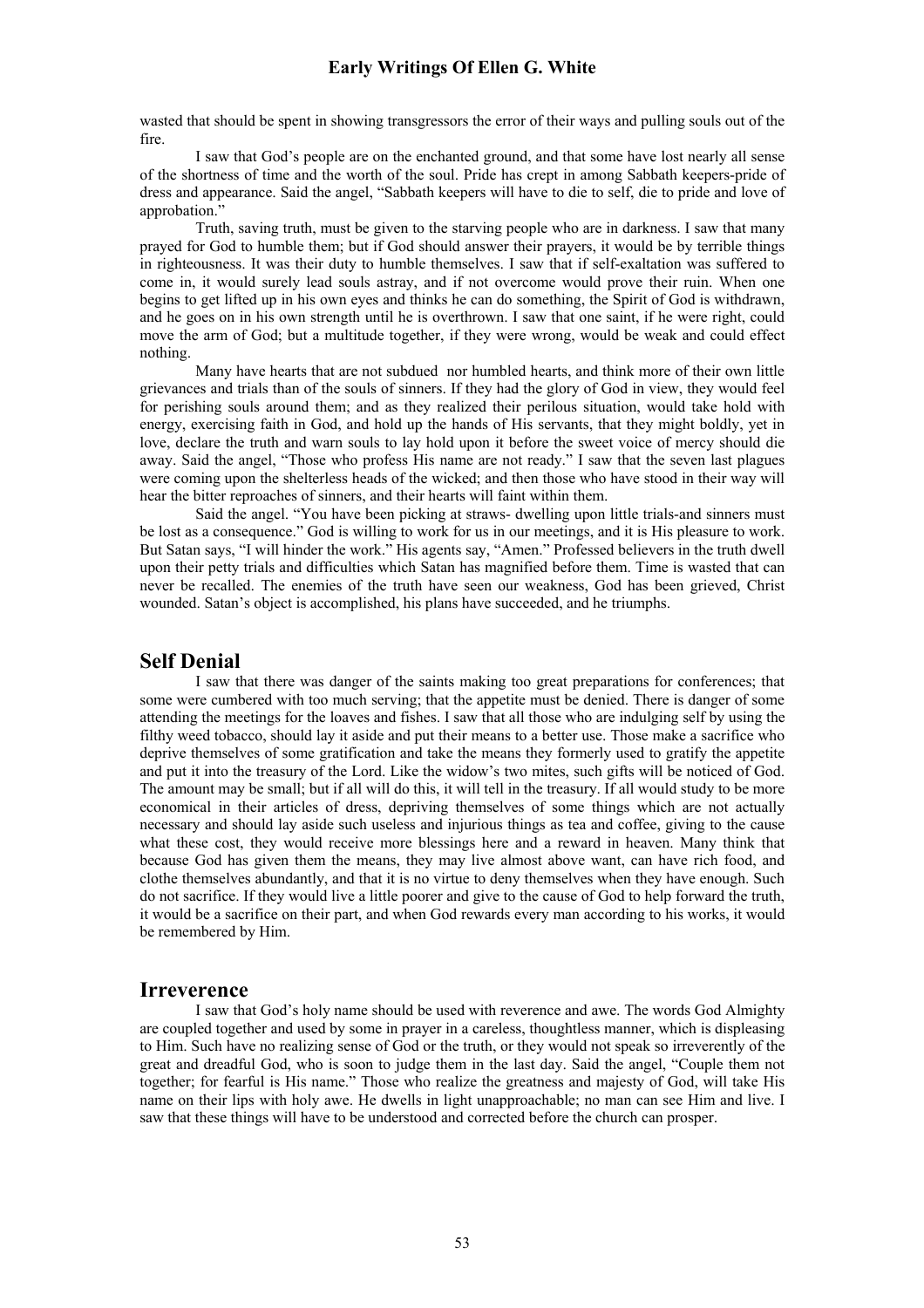# **False Shepherds**

I have been shown that the false shepherds were drunk, but not with wine; they stagger, but not with strong drink. The truth of God is sealed up to them; they cannot read it. When they are interrogated as to what the seventh-day Sabbath is, whether or not it is the true Sabbath of the Bible, they lead the mind to fables. I saw that these prophets were like the foxes of the desert. They have not gone up into the gaps, they have not made up the hedge that the people of God may stand in the battle in the day of the Lord. When the minds of any get stirred up, and they begin to inquire of these false shepherds about the truth, they take the easiest and best manner to effect their object and quiet the minds of the inquiring ones, even changing their own position to do it. Light has shone on many of these shepherds, but they would not acknowledge it and have changed their position a number of times to evade the truth and get away from the conclusions that they must come to if they continued in their former position. The power of truth tore up their foundation, but instead of yielding to it they would get up another platform that they were not satisfied with themselves.

I saw that many of these shepherds had denied the past teachings of God; they had denied and rejected the glorious truths which they once zealously advocated and had covered themselves with mesmerism and all kinds of delusions. I saw that they were drunken with error and were leading on their flock to death. Many of the opponents of God's truth devise mischief in their heads upon their beds, and in the day they carry out their wicked devices to put down the truth and to get something new to interest the people and divert their minds from the precious, all-important truth.

I saw that the priests who are leading on their flock to death are soon to be arrested in their dreadful career. The plagues of God are coming, but it will not be sufficient for the false shepherds to be tormented with one or two of these plagues. God's hand at that time will be stretched out still in wrath and justice and will not be brought to Himself again until His purposes are fully accomplished, and the hireling priests are led to worship at the feet of the saints, and to acknowledge that God has loved them because they held fast the truth and kept God's commandments, and until all the unrighteous ones are destroyed from the earth.

The different parties of professed Advent believers have each a little truth, but God has given all these truths to His children who are being prepared for the day of God. He has also given them truths that none of these parties know, neither will they understand. Things which are sealed up to them, the Lord has opened to those who will see and are ready to understand. If God has any new light to communicate, He will let His chosen and beloved understand it, without their going to have their minds enlightened by hearing those who are in darkness and error.

I was shown the necessity of those who believe that we are having the last message of mercy, being separate from those who are daily imbibing new errors. I saw that neither young nor old should attend their meetings; for it is wrong to thus encourage them while they teach error that is a deadly poison to the soul and teach for doctrines the commandments of men. The influence of such gatherings is not good. If God has delivered us from such darkness and error, we should stand fast in the liberty wherewith He has set us free and rejoice in the truth. God is displeased with us when we go to listen to error, without being obliged to go; for unless He sends us to those meetings where error is forced home to the people by the power of the will, He will not keep us. The angels cease their watchful care over us, and we are left to the buffetings of the enemy, to be darkened and weakened by him and the power of his evil angels; and the light around us becomes contaminated with the darkness.

I saw that we have no time to throw away in listening to fables. Our minds should not be thus diverted, but should be occupied with the present truth, and seeking wisdom that we may obtain a more thorough knowledge of our position, that with meekness we may be able to give a reason of our hope from the Scriptures. While false doctrines and dangerous errors are pressed upon the mind, it cannot be dwelling upon the truth which is to fit and prepare the house of Israel to stand in the day of the Lord.

# **God's Gift to Man**

I have been shown the great love and condescension of God in giving His Son to die that man might find pardon and live. I was shown Adam and Eve, who were privileged to behold the beauty and loveliness of the Garden of Eden and were permitted to eat of all the trees in the garden except one. But the serpent tempted Eve, and she tempted her husband, and they both ate of the forbidden tree. They broke God's command, and became sinners. The news spread through heaven, and every harp was hushed. The angels sorrowed, and feared lest Adam and Eve would again put forth the hand and eat of the tree of life and be immortal sinners. But God said that He would drive the transgressors from the garden, and by cherubim and a flaming sword would guard the way of the tree of life, so that man could not approach unto it and eat of its fruit, which perpetuates immortality.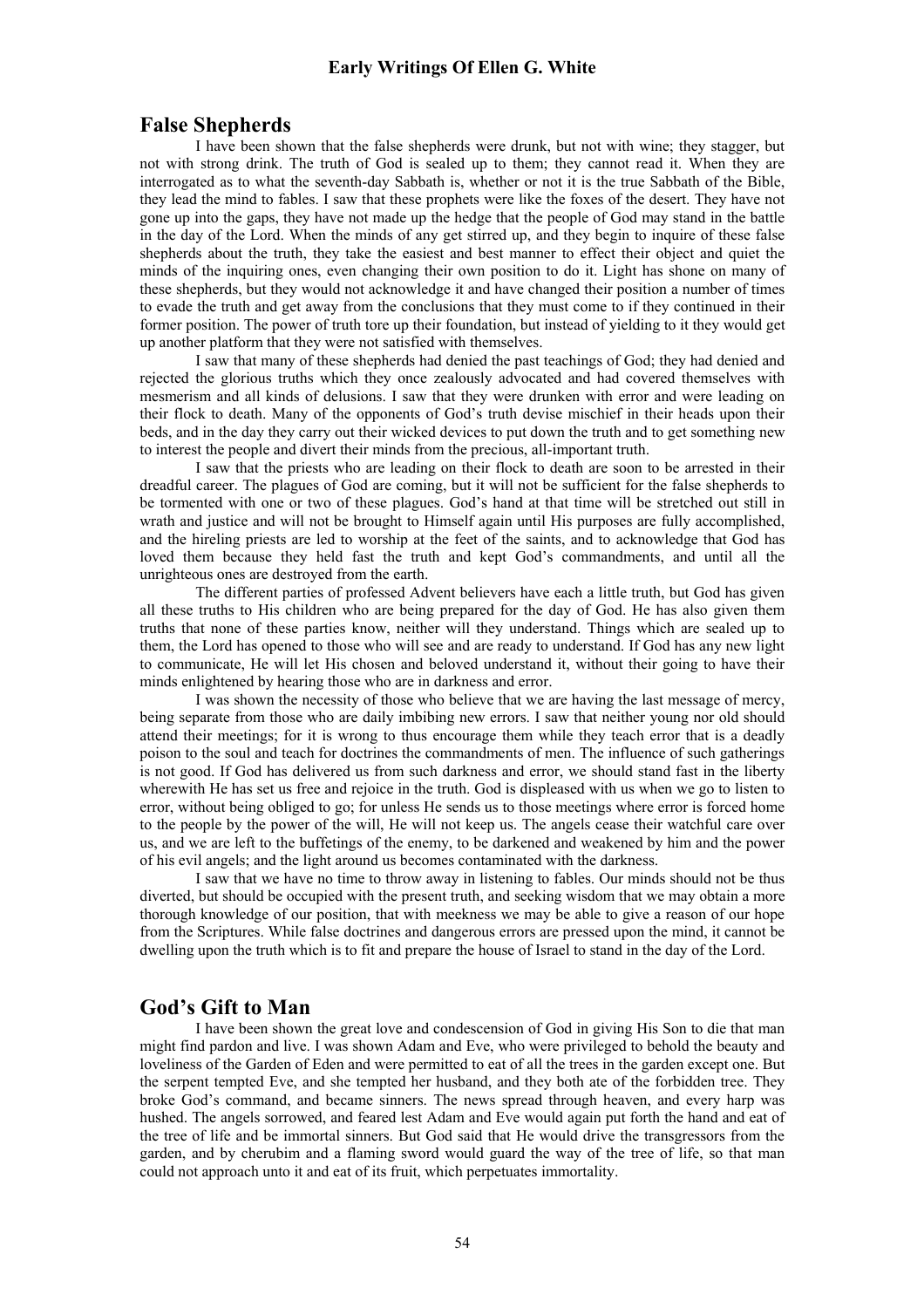Sorrow filled heaven as it was realized that man was lost and that the world which God had created was to be filled with mortals doomed to misery, sickness, and death, and that there was no way of escape for the offender. The whole family of Adam must die. I then saw the lovely Jesus and beheld an expression of sympathy and sorrow upon His countenance. Soon I saw Him approach the exceeding bright light which enshrouded the Father. Said my accompanying angel, "He is in close converse with His Father." The anxiety of the angels seemed to be intense while Jesus was communing with His Father. Three times He was shut in by the glorious light about the Father, and the third time He came from the Father we could see His person. His countenance was calm, free from all perplexity and trouble, and shone with a loveliness which words cannot describe. He then made known to the angelic choir that a way of escape had been made for lost man; that He had been pleading with His Father, and had obtained permission to give His own life as a ransom for the race, to bear their sins, and take the sentence of death upon Himself, thus opening a way whereby they might, through the merits of His blood, find pardon for past transgressions, and by obedience be brought back to the garden from which they were driven. Then they could again have access to the glorious, immortal fruit of the tree of life to which they had now forfeited all right.

Then joy, inexpressible joy, filled heaven, and the heavenly choir sang a song of praise and adoration. They touched their harps and sang a note higher than they had done before, because of the great mercy and condescension of God in yielding up His dearly Beloved to die for a race of rebels. Then praise and adoration was poured forth for the self-denial and sacrifice of Jesus, in consenting to leave the bosom of His Father, and choosing a life of suffering and anguish, and an ignominious death, that He might give life to others.

Said the angel, "Think you that the Father yielded up His dearly beloved Son without a struggle? No, no." It was even a struggle with the God of heaven, whether to let guilty man perish, or to give His darling Son to die for them. Angels were so interested for man's salvation that there could be found among them those who would yield their glory and give their life for perishing man. "But," said my accompanying angel, "that would avail nothing." The transgression was so great that an angel's life would not pay the debt. Nothing but the death and intercession of God's Son would pay the debt and save lost man from hopeless sorrow and misery.

But the work which was assigned the angels was to ascend and descend with strengthening balm from glory to soothe the Son of God in His life of suffering. They administered unto Jesus. Also, their work was to guard and keep the subjects of grace from the evil angels and from the darkness which was constantly thrown around them by Satan. I saw that it was impossible for God to change His law in order to save lost, perishing man; therefore He suffered His darling Son to die for man's transgressions. { 127.2}

# **Spiritual Gifts, Volume One**

## **INTRODUCTION**

THE GIFT OF PROPHECY WAS MANIFESTED IN THE CHURCH DURING THE JEWISH DISPENSATION. IF IT DISAPPEARED FOR A FEW CENTURIES, ON ACCOUNT OF THE CORRUPT STATE OF THE CHURCH TOWARD THE CLOSE OF THAT DISPENSATION, IT REAPPEARED AT ITS CLOSE TO USHER IN THE MESSIAH. ZACHARIAS, THE FATHER OF JOHN THE BAPTIST, "WAS FILLED WITH THE HOLY GHOST, AND PROPHESIED." SIMEON, A JUST AND DEVOUT MAN WHO WAS "WAITING FOR THE CONSOLATION OF ISRAEL," CAME BY THE SPIRIT INTO THE TEMPLE, AND PROPHESIED OF JESUS AS "A LIGHT TO LIGHTEN THE GENTILES, AND THE GLORY OF THY PEOPLE ISRAEL"; AND ANNA, A PROPHETESS, "SPAKE OF HIM TO ALL THEM THAT LOOKED FOR REDEMPTION IN JERUSALEM." AND THERE WAS NO GREATER PROPHET THAN JOHN THE BAPTIST, WHO WAS CHOSEN OF GOD TO INTRODUCE TO ISRAEL "THE LAMB OF GOD, WHICH TAKETH AWAY THE SIN OF THE WORLD."

THE CHRISTIAN AGE COMMENCED WITH THE OUTPOURING OF THE SPIRIT, AND A GREAT VARIETY OF SPIRITUAL GIFTS WAS MANIFESTED AMONG THE BELIEVERS. THESE WERE SO ABUNDANT THAT PAUL COULD SAY TO THE CORINTHIAN CHURCH, "THE MANIFESTATION OF THE SPIRIT IS GIVEN TO EVERY MAN TO PROFIT WITHAL" - TO EVERY MAN IN THE CHURCH, NOT TO EVERY MAN IN THE WORLD, AS MANY HAVE APPLIED IT.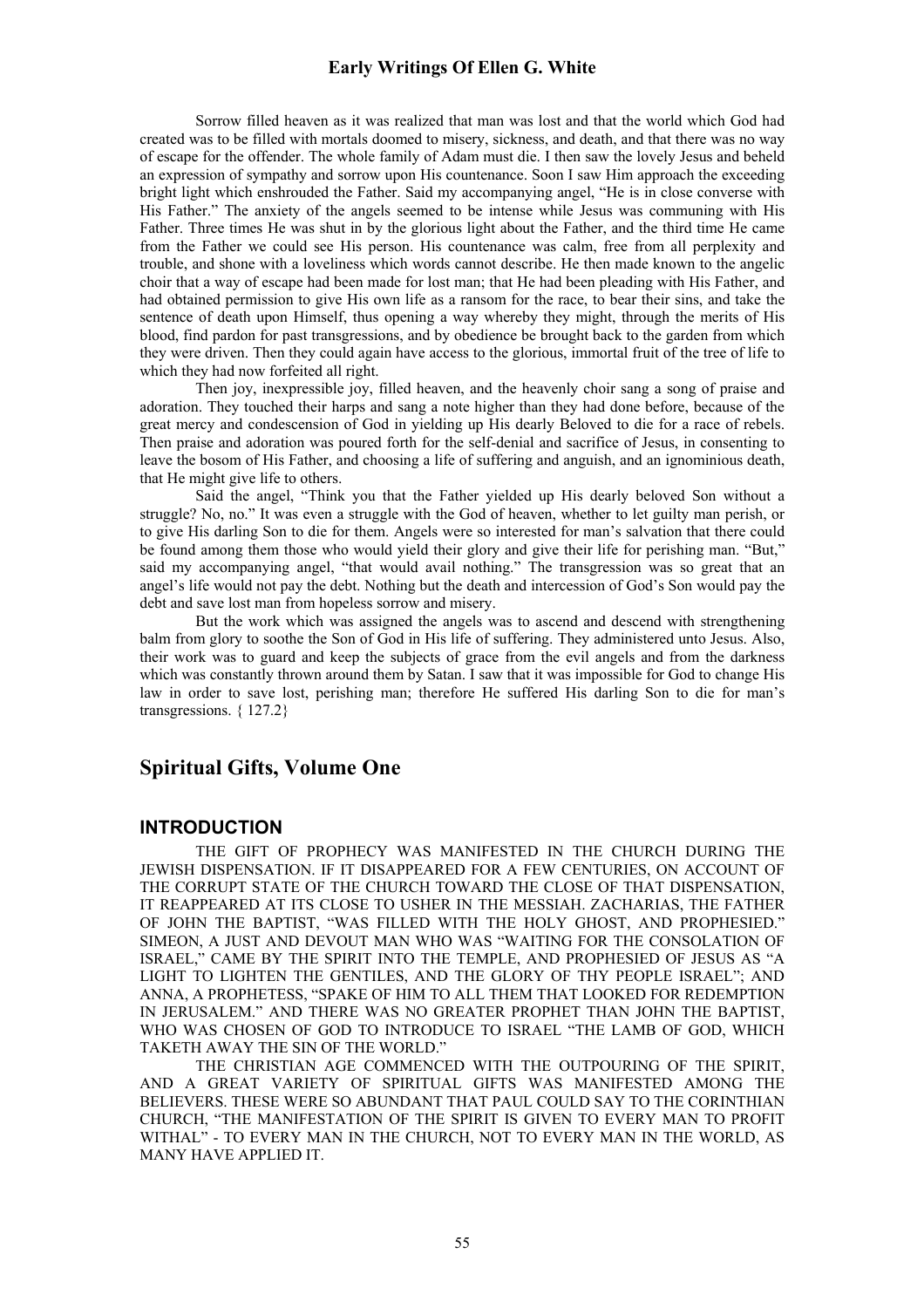SINCE THE GREAT APOSTASY, THESE GIFTS HAVE RARELY BEEN MANIFESTED; AND THIS IS PROBABLY THE REASON WHY PROFESSED CHRISTIANS GENERALLY BELIEVE THAT THEY WERE LIMITED TO THE PERIOD OF THE PRIMITIVE CHURCH. BUT IS IT NOT ON ACCOUNT OF THE ERRORS AND UNBELIEF OF THE CHURCH THAT THE GIFTS HAVE CEASED? AND WHEN THE PEOPLE OF GOD SHALL ATTAIN TO PRIMITIVE FAITH AND PRACTICE, AS THEY CERTAINLY WILL BY THE PROCLAMATION OF THE COMMANDMENTS OF GOD AND THE FAITH OF JESUS, WILL NOT "THE LATTER RAIN" AGAIN DEVELOP THE GIFTS? REASONING FROM ANALOGY WE SHOULD EXPECT IT. NOTWITHSTANDING THE APOSTASIES OF THE JEWISH AGE, IT OPENED AND CLOSED WITH SPECIAL MANIFESTATIONS OF THE SPIRIT OF GOD. AND IT IS UNREASONABLE TO SUPPOSE THAT THE CHRISTIAN AGE - THE LIGHT OF WHICH, COMPARED WITH THE FORMER DISPENSATION, IS AS THE LIGHT OF THE SUN COMPARED WITH THE FEEBLE RAYS OF THE MOON - SHOULD COMMENCE IN GLORY AND CLOSE IN OBSCURITY. AND SINCE A SPECIAL WORK OF THE SPIRIT WAS NECESSARY TO PREPARE A PEOPLE FOR THE FIRST ADVENT OF CHRIST, HOW MUCH MORE SO FOR THE SECOND; ESPECIALLY SINCE THE LAST DAYS WERE TO BE PERILOUS BEYOND ALL PRECEDENT, AND FALSE PROPHETS WERE TO HAVE POWER TO SHOW GREAT SIGNS AND WONDERS, INSOMUCH THAT, IF IT WERE POSSIBLE, THEY SHOULD DECEIVE THE VERY ELECT. BUT TO THE SCRIPTURES OF TRUTH:

"AND HE SAID UNTO THEM, GO YE INTO ALL THE WORLD, AND PREACH THE GOSPEL TO EVERY CREATURE. HE THAT BELIEVETH AND IS BAPTIZED SHALL BE SAVED; BUT HE THAT BELIEVETH NOT SHALL BE DAMNED. AND THESE SIGNS SHALL FOLLOW THEM THAT BELIEVE: IN MY NAME SHALL THEY CAST OUT DEVILS; THEY SHALL SPEAK WITH NEW TONGUES; THEY SHALL TAKE UP SERPENTS; AND IF THEY DRINK ANY DEADLY THING, IT SHALL NOT HURT THEM; THEY SHALL LAY HANDS ON THE SICK, AND THEY SHALL RECOVER." MARK 16:15-18.

CAMPBELL'S TRANSLATION SAYS, "THESE MIRACULOUS POWERS SHALL ATTEND THE BELIEVERS." THE GIFTS WERE NOT CONFINED TO THE APOSTLES, BUT EXTENDED TO THE BELIEVERS. WHO WILL HAVE THEM? THOSE THAT BELIEVE. HOW LONG? THERE IS NO LIMITATION; THE PROMISE RUNS PARALLEL WITH THE GREAT COMMISSION TO PREACH THE GOSPEL AND REACHES THE LAST BELIEVER.

BUT IT IS OBJECTED THAT THIS AID WAS PROMISED ONLY TO THE APOSTLES AND TO THOSE WHO BELIEVED THROUGH THEIR PREACHING; THAT THEY FULFILLED THE COMMISSION, ESTABLISHED THE GOSPEL, AND THAT THE GIFTS CEASED WITH THAT GENERATION. LET US SEE IF THE GREAT COMMISSION ENDED WITH THAT GENERATION. MATT. 28:19, 20. "GO YE THEREFORE, AND TEACH ALL NATIONS, BAPTIZING THEM IN THE NAME OF THE FATHER, AND OF THE SON, AND OF THE HOLY GHOST: TEACHING THEM TO OBSERVE ALL THINGS WHATSOEVER I HAVE COMMANDED YOU: AND, LO, I AM WITH YOU ALWAY, EVEN UNTO THE END OF THE WORLD<sup>"</sup>

THAT THE PREACHING OF THE GOSPEL UNDER THIS COMMISSION DID NOT END WITH THE PRIMITIVE CHURCH IS EVIDENT FROM THE PROMISE, "I AM WITH YOU ALWAY, EVEN UNTO THE END OF THE WORLD." HE DOES NOT SAY, I AM WITH YOU, APOSTLES, EVERYWHERE, EVEN TO THE ENDS OF THE EARTH; BUT I AM WITH YOU ALWAYS, TO THE END OF THE WORLD, OR AGE. IT WILL NOT DO TO SAY THAT THE JEWISH AGE IS MEANT, FOR THAT HAD ALREADY ENDED AT THE CROSS. I CONCLUDE, THEN, THAT THE PREACHING AND THE BELIEF OF THE PRIMITIVE GOSPEL WILL ALWAYS BE ATTENDED WITH THE SAME SPIRITUAL AID. THE APOSTLES' COMMISSION BELONGED TO THE CHRISTIAN AGE, AND EMBRACED THE WHOLE OF IT. CONSEQUENTLY THE GIFTS WERE LOST ONLY THROUGH APOSTASY, AND WILL BE REVIVED WITH THE REVIVAL OF PRIMITIVE FAITH AND PRACTICE.

IN 1 CORINTHIANS 12:28, WE ARE INFORMED THAT GOD HATH SET, PLACED, OR FIXED, CERTAIN SPIRITUAL GIFTS IN THE CHURCH. IN THE ABSENCE OF ANY SCRIPTURAL PROOF THAT HE HAS REMOVED OR ABOLISHED THEM, WE MUST CONCLUDE THAT THEY WERE INTENDED TO REMAIN. WHERE IS THE PROOF THEN THAT THEY ARE ABOLISHED? IN THE SAME CHAPTER WHERE THE JEWISH SABBATH IS ABOLISHED, AND THE CHRISTIAN SABBATH INSTITUTED - A CHAPTER IN THE ACTS OF THE MYSTERY OF INIQUITY AND THE MAN OF SIN. BUT THE OBJECTOR CLAIMS BIBLE PROOF THAT GIFTS WERE TO CEASE, CONTAINED IN THE FOLLOWING TEXT: "CHARITY NEVER FAILETH: BUT WHETHER THERE BE PROPHECIES, THEY SHALL FAIL; WHETHER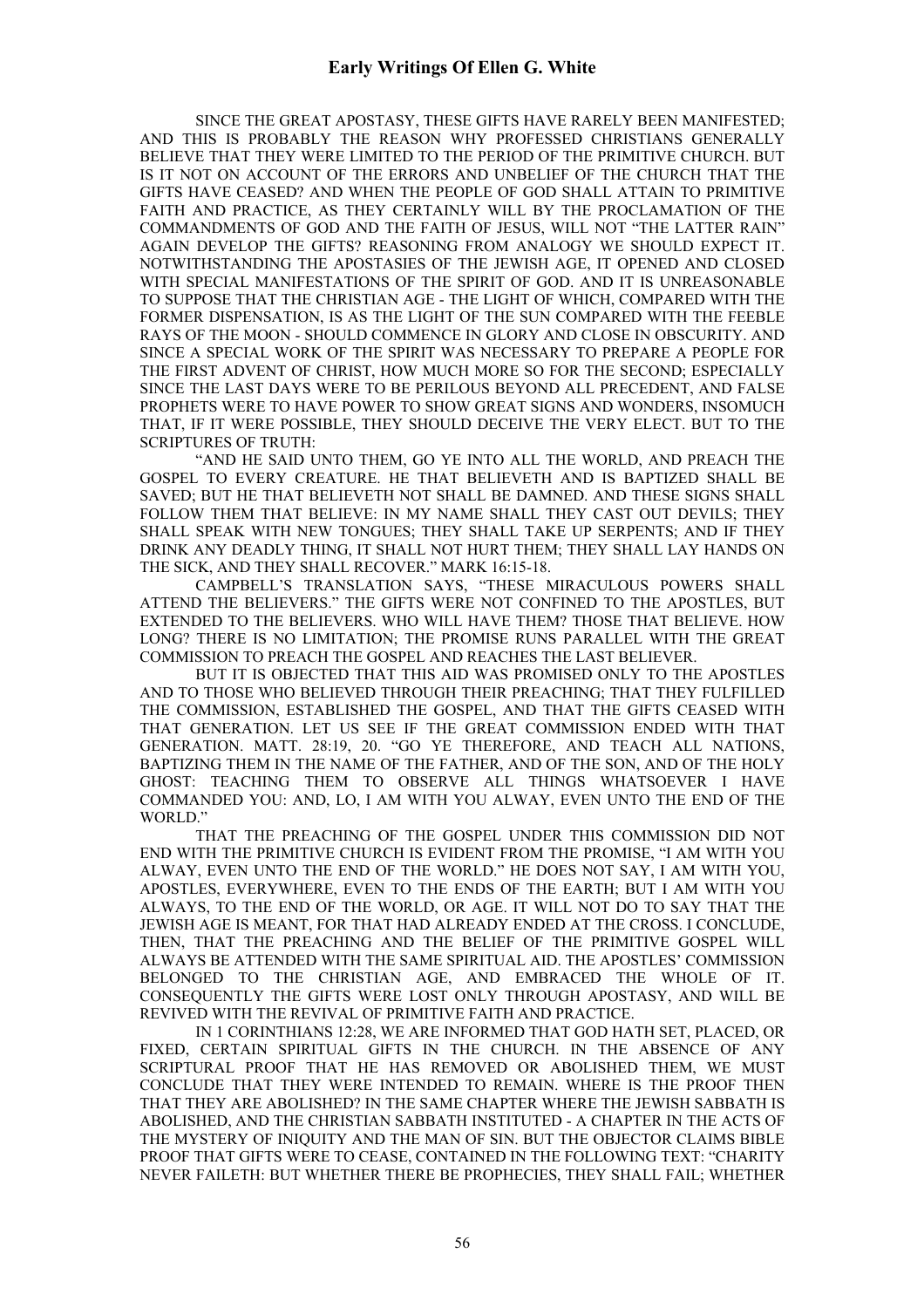THERE BE TONGUES, THEY SHALL CEASE; WHETHER THERE BE KNOWLEDGE, IT SHALL VANISH AWAY. FOR WE KNOW IN PART, AND WE PROPHESY IN PART. BUT WHEN THAT WHICH IS PERFECT IS COME, THEN THAT WHICH IS IN PART SHALL BE DONE AWAY. WHEN I WAS A CHILD, I SPAKE AS A CHILD, I UNDERSTOOD AS A CHILD, I THOUGHT AS A CHILD: BUT WHEN I BECAME A MAN, I PUT AWAY CHILDISH THINGS. FOR NOW WE SEE THROUGH A GLASS, DARKLY; BUT THEN FACE TO FACE: NOW I KNOW IN PART; BUT THEN SHALL I KNOW EVEN AS ALSO I AM KNOWN. AND NOW ABIDETH FAITH, HOPE, CHARITY." 1 COR. 13:8-13.

THIS TEXT DOES FORETELL THE CESSATION OF SPIRITUAL GIFTS, ALSO OF FAITH AND HOPE. BUT WHEN WERE THEY TO CEASE? WE STILL LOOK FORWARD TO THE TIME WHEN - "HOPE SHALL CHANGE TO GLAD FRUITION, FAITH TO SIGHT, AND PRAYER TO PRAISE."

THEY ARE TO CEASE WHEN THAT WHICH IS PERFECT IS COME, WHEN WE SHALL NO LONGER SEE THROUGH A GLASS DARKLY, BUT FACE TO FACE. THE PERFECT DAY, WHEN THE JUST ARE MADE PERFECT AND SEE AS THEY ARE SEEN, IS YET IN THE FUTURE. IT IS TRUE THAT THE MAN OF SIN, WHEN ARRIVED AT MANHOOD, HAD PUT AWAY SUCH "CHILDISH THINGS" AS PROPHECIES, TONGUES, AND KNOWLEDGE, AND ALSO THE FAITH, HOPE, AND CHARITY OF THE PRIMITIVE CHRISTIANS. BUT THERE IS NOTHING IN THE TEXT TO SHOW THAT GOD DESIGNED TO TAKE AWAY THE GIFTS WHICH HE HAD SET IN THE CHURCH, TILL THE CONSUMMATION OF HER FAITH AND HOPE, TILL THE SURPASSING GLORY OF THE IMMORTAL STATE SHOULD ECLIPSE THE MOST BRILLIANT DISPLAYS OF SPIRITUAL POWER AND KNOWLEDGE EVER MANIFESTED IN THIS MORTAL STATE. { 136.2}

THE OBJECTION FOUNDED UPON 2 TIMOTHY 3:16, WHICH SOME HAVE GRAVELY PRESENTED, DESERVES NO MORE THAN A PASSING REMARK. IF PAUL, IN SAYING THAT THE SCRIPTURES ARE TO MAKE THE MAN OF GOD PERFECT, THOROUGHLY FURNISHED UNTO ALL GOOD WORKS, MEANT THAT NOTHING MORE SHOULD BE WRITTEN BY INSPIRATION, WHY WAS HE AT THAT MOMENT ADDING TO THOSE SCRIPTURES? AT LEAST WHY DID HE NOT DROP THE PEN AS SOON AS THAT SENTENCE WAS WRITTEN? AND WHY DID JOHN, THIRTY YEARS AFTERWARD, WRITE THE BOOK OF REVELATION? THIS BOOK CONTAINS ANOTHER TEXT WHICH IS QUOTED TO PROVE THE ABOLITION OF SPIRITUAL GIFTS.

"FOR I TESTIFY UNTO EVERY MAN THAT HEARETH THE WORDS OF THE PROPHECY OF THIS BOOK, IF ANY MAN SHALL ADD UNTO THESE THINGS, GOD SHALL ADD UNTO HIM THE PLAGUES THAT ARE WRITTEN IN THIS BOOK: AND IF ANY MAN SHALL TAKE AWAY FROM THE WORDS OF THE BOOK OF THIS PROPHECY, GOD SHALL TAKE AWAY HIS PART OUT OF THE BOOK OF LIFE, AND OUT OF THE HOLY CITY, AND FROM THE THINGS WHICH ARE WRITTEN IN THIS BOOK." REV. 22:18, 19.

FROM THIS TEXT IT IS CLAIMED THAT GOD, WHO AT SUNDRY TIMES AND IN DIVERS MANNERS SPAKE IN TIME PAST TO THE FATHERS BY THE PROPHETS, AND, IN THE COMMENCEMENT OF THE GOSPEL DAY, BY JESUS AND HIS APOSTLES, HAS HEREBY SOLEMNLY PROMISED NEVER TO COMMUNICATE ANYTHING MORE TO MAN IN THAT WAY. THEREFORE ALL PROPHESYING AFTER THIS DATE MUST BE FALSE. THIS, IT IS SAID, CLOSES THE CANON OF INSPIRATION. IF SO, WHY DID JOHN WRITE HIS GOSPEL AFTER HIS RETURN FROM PATMOS TO EPHESUS? IN DOING SO DID HE ADD TO THE WORDS OF THE PROPHECY OF THAT BOOK WRITTEN IN THE ISLE OF PATMOS? IT IS EVIDENT, FROM THE TEXT, THAT THE CAUTION AGAINST ADDING TO, OR TAKING FROM, REFERS NOT TO THE BIBLE AS WE HAVE THE VOLUME COMPILED, BUT TO THE SEPARATE BOOK OF REVELATION, AS IT CAME FROM THE HAND OF THE APOSTLE. YET NO MAN HAS A RIGHT TO ADD TO, OR SUBTRACT FROM, ANY OTHER BOOK WRITTEN BY INSPIRATION OF GOD. DID JOHN, IN WRITING THE BOOK OF REVELATION, ADD ANYTHING TO THE BOOK OF DANIEL'S PROPHECY? NOT AT ALL. A PROPHET HAS NO RIGHT TO ALTER THE WORD OF GOD. BUT THE VISIONS OF JOHN CORROBORATE THOSE OF DANIEL AND GIVE MUCH ADDITIONAL LIGHT UPON THE SUBJECTS THERE INTRODUCED. I CONCLUDE, THEN, THAT THE LORD HAS NOT BOUND HIMSELF TO KEEP SILENCE, BUT IS STILL AT LIBERTY TO SPEAK. EVER BE IT THE LANGUAGE OF MY HEART, SPEAK, LORD, THROUGH WHOM THOU WILT; THY SERVANT HEARETH.

THUS THE ATTEMPT TO PROVE FROM SCRIPTURE THE ABOLITION OF SPIRITUAL GIFTS, PROVES A TOTAL FAILURE. AND SINCE THE GATES OF HADES HAVE NOT PREVAILED AGAINST THE CHURCH, BUT GOD STILL HAS A PEOPLE ON EARTH, WE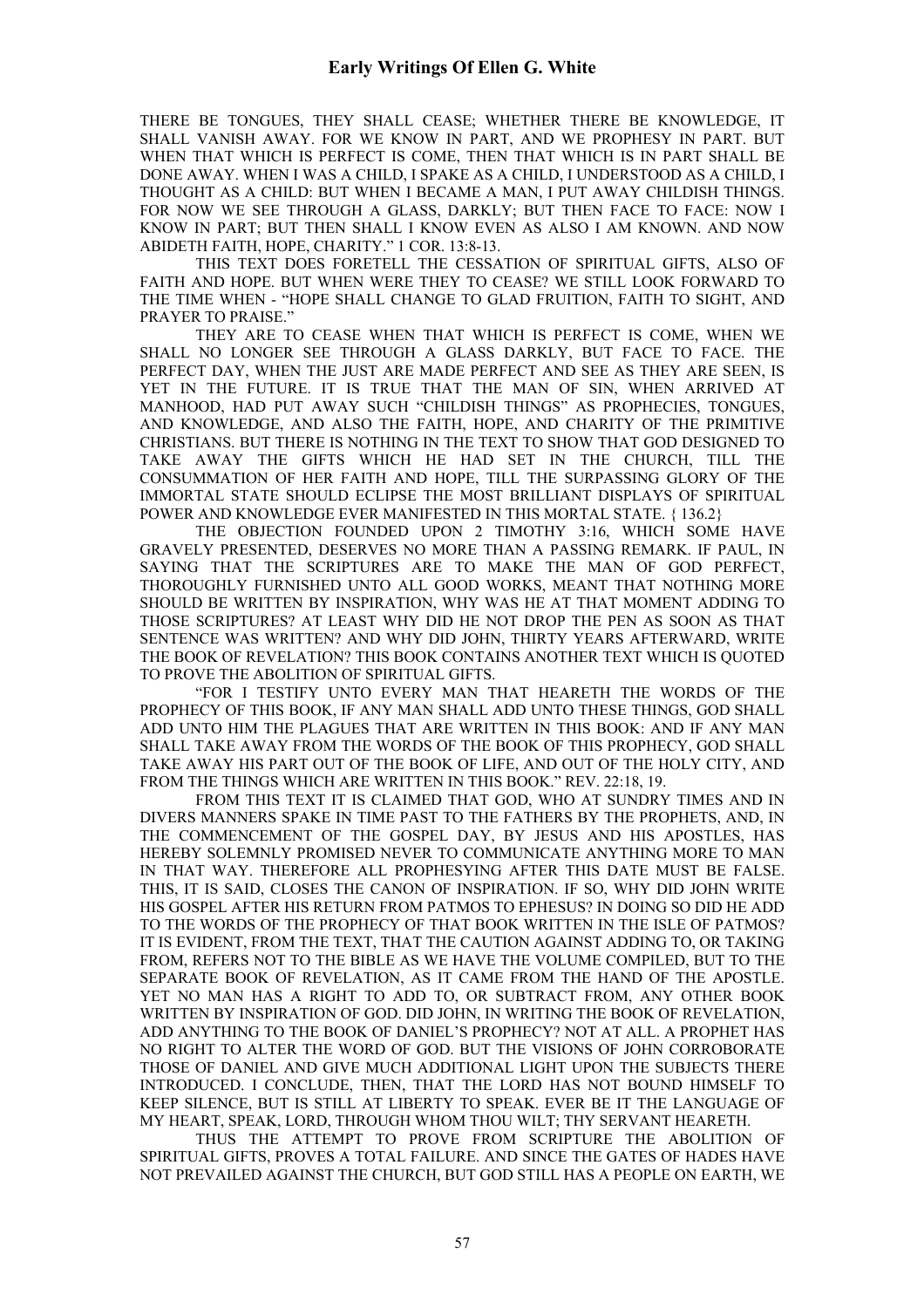MAY LOOK FOR THE DEVELOPMENT OF THE GIFTS IN CONNECTION WITH THE THIRD ANGEL'S MESSAGE, A MESSAGE WHICH WILL BRING BACK THE CHURCH TO APOSTOLIC GROUND AND MAKE IT INDEED THE LIGHT - NOT DARKNESS - OF THE WORLD.

AGAIN: WE ARE FOREWARNED THAT THERE WOULD BE FALSE PROPHETS IN THE LAST DAYS, AND THE BIBLE GIVES A TEST BY WHICH TO TRY THEIR TEACHINGS IN ORDER THAT WE MAY DISTINGUISH BETWEEN THE TRUE AND THE FALSE. THE GRAND TEST IS THE LAW OF GOD, WHICH IS APPLIED BOTH TO THE PROPHESYINGS AND TO THE MORAL CHARACTER OF THE PROPHETS. IF THERE WERE TO BE NO TRUE PROPHESYINGS IN THE LAST DAYS, HOW MUCH EASIER TO HAVE STATED THE FACT, AND THUS CUT OFF ALL CHANCE FOR DECEPTION, THAN TO GIVE A TEST BY WHICH TO TRY THEM, AS IF THERE WOULD BE THE GENUINE AS WELL AS THE FALSE.

IN ISAIAH 8:19, 20, IS A PROPHECY OF THE FAMILIAR SPIRITS OF THE PRESENT TIME, AND THE LAW IS GIVEN AS A TEST: "TO THE LAW AND TO THE TESTIMONY: IF THEY SPEAK NOT ACCORDING TO THIS WORD, IT IS BECAUSE THERE IS NO LIGHT IN THEM." WHY SAY, "IF THEY SPEAK NOT," IF THERE WAS TO BE NO TRUE SPIRITUAL MANIFESTATION OR PROPHESYING AT THE SAME TIME? JESUS SAYS, "BEWARE OF FALSE PROPHETS. . . . YE SHALL KNOW THEM BY THEIR FRUITS." MATT. 7:15, 16. THIS IS A PART OF THE SERMON ON THE MOUNT, AND ALL CAN SEE THAT THIS DISCOURSE HAS A GENERAL APPLICATION TO THE CHURCH THROUGH THE GOSPEL AGE. FALSE PROPHETS ARE TO BE KNOWN BY THEIR FRUITS; IN OTHER WORDS, BY THEIR MORAL CHARACTER. THE ONLY STANDARD BY WHICH TO DETERMINE WHETHER THEIR FRUITS ARE GOOD OR BAD, IS THE LAW OF GOD. THUS WE ARE BROUGHT TO THE LAW AND TO THE TESTIMONY. TRUE PROPHETS WILL NOT ONLY SPEAK ACCORDING TO THIS WORD, BUT THEY WILL LIVE ACCORDING TO IT. ONE WHO SPEAKS AND LIVES THUS, I DARE NOT CONDEMN.

IT HAS ALWAYS BEEN A CHARACTERISTIC OF FALSE PROPHETS THAT THEY SEE VISIONS OF PEACE; AND THEY WILL BE SAYING, "PEACE AND SAFETY," WHEN SUDDEN DESTRUCTION COMES UPON THEM. THE TRUE WILL BOLDLY REPROVE SIN AND WARN OF COMING WRATH.

PROPHESYINGS WHICH CONTRADICT THE PLAIN AND POSITIVE DECLARATIONS OF THE WORD, ARE TO BE REJECTED. THUS OUR SAVIOUR TAUGHT HIS DISCIPLES WHEN HE WARNED THEM CONCERNING THE MANNER OF HIS SECOND COMING. WHEN JESUS ASCENDED TO HEAVEN IN THE SIGHT OF HIS DISCIPLES, IT WAS DECLARED MOST EXPLICITLY BY THE ANGELS THAT THIS SAME JESUS SHOULD SO COME IN LIKE MANNER AS THEY HAD SEEN HIM GO INTO HEAVEN. HENCE JESUS, IN PREDICTING THE WORK OF THE FALSE PROPHETS OF THE LAST DAYS, SAYS, "IF THEY SHALL SAY UNTO YOU, BEHOLD, HE IS IN THE DESERT; GO NOT FORTH: BEHOLD, HE IS IN THE SECRET CHAMBERS, BELIEVE IT NOT." ALL TRUE PROPHESYING ON THAT POINT MUST RECOGNIZE HIS VISIBLE COMING FROM HEAVEN. WHY DID NOT JESUS SAY, REJECT ALL PROPHESYING AT THAT TIME; FOR THERE WILL BE NO TRUE PROPHETS THEN?

"AND HE GAVE SOME, APOSTLES; AND SOME, PROPHETS; AND SOME, EVANGELISTS; AND SOME, PASTORS AND TEACHERS; FOR THE PERFECTING OF THE SAINTS, FOR THE WORK OF THE MINISTRY, FOR THE EDIFYING OF THE BODY OF CHRIST: TILL WE ALL COME IN THE UNITY OF THE FAITH, AND OF THE KNOWLEDGE OF THE SON OF GOD, UNTO A PERFECT MAN, UNTO THE MEASURE OF THE STATURE OF THE FULLNESS OF CHRIST." EPH. 4:11-13.

WE LEARN FROM A PREVIOUS VERSE THAT WHEN CHRIST ASCENDED UP ON HIGH, HE GAVE GIFTS UNTO MEN. AMONG THESE GIFTS ARE ENUMERATED APOSTLES, PROPHETS, EVANGELISTS, PASTORS, AND TEACHERS. THE OBJECT FOR WHICH THEY WERE GIVEN WAS THE PERFECTING OF THE SAINTS IN UNITY AND KNOWLEDGE. SOME WHO PROFESS TO BE PASTORS AND TEACHERS AT THE PRESENT DAY HOLD THAT THESE GIFTS FULLY ACCOMPLISHED THEIR OBJECT SOME EIGHTEEN HUNDRED YEARS AGO, AND CONSEQUENTLY CEASED. WHY NOT THEN THROW ASIDE THEIR TITLES OF PASTORS AND TEACHERS? IF THE OFFICE OF PROPHET IS BY THIS TEXT LIMITED TO THE PRIMITIVE CHURCH, SO IS THAT OF THE EVANGELIST - AND ALL THE REST; FOR NO DISTINCTION IS MADE.

NOW LET US REASON A MOMENT UPON THIS POINT. ALL THESE GIFTS WERE GIVEN FOR THE PERFECTING OF THE SAINTS IN UNITY, KNOWLEDGE, AND SPIRIT.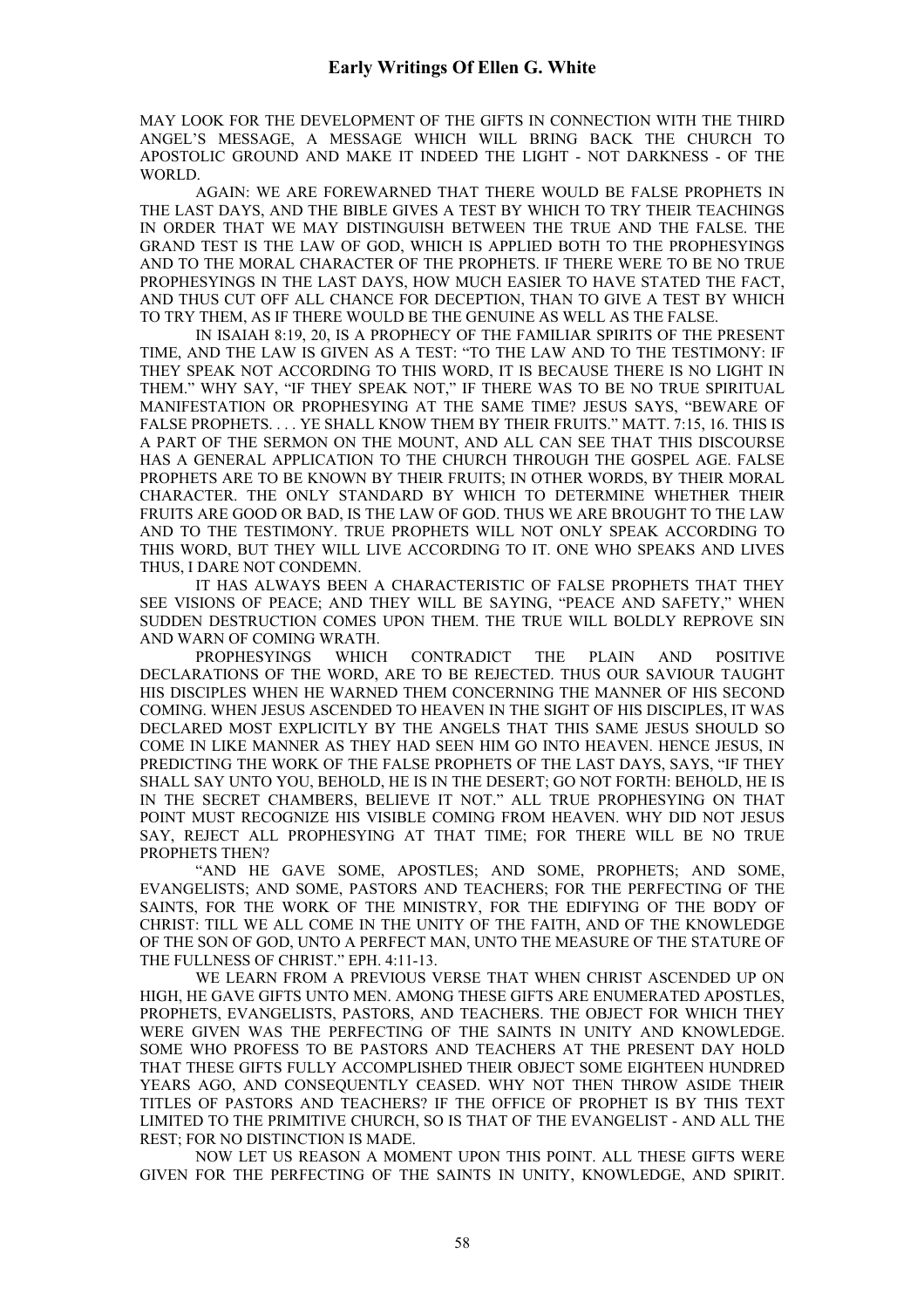UNDER THEIR INFLUENCE THE PRIMITIVE CHURCH FOR A TIME ENJOYED THAT UNITY: "THE MULTITUDE OF THEM THAT BELIEVED WERE OF ONE HEART AND OF ONE SOUL." AND IT SEEMS A NATURAL CONSEQUENCE OF THIS STATE OF UNITY, THAT "WITH GREAT POWER GAVE THE APOSTLES WITNESS OF THE RESURRECTION OF THE LORD JESUS: AND GREAT GRACE WAS UPON THEM ALL." ACTS 4:31-33. HOW DESIRABLE SUCH A STATE OF THINGS NOW! BUT APOSTASY WITH ITS DIVIDING AND BLIGHTING INFLUENCE MARRED THE BEAUTY OF THE FAIR CHURCH AND CLOTHED HER IN SACKCLOTH. DIVISION AND DISORDER HAVE BEEN THE RESULT. NEVER WAS THERE SO GREAT A DIVERSITY OF FAITH IN CHRISTENDOM AS AT THE PRESENT DAY. IF THE GIFTS WERE NECESSARY TO PRESERVE THE UNITY OF THE PRIMITIVE CHURCH, HOW MUCH MORE SO TO RESTORE UNITY NOW! AND THAT IT IS THE PURPOSE OF GOD TO RESTORE THE UNITY OF THE CHURCH IN THE LAST DAYS, IS ABUNDANTLY EVIDENT FROM THE PROPHECIES. WE ARE ASSURED THAT THE WATCHMEN SHALL SEE EYE TO EYE, WHEN THE LORD SHALL BRING AGAIN ZION. ALSO, THAT IN THE TIME OF THE END THE WISE SHALL UNDERSTAND. WHEN THIS IS FULFILLED THERE WILL BE UNITY OF FAITH WITH ALL WHOM GOD ACCOUNTS WISE; FOR THOSE THAT DO IN REALITY UNDERSTAND ARIGHT, MUST NECESSARILY UNDERSTAND ALIKE. WHAT IS TO EFFECT THIS UNITY BUT THE GIFTS THAT WERE GIVEN FOR THIS VERY PURPOSE?

FROM CONSIDERATIONS LIKE THESE, IT IS EVIDENT THAT THE PERFECT STATE OF THE CHURCH HERE PREDICTED IS STILL IN THE FUTURE; CONSEQUENTLY THESE GIFTS HAVE NOT YET ACCOMPLISHED THEIR PURPOSE. THIS LETTER TO THE EPHESIANS WAS WRITTEN IN AD 64, ABOUT TWO YEARS BEFORE PAUL TOLD TIMOTHY THAT HE WAS READY TO BE OFFERED, AND THE TIME OF HIS DEPARTURE WAS AT HAND. THE SEEDS OF THE APOSTASY WERE NOW GERMINATING IN THE CHURCH, FOR PAUL HAD SAID TEN YEARS BEFORE, IN HIS SECOND LETTER TO THE THESSALONIANS, "THE MYSTERY OF INIQUITY DOTH ALREADY WORK." GRIEVOUS WOLVES WERE NOW ABOUT TO ENTER IN, NOT SPARING THE FLOCK. THE CHURCH WAS NOT THEN RISING AND ADVANCING TO THAT PERFECTION IN UNITY CONTEMPLATED IN THE TEXT, BUT WAS ABOUT TO BE TORN BY FACTIONS AND DISTRACTED BY DIVISIONS. THE APOSTLE KNEW THIS; CONSEQUENTLY HE MUST HAVE LOOKED BEYOND THE GREAT APOSTASY, TO THE PERIOD OF THE GATHERING OF THE REMNANT OF GOD'S PEOPLE, WHEN HE SAID, "TILL WE ALL COME INTO [MARGIN] THE UNITY OF THE FAITH." EPH. 4:13. HENCE THE GIFTS THAT WERE SET IN THE CHURCH HAVE NOT YET SERVED OUT THEIR TIME.

"QUENCH NOT THE SPIRIT. DESPISE NOT PROPHESYINGS. PROVE ALL THINGS; HOLD FAST THAT WHICH IS GOOD." 1 THESS. 5:19-21.

IN THIS EPISTLE THE APOSTLE INTRODUCES THE SUBJECT OF THE SECOND COMING OF THE LORD. HE THEN DESCRIBES THE STATE OF THE UNBELIEVING WORLD AT THAT TIME, WHO ARE SAYING, "PEACE AND SAFETY," WHEN THE DAY OF THE LORD IS ABOUT TO BURST UPON THEM, AND SUDDEN DESTRUCTION COME UPON THEM AS A THIEF IN THE NIGHT. HE THEN EXHORTS THE CHURCH, IN VIEW OF THESE THINGS, TO KEEP AWAKE, TO WATCH AND BE SOBER. AMONG THE EXHORTATIONS THAT FOLLOW ARE THE WORDS WE HAVE QUOTED, "QUENCH NOT THE SPIRIT," ETC. SOME MAY THINK THAT THESE THREE VERSES ARE COMPLETELY DETACHED FROM ONE ANOTHER IN SENSE; BUT THEY HAVE A NATURAL CONNECTION IN THE ORDER IN WHICH THEY STAND. THE PERSON WHO QUENCHES THE SPIRIT WILL BE LEFT TO DESPISE PROPHESYINGS, WHICH ARE THE LEGITIMATE FRUIT OF THE SPIRIT. "I WILL POUR OUT MY SPIRIT UPON ALL FLESH; AND YOUR SONS AND YOUR DAUGHTERS SHALL PROPHESY." JOEL 2:28. THE EXPRESSION, "PROVE ALL THINGS," IS LIMITED TO THE SUBJECT OF DISCOURSE, PROPHESYINGS, AND WE ARE TO TRY THE SPIRITS BY THE TESTS WHICH GOD HAS GIVEN US IN HIS WORD. SPIRITUAL DECEPTIONS AND FALSE PROPHESYINGS ABOUND AT THE PRESENT TIME; AND DOUBTLESS THIS TEXT HAS A SPECIAL APPLICATION HERE. BUT MARK, THE APOSTLE DOES NOT SAY, REJECT ALL THINGS; BUT, PROVE ALL THINGS; HOLD FAST THAT WHICH IS GOOD.

"AND IT SHALL COME TO PASS AFTERWARD, THAT I WILL POUR OUT MY SPIRIT UPON ALL FLESH; AND YOUR SONS AND YOUR DAUGHTERS SHALL PROPHESY, YOUR OLD MEN SHALL DREAM DREAMS, YOUR YOUNG MEN SHALL SEE VISIONS; AND ALSO UPON THE SERVANTS AND UPON THE HANDMAIDS IN THOSE DAYS WILL I POUR OUT MY SPIRIT. AND I WILL SHOW WONDERS IN THE HEAVENS AND IN THE EARTH, BLOOD, AND FIRE, AND PILLARS OF SMOKE. THE SUN SHALL BE TURNED INTO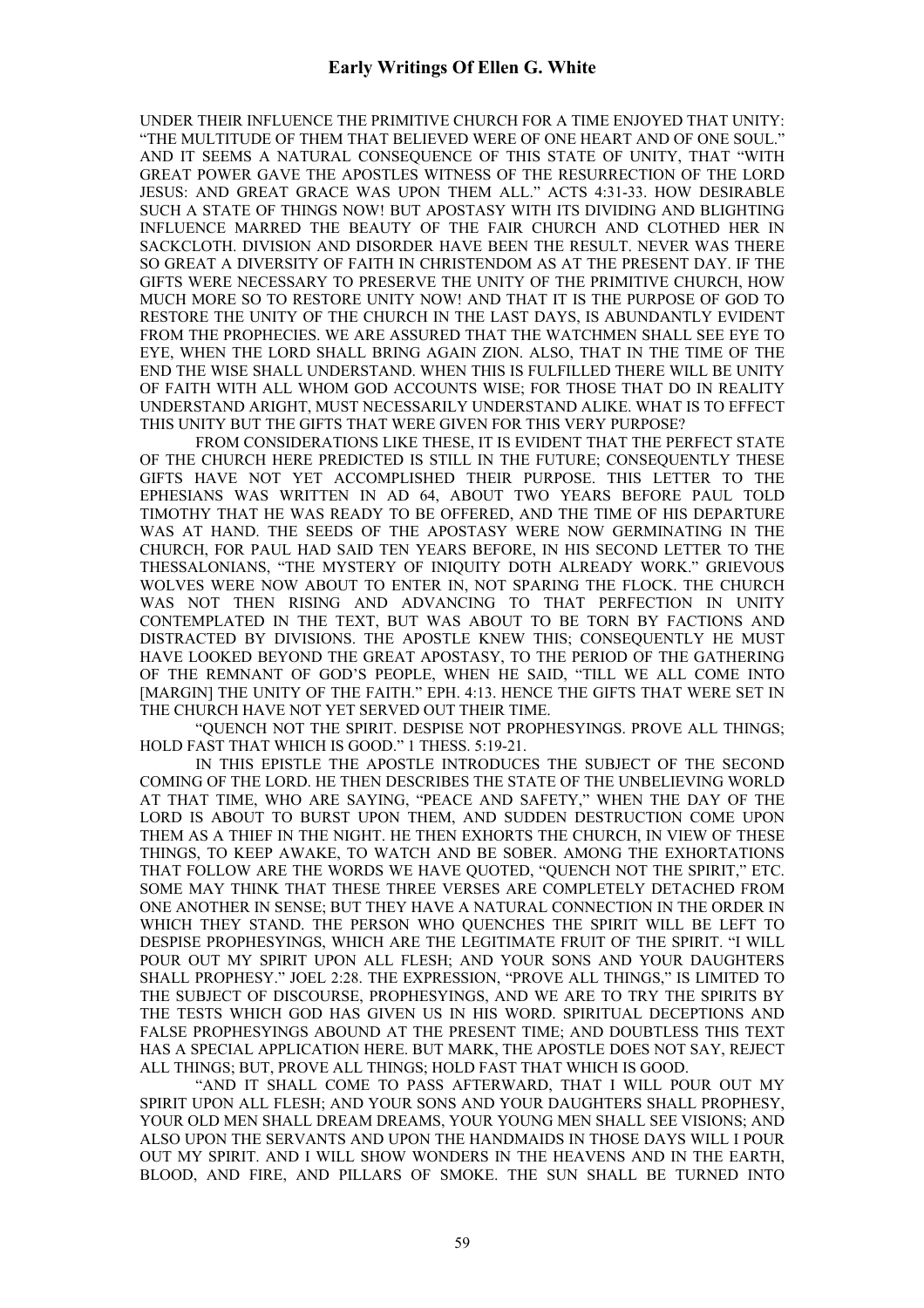DARKNESS, AND THE MOON INTO BLOOD, BEFORE THE GREAT AND THE TERRIBLE DAY OF THE LORD COME. AND IT SHALL COME TO PASS, THAT WHOSOEVER SHALL CALL ON THE NAME OF THE LORD SHALL BE DELIVERED: FOR IN MOUNT ZION AND IN JERUSALEM SHALL BE DELIVERANCE, AS THE LORD HATH SAID, AND IN THE REMNANT WHOM THE LORD SHALL CALL." JOEL 2:28-32.

THIS PROPHECY OF JOEL, WHICH SPEAKS OF THE OUTPOURING OF THE HOLY SPIRIT IN THE LAST DAYS, WAS NOT ALL FULFILLED AT THE BEGINNING OF THE GOSPEL DISPENSATION. THIS IS EVIDENT FROM THE WONDERS IN HEAVEN AND IN EARTH, INTRODUCED IN THIS TEXT, WHICH WERE TO BE PRECURSORS OF "THE GREAT AND TERRIBLE DAY OF THE LORD." THOUGH WE HAVE HAD THE SIGNS, THAT TERRIBLE DAY IS STILL IN THE FUTURE. THE WHOLE GOSPEL DISPENSATION MAY BE CALLED THE LAST DAYS, BUT TO SAY THAT THE LAST DAYS ARE ALL 1800 YEARS IN THE PAST, IS ABSURD. THEY REACH TO THE DAY OF THE LORD AND TO THE DELIVERANCE OF THE REMNANT OF GOD'S PEOPLE: "FOR IN MOUNT ZION AND IN JERUSALEM SHALL BE DELIVERANCE, AS THE LORD HATH SAID, AND IN THE REMNANT WHOM THE LORD SHALL CALL."

THIS REMNANT, EXISTING AMID THE SIGNS AND WONDERS THAT USHER IN THE GREAT AND TERRIBLE DAY OF THE LORD, IS DOUBTLESS THE REMNANT OF THE SEED OF THE WOMAN SPOKEN OF IN REVELATION 12:17 - THE LAST GENERATION OF THE CHURCH ON EARTH. "AND THE DRAGON WAS WROTH WITH THE WOMAN, AND WENT TO MAKE WAR WITH THE REMNANT OF HER SEED, WHICH KEEP THE COMMANDMENTS OF GOD, AND HAVE THE TESTIMONY OF JESUS CHRIST."

THE REMNANT OF THE GOSPEL CHURCH WILL HAVE THE GIFTS. WAR WILL BE WAGED AGAINST THEM BECAUSE THEY KEEP THE COMMANDMENTS OF GOD AND HAVE THE TESTIMONY OF JESUS CHRIST. (REV. 12:17.) IN REVELATION 19:10, THE TESTIMONY OF JESUS IS DEFINED TO BE THE SPIRIT OF PROPHECY. SAID THE ANGEL, "I AM THY FELLOW SERVANT, AND OF THY BRETHREN THAT HAVE THE TESTIMONY OF JESUS." IN REVELATION 22:9, HE REPEATS THE SAME IN SUBSTANCE, AS FOLLOWS: "I AM THY FELLOW SERVANT, AND OF THY BRETHREN THE PROPHETS." FROM THE COMPARISON WE SEE THE FORCE OF THE EXPRESSION, "THE TESTIMONY OF JESUS IS THE SPIRIT OF PROPHECY." BUT THE TESTIMONY OF JESUS INCLUDES ALL THE GIFTS OF THAT ONE SPIRIT. SAYS PAUL: "I THANK MY GOD ALWAYS ON YOUR BEHALF, FOR THE GRACE OF GOD WHICH IS GIVEN YOU BY JESUS CHRIST; THAT IN EVERYTHING YE ARE ENRICHED BY HIM, IN ALL UTTERANCE, AND IN ALL KNOWLEDGE; EVEN AS THE TESTIMONY OF CHRIST WAS CONFIRMED IN YOU: SO THAT YE COME BEHIND IN NO GIFT; WAITING FOR THE COMING OF OUR LORD JESUS CHRIST." 1 COR. 1:4-7. THE TESTIMONY OF CHRIST WAS CONFIRMED IN THE CORINTHIAN CHURCH; AND WHAT WAS THE RESULT? THEY CAME BEHIND IN NO GIFT. ARE WE NOT JUSTIFIED, THEN, IN THE CONCLUSION THAT WHEN THE REMNANT ARE FULLY CONFIRMED IN THE TESTIMONY OF JESUS, THEY WILL COME BEHIND IN NO GIFT, WAITING FOR THE COMING OF OUR LORD JESUS CHRIST?

#### **ROSWELL F. COTTRELL**

# **The Fall of Satan**

Satan was once an honored angel in heaven, next to Christ. His countenance, like those of the other angels, was mild and expressive of happiness. His forehead was high and broad, showing great intelligence. His form was perfect; his bearing noble and majestic. But when God said to His Son, "Let us make man in our image," Satan was jealous of Jesus. He wished to be consulted concerning the formation of man, and because he was not, he was filled with envy, jealousy, and hatred. He desired to receive the highest honors in heaven next to God.

Until this time all heaven had been in order, harmony, and perfect subjection to the government of God. It was the highest sin to rebel against His order and will. All heaven seemed in commotion. The angels were marshaled in companies, each division with a higher commanding angel at its head. Satan, ambitious to exalt himself, and unwilling to submit to the authority of Jesus, was insinuating against the government of God. Some of the angels sympathized with Satan in his rebellion, and others strongly contended for the honor and wisdom of God in giving authority to His Son. There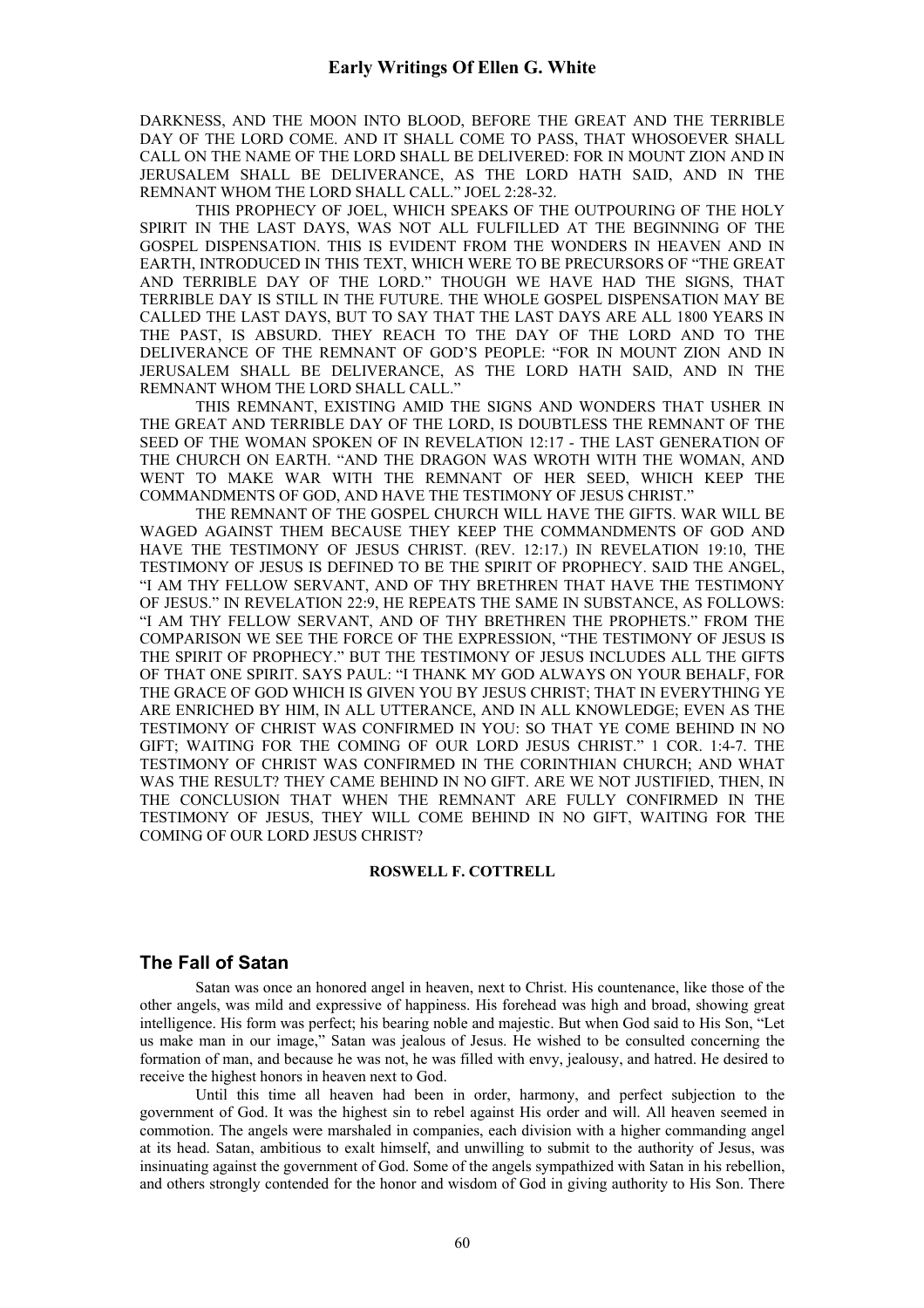was contention among the angels. Satan and his sympathizers were striving to reform the government of God. They wished to look into His unsearchable wisdom, and ascertain His purpose in exalting Jesus and endowing Him with such unlimited power and command. They rebelled against the authority of the Son. All the heavenly host were summoned to appear before the Father to have each case decided. It was there determined that Satan should be expelled from heaven, with all the angels who had joined him in the rebellion. Then there was war in heaven. Angels were engaged in the battle; Satan wished to conquer the Son of God and those who were submissive to His will. But the good and true angels prevailed, and Satan, with his followers, was driven from heaven.

After Satan and those who fell with him were shut out of heaven, and he realized that he had forever lost all its purity and glory, he repented, and wished to be reinstated in heaven. He was willing to take his proper place, or any position that might be assigned him. But no; heaven must not be placed in jeopardy. All heaven might be marred should he be taken back; for sin originated with him, and the seeds of rebellion were within him. Both he and his followers wept, and implored to be taken back into the favor of God. But their sin - their hatred, their envy and jealousy - had been so great that God could not blot it out. It must remain to receive its final punishment.

When Satan became fully conscious that there was no possibility of his being brought again into favor with God, his malice and hatred began to be manifest. He consulted with his angels, and a plan was laid to still work against God's government. When Adam and Eve were placed in the beautiful garden, Satan was laying plans to destroy them. In no way could this happy couple be deprived of their happiness if they obeyed God. Satan could not exercise his power upon them unless they should first disobey God and forfeit His favor. Some plan must therefore be devised to lead them to disobedience that they might incur God's frown and be brought under the more direct influence of Satan and his angels. It was decided that Satan should assume another form and manifest an interest for man. He must insinuate against God's truthfulness and create doubt whether God did mean just what He said; next, he must excite their curiosity, and lead them to pry into the unsearchable plans of God the very sin of which Satan had been guilty - and reason as to the cause of His restrictions in regard to the tree of knowledge.

#### **The Fall of Man**

Holy angels often visited the garden, and gave instruction to Adam and Eve concerning their employment and also taught them concerning the rebellion and fall of Satan. The angels warned them of Satan and cautioned them not to separate from each other in their employment, for they might be brought in contact with this fallen foe. The angels also enjoined upon them to follow closely the directions God had given them, for in perfect obedience only were they safe. Then this fallen foe could have no power over them.

Satan commenced his work with Eve, to cause her to disobey. She first erred in wandering from her husband, next in lingering around the forbidden tree, and next in listening to the voice of the tempter, and even daring to doubt what God had said, "In the day that you eats thereof you shall surely die." She thought that perhaps the Lord did not mean just what He said, and venturing, she put forth her hand, took of the fruit and ate. It was pleasing to the eye and pleasant to the taste. Then she was jealous that God had withheld from them what was really for their good, and she offered the fruit to her husband, thereby tempting him. She related to Adam all that the serpent had said and expressed her astonishment that he had the power of speech.

I saw a sadness come over Adam's countenance. He appeared afraid and astonished. A struggle seemed to be going on in his mind. He felt sure that this was the foe against whom they had been warned, and that his wife must die. They must be separated. His love for Eve was strong, and in utter discouragement he resolved to share her fate. He seized the fruit and quickly ate it. Then Satan exulted. He had rebelled in heaven, and had gained sympathizers who loved him and followed him in his rebellion. He had fallen and caused others to fall with him. And he had now tempted the woman to distrust God, to inquire into His wisdom, and to seek to penetrate His all-wise plans. Satan knew that the woman would not fall alone. Adam, through his love for Eve, disobeyed the command of God, and fell with her.

The news of man's fall spread through heaven. Every harp was hushed. The angels cast their crowns from their heads in sorrow. All heaven was in agitation. A council was held to decide what must be done with the guilty pair. The angels feared that they would put forth the hand, and eat of the tree of life, and become immortal sinners. But God said that He would drive the transgressors from the garden. Angels were immediately commissioned to guard the way of the tree of life. It had been Satan's studied plan that Adam and Eve should disobey God, receive His frown, and then partake of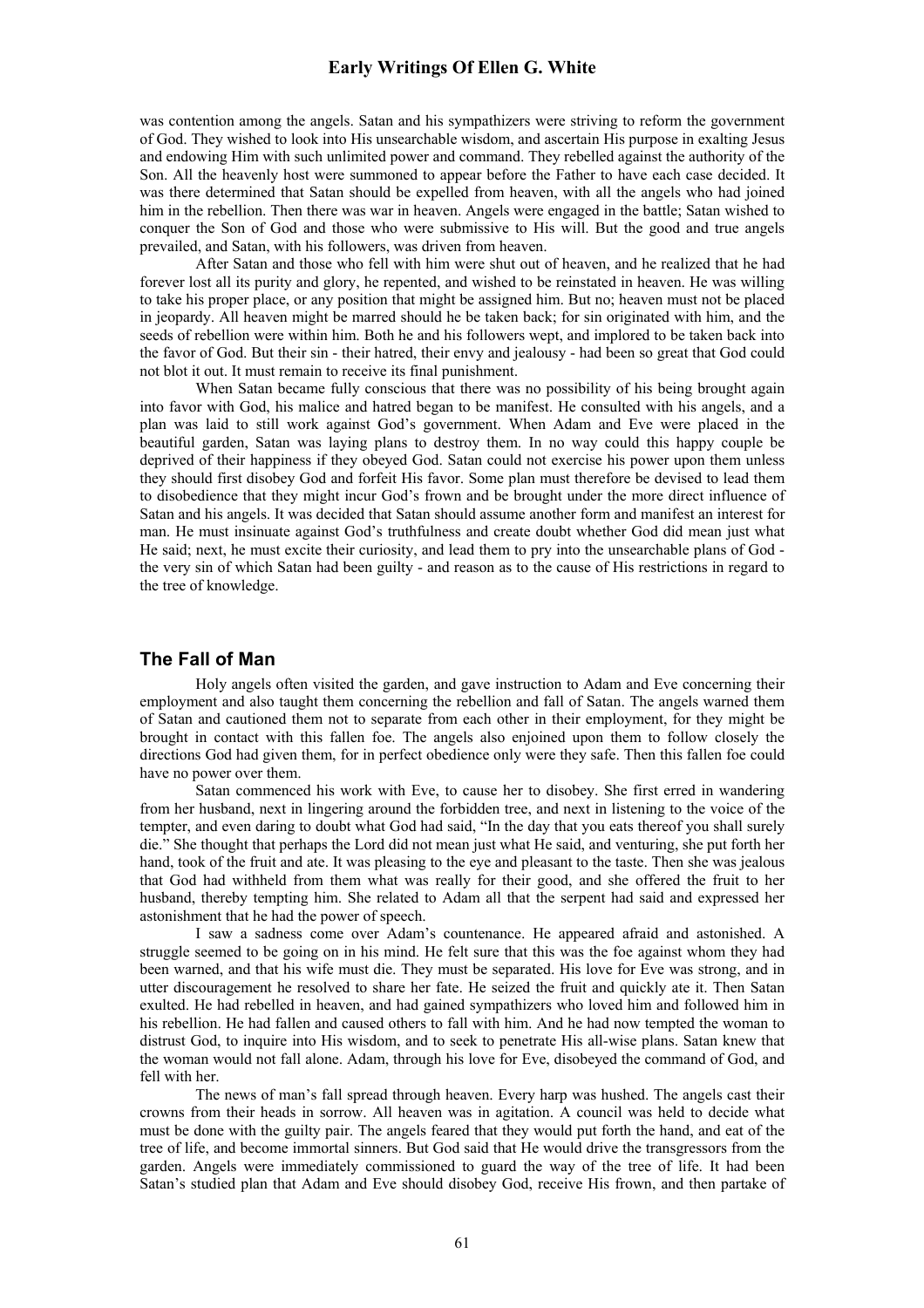the tree of life, that they might live forever in sin and disobedience, and thus sin be immortalized. But holy angels were sent to drive them out of the garden, and to bar their way to the tree of life. Each of these mighty angels had in his right hand something which had the appearance of a glittering sword. Then Satan triumphed. He had made others suffer by his fall. He had been shut out of heaven, they out of Paradise.

# **The Plan of Salvation**

Sorrow filled heaven, as it was realized that man was lost, and that world which God had created was to be filled with mortals doomed to misery, sickness, and death, and there was no way of escape for the offender. The whole family of Adam must die. I saw the lovely Jesus and beheld an expression of sympathy and sorrow upon His countenance. Soon I saw Him approach the exceeding bright light which enshrouded the Father. Said my accompanying angel, He is in close converse with His Father. The anxiety of the angels seemed to be intense while Jesus was communing with His Father. Three times He was shut in by the glorious light about the Father, and the third time He came from the Father, His person could be seen. His countenance was calm, free from all perplexity and doubt, and shone with benevolence and loveliness, such as words cannot express. He then made known to the angelic host that a way of escape had been made for lost man. He told them that He had been pleading with His Father, and had offered to give His life a ransom, to take the sentence of death upon Himself, that through Him man might find pardon; that through the merits of His blood, and obedience to the law of God, they could have the favor of God, and be brought into the beautiful garden, and eat of the fruit of the tree of life.

At first the angels could not rejoice; for their Commander concealed nothing from them, but opened before them the plan of salvation. Jesus told them that He would stand between the wrath of His Father and guilty man, that He would bear iniquity and scorn, and but few would receive Him as the Son of God. Nearly all would hate and reject Him. He would leave all His glory in heaven, appear upon earth as a man, humble Himself as a man, become acquainted by His own experience with the various temptations with which man would be beset, that He might know how to succor those who should be tempted; and that finally, after His mission as a teacher would be accomplished, He would be delivered into the hands of men, and endure almost every cruelty and suffering that Satan and his angels could inspire wicked men to inflict; that He would die the cruelest of deaths, hung up between the heavens and the earth as a guilty sinner; that He would suffer dreadful hours of agony, which even angels could not look upon, but would veil their faces from the sight. Not merely agony of body would He suffer, but mental agony, that with which bodily suffering could in no wise be compared. The weight of the sins of the whole world would be upon Him. He told them He would die and rise again the third day, and would ascend to His Father to intercede for wayward, guilty man.

The angels prostrated themselves before Him. They offered their lives. Jesus said to them that He would by His death save many, that the life of an angel could not pay the debt. His life alone could be accepted of His Father as a ransom for man. Jesus also told them that they would have a part to act, to be with Him and at different times strengthen Him; that He would take man's fallen nature, and His strength would not be even equal with theirs; that they would be witnesses of His humiliation and great sufferings; and that as they would witness His sufferings, and the hatred of men toward Him, they would be stirred with the deepest emotion, and through their love for Him would wish to rescue and deliver Him from His murderers; but that they must not interfere to prevent anything they should behold; and that they should act a part in His resurrection; that the plan of salvation was devised, and His Father had accepted the plan.

With a holy sadness Jesus comforted and cheered the angels and informed them that hereafter those whom He should redeem would be with Him, and that by His death He should ransom many and destroy him who had the power of death. And His Father would give Him the kingdom and the greatness of the kingdom under the whole heaven, and He would possess it forever and ever. Satan and sinners would be destroyed, nevermore to disturb heaven or the purified new earth. Jesus bade the heavenly host be reconciled to the plan that His Father had accepted and rejoice that through His death fallen man could again be exalted to obtain favor with God and enjoy heaven.

Then joy, inexpressible joy, filled heaven. And the heavenly host sang a song of praise and adoration. They touched their harps and sang a note higher than they had done before, for the great mercy and condescension of God in yielding up His dearly Beloved to die for a race of rebels. Praise and adoration were poured forth for the self-denial and sacrifice of Jesus; that He would consent to leave the bosom of His Father, and choose a life of suffering and anguish, and die an ignominious death to give life to others.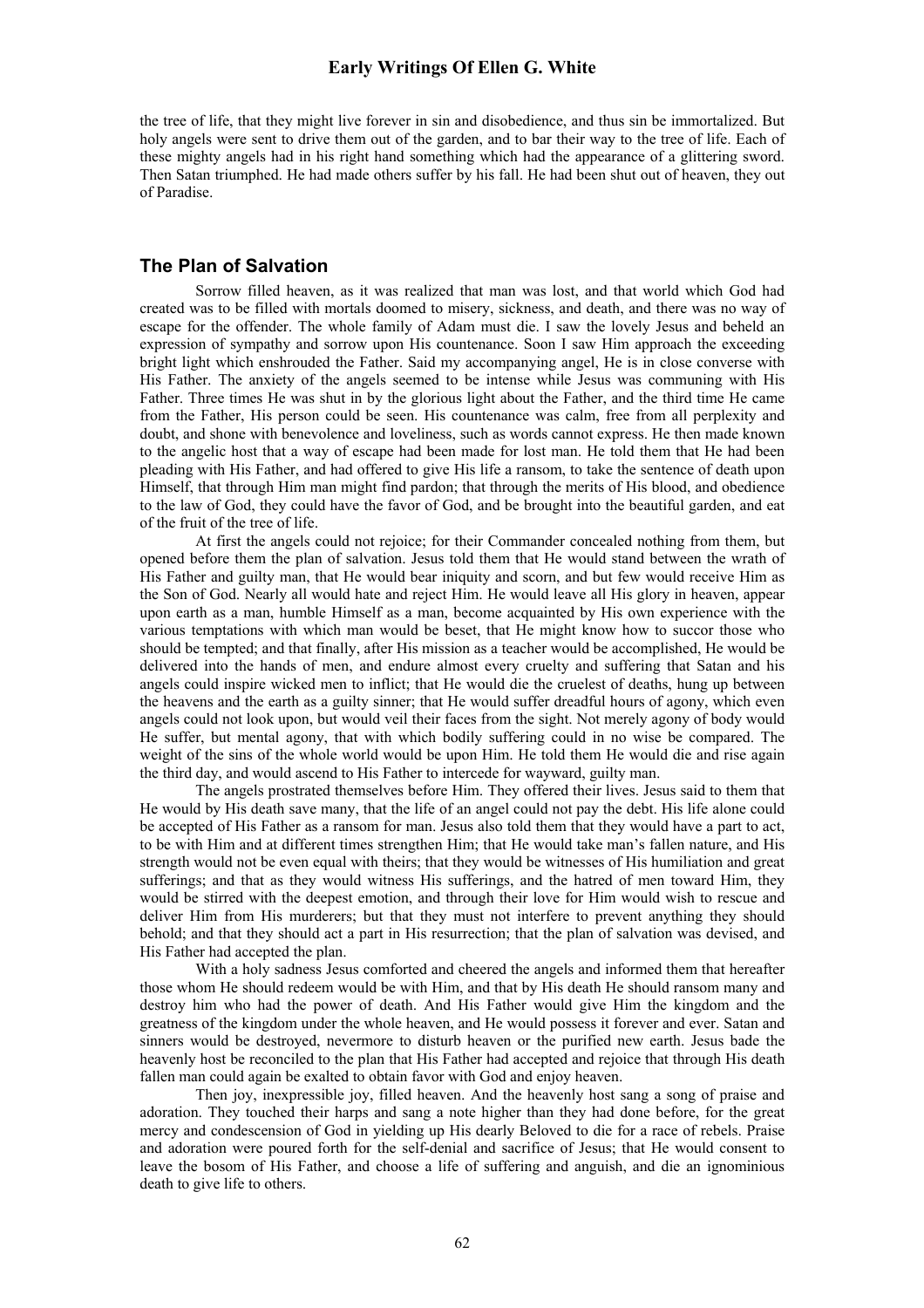Said the angel, "Think you that the Father yielded up His dearly beloved Son without a struggle? No, no. It was even a struggle with the God of heaven, whether to let guilty man perish, or to give His beloved Son to die for Him." Angels were so interested for man's salvation that there could be found among them those who would yield their glory and give their life for perishing man, "But," said my accompanying angel, "that would avail nothing. The transgression was so great that an angel's life would not pay the debt. Nothing but the death and intercessions of His son would pay the debt and save lost man from hopeless sorrow and misery."

But the work of the angels was assigned them, to ascend and descend with strengthening balm from glory to soothe the Son of God in His sufferings, and minister unto Him. Also, their work would be to guard and keep the subjects of grace from the evil angels and the darkness constantly thrown around them by Satan. I saw that it was impossible for God to alter or change His law to save lost, perishing man; therefore He suffered His beloved Son to die for man's transgression.

Satan again rejoiced with his angels that he could, by causing man's fall, pull down the Son of God from His exalted position. He told his angels that when Jesus should take fallen man's nature, he could overpower Him and hinder the accomplishment of the plan of salvation.

I was shown Satan as he once was, a happy, exalted angel. Then I was shown him as he now is. He still bears a kingly form. His features are still noble, for he is an angel fallen. But the expression of his countenance is full of anxiety, care, unhappiness, malice, hate, mischief, deceit, and every evil. That brow which was once so noble, I particularly noticed. His forehead commenced from his eyes to recede. I saw that he had so long bent himself to evil that every good quality was debased, and every evil trait was developed. His eyes were cunning, sly, and showed great penetration. His frame was large, but the flesh hung loosely about his hands and face. As I beheld him, his chin was resting upon his left hand. He appeared to be in deep thought. A smile was upon his countenance, which made me tremble, it was so full of evil and satanic slyness. This smile is the one he wears just before he makes sure of his victim, and as he fastens the victim in his snare, this smile grows horrible.

# **The First Advent Of Christ**

I was carried down to the time when Jesus was to take upon Himself man's nature, humble Himself as a man, and suffer the temptations of Satan.

His birth was without worldly grandeur. He was born in a stable and cradled in a manger; yet His birth was honored far above that of any of the sons of men. Angels from heaven informed the shepherds of the advent of Jesus, and light and glory from God accompanied their testimony. The heavenly host touched their harps and glorified God. They triumphantly heralded the advent of the Son of God to a fallen world to accomplish the work of redemption, and by His death to bring peace, happiness, and everlasting life to man. God honored the advent of His Son. Angels worshiped Him.

Angels of God hovered over the scene of His baptism; the Holy Spirit descended in the form of a dove and lighted upon Him, and as the people stood greatly amazed, with their eyes fastened upon Him, the Father's voice was heard from heaven, saying, Thou art My beloved Son; in Thee I am well pleased.

John was not certain that it was the Savior who came to be baptized of him in Jordan. But God had promised him a sign by which he should know the Lamb of God. That sign was given as the heavenly dove rested upon Jesus, and the glory of God shone round about Him. John reached forth his hand, pointing to Jesus, and with a loud voice cried out, "Behold the Lamb of God, which takes away the sin of the world!"

John informed his disciples that Jesus was the promised Messiah, the Savior of the world. As his work was closing, he taught his disciples to look to Jesus, and follow Him as the Great Teacher. John's life was sorrowful and self-denying. He heralded the first advent of Christ, but was not permitted to witness His miracles, and enjoy the power manifested by Him. When Jesus should establish Himself as a teacher, John knew that he himself must die. His voice was seldom heard, except in the wilderness. His life was lonely. He did not cling to his father's family, to enjoy their society, but left them in order to fulfill his mission. Multitudes left the busy cities and villages and flocked to the wilderness to hear the words of the wonderful prophet. John laid the ax to the root of the tree. He reproved sin, fearless of consequences, and prepared the way for the Lamb of God.

Herod was affected as he listened to the powerful, pointed testimonies of John, and with deep interest he inquired what he must do to become his disciple. John was acquainted with the fact that he was about to marry his brother's wife, while her husband was yet living, and faithfully told Herod that this was not lawful. Herod was unwilling to make any sacrifice. He married his brother's wife, and through her influence, seized John and put him in prison, intending however to release him. While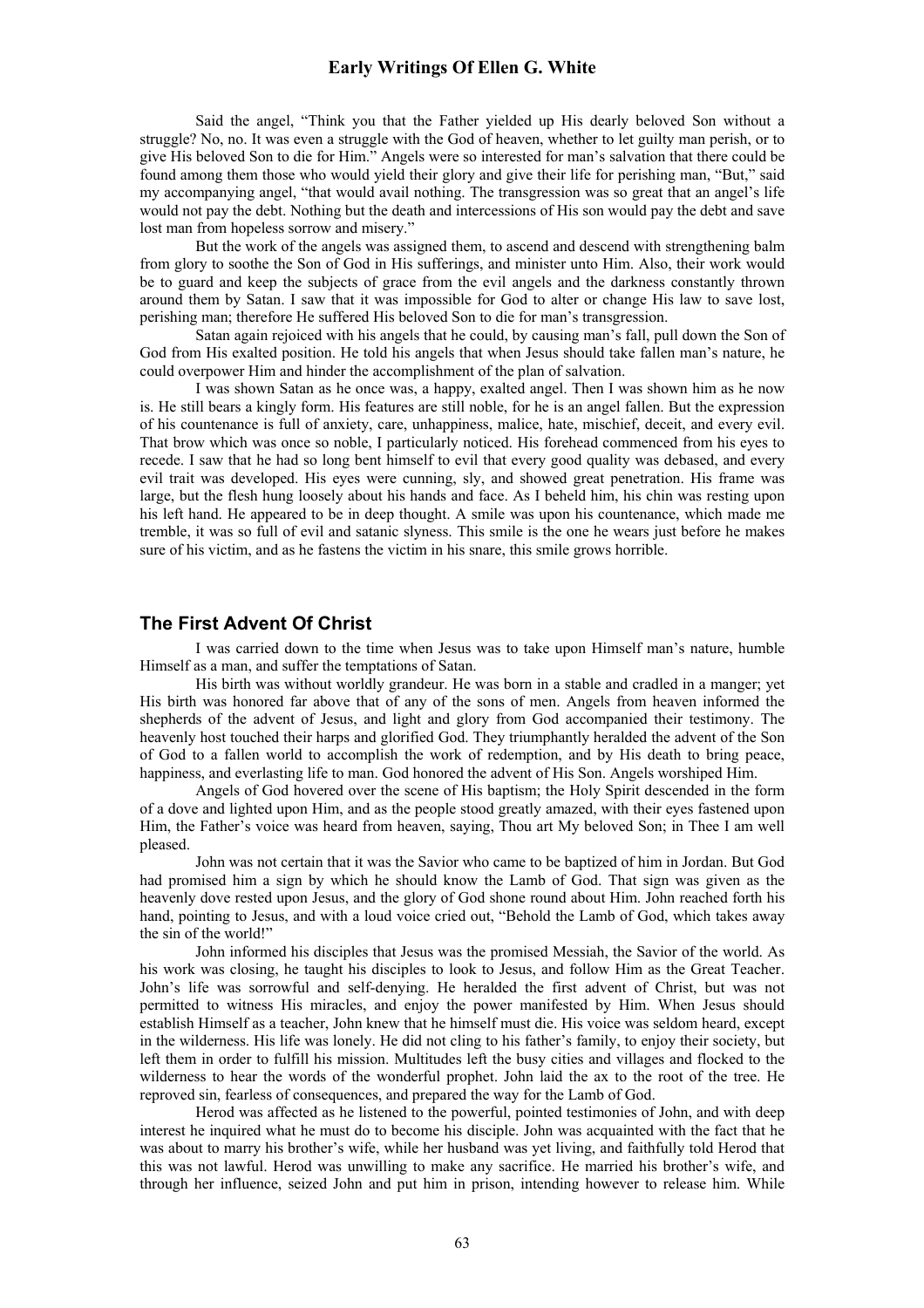there confined, John heard through his disciples of the mighty works of Jesus. He could not listen to His gracious words; but the disciples informed him and comforted him with what they had heard. Soon John was beheaded, through the influence of Herod's wife. I saw that the humblest disciples who followed Jesus, witnessed His miracles, and heard the comforting words which fell from His lips, were greater than John the Baptist; that is, they were more exalted and honored, and had more pleasure in their lives.

John came in the spirit and power of Elijah to proclaim the first advent of Jesus. I was pointed down to the last days and saw that John represented those who should go forth in the spirit and power of Elijah to herald the day of wrath and the second advent of Jesus. After the baptism of Jesus in Jordan, He was led by the Spirit into the wilderness, to be tempted of the devil. The Holy Spirit had prepared Him for that special scene of fierce temptations. Forty days He was tempted of Satan, and in those days He ate nothing. Everything around Him was unpleasant, from which human nature would be led to shrink. He was with the wild beasts and the devil, in a desolate, lonely place. The Son of God was pale and emaciated, through fasting and suffering. But His course was marked out, and He must fulfill the work which He came to do.

Satan took advantage of the sufferings of the Son of God and prepared to beset Him with manifold temptations, hoping to obtain the victory over Him, because He had humbled Himself as a man. Satan came with this temptation: "If Thou be the Son of God, command this stone that it be made bread." He tempted Jesus to condescend to give him proof of His being the Messiah, by exercising His divine power. Jesus mildly answered him, "It is written, That man shall not live by bread alone, but by every word of God."

Satan was seeking a dispute with Jesus concerning His being the Son of God. He referred to His weak, suffering condition and boastingly affirmed that he was stronger than Jesus. But the word spoken from heaven, "Thou art My beloved Son; in Thee I am well pleased," was sufficient to sustain Jesus through all His sufferings. I saw that Christ had nothing to do in convincing Satan of His power or of His being the Savior of the world. Satan had sufficient evidence of the exalted station and authority of the Son of God. His unwillingness to yield to Christ's authority had shut him out of heaven.

Satan, to manifest his power, carried Jesus to Jerusalem, and set Him upon a pinnacle of the temple, and there tempted Him to give evidence that He was the Son of God, by casting Himself down from that dizzy height. Satan came with the words of inspiration: "For it is written, He shall give His angels charge over Thee, to keep Thee: and in their hands they shall bear Thee up, lest at any time Thou dash Thy foot against a stone." Jesus answering said unto him, "It is said, Thou shall not tempt the Lord your God." Satan wished to cause Jesus to presume upon the mercy of His Father and risk His life before the fulfillment of His mission. He had hoped that the plan of salvation would fail; but the plan was laid too deep to be overthrown or marred by Satan.

Christ is the example for all Christians. When they are tempted, or their rights are disputed, they should bear it patiently. They should not feel that they have a right to call upon the Lord to display His power that they may obtain a victory over their enemies, unless God can be directly honored and glorified thereby. If Jesus had cast Himself from the pinnacle of the temple, it would not have glorified His Father; for none would have witnessed the act but Satan and the angels of God. And it would have been tempting the Lord to display His power to His bitterest foe. It would have been condescending to the one whom Jesus came to conquer.

"And the devil, taking Him up into an high mountain, showed unto Him all the kingdoms of the world in a moment of time. And the devil said unto Him, All this power will I give Thee, and the glory of them: for that is delivered unto me; and to whomsoever I will I give it. If Thou therefore wilt worship me, all shall be Your. And Jesus answered and said unto him, Get thee behind Me, Satan: for it is written, Thou shall worship the Lord your God, and Him only shall you serve."

Satan presented before Jesus the kingdoms of the world in the most attractive light. If Jesus would there worship him, he offered to relinquish his claims to the possessions of earth. If the plan of salvation should be carried out, and Jesus should die to redeem man, Satan knew that his own power must be limited and finally taken away, and that he would be destroyed. Therefore it was his studied plan to prevent, if possible, the completion of the great work which had been commenced by the Son of God. If the plan of man's redemption should fail, Satan would retain the kingdom which he then claimed. And if he should succeed, he flattered himself that he would reign in opposition to the God of heaven.

Satan exulted when Jesus laid aside His power and glory and left heaven. He thought that the Son of God was then placed in his power. The temptation took so easily with the holy pair in Eden that he hoped by his satanic power and cunning to overthrow even the Son of God, and thereby save his own life and kingdom. If he could tempt Jesus to depart from the will of His Father, his object would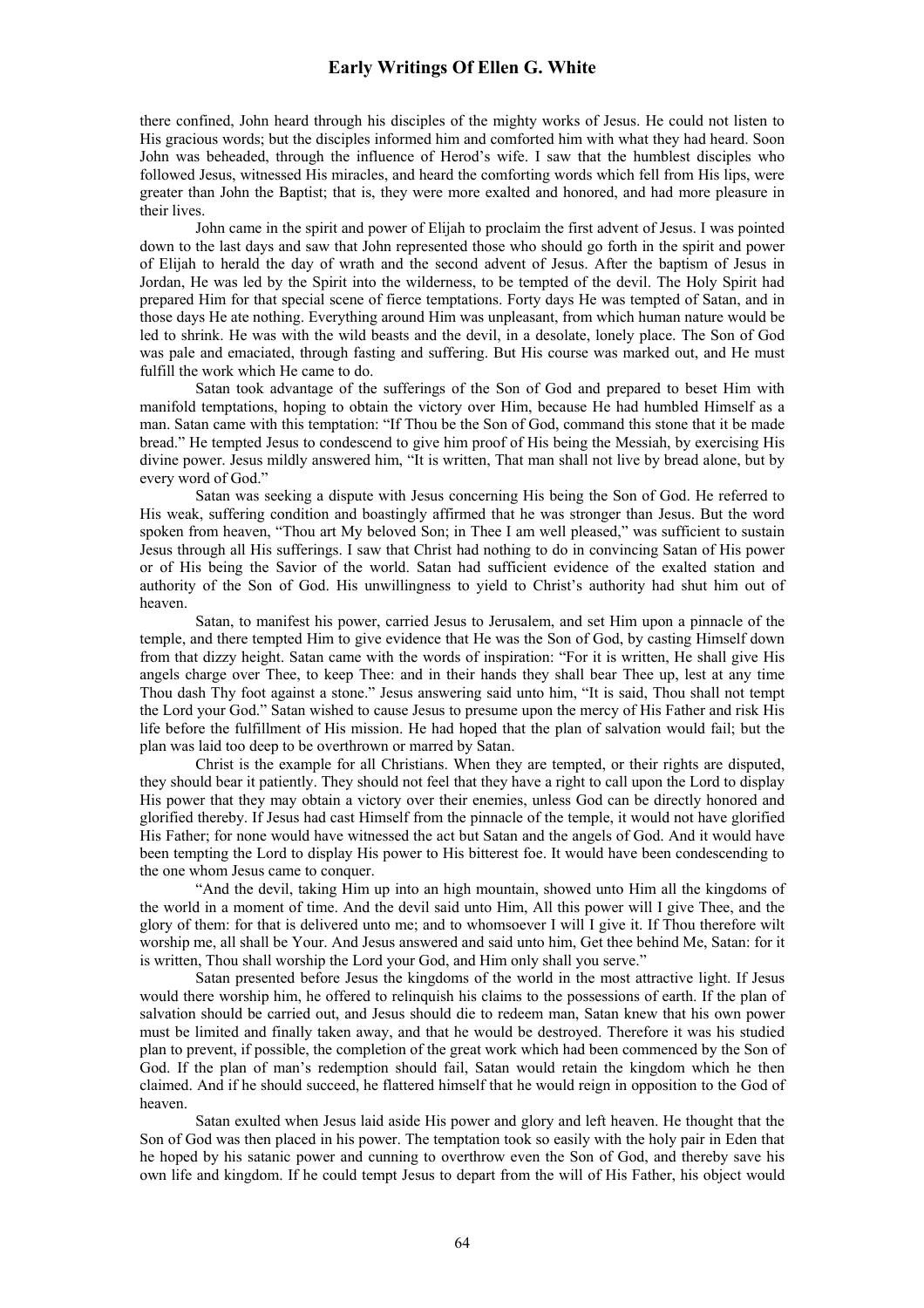be gained. But Jesus met the tempter with the rebuke, "Get thee behind Me, Satan." He was to bow only to His Father.

Satan claimed the kingdom of earth as his and insinuated to Jesus that all His sufferings might be saved: that He need not die to obtain the kingdoms of this world; if He would worship him He might have all the possessions of earth and the glory of reigning over them. But Jesus was steadfast. He knew that the time was to come when He would by His own life redeem the kingdom from Satan, and that, after a season, all in heaven and earth would submit to Him. He chose His life of suffering and His dreadful death, as the way appointed by His Father that He might become a lawful heir to the kingdoms of earth and have them given into His hands as an everlasting possession. Satan also will be given into His hands to be destroyed be death, nevermore to annoy Jesus or the saints in glory.

# **The Ministry of Christ**

After Satan had ended his temptations, he departed from Jesus for a season, and angels prepared Him food in the wilderness, and strengthened Him, and the blessing of His Father rested upon Him. Satan had failed in his fiercest temptations; yet he looked forward to the period of Jesus' ministry, when he should at different times try his cunning against Him. He still hoped to prevail against Him by stirring up those who would not receive Jesus, to hate and seek to destroy Him. Satan held a special council with his angels. They were disappointed and enraged that they had prevailed nothing against the Son of God. They decided that they must be more cunning and use their power to the utmost to inspire unbelief in the minds of His own nation as to His being the Savior of the world, and in this way discourage Jesus in His mission. No matter how exact the Jews might be in their ceremonies and sacrifices, if they could be kept blinded as to the prophecies and be made to believe that the Messiah was to appear as a mighty worldly king, they might be led to despise and reject Jesus.

I was shown that Satan and his angels were very busy during Christ's ministry, inspiring men with unbelief, hate, and scorn. Often when Jesus uttered some cutting truth, reproving their sins, the people would become enraged. Satan and his angels urged them on to take the life of the Son of God. More than once they took up stones to cast at Him, but angels guarded Him and bore Him away from the angry multitude to a place of safety. Again, as the plain truth dropped from His holy lips, the multitude laid hold of Him and led Him to the brow of a hill, intending to cast Him down. A contention arose among themselves as to what they should do with Him, when the angels again hid Him from the sight of the multitude, and He, passing through the midst of them, went His way.

Satan still hoped that the great plan of salvation would fail. He exerted all his power to make the hearts of the people hard and their feelings bitter against Jesus. He hoped that so few would receive Him as the Son of God that He would consider His sufferings and sacrifice too great to make for so small a company. But I saw that if there had been but two who would have accepted Jesus as the Son of God and believed on Him to the saving of their souls, He would have carried out the plan.

Jesus began His work by breaking Satan's power over the suffering. He restored the sick to health, gave sight to the blind, and healed the lame, causing them to leap for joy and to glorify God. He restored to health those who had been infirm and bound by Satan's cruel power many years. With gracious words He comforted the weak, the trembling, and the desponding. The feeble, suffering ones whom Satan held in triumph, Jesus wrenched from his grasp, bringing to them soundness of body and great joy and happiness. He raised the dead to life, and they glorified God for the mighty display of His power. He wrought mightily for all who believed on Him.

The life of Christ was filled with words and acts of benevolence, sympathy, and love. He was ever attentive to listen to and relieve the woes of those who came to Him. Multitudes carried in their own persons the evidence of His divine power. Yet after the work had been accomplished, many were ashamed of the humble yet mighty teacher. Because the rulers did not believe on Him, the people were not willing to accept Jesus. He was a man of sorrows and acquainted with grief. They could not endure to be governed by His sober, self-denying life. They wished to enjoy the honor which the world bestows. Yet many followed the Son of God and listened to His instructions, feasting upon the words which fell so graciously from His lips. His words were full of meaning, yet so plain that the weakest could understand them.

Satan and his angels blinded the eyes and darkened the understanding of the Jews, and stirred up the chief of the people and the rulers to take the Savior's life. Others were sent to bring Jesus unto them; but as they came near where He was they were greatly amazed. They saw Him filled with sympathy and compassion, as He witnessed human woe. They heard Him in love and tenderness speak encouragingly to the weak and afflicted. They also heard Him, in a voice of authority, rebuke the power of Satan and bid his captives go free. They listened to the words of wisdom that fell from His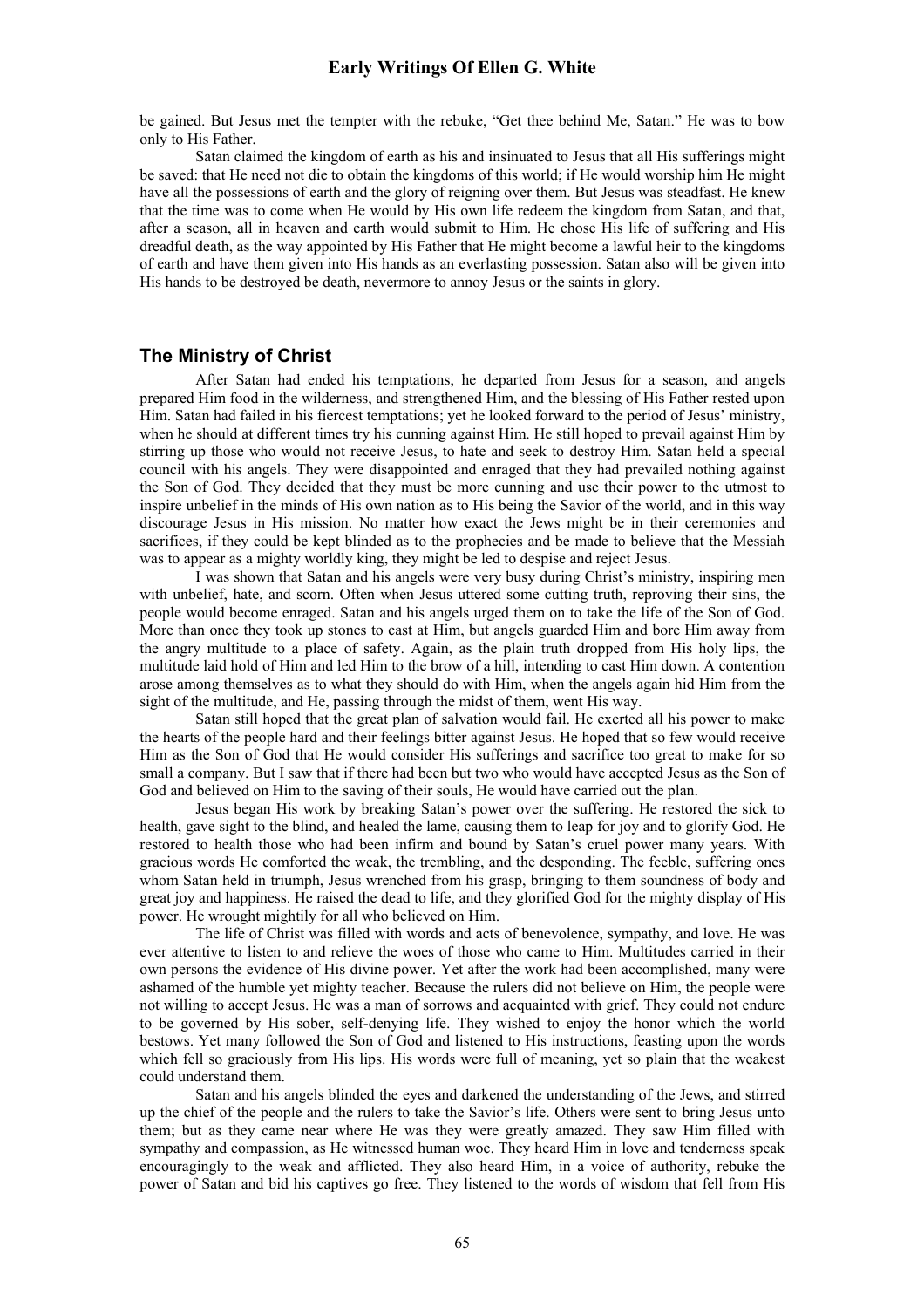lips, and they were captivated; they could not lay hands on Him. They returned to the priests and elders without Jesus. When asked, "Why have you not brought Him?" they related what they had witnessed of His miracles, and the holy words of wisdom, love, and knowledge which they had heard, and ended with saying, "Never man spoke like this man." The chief priests accused them of being also deceived, and some of the officers were ashamed that they had not taken Him. The priests inquired in a scornful manner if any of the rulers had believed on Him. I saw that many of the magistrates and elders did believe on Jesus; but Satan kept them from acknowledging it; they feared the reproach of the people more than they feared God.

Thus far the cunning and hatred of Satan had not broken up the plan of salvation. The time for the accomplishment of the object for which Jesus came into the world was drawing near. Satan and his angels consulted together and decided to inspire Christ's own nation to cry eagerly for His blood and heap upon Him cruelty and scorn. They hoped that Jesus would resent such treatment and fail to maintain His humility and meekness.

While Satan was laying his plans, Jesus was carefully opening to His disciples the sufferings through which He must pass - that He would be crucified and that He would rise again the third day. But their understanding seemed dull, and they could not comprehend what He told them.

# **The Transfiguration**

The faith of the disciples was greatly strengthened at the transfiguration, when they were permitted to behold Christ's glory and to hear the voice from heaven testifying to His divine character. God chose to give the followers of Jesus strong proof that He was the promised Messiah, that in their bitter sorrow and disappointment at His crucifixion, they would not entirely cast away their confidence. At the transfiguration the Lord sent Moses and Elijah to talk with Jesus concerning His sufferings and death. Instead of choosing angels to converse with His Son, God chose those who had themselves experienced the trials of earth.

Elijah had walked with God. His work had been painful and trying, for the Lord through him had reproved the sins of Israel. Elijah was a prophet of God; yet he was compelled to flee from place to place to save his life. His own nation hunted him like a wild beast that they might destroy him. But God translated Elijah. Angels bore him in glory and triumph to heaven.

Moses was greater than any who had lived before him. He had been highly honored of God, being privileged to talk with the Lord face to face, as a man speaks with a friend. He was permitted to see the bright light and excellent glory that enshrouded the Father. The Lord through Moses delivered the children of Israel from Egyptian bondage. Moses was a mediator for his people, often standing between them and the wrath of God. When the anger of the Lord was greatly kindled against Israel for their unbelief, their murmurings, and their grievous sins, Moses' love for them was tested. God proposed to destroy them and to make of him a mighty nation. Moses showed his love for Israel by his earnest pleading in their behalf. In his distress he prayed God to turn from His fierce anger and forgive Israel, or blot his name out of His book.

When Israel murmured against God and against Moses because they could get no water, they accused him of leading them out to kill them and their children. God heard their murmurings and bade Moses speak to the rock, that the people might have water. Moses smote the rock in wrath and took the glory to himself. The continual waywardness and murmuring of the children of Israel had caused him the keenest sorrow, and for a little time he forgot how much the Lord had borne with them, and that their murmuring was not against him, but against God. He thought only of himself, how deeply he was wronged, and how little gratitude they manifested in return for his deep love for them.

 It was God's plan to bring often His people into strait places, and then in their necessity to deliver them by His power, that they might realize His love and care for them, and thus be led to serve and honor Him. But Moses had failed to honor God and magnify His name before the people that they might glorify Him. In this he brought upon himself the Lord's displeasure.

When Moses came down from the mount with the two tables of stone and saw Israel worshiping the golden calf, his anger was greatly kindled, and he threw down the tables of stone and broke them. I saw that Moses did not sin in this. He was wroth for God, jealous for His glory. But when he yielded to the natural feelings of his heart and took to himself the honor which was due to God, he sinned, and for that sin God would not suffer him to enter the land of Canaan.

Satan had been trying to find something wherewith to accuse Moses before the angels. He exulted at his success in leading him to displease God, and he told the angels that he could overcome the Savior of the world when He should come to redeem man. For his transgression, Moses came under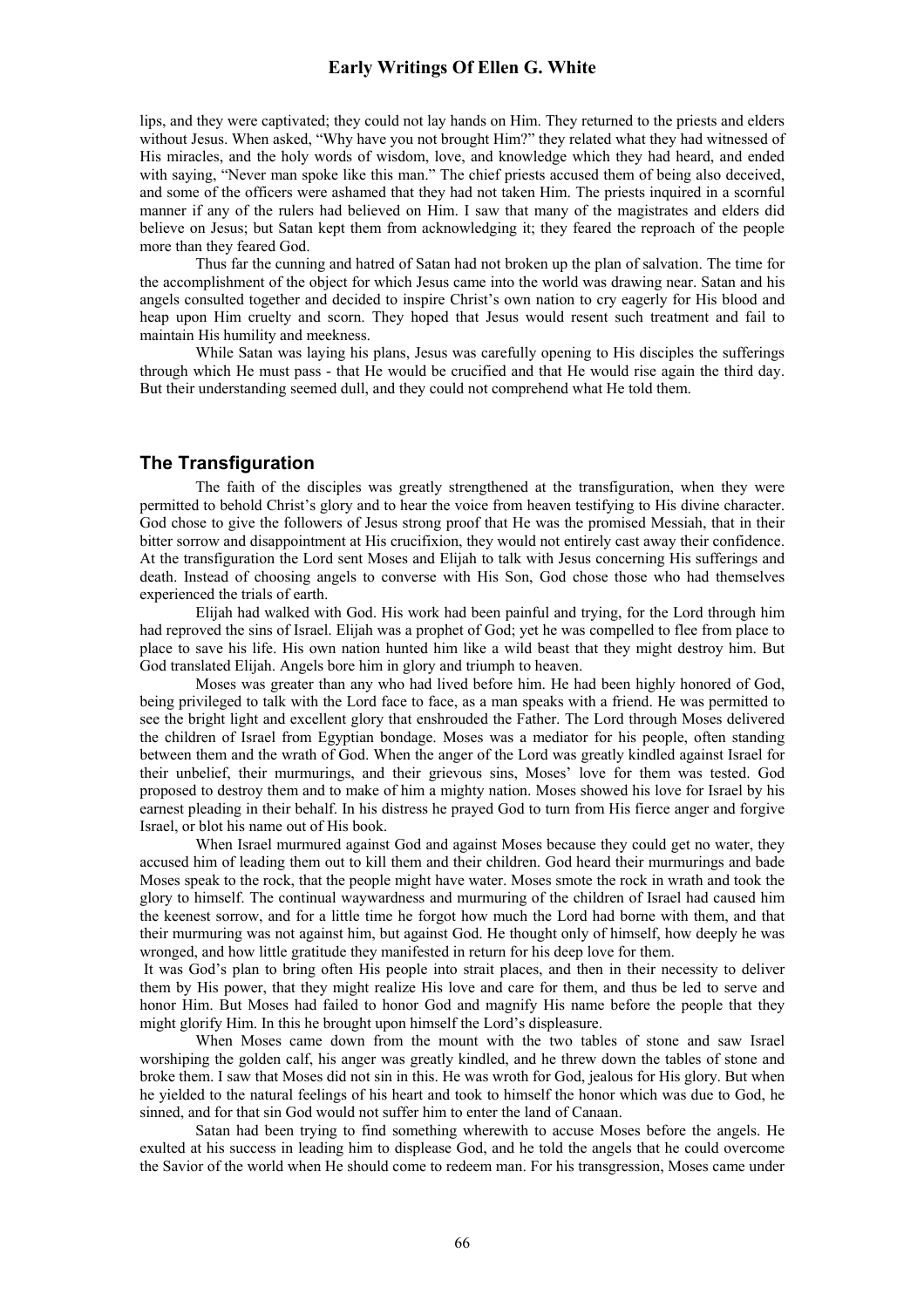the power of Satan - the dominion of death. Had he remained steadfast, the Lord would have brought him to the Promised Land, and would then have translated him to heaven without his seeing death.

Moses passed through death, but Michael came down and gave him life before his body had seen corruption. Satan tried to hold the body, claiming it as his; but Michael resurrected Moses and took him to heaven. Satan railed bitterly against God, denouncing Him as unjust in permitting his prey to be taken from him; but Christ did not rebuke His adversary, though it was through his temptation that the servant of God had fallen. He meekly referred him to His Father, saying, "The Lord rebuke thee."

Jesus had told His disciples that there were some standing with Him who should not taste of death till they should see the kingdom of God come with power. At the transfiguration this promise was fulfilled. The countenance of Jesus was there changed and shone like the sun. His raiment was white and glistening. Moses was present to represent those who will be raised from the dead at the second appearing of Jesus. And Elijah, who was translated without seeing death, represented those who will be changed to immortality at Christ's second coming and will be translated to heaven without seeing death. The disciples beheld with astonishment and fear the excellent majesty of Jesus and the cloud that overshadowed them, and heard the voice of God in terrible majesty, saying, "This is My beloved Son; hear Him."

# **The Betrayal of Christ**

I was carried down to the time when Jesus ate the Passover supper with His disciples. Satan had deceived Judas and led him to think that he was one of Christ's true disciples; but his heart had ever been carnal. He had seen the mighty works of Jesus, he had been with Him through His ministry, and had yielded to the overpowering evidence that He was the Messiah; but Judas was close and covetous; he loved money. He complained in anger of the costly ointment poured upon Jesus. Mary loved her Lord. He had forgiven her sins, which were many, and had raised from the dead her muchloved brother, and she felt that nothing was too dear to bestow upon Jesus. The more precious the ointment, the better could she express her gratitude to her Savior by devoting it to Him. Judas, as an excuse for his covetousness, urged that the ointment might have been sold and given to the poor. But it was not because he had any care for the poor; for he was selfish, and often appropriated to his own use that which was entrusted to his care to be given unto the poor. Judas had been inattentive to the comfort and even to the wants of Jesus, and to excuse his covetousness he often referred to the poor. This act of generosity on the part of Mary was a most cutting rebuke of his covetous disposition. The way was prepared for Satan's temptation to find a ready reception in the heart of Judas.

The priests and rulers of the Jews hated Jesus; but multitudes thronged to listen to His words of wisdom and to witness His mighty works. The people were stirred with the deepest interest and anxiously followed Jesus to hear the instructions of this wonderful teacher. Many of the rulers believed on Him, but dared not confess their faith lest they should be put out of the synagogue. The priests and elders decided that something must be done to draw the attention of the people from Jesus. They feared that all men would believe on Him. They could see no safety for themselves. They must lose their position or put Jesus to death. And after they should put Him to death, there would still be those who were living monuments of His power. Jesus had raised Lazarus from the dead, and they feared that if they should kill Jesus, Lazarus would testify of His mighty power. The people were flocking to see him who was raised from the dead, and the rulers determined to slay Lazarus also, and put down the excitement. Then they would turn the people to the traditions and doctrines of men, to tithe mint and rue, and again have influence over them. They agreed to take Jesus when He was alone; for if they should attempt to take Him in a crowd, when the minds of the people were all interested in Him, they would be stoned.

Judas knew how anxious they were to obtain Jesus and offered to betray Him to the chief priests and elders for a few pieces of silver. His love of money led him to agree to betray his Lord into the hands of His bitterest enemies. Satan was working directly through Judas, and in the midst of the impressive scene of the last supper, the traitor was devising plans to betray his Master. Jesus sorrowfully told His disciples that all of them would be offended because of Him that night. But Peter ardently affirmed that although all others should be offended because of Him, he would not be offended. Jesus said to Peter: "Satan has desired to have you, that he may sift you as wheat: but I have prayed for thee, that your faith fail not: and when you art converted, strengthen your brethren." Luke 22:31,32.

I beheld Jesus in the garden with His disciples. In deep sorrow He bade them watch and pray, lest they should enter into temptation. He knew that their faith was to be tried, and their hopes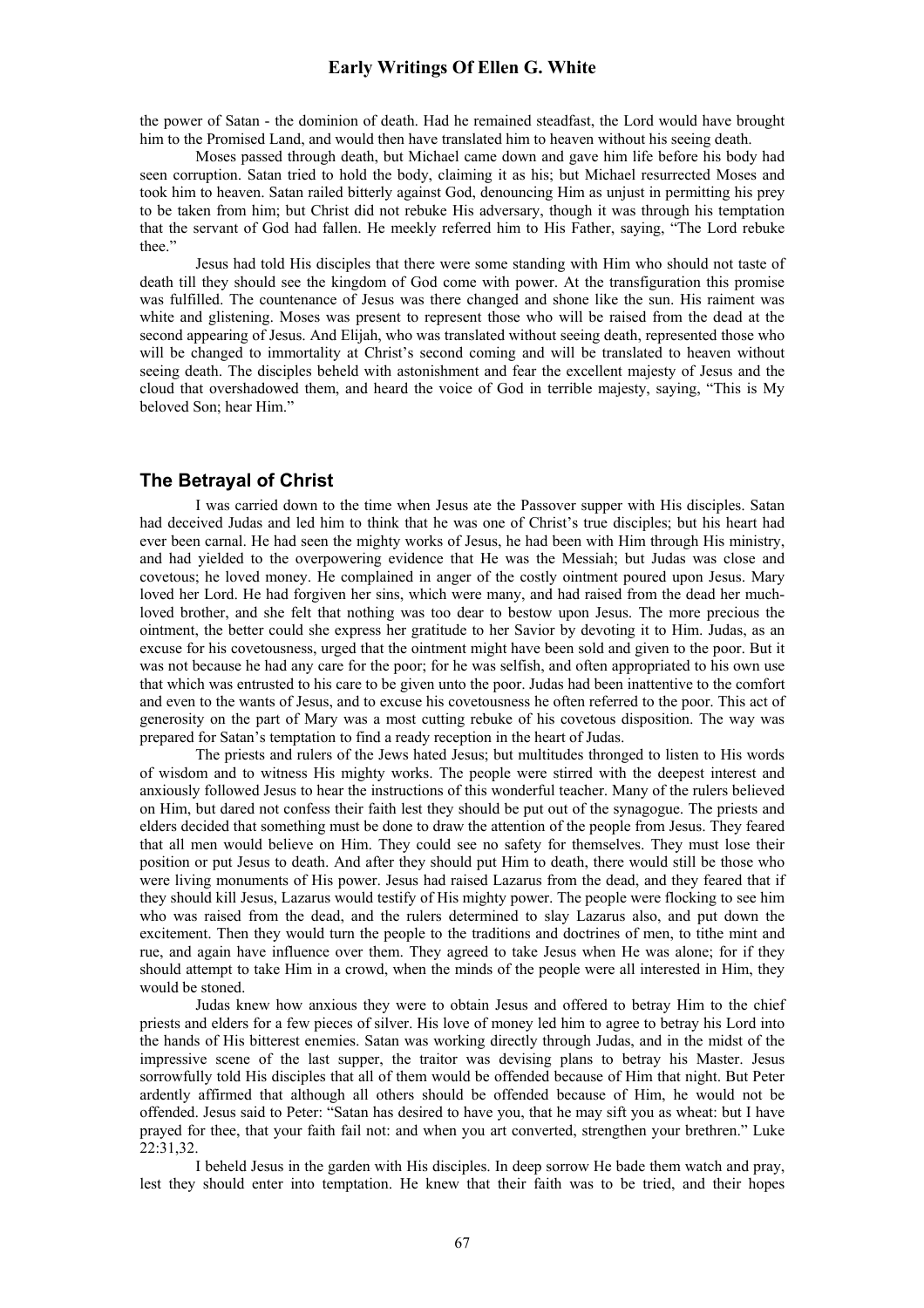disappointed, and that they would need all the strength which they could obtain by close watching and fervent prayer. With strong cries and weeping, Jesus prayed, "Father, if Thou be willing, remove this cup from Me: nevertheless not My will, but Your, be done." The Son of God prayed in agony. Great drops of blood gathered upon His face and fell to the ground. Angels were hovering over the place, witnessing the scene, but only one was commissioned to go and strengthen the Son of God in His agony. There was no joy in heaven. The angels cast their crowns and harps from them and with the deepest interest silently watched Jesus. They wished to surround the Son of God, but the commanding angels suffered them not, lest, as they should behold His betrayal, they should deliver Him; for the plan had been laid, and it must be fulfilled.

After Jesus had prayed, He came to His disciples; but they were sleeping. In that dreadful hour He had not the sympathy and prayers of even His disciples. Peter, who was so zealous a short time before, was heavy with sleep. Jesus reminded him of his positive declarations and said to him, "What, could you not watch with Me one hour?" Three times the Son of God prayed in agony. Then Judas, with his band of armed men, appeared. He approached his Master as usual, to salute Him. The band surrounded Jesus; but there He manifested His divine power, as He said, "Whom seek you?" "I am He." They fell backward to the ground. Jesus made this inquiry that they might witness His power and have evidence that He could deliver Himself from their hands if He would.

The disciples began to hope as they saw the multitude with their staves and swords fall so quickly. As they arose and again surrounded the Son of God, Peter drew his sword and smote a servant of the high priest and cut off an ear. Jesus bade him to put up the sword, saying, "Thinks you that I cannot now pray to My Father, and He shall presently give Me more than twelve legions of angels?" I saw that as these words were spoken, the countenances of the angels were animated with hope. They wished then and there to surround their Commander and disperse that angry mob. But again sadness settled upon them, as Jesus added, "But how then shall the Scriptures be fulfilled, that thus it must be?" The hearts of the disciples also sank in despair and bitter disappointment, as Jesus suffered Himself to be led away by His enemies.

The disciples feared for their own lives, and they all forsook Him and fled. Jesus was left alone in the hands of the murderous mob. Oh, what a triumph of Satan then! And what sadness and sorrow with the angels of God! Many companies of holy angels, each with a tall commanding angel at their head, were sent to witness the scene. They were to record every insult and cruelty imposed upon the Son of God, and to register every pang of anguish which Jesus should suffer; for the very men who joined in this dreadful scene are to see it all again in living characters.

# **The Trial of Christ**

The angels as they left heaven, in sadness laid off their glittering crowns. They could not wear them while their Commander was suffering and was to wear a crown of thorns. Satan and his angels were busy in the judgment hall to destroy human feeling and sympathy. The very atmosphere was heavy and polluted by their influence. The chief priests and elders were inspired by them to insult and abuse Jesus in a manner the most difficult for human nature to bear. Satan hoped that such mockery and violence would call forth from the Son of God some complaint or murmur; or that He would manifest His divine power, and wrench Himself from the grasp of the multitude, and that thus the plan of salvation might at last fail.

Peter followed his Lord after His betrayal. He was anxious to see what would be done with Jesus. But when he was accused of being one of His disciples, fear for his own safety led him to declare that he knew not the man. The disciples were noted for the purity of their language, and Peter, to convince his accusers that he was not one of Christ's disciples, denied the charge the third time with cursing and swearing. Jesus, who was at some distance from Peter, turned a sorrowful reproving gaze upon him. Then the disciple remembered the words which Jesus had spoken to him in the upper chamber, and also his own zealous assertion, "Though all men shall be offended because of Thee, yet will I never be offended." He had denied his Lord, even with cursing and swearing; but that look of Jesus' melted Peter's heart and saved him. He wept bitterly and repented of his great sin, and was converted, and then was prepared to strengthen his brethren.

The multitude were clamorous for the blood of Jesus. They cruelly scourged Him, and put upon Him an old purple kingly robe, and bound His sacred head with a crown of thorns. They put a reed into His hand, and bowed to Him, and mockingly saluted Him, "Hail, king of the Jews!" They then took the reed from His hand and smote Him with it upon the head, causing the thorns to penetrate His temples, sending the blood trickling down His face and beard.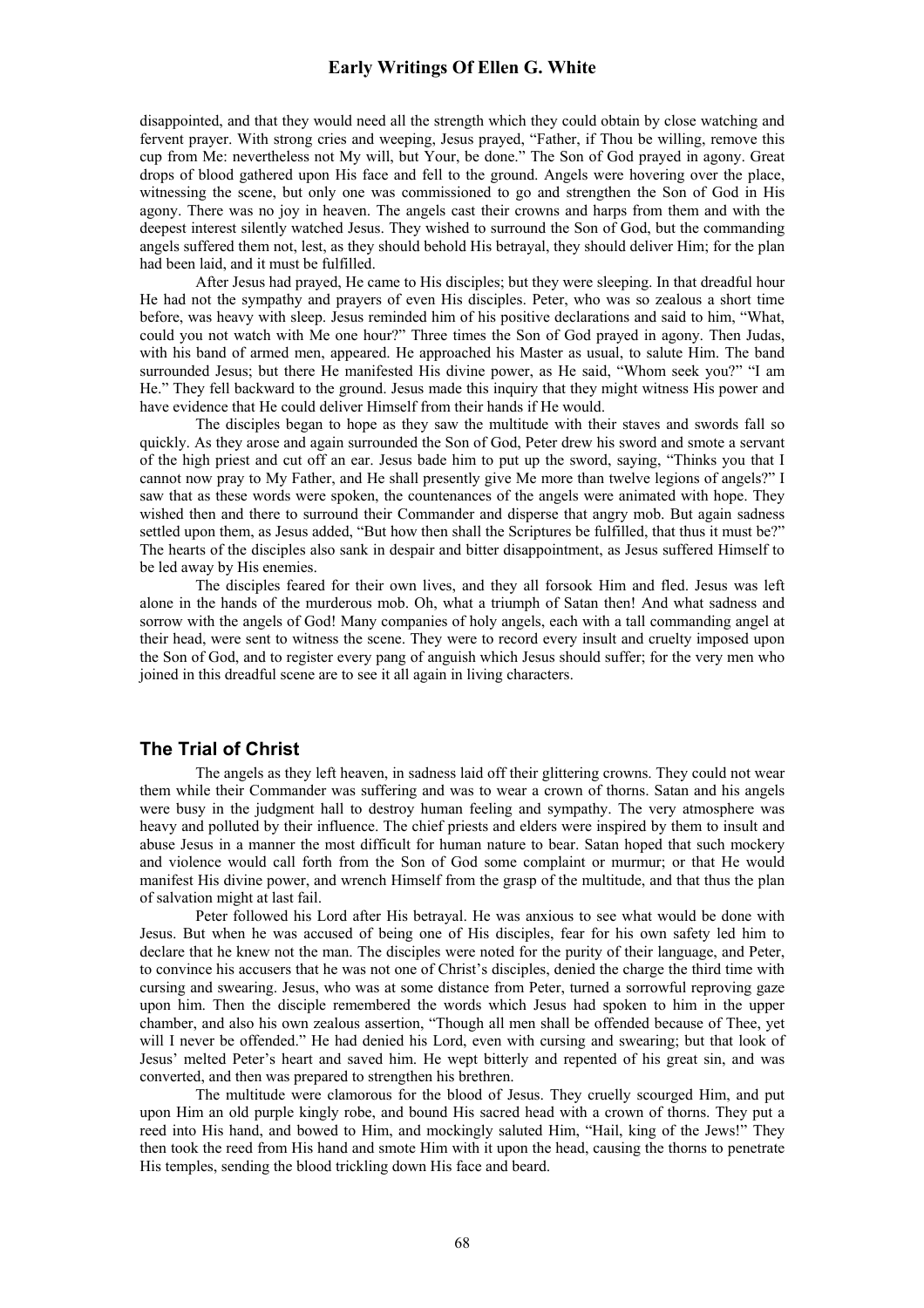It was difficult for the angels to endure the sight. They would have delivered Jesus, but the commanding angels forbade them, saying that it was a great ransom which was to be paid for man; but it would be complete and would cause the death of him who had the power of death. Jesus knew that angels were witnessing the scene of His humiliation. The weakest angel could have caused that mocking throng to fall powerless and could have delivered Jesus. He knew that if He should desire it of His Father, angels would instantly release Him. But it was necessary that He should suffer the violence of wicked men, in order to carry out the plan of salvation.

Jesus stood meek and humble before the infuriated multitude, while they offered Him the vilest abuse. They spit in His face - that face from which they will one day desire to hide, which will give light to the city of God and shine brighter than the sun. Christ did not cast upon the offenders an angry look. They covered His head with an old garment, blindfolding Him, and then struck Him in the face and cried out, "Prophesy, who is it that smote Thee?" There was commotion among the angels. They would have rescued Him instantly; but their commanding angels restrained them.

Some of the disciples had gained confidence to enter where Jesus was and witness His trial. They expected that He would manifest His divine power, and deliver Himself from the hands of His enemies, and punish them for their cruelty toward Him. Their hopes would rise and fall as the different scenes transpired. Sometimes they doubted, and feared that they had been deceived. But the voice heard at the mount of transfiguration, and the glory they there beheld, strengthened their faith that He was the Son of God. They called to mind the scenes which they had witnessed, the miracles which they had seen Jesus perform in healing the sick, opening the eyes of the blind, unstopping the deaf ears, rebuking and casting out devils, raising the dead to life, and even calming the wind and the sea. They could not believe that He would die. They hoped that He would yet rise in power, and with His commanding voice disperse that bloodthirsty multitude, as when He entered the temple and drove out those who were making the house of God a place of merchandise, when they fled before Him as if pursued by a company of armed soldiers. The disciples hoped that Jesus would manifest His power and convince all that He was the King of Israel.

 Judas was filled with bitter remorse and shame at his treacherous act in betraying Jesus. And when he witnessed the abuse which the Savior endured, he was overcome. He had loved Jesus, but had loved money more. He had not thought that Jesus would suffer Himself to be taken by the mob which he led on. He had expected Him to work a miracle, and deliver Himself from them. But when he saw the infuriated multitude in the judgment hall, thirsting for blood, he deeply felt his guilt; and while many were vehemently accusing Jesus, Judas rushed through the multitude, confessing that he had sinned in betraying innocent blood. He offered the priests the money which they had paid him, and entreated them to release Jesus, declaring that He was entirely innocent.

For a short time vexation and confusion kept the priests silent. They did not wish the people to know that they had hired one of the professed followers of Jesus to betray Him into their hands. Their hunting Jesus like a thief and taking Him secretly, they wished to hide. But the confession of Judas, and his haggard, guilty appearance, exposed the priests before the multitude, showing that it was hatred that had caused them to take Jesus. As Judas loudly declared Jesus to be innocent, the priests replied, "What is that to us? See you to that." They had Jesus in their power, and were determined to make sure of Him. Judas, overwhelmed with anguish, threw the money that he now despised at the feet of those who had hired him, and, in anguish and horror, went and hanged himself.

Jesus had many sympathizers in the company about Him, and His answering nothing to the many questions put to Him amazed the throng. Under all the mockery and violence of the mob, not a frown, not a troubled expression, rested upon His features. He was dignified and composed. The spectators looked upon Him with wonder. They compared His perfect form and firm, dignified bearing with the appearance of those who sat in judgment against Him, and said to one another that He appeared more like a king than any of the rulers. He bore no marks of being a criminal. His eye was mild, clear, and undaunted, His forehead broad and high. Every feature was strongly marked with benevolence and noble principle. His patience and forbearance were so unlike man that many trembled. Even Herod and Pilate were greatly troubled at His noble, Godlike bearing.

From the first, Pilate was convicted that Jesus was no common man. He believed Him to be an excellent character, and entirely innocent of the charges brought against Him. The angels who were witnessing the scene marked the convictions of the Roman governor, and to save him from engaging in the awful act of delivering Christ to be crucified, an angel was sent to Pilate's wife, and gave her information through a dream that it was the Son of God in whose trial her husband was engaged, and that He was an innocent sufferer. She immediately sent a message to Pilate, stating that she had suffered many things in a dream on account of Jesus and warning him to have nothing to do with that holy man. The messenger, pressing hastily through the crowd, placed the letter in the hands of Pilate. As he read, he trembled and turned pale, and at once determined to have nothing to do with putting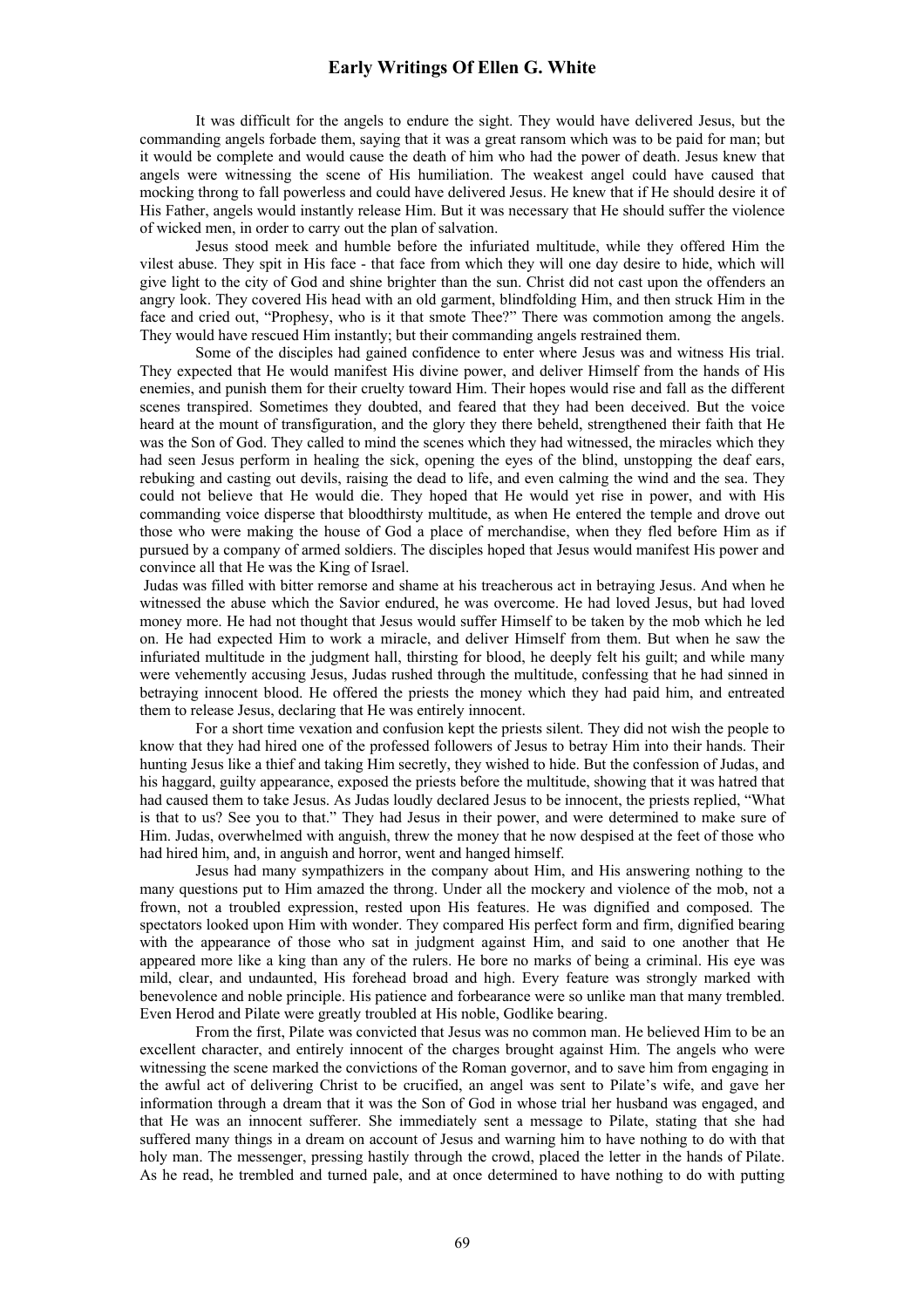Christ to death. If the Jews would have the blood of Jesus, he would not give his influence to it, but would labor to deliver Him.

When Pilate heard that Herod was in Jerusalem, he was greatly relieved; for he hoped to free himself from all responsibility in the trial and condemnation of Jesus. He at once sent Him, with His accusers, to Herod. This ruler had become hardened in sin. The murder of John the Baptist had left upon his conscience a stain from which he could not free himself. When he heard of Jesus and the mighty works wrought by Him, he feared and trembled, believing Him to be John the Baptist risen from the dead. When Jesus was placed in his hands by Pilate, Herod considered the act an acknowledgment of his power, authority, and judgment. This had the effect to make friends of the two rulers, who had before been enemies. Herod was pleased to see Jesus, expecting Him to work some mighty miracle for his satisfaction. But it was not the work of Jesus to gratify curiosity or to seek His own safety. His divine, miraculous power was to be exercised for the salvation of others, but not in His own behalf.

Jesus answered nothing to the many questions put to Him by Herod; neither did He reply to His enemies, who were vehemently accusing Him. Herod was enraged because Jesus did not appear to fear his power, and with his men of war he derided, mocked, and abused the Son of God. Yet he was astonished at the noble, Godlike appearance of Jesus when shamefully abused, and fearing to condemn Him, he sent Him again to Pilate.

Satan and his angels were tempting Pilate and trying to lead him on to his own ruin. They suggested to him that if he did not take part in condemning Jesus others would; the multitude were thirsting for His blood; and if he did not deliver Him to be crucified, he would lose his power and worldly honor and would be denounced as a believer on the impostor. Through fear of losing his power and authority, Pilate consented to the death of Jesus. And notwithstanding he placed the blood of Jesus upon His accusers, and the multitude received it, crying, "His blood be on us, and on our children," yet Pilate was not clear; he was guilty of the blood of Christ. For his own selfish interest, his love of honor from the great men of earth, he delivered an innocent man to die. If Pilate had followed his own convictions, he would have had nothing to do with condemning Jesus.

The appearance and words of Jesus during His trial made a deep impression upon the minds of many who were present on that occasion. The result of the influence thus exerted was apparent after His resurrection. Among those who were then added to the church, there were many whose conviction dated from the time of Jesus' trial.

Satan's rage was great as he saw that all the cruelty which he had led the Jews to inflict on Jesus had not called forth from Him the slightest murmur. Although He had taken upon Himself man's nature, He was sustained by a Godlike fortitude, and departed not in the least from the will of His Father.

# **The Crucifixion of Christ**

The Son of God was delivered to the people to be crucified; with shouts of triumph they led the dear Savior away. He was weak and faint from weariness, pain, and loss of blood by the scourging and blows which He had received; yet the heavy cross upon which He was soon to be nailed was laid upon Him. Jesus fainted beneath the burden. Three times the cross was placed upon His shoulders, and three times He fainted. One of His followers, a man who had not openly professed faith in Christ, yet believed on Him, was next seized. Upon him the cross was laid, and he bore it to the fatal spot. Companies of angels were marshaled in the air above the place. A number of Christ's disciples followed Him to Calvary, in sorrow, and with bitter weeping. They called to mind His triumphal ride into Jerusalem but a few days before, when they had followed Him, crying, "Hosanna in the highest!" and strewing their garments and the beautiful palm branches in the way. They had thought that He was then to take the kingdom and reign a temporal prince over Israel. How changed the scene! How blighted their prospects! Not with rejoicing, not with cheerful hopes, but with hearts stricken with fear and despair they now slowly, sadly followed Him who had been disgraced and humbled, and who was about to die.

The mother of Jesus was there. Her heart was pierced with anguish such as none but a fond mother can feel; yet, with the disciples, she still hoped that Christ would work some mighty miracle and deliver Himself from His murderers. She could not endure the thought that He would suffer Himself to be crucified. But the preparations were made, and Jesus was laid upon the cross. The hammer and the nails were brought. The hearts of the disciples fainted within them. The mother of Jesus was bowed with agony almost beyond endurance. Before the Savior was nailed to the cross, the disciples bore her from the scene, that she might not hear the crashing of the spikes as they were driven through the bone and muscle of His tender hands and feet. Jesus murmured not, but groaned in agony.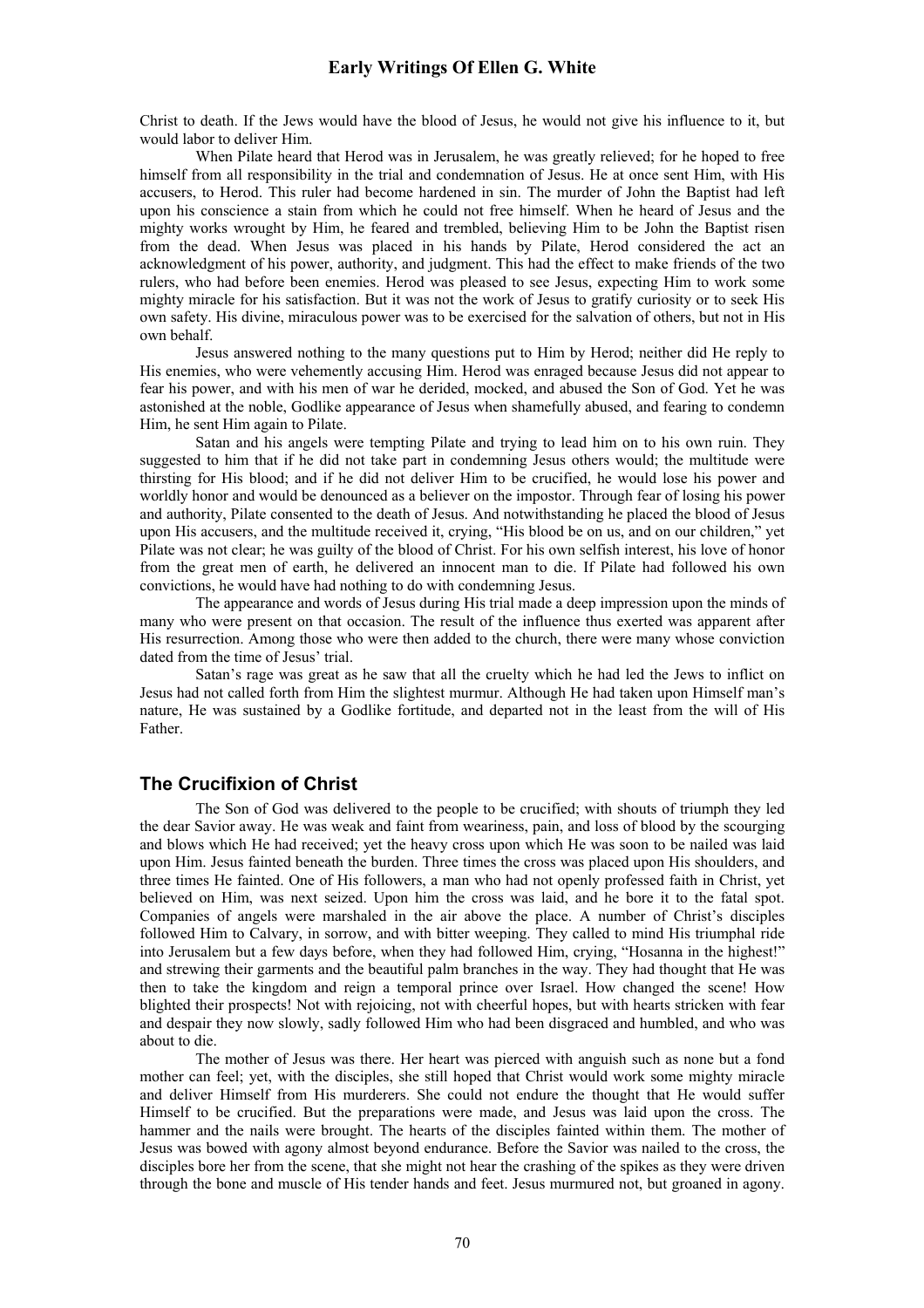His face was pale, and large drops of sweat stood upon His brow. Satan exulted in the suffering through which the Son of God was passing, yet feared that his efforts to thwart the plan of salvation had been in vain, that his kingdom was lost, and that he must finally be destroyed.  $\{176.1\}$ 

 After Jesus had been nailed to the cross, it was raised and with great force thrust into the place which had been prepared for it in the ground, tearing the flesh and causing the most intense suffering. To make the death of Jesus as shameful as possible, two thieves were crucified with Him, one on each side. The thieves were taken by force, and after much resistance on their part, their arms were thrust back and nailed to their crosses. But Jesus meekly submitted. He needed no one to force His arms back upon the cross. While the thieves were cursing their executioners, the Savior in agony prayed for His enemies, "Father, forgive them; for they know not what they do." It was not merely agony of body which Christ endured; the sins of the whole world were upon Him.

As Jesus hung upon the cross, some who passed by reviled Him, wagging their heads as if bowing to a king, and said to Him, "Thou that destroys the temple, and builds it in three days, save Thyself. If Thou be the Son of God, come down from the cross." Satan used the same words to Christ in the wilderness - "If Thou be the Son of God." The chief priests, elders, and scribes mockingly said, "He saved others; Himself He cannot save. If He be the King of Israel, let Him now come down from the cross, and we will believe Him." The angels who hovered over the scene of Christ's crucifixion were moved to indignation as the rulers derided Him and said, "If He be the Son God, let Him deliver Himself". They wished there to come to the rescue of Jesus and deliver Him, but they were not suffered to do so. The object of His mission was not yet accomplished.

As Jesus hung upon the cross during those long hours of agony, He did not forget His mother. She had returned to the terrible scene, for she could not longer remain away from her Son. The last lesson of Jesus was one of compassion and humanity. He looked upon the grief-stricken face of His mother, and then upon His beloved disciple John. He said to His mother, "Woman, behold your son!" Then He said to John, "Behold your mother!" And from that hour John took her to his own house.

Jesus thirsted in His agony, and they gave Him vinegar and gall to drink; but when He tasted it, He refused it. The angels had viewed the agony of their loved Commander until they could behold no longer, and they veiled their faces from the sight. The sun refused to look upon the awful scene. Jesus cried with a loud voice, which struck terror to the hearts of His murderers, "It is finished." Then the veil of the temple was rent from the top to the bottom, the earth shook, and the rocks rent. Great darkness was upon the face of the earth. The last hope of the disciples seemed swept away as Jesus died. Many of His followers witnessed the scene of His sufferings and death, and their cup of sorrow was full.

Satan did not then exult as he had done. He had hoped to break up the plan of salvation; but it was laid too deep. And now by the death of Christ he knew that he himself must finally die, and his kingdom be given to Jesus. He held a council with his angels. He had prevailed nothing against the Son of God, and now they must increase their efforts and with their power and cunning turn to His followers. They must prevent all whom they could from receiving the salvation purchased for them by Jesus. By so doing Satan could still work against the government of God. Also it would be for his own interest to keep from Jesus as many as possible. For the sins of those who are redeemed by the blood of Christ will at last be rolled back upon the originator of sin, and he must bear their punishment, while those who do not accept salvation through Jesus will suffer the penalty of their own sins.

 The life of Christ had ever been without worldly wealth, honor, or display. His humility and selfdenial had been in striking contrast to the pride and self-indulgence of the priests and elders. His spotless purity was a continual reproof of their sins. They despised Him for His humility, holiness, and purity. But those who despised Him here will one day see Him in the grandeur of heaven and the unsurpassed glory of His Father.

In the judgment hall He was surrounded by enemies who were thirsting for His blood; but those hardened ones who cried out, "His blood be on us, and on our children," will behold Him an honored King. All the heavenly host will escort Him on His way with songs of victory, majesty, and might to Him that was slain, yet lives again, a mighty conqueror.

Poor, weak, miserable man spat in the face of the King of glory, while a shout of brutal triumph arose from the mob at the degrading insult. They marred with blows and cruelty that face which filled all heaven with admiration. They will again behold that face, bright as the noonday sun, and will seek to flee from before it. Instead of that shout of brutal triumph, they will wail because of Him.

Jesus will present His hands with the marks of His crucifixion. The marks of this cruelty He will ever bear. Every print of the nails will tell the story of man's wonderful redemption and the dear price by which it was purchased. The very men who thrust the spear into the side of the Lord of life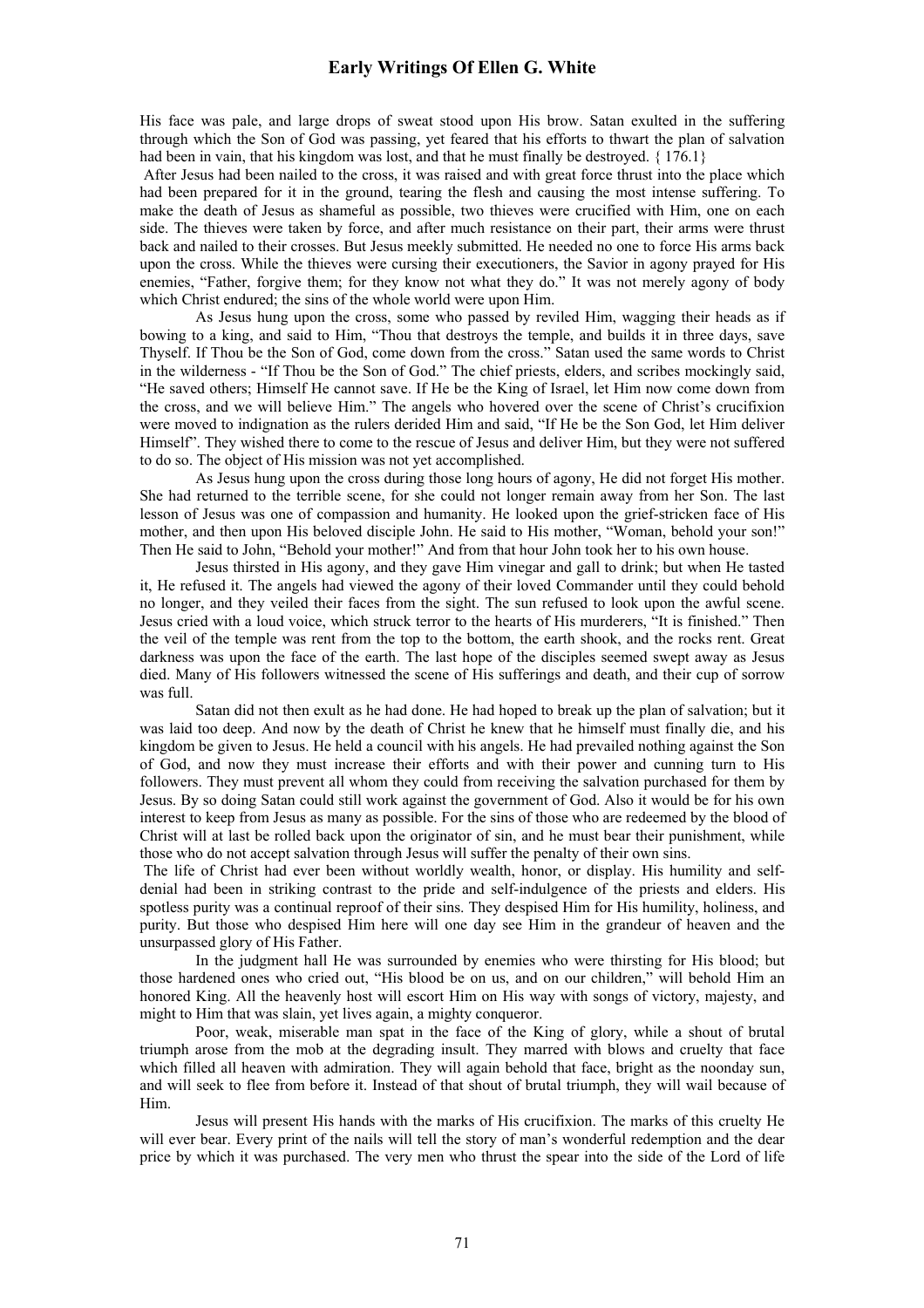will behold the print of the spear and will lament with deep anguish the part which they acted in marring His body.

His murderers were greatly annoyed by the superscription, "The King of the Jews," placed upon the cross above His head. But then they will be obliged to see Him in all His glory and kingly power. They will behold on His vesture and on His thigh, written in living characters, "King of kings, and Lord of lords." They cried to Him mockingly, as He hung upon the cross, "Let Christ, the King of Israel, descend from the cross, that we may see and believe." They will behold Him then with kingly power and authority. They will demand no evidence of His being King of Israel; but overwhelmed with a sense of His majesty and exceeding glory, they will be compelled to acknowledge, "Blessed is He that comes in the name of the Lord."

The shaking of the earth, the rending of the rocks, the darkness spread over the earth, and the loud, strong cry of Jesus, "It is finished," as He yielded up His life, troubled His enemies and made His murderers tremble. The disciples wondered at these singular manifestations; but their hopes were crushed. They were afraid that the Jews would seek to destroy them also. They felt assured that such hatred as had been manifested against the Son of God would not end with Him. Lonely hours they spent in weeping over their disappointment. They had expected that Jesus would reign a temporal Prince, but their hopes died with Him. In their sorrow and disappointment, they doubted whether He had not deceived them. Even His mother wavered in her faith in Him as the Messiah.

Notwithstanding the disciples had been disappointed in their hopes concerning Jesus, they yet loved Him and desired to give His body an honored burial, but knew not how to obtain it. Joseph of Arimathaea, a wealthy and influential councilor of the Jews and a true disciple of Jesus, went privately yet boldly to Pilate and begged from him the Savior's body. He dared not go openly, because of the hatred of the Jews. The disciples feared that an effort would be made by them to prevent the body of Christ from having an honored resting place. Pilate granted the request, and the disciples took the lifeless form down from the cross, while in deep anguish they mourned over their blighted hopes. Carefully the body was wrapped in fine linen, and laid in Joseph's new sepulcher.

The women who had been Christ's humble followers while He lived, would not leave Him until they saw Him laid in the tomb and a stone of great weight placed before the door, lest His enemies should seek to obtain His body. But they need not have feared; for I saw that the angelic host watched with untold interest in the resting place of Jesus, earnestly waiting for the command to act their part in liberating the King of glory from His prison house.

Christ's murderers feared that He might yet come to life and escape them. They therefore asked of Pilate a watch to guard the sepulcher until the third day. This was granted, and the stone at the door was sealed, lest His disciples should steal Him away and say that He had risen from the dead.

### **The Resurrection of Christ**

The disciples rested on the Sabbath, sorrowing for the death of their Lord, while Jesus, the King of glory, lay in the tomb. As night drew on, soldiers were stationed to guard the Savior's resting place, while angels, unseen, hovered above the sacred spot. The night wore slowly away, and while it was yet dark, the watching angels knew that the time for the release of God's dear Son, their loved Commander, had nearly come. As they were waiting with the deepest emotion the hour of His triumph, a mighty angel came flying swiftly from heaven. His face was like the lightning, and his garments white as snow. His light dispersed the darkness from his track and caused the evil angels, who had triumphantly claimed the body of Jesus, to flee in terror from his brightness and glory. One of the angelic host who had witnessed the scene of Christ's humiliation, and was watching His resting place, joined the angel from heaven, and together they came down to the sepulcher. The earth trembled and shook as they approached, and there was a great earthquake.

Terror seized the Roman guard. Where was now their power to keep the body of Jesus? They did not think of their duty or of the disciples' stealing Him away. As the light of the angels shone around, brighter than the sun, that Roman guard fell as dead men to the ground. One of the angels laid hold of the great stone and rolled it away from the door of the sepulcher and seated himself upon it. The other entered the tomb and unbound the napkin from the head of Jesus. Then the angel from heaven, with a voice that caused the earth to quake, cried out, "Thou Son of God, Thy Father calls Thee! Come forth." Death could hold dominion over Him no longer. Jesus arose from the dead, a triumphant conqueror. In solemn awe the angelic host gazed upon the scene. And as Jesus came forth from the sepulcher, those shining angels prostrated themselves to the earth in worship, and hailed Him with songs of victory and triumph.

Satan's angels had been compelled to flee before the bright, penetrating light of the heavenly angels, and they bitterly complained to their king that their prey had been violently taken from them,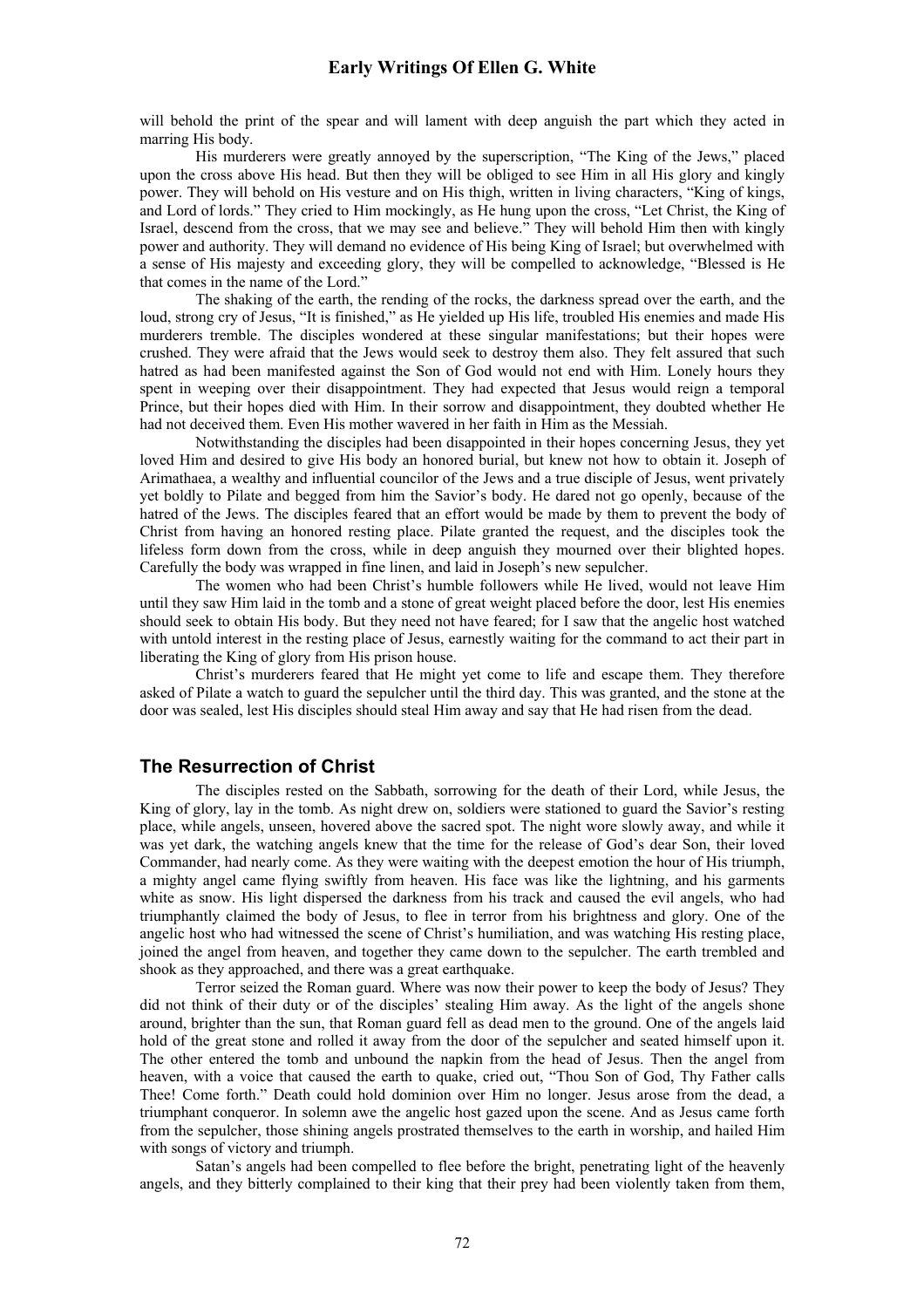and that He whom they so much hated had risen from the dead. Satan and his hosts had exulted that their power over fallen man had caused the Lord of life to be laid in the grave, but short was their hellish triumph. For as Jesus walked forth from His prison house a majestic conqueror, Satan knew that after a season he must die, and his kingdom pass unto Him whose right it was. He lamented and raged that notwithstanding all his efforts, Jesus had not been overcome, but had opened a way of salvation for man, and whosoever would might walk in it and be saved.

The evil angels and their commander met in council to consider how they could still work against the government of God. Satan bade his servants go to the chief priests and elders. Said he, "We succeeded in deceiving them, blinding their eyes and hardening their hearts against Jesus. We made them believe that He was an impostor. That Roman guard will carry the hateful news that Christ has risen. We led the priests and elders on to hate Jesus and to murder Him. Now hold it before them that if it becomes known that Jesus is risen, they will be stoned by the people for putting to death an innocent man<sup>"</sup>

As the host of heavenly angels departed from the sepulcher and the light and glory passed away, the Roman guard ventured to raise their heads and look about them. They were filled with amazement as they saw that the great stone had been rolled from the door of the sepulcher and that the body of Jesus was gone. They hastened to the city to make known to the priests and elders what they had seen. As those murderers listened to the marvelous report, paleness sat upon every face. Horror seized them at the thought of what they had done. If the report was correct, they were lost. For a time they sat in silence, looking upon one another's faces, not knowing what to do or what to say. To accept the report would be to condemn themselves. They went aside to consult as to what should be done. They reasoned that if the report brought by the guard should be circulated among the people, those who put Christ to death would be slain as His murderers. It was decided to hire the soldiers to keep the matter secret. The priests and elders offered them a large sum of money, saying, "Say you, His disciples came by night, and stole Him away while we slept." And when the guard inquired what would be done with them for sleeping at their post, the Jewish officers promised to persuade the governor and secure their safety. For the sake of money, the Roman guard sold their honor, and agreed to follow the counsel of the priests and elders.

When Jesus, as He hung upon the cross, cried out, "It is finished," the rocks rent, the earth shook, and some of the graves were opened. When He arose a victor over death and the grave, while the earth was reeling and the glory of heaven shone around the sacred spot, many of the righteous dead, obedient to His call, came forth as witnesses that He had risen. Those favored, risen saints came forth glorified. They were chosen and holy ones of every age, from creation down even to the days of Christ. Thus while the Jewish leaders were seeking to conceal the fact of Christ's resurrection, God chose to bring up a company from their graves to testify that Jesus had risen, and to declare His glory.

Those risen ones differed in stature and form, some being more noble in appearance than others. I was informed that the inhabitants of earth had been degenerating, losing their strength and comeliness. Satan has the power of disease and death, and with every age the effects of the curse have been more visible, and the power of Satan more plainly seen. Those who lived in the days of Noah and Abraham resembled the angels in form, comeliness, and strength. But every succeeding generation have been growing weaker and more subject to disease, and their life has been of shorter duration. Satan has been learning how to annoy and enfeeble the race.

Those who came forth after the resurrection of Jesus appeared to many, telling them that the sacrifice for man was completed, that Jesus, whom the Jews crucified, had risen from the dead; and in proof of their words they declared, "We be risen with Him." They bore testimony that it was by His mighty power that they had been called forth from their graves.

Notwithstanding the lying reports circulated, the resurrection of Christ could not be concealed by Satan, his angels, or the chief priests. For this holy company, brought forth from their graves, spread the wonderful, joyful news; also Jesus showed Himself to His sorrowing, heartbroken disciples, dispelling their fears and causing them joy and gladness.

As the news spread from city to city and from town to town, the Jews in their turn feared for their lives and concealed the hatred which they cherished toward the disciples. Their only hope was to spread their lying report. And those who wished this lie to be true accepted it. Pilate trembled as he heard that Christ had risen. He could not doubt the testimony given, and from that hour peace left him forever. For the sake of worldly honor, for fear of losing his authority and his life, he had delivered Jesus to die. He was now fully convinced that it was not merely an innocent man of whose blood he was guilty, but the Son of God. Miserable to its close was the life of Pilate. Despair and anguish crushed every hopeful, joyful feeling. He refused to be comforted and died a most miserable death. Herod's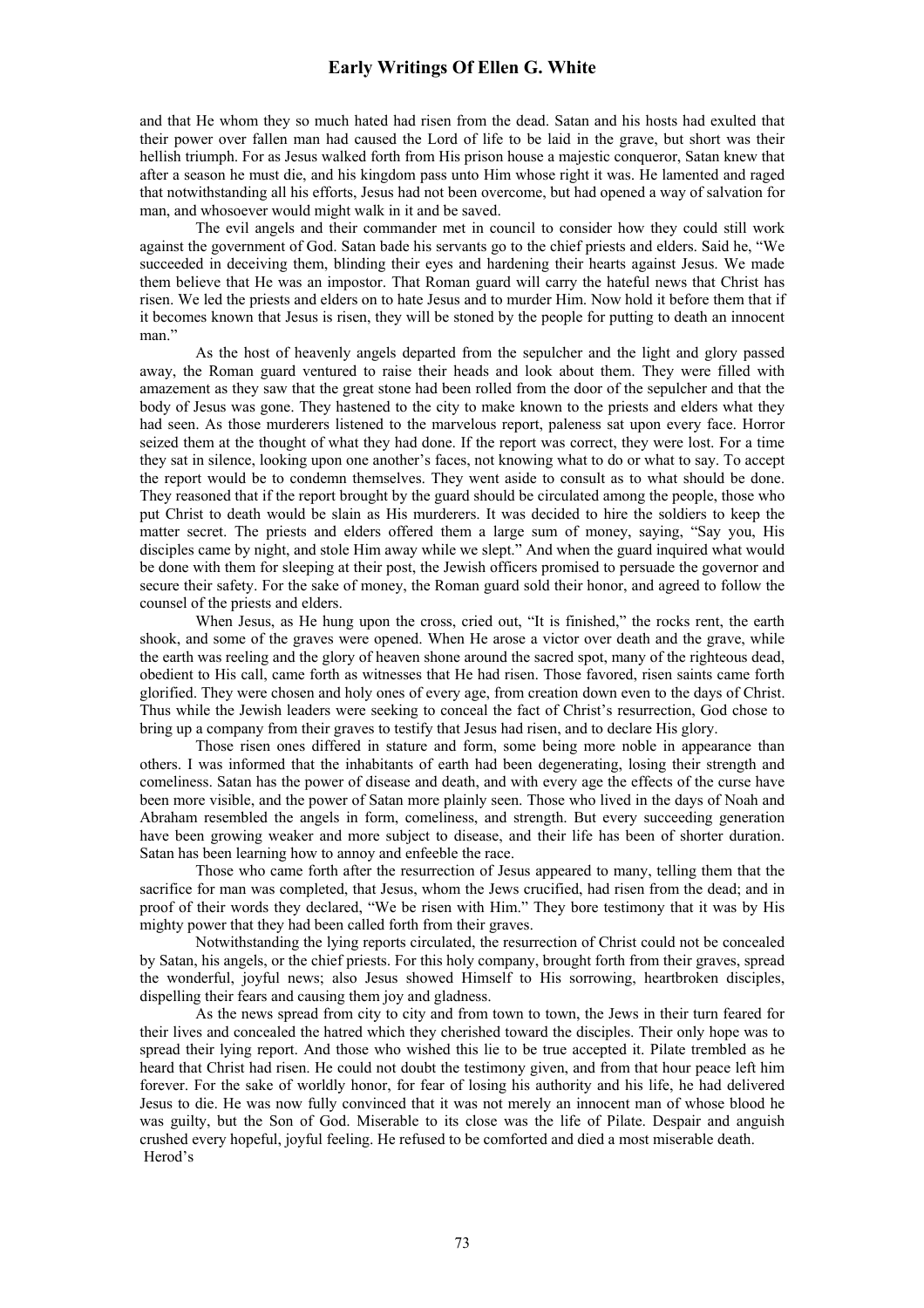*[IT WAS HEROD ANTIPAS WHO TOOK PART IN THE TRIAL OF CHRIST, AND HEROD AGRIPPA I WHO PUT JAMES TO DEATH. AGRIPPA WAS NEPHEW AND BROTHER-IN-LAW OF ANTIPAS. THROUGH INTRIGUE HE SECURED THE THRONE OF ANTIPAS FOR HIMSELF, AND ON COMING TO POWER PURSUED THE SAME COURSE TOWARD THE CHRISTIANS THAT ANTIPAS HAD FOLLOWED. IN THE HERODIAN DYNASTY THERE WERE SIX PERSONS WHO BORE THE NAME OF HEROD. IT THUS SERVED IN A MEASURE AS A GENERAL TITLE, THE INDIVIDUALS BEING DESIGNATED BY OTHER NAMES, AS ANTIPAS, PHILIP, AGRIPPA, ETC. SO WE MIGHT SAY CZAR NICHOLAS, CZAR ALEXANDER, ETC. IN THE PRESENT INSTANCE THIS USE OF THE TERM BECOMES MORE NATURAL AND APPROPRIATE INASMUCH AS AGRIPPA, WHEN HE PUT JAMES TO DEATH, OCCUPIED THE THRONE OF ANTIPAS, WHO A LITTLE BEFORE HAD BEEN CONCERNED IN THE TRIAL OF CHRIST; AND HE MANIFESTED THE SAME CHARACTER. IT WAS THE SAME HERODIAN SPIRIT, ONLY IN ANOTHER PERSONALITY, AS "THE DRAGON" OF REVELATION 12:17 IS THE SAME AS THE*  **DRAGON OF VERSE 3, THE REAL INSPIRING POWER IN EACH BEING THE DRAGON OF** *VERSE 9. IN THE ONE CASE HE WORKS THROUGH PAGAN ROME; IN THE OTHER THROUGH OUR OWN GOVERNMENT.]* 

heart had grown still harder; and when he heard that Christ had risen, he was not much troubled. He took the life of James, and when he saw that this pleased the Jews, he took Peter also, intending to put him to death. But God had a work for Peter to do, and sent his angel to deliver him. Herod was visited with the judgments of God. While exalting himself in the presence of a great multitude, he was smitten by the angel of the Lord, and died a most horrible death.

Early in the morning of the first day of the week, before it was yet light, holy women came to the sepulcher, bringing sweet spices to anoint the body of Jesus. They found that the heavy stone had been rolled away from the door of the sepulcher, and the body of Jesus was not there. Their hearts sank within them, and they feared that their enemies had taken away the body. Suddenly they beheld two angels in white apparel, their faces bright and shining. These heavenly beings understood the errand of the women and immediately told them that Jesus was not there; He had risen, but they could behold the place where He had lain. They bade them go and tell His disciples that He would go before them into Galilee. With fear and great joy the women hurried back to the sorrowing disciples and told them the things which they had seen and heard.

The disciples could not believe that Christ had risen, but, with the women who had brought the report, ran hastily to the sepulcher. They found that Jesus was not there; they saw His linen clothes, but could not believe the good news that He had risen from the dead. They returned home marveling at what they had seen, also at the report brought them by the women. But Mary chose to linger around the sepulcher, thinking of what she had seen, and distressed with the thought that she might have been deceived. She felt that new trials awaited her. Her grief was renewed, and she broke forth in bitter weeping. She stooped down to look again into the sepulcher, and beheld two angels clothed in white. One was sitting where the head of Jesus had lain, the other where His feet had been. They spoke to her tenderly, and asked her why she wept. She replied, "They have taken away my Lord, and I know not where they have laid Him.'

As she turned from the sepulcher, she saw Jesus standing near, but knew Him not. He spoke to her tenderly, inquiring the cause of her sorrow and asking whom she was seeking. Supposing that He was the gardener, she begged Him, if He had borne away her Lord, to tell her where he had laid Him, that she might take Him away. Jesus spoke to her with His own heavenly voice, saying, "Mary!" She was acquainted with the tones of that dear voice, and quickly answered, "Master!" and in her joy was about to embrace Him. But Jesus said, "Touch Me not; for I am not yet ascended to My Father: but go to My brethren, and say unto them, I ascend unto My Father, and your Father; and to My God, and your God." Joyfully she hastened to the disciples with the good news. Jesus quickly ascended to His Father to hear from His lips that He accepted the sacrifice, and to receive all power in heaven and upon earth.

Angels like a cloud surrounded the Son of God and bade the everlasting gates be lifted up, that the King of glory might come in. I saw that while Jesus was with that bright heavenly host, in the presence of God, and surrounded by His glory, He did not forget His disciples upon the earth, but received power from His Father, that He might return and impart power to them. The same day He returned and showed Himself to His disciples. He suffered them then to touch Him; for He had ascended to His Father and had received power.

At this time Thomas was not present. He would not humbly receive the report of the disciples, but firmly and self-confidently affirmed that he would not believe unless he should put his fingers in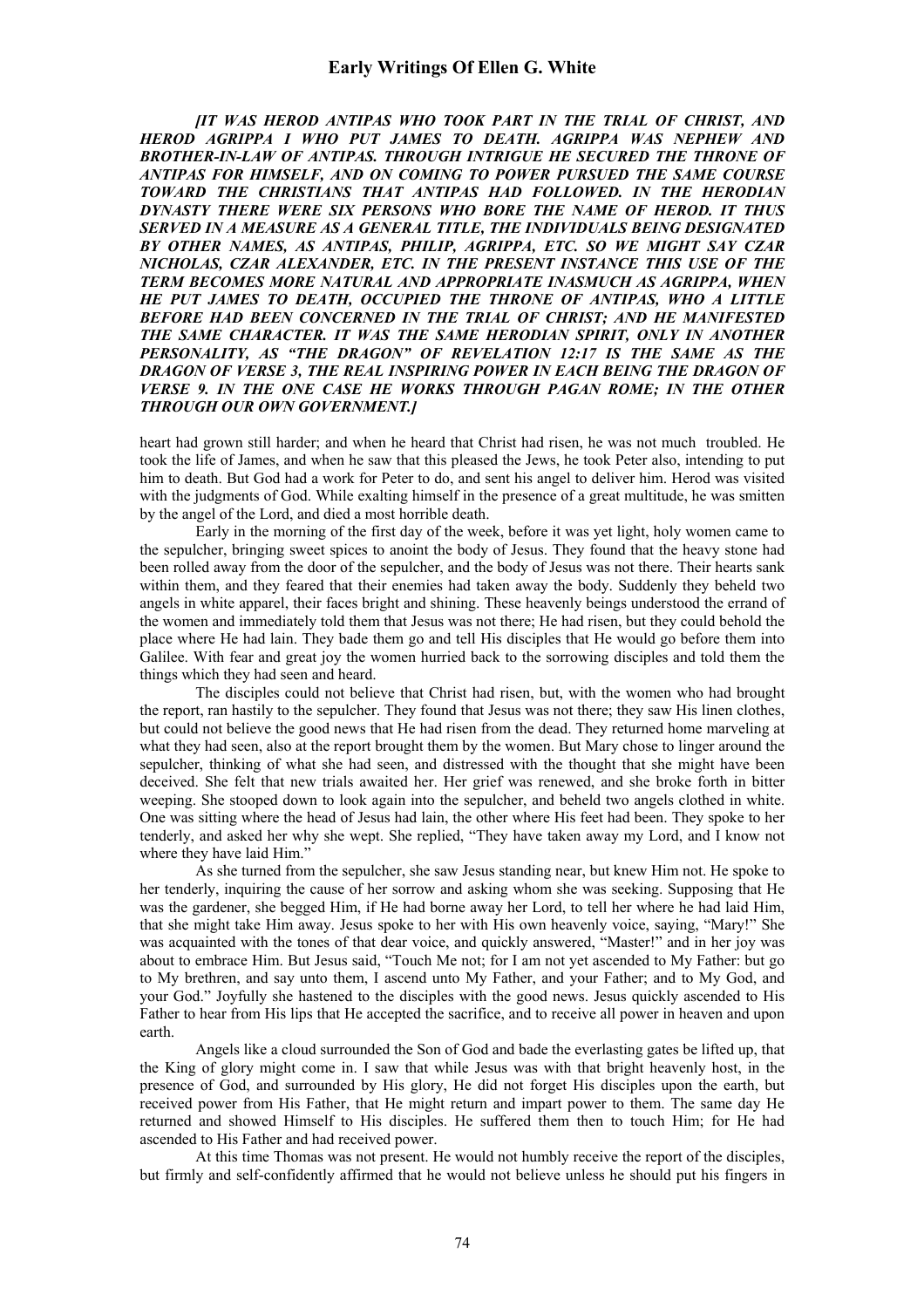the prints of the nails and his hand in the side where the cruel spear was thrust. In this he showed a lack of confidence in his brethren. If all should require the same evidence, none would now receive Jesus and believe in His resurrection. But it was the will of God that the report of the disciples should be received by those who could not themselves see and hear the risen Savior. God was not pleased with the unbelief of Thomas. When Jesus again met with His disciples, Thomas was with them; and when he beheld Jesus, he believed. But he had declared that he would not be satisfied without the evidence of feeling added to sight, and Jesus gave him the evidence which he had desired. Thomas cried out, "My Lord and my God!" But Jesus reproved him for his unbelief, saying, "Thomas, because you has seen Me, you has believed: blessed are they that have not seen, and yet have believed."

In like manner those who have had no experience in the first and second angels' messages must receive them from others who had an experience and followed down through the messages. As Jesus was rejected, so I saw that these messages have been rejected. And as the disciples declared that there is salvation in no other name under heaven, given among men, so also should the servants of God faithfully and fearlessly warn those who embrace but a part of the truths connected with the third message, that they must gladly receive all the messages as God has given them, or have no part in the matter.

While the holy women were carrying the report that Jesus had risen, the Roman guard were circulating the lie that had been put into their mouths by the chief priests and elders, that the disciples came by night, while they slept, and stole the body of Jesus. Satan had put this lie into the hearts and mouths of the chief priests, and the people stood ready to receive their word. But God had made this matter sure, and placed this important event, upon which our salvation depends, beyond all doubt; and it was impossible for priests and elders to cover it up. Witnesses were raised from the dead to testify to Christ's resurrection.

Jesus remained with His disciples forty days, causing them joy and gladness of heart as He opened to them more fully the realities of the kingdom of God. He commissioned them to bear testimony to the things which they had seen and heard concerning His sufferings, death, and resurrection, that He had made a sacrifice for sin, and that all who would might come unto Him and find life. With faithful tenderness He told them that they would be persecuted and distressed; but they would find relief in recalling their experience and remembering the words which He had spoken to them. He told them that He had overcome the temptations of Satan and obtained the victory through trials and suffering. Satan could have no more power over Him, but would bring his temptations to bear more directly upon them and upon all who should believe in His name. But they could overcome as He had overcome. Jesus endowed His disciples with power to work miracles, and told them that although they should be persecuted by wicked men, He would from time to time send His angels to deliver them. Their lives could not be taken until their mission should be accomplished; then they might be required to seal with their blood the testimonies which they had borne.

His anxious followers gladly listened to His teachings, eagerly feasting upon every word which fell from His holy lips. Now they certainly knew that He was the Savior of the world. His words sank deep into their hearts, and they sorrowed that they must soon be parted from their heavenly Teacher and no longer hear comforting, gracious words from His lips. But again their hearts were warmed with love and exceeding joy, as Jesus told them that He would go and prepare mansions for them and come again and receive them, that they might be ever with Him. He promised also to send the Comforter, the Holy Spirit, to guide them into all truth. "And He lifted up His hands, and blessed them."

### **The Ascension of Christ**

All heaven was waiting the hour of triumph when Jesus should ascend to His Father. Angels came to receive the King of glory and to escort Him triumphantly to heaven. After Jesus had blessed His disciples, He was parted from them and taken up. And as He led the way upward, the multitude of captives who were raised at His resurrection followed. A multitude of the heavenly host were in attendance, while in heaven an innumerable company of angels awaited His coming. As they ascended to the Holy City, the angels who escorted Jesus cried out, "Lift up your heads, O you gates; and be you lift up, you everlasting doors; and the King of glory shall come in." The angels in the city cried out with rapture, "Who is this King of glory?" The escorting angels answered in triumph, "The Lord strong and mighty, the Lord mighty in battle! Lift up your heads, O you gates; even lift them up, you everlasting doors; and the King of glory shall come in!" Again the waiting angels asked, "Who is this King of glory?" and the escorting angels answered in melodious strains, "The Lord of hosts, He is the King of glory." And the heavenly train passed into the city of God. Then all the heavenly host surrounded their majestic Commander, and with the deepest adoration bowed before Him and cast their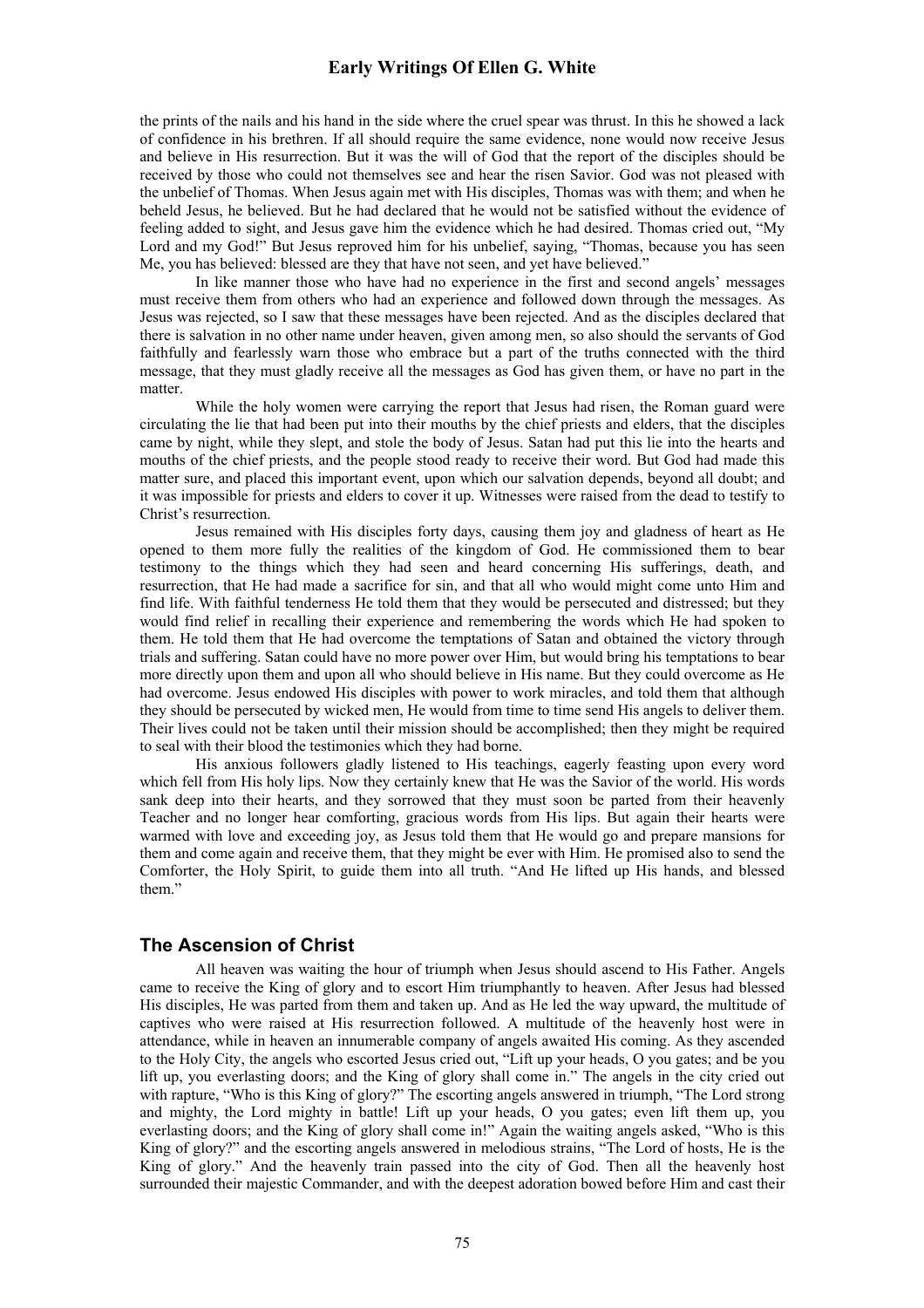glittering crowns at His feet. And then they touched their golden harps, and in sweet, melodious strains filled all heaven with rich music and songs to the Lamb who was slain, yet lives again in majesty and glory.

As the disciples gazed sorrowfully toward heaven to catch the last glimpse of their ascending Lord, two angels clothed in white apparel stood by them and said to them, "You men of Galilee, why stand you gazing up into heaven? this same Jesus, which is taken up from you into heaven, shall so come in like manner as you have seen Him go into heaven." The disciples and the mother of Jesus, who with them had witnessed the ascension of the Son of God, spent the following night in talking over His wonderful acts and the strange and glorious events which had taken place within a short time.

Satan again counseled with his angels, and with bitter hatred against God's government told them that while he retained his power and authority upon earth their efforts must be tenfold stronger against the followers of Jesus. They had prevailed nothing against Christ but must overthrow His followers, if possible. In every generation they must seek to ensnare those who would believe in Jesus. He related to his angels that Jesus had given His disciples power to rebuke them and cast them out, and to heal those whom they should afflict. Then Satan's angels went forth like roaring lions, seeking to destroy the followers of Jesus.

# **The Disciples of Christ**

With mighty power the disciples preached a crucified and risen Savior. Signs and wonders were wrought by them in the name of Jesus; the sick were healed; and a man who had been lame from his birth was restored to perfect soundness and entered with Peter and John into the temple, walking and leaping and praising God in the sight of all the people. The news spread, and the people began to press around the disciples. Many ran together, greatly astonished at the cure that had been wrought.

When Jesus died, the priests thought that no more miracles would be performed among them, that the excitement would die out and the people would again turn to the traditions of men. But lo! right among them the disciples were working miracles, and the people were filled with amazement. Jesus had been crucified, and they wondered where His followers had obtained this power. When He was alive, they thought that He imparted power to them; but when He died, they expected the miracles to cease. Peter understood their perplexity and said to them, "You men of Israel, why marvel you at this? or why look you so earnestly on us, as though by our own power or holiness we had made this man to walk? The God of Abraham, and of Isaac, and of Jacob, the God of our fathers, has glorified His Son Jesus; whom you delivered up, and denied Him in the presence of Pilate, when he was determined to let Him go. But you denied the Holy One and the Just, and desired a murderer to be granted unto you; and killed the Prince of life, whom God has raised from the dead; whereof we are witnesses. And His name through faith in His name has made this man strong, whom you see and know."

The chief priests and elders could not bear these words, and at their command Peter and John were seized and put in prison. But thousands had been converted and led to believe in the resurrection and ascension of Christ by hearing only one discourse from the disciples. The priests and elders were troubled. They had slain Jesus that the minds of the people might be turned to themselves; but the matter was now worse than before. They were openly accused by the disciples of being the murderers of the Son of God, and they could not determine to what extent these things might grow or how they themselves would be regarded by the people. They would gladly have put Peter and John to death, but dared not, for fear of the people.

On the following day the apostles were brought before the council. The very men who had eagerly cried for the blood of the Just One were there. They had heard Peter deny his Lord with cursing and swearing when charged with being one of His disciples, and they hoped again to intimidate him. But Peter had been converted, and he now saw an opportunity to remove the stain of that hasty, cowardly denial and to exalt the name which he had dishonored. With holy boldness, and in the power of the Spirit, he fearlessly declared unto them, "By the name of Jesus Christ of Nazareth, whom you crucified, whom God raised from the dead, even by Him does this man stand here before you whole. This is the stone which was set at naught of you builders, which is become the head of the corner. Neither is there salvation in any other: for there is none other name under heaven given among men, whereby we must be saved."

The people were astonished at the boldness of Peter and John and took knowledge of them that they had been with Jesus; for their noble, fearless conduct was like that of Jesus when before His enemies. Jesus, by one look of pity and sorrow, reproved Peter when he had denied Him, and now as he boldly acknowledged his Lord, Peter was approved and blessed. As a token of the approbation of Jesus, he was filled with the Holy Spirit.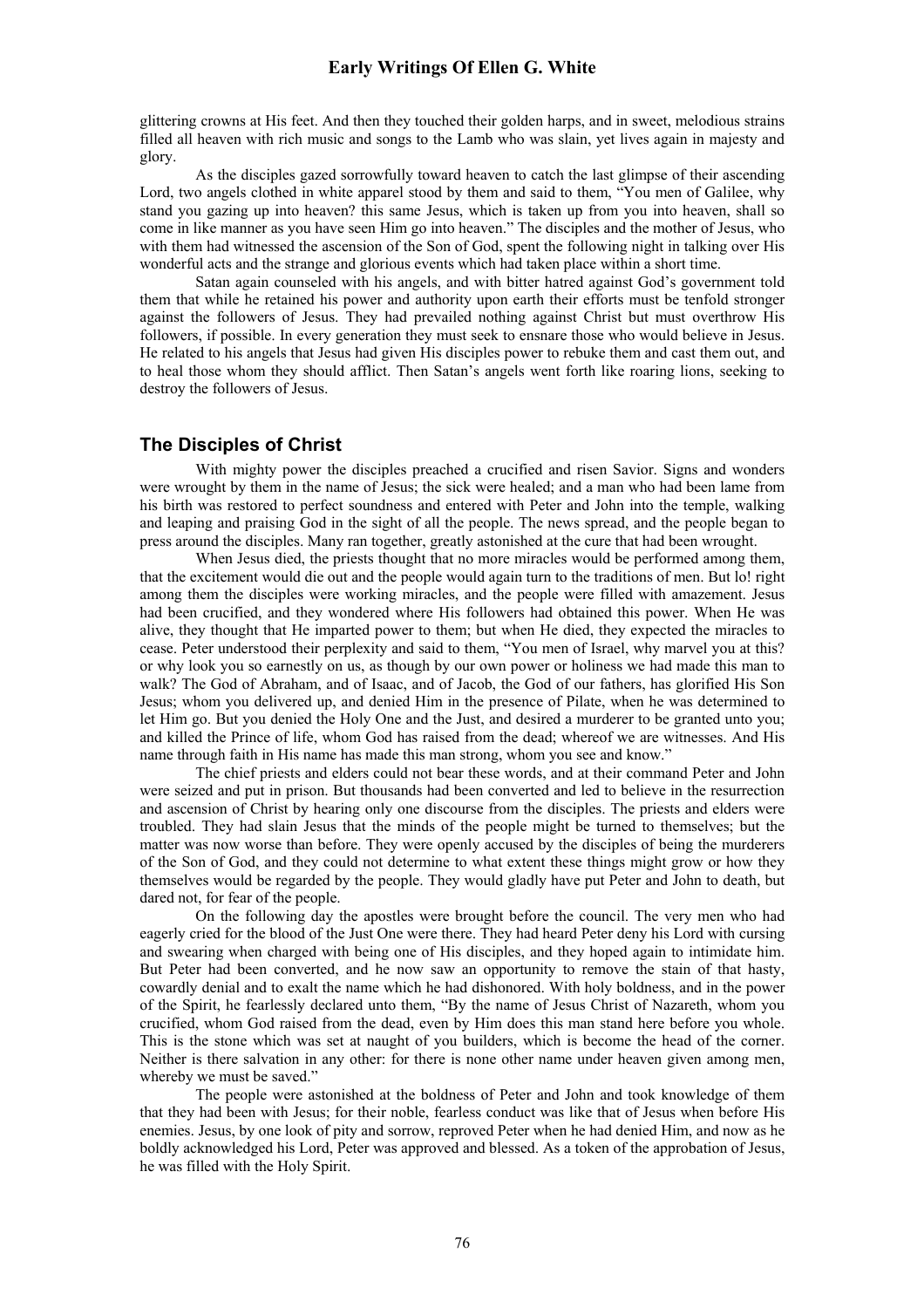The priests dared not manifest the hatred which they felt toward the disciples. They commanded them to go aside out of the council, and then conferred among themselves, saying, "What shall we do to these men? for that indeed a notable miracle has been done by them is manifest to all them that dwell in Jerusalem; and we cannot deny it." They were afraid to have the report of this good deed spread among the people. Should it become generally known, the priests felt that their own power would be lost, and they would be looked upon as the murderers of Jesus. Yet all that they dared to do was to threaten the apostles and command them to speak no more in the name of Jesus, lest they die. But Peter declared boldly that they could but speak the things which they had seen and heard.

By the power of Jesus the disciples continued to heal the afflicted and the sick who were brought to them. Hundreds enlisted daily under the banner of a crucified, risen, and ascended Savior. The priests and elders, and those particularly engaged with them, were alarmed. Again they put the apostles in prison, hoping that the excitement would subside. Satan and his angels exulted; but the angels of God opened the prison doors, and, contrary to the command of the high priests and elders, bade the apostles, "Go, stand and speak in the temple to the people all the words of this life."

The council assembled and sent for their prisoners. The officers unclosed the prison doors; but those whom they sought were not there. They returned to the priests and elders and said, "The prison truly found we shut with all safety, and the keepers standing without before the doors: but when we had opened, we found no man within." "Then came one and told them, saying, Behold, the men whom you put in prison are standing in the temple, and teaching the people. Then went the captain with the officers, and brought them without violence: for they feared the people, lest they should have been stoned. And when they had brought them, they set them before the council: and the high priest asked them, saying, Did not we straightly command you that you should not teach in this name? And, behold, you have filled Jerusalem with your doctrine, and intend to bring this man's blood upon us."

Those Jewish leaders were hypocrites; they loved the praise of men more than they loved God. Their hearts had become so hardened that the most mighty works wrought by the apostles only enraged them. They knew that if the disciples preached Jesus, His crucifixion, resurrection, and ascension, it would fasten guilt upon them as His murderers. They were not as willing to receive the blood of Jesus as when they vehemently cried, "His blood be on us, and on our children."

The apostles boldly declared that they ought to obey God rather than men. Said Peter, "The God of our fathers raised up Jesus, whom you slew and hanged on a tree. Him has God exalted with His right hand to be a Prince and a Savior, for to give repentance to Israel, and forgiveness of sins. And we are His witnesses of these things; and so is also the Holy Ghost, whom God has given to them that obey Him." At these fearless words those murderers were enraged, and determined to imbrue their hands again in blood by slaying the apostles. They were planning to do this, when an angel from God moved upon the heart of Gamaliel to counsel the priests and rulers: "Refrain from these men, and let them alone. For if this counsel or this work be of men, it will come to naught: but if it be of God, you cannot overthrow it; lest haply you be found even to fight against God." Evil angels were moving upon the priests and elders to put the apostles to death; but God sent His angel to prevent it by raising up among the Jewish leaders themselves a voice in favor of His servants. The work of the apostles was not finished. They were to be brought before kings to witness to the name of Jesus and to testify of the things which they had seen and heard.

The priests unwillingly released their prisoners, after beating them and commanding them to speak no more in the name of Jesus. "And they departed from the presence of the council, rejoicing that they were counted worthy to suffer shame for His name. And daily in the temple, and in every house, they ceased not to teach and preach Jesus Christ." Thus the word of God grew and multiplied. The disciples boldly testified to the things which they had seen and heard, and through the name of Jesus they performed mighty miracles. They fearlessly charged the blood of Jesus upon those who had been so willing to receive it when they were permitted to have power over the Son of God.

I saw that angels of God were commissioned to guard with special care the sacred, important truths which were to serve as an anchor to the disciples of Christ through every generation. The Holy Spirit especially rested upon the apostles, who were witnesses of our Lord's crucifixion, resurrection, and ascension - important truths which were to be the hope of Israel. All were to look to the Savior of the world as their only hope, and walk in the way which He had opened by the sacrifice of His own life, and keep God's law and live. I saw the wisdom and goodness of Jesus in giving power to the disciples to carry on the same work for which He had been hated and slain by the Jews. In His name they had power over the works of Satan. A halo of light and glory centered about the time of Jesus' death and resurrection, immortalizing the sacred truth that He was the Savior of the world.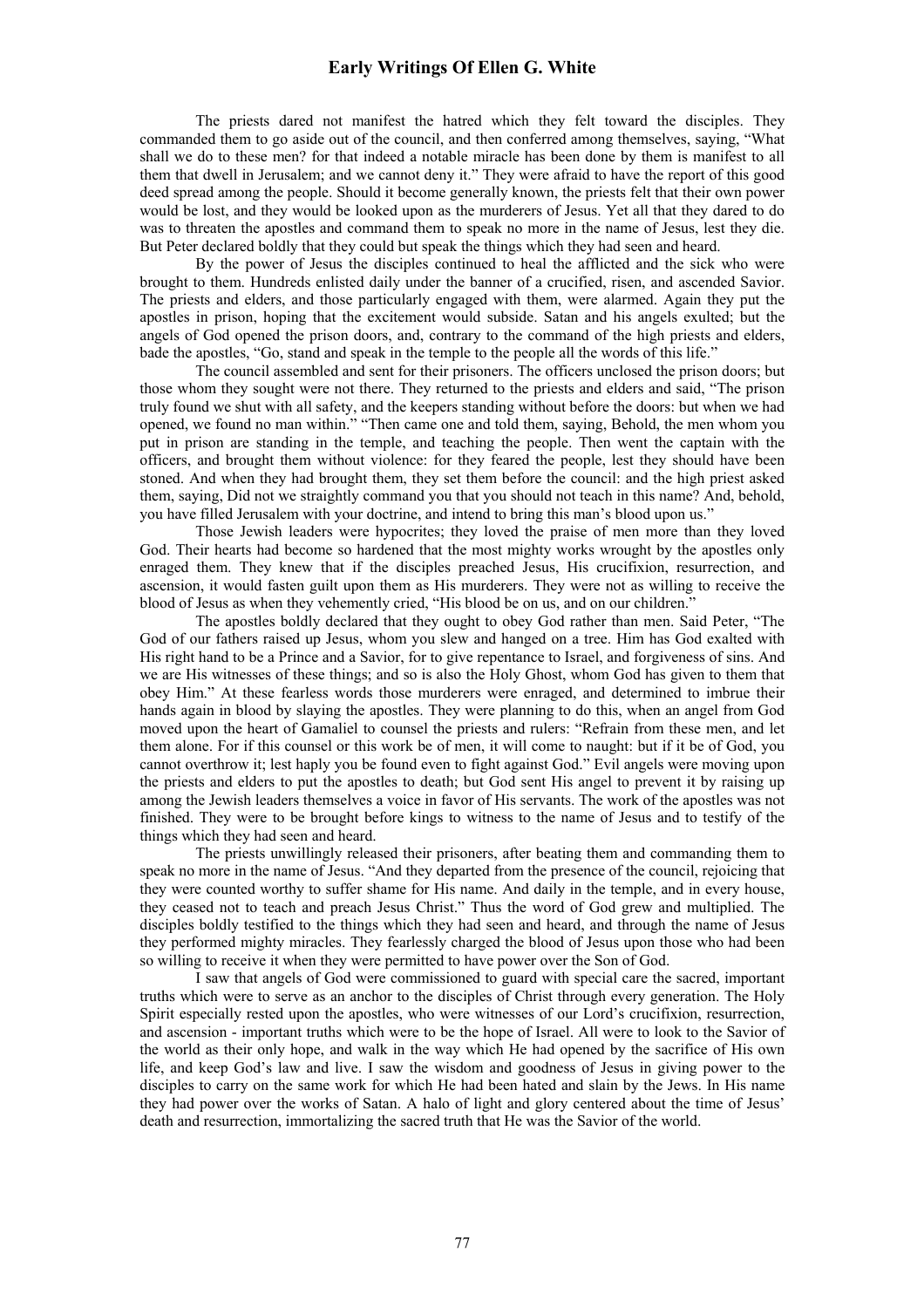### **The Death of Stephen**

Disciples multiplied greatly in Jerusalem, and many of the priests were obedient to the faith. Stephen, full of faith, was doing great wonders and miracles among the people. The Jewish leaders were stirred to greater anger as they saw priests turning from their traditions, and from the sacrifices and offerings, and accepting Jesus as the great sacrifice. With power from on high, Stephen reproved the unbelieving priests and elders, and exalted Jesus before them. They could not withstand the wisdom and power with which he spoke, and as they found that they could prevail nothing against him, they hired men to swear falsely that they had heard him speak blasphemous words against Moses and against God. They stirred up the people and took Stephen, and, through false witnesses, accused him of speaking against the temple and the law. They testified that they had heard him say that this Jesus of Nazareth would destroy the customs which Moses gave them.

As Stephen stood before his judges, the light of the glory of God rested upon his countenance. "And all that sat in the council, looking steadfastly on him, saw his face as it had been the face of an angel." When called upon to answer to the charges brought against him, he began at Moses and the prophets and reviewed the history of the children of Israel and the dealings of God with them and showed how Christ had been foretold in prophecy. He referred to the history of the temple and declared that God dwells not in temples made with hands. The Jews worshiped the temple and were filled with greater indignation at anything spoken against that building than if it had been spoken against God. As Stephen spoke of Christ and referred to the temple, he saw that the people were rejecting his words; and he fearlessly rebuked them: "You stiff necked and uncircumcised in heart and ears, you do always resist the Holy Ghost." While they observed the outward ordinances of their religion, their hearts were corrupt and full of deadly evil. He referred to the cruelty of their fathers in persecuting the prophets, and declared that those whom he addressed had committed a greater sin in rejecting and crucifying Christ. "Which of the prophets have not your fathers persecuted? and they have slain them which showed before of the coming of the Just One; of whom you have been now the betrayers and murderers."

As these plain, cutting truths were spoken, the priests and rulers were enraged, and they rushed upon Stephen, gnashing their teeth. "But he, being full of the Holy Ghost, looked up steadfastly into heaven, and saw the glory of God," and said, "Behold, I see the heavens opened, and the Son of man standing on the right hand of God." The people would not hear him. "They cried out with a loud voice, and stopped their ears, and ran upon him with one accord, and cast him out of the city, and stoned him." And he knelt down and cried with a loud voice, "Lord, lay not this sin to their charge."

I saw that Stephen was a mighty man of God, especially raised up to fill an important place in the church. Satan exulted in his death; for he knew that the disciples would greatly feel his loss. But Satan's triumph was short; for in that company, witnessing the death of Stephen, there was one to whom Jesus was to reveal Himself. Saul took no part in casting the stones at Stephen, yet he consented to his death. He was zealous in persecuting the church of God, hunting them, seizing them in their houses, and delivering them to those who would slay them. Saul was a man of ability and education; his zeal and learning caused him to be highly esteemed by the Jews, while he was feared by many of the disciples of Christ. His talents were effectively employed by Satan in carrying forward his rebellion against the Son of God, and those who believed in Him. But God can break the power of the great adversary and set free those who are led captive by him. Christ had selected Saul as a "chosen vessel" to preach His name, to strengthen His disciples in their work, and to more than fill the place of Stephen.

# **The Conversion of Saul**

As Saul journeyed to Damascus, with letters authorizing him to take men or women who were preaching Jesus, and bring them bound to Jerusalem, evil angels exulted around him. But suddenly a light from heaven shone round about him, which made the evil angels flee and caused him to fall quickly to the ground. He heard a voice saying, "Saul, Saul, why persecutes you Me?" Saul inquired, "Who art Thou, Lord?" And the Lord said, "I am Jesus whom you persecutes: it is hard for thee to kick against the pricks." And Saul, trembling and astonished, said, "Lord, what wilt Thou have me to do?" And the Lord said, "Arise, and go into the city, and it shall be told thee what you must do."

The men who were with him stood speechless, hearing a voice, but seeing no man. As the light passed away and Saul arose from the earth and opened his eyes, he found himself totally deprived of sight. The glory of the light of heaven had blinded him. They led him by the hand and brought him to Damascus, and he was three days without sight, neither did he eat nor drink. The Lord then sent His angel to one of the very men whom Saul had hoped to take captive and revealed to him in vision that he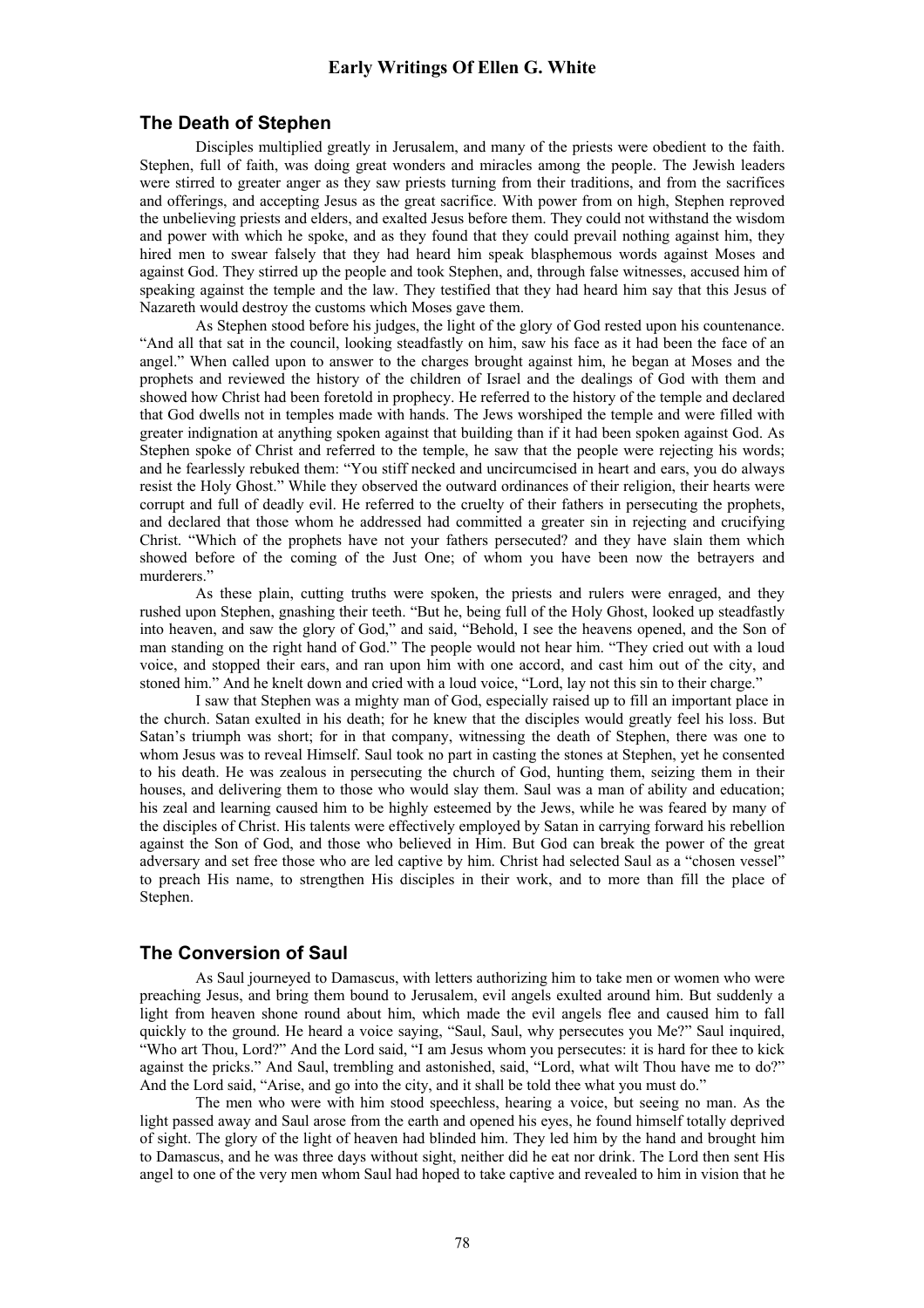should go into the street called Straight, "and inquire in the house of Judas for one called Saul, of Tarsus: for, behold, he prays, and has seen in a vision a man named Ananias coming in, and putting his hand on him, that he might receive his sight."

Ananias feared that there might be some mistake in this matter, and began to relate to the Lord what he had heard of Saul. But the Lord said unto Ananias, "Go your way: for he is a chosen vessel unto Me, to bear My name before the Gentiles, and kings, and the children of Israel: for I will show him how great things he must suffer for My name's sake." Ananias followed the directions of the Lord, and entered into the house, and putting his hands on him, said, "Brother Saul, the Lord, even Jesus, that appeared unto thee in the way as you came, has sent me, that you might receive your sight, and be filled with the Holy Ghost."

Immediately Saul received sight and arose and was baptized. He then taught in the synagogues that Jesus was indeed the Son of God. All who heard him were amazed and inquired, "Is not this he that destroyed them which called on this name in Jerusalem, and came hither for that intent, that he might bring them bound unto the chief priests?" But Saul increased the more in strength, and confounded the Jews. They were again in trouble. All were acquainted with Saul's opposition to Jesus and his zeal in hunting out and delivering up to death all who believed on His name; and his miraculous conversion convinced many that Jesus was the Son of God. Saul related his experience in the power of the Holy Spirit. He was persecuting unto death, binding and delivering into prison both men and women, when, as he journeyed to Damascus, suddenly a great light from heaven shone round about him, and Jesus revealed Himself to him, and taught him that He was the Son of God.

As Saul thus boldly preached Jesus, he exerted a powerful influence. He had a knowledge of the Scriptures, and after his conversion a divine light shone upon the prophecies concerning Jesus, which enabled him clearly and boldly to present the truth and to correct any perversion of the Scriptures. With the Spirit of God resting upon him, he would in a clear and forcible manner carry his hearers down through the prophecies to the time of Christ's first advent and show them that the scriptures had been fulfilled which referred to His sufferings, death, and resurrection.

# **The Jews Decide to Kill Paul**

As the chief priests and rulers witnessed the effect of the relation of Paul's experience, they were moved with hatred against him. They saw that he boldly preached Jesus and wrought miracles in His name, that multitudes listened to him and turned from their traditions and looked upon the Jewish leaders as the murderers of the Son of God. Their anger was kindled, and they assembled to consult as to what was best to be done to put down the excitement. They agreed that the only safe course was to put Paul to death. But God knew of their intention, and angels were commissioned to guard him, that he might live to fulfill his mission.

Led by Satan, the unbelieving Jews watched the gates of Damascus day and night, that as Paul should pass out, they might immediately kill him. But Paul had been informed that the Jews were seeking his life, and the disciples let him down over the wall in a basket by night. At this failure to carry out their purposes, the Jews were ashamed and indignant, and Satan's object was defeated.

After this, Paul went to Jerusalem to join himself to the disciples; but they were all afraid of him. They could not believe that he was a disciple. His life had been hunted by the Jews in Damascus, and his own brethren would not receive him. But Barnabas took him and brought him to the apostles, and declared unto them how he had seen the Lord in the way and that he had preached boldly at Damascus in the name of Jesus.

But Satan was stirring up the Jews to destroy Paul, and Jesus bade him leave Jerusalem. In company with Barnabas, he went into other cities, preaching Jesus and working miracles, and many were converted. As one man was healed who had always been lame, the people who worshiped idols were about to sacrifice to the disciples. Paul was grieved, and told them that he and his fellow laborer were only men and that the God who made heaven and earth, the sea, and all things that are therein, must alone be worshiped. Thus Paul exalted God before the people; but he could scarcely restrain them. The first conception of faith in the true God, and of the worship and honor due to Him, was being formed in their minds. And as they were listening to Paul, Satan was urging on the unbelieving Jews of other cities to follow after Paul to destroy the good work wrought through him. These Jews stirred up the minds of those idolaters by false reports against Paul. The wonder and admiration of the people now changed to hate, and they who a short time before were ready to worship the disciples, stoned Paul and drew him out of the city, supposing that he was dead. But as the disciples were standing about Paul and mourning over him, to their joy he rose up and went with them into the city.

Again, as Paul and Silas preached Jesus, a certain woman possessed with a spirit of divination followed them, crying, "These men are the servants of the most high God, which show unto us the way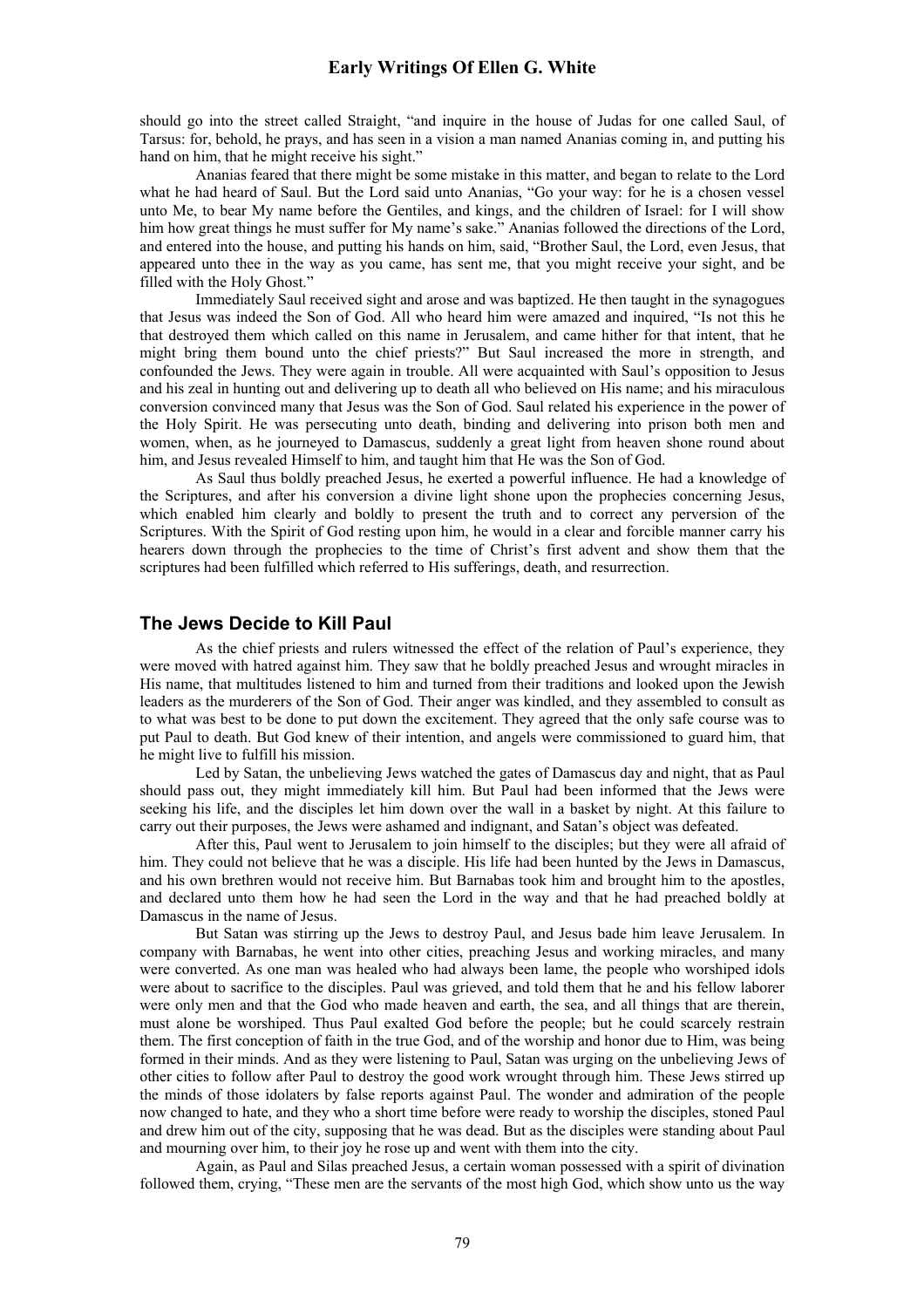of salvation." Thus she followed the disciples many days. But Paul was grieved; for this crying after them diverted the minds of the people from the truth. Satan's object in leading her to do this was to disgust the people and destroy the influence of the disciples. Paul's spirit was stirred within him, and he turned and said to the spirit, "I command thee in the name of Jesus Christ to come out of her"; and the evil spirit was rebuked, and left her.

Her masters were pleased that she cried after the disciples; but when the evil spirit left her, and they saw her a meek disciple of Christ, they were enraged. They had gathered much money by her fortune telling, and now the hope of their gain was gone. Satan's object was defeated; but his servants caught Paul and Silas, and drew them into the market place, unto the rulers, and to the magistrates, saying, "These men, being Jews, do exceedingly trouble our city." And the multitude rose up together against them, and the magistrates rent off their clothes, and commanded to beat them. And when they had laid many stripes upon them, they cast them into prison, charging the jailer to keep them safely, who, having received such a charge, thrust them into the inner prison and made their feet fast in the stocks. But the angels of the Lord accompanied them within the prison walls, and caused their imprisonment to tell to the glory of God, and show to the people that God was in the work, and with His chosen servants.

At midnight Paul and Silas prayed, and sang praises unto God, and suddenly there was a great earthquake, so that the foundations of the prison were shaken; and I saw that immediately the angel of God loosed everyone's bands. The keeper of the prison, upon awaking and seeing the prison doors open, was affrighted. He thought that the prisoners had escaped, and that he must be punished with death. But as he was about to kill himself, Paul cried with a loud voice, saying, "Do thyself no harm: for we are all here."

The power of God there convicted the jailer. He called for a light, and springing in, came trembling and fell down before Paul and Silas, and brought them out, and said, "Sirs, what must I do to be saved?" And they said, "Believe on the Lord Jesus Christ, and you shall be saved, and your house." The keeper of the prison then assembled his whole household, and Paul preached unto them Jesus. Thus the jailer's heart was united to those of his brethren, and he washed their stripes, and he and all his house were baptized that night. He then set food before them, and rejoiced, believing in God with all his house.

The wonderful news of the manifestation of the power of God in opening the prison doors, and in the conversion of the keeper and his family, was soon spread abroad. The rulers heard of these things, and were afraid, and sent to the jailer, requesting him to let Paul and Silas go. But Paul would not leave the prison in a private manner; he was not willing that the manifestation of the power of God should be concealed. He said unto them, "They have beaten us openly uncondemned, being Romans, and have cast us into prison; and now do they thrust us out privately? Nay verily; but let them come themselves and fetch us out." When these words were told to the magistrates, and it was known that the apostles were Roman citizens, the rulers were alarmed for fear they would make complaint to the emperor of their unlawful treatment. And they came and besought them, and brought them out, and desired them to depart out of the city.

#### **Paul Visits Jerusalem**

After Paul's conversion, he visited Jerusalem and there preached Jesus and the wonders of His grace. He related his miraculous conversion, which so enraged the priests and rulers that they sought to take his life. But that he might be saved, Jesus again appeared to him in a vision while he was praying, and said unto him, "Get thee quickly out of Jerusalem: for they will not receive your testimony concerning Me." Paul answered, "Lord, they know that I imprisoned and beat in every synagogue them that believed on Thee: and when the blood of Thy martyr Stephen was shed, I also was standing by, and consenting unto his death, and kept the raiment of them that slew him." Paul thought that the Jews in Jerusalem could not resist his testimony; that they would consider that the great change in him could be wrought only by the power of God. But the reply was more decided than before: "Depart: for I will send thee far hence unto the Gentiles."

During Paul's absence from Jerusalem, he wrote many letters to different places, relating his experience and bearing a powerful testimony. But some strove to destroy the influence of those letters. They were forced to admit that his letters were weighty and powerful, but they declared that his bodily presence was weak and his speech contemptible.

The facts in the case were that Paul was a man of great learning, and his wisdom and manners charmed his hearers. Learned men were pleased with his knowledge, and many of them believed on Jesus. When before kings and large assemblies, he would pour forth such eloquence as would fascinate all before him. This greatly enraged the priests and elders. Paul could readily enter into deep reasoning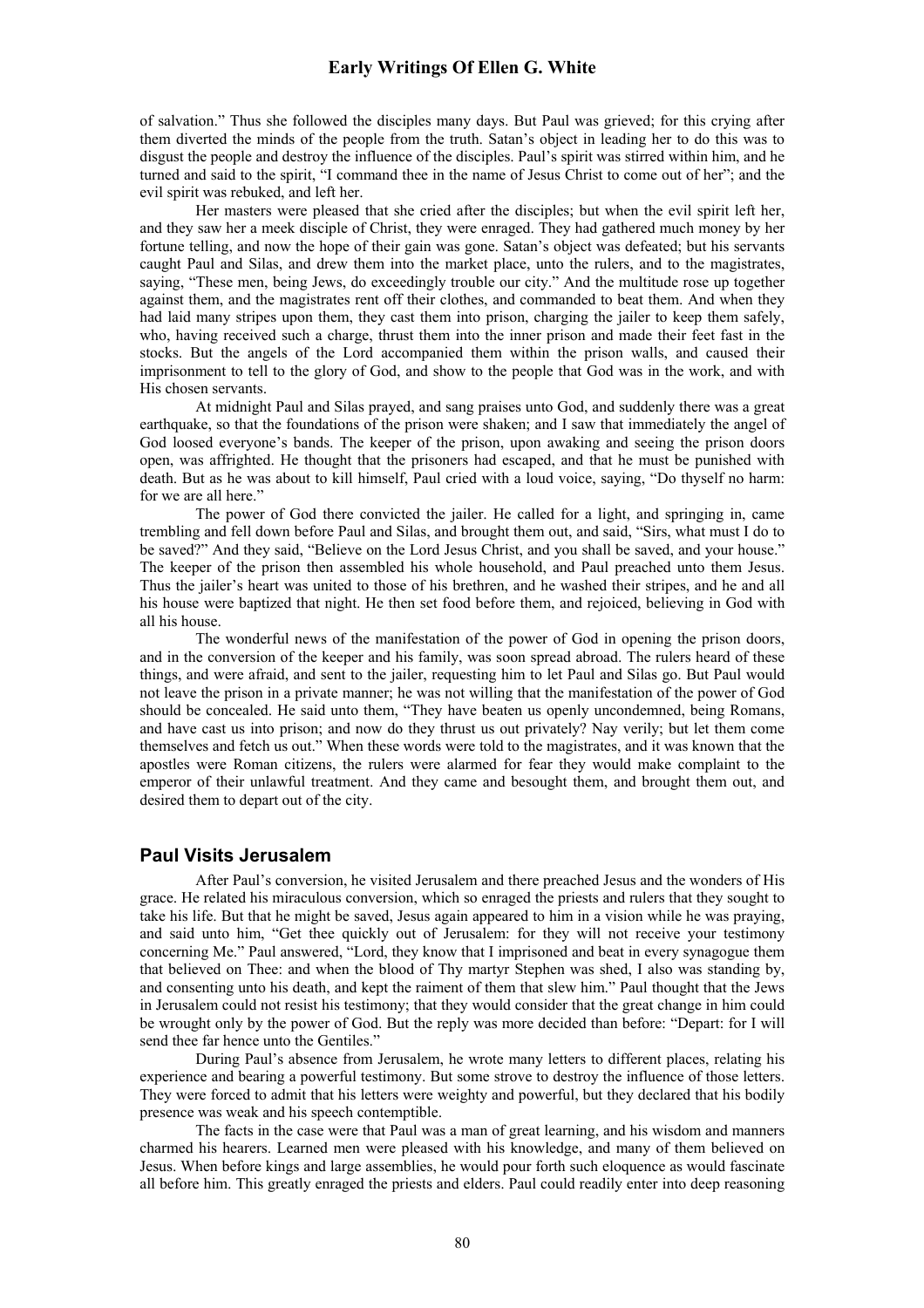and, soaring up, carry the people with him in the most exalted trains of thought, bringing to view the deep riches of the grace of God and portraying before them the amazing love of Christ. Then with simplicity he would come down to the understanding of the common people and in a most powerful manner relate his experience, which called forth from them an ardent desire to become the disciples of Christ.

Again the Lord appeared to Paul and revealed to him that he must go up to Jerusalem, that he would there be bound and suffer for His name. Although he was a prisoner for a great length of time, yet the Lord carried forward His special work through him. His bonds were to be the means of spreading the knowledge of Christ and thus glorifying God. As he was sent from city to city for his trial, his testimony concerning Jesus and the interesting incidents of his own conversion were related before kings and governors, that they should be left without excuse concerning Jesus. Thousands believed on Him and rejoiced in His name. I saw that God's special purpose was fulfilled in the journey of Paul upon the sea. He designed that the ship's crew might thus witness the power of God through Paul and that the heathen also might hear the name of Jesus, and that many might be converted through the teaching of Paul and by witnessing the miracles he wrought. Kings and governors were charmed by his reasoning, and as with zeal and the power of the Holy Spirit he preached Jesus and related the interesting events of his experience, conviction fastened upon them that Jesus was the Son of God. While some wondered with amazement as they listened to Paul, one cried out, "Almost you persuades me to be a Christian." Yet the most of those who heard thought that at some future time they would consider what they had heard. Satan took advantage of the delay, and, as they neglected the opportunity when their hearts were softened, it was forever lost. Their hearts became hardened.

I was shown the work of Satan in first blinding the eyes of the Jews so that they would not receive Jesus as their Savior; and next in leading them, through envy because of His mighty works, to desire His life. Satan entered one of Christ's own followers and led him on to betray Him into the hands of His enemies, that they might crucify the Lord of life and glory.

After Jesus arose from the dead, the Jews added sin to sin as they sought to hide the fact of His resurrection by hiring the Roman guard to testify to a falsehood. But the resurrection of Jesus was made doubly sure by the resurrection of a multitude of witnesses at the same time. After His resurrection, Jesus appeared to His disciples, and to above five hundred at once, while those whom He brought up with Him appeared unto many, declaring that Jesus had risen.

Satan had caused the Jews to rebel against God by refusing to receive His Son, and by staining their hands with His most precious blood. No matter how powerful the evidence now produced that Jesus was the Son of God, the Redeemer of the world, they had murdered Him, and would not receive any evidence in His favor. Their only hope and consolation, like that of Satan after his fall, was in trying to prevail against the Son of God. They therefore continued their rebellion by persecuting the disciples of Christ, and putting them to death. Nothing fell so harshly on their ears as the name of Jesus whom they had crucified; and they were determined not to listen to any evidence in His favor. As when the Holy Spirit through Stephen declared the mighty evidence of Jesus' being the Son of God, they stopped their ears lest they should be convinced. Satan had the murderers of Jesus fast in his grasp. By wicked works they had yielded themselves his willing subjects, and through them he was at work to trouble and annoy the believers in Christ. He worked through the Jews to stir up the Gentiles against Jesus and against those who followed Him. But God sent His angels to strengthen the disciples for their work, that they might testify of the things they had seen and heard, and at last by their steadfastness, seal their testimony with their blood.

Satan rejoiced that the Jews were safe in his snare. They still continued their useless forms, their sacrifices, and ordinances. As Jesus hung upon the cross and cried, "It is finished," the veil of the temple was rent in twain from top to bottom, to signify that God would no longer meet with the priests in the temple, to accept their sacrifices and ordinances, and also to show that the partition wall between the Jews and the Gentiles was broken down. Jesus had made an offering of Himself for both, and if saved at all, both must believe in Him as the only offering for sin, the Savior of the world.

 When the soldier pierced the side of Jesus as He hung upon the cross, there came out two distinct streams, one of blood, the other of water. The blood was to wash away the sins of those who should believe in His name, and the water was to represent that living water which is obtained from Jesus to give life to the believer.

#### **The Great Apostasy**

I was carried forward to the time when heathen idolaters cruelly persecuted and killed the Christians. Blood flowed in torrents. The noble, the learned, and the common people were alike slain without mercy. Wealthy families were reduced to poverty, because they would not yield their religion.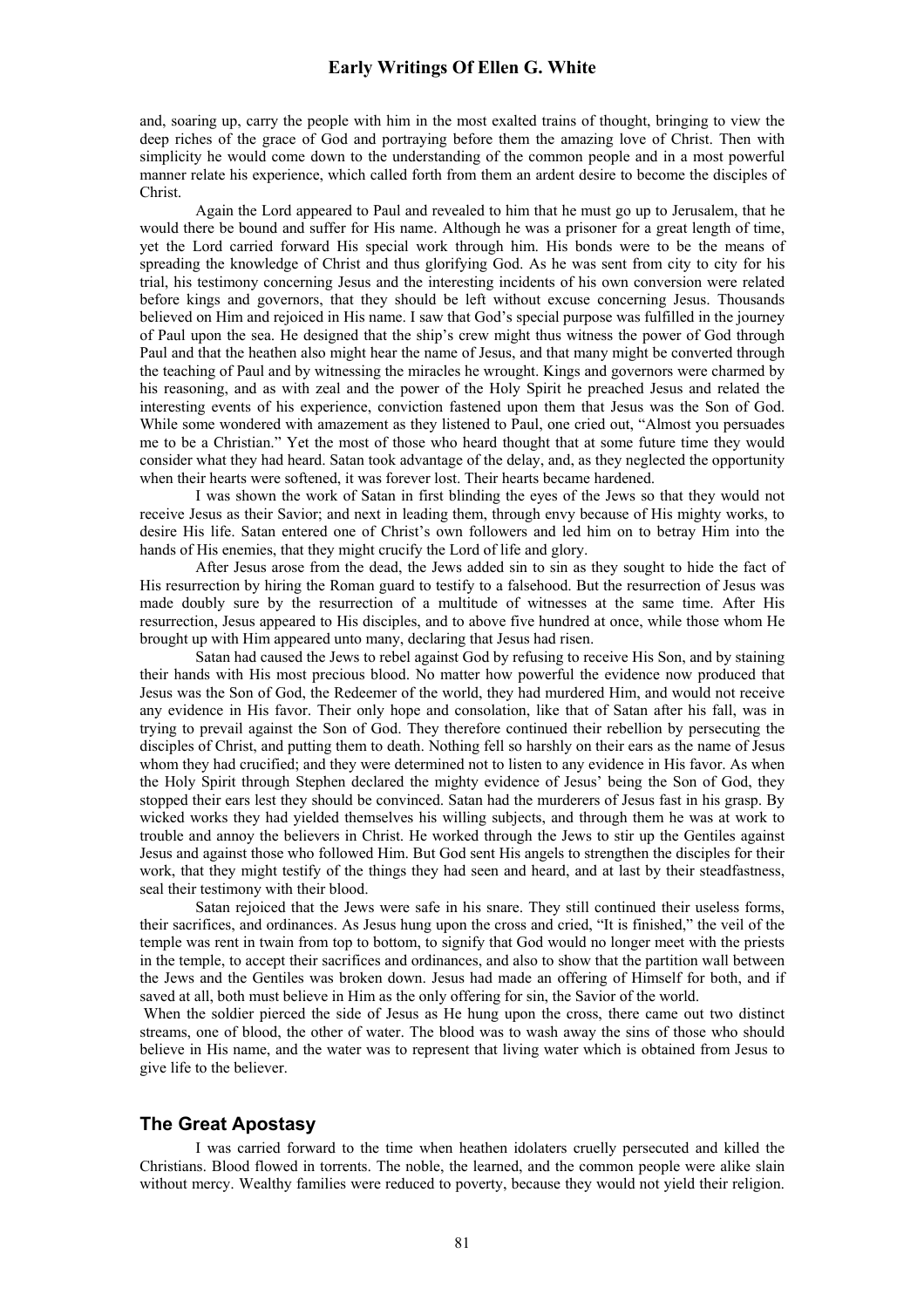Notwithstanding the persecution and sufferings which these Christians endured, they would not lower the standard. They kept their religion pure. I saw that Satan exulted and triumphed over their sufferings. But God looked upon His faithful martyrs with great approbation. The Christians who lived in that fearful time were greatly beloved of Him, because they were willing to suffer for His sake. Every suffering endured by them increased their reward in heaven.

Although Satan rejoiced because of the sufferings of the saints, yet he was not satisfied. He wanted control of the mind as well as the body. The sufferings that they endured only drove them closer to the Lord, leading them to love one another, and causing them to fear more than ever to offend Him. Satan wished to lead them to displease God; then they would lose their strength, fortitude, and firmness. Although thousands were slain, yet others were springing up to supply their places. Satan saw that he was losing his subjects; for although they suffered persecution and death, yet they were secured to Jesus Christ, to be the subjects of His kingdom. Satan therefore laid his plans to fight more successfully against the government of God and overthrow the church. He led the heathen idolaters to embrace a part of the Christian faith. They professed to believe in the crucifixion and resurrection of Christ, and proposed to unite with the followers of Jesus, without a change of heart. Oh, the fearful danger of the church. It was a time of mental anguish. Some thought that if they should come down and unite with those idolaters who had embraced a portion of the Christian faith, it would be the means of their full conversion. Satan was seeking to corrupt the doctrines of the Bible.

I saw that at last the standard was lowered, and that the heathen were uniting with the Christians. Although these worshipers of idols professed to be converted, they brought their idolatry with them into the church, only changing the objects of their worship to images of saints, and even of Christ and of Mary His mother. As the followers of Christ gradually united with them, the Christian religion became corrupted and the church lost its purity and power. Some refused to unite with them; such preserved their purity and worshiped God alone. They would not bow down to an image of anything in the heavens above or in the earth beneath.

Satan exulted over the fall of so many; and then he stirred up the fallen church to force those who would preserve the purity of their religion either to yield to their ceremonies and image worship or be put to death. The fires of persecution were again kindled against the true church of Christ, and millions were slain without mercy.

It was presented before me in the following manner: A large company of heathen idolaters bore a black banner, upon which were figures of the sun, moon, and stars. This company seemed to be very fierce and angry. I was then shown another company bearing a pure white banner, upon which was written, "Purity and holiness unto the Lord." Their countenances were marked with firmness and heavenly resignation. I saw the heathen idolaters approach them, and there was a great slaughter. The Christians melted away before them; and yet the Christian company pressed the more closely together, and held the banner more firmly. As many fell, others rallied around the banner and filled their places.

I saw the company of idolaters consulting together. Failing to make the Christians yield, they agreed to another plan. I saw them lower their banner and then approach that firm Christian company and make propositions to them. At first their propositions were utterly refused. Then I saw the Christian company consulting together. Some said that they would lower the banner, accept the propositions, and save their lives, and at last they could gain strength to raise their banner among the heathen. A few, however, would not yield to this plan, but firmly chose to die holding their banner rather than to lower it. Then I saw many lower the banner and unite with the heathen; but the firm and steadfast would again seize it and bear it on high. I saw that persons were continually leaving the company of those who bore the pure banner, and were uniting with the idolaters under the black banner, to persecute those bearing the white banner. Many were slain, yet the white banner was held high, and believers were raised up to rally around it.

The Jews who first aroused the rage of the heathen against Jesus were not to escape unpunished. In the judgment hall, as Pilate hesitated to condemn Jesus, the infuriated Jews cried, "His blood be on us, and on our children." The fulfillment of this terrible curse which they called down upon their own heads, the Jewish nation has experienced. The heathen and those called Christians alike have been their foes. Those professed Christians, in their zeal for Christ, whom the Jews crucified, thought that the more suffering they could bring upon them, the better would God be pleased. Many of the unbelieving Jews were therefore killed, while others were driven from place to place and were punished in almost every manner.

The blood of Christ and of the disciples, whom they had put to death, was upon them, and they were visited with terrible judgments. The curse of God followed them, and they were a byword and a derision to the heathen and to so-called Christians. They were degraded, shunned, and detested, as if the brand of Cain were upon them. Yet I saw that God had marvelously preserved this people and scattered them over the world that they might be looked upon as specially visited by the curse of God. I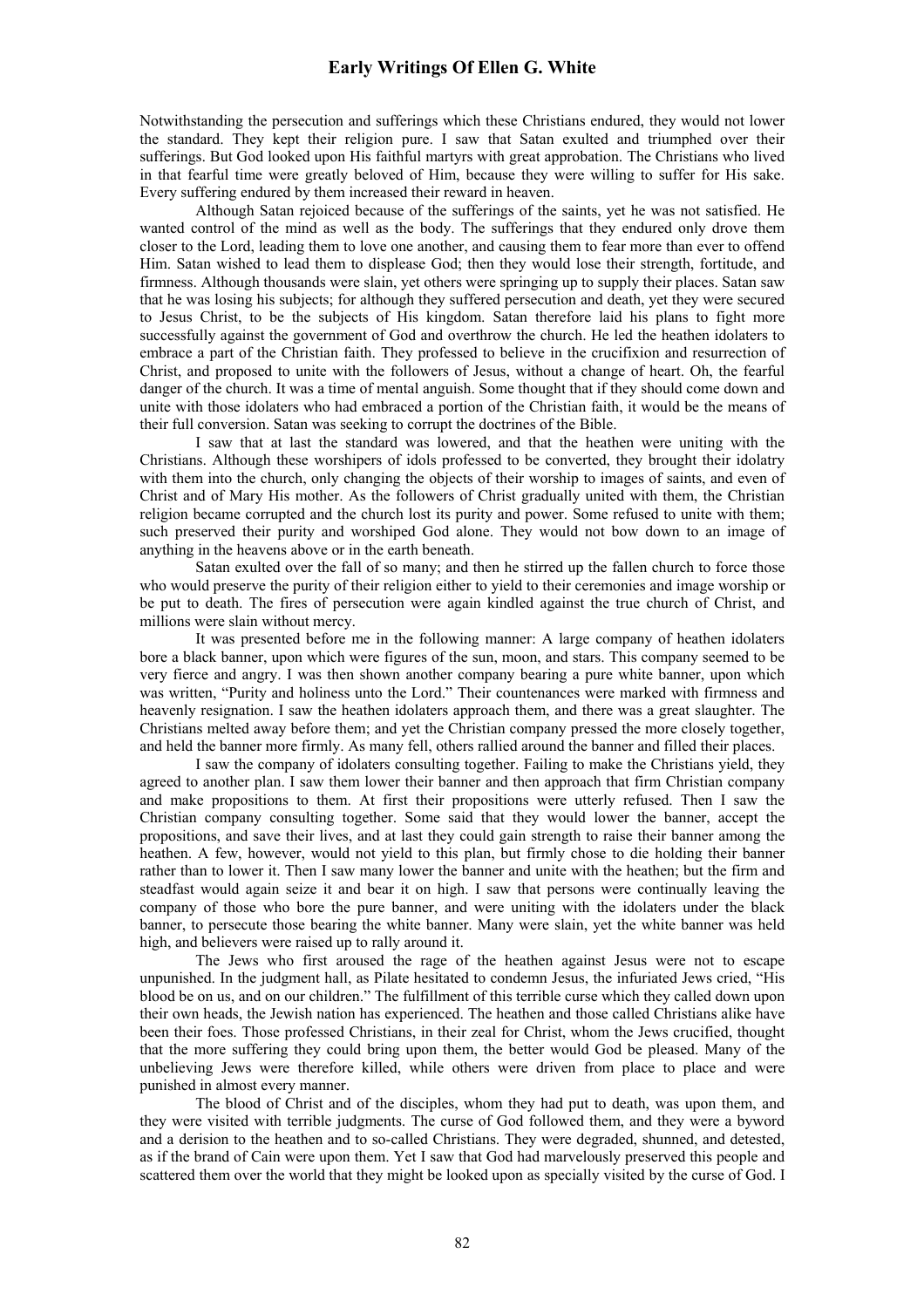saw that God had forsaken the Jews as a nation; but that individuals among them will yet be converted and be enabled to tear the veil from their hearts and see that the prophecy concerning them has been fulfilled. They will receive Jesus as the Savior of the world and see the great sin of their nation in rejecting and crucifying Him.

### **The Mystery of Iniquity**

It has ever been the design of Satan to draw the minds of the people from Jesus to man, and to destroy individual accountability. Satan failed in his design when he tempted the Son of God; but he succeeded better when he came to fallen man. Christianity became corrupted. Popes and priests presumed to take an exalted position, and taught the people to look to them for the pardon of their sins, instead of looking to Christ for themselves.

The people were wholly deceived. They were taught that the popes and priests were Christ's representatives, when in fact they were the representatives of Satan, and those who bowed to them worshiped Satan. The people called for the Bible; but the priests considered it dangerous to let them have it to read for themselves, lest they should become enlightened and expose the sins of their leaders. The people were taught to receive every word from these deceivers as from the mouth of God. They held that power over the mind which God alone should hold. If any dared to follow their own convictions, the same hate which Satan and the Jews exercised toward Jesus would be kindled against them, and those in authority would thirst for their blood.

I was shown a time when Satan especially triumphed. Multitudes of Christians were slain in a dreadful manner, because they would preserve the purity of their religion. The Bible was hated, and efforts were made to rid the earth of it. The people were forbidden to read it, on pain of death; and all the copies which could be found were burned. But I saw that God had a special care for His Word. He protected it. At different periods there were but a very few copies of the Bible in existence, yet He would not suffer His Word to be lost, for in the last days copies of it were to be so multiplied that every family could possess it. I saw that when there were but few copies of the Bible, it was precious and comforting to the persecuted followers of Jesus. It was read in the most secret manner, and those who had this exalted privilege felt that they had had an interview with God, with His Son Jesus, and with His disciples. But this blessed privilege cost many of them their lives. If discovered, they were taken to the headsman's block, to the stake, or to the dungeon to die of starvation.

Satan could not hinder the plan of salvation. Jesus was crucified, and rose again the third day. But Satan told his angels that he would make the crucifixion and resurrection tell to his advantage. He was willing that those who professed faith in Jesus should believe that the laws regulating the Jewish sacrifices and offerings ceased at the death of Christ, if he could push them farther and make them believe that the law of ten commandments also died with Christ.

I saw that many readily yielded to this device of Satan. All heaven was moved with indignation as they saw the holy law of God trampled underfoot. Jesus and all the heavenly host were acquainted with the nature of God's law; they knew that He would not change or abrogate it. The hopeless condition of man after the fall caused the deepest sorrow in heaven, and moved Jesus to offer to die for the transgressors of God's holy law. But if that law could be abrogated, man might have been saved without the death of Jesus. Consequently His death did not destroy the law of His Father, but magnified and honored it and enforced obedience to all its holy precepts.

Had the church remained pure and steadfast, Satan could not have deceived them, and led them to trample on the law of God. In this bold plan, Satan strikes directly against the foundation of God's government in heaven and on earth. His rebellion caused him to be expelled from heaven. After he rebelled, in order to save himself he wished God to change His law, but was told before the whole heavenly host that God's law was unalterable. Satan knows that if he can cause others to violate God's law, he has gained them to his cause; for every transgressor of that law must die.

Satan decided to go still farther. He told his angels that some would be so jealous of God's law that they could not be caught in this snare; the ten commandments were so plain that many would believe that they were still binding, and therefore he must seek to corrupt only one of the commandments. He then led on his representatives to attempt to change the fourth, or Sabbath, commandment, thus altering the only one of the ten which brings to view the true God, the Maker of the heavens and the earth. Satan presented before them the glorious resurrection of Jesus, and told them that by His rising on the first day of the week, He changed the Sabbath from the seventh to the first day of the week.

Thus Satan used the resurrection to serve his purpose. He and his angels rejoiced that the errors they had prepared took so well with the professed friends of Christ. What one looked upon with religious horror, another would receive. Thus different errors were received and defended with zeal.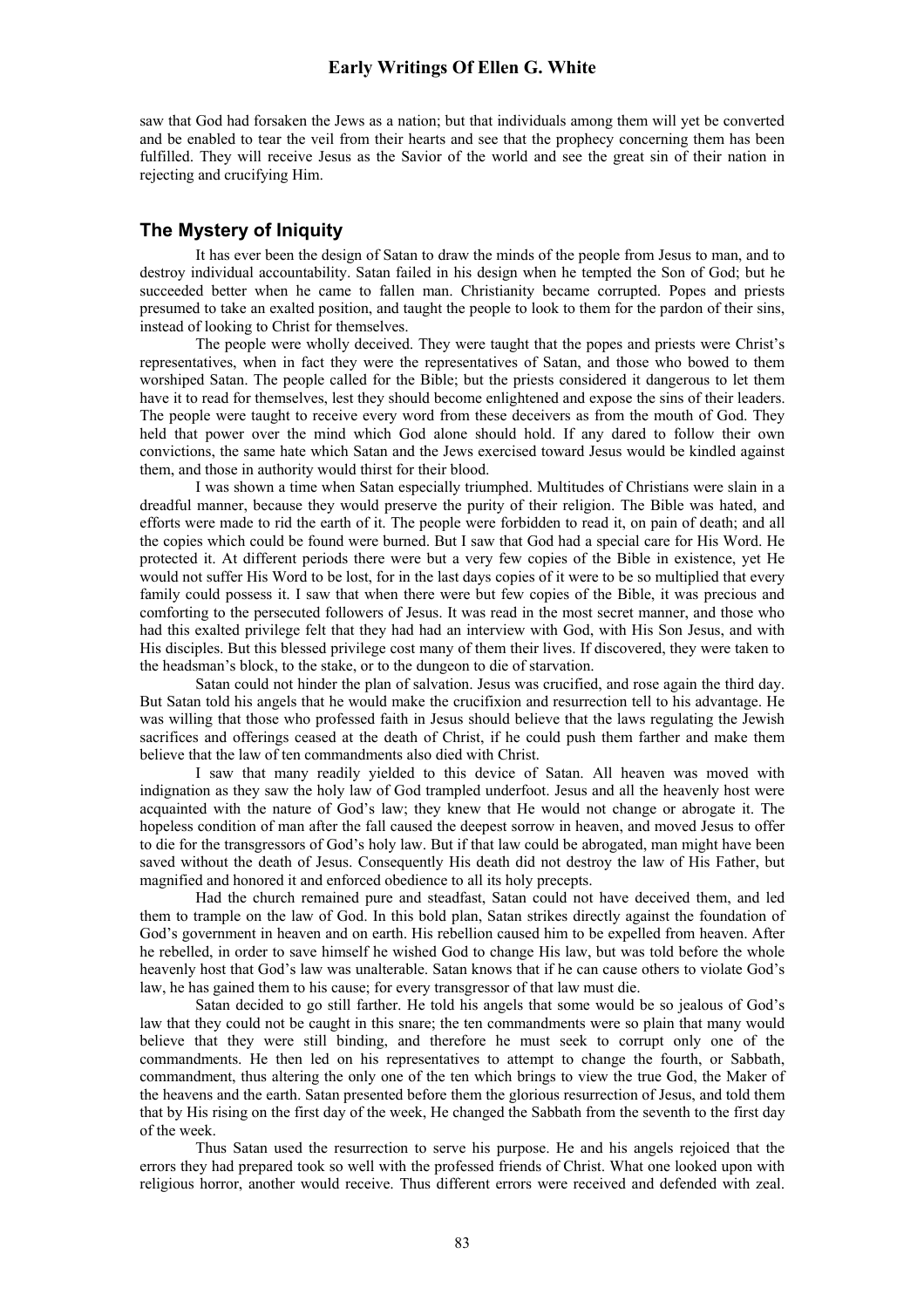The will of God, so plainly revealed in His Word, was covered up with errors and traditions, which have been taught as the commandments of God. Although this heaven-daring deception will be suffered to be carried on until the second appearing of Jesus, yet through all this time of error and deception, God has not been left without witnesses. Amid the darkness and persecution of the church there have always been true and faithful ones who kept all of God's commandments.

I saw that the angelic host were filled with amazement as they beheld the sufferings and death of the King of glory. But I saw that it was no marvel to them that the Lord of life and glory, He who filled all heaven with joy and splendor, should break the bands of death, and walk forth from His prison house, a triumphant conqueror. Therefore, if either of these events should be commemorated by a day of rest, it is the crucifixion. But I saw that neither of these events was designed to alter or abrogate God's law; on the contrary, they give the strongest proof of its immutability.

Both of these important events have their memorials. By partaking of the Lord's supper, the broken bread and the fruit of the vine, we show forth the Lord's death until He comes. The scenes of His sufferings and death are thus brought fresh to our minds. The resurrection of Christ is commemorated by our being buried with Him by baptism, and raised out of the watery grave, in likeness of His resurrection, to live in newness of life.

I was shown that the law of God would stand fast forever, and exist in the new earth to all eternity. At the creation, when the foundations of the earth were laid, the sons of God looked with admiration upon the work of the Creator, and all the heavenly host shouted for joy. It was then that the foundation of the Sabbath was laid. At the close of the six days of creation, God rested on the seventh day from all His work which He had made; and He blessed the seventh day and sanctified it, because that in it He had rested from all His work. The Sabbath was instituted in Eden before the fall, and was observed by Adam and Eve, and all the heavenly host. God rested on the seventh day, and blessed and hallowed it. I saw that the Sabbath never will be done away; but that the redeemed saints, and all the angelic host, will observe it in honor of the great Creator to all eternity.

# **Death Not Eternal Life in Misery**

Satan commenced his deception in Eden. He said to Eve, "You shall not surely die." This was Satan's first lesson upon the immortality of the soul, and he has carried on this deception from that time to the present, and will carry it on until the captivity of God's children shall be turned. I was pointed to Adam and Eve in Eden. They partook of the forbidden tree, and then the flaming sword was placed around the tree of life, and they were driven from the garden, lest they should partake of the tree of life, and be immortal sinners. The fruit of this tree was to perpetuate immortality. I heard an angel ask, "Who of the family of Adam have passed that flaming sword, and have partaken of the tree of life?" I heard another angel answer, "Not one of the family of Adam has passed that flaming sword, and partaken of that tree; therefore there is not an immortal sinner." The soul that sins, it shall die an everlasting death - a death from which there will be no hope of resurrection; and then the wrath of God will be appeased.

It was a marvel to me that Satan could succeed so well in making men believe that the words of God, "The soul that sins, it shall die," mean that the soul that sins it shall not die, but live eternally in misery. Said the angel, "Life is life, whether it is in pain or happiness. Death is without pain, without joy, without hatred."

Satan told his angels to make a special effort to spread the lie first repeated to Eve in Eden, "You shall not surely die." And as the error was received by the people, and they were led to believe that man was immortal, Satan led them on to believe that the sinner would live in eternal misery. Then the way was prepared for Satan to work through his representatives and hold up God before the people as a revengeful tyrant - one who plunges all those into hell who do not please Him, and causes them ever to feel His wrath. And while they suffer unutterable anguish, and writhe in the eternal flames, He is represented as looking down upon them with satisfaction. Satan knew that if this error should be received, God would be hated by many, instead of being loved and adored. And that many would be led to believe that the threatening of God's Word would not be literally fulfilled, for it would be against His character of benevolence and love to plunge into eternal torments the beings whom He had created.

Another extreme which Satan has led the people to adopt is entirely to overlook the justice of God, and the threatening in His Word, and to represent Him as being all mercy, so that not one will perish, but that all, both saint and sinner, will at last be saved in His kingdom.

In consequence of the popular errors of the immortality of the soul and endless misery, Satan takes advantage of another class and leads them to regard the Bible as an uninspired book. They think it teaches many good things; but they cannot rely upon it and love it, because they have been taught that it declares the doctrine of eternal misery.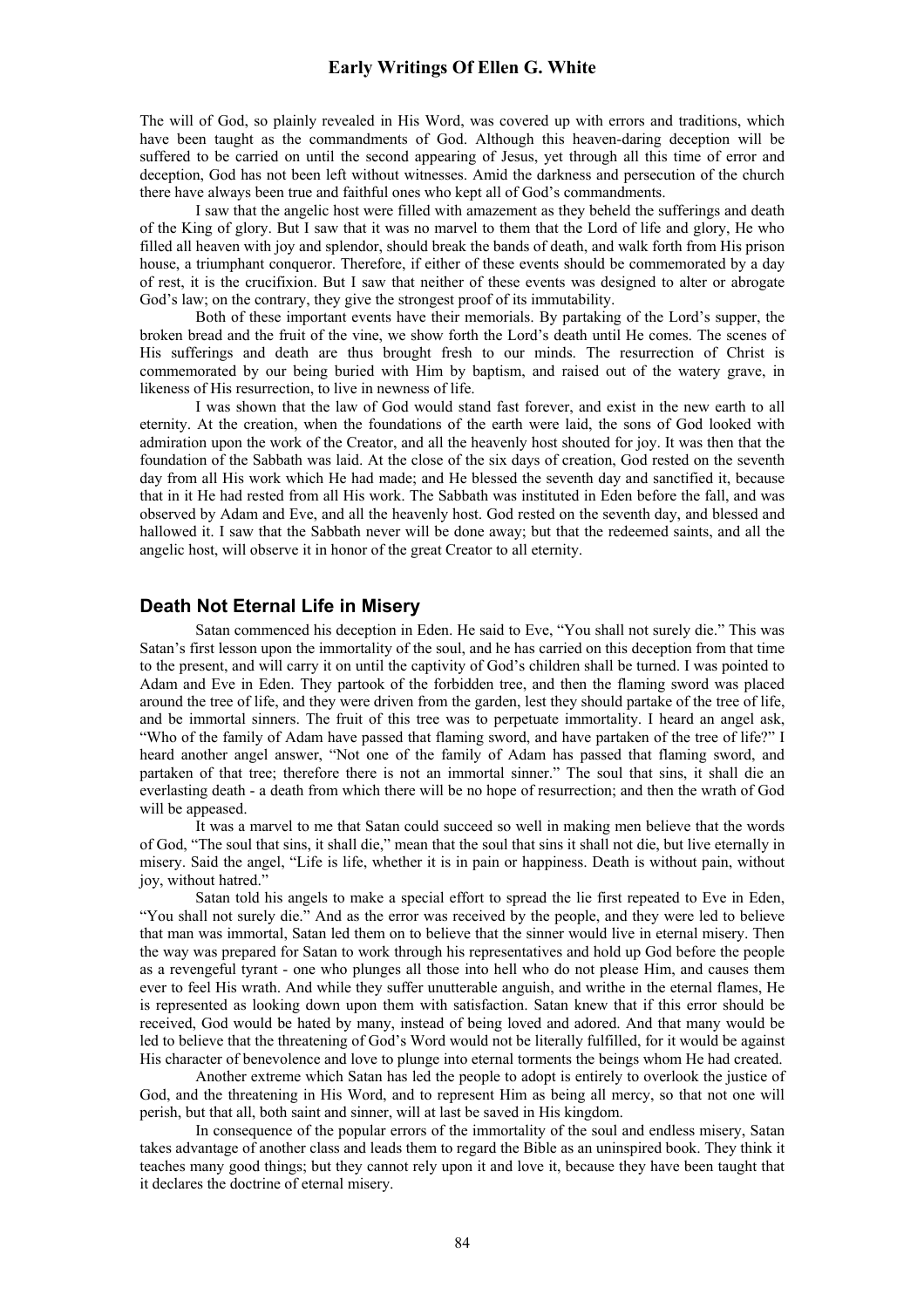Another class Satan leads on still further, even to deny the existence of God. They can see no consistency in the character of the God of the Bible, if He will inflict horrible tortures upon a portion of the human family to all eternity. Therefore they deny the Bible and its Author and regard death as an eternal sleep.

There is still another class who are fearful and timid. These Satan tempts to commit sin, and after they have sinned, he holds up before them that the wages of sin is not death but life in horrible torments, to be endured throughout the endless ages of eternity. By thus magnifying before their feeble minds the horrors of an endless hell, he takes possession of their minds, and they lose their reason. Then Satan and his angels exult, and the infidel and atheist join in casting reproach upon Christianity. They claim that these evils are the natural results of believing in the Bible and its Author, whereas they are the results of the reception of popular heresy.

I saw that the heavenly host were filled with indignation at this bold work of Satan. I inquired why all these delusions should be suffered to take effect upon the minds of men when the angels of God were powerful, and if commissioned, could easily break the enemy's power. Then I saw that God knew that Satan would try every art to destroy man; therefore He had caused His word to be written out, and had made His purposes in regard to the human race so plain that the weakest need not err. After having given His word to man, He had carefully preserved it from destruction by Satan or his angels, or by any of his agents or representatives. While other books might be destroyed, this was to be immortal. And near the close of time, when the delusions of Satan should increase, it was to be so multiplied that all who desired might have a copy, and, if they would, might arm themselves against the deceptions and lying wonders of Satan.

I saw that God had especially guarded the Bible; yet when copies of it were few, learned men had in some instances changed the words, thinking that they were making it more plain, when in reality they were mystifying that which was plain, by causing it to lean to their established views, which were governed by tradition. But I saw that the Word of God, as a whole, is a perfect chain, one portion linking into and explaining another. True seekers for truth need not err; for not only is the Word of God plain and simple in declaring the way of life, but the Holy Spirit is given as a guide in understanding the way to life therein revealed.

I saw that the angels of God are never to control the will. God sets before man life and death. He can have his choice. Many desire life, but still continue to walk in the broad road. They choose to rebel against God's government, notwithstanding His great mercy and compassion in giving His Son to die for them. Those who do not choose to accept of the salvation so dearly purchased, must be punished. But I saw that God would not shut them up in hell to endure endless misery, neither will He take them to heaven; for to bring them into the company of the pure and holy would make them exceedingly miserable. But He will destroy them utterly and cause them to be as if they had not been; then His justice will be satisfied. He formed man out of the dust of the earth, and the disobedient and unholy will be consumed by fire and return to dust again. I saw that the benevolence and compassion of God in this matter should lead all to admire His character and to adore His holy name. After the wicked are destroyed from off the earth, all the heavenly host will say, "Amen!"

Satan looks with great satisfaction upon those who profess the name of Christ, yet closely adhere to the delusions which he himself has originated. His work is still to devise new delusions, and his power and art in this direction continually increase. He led his representatives, the popes and the priests, to exalt themselves, and to stir up the people to bitterly persecute and destroy those who were not willing to accept his delusions. Oh, the sufferings and agony which the precious followers of Christ were made to endure! Angels have kept a faithful record of it all. Satan and his evil angels exultingly told the angels who ministered to these suffering saints that they were all to be killed, so that there would not be left a true Christian upon the earth. I saw that the church of God was then pure. There was no danger of men with corrupt hearts coming into it; for the true Christian, who dared to declare his faith, was in danger of the rack, the stake, and every torture which Satan and his evil angels could invent or inspire in the mind of man.

# **The Reformation**

Notwithstanding all the persecution of the saints, living witnesses for God's truth were raised up on every hand. Angels of the Lord were doing the work committed to their trust. They were searching in the darkest places and selecting out of the darkness men who were honest in heart. These were all buried up in error, yet God called them, as He did Saul, to be chosen vessels to bear His truth and raise their voices against the sins of His professed people. Angels of God moved upon the hearts of Martin Luther, Melanchthon, and others in different places, and caused them to thirst for the living testimony of the Word of God. The enemy had come in like a flood, and the standard must be raised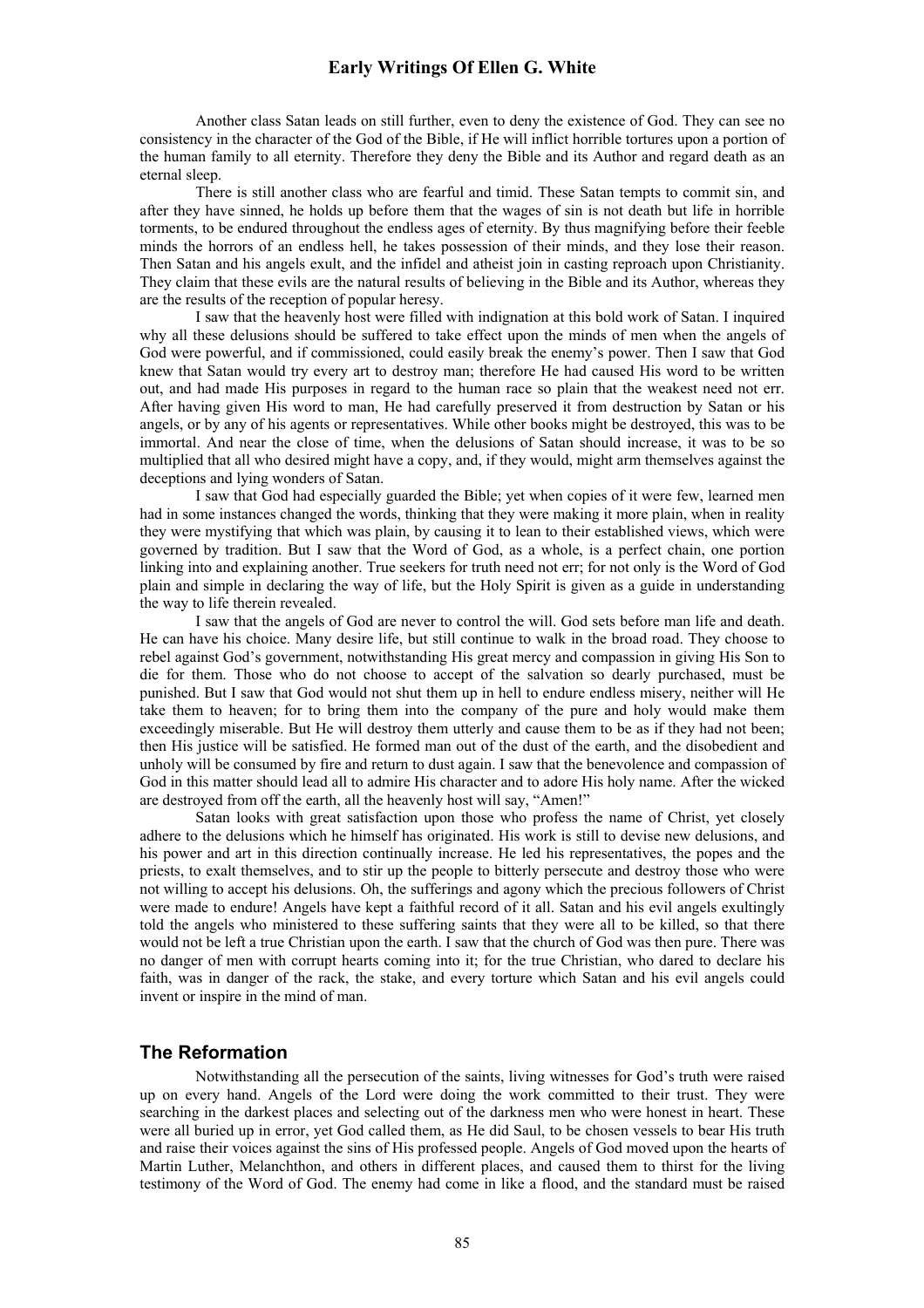against him. Luther was the one chosen to breast the storm, stand up against the ire of a fallen church, and strengthen the few who were faithful to their holy profession. He was ever fearful of offending God. He tried through works to obtain His favor, but was not satisfied until a gleam of light from heaven drove the darkness from his mind and led him to trust, not in works, but in the merits of the blood of Christ. He could then come to God for himself, not through popes or confessors, but through Jesus Christ alone.

Oh, how precious to Luther was this new and glorious light which had dawned upon his dark understanding and driven away his superstition! He prized it higher than the richest earthly treasure. The Word of God was new. Everything was changed. The book he had dreaded because he could not see beauty in it, was now life, eternal life, to him. It was his joy, his consolation, his blessed teacher. Nothing could induce him to leave its study. He had feared death; but as he read the Word of God, all his terrors disappeared, and he admired the character of God and loved Him. He searched the Bible for himself and feasted upon the rich treasures it contained; then he searched it for the church. He was disgusted with the sins of those in whom he had trusted for salvation, and as he saw many others enshrouded in the same darkness which had covered him, he anxiously sought an opportunity to point them to the Lamb of God, who alone takes away the sin of the world.

Raising his voice against the errors and sins of the papal church, he earnestly endeavored to break the chain of darkness which was confining thousands and causing them to trust in works for salvation. He longed to be enabled to open to their minds the true riches of the grace of God and the excellence of salvation obtained through Jesus Christ. In the power of the Holy Spirit he cried out against the existing sins of the leaders of the church. And as he met the storm of opposition from the priests, his courage failed not; for he firmly relied upon the strong arm of God, and confidently trusted in Him for victory. As he pushed the battle closer and closer, the rage of the priests was kindled still hotter against him. They did not wish to be reformed. They chose to be left in ease, in wanton pleasure, in wickedness; and they desired the church also to be kept in darkness.

I saw that Luther was ardent and zealous, fearless and bold, in reproving sin and advocating the truth. He cared not for wicked men or devils; he knew that he had One with him mightier than they all. Luther possessed zeal, courage, and boldness, and at times was in danger of going to extremes. But God raised up Melanchthon, who was just the opposite in character, to aid Luther in carrying on the work of reformation. Melanchthon was timid, fearful, cautious, and possessed great patience. He was greatly beloved of God. His knowledge of the Scriptures was great, and his judgment and wisdom excellent. His love for the cause of God was equal to Luther's. The hearts of these men the Lord knit together; they were inseparable friends. Luther was a great help to Melanchthon when in danger of being fearful and slow, and Melanchthon in turn was a great help to Luther when in danger of moving too fast. Melanchthon's farseeing caution often averted trouble which would have come upon the cause had the work been left alone to Luther; and often times the work would not have been pushed forward had it been left to Melanchthon alone. I was shown the wisdom of God in choosing these two men to carry on the work of reformation.

I was then carried back to the days of the apostles and saw that God chose as companions an ardent, zealous Peter and a mild, patient John. Sometimes Peter was impetuous, and often when this was the case the beloved disciple would check him. This, however, did not reform him. But after he had denied his Lord, repented, and been converted, all he needed to check his ardor and zeal was a mild caution from John. The cause of Christ would often have suffered had it been left to John alone. Peter's zeal was needed. His boldness and energy often delivered them from difficulty and silenced their enemies. John was winning. He gained many to the cause of Christ by his patient forbearance and deep devotedness.

God raised up men to cry against the existing sins of the papal church and carry forward the Reformation. Satan sought to destroy these living witnesses; but the Lord made a hedge about them. Some, for the glory of His name, were permitted to seal with their blood the testimony they had borne; but there were other powerful men, like Luther and Melanchthon, who could best glorify God by living and exposing the sins of priests, popes, and kings. These trembled before the voice of Luther, and his fellow laborers. Through those chosen men, rays of light began to scatter the darkness, and very many joyfully received the light and walked in it. And when one witness was slain, two or more were raised up to take his place.

But Satan was not satisfied. He could only have power over the body. He could not make believers yield their faith and hope. And even in death they triumphed with a bright hope of immortality at the resurrection of the just. They had more than mortal energy. They dared not sleep for a moment, but kept the Christian armor girded about them, prepared for a conflict, not merely with spiritual foes, but with Satan in the form of men whose constant cry was, "Give up your faith, or die." These few Christians were strong in God, and more precious in His sight than half a world who bear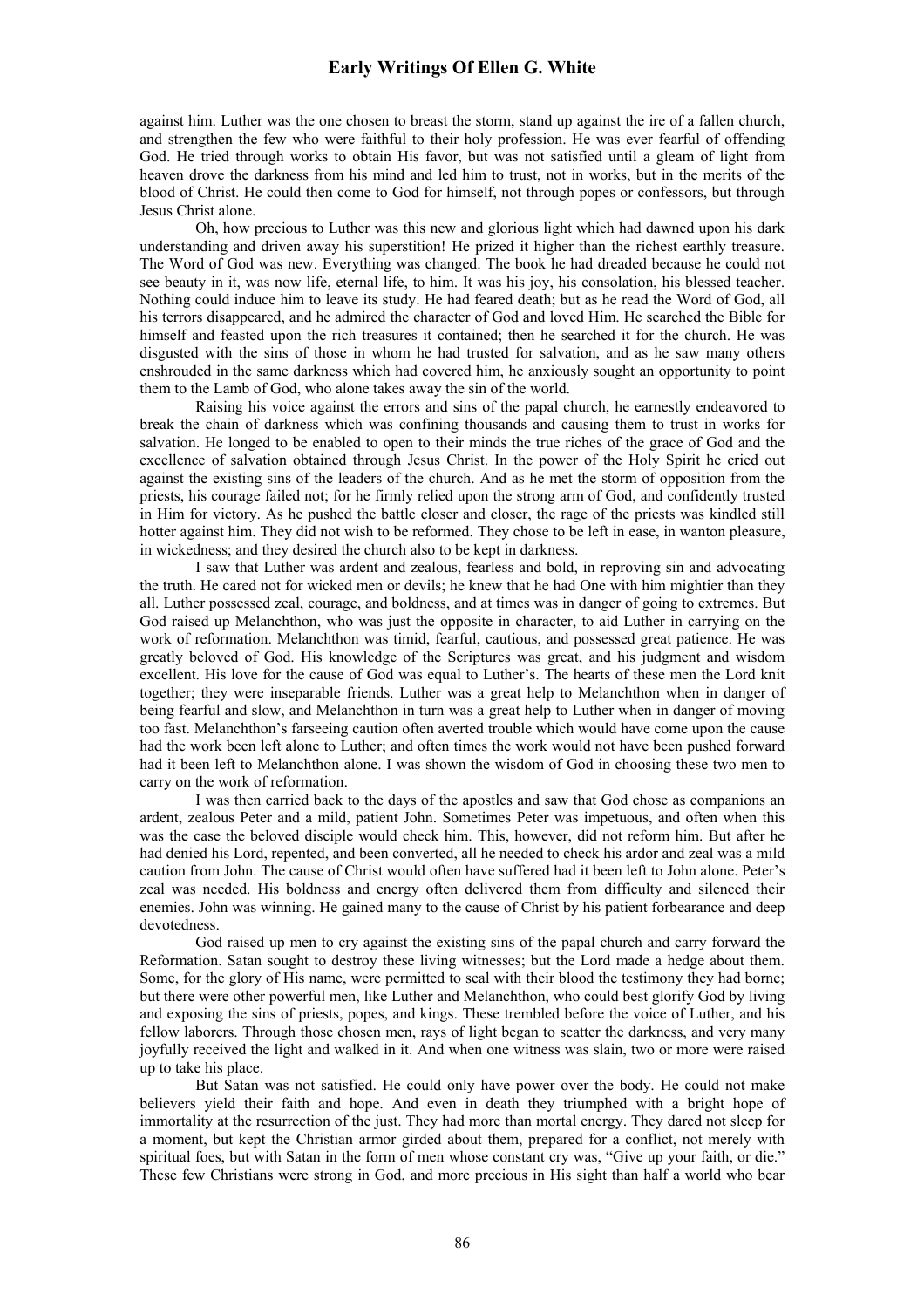the name of Christ, and yet are cowards in His cause. While the church was persecuted, its members were united and loving; they were strong in God. Sinners were not permitted to unite with the church. Those only who are willing to forsake all for Christ could be His disciples. These loved to be poor, humble, and Christ like.

### **The Church and the World United**

After this I saw Satan consulting with his angels and considering what they had gained. True, they had, through fear of death, kept some timid souls from embracing the truth; but many, even of the most timid, had received the truth, and thereupon their fears and timidity immediately left them. As these witnessed the death of their brethren and beheld their firmness and patience, they knew that God and angels assisted them to endure such sufferings, and they grew bold and fearless. And when called to yield their own lives, they maintained their faith with such patience and firmness as caused even their murderers to tremble. Satan and his angels decided that there was a more successful way to destroy souls, one that would be more certain in the end. Although Christians were made to suffer, their steadfastness, and the bright hope that cheered them, caused the weakest to grow strong and enabled them to approach the rack and the flames undaunted. They imitated the noble bearing of Christ when before His murderers, and by their constancy and the glory of God which rested upon them, they convinced many others of the truth.

Satan therefore decided that he must come in a milder form. He had already corrupted the doctrines of the Bible, and traditions which were to ruin millions were taking deep root. Restraining his hate, he decided not to urge on his subjects to such bitter persecution, but lead the church to contend for various traditions, instead of for the faith once delivered to the saints. As he prevailed on the church to receive favors and honors from the world, under the pretense of receiving benefits, she began to lose favor with God. Shunning to declare the straight truths which shut out the lovers of pleasure and friends of the world, she gradually lost her power.

The church is not now the separate and peculiar people she was when the fires of persecution were kindled against her. How is the gold become dim! How is the most fine gold changed! I saw that if the church had always retained her peculiar, holy character, the power of the Holy Spirit which was imparted to the disciples would still be with her. The sick would be healed, devils would be rebuked and cast out, and she would be mighty and a terror to her enemies.

I saw a very large company professing the name of Christ, but God did not recognize them as His. He had no pleasure in them. Satan seemed to assume a religious character and was very willing that the people should think they were Christians. He was even anxious that they should believe in Jesus, His crucifixion, and His resurrection. Satan and his angels fully believe all this themselves, and tremble. But if this faith does not provoke to good works, and lead those who profess it to imitate the self-denying life of Christ, Satan is not disturbed; for they merely assume the Christian name, while their hearts are still carnal, and he can use them in his service even better than if they made no profession. Hiding their deformity under the name of Christian, they pass along with their unsanctified natures, and their evil passions not subdued. This gives occasion for the unbeliever to reproach Christ with their imperfections, and causes those who do possess pure and undefiled religion to be brought into disrepute.

The ministers preach smooth things to suit carnal professors. They dare not preach Jesus and the cutting truths of the Bible; for if they should, these carnal professors would not remain in the church. But as many of them are wealthy, they must be retained, although they are no more fit to be there than Satan and his angels. This is just as Satan would have it. The religion of Jesus is made to appear popular and honorable in the eyes of the world. The people are told that those who profess religion will be more honored by the world. Such teachings differ very widely from the teachings of Christ. His doctrine and the world could not be at peace. Those who followed Him had to renounce the world. These smooth things originated with Satan and his angels. They formed the plan, and nominal professors carried it out. Pleasing fables were taught and readily received, and hypocrites and open sinners united with the church. If the truth had been preached in its purity, it would soon have shut out this class. But there was no difference between the professed followers of Christ and the world. I saw that if the false covering had been torn off from the members of the churches, there would have been revealed such iniquity, vileness, and corruption that the most diffident child of God would have had no hesitancy in calling these professed Christians by their right name, children of their father, the devil. For his works they did.

Jesus and all the heavenly host looked with disgust upon the scene; yet God had a message for the church that was sacred and important. If received, it would make a thorough reformation in the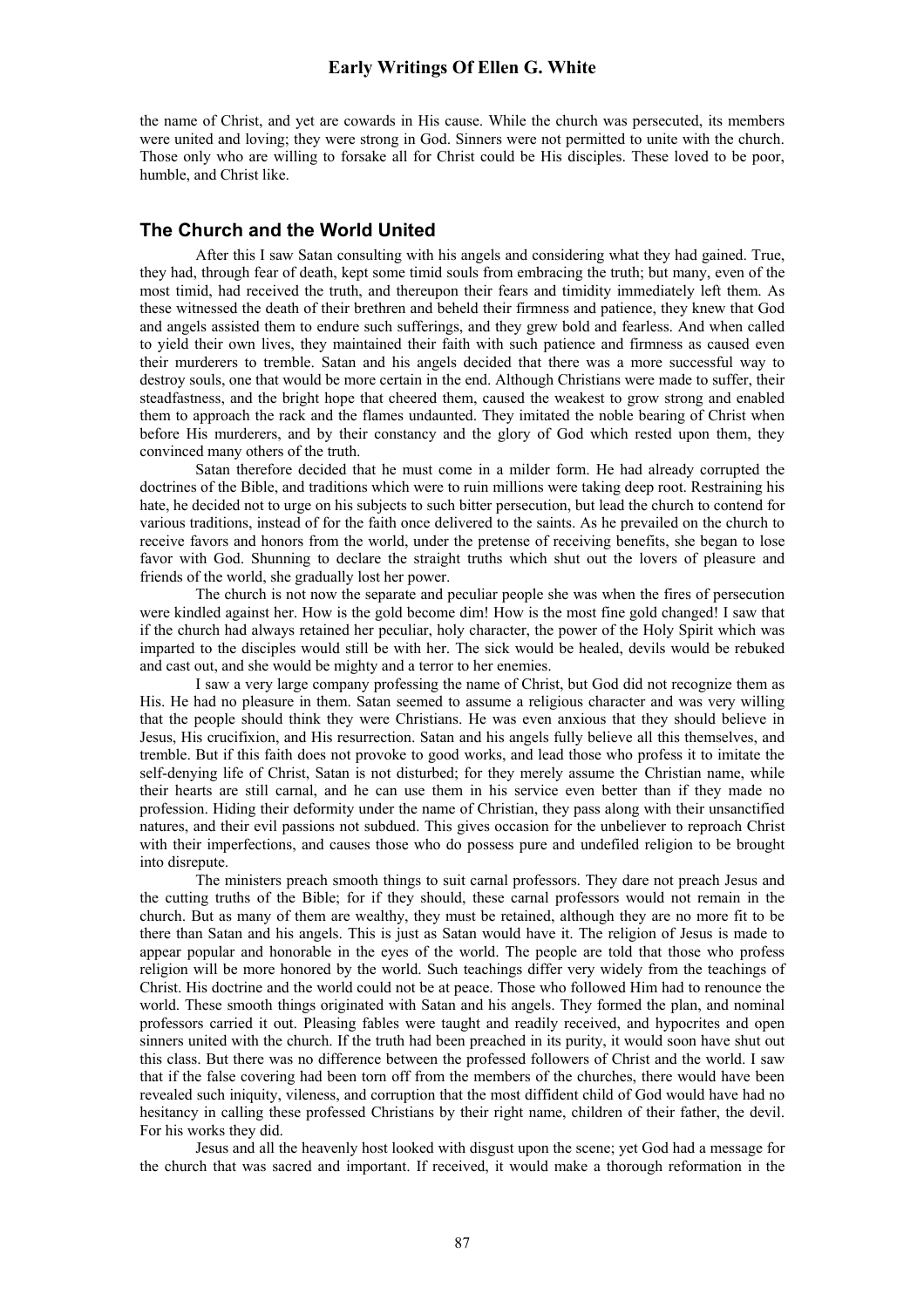church, revive the living testimony that would purge out hypocrites and sinners, and bring the church again into favor with God.

### **William Miller**

#### **[SEE APPENDIX.]**

God sent His angel to move upon the heart of a farmer who had not believed the Bible, to lead him to search the prophecies. Angels of God repeatedly visited that chosen one, to guide his mind and open to his understanding prophecies which had ever been dark to God's people. The commencement of the chain of truth was given to him, and he was led on to search for link after link, until he looked with wonder and admiration upon the Word of God. He saw there a perfect chain of truth. That Word which he had regarded as uninspired now opened before his vision in its beauty and glory. He saw that one portion of Scripture explains another, and when one passage was closed to his understanding, he found in another part of the Word that which explained it. He regarded the sacred Word of God with joy and with the deepest respect and awe.

As he followed down the prophecies, he saw that the inhabitants of the earth were living in the closing scenes of this world's history, yet they knew it not. He looked at the churches and saw that they were corrupt; they had taken their affections from Jesus and placed them on the world; they were seeking for worldly honor, instead of that honor which comes from above; grasping for worldly riches, instead of laying up their treasure in heaven. He could see hypocrisy, darkness, and death everywhere. His spirit was stirred within him. God called him to leave his farm, as He called Elisha to leave his oxen and the field of his labor to follow Elijah. With trembling, William Miller began to unfold to the people the mysteries of the kingdom of God, carrying his hearers down through the prophecies to the second advent of Christ. With every effort he gained strength. As John the Baptist heralded the first advent of Jesus and prepared the way for His coming, so William Miller and those who joined with him proclaimed the second advent of the Son of God.

I was carried back to the days of the disciples and was shown that God had a special work for the beloved John to accomplish. Satan was determined to hinder this work, and he led on his servants to destroy John. But God sent His angel and wonderfully preserved him. All who witnessed the great power of God manifested in the deliverance of John were astonished, and many were convinced that God was with him, and that the testimony which he bore concerning Jesus was correct. Those who sought to destroy him were afraid to attempt again to take his life, and he was permitted to suffer on for Jesus. He was falsely accused by his enemies and was shortly banished to a lonely island, where the Lord sent His angel to reveal to him events which were to take place upon the earth and the state of the church down to the end - her back slidings and the position which she should occupy if she would please God and finally overcome.

The angel from heaven came to John in majesty, his countenance beaming with the excellent glory of God. He revealed to John scenes of deep and thrilling interest in the history of the church of God and brought before him the perilous conflicts which Christ's followers were to endure. John saw them passing through fiery trials, made white and tried, and, finally, victorious overcomers, gloriously saved in the kingdom of God. The countenance of the angel grew radiant with joy and was exceeding glorious, as he showed John the final triumph of the church of God. As the apostle beheld the final deliverance of the church, he was carried away with the glory of the scene and with deep reverence and awe fell at the feet of the angel to worship him. The heavenly messenger instantly raised him up and gently reproved him, saying, "See you do it not: I am your fellow servant, and of your brethren that have the testimony of Jesus: worship God: for the testimony of Jesus is the spirit of prophecy." The angel then showed John the heavenly city with all its splendor and dazzling glory, and he, enraptured and overwhelmed, and forgetful of the former reproof of the angel, again fell to worship at his feet. Again the gentle reproof was given, "See you do it not for I am your fellow servant, and of your brethren the prophets, and of them which keep the sayings of this book: worship God."

Preachers and people have looked upon the book of Revelation as mysterious and of less importance than other portions of the Sacred Scriptures. But I saw that this book is indeed a revelation given for the especial benefit of those who should live in the last days, to guide them in ascertaining their true position and their duty. God directed the mind of William Miller to the prophecies and gave him great light upon the book of Revelation.

If Daniel's visions had been understood, the people could better have understood the visions of John. But at the right time, God moved upon His chosen servant, who, with clearness and in the power of the Holy Spirit, opened the prophecies and showed the harmony of the visions of Daniel and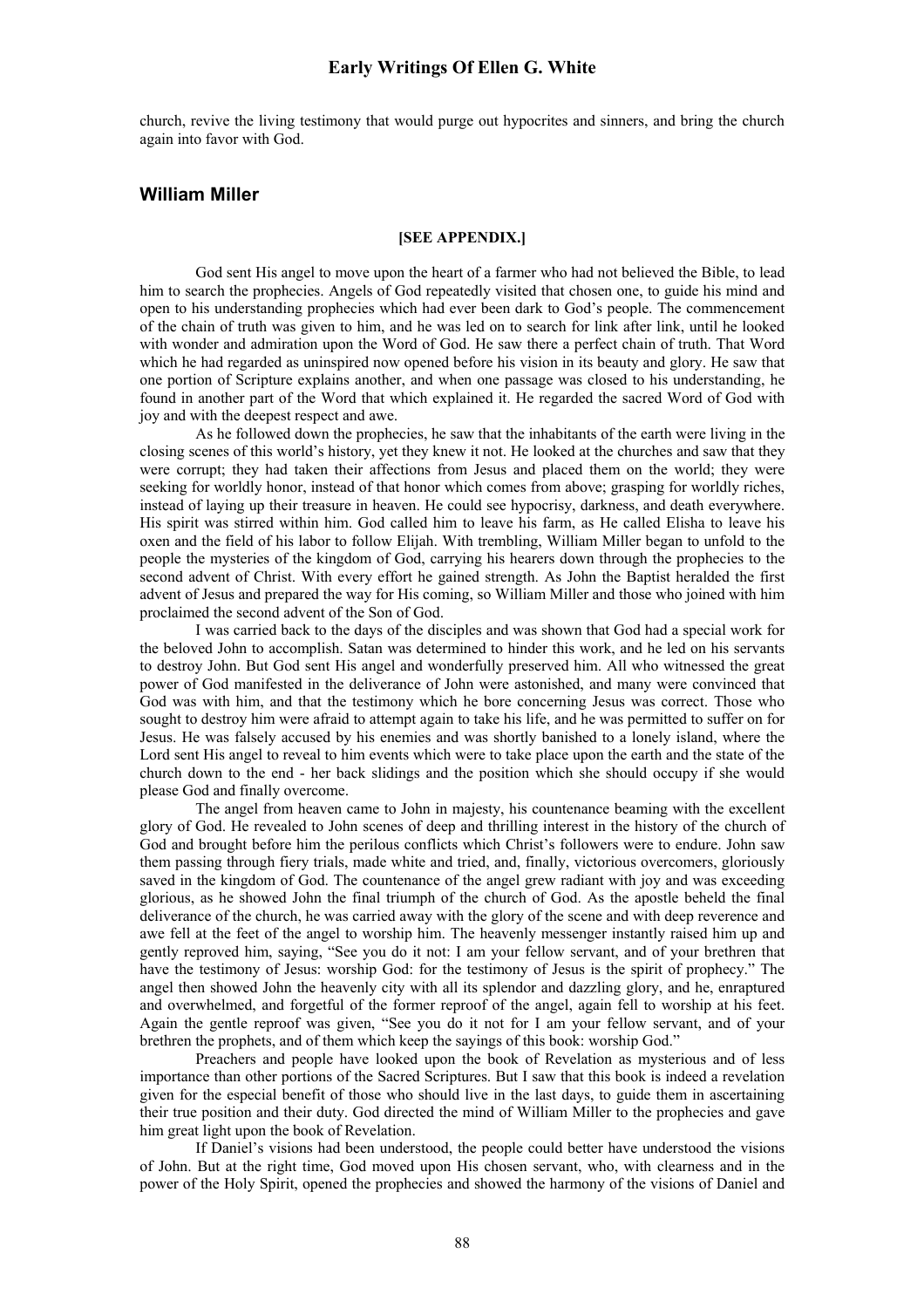John and other portions of the Bible, and pressed home upon the hearts of the people the sacred, fearful warnings of the Word to prepare for the coming of the Son of man. Deep and solemn conviction rested upon the minds of those who heard him, and ministers and people, sinners and infidels, turned to the Lord and sought a preparation to stand in the judgment.

Angels of God accompanied William Miller in his mission. He was firm and undaunted, fearlessly proclaiming the message committed to his trust. A world lying in wickedness and a cold, worldly church were enough to call into action all his energies and lead him willingly to endure toil, privation, and suffering. Although opposed by professed Christians and the world, and buffeted by Satan and his angels, he ceased not to preach the everlasting gospel to crowds wherever he was invited, sounding far and near the cry, "Fear God, and give glory to Him; for the hour of His judgment is come."

# **The First Angel's Message**

#### **[SEE APPENDIX.]**

I saw that God was in the proclamation of the time in 1843. It was His design to arouse the people and bring them to a testing point, where they should decide for or against the truth. Ministers were convinced of the correctness of the positions taken on the prophetic periods, and some renounced their pride, and left their salaries and their churches to go forth from place to place to give the message. But as the message from heaven could find a place in the hearts of but few of the professed ministers of Christ, the work was laid upon many who were not preachers. Some left their fields to sound the message, while others were called from their shops and their merchandise. And even some professional men were compelled to leave their professions to engage in the unpopular work of giving the first angel's message.

Ministers laid aside their sectarian views and feelings and united in proclaiming the coming of Jesus. Wherever the message was given, it moved the people. Sinners repented, wept, and prayed for forgiveness, and those whose lives had been marked with dishonesty were anxious to make restitution. Parents felt the deepest solicitude for their children. Those who received the message labored with their unconverted friends and relatives, and with their souls bowed with the weight of the solemn message, warned and entreated them to prepare for the coming of the Son of man. Those cases were most hardened that would not yield to such a weight of evidence set home by heartfelt warnings. This soulpurifying work led the affections away from worldly things to a consecration never before experienced.

Thousands were led to embrace the truth preached by William Miller, and servants of God were raised up in the spirit and power of Elijah to proclaim the message. Like John, the forerunner of Jesus, those who preached this solemn message felt compelled to lay the ax at the root of the tree, and call upon men to bring forth fruits meet for repentance. Their testimony was calculated to arouse and powerfully affect the churches and manifest their real character. And as the solemn warning to flee from the wrath to come was sounded, many who were united with the churches received the healing message; they saw their back sliding, and with bitter tears of repentance and deep agony of soul, humbled themselves before God. And as the Spirit of God rested upon them, they helped to sound the cry, "Fear God, and give glory to Him; for the hour of His judgment is come."

The preaching of definite time called forth great opposition from all classes, from the minister in the pulpit down to the most reckless, heaven-daring sinner. "No man knows the day nor the hour," was heard from the hypocritical minister and the bold scoffer. Neither would be instructed and corrected by those who were pointing to the year when they believed the prophetic periods would run out, and to the signs which showed Christ near, even at the doors. Many shepherds of the flock, who professed to love Jesus, said that they had no opposition to the preaching of Christ's coming, but they objected to the definite time. God's all-seeing eye read their hearts. They did not love Jesus near. They knew that their unchristian lives would not stand the test, for they were not walking in the humble path marked out by Him. These false shepherds stood in the way of the work of God. The truth spoken in its convincing power aroused the people, and like the jailer, they began to inquire, "What must I do to be saved?" But these shepherds stepped in between the truth and the people, and preached smooth things to lead them from the truth. They united with Satan and his angels, crying, "Peace, peace," when there was no peace. Those who loved their ease and were content with their distance from God would not be aroused from their carnal security. I saw that angels of God marked it all; the garments of those unconsecrated shepherds were covered with the blood of souls.

Ministers who would not accept this saving message themselves hindered those who would have received it. The blood of souls is upon them. Preachers and people joined to oppose this message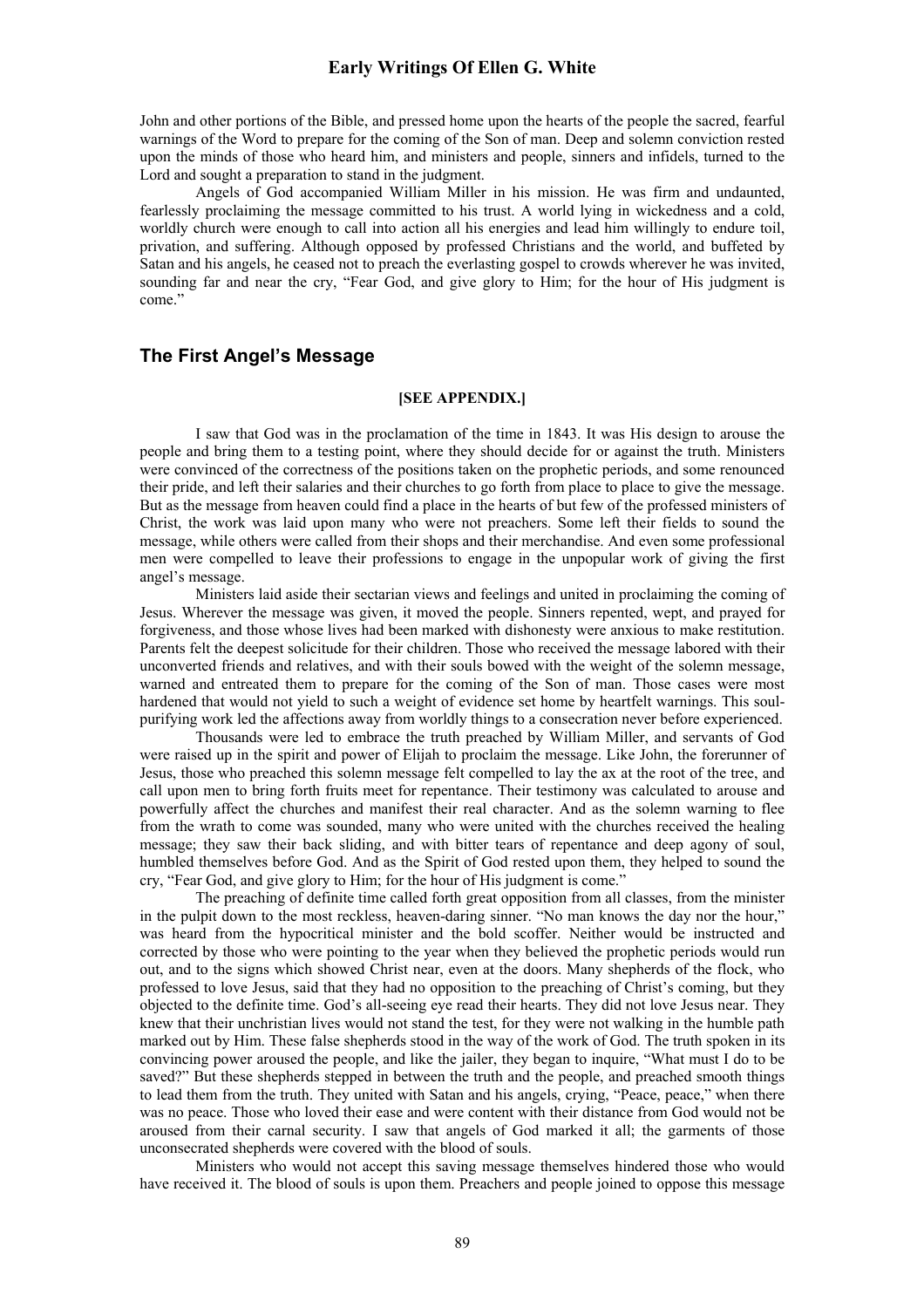from heaven and to persecute William Miller and those who united with him in the work. Falsehoods were circulated to injure his influence; and at different times after he had plainly declared the counsel of God, applying cutting truths to the hearts of his hearers, great rage was kindled against him, and as he left the place of meeting, some waylaid him in order to take his life. But angels of God were sent to protect him, and they led him safely away from the angry mob. His work was not yet finished.

The most devoted gladly received the message. They knew that it was from God and that it was delivered at the right time. Angels were watching with the deepest interest the result of the heavenly message, and when the churches turned from and rejected it, they in sadness consulted with Jesus. He turned His face from the churches and bade His angels faithfully watch over the precious ones who did not reject the testimony, for another light was yet to shine upon them.

I saw that if professed Christians had loved their Savior's appearing, if they had placed their affections on Him, and had felt that there was none upon the earth to be compared with Him, they would have hailed with joy the first intimation of His coming. But the dislike which they manifested, as they heard of their Lord's coming, was a decided proof that they did not love Him. Satan and his angels triumphed, and cast it in the face of Christ and His holy angels, that His professed people had so little love for Jesus that they did not desire His second appearing.

I saw the people of God joyful in expectation, looking for their Lord. But God designed to prove them. His hand covered a mistake in the reckoning of the prophetic periods. Those who were looking for their Lord did not discover this mistake, and the most learned men who opposed the time also failed to see it. God designed that His people should meet with a disappointment. The time passed, and those who had looked with joyful expectation for their Savior were sad and disheartened, while those who had not loved the appearing of Jesus, but embraced the message through fear, were pleased that He did not come at the time of expectation. Their profession had not affected the heart and purified the life. The passing of the time was well calculated to reveal such hearts.

They were the first to turn and ridicule the sorrowful, disappointed ones who really loved the appearing of their Savior. I saw the wisdom of God in proving His people and giving them a searching test to discover those who would shrink and turn back in the hour of trial.

Jesus and all the heavenly host looked with sympathy and love upon those who had with sweet expectation longed to see Him whom their souls loved. Angels were hovering around them, to sustain them in the hour of their trial. Those who had neglected to receive the heavenly message were left in darkness, and God's anger was kindled against them, because they would not receive the light which He had sent them from heaven. Those faithful, disappointed ones, who could not understand why their Lord did not come, were not left in darkness. Again they were led to their Bibles to search the prophetic periods. The hand of the Lord was removed from the figures, and the mistake was explained. They saw that the prophetic periods reached to 1844, and that the same evidence which they had presented to show that the prophetic periods closed in 1843, proved that they would terminate in 1844. Light from the Word of God shone upon their position, and they discovered a tarrying time - "Though it [the vision] tarry, wait for it." In their love for Christ's immediate coming, they had overlooked the tarrying of the vision, which was calculated to manifest the true waiting ones. Again they had a point of time. Yet I saw that many of them could not rise above their severe disappointment to possess that degree of zeal and energy which had marked their faith in 1843.

Satan and his angels triumphed over them, and those who would not receive the message congratulated themselves upon their farseeing judgment and wisdom in not receiving the delusion, as they called it. They did not realize that they were rejecting the counsel of God against themselves, and were working in union with Satan and his angels to perplex God's people, who were living out the heaven-sent message.

The believers in this message were oppressed in the churches. For a time, those who would not receive the message were restrained by fear from acting out the sentiments of their hearts; but the passing of the time revealed their true feelings. They wished to silence the testimony which the waiting ones felt compelled to bear, that the prophetic periods extended to 1844. With clearness the believers explained their mistake and gave the reasons why they expected their Lord in 1844. Their opponents could bring no arguments against the powerful reasons offered. Yet the anger of the churches was kindled; they were determined not to listen to evidence, and to shut the testimony out of the churches, so the others could not hear it. Those who dared not withhold from others the light which God had given them, were shut out of the churches; but Jesus was with them, and they were joyful in the light of His countenance. They were prepared to receive the message of the second angel.

# **The Second Angel's Message**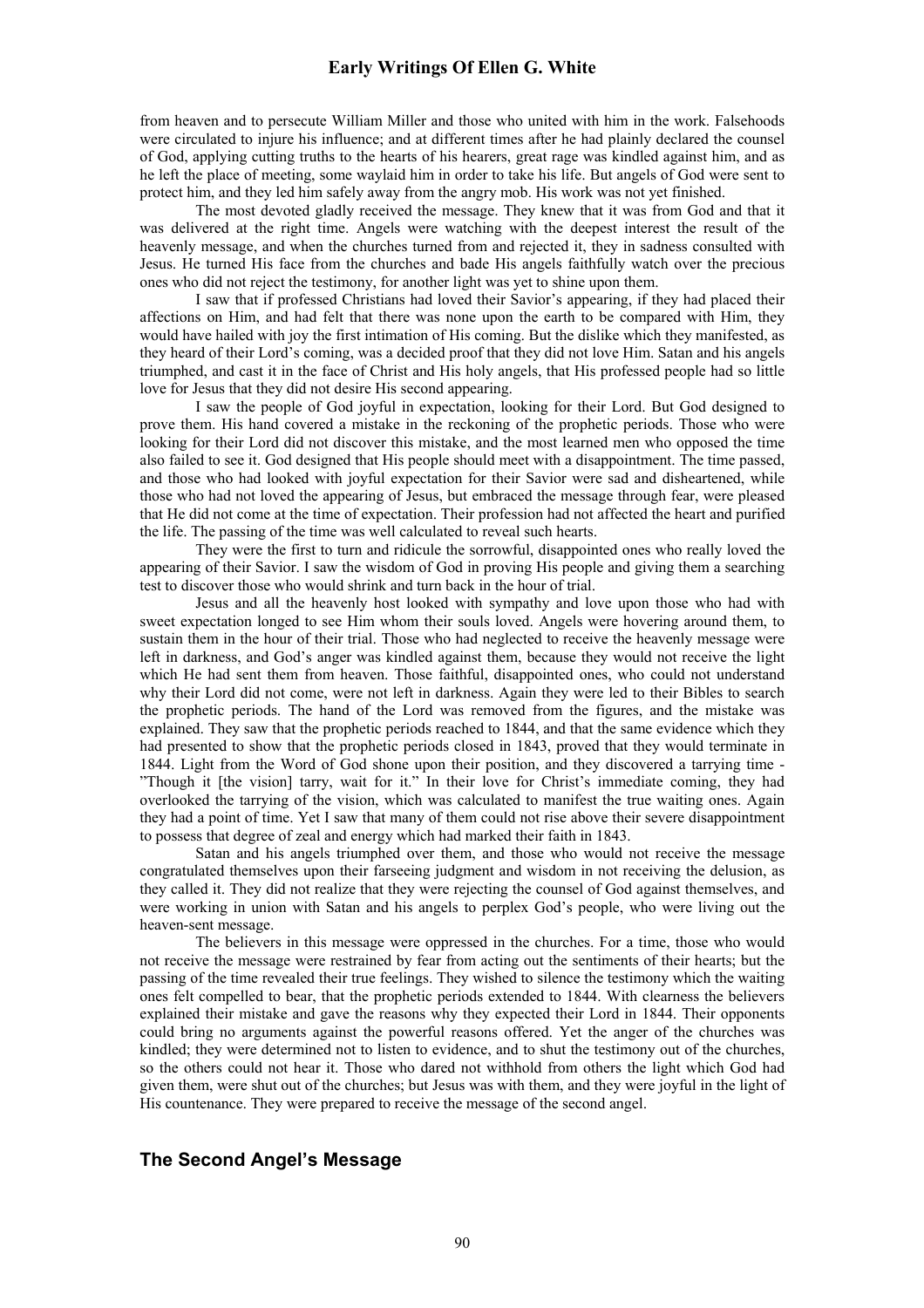#### **[SEE APPENDIX.]**

As the churches refused to receive the first angel's message, they rejected the light from heaven and fell from the favor of God. They trusted to their own strength, and by opposing the first message placed themselves where they could not see the light of the second angel's message. But the beloved of God, who were oppressed, accepted the message, "Babylon is fallen," and left the churches.

Near the close of the second angel's message, [SEE APPENDIX.] I saw a great light from heaven shining upon the people of God. The rays of this light seemed bright as the sun. And I heard the voices of angels crying, "Behold, the Bridegroom comes; go you out to meet Him!"

This was the midnight cry, which was to give power to the second angel's message. Angels were sent from heaven to arouse the discouraged saints and prepare them for the great work before them. The most talented men were not the first to receive this message. Angels were sent to the humble, devoted ones, and constrained them to raise the cry, "Behold, the Bridegroom comes; go you out to meet Him!" Those entrusted with the cry made haste, and in the power of the Holy Spirit sounded the message, and aroused their discouraged brethren. This work did not stand in the wisdom and learning of men, but in the power of God, and His saints who heard the cry could not resist it. The most spiritual received this message first, and those who had formerly led in the work were the last to receive and help swell the cry, "Behold, the Bridegroom comes; go you out to meet Him!"

In every part of the land, light was given upon the second angel's message, and the cry melted the hearts of thousands. It went from city to city, and from village to village, until the waiting people of God were fully aroused. In many churches the message was not permitted to be given, and a large company who had the living testimony left these fallen churches. A mighty work was accomplished by the midnight cry. The message was heart-searching, leading the believers to seek a living experience for themselves. They knew that they could not lean upon one another.

The saints anxiously waited for their Lord with fasting, watching, and almost constant prayer. Even some sinners looked forward to the time with terror; but the great mass manifested the spirit of Satan in their opposition to the message. They mocked and scoffed, repeating everywhere, "No man knows the day nor the hour." Evil angels urged them on to harden their hearts and to reject every ray of light from heaven, that they might be fastened in the snare of Satan. Many who professed to be looking for Christ had no part in the work of the message. The glory of God which they had witnessed, the humility and deep devotion of the waiting ones, and the overwhelming weight of evidence, caused them to profess to receive the truth; but they had not been converted; they were not ready for the coming of their Lord.

A spirit of solemn and earnest prayer was everywhere felt by the saints. A holy solemnity was resting upon them. Angels were watching with the deepest interest the effect of the message, and were elevating those who received it, and drawing them from earthly things to obtain large supplies from salvation's fountain. God's people were then accepted of Him. Jesus looked upon them with pleasure, for His image was reflected in them. They had made a full sacrifice, an entire consecration, and expected to be changed to immortality. But they were destined again to be sadly disappointed. The time to which they looked, expecting deliverance, passed; they were still upon the earth, and the effects of the curse never seemed more visible. They had placed their affections on heaven, and in sweet anticipation had tasted immortal deliverance; but their hopes were not realized.

The fear that had rested upon many of the people did not at once disappear; they did not immediately triumph over the disappointed ones. But as no visible tokens of God's wrath appeared, they recovered from the fear which they had felt and commenced their ridicule and scoffing. The people of God were again proved and tested. The world laughed and mocked and reproached them; and those who had believed without a doubt that Jesus would ere then have come to raise the dead, and change the living saints, and take the kingdom, to possess it forever, felt as did the disciples at the sepulcher of Christ, "They have taken away my Lord, and I know not where they have laid Him."

# **The Advent Movement Illustrated**

I saw a number of companies that seemed to be bound together by cords. Many in these companies were in total darkness; their eyes were directed downward to the earth, and there seemed to be no connection between them and Jesus. But scattered through these different companies were persons whose countenances looked light, and whose eyes were raised to heaven. Beams of light from Jesus, like rays from the sun, were imparted to them. An angel bade me look carefully, and I saw an angel watching over every one of those who had a ray of light, while evil angels surrounded those who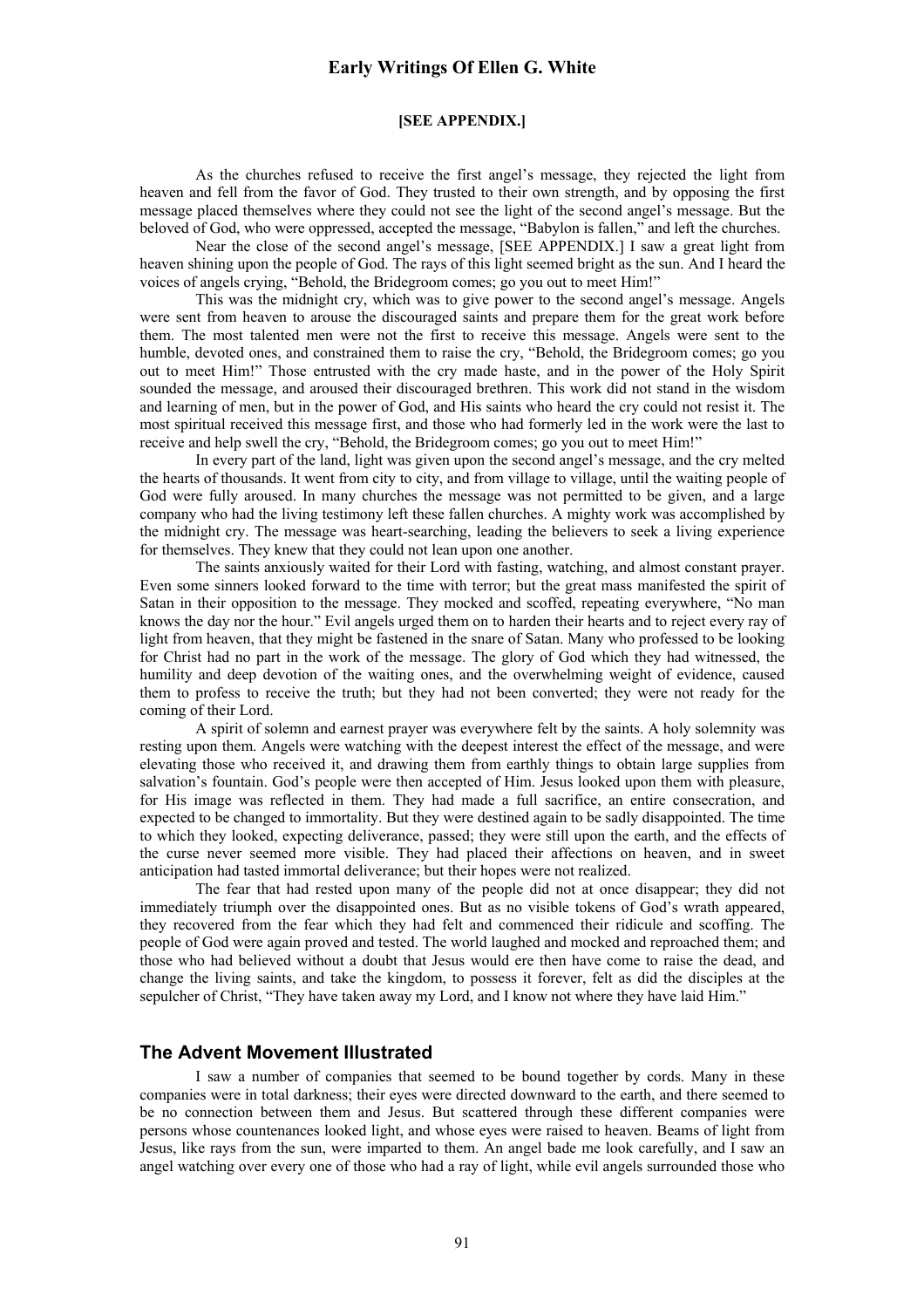were in darkness. I heard the voice of an angel cry, "Fear God, and give glory to Him; for the hour of His judgment is come."

A glorious light then rested down upon these companies, to enlighten all who would receive it. Some of those who were in darkness received the light and rejoiced. Others resisted the light from heaven, saying that it was sent to lead them astray. The light passed away from them, and they were left in darkness. Those who had received the light from Jesus joyfully cherished the increase of precious light which was shed upon them. Their faces beamed with holy joy, while their gaze was directed upward to Jesus with intense interest, and their voices were heard in harmony with the voice of the angel, "Fear God, and give glory to Him; for the hour of His judgment is come." As they raised this cry, I saw those who were in darkness thrusting them with side and with shoulder. Then many who cherished the sacred light, broke the cords which confined them and stood out separated from those companies. As they were doing this, men belonging to the different companies and revered by them passed through, some with pleasing words, and others with wrathful looks and threatening gestures, and fastened the cords which were weakening. These men were constantly saying, "God is with us. We stand in the light. We have the truth." I inquired who these men were, and was told that they were ministers and leading men who had rejected the light themselves, and were unwilling that others should receive it.

I saw those who cherished the light looking upward with ardent desire, expecting Jesus to come and take them to Himself. Soon a cloud passed over them, and their faces were sorrowful. I inquired the cause of this cloud and was shown that it was their disappointment. The time when they expected their Savior had passed, and Jesus had not come. As discouragement settled upon the waiting ones, the ministers and leading men whom I had before noticed, rejoiced, and all those who had rejected the light triumphed greatly, while Satan and his evil angels also exulted.

Then I heard the voice of another angel saying, "Babylon is fallen, is fallen!" A light shone upon those desponding ones, and with ardent desires for His appearing, they again fixed their eyes upon Jesus. I saw a number of angels conversing with the one who had cried, "Babylon is fallen," and these united with him in the cry, "Behold, the Bridegroom comes; go you out to meet Him." The musical voices of these angels seemed to reach everywhere. An exceedingly bright and glorious light shone around those who had cherished the light which had been imparted to them. Their faces shone with excellent glory, and they united with the angels in the cry, "Behold, the Bridegroom comes." As they harmoniously raised the cry among the different companies, those who rejected the light pushed them and with angry looks scorned and derided them. But angels of God wafted their wings over the persecuted ones, while Satan and his angels were seeking to press their darkness around them, to lead them to reject the light from heaven.

Then I heard a voice saying to those who had been pushed and derided, "Come out from among them, and touch not the unclean." In obedience to this voice, a large number broke the cords which bound them, and leaving the companies that were in darkness, joined those who had previously gained their freedom, and joyfully united their voices with them. I heard the voice of earnest, agonizing prayer from a few who still remained with the companies that were in darkness. The ministers and leading men were passing around in these different companies, fastening the cords more firmly; but still I heard this voice of earnest prayer. Then I saw those who had been praying reach out their hands for help toward the united company who were free, rejoicing in God. The answer from them, as they earnestly looked to heaven, and pointed upward, was, "Come out from among them, and be separate." I saw individuals struggling for freedom, and at last they broke the cords that bound them. They resisted the efforts which were made to fasten the cords tighter and refused to heed the repeated assertions: "God is with us." "We have the truth with us."

Persons were continually leaving the companies that were in darkness and joining the free company, who appeared to be in an open field raised above the earth. Their gaze was directed upward, the glory of God rested upon them, and they joyfully shouted His praise. They were closely united and seemed to be wrapped in the light of heaven. Around this company were some who came under the influence of the light, but who were not particularly united to the company. All who cherished the light shed upon them were gazing upward with intense interest, and Jesus looked upon them with sweet approbation. They expected Him to come and longed for His appearing. They did not cast one lingering look to earth. But again a cloud settled upon the waiting ones, and I saw them turn their weary eyes downward. I inquired the cause of this change. Said my accompanying angel, "They are again disappointed in their expectations. Jesus cannot yet come to earth. They must endure greater trials for His sake. They must give up errors and traditions received from men and turn wholly to God and His Word. They must be purified, made white, and tried. Those who endure that bitter trial will obtain an eternal victory."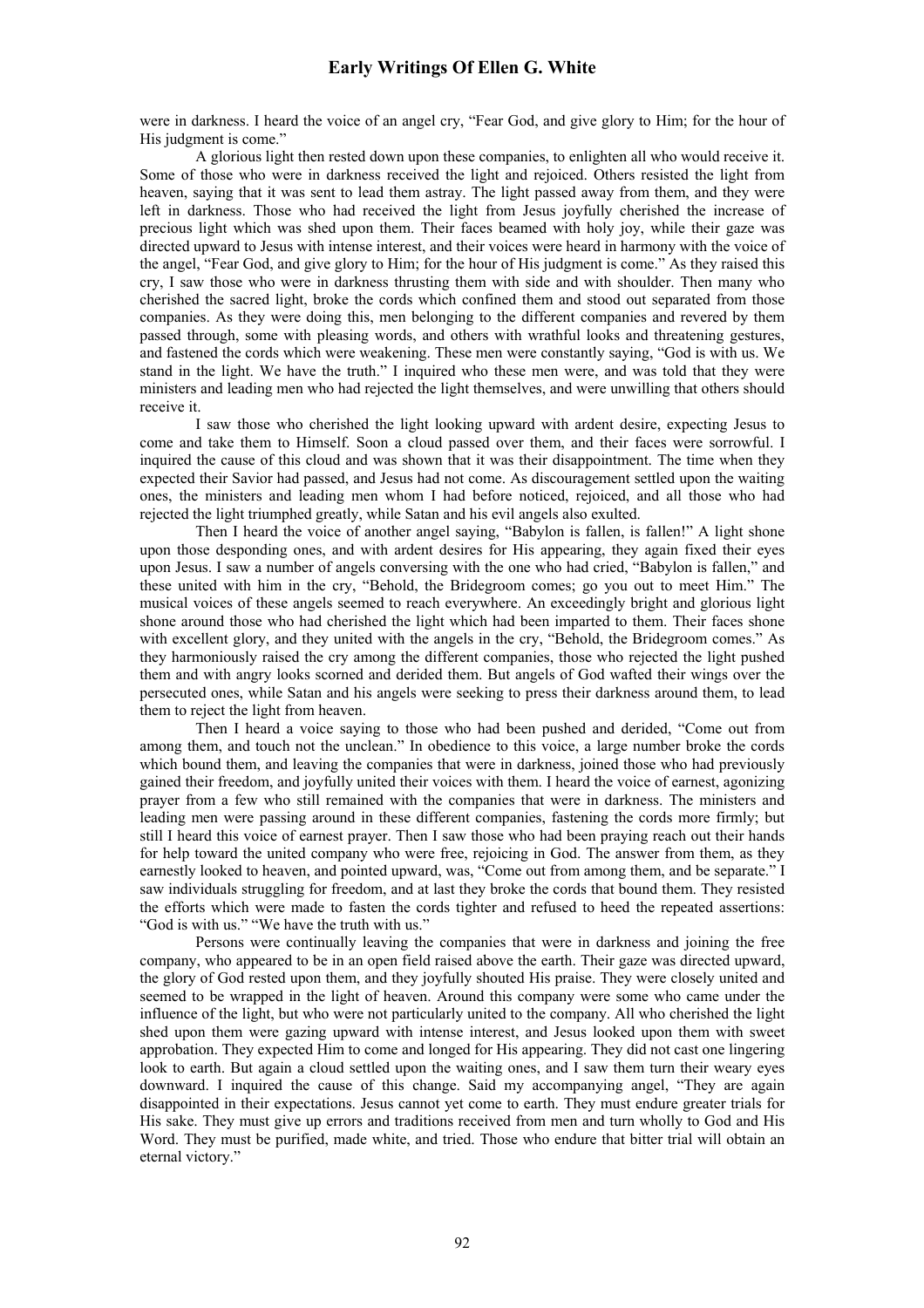Jesus did not come to the earth as the waiting, joyful company expected, to cleanse the sanctuary by purifying the earth by fire. I saw that they were correct in their reckoning of the prophetic periods; prophetic time closed in 1844, and Jesus entered the most holy place to cleanse the sanctuary at the ending of the days. Their mistake consisted in not understanding what the sanctuary was and the nature of its cleansing. As I looked again at the waiting, disappointed company, they appeared sad. They carefully examined the evidences of their faith and followed down through the reckoning of the prophetic periods, but could discover no mistake. The time had been fulfilled, but where was their Savior? They had lost Him.

I was shown the disappointment of the disciples as they came to the sepulcher and found not the body of Jesus. Mary said, "They have taken away my Lord, and I know not where they have laid Him." Angels told the sorrowing disciples that their Lord had risen, and would go before them into Galilee.

In like manner I saw that Jesus regarded with the deepest compassion the disappointed ones who had waited for His coming; and He sent His angels to direct their minds that they might follow Him where He was. He showed them that this earth is not the sanctuary, but that He must enter the most holy place of the heavenly sanctuary to make an atonement for His people and to receive the kingdom from His Father, and that He would then return to the earth and take them to dwell with Him forever. The disappointment of the first disciples well represents the disappointment of those who expected their Lord in 1844.

I was carried back to the time when Christ rode triumphantly into Jerusalem. The joyful disciples believed that He was then to take the kingdom and reign a temporal prince. They followed their King with high hopes. They cut down the beautiful palm branches, and took off their outer garments, and with enthusiastic zeal spread them in the way. And some went before, and others followed, crying, "Hosanna to the Son of David: Blessed is He that comes in the name of the Lord; Hosanna in the highest." The excitement disturbed the Pharisees, and they wished Jesus to rebuke His disciples. But He said unto them, "If these should hold their peace, the stones would immediately cry out." The prophecy of Zechariah 9:9 must be fulfilled; yet the disciples were doomed to a bitter disappointment. In a few days they followed Jesus to Calvary, and beheld Him bleeding and mangled upon the cruel cross. They witnessed His agonizing death and laid Him in the tomb. Their hearts sank with grief; their expectations were not realized in a single particular, and their hopes died with Jesus. But as He arose from the dead and appeared to His sorrowing disciples, their hopes revived. They had found Him again.

I saw that the disappointment of those who believed in the coming of the Lord in 1844 was not equal to the disappointment of the first disciples. Prophecy was fulfilled in the first and second angels' messages. They were given at the right time and accomplished the work which God designed to accomplish by them.

# **Another Illustration**

I was shown the interest which all heaven had taken in the work going on upon the earth. Jesus commissioned a mighty angel to descend and warn the inhabitants of the earth to prepare for His second appearing. As the angel left the presence of Jesus in heaven, an exceedingly bright and glorious light went before him. I was told that his mission was to lighten the earth with his glory and warn man of the coming wrath of God. Multitudes received the light. Some of these seemed to be very solemn, while others were joyful and enraptured. All who received the light turned their faces toward heaven and glorified God. Though it was shed upon all, some merely came under its influence, but did not heartily receive it. Many were filled with great wrath. Ministers and people united with the vile and stoutly resisted the light shed by the mighty angel. But all who received it withdrew from the world and were closely united with one another.

Satan and his angels were busily engaged in seeking to attract the minds of as many as possible from the light. The company who rejected it were left in darkness. I saw the angel of God watching with the deepest interest His professed people, to record the character which they developed as the message of heavenly origin was presented to them. And as very many who professed love for Jesus turned from the heavenly message with scorn, derision, and hatred, an angel with a parchment in his hand made the shameful record. All heaven was filled with indignation that Jesus should be thus slighted by His professed followers.

I saw the disappointment of the trusting ones, as they did not see their Lord at the expected time. It had been God's purpose to conceal the future and to bring His people to a point of decision. Without the preaching of definite time for the coming of Christ, the work designed of God would not have been accomplished. Satan was leading very many to look far in the future for the great events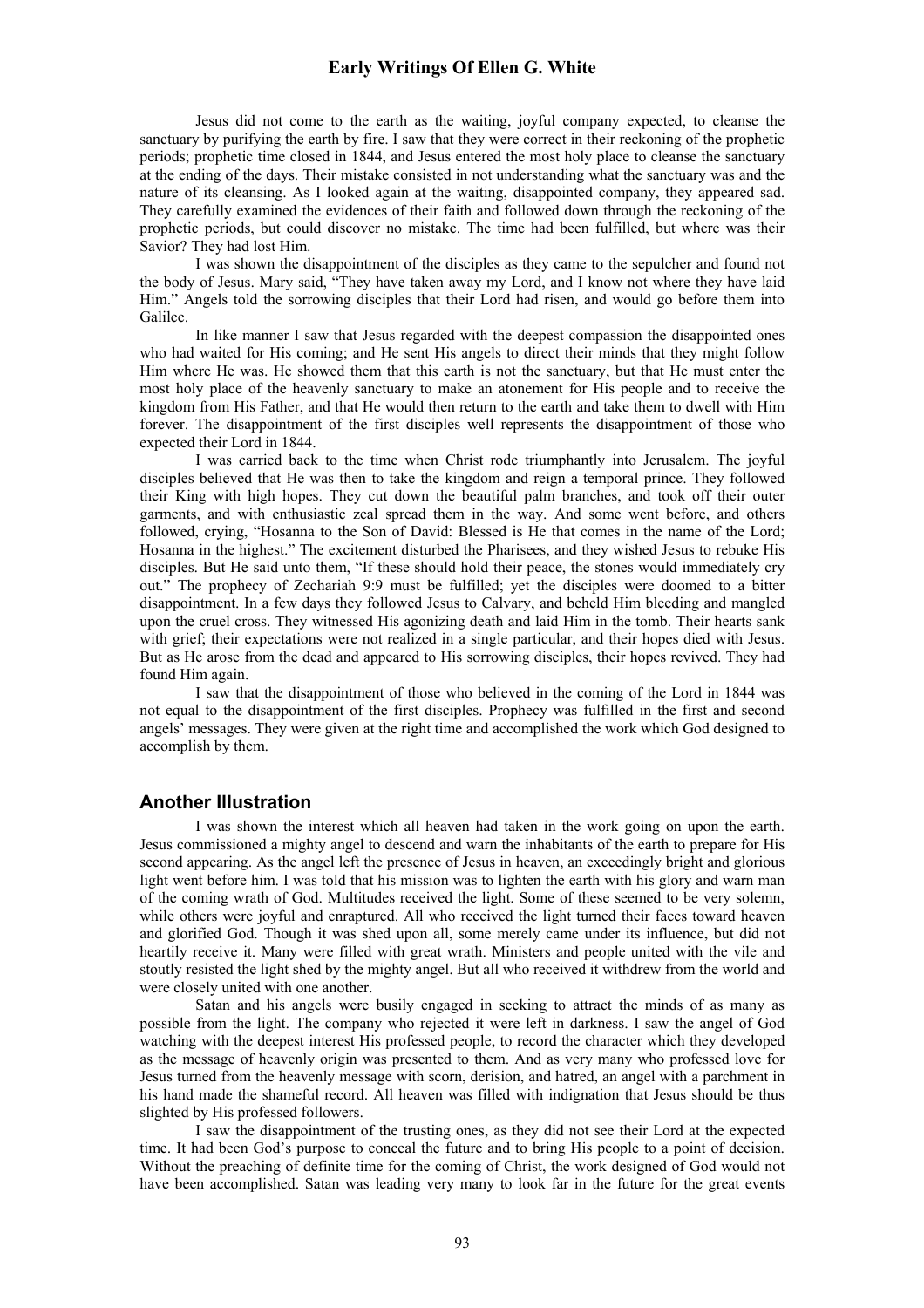connected with the judgment and the end of probation. It was necessary that the people be brought to seek earnestly for a present preparation.

As the time passed, those who had not fully received the light of the angel united with those who had despised the message, and they turned upon the disappointed ones with ridicule. Angels marked the situation of Christ's professed followers. The passing of the definite time had tested and proved them, and very many were weighed in the balance and found wanting. They loudly claimed to be Christians, yet in almost every particular failed to follow Christ. Satan exulted at the state of the professed followers of Jesus.

He had them in his snare. He had led the majority to leave the straight path, and they were attempting to climb up to heaven some other way. Angels saw the pure and holy mixed up with sinners in Zion and with world-loving hypocrites. They had watched over the true disciples of Jesus; but the corrupt were affecting the holy. Those whose hearts burned with an intense desire to see Jesus were forbidden by their professed brethren to speak of His coming. Angels viewed the scene and sympathized with the remnant who loved the appearing of their Lord.

Another mighty angel was commissioned to descend to earth. Jesus placed in his hand a writing, and as he came to the earth, he cried, "Babylon is fallen, is fallen." Then I saw the disappointed ones again raise their eyes to heaven, looking with faith and hope for their Lord's appearing. But many seemed to remain in a stupid state, as if asleep; yet I could see the trace of deep sorrow upon their countenances. The disappointed ones saw from the Scriptures that they were in the tarrying time, and that they must patiently wait the fulfillment of the vision. The same evidence which led them to look for their Lord in 1843, led them to expect Him in 1844. Yet I saw that the majority did not possess that energy which marked their faith in 1843. Their disappointment had dampened their faith.

As the people of God united in the cry of the second angel, the heavenly host marked with the deepest interest the effect of the message. They saw many who bore the name of Christians turn with scorn and derision upon those who had been disappointed. As the words fell from mocking lips, "You have not gone up yet!" an angel wrote them. Said the angel, "They mock God." I was pointed back to a similar sin committed in ancient times. Elijah had been translated to heaven, and his mantle had fallen upon Elisha. Then wicked youth, who had learned from their parents to despise the man of God, followed Elisha, and mockingly cried, "Go up, you bald head; go up, you bald head." In thus insulting His servant, they insulted God and met their punishment then and there. In like manner, those who have scoffed and mocked at the idea of the saints' going up, will be visited with the wrath of God, and will be made to feel that it is not a light thing to trifle with their Maker.

Jesus commissioned other angels to fly quickly to revive and strengthen the drooping faith of His people and prepare them to understand the message of the second angel and the important move which was soon to be made in heaven. I saw these angels receive great power and light from Jesus and fly quickly to earth to fulfill their commission to aid the second angel in his work. A great light shone upon the people of God as the angels cried, "Behold, the Bridegroom comes; go you out to meet Him." Then I saw these disappointed ones rise and in harmony with the second angel proclaim, "Behold, the Bridegroom comes; go you out to meet Him." The light from the angels penetrated the darkness everywhere. Satan and his angels sought to hinder this light from spreading and having its designed effect. They contended with the angels from heaven, telling them that God had deceived the people, and that with all their light and power they could not make the world believe that Christ was coming. But notwithstanding Satan strove to hedge up the way and draw the minds of the people from the light, the angels of God continued their work.

Those who received the light appeared very happy. They looked steadfastly toward heaven and longed for the appearing of Jesus. Some were weeping and praying in great distress. Their eyes seemed to be fixed upon themselves, and they dared not look upward. A light from heaven parted the darkness from them, and their eyes, which had been fixed in despair upon themselves, were turned upward, while gratitude and holy joy were expressed upon every feature. Jesus and all the angelic host looked with approbation upon the faithful, waiting ones.

Those who rejected and opposed the light of the first angel's message, lost the light of the second, and could not be benefited by the power and glory which attended the message, "Behold, the Bridegroom comes." Jesus turned from them with a frown; for they had slighted and rejected Him. Those who received the message were wrapped in a cloud of glory. They greatly feared to offend God, and waited and watched and prayed to know His will. I saw Satan and his angels seeking to shut this divine light from the people of God; but as long as the waiting ones cherished the light and kept their eyes raised from earth to Jesus, Satan could have no power to deprive them of its precious rays. The message given from heaven enraged Satan and his angels, and led those who professed to love Jesus,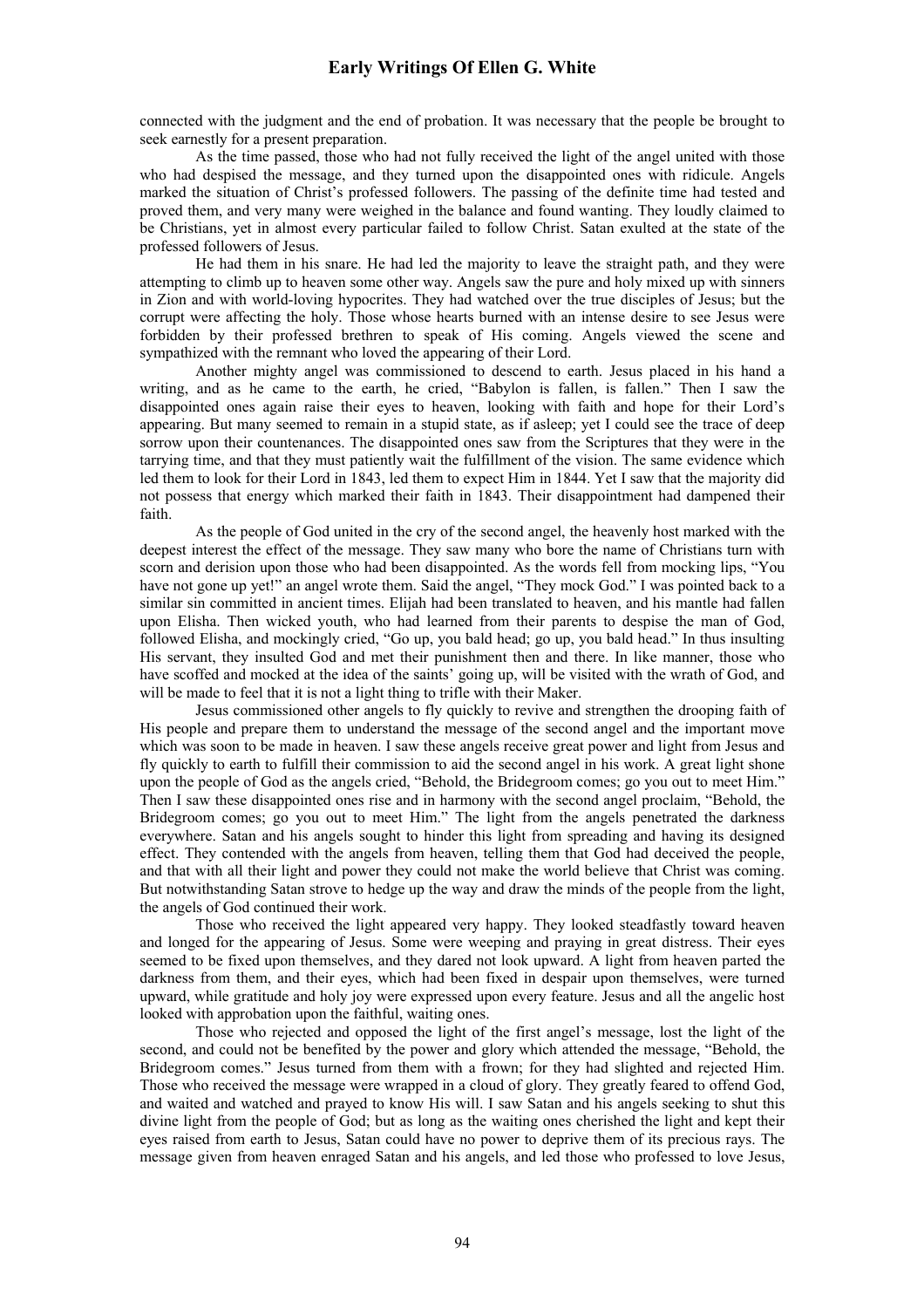but despised His coming, to scorn and deride the faithful, trusting ones. But an angel marked every insult, every slight, every wrong, which the children of God received from their professed brethren.

Very many raised their voices to cry, "Behold, the Bridegroom comes!" and left their brethren who did not love the appearing of Jesus, and who would not suffer them to dwell upon His second coming. I saw Jesus turn His face from those who rejected and despised His coming, and then He bade angels lead His people out from among the unclean, lest they should be defiled. Those who were obedient to the message stood out free and united. A holy light shone upon them. They renounced the world, sacrificed their earthly interests, gave up their earthly treasures, and directed their anxious gaze to heaven, expecting to see their loved Deliverer. A holy light beamed upon their countenances, telling of the peace and joy which reigned within. Jesus bade His angels go and strengthen them, for the hour of their trial drew on. I saw that these waiting ones were not yet tried as they must be. They were not free from errors. And I saw the mercy and goodness of God in sending a warning to the people of the earth, and repeated messages to lead them to a diligent searching of heart, and study of the Scriptures, that they might divest themselves of errors which have been handed down from the heathen and papists. Through these messages God has been bringing out His people where He can work for them in greater power, and where they can keep all His commandments.

#### **The Sanctuary**

I was shown the grievous disappointment of the people of God that they did not see Jesus at the expected time. They knew not why their Savior did not come; for they could see no evidence that prophetic time had not ended. Said the angel, "Has God's word failed? Has God failed to fulfill His promises? No; He has fulfilled all that He promised. Jesus has risen up and shut the door of the holy place of the heavenly sanctuary and has opened a door into the most holy place and entered in to cleanse the sanctuary. All who wait patiently shall understand the mystery. Man has erred; but there has been no failure on the part of God. All was accomplished that God promised; but man erroneously believed the earth to be the sanctuary to be cleansed at the end of the prophetic periods. It is man's expectation, not the promise of God, that has failed."

Jesus sent His angels to direct the minds of the disappointed ones to the most holy place, where He had gone to cleanse the sanctuary and make a special atonement for Israel. Jesus told the angels that all who found Him would understand the work which He was to perform. I saw that while Jesus was in the most holy place He would be married to the New Jerusalem. And after His work should be accomplished in the holiest, He would descend to the earth in kingly power and take to Himself the precious ones who had patiently waited His return.

I was shown what did take place in heaven at the close of the prophetic periods in 1844. As Jesus ended His ministration in the holy place and closed the door of that apartment, a great darkness settled upon those who had heard and rejected the message of His coming, and they lost sight of Him. Jesus then clothed Himself with precious garments. Around the bottom of His robe was a bell and a pomegranate, a bell and a pomegranate. A breastplate of curious work was suspended from His shoulders. As He moved, this glittered like diamonds, magnifying letters which looked like names written or engraved upon the breastplate. Upon His head was something which had the appearance of a crown. When fully attired, He was surrounded by angels, and in a flaming chariot He passed within the second veil.

I was then bidden to take notice of the two apartments of the heavenly sanctuary. The curtain, or door, was opened, and I was permitted to enter. In the first apartment I saw the candlestick with seven lamps, the table of show bread, the altar of incense, and the censer. All the furniture of this apartment looked like purest gold and reflected the image of the one who entered the place. The curtain which separated the two apartments was of different colors and material, with a beautiful border, in which were figures wrought of gold to represent angels. The veil was lifted, and I looked into the second apartment. I saw there an ark which had the appearance of being of the finest gold. As a border around the top of the ark, was most beautiful work representing crowns. In the ark were tables of stone containing the ten commandments.

Two lovely cherubs, one on each end of the ark, stood with their wings outstretched above it, and touching each other above the head of Jesus as He stood before the mercy seat. Their faces were turned toward each other, and they looked downward to the ark, representing all the angelic host looking with interest at the law of God. Between the cherubim was a golden censer, and as the prayers of the saints, offered in faith, came up to Jesus, and He presented them to His father, a cloud of fragrance arose from the incense, looking like smoke of most beautiful colors. Above the place where Jesus stood, before the ark, was exceedingly bright glory that I could not look upon; it appeared like the throne of God. As the incense ascended to the Father, the excellent glory came from the throne to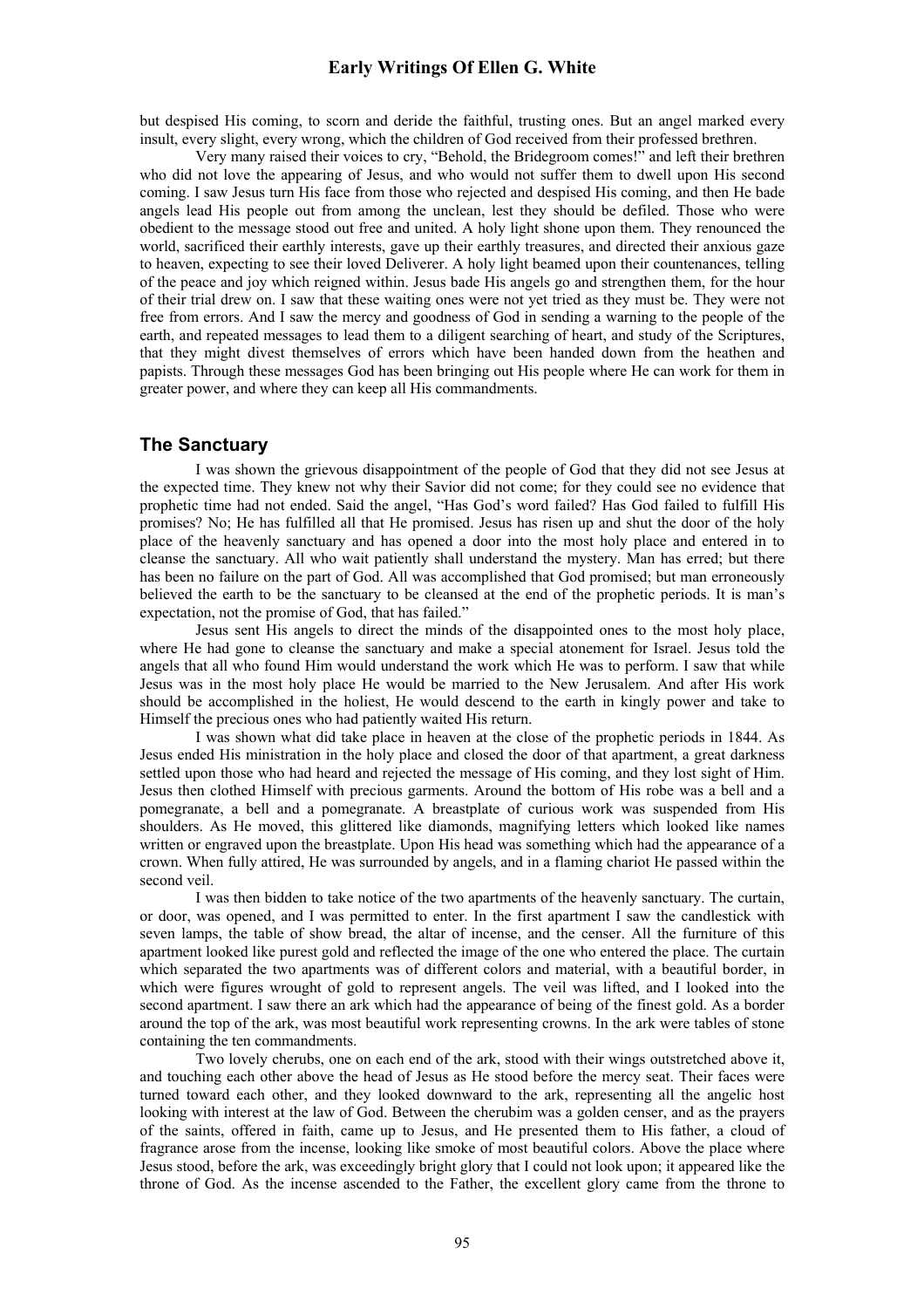Jesus, and from Him it was shed upon those whose prayers had come up like sweet incense. Light poured upon Jesus in rich abundance and overshadowed the mercy seat, and the train of glory filled the temple. I could not long look upon the surpassing brightness. No language can describe it. I was overwhelmed and turned from the majesty and glory of the scene.

I was also shown a sanctuary upon the earth containing two apartments. It resembled the one in heaven, and I was told that it was a figure of the heavenly. The furniture of the first apartment of the earthly sanctuary was like that in the first apartment of the heavenly. The veil was lifted, and I looked into the holy of holies and saw that the furniture was the same as in the most holy place of the heavenly sanctuary. The priest ministered in both apartments of the earthly. He went daily into the first apartment, but entered the most holy only once a year, to cleanse it from the sins which had been conveyed there. I saw that Jesus ministered in both apartments of the heavenly sanctuary. The priests entered into the earthly with the blood of an animal as an offering for sin. Christ entered into the heavenly sanctuary by the offering of His own blood. The earthly priests were removed by death; therefore they could not continue long; but Jesus was a priest forever. Through the sacrifices and offerings brought to the earthly sanctuary, the children of Israel were to lay hold of the merits of a Savior to come. And in the wisdom of God the particulars of this work were given us that we might, by looking to them, understand the work of Jesus in the heavenly sanctuary.

As Jesus died on Calvary, He cried, "It is finished," and the veil of the temple was rent in twain, from the top to the bottom. This was to show that the services of the earthly sanctuary were forever finished, and that God would no more meet with the priests in their earthly temple, to accept their sacrifices. The blood of Jesus was then shed, which was to be offered by Himself in the heavenly sanctuary. As the priest entered the most holy once a year to cleanse the earthly sanctuary, so Jesus entered the most holy of the heavenly, at the end of the 2300 days of Daniel 8, in 1844, to make a final atonement for all who could be benefited by His mediation, and thus to cleanse the sanctuary.

# **The Third Angel's Message**

#### **[SEE APPENDIX.]**

As the ministration of Jesus closed in the holy place, and He passed into the holiest, and stood before the ark containing the law of God, He sent another mighty angel with a third message to the world. A parchment was placed in the angel's hand, and as he descended to the earth in power and majesty, he proclaimed a fearful warning, with the most terrible threatening ever borne to man. This message was designed to put the children of God upon their guard, by showing them the hour of temptation and anguish that was before them. Said the angel, "They will be brought into close combat with the beast and his image. Their only hope of eternal life is to remain steadfast. Although their lives are at stake, they must hold fast the truth." The third angel closes his message thus: "Here is the patience of the saints: here are they that keep the commandments of God, and the faith of Jesus." As he repeated these words, he pointed to the heavenly sanctuary. The minds of all who embrace this message are directed to the most holy place, where Jesus stands before the ark, making His final intercession for all those for whom mercy still lingers and for those who have ignorantly broken the law of God. This atonement is made for the righteous dead as well as for the righteous living. It includes all who died trusting in Christ, but who, not having received the light upon God's commandments, had sinned ignorantly in transgressing its precepts.

After Jesus opened the door of the most holy, the light of the Sabbath was seen, and the people of God were tested, as the children of Israel were tested anciently, to see if they would keep God's law. I saw the third angel pointing upward, showing the disappointed ones the way to the holiest of the heavenly sanctuary. As they by faith enter the most holy, they find Jesus, and hope and joy spring up anew. I saw them looking back, reviewing the past, from the proclamation of the second advent of Jesus, down through their experience to the passing of the time in 1844. They see their disappointment explained, and joy and certainty again animate them. The third angel has lighted up the past, the present, and the future, and they know that God has indeed led them by His mysterious providence.

It was represented to me that the remnant followed Jesus into the most holy place and beheld the ark and the mercy seat, and were captivated with their glory. Jesus then raised the cover of the ark, and lo! the tables of stone, with the ten commandments written upon them. They trace down the lively oracles, but start back with trembling when they see the fourth commandment among the ten holy precepts, with a brighter light shining upon it than upon the other nine, and a halo of glory all around it. They find nothing there informing them that the Sabbath has been abolished, or changed to the first day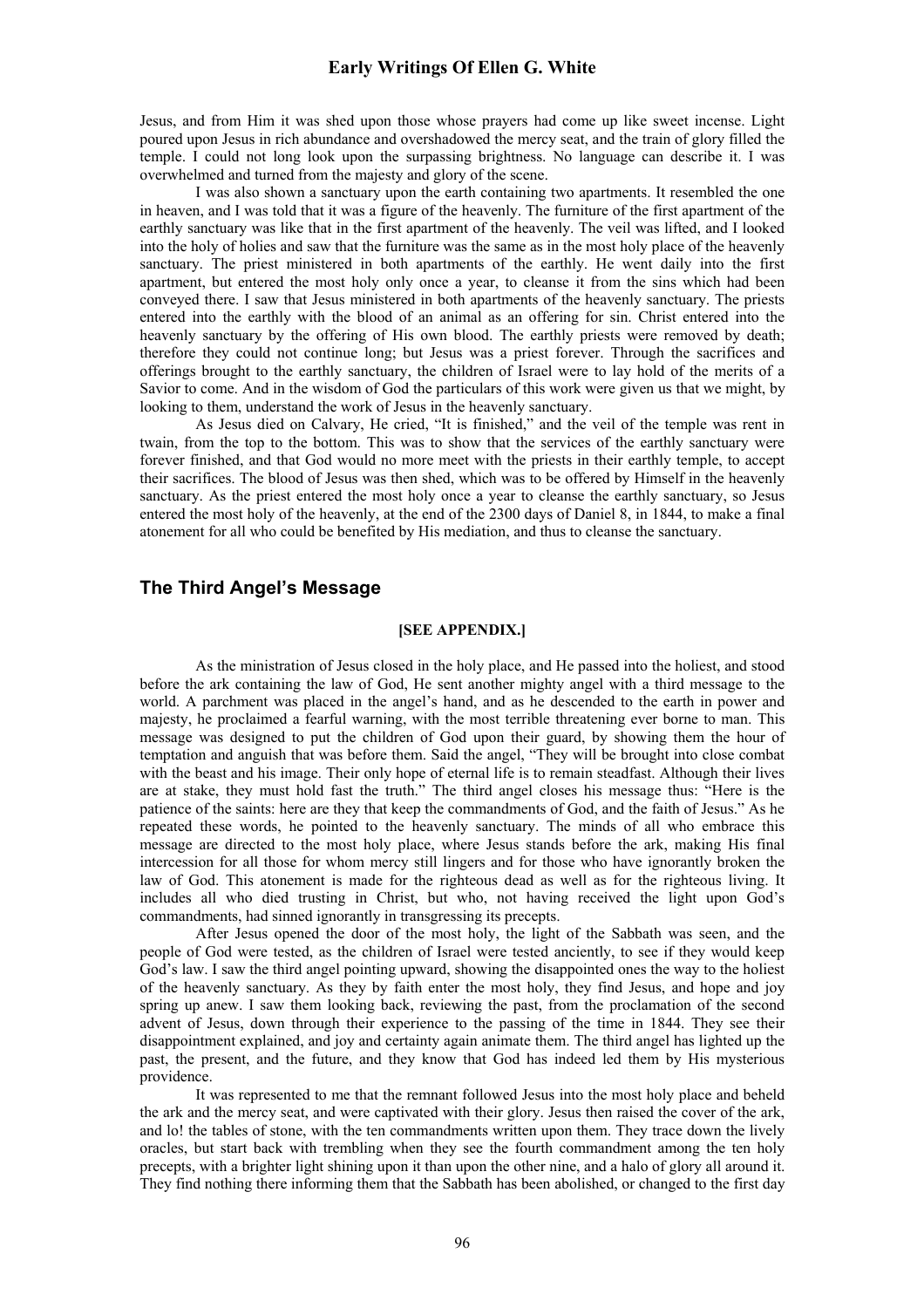of the week. The commandment reads as when spoken by the voice of God in solemn and awful grandeur upon the mount, while the lightning flashed and the thunders rolled. It is the same as when written with His own finger on the tables of stone: "Six days shall you labor, and do all your work: but the seventh day is the Sabbath of the Lord your God." They are amazed as they behold the care taken of the ten commandments. They see them placed close by Jehovah, overshadowed and protected by His holiness. They see that they have been trampling upon the fourth commandment of the Ten Commandments, and have observed a day handed down by the heathen and papists, instead of the day sanctified by Jehovah. They humble themselves before God and mourn over their past transgressions.

I saw the incense in the censer smoke as Jesus offered their confessions and prayers to His Father. And as it ascended, a bright light rested upon Jesus and upon the mercy seat; and the earnest, praying ones, who were troubled because they had discovered themselves to be transgressors of God's law, were blessed, and their countenances lighted up with hope and joy. They joined in the work of the third angel and raised their voices to proclaim the solemn warning. But few at first received it; yet the faithful continued with energy to proclaim the message. Then I saw many embrace the message of the third angel and unite their voices with those who had first given the warning, and they honored God by observing His sanctified rest day.

Many who embraced the third message had not had an experience in the two former messages. Satan understood this, and his evil eye was upon them to overthrow them; but the third angel was pointing them to the most holy place, and those who had had an experience in the past messages were pointing them the way to the heavenly sanctuary. Many saw the perfect chain of truth in the angels' messages, and gladly received them in their order, and followed Jesus by faith into the heavenly sanctuary. These messages were represented to me as an anchor to the people of God. Those who understand and receive them will be kept from being swept away by the many delusions of Satan.

After the great disappointment in 1844, Satan and his angels were busily engaged in laying snares to unsettle the faith of the body. He affected the minds of persons who had had an experience in the messages, and who had an appearance of humility. Some pointed to the future for the fulfillment of the first and second messages, while others pointed far back into the past, declaring that they had been there fulfilled. These were gaining an influence over the minds of the inexperienced and unsettling their faith. Some were searching the Bible to build up a faith of their own, independent of the body. Satan exulted in all this; for he knew that those who broke loose from the anchor he could affect by different errors and drive about with divers winds of doctrine. Many who had led in the first and second messages now denied them, and there was division and confusion throughout the body.

My attention was then called to William Miller. He looked perplexed and was bowed with anxiety and distress for his people. The company who had been united and loving in 1844 were losing their love, opposing one another, and falling into a cold, back sliding state. As he beheld this, grief wasted his strength. I saw leading men watching him, and fearing lest he should receive the third angel's message and the commandments of God. And as he would lean toward the light from heaven, these men would lay some plan to draw his mind away. A human influence was exerted to keep him in darkness and to retain his influence among those who opposed the truth. At length William Miller raised his voice against the light from heaven. He failed in not receiving the message which would have fully explained his disappointment and cast a light and glory on the past, which would have revived his exhausted energies, brightened his hope, and led him to glorify God. He leaned to human wisdom instead of divine, but being broken with arduous labor in his Master's cause and by age, he was not as accountable as those who kept him from the truth. They are responsible; the sin rests upon them.

If William Miller could have seen the light of the third message, many things which looked dark and mysterious to him would have been explained. But his brethren professed so deep love and interest for him, that he thought he could not tear away from them. His heart would incline toward the truth, and then he looked at his brethren; they opposed it. Could he tear away from those who had stood side by side with him in proclaiming the coming of Jesus? He thought they surely would not lead him astray.

God suffered him to fall under the power of Satan, the dominion of death, and hid him in the grave from those who were constantly drawing him from the truth. Moses erred as he was about to enter the Promised Land. So also, I saw that William Miller erred as he was soon to enter the heavenly Canaan, in suffering his influence to go against the truth. Others led him to this; others must account for it. But angels watch the precious dust of this servant of God, and he will come forth at the sound of the last trump.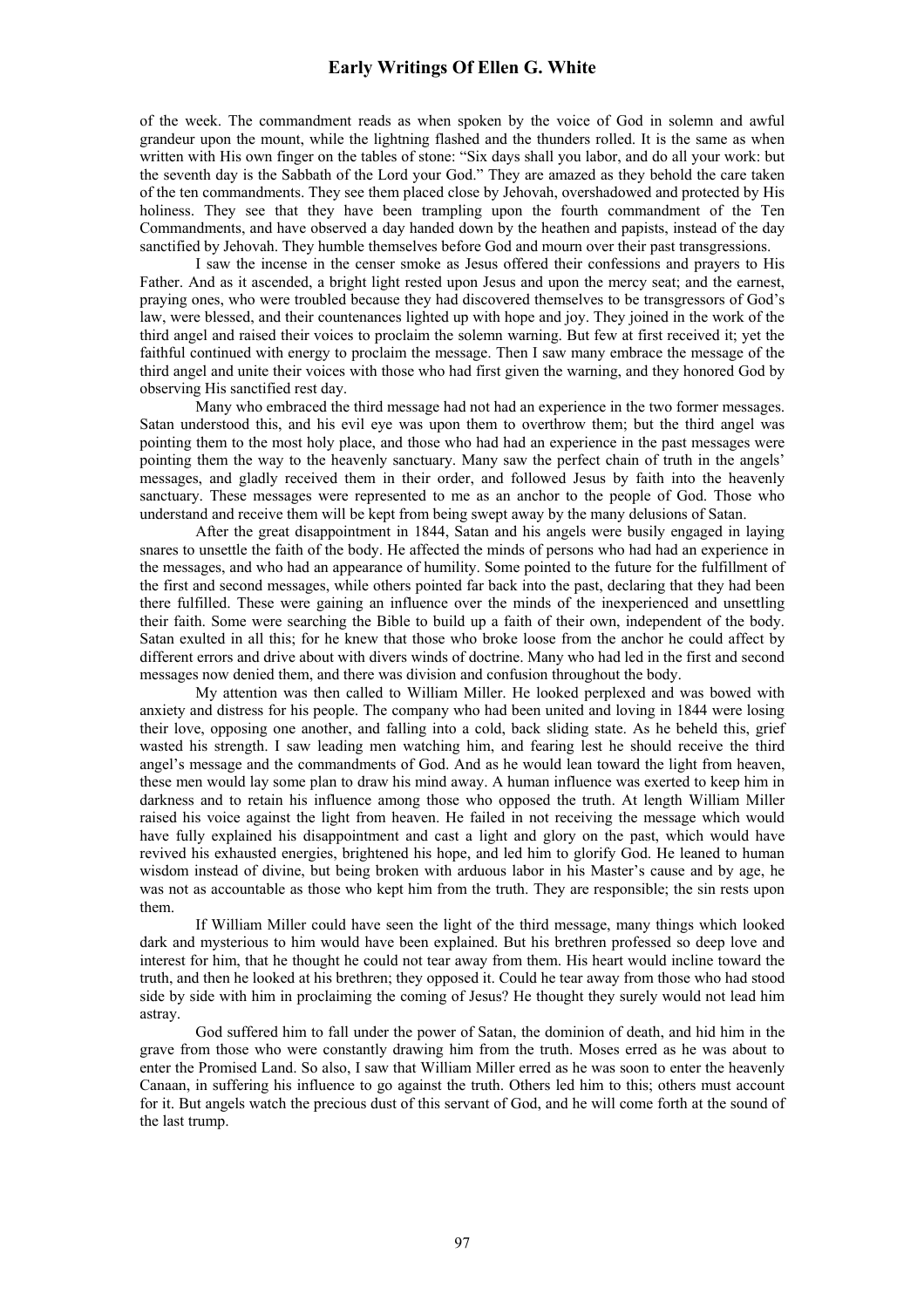# **A Firm Platform**

I saw a company who stood well guarded and firm, giving no countenance to those who would unsettle the established faith of the body. God looked upon them with approbation. I was shown three steps - the first, second, and third angels' messages. Said my accompanying angel, "Woe to him who shall move a block or stir a pin of these messages. The true understanding of these messages is of vital importance.

The destiny of souls hangs upon the manner in which they are received." I was again brought down through these messages, and saw how dearly the people of God had purchased their experience. It had been obtained through much suffering and severe conflict. God had led them along step by step, until He had placed them upon a solid, immovable platform. I saw individuals approach the platform and examine the foundation. Some with rejoicing immediately stepped upon it. Others commenced to find fault with the foundation. They wished improvements made, and then the platform would be more perfect, and the people much happier. Some stepped off the platform to examine it and declared it to be laid wrong. But I saw that nearly all stood firm upon the platform and exhorted those who had stepped off to cease their complaints; for God was the Master Builder, and they were fighting against Him. They recounted the wonderful work of God, which had led them to the firm platform, and in union raised their eyes to heaven and with a loud voice glorified God. This affected some of those who had complained and left the platform, and they with humble look again stepped upon it.

I was pointed back to the proclamation of the first advent of Christ. John was sent in the spirit and power of Elijah to prepare the way of Jesus. Those who rejected the testimony of John were not benefited by the teachings of Jesus. Their opposition to the message that foretold His coming placed them where they could not readily receive the strongest evidence that He was the Messiah. Satan led on those who rejected the message of John to go still farther, to reject and crucify Christ. In doing this they placed themselves where they could not receive the blessing on the day of Pentecost, which would have taught them the way into the heavenly sanctuary. The rending of the veil of the temple showed that the Jewish sacrifices and ordinances would no longer be received. The great Sacrifice had been offered and had been accepted, and the Holy Spirit which descended on the day of Pentecost carried the minds of the disciples from the earthly sanctuary to the heavenly, where Jesus had entered by His own blood, to shed upon His disciples the benefits of His atonement. But the Jews were left in total darkness. They lost all the light which they might have had upon the plan of salvation, and still trusted in their useless sacrifices and offerings. The heavenly sanctuary had taken the place of the earthly, yet they had no knowledge of the change. Therefore they could not be benefited by the mediation of Christ in the holy place.

Many look with horror at the course of the Jews in rejecting and crucifying Christ; and as they read the history of His shameful abuse, they think they love Him, and would not have denied Him as did Peter, or crucified Him as did the Jews. But God who reads the hearts of all, has brought to the test that love for Jesus which they professed to feel. All heaven watched with the deepest interest the reception of the first angel's message. But many who professed to love Jesus, and who shed tears as they read the story of the cross, derided the good news of His coming. Instead of receiving the message with gladness, they declared it to be a delusion. They hated those who loved His appearing and shut them out of the churches. Those who rejected the first message could not be benefited by the second; neither were they benefited by the midnight cry, which was to prepare them to enter with Jesus by faith into the most holy place of the heavenly sanctuary. And by rejecting the two former messages, they have so darkened their understanding that they can see no light in the third angel's message, which shows the way into the most holy place. I saw that as the Jews crucified Jesus, so the nominal churches had crucified these messages, and therefore they have no knowledge of the way into the most holy, and they cannot be benefited by the intercession of Jesus there. Like the Jews, who offered their useless sacrifices, they offer up their useless prayers to the apartment which Jesus has left. And Satan, pleased with the deception, assumes a religious character, and leads the minds of these professed Christians to himself, working with his power, his signs and lying wonders, to fasten them in his snare. Some he deceives in one way, and some in another. He has different delusions prepared to affect different minds. Some look with horror upon one deception, while they readily receive another. Satan deceives some with Spiritualism. He also comes as an angel of light and spreads his influence over the land by means of false reformations. The churches are elated, and consider that God is working marvelously for them, when it is the work of another spirit. The excitement will die away and leave the world and the church in a worse condition than before.

I saw that God has honest children among the nominal Adventists and the fallen churches, and before the plagues shall be poured out, ministers and people will be called out from these churches and will gladly receive the truth. Satan knows this; and before the loud cry of the third angel is given, he raises an excitement in these religious bodies, that those who have rejected the truth may think that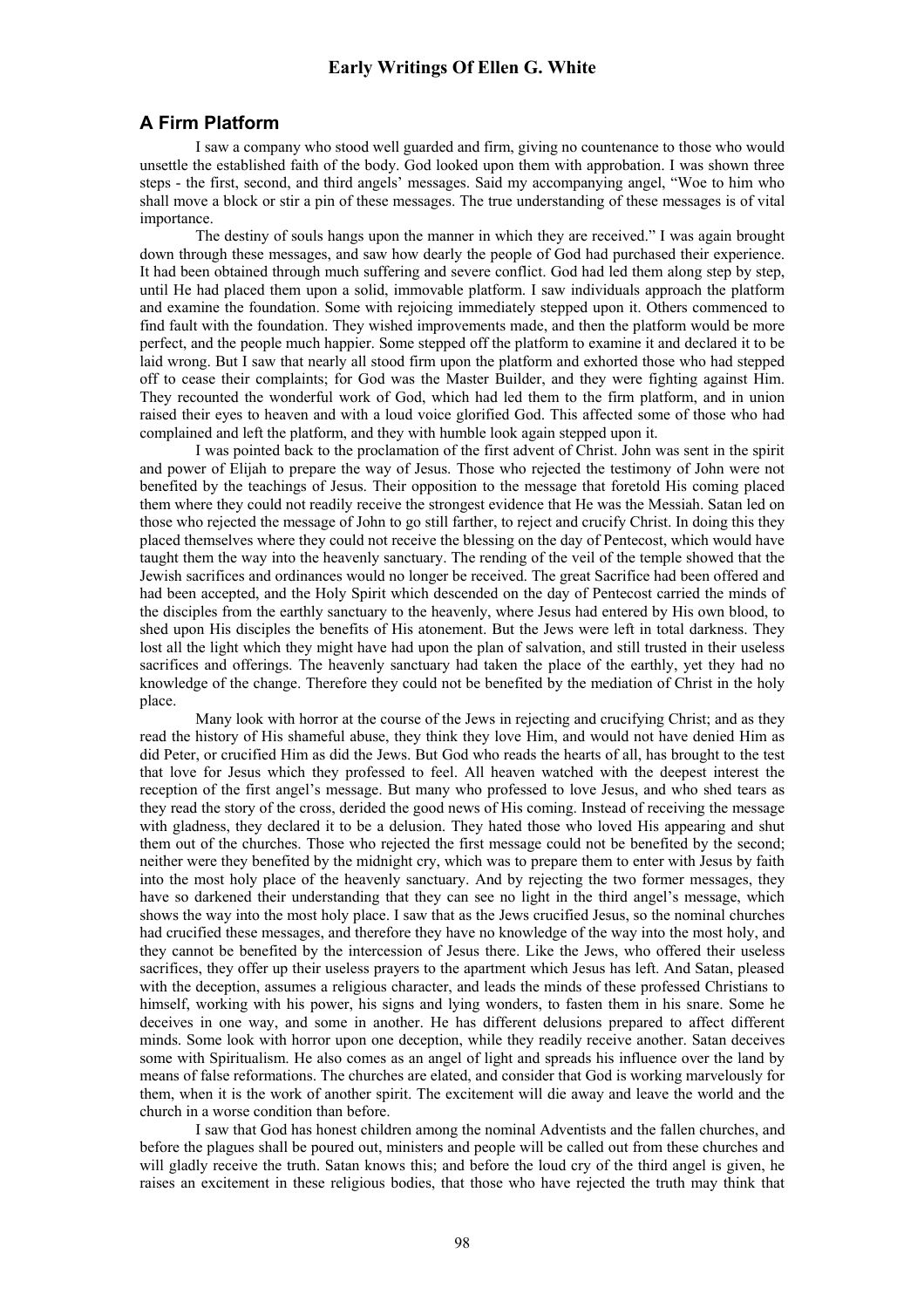God is with them. He hopes to deceive the honest and lead them to think that God is still working for the churches. But the light will shine, and all who are honest will leave the fallen churches, and take their stand with the remnant.

# **Spiritualism**

The rapping delusion was presented before me, and I saw that Satan has power to bring before us the appearance of forms purporting to be our relatives or friends who sleep in Jesus. It will be made to appear as if these friends were actually present, the words they uttered while here, with which we were familiar, will be spoken, and the same tone of voice that they had while living will fall upon the ear. All this is to deceive the world and ensnare them into the belief of this delusion.

I saw that the saints must have a thorough understanding of present truth, which they will be obliged to maintain from the Scriptures. They must understand the state of the dead; for the spirits of devils will yet appear to them, professing to be beloved relatives or friends, who will declare to them unscriptural doctrines. They will do all in their power to excite sympathy and will work miracles before them to confirm what they declare. The people of God must be prepared to withstand these spirits with the Bible truth that the dead know not anything, and that they who thus appear are the spirits of devils.

We must examine well the foundation of our hope; for we shall have to give a reason for it from the Scriptures. This delusion will spread, and we shall have to contend with it face to face; and unless we are prepared for it, we shall be ensnared and overcome. But if we do what we can on our part to be ready for the conflict that is just before us, God will do His part, and His all-powerful arm will protect us. He would sooner send every angel out of glory to make a hedge about faithful souls, than have them deceived and led away by the lying wonders of Satan.

I saw the rapidity with which this delusion was spreading. A train of cars was shown me, going with the speed of lightning. The angel bade me look carefully. I fixed my eyes upon the train. It seemed that the whole world was on board. Then he showed me the conductor, a fair, stately person, whom all the passengers looked up to and reverenced. I was perplexed and asked my attending angel who it was. He said, "It is Satan. He is the conductor, in the form of an angel of light. He has taken the world captive. They are given over to strong delusions, to believe a lie that they may be damned. His agent, the highest in order next to him, is the engineer, and others of his agents are employed in different offices as he may need them, and they are all going with lightning speed to perdition."

I asked the angel if there were none left. He bade me look in the opposite direction, and I saw a little company traveling a narrow pathway. All seemed to be firmly united by the truth. This little company looked careworn, as if they had passed through severe trials and conflicts. And it appeared as if the sun had just arisen from behind a cloud and shone upon their countenances, causing them to look triumphant as if their victories were nearly won.

I saw that the Lord has given the world opportunity to discover the snare. This one thing is evidence enough for the Christian if there were no other; there is no difference made between the precious and the vile. Thomas Paine, whose body has now moldered to dust and who is to be called forth at the end of the one thousand years, at the second resurrection, to receive his reward, and suffer the second death, is represented by Satan as being in heaven, and highly exalted there. Satan used him on earth as long as he could, and now he is carrying on the same work through pretensions of having Thomas Paine so much exalted and honored in heaven; and as he taught here, Satan would make it appear that he is teaching there. And some who have looked with horror at his life and death, and his corrupt teachings while living, now submit to be taught by him - one of the vilest and most corrupt of men, one who despised God and His law.

He who is the father of lies, blinds and deceives the world by sending forth his angels to speak for the apostles, and to make it appear that they contradict what they wrote by the dictation of the Holy Ghost when on earth. These lying angels make the apostles to corrupt their own teachings and to declare them to be adulterated. By so doing, Satan delights to throw professed Christians and all the world into uncertainty about the Word of God. That holy Book cuts directly across his track and thwarts his plans; therefore he leads men to doubt the divine origin of the Bible. Then he sets up the infidel Thomas Paine, as if when he died he were ushered into heaven, and now, united with the holy apostles whom he hated on earth, were engaged in teaching the world.

Satan assigns to each of his angels a part to act. He enjoins upon them all to be sly, artful, cunning. He instructs some of them to act the part of the apostles and to speak for them, while others are to act the part of infidels and wicked men who died cursing God, but now appear to be very religious. There is no difference made between the most holy apostles and the vilest infidels. They are both made to teach the same thing. It matters not whom Satan makes to speak, if his object is only accomplished. He was intimately connected with Paine upon earth, aiding him in his work, and it is an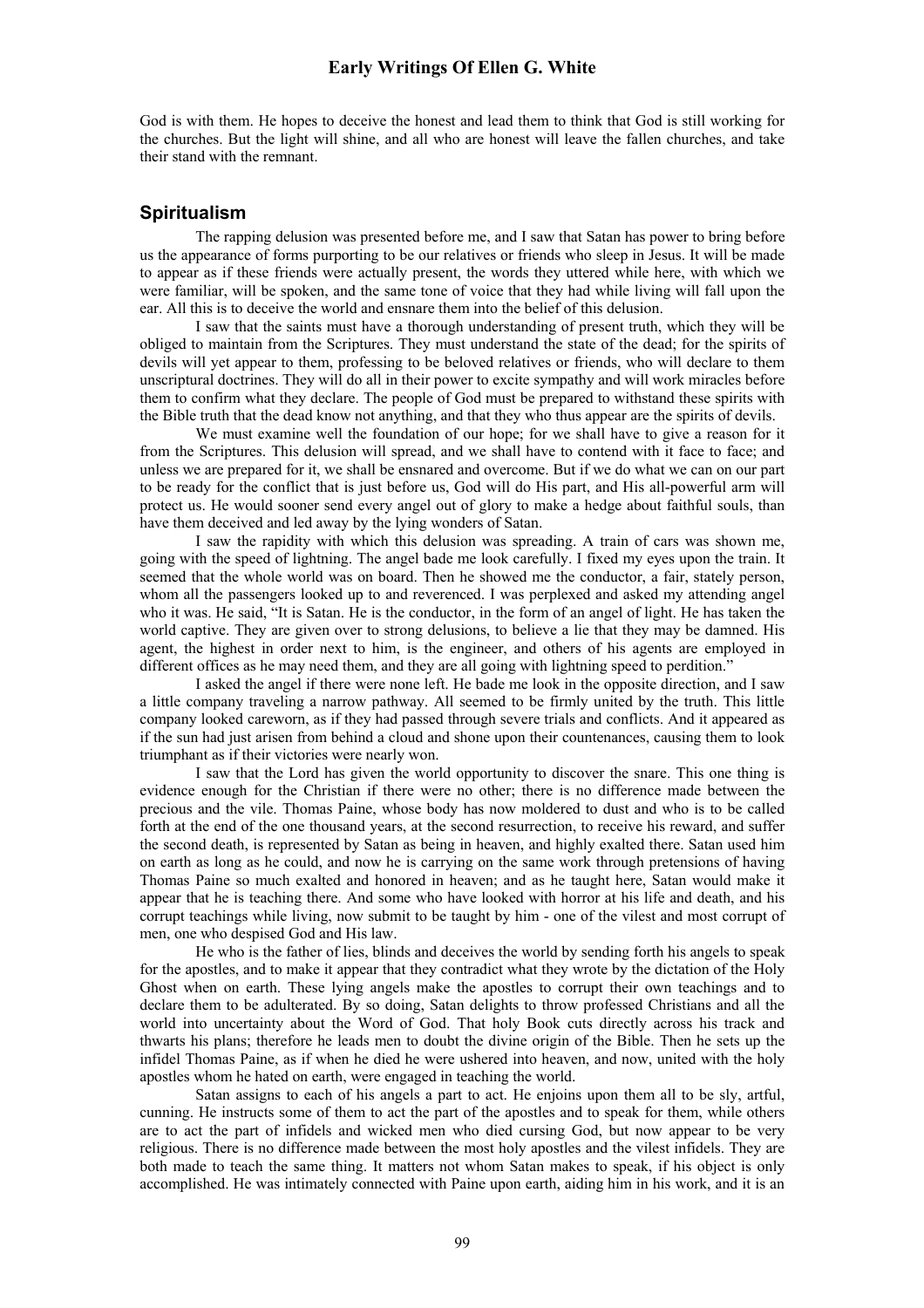easy thing for him to know the very words and the handwriting of one who served him so faithfully and accomplished his purposes so well. Satan dictated much of Paine's writings, and it is an easy thing for him to dictate sentiments through his angels now, and make it appear that they come through Thomas Paine. This is the masterpiece of Satan. All this teaching, purporting to be from apostles and saints and wicked men who have died, comes directly from his satanic majesty.

The fact that Satan claims that one whom he loved so well, and who hated God so perfectly, is now with the holy apostles and angels in glory, should be enough to remove the veil from all minds and discover to them the dark, mysterious works of Satan. He virtually says to the world and to infidels, "No matter how wicked you are, no matter whether you believe or disbelieve in God or the Bible, live as you please, heaven is your home; for all know that if Thomas Paine is in heaven, and so exalted, they will surely get there." This is so glaring that all may see if they will. Satan is now doing, through individuals like Thomas Paine, what he has been trying to do since his fall. He is, through his power and lying wonders, tearing away the foundation of the Christian's hope and putting out the sun that is to light the narrow way to heaven. He is making the world believe that the Bible is uninspired, no better than a storybook, while he holds out something to take its place; namely, spiritual manifestations.

Here is a channel wholly devoted to himself, under his control, and he can make the world believe what he will. The book that is to judge him and his followers, he puts back into the shade, just where he wants it. The Savior of the world he makes to be no more than a common man; and as the Roman guard that watched the tomb of Jesus spread the lying report that the chief priests and elders put into their mouths, so will the poor, deluded followers of these pretended spiritual manifestations repeat and try to make it appear that there is nothing miraculous about our Savior's birth, death, and resurrection. After putting Jesus in the background, they attract the attention of the world to themselves and to their miracles and lying wonders, which, they declare, far exceed the works of Christ. Thus the world is taken in the snare and lulled to a feeling of security, not to find out their awful deception until the seven last plagues shall be poured out. Satan laughs as he sees his plan succeed so well and the whole world taken in the snare.

### **Covetousness**

I saw that Satan bade his angels lay their snares especially for those who were looking for Christ's second appearing and keeping all the commandments of God. Satan told his angels that the churches were asleep. He would increase his power and lying wonders, and he could hold them. "But," he said, "the sect of Sabbath keepers we hate; they are continually working against us, and taking from us our subjects, to keep the hated law of God. Go, make the possessors of lands and money drunk with cares. If you can make them place their affections upon these things, we shall have them yet. They may profess what they please, only make them care more for money than for the success of Christ's kingdom or the spread of the truths we hate. Present the world before them in the most attractive light, that they may love and idolize it. We must keep in our ranks all the means of which we can gain control. The more means the followers of Christ devote to His service, the more will they injure our kingdom by getting our subjects. As they appoint meetings in different places, we are in danger. Be very vigilant then. Cause disturbance and confusion if possible. Destroy love for one another. Discourage and dishearten their ministers; for we hate them. Present every plausible excuse to those who have means, lest they hand it out. Control the money matters if you can, and drive their ministers to want and distress. This will weaken their courage and zeal. Battle every inch of ground. Make covetousness and love of earthly treasures the ruling traits of their character. As long as these traits rule, salvation and grace stand back. Crowd every attraction around them, and they will be surely ours. And not only are we sure of them, but their hateful influence will not be exercised to lead others to heaven. When any shall attempt to give, put within them a grudging disposition, that it may be sparingly."

I saw that Satan carries out his plans well. As the servants of God appoint meetings, Satan with his angels is on the ground to hinder the work. He is constantly putting suggestions into the minds of God's people. He leads some in one way and some in another, always taking advantage of evil traits in the brethren and sisters, exciting and stirring up their natural besetments. If they are disposed to be selfish and covetous, Satan takes his stand by their side, and with all his power seeks to lead them to indulge their besetting sins. The grace of God and the light of truth may melt away their covetous, selfish feelings for a little, but if they do not obtain entire victory, Satan comes in when they are not under a saving influence and withers every noble, generous principle, and they think that too much is required of them. They become weary of well-doing and forget the great sacrifice which Jesus made to redeem them from the power of Satan and from hopeless misery.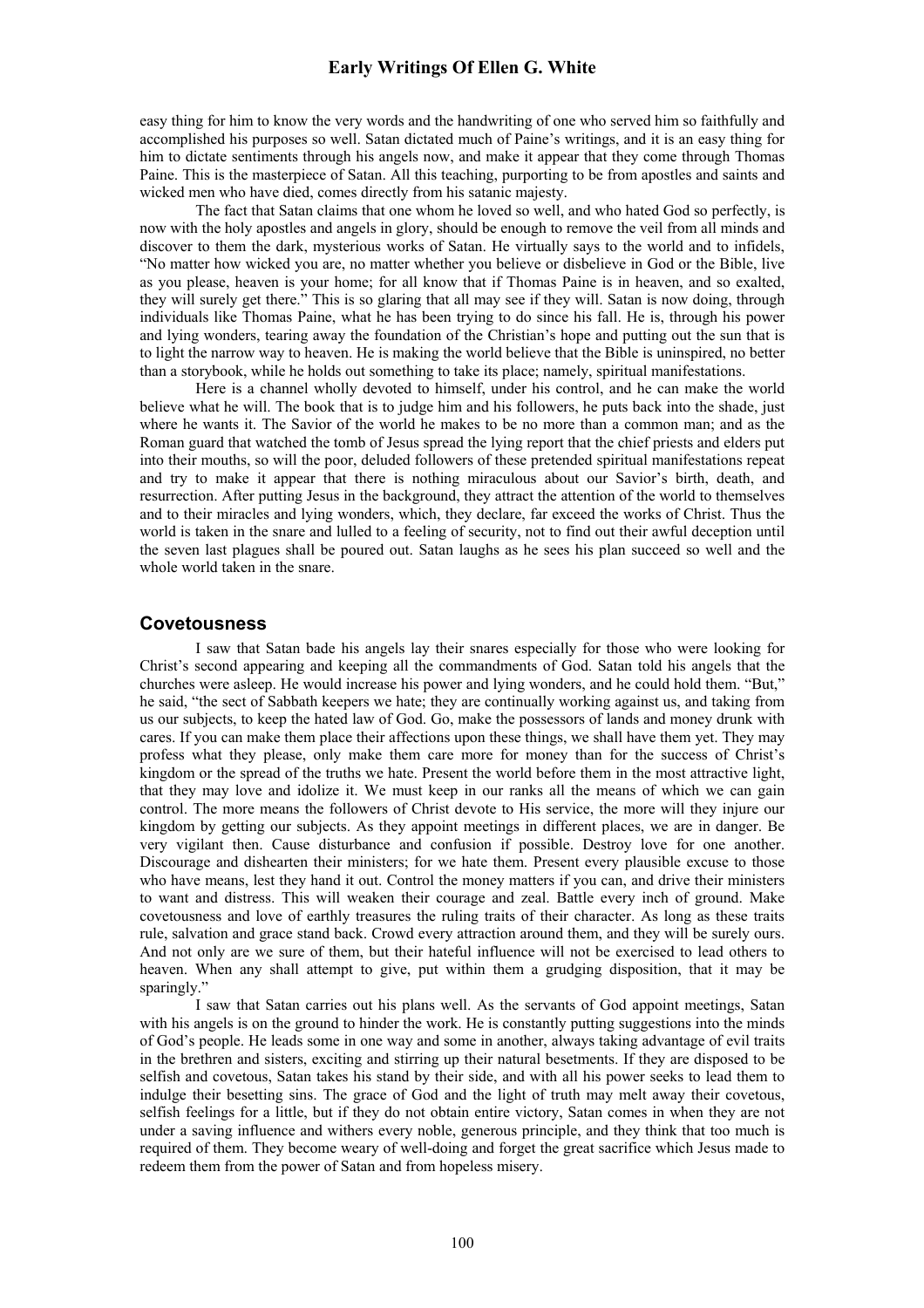Satan took advantage of the covetous, selfish disposition of Judas and led him to murmur when Mary poured the costly ointment upon Jesus. Judas looked upon this as a great waste, and declared that the ointment might have been sold and given to the poor. He cared not for the poor, but considered the liberal offering to Jesus extravagant. Judas prized his Lord just enough to sell Him for a few pieces of silver. And I saw that there were some like Judas among those who profess to be waiting for their Lord. Satan controls them, but they know it not. God cannot approve of the least degree of covetousness or selfishness, and He abhors the prayers and exhortations of those who indulge these evil traits. As Satan sees that his time is short, he leads men on to be more and more selfish and covetous, and then exults as he sees them wrapped up in themselves, close, penurious, and selfish. If the eyes of such could be opened, they would see Satan in hellish triumph, exulting over them and laughing at the folly of those who accept his suggestions and enter his snares.

Satan and his angels mark all the mean and covetous acts of these persons and present them to Jesus and His holy angels, saying reproachfully, "These are Christ's followers! They are preparing to be translated!" Satan compares their course with passages of Scripture in which it is plainly rebuked and then taunts the heavenly angels, saying, "These are following Christ and His Word! These are the fruit of Christ's sacrifice and redemption!" Angels turn in disgust from the scene. God requires a constant doing on the part of His people; and when they become weary of well-doing, He becomes weary of them. I saw that He is greatly displeased with the least manifestation of selfishness on the part of His professed people, for whom Jesus spared not His own precious life. Every selfish, covetous person will fall out by the way. Like Judas, who sold his Lord, they will sell good principles and a noble, generous disposition for a little of earth's gain. All such will be sifted out from God's people. Those who want heaven must, with all the energy which they possess, be encouraging the principles of heaven. Instead of withering up with selfishness, their souls should be expanding with benevolence. Every opportunity should be improved in doing good to one another and thus cherishing the principles of heaven. Jesus was presented to me as the perfect pattern. His life was without selfish interest, but ever marked with disinterested benevolence.

### **The Shaking**

I saw some, with strong faith and agonizing cries, pleading with God. Their countenances were pale and marked with deep anxiety, expressive of their internal struggle. Firmness and great earnestness was expressed in their countenances; large drops of perspiration fell from their foreheads. Now and then their faces would light up with the marks of God's approbation, and again the same solemn, earnest, anxious look would settle upon them.

Evil angels crowded around, pressing darkness upon them to shut out Jesus from their view, that their eyes might be drawn to the darkness that surrounded them, and thus they be led to distrust God and murmur against Him. Their only safety was in keeping their eyes directed upward. Angels of God had charge over His people, and as the poisonous atmosphere of evil angels was pressed around these anxious ones, the heavenly angels were continually wafting their wings over them to scatter the thick darkness.

As the praying ones continued their earnest cries, at times a ray of light from Jesus came to them, to encourage their hearts and light up their countenances. Some, I saw, did not participate in this work of agonizing and pleading. They seemed indifferent and careless. They were not resisting the darkness around them, and it shut them in like a thick cloud. The angels of God left these and went to the aid of the earnest, praying ones. I saw angels of God hasten to the assistance of all who were struggling with all their power to resist the evil angels and trying to help themselves by calling upon God with perseverance. But His angels left those who made no effort to help themselves, and I lost sight of them.

I asked the meaning of the shaking I had seen and was shown that it would be caused by the straight testimony called forth by the counsel of the True Witness to the Laodiceans. This will have its effect upon the heart of the receiver, and will lead him to exalt the standard and pour forth the straight truth. Some will not bear this straight testimony. They will rise up against it, and this is what will cause a shaking among God's people.

I saw that the testimony of the True Witness has not been half heeded. The solemn testimony upon which the destiny of the church hangs has been lightly esteemed, if not entirely disregarded. This testimony must work deep repentance; all who truly receive it will obey it and be purified. { 270.3} Said the angel, "List you!" Soon I heard a voice like many musical instruments all sounding in perfect strains, sweet and harmonious. It surpassed any music I had ever heard, seeming to be full of mercy, compassion, and elevating, holy joy. It thrilled through my whole being. Said the angel, "Look you!" My attention was then turned to the company I had seen, who were mightily shaken. I was shown those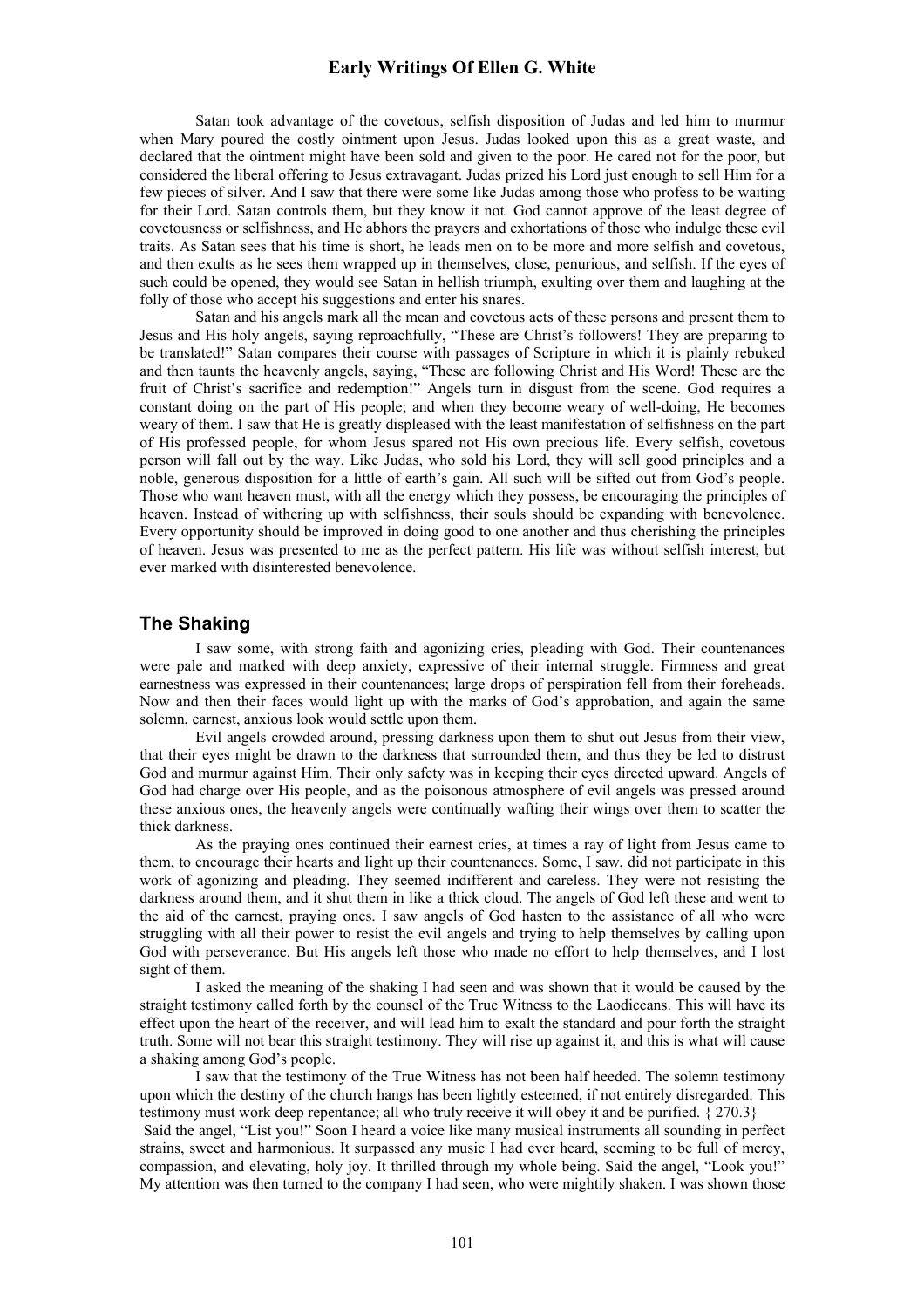whom I had before seen weeping and praying in agony of spirit. The company of guardian angels around them had been doubled, and they were clothed with an armor from their head to their feet. They moved in exact order, like a company of soldiers. Their countenances expressed the severe conflict which they had endured, the agonizing struggle they had passed through. Yet their features, marked with severe internal anguish, now shone with the light and glory of heaven. They had obtained the victory, and it called forth from them the deepest gratitude and holy, sacred joy.

The numbers of this company had lessened. Some had been shaken out and left by the way. The careless and indifferent, who did not join with those who prized victory and salvation enough to perseveringly plead and agonize for it, did not obtain it, and they were left behind in darkness, and their places were immediately filled by others taking hold of the truth and coming into the ranks. Evil angels still pressed around them, but could have no power over them.

I heard those clothed with the armor speak forth the truth with great power. It had effect. Many had been bound; some wives by their husbands, and some children by their parents. The honest who had been prevented from hearing the truth now eagerly laid hold upon it. All fear of their relatives was gone, and the truth alone was exalted to them. They had been hungering and thirsting for truth; it was dearer and more precious than life. I asked what had made this great change. An angel answered, "It is the latter rain, the refreshing from the presence of the Lord, the loud cry of the third angel."

Great power was with these chosen ones. Said the angel, "Look you!" My attention was turned to the wicked, or unbelievers. They were all astir. The zeal and power with the people of God had aroused and enraged them. Confusion, confusion, was on every side. I saw measures taken against the company who had the light and power of God. Darkness thickened around them; yet they stood firm, approved of God, and trusting in Him. I saw them perplexed; next I heard them crying unto God earnestly. Day and night their cry ceased not: "Thy will, O God, be done! If it can glorify Thy name, make a way of escape for Thy people! Deliver us from the heathen around about us. They have appointed us unto death; but Your arm can bring salvation." These are all the words which I can bring to mind. All seemed to have a deep sense of their unworthiness and manifested entire submission to the will of God; yet, like Jacob, every one, without an exception, was earnestly pleading and wrestling for deliverance.

Soon after they had commenced their earnest cry, the angels, in sympathy, desired to go to their deliverance. But a tall, commanding angel suffered them not. He said, "The will of God is not yet fulfilled. They must drink of the cup. They must be baptized with the baptism."

Soon I heard the voice of God, which shook the heavens and the earth. There was a mighty earthquake. Buildings were shaken down on every side. I then heard a triumphant shout of victory, loud, musical, and clear. I looked upon the company, who, a short time before, were in such distress and bondage. Their captivity was turned. A glorious light shone upon them. How beautiful they then looked! All marks of care and weariness were gone, and health and beauty were seen in every countenance. Their enemies, the heathen around them, fell like dead men; they could not endure the light that shone upon the delivered, holy ones. This light and glory remained upon them, until Jesus was seen in the clouds of heaven, and the faithful, tried company were changed in a moment, in the twinkling of an eye, from glory to glory. And the graves were opened, and the saints came forth, clothed with immortality, crying, "Victory over death and the grave"; and together with the living saints they were caught up to meet their Lord in the air, while rich, musical shouts of glory and victory were upon every immortal tongue.

#### **The Sins of Babylon**

I saw that since the second angel proclaimed the fall of the churches, they have been growing more and more corrupt. They bear the name of being Christ's followers; yet it is impossible to distinguish them from the world. Ministers take their texts from the Word of God, but preach smooth things. To this the natural heart feels no objection. It is only the spirit and power of the truth and the salvation of Christ that are hateful to the carnal heart. There is nothing in the popular ministry that stirs the wrath of Satan, makes the sinner tremble, or applies to the heart and conscience the fearful realities of a judgment soon to come. Wicked men are generally pleased with a form of piety without true godliness, and they will aid and support such a religion.

Said the angel, "Nothing less than the whole armor of righteousness can enable man to overcome the powers of darkness and retain the victory over them. Satan has taken full possession of the churches as a body.

The sayings and doings of men are dwelt upon instead of the plain, cutting truths of the Word of God. The spirit and friendship of the world are at enmity with God. When the truth in its simplicity and strength, as it is in Jesus, is brought to bear against the spirit of the world, it at once awakens the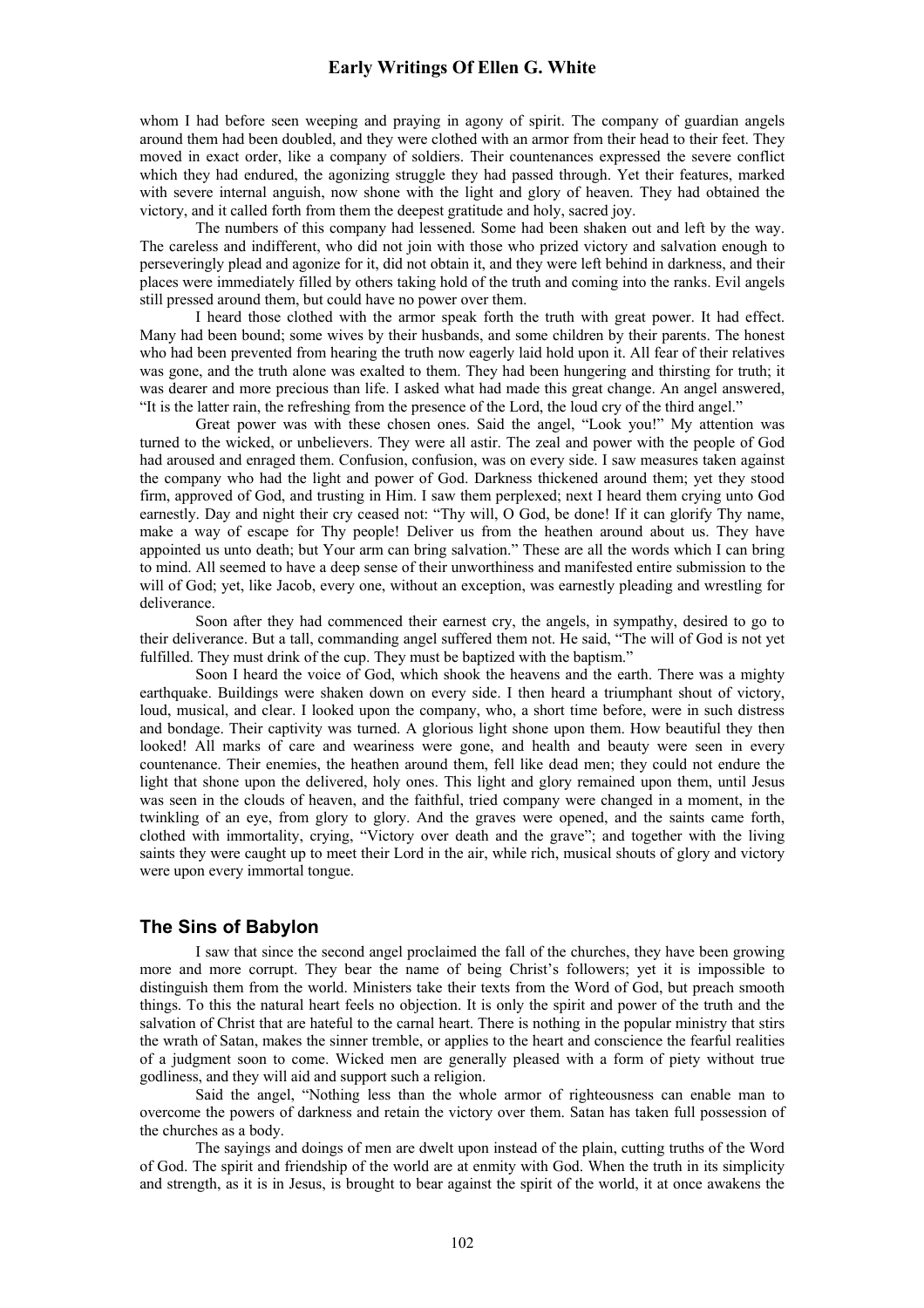spirit of persecution. Very many who profess to be Christians have not known God. The natural heart has not been changed, and the carnal mind remains at enmity with God. They are Satan's faithful servants, notwithstanding they have assumed another name."

I saw that since Jesus left the holy place of the heavenly sanctuary and entered within the second veil, the churches have been filling up with every unclean and hateful bird. I saw great iniquity and vileness in the churches; yet their members profess to be Christians. Their profession, their prayers, and their exhortations are an abomination in the sight of God. Said the angel, "God will not smell in their assemblies. Selfishness, fraud, and deceit are practiced by them without the reproving of conscience. And over all these evil traits they throw the cloak of religion." I was shown the pride of the nominal churches. God is not in their thoughts; their carnal minds dwell upon themselves; they decorate their poor mortal bodies, and then look upon themselves with satisfaction and pleasure. Jesus and the angels look upon them in anger. Said the angel, "Their sins and pride have reached unto heaven. Their portion is prepared. Justice and judgment have slumbered long, but will soon awake. Vengeance is Mine, I will repay, said the Lord." The fearful threatening of the third angel are to be realized, and all the wicked are to drink of the wrath of God. An innumerable host of evil angels are spreading over the whole land and crowding the churches. These agents of Satan look upon the religious bodies with exultation, for the cloak of religion covers the greatest crime and iniquity.

All heaven beholds with indignation human beings, the workmanship of God, reduced by their fellow men to the lowest depths of degradation and placed on a level with the brute creation. Professed followers of that dear Savior whose compassion was ever moved at the sight of human woe, heartily engage in this enormous and grievous sin, and deal in slaves and souls of men. Human agony is carried from place to place and bought and sold. Angels have recorded it all; it is written in the book. The tears of the pious bondmen and bondwomen, of fathers, mothers, and children, brothers and sisters, are all bottled up in heaven. God will restrain His anger but little longer. His wrath burns against this nation and especially against the religious bodies that have sanctioned this terrible traffic and have themselves engaged in it. Such injustice, such oppression, such sufferings, are looked upon with heartless indifference by many professed followers of the meek and lowly Jesus. And many of them can themselves inflict, with hateful satisfaction, all this indescribable agony; and yet they dare to worship God. It is solemn mockery; Satan exults over it and reproaches Jesus and His angels with such inconsistency, saying, with hellish triumph, "Such are Christ's followers!"

These professed Christians read of the sufferings of the martyrs, and tears course down their cheeks. They wonder that men could ever become so hardened as to practice such cruelty toward their fellow men. Yet those who think and speak thus are at the same time holding human beings in slavery. And this is not all; they sever the ties of nature and cruelly oppress their fellow men. They can inflict most inhuman torture with the same relentless cruelty manifested by papists and heathen toward Christ's followers. Said the angel, "It will be more tolerable for the heathen and for papists in the day of the execution of God's judgment than for such men." The cries of the oppressed have reached unto heaven, and angels stand amazed at the untold, agonizing sufferings which man, formed in the image of his Maker, causes his fellow man. Said the angel, "The names of the oppressors are written in blood, crossed with stripes, and flooded with agonizing, burning tears of suffering. God's anger will not cease until He has caused this land of light to drink the dregs of the cup of His fury, until He has rewarded unto Babylon double. Reward her even as she rewarded you, double unto her double according to her works; in the cup which she has filled, fill to her double."

I saw that the slave master [SEE APPENDIX.] will have to answer for the soul of his slave whom he has kept in ignorance; and the sins of the slave will be visited upon the master. God cannot take to heaven the slave who has been kept in ignorance and degradation, knowing nothing of God or the Bible, fearing nothing but his master's lash, and holding a lower position than the brutes. But He does the best thing for him that a compassionate God can do. He permits him to be as if he had not been, while the master must endure the seven last plagues and then come up in the second resurrection and suffer the second, most awful death. Then the justice of God will be satisfied.

# **The Loud Cry**

I saw angels hurrying to and fro in heaven, descending to the earth, and again ascending to heaven, preparing for the fulfillment of some important event. Then I saw another mighty angel commissioned to descend to the earth, to unite his voice with the third angel, and give power and force to his message. Great power and glory were imparted to the angel, and as he descended, the earth was lightened with his glory. The light which attended this angel penetrated everywhere, as he cried mightily, with a strong voice, "Babylon the great is fallen, is fallen, and is become the habitation of devils, and the hold of every foul spirit, and a cage of every unclean and hateful bird." The message of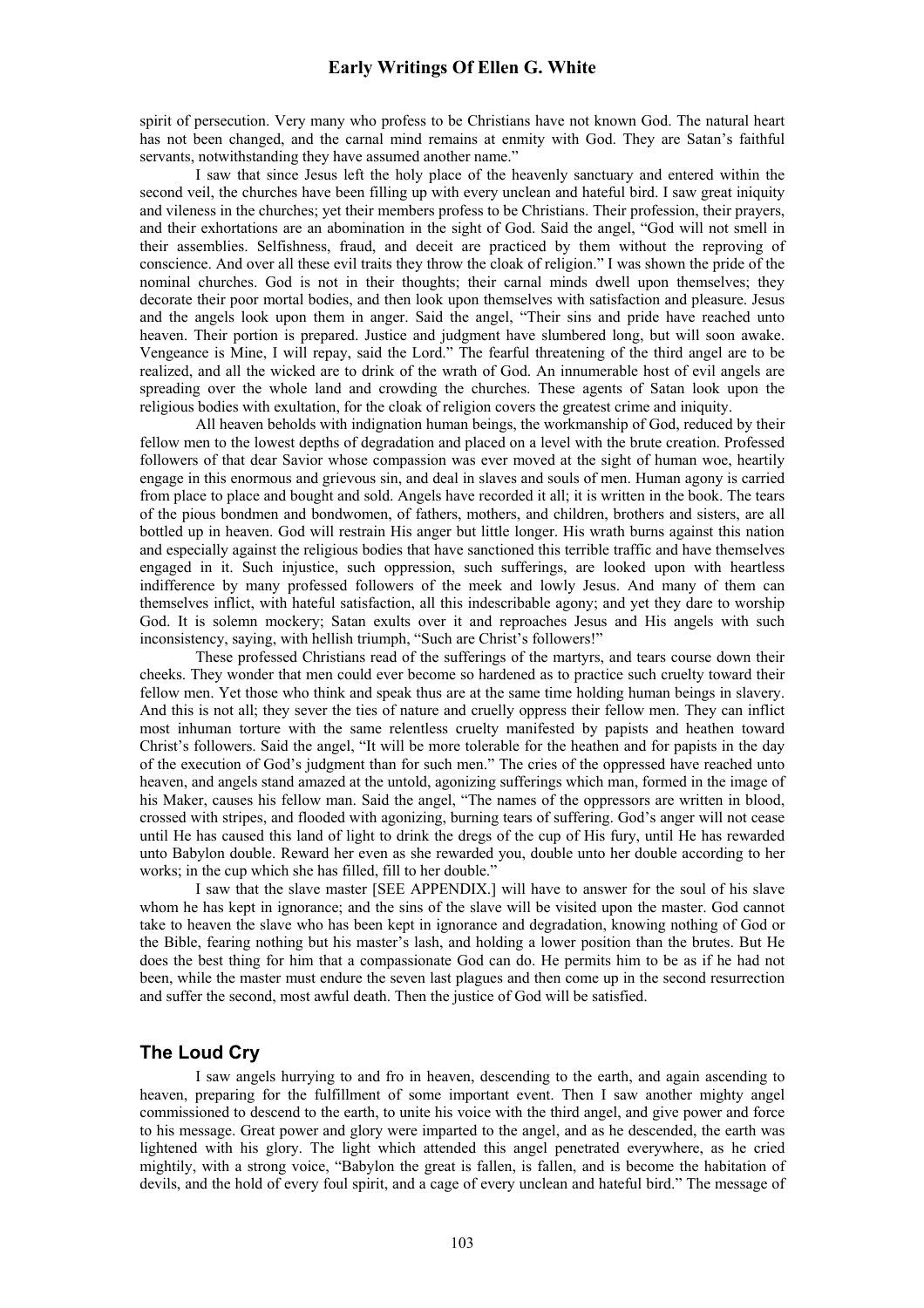the fall of Babylon, as given by the second angel, is repeated, with the additional mention of the corruption which have been entering the churches since 1844. The work of this angel comes in at the right time to join in the last great work of the third angel's message as it swells to a loud cry. And the people of God are thus prepared to stand in the hour of temptation, which they are soon to meet. I saw a great light resting upon them, and they united to fearlessly proclaim the third angel's message.

 Angels were sent to aid the mighty angel from heaven, and I heard voices which seemed to sound everywhere, "Come out of her, My people, that you be not partakers of her sins, and that you receive not of her plagues. For her sins have reached unto heaven, and God has remembered her iniquities." This message seemed to be an addition to the third message, joining it as the midnight cry joined the second angel's message in 1844. The glory of God rested upon the patient, waiting saints, and they fearlessly gave the last solemn warning, proclaiming the fall of Babylon and calling upon God's people to come out of her that they might escape her fearful doom.

The light that was shed upon the waiting ones penetrated everywhere, and those in the churches who had any light, who had not heard and rejected the three messages, obeyed the call and left the fallen churches. Many had come to years of accountability since these messages had been given, and the light shone upon them, and they were privileged to choose life or death. Some chose life and took their stand with those who were looking for their Lord and keeping all His commandments. The third message was to do its work; all were to be tested upon it, and the precious ones were to be called out from the religious bodies. A compelling power moved the honest, while the manifestation of the power of God brought a fear and restraint upon their unbelieving relatives and friends so that they dared not, neither had they the power to, hinder those who felt the work of the Spirit of God upon them. The last call was carried even to the poor slaves, and the pious among them poured forth their songs of rapturous joy at the prospect of their happy deliverance. Their masters could not check them; fear and astonishment kept them silent. Mighty miracles were wrought, the sick were healed, and signs and wonders followed the believers. God was in the work, and every saint, fearless of consequences, followed the convictions of his own conscience and united with those who were keeping all the commandments of God; and with power they sounded abroad the third message. I saw that this message will close with power and strength far exceeding the midnight cry.

Servants of God, endowed with power from on high with their faces lighted up, and shining with holy consecration, went forth to proclaim the message from heaven. Souls that were scattered all through the religious bodies answered to the call, and the precious were hurried out of the doomed churches, as Lot was hurried out of Sodom before her destruction. God's people were strengthened by the excellent glory which rested upon them in rich abundance and prepared them to endure the hour of temptation. I heard everywhere a multitude of voices saying, "Here is the patience of the saints: here are they that keep the commandments of God, and the faith of Jesus."

### **The Third Message Closed**

I was pointed down to the time when the third angel's message was closing. The power of God had rested upon His people; they had accomplished their work and were prepared for the trying hour before them. They had received the latter rain, or refreshing from the presence of the Lord, and the living testimony had been revived. The last great warning had sounded everywhere, and it had stirred up and enraged the inhabitants of the earth who would not receive the message.

I saw angels hurrying to and fro in heaven. An angel with a writer's inkhorn by his side returned from the earth and reported to Jesus that his work was done, and the saints were numbered and sealed. Then I saw Jesus, who had been ministering before the ark containing the ten commandments, throw down the censer. He raised His hands, and with a loud voice said, "It is done." And all the angelic host laid off their crowns as Jesus made the solemn declaration, "He that is unjust, let him be unjust still: and he which is filthy, let him be filthy still. And he that is righteous, let him be righteous still: and he that is holy, let him be holy still."

Every case had been decided for life or death. While Jesus had been ministering in the sanctuary, the judgment had been going on for the righteous dead, and then for the righteous living. Christ had received His kingdom, having made the atonement for His people and blotted out their sins. The subjects of the kingdom were made up. The marriage of the Lamb was consummated. And the kingdom, and the greatness of the kingdom under the whole heaven, was given to Jesus and the heirs of salvation, and Jesus was to reign as King of kings and Lord of lords.

As Jesus moved out of the most holy place, I heard the tinkling of the bells upon His garment; and as He left, a cloud of darkness covered the inhabitants of the earth. There was then no mediator between guilty man and an offended God. While Jesus had been standing between God and guilty man, a restraint was upon the people; but when He stepped out from between man and the Father, the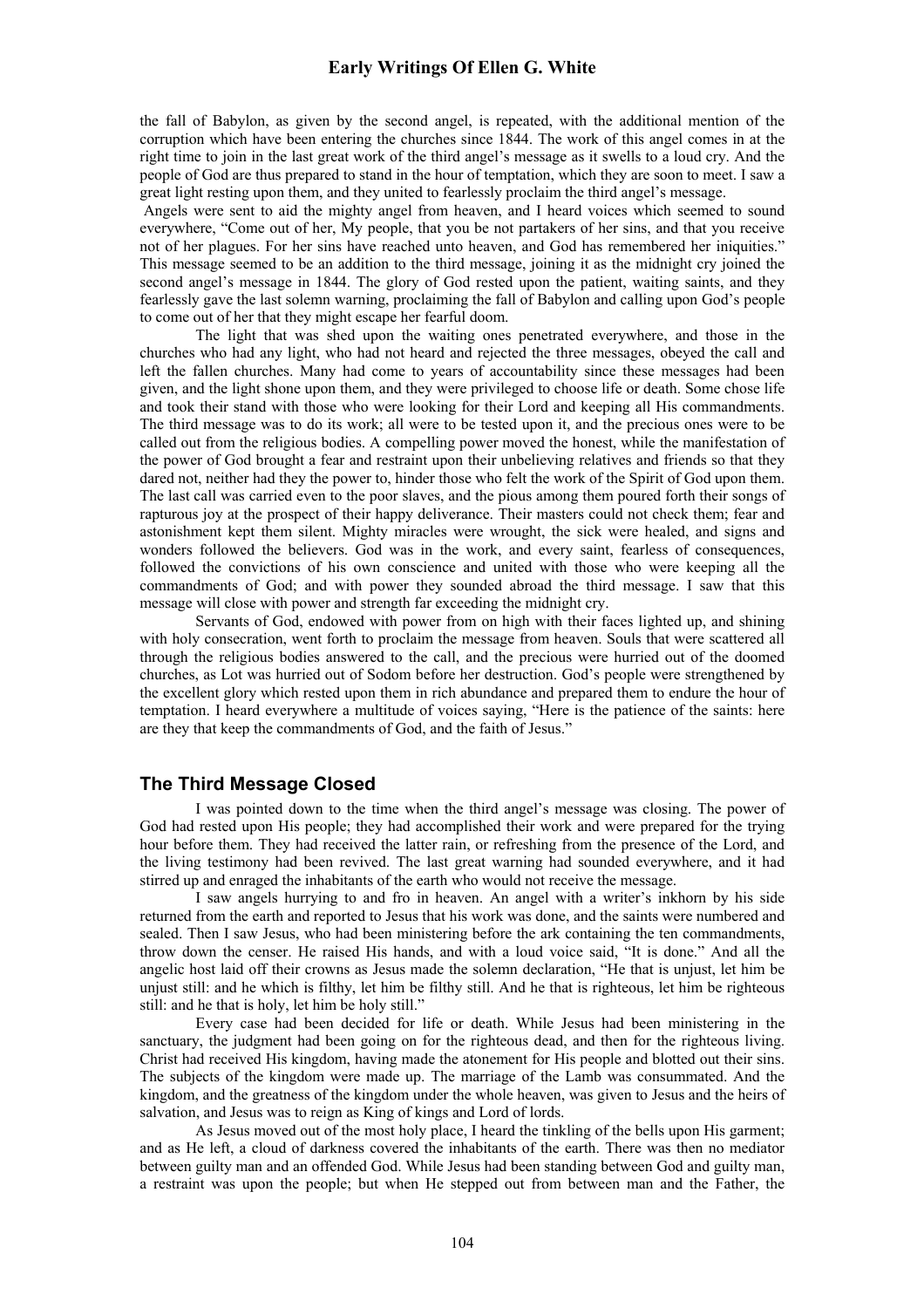restraint was removed and Satan had entire control of the finally impenitent. It was impossible for the plagues to be poured out while Jesus officiated in the sanctuary; but as His work there is finished, and His intercession closes, there is nothing to stay the wrath of God, and it breaks with fury upon the unsheltered head of the guilty sinner, who has slighted salvation and hated reproof. In that fearful time, after the close of Jesus' mediation, the saints were living in the sight of a holy God without an intercessor. Every case was decided, every jewel numbered. Jesus tarried a moment in the outer apartment of the heavenly sanctuary, and the sins which had been confessed while He was in the most holy place were placed upon Satan, the originator of sin, who must suffer their punishment.

Then I saw Jesus lay off His priestly attire and clothe Himself with His most kingly robes. Upon His head were many crowns, a crown within a crown. Surrounded by the angelic host, He left heaven. The plagues were falling upon the inhabitants of the earth. Some were denouncing God and cursing Him. Others rushed to the people of God and begged to be taught how they might escape His judgments. But the saints had nothing for them. The last tear for sinners had been shed, the last agonizing prayer offered, the last burden borne, the last warning given. The sweet voice of mercy was no more to invite them. When the saints, and all heaven, were interested for their salvation, they had no interest for themselves. Life and death had been set before them. Many desired life, but made no effort to obtain it. They did not choose life, and now there was no atoning blood to cleanse the guilty, no compassionate Savior to plead for them, and cry, "Spare, spare the sinner a little longer." All heaven had united with Jesus, as they heard the fearful words, "It is done. It is finished." The plan of salvation had been accomplished, but few had chosen to accept it. And as mercy's sweet voice died away, fear and horror seized the wicked. With terrible distinctness they heard the words, "Too late! Too late!"

Those who had not prized God's Word were hurrying to and fro, wandering from sea to sea, and from the north to the east, to seek the Word of the Lord. Said the angel, "They shall not find it. There is a famine in the land; not a famine of bread, nor a thirst for water, but for hearing the words of the Lord. What would they not give for one word of approval from God! but no, they must hunger and thirst on. Day after day have they slighted salvation, prizing earthly riches and earthly pleasure higher than any heavenly treasure or inducement. They have rejected Jesus and despised His saints. The filthy must remain filthy forever."

Many of the wicked were greatly enraged as they suffered the effects of the plagues. It was a scene of fearful agony. Parents were bitterly reproaching their children, and children their parents, brothers their sisters, and sisters their brothers. Loud, wailing cries were heard in every direction, "It was you who kept me from receiving the truth which would have saved me from this awful hour." The people turned upon their ministers with bitter hate and reproached them, saying, "You have not warned us. You told us that all the world was to be converted, and cried, Peace, peace, to quiet every fear that was aroused. You have not told us of this hour; and those who warned us of it you declared to be fanatics and evil men, who would ruin us." But I saw that the ministers did not escape the wrath of God. Their suffering was tenfold greater than that of their people.

### **The Time of Trouble**

I saw the saints leaving the cities and villages, and associating together in companies, and living in the most solitary places. Angels provided them food and water, while the wicked were suffering from hunger and thirst. Then I saw the leading men of the earth consulting together, and Satan and his angels busy around them. I saw a writing, copies of which were scattered in different parts of the land, giving orders that unless the saints should yield their peculiar faith, give up the Sabbath, and observe the first day of the week, the people were at liberty after a certain time to put them to death. But in this hour of trial the saints were calm and composed, trusting in God and leaning upon His promise that a way of escape would be made for them. In some places, before the time for the decree to be executed, the wicked rushed upon the saints to slay them; but angels in the form of men of war fought for them. Satan wished to have the privilege of destroying the saints of the Most High; but Jesus bade His angels watch over them. God would be honored by making a covenant with those who had kept His law, in the sight of the heathen round about them; and Jesus would be honored by translating, without their seeing death, the faithful, waiting ones who had so long expected Him.

Soon I saw the saints suffering great mental anguish. They seemed to be surrounded by the wicked inhabitants of the earth. Every appearance was against them. Some began to fear that God had at last left them to perish by the hand of the wicked. But if their eyes could have been opened, they would have seen themselves surrounded by angels of God. Next came the multitude of the angry wicked, and next a mass of evil angels, hurrying on the wicked to slay the saints. But before they could approach God's people, the wicked must first pass this company of mighty, holy angels. This was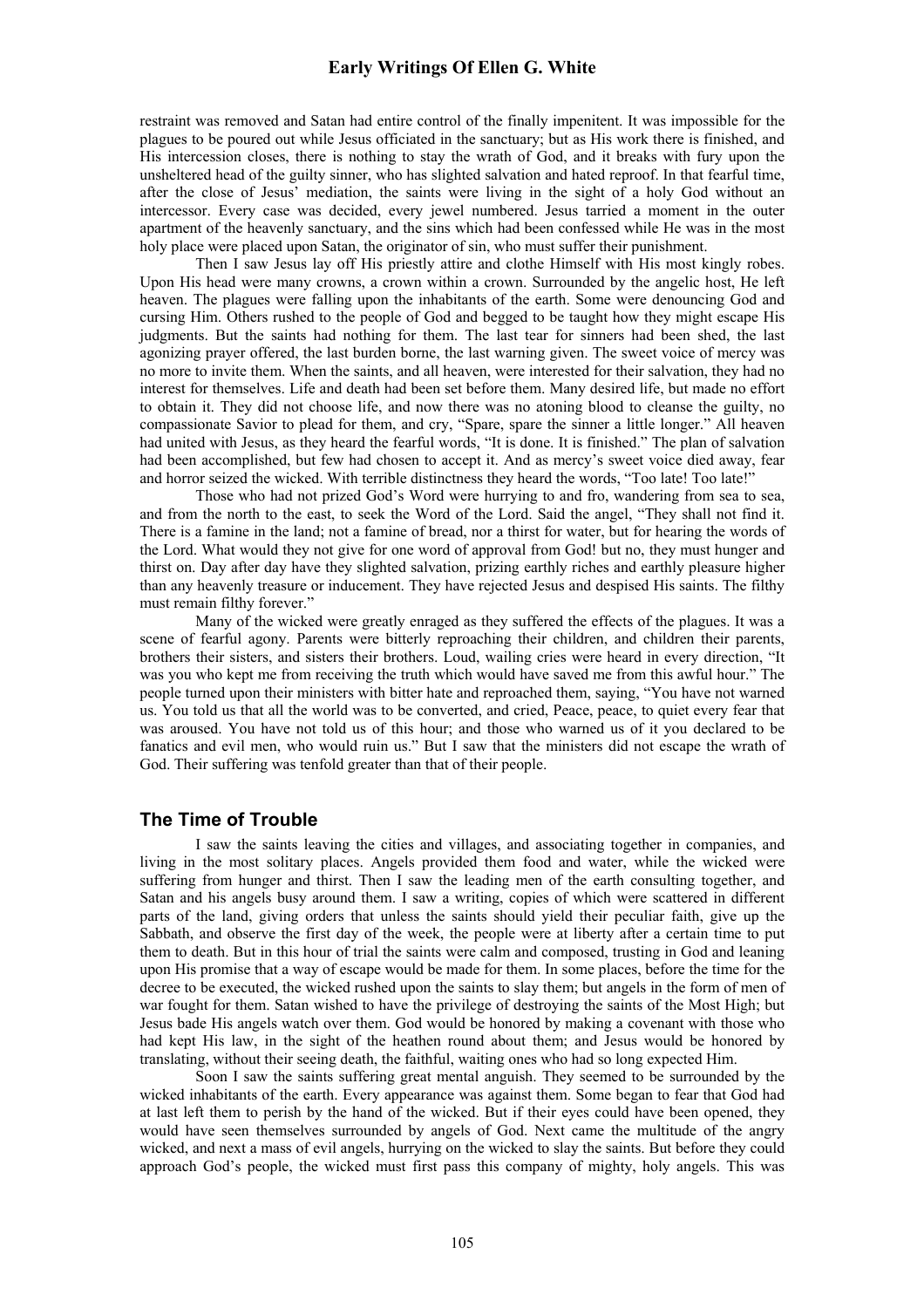impossible. The angels of God were causing them to recede and also causing the evil angels who were pressing around them to fall back.

It was an hour of fearful, terrible agony to the saints. Day and night they cried unto God for deliverance. To outward appearance, there was no possibility of their escape. The wicked had already begun to triumph, crying out, "Why doesn't your God deliver you out of our hands? Why don't you go up and save your lives?" But the saints heeded them not, Like Jacob, they were wrestling with God. The angels longed to deliver them, but they must wait a little longer; the people of God must drink of the cup and be baptized with the baptism. The angels, faithful to their trust, continued their watch. God would not suffer His name to be reproached among the heathen. The time had nearly come when He was to manifest His mighty power and gloriously deliver His saints. For His name's glory He would deliver every one of those who had patiently waited for Him and whose names were written in the book.

I was pointed back to faithful Noah. When the rain descended and the flood came, Noah and his family had entered the ark, and God had shut them in. Noah had faithfully warned the inhabitants of the antediluvian world, while they had mocked and derided him. And as the waters descended upon the earth, and one after another was drowning, they beheld that ark, of which they had made so much sport, riding safely upon the waters, preserving the faithful Noah and His family. So I saw that the people of God, who had faithfully warned the world of His coming wrath, would be delivered. God would not suffer the wicked to destroy those who were expecting translation and who would not bow to the decree of the beast or receive his mark. I saw that if the wicked were permitted to slay the saints, Satan and all his evil host, and all who hate God, would be gratified. And oh, what a triumph it would be for his satanic majesty to have power, in the last closing struggle, over those who had so long waited to behold Him whom they loved! Those who have mocked at the idea of the saints' going up will witness the care of God for His people and behold their glorious deliverance.

As the saints left the cities and villages, they were pursued by the wicked, who sought to slay them. But the swords that were raised to kill God's people broke and fell as powerless as a straw. Angels of God shielded the saints. As they cried day and night for deliverance, their cry came up before the Lord.

# **Deliverance of the Saints**

It was at midnight that God chose to deliver His people. As the wicked were mocking around them, suddenly the sun appeared, shining in his strength, and the moon stood still. The wicked looked upon the scene with amazement, while the saints beheld with solemn joy the tokens of their deliverance. Signs and wonders followed in quick succession. Everything seemed turned out of its natural course. The streams ceased to flow. Dark, heavy clouds came up and clashed against each other. But there was one clear place of settled glory, whence came the voice of God like many waters, shaking the heavens and the earth. There was a mighty earthquake. The graves were opened, and those who had died in faith under the third angel's message, keeping the Sabbath, came forth from their dusty beds, glorified, to hear the covenant of peace that God was to make with those who had kept His law.

The sky opened and shut and was in commotion. The mountains shook like a reed in the wind and cast out ragged rocks all around. The sea boiled like a pot and cast out stones upon the land. And as God spoke the day and the hour of Jesus' coming and delivered the everlasting covenant to His people, He spoke one sentence, and then paused, while the words were rolling through the earth. The Israel of God stood with their eyes fixed upward, listening to the words as they came from the mouth of Jehovah and rolled through the earth like peals of loudest thunder. It was awfully solemn. At the end of every sentence the saints shouted, "Glory! Hallelujah!" Their countenances were lighted up with the glory of God, and they shone with glory as did the face of Moses when he came down from Sinai. The wicked could not look upon them for the glory. And when the never-ending blessing was pronounced on those who had honored God in keeping His Sabbath holy, there was a mighty shout of victory over the beast and over his image.

Then commenced the jubilee, when the land should rest. I saw the pious slave rise in victory and triumph, and shake off the chains that bound him, while his wicked master was in confusion and knew not what to do; for the wicked could not understand the words of the voice of God.

Soon appeared the great white cloud, upon which sat the Son of man. When it first appeared in the distance, this cloud looked very small. The angel said that it was the sign of the Son of man. As it drew nearer the earth, we could behold the excellent glory and majesty of Jesus as He rode forth to conquer. A retinue of holy angels, with bright, glittering crowns upon their heads, escorted Him on His way. No language can describe the glory of the scene. The living cloud of majesty and unsurpassed glory came still nearer, and we could clearly behold the lovely person of Jesus. He did not wear a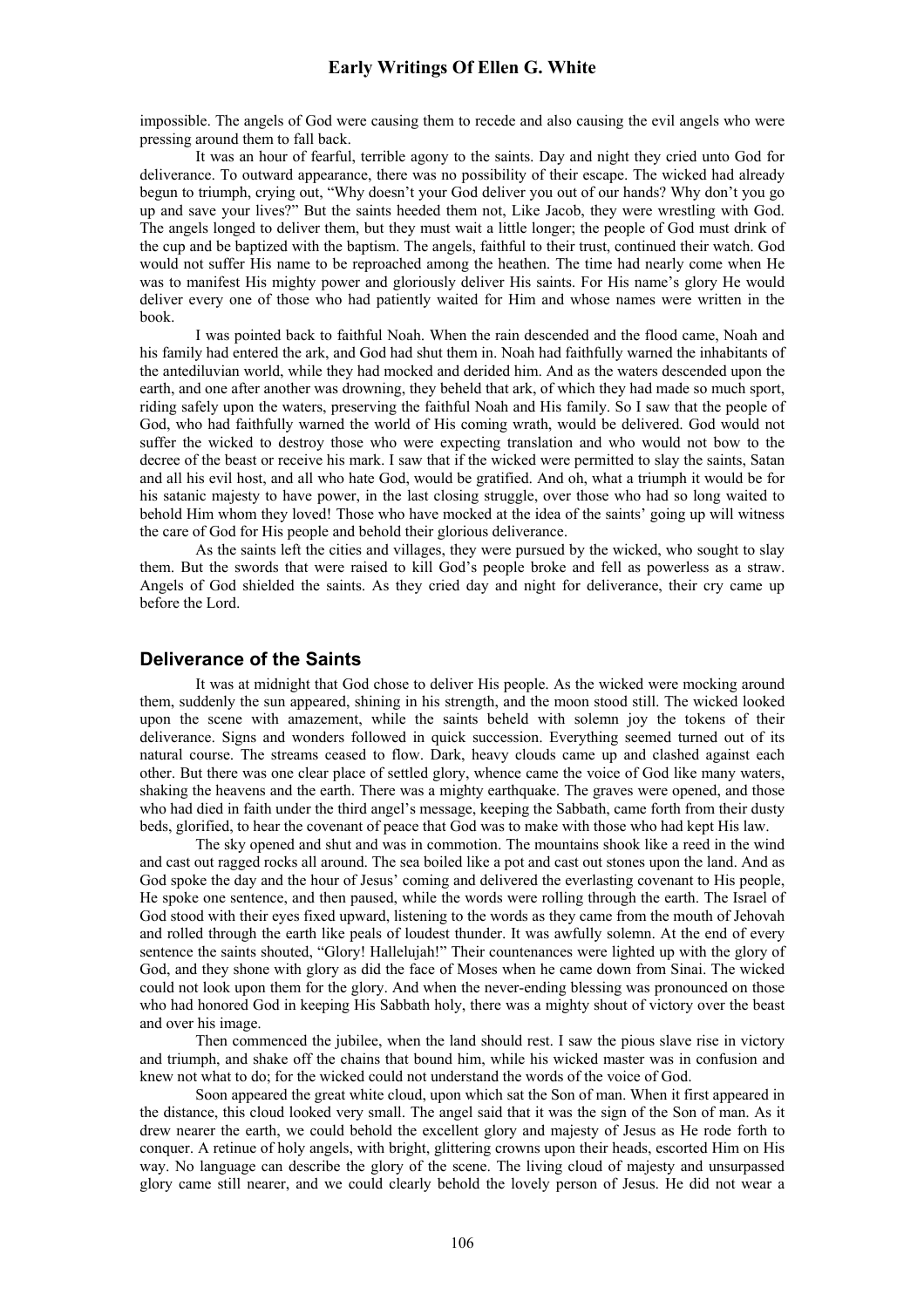crown of thorns, but a crown of glory rested upon His holy brow. Upon His vesture and thigh was a name written, King of kings, and Lord of lords. His countenance was as bright as the noonday sun, His eyes were as a flame of fire, and His feet had the appearance of fine brass. His voice sounded like many musical instruments. The earth trembled before Him, the heavens departed as a scroll when it is rolled together, and every mountain and island were moved out of their places. "And the kings of the earth, and the great men, and the rich men, and the chief captains, and the mighty men, and every bondman, and every freeman, hid themselves in the dens and in the rocks of the mountains. And said to the mountains and rocks, Fall on us, and hide us from the face of Him that sits on the throne, and from the wrath of the Lamb: for the great day of His wrath is come; and who shall be able to stand?" Those who a short time before would have destroyed God's faithful children from the earth, now witnessed the glory of God which rested upon them. And amid all their terror they heard the voices of the saints in joyful strains, saying, "Lo, this is our God; we have waited for Him, and He will save us."

The earth mightily shook as the voice of the Son of God called forth the sleeping saints. They responded to the call and came forth clothed with glorious immortality, crying, "Victory, victory, over death and the grave! O death, where is your sting? O grave, where is your victory?" Then the living saints and the risen ones raised their voices in a long, transporting shout of victory. Those bodies that had gone down into the grave bearing the marks of disease and death came up in immortal health and vigor. The living saints are changed in a moment, in the twinkling of an eye, and caught up with the risen ones, and together they meet their Lord in the air. Oh, what a glorious meeting! Friends whom death had separated were united, never more to part.

On each side of the cloudy chariot were wings, and beneath it were living wheels; and as the chariot rolled upward, the wheels cried, "Holy," and the wings, as they moved, cried, "Holy," and the retinue of holy angels around the cloud cried, "Holy, holy, holy, Lord God Almighty!" And the saints in the cloud cried, "Glory! Alleluia!" And the chariot rolled upward to the Holy City. Before entering the city, the saints were arranged in a perfect square, with Jesus in the midst. He stood head and shoulders above the saints and above the angels. His majestic form and lovely countenance could be seen by all in the square.

#### **The Saints' Reward**

Then I saw a very great number of angels bring from the city glorious crowns - a crown for every saint, with his name written thereon. As Jesus called for the crowns, angels presented them to Him, and with His own right hand, the lovely Jesus placed the crowns on the heads of the saints. In the same manner the angels brought the harps, and Jesus presented them also to the saints. The commanding angels first struck the note, and then every voice was raised in grateful, happy praise, and every hand skillfully swept over the strings of the harp, sending forth melodious music in rich and perfect strains. Then I saw Jesus lead the redeemed company to the gate of the city. He laid hold of the gate and swung it back on its glittering hinges and bade the nations that had kept the truth enter in. Within the city there was everything to feast the eye. Rich glory they beheld everywhere. Then Jesus looked upon His redeemed saints; their countenances were radiant with glory; and as He fixed His loving eyes upon them, He said, with His rich, musical voice, "I behold the travail of My soul, and am satisfied. This rich glory is yours to enjoy eternally. Your sorrows are ended. There shall be no more death, neither sorrow nor crying, neither shall there be any more pain." I saw the redeemed host bow and cast their glittering crowns at the feet of Jesus, and then, as His lovely hand raised them up, they touched their golden harps and filled all heaven with their rich music and songs to the Lamb.

I then saw Jesus leading His people to the tree of life, and again we heard His lovely voice, richer than any music that ever fell on mortal ear, saying, "The leaves of this tree are for the healing of the nations. Eat you all of it." Upon the tree of life was most beautiful fruit, of which the saints could partake freely. In the city was a most glorious throne, from which proceeded a pure river of water of life, clear as crystal. On each side of this river was the tree of life, and on the banks of the river were other beautiful trees bearing fruit which was good for food.

Language is altogether too feeble to attempt a description of heaven. As the scene rises before me, I am lost in amazement. Carried away with the surpassing splendor and excellent glory, I lay down the pen, and exclaim, "Oh, what love! what wondrous love!" The most exalted language fails to describe the glory of heaven or the matchless depths of a Savior's love.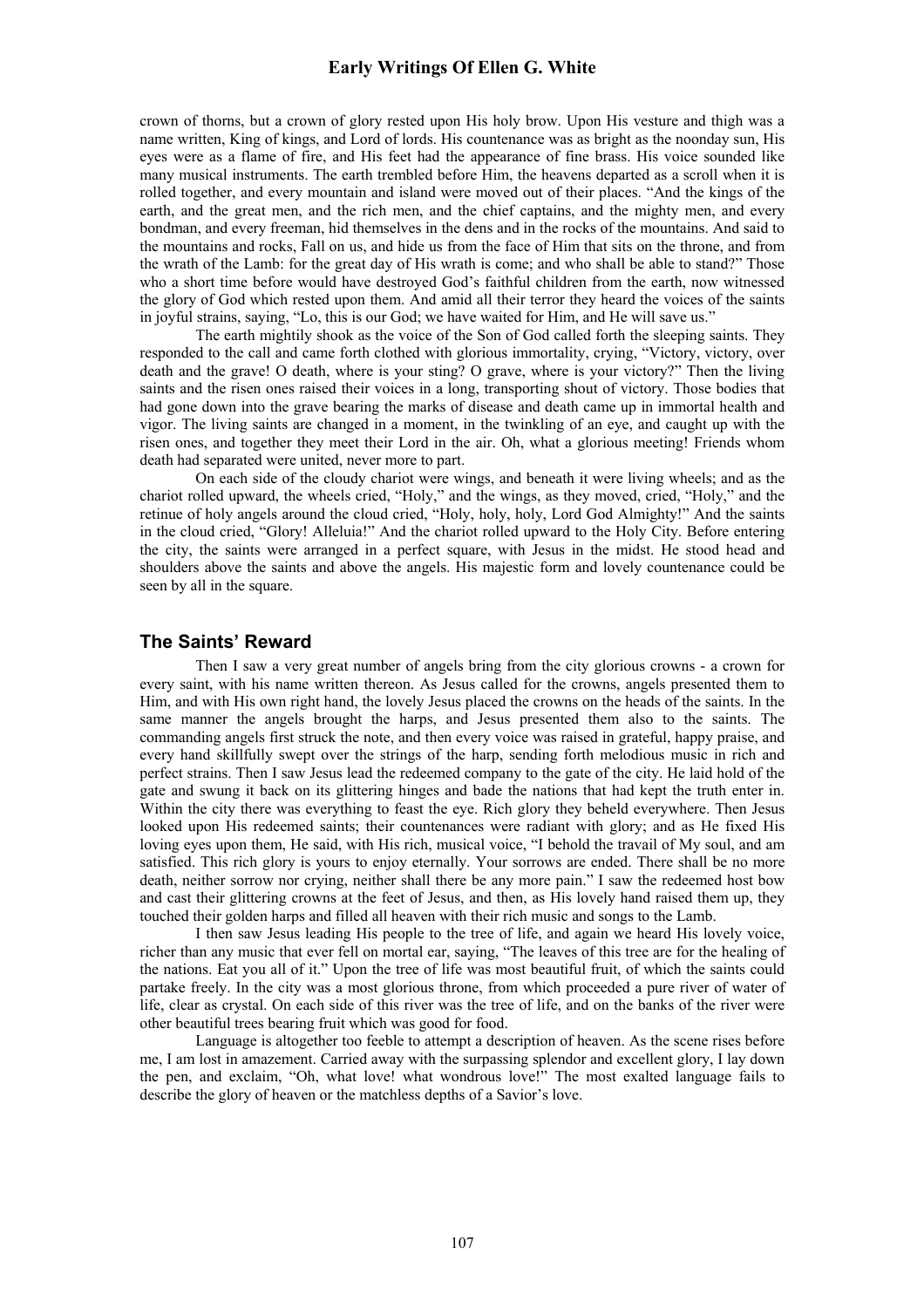### **The Earth Desolated**

My attention was again directed to the earth. The wicked had been destroyed, and their dead bodies were lying upon its surface. The wrath of God in the seven last plagues had been visited upon the inhabitants of the earth, causing them to gnaw their tongues from pain and to curse God. The false shepherds had been the signal objects of Jehovah's wrath. Their eyes had consumed away in their holes, and their tongues in their mouths, while they stood upon their feet. After the saints had been delivered by the voice of God, the wicked multitude turned their rage upon one another. The earth seemed to be deluged with blood, and dead bodies were from one end of it to the other.

The earth looked like a desolate wilderness. Cities and villages, shaken down by the earthquake, lay in heaps. Mountains had been moved out of their places, leaving large caverns. Ragged rocks, thrown out by the sea, or torn out of the earth itself, were scattered all over its surface. Large trees had been uprooted and were strewn over the land. Here is to be the home of Satan with his evil angels for a thousand years. Here he will be confined, to wander up and down over the broken surface of the earth and see the effects of his rebellion against God's law. For a thousand years he can enjoy the fruit of the curse which he has caused. Limited alone to the earth, he will not have the privilege of ranging to other planets, to tempt and annoy those who have not fallen. During this time, Satan suffers extremely. Since his fall his evil traits have been in constant exercise. But he is then to be deprived of his power, and left to reflect upon the part which he has acted since his fall, and to look forward with trembling and terror to the dreadful future, when he must suffer for all the evil that he has done and be punished for all the sins that he has caused to be committed.

I heard shouts of triumph from the angels and from the redeemed saints, which sounded like ten thousand musical instruments, because they were to be no more annoyed and tempted by Satan and because the inhabitants of other worlds were delivered from his presence and his temptations.

Then I saw thrones, and Jesus and the redeemed saints sat upon them; and the saints reigned as kings and priests unto God. Christ, in union with His people, judged the wicked dead, comparing their acts with the statute book, the Word of God, and deciding every case according to the deeds done in the body. Then they meted out to the wicked the portion which they must suffer, according to their works; and it was written against their names in the book of death. Satan also and his angels were judged by Jesus and the saints. Satan's punishment was to be far greater than that of those whom he had deceived. His suffering would so far exceed theirs as to bear no comparison with it. After all those whom he had deceived had perished, Satan was still to live and suffer on much longer.

After the judgment of the wicked dead had been finished, at the end of the one thousand years, Jesus left the city, and the saints and a train of the angelic host followed Him. Jesus descended upon a great mountain, which as soon as His feet touched it, parted asunder and became a mighty plain. Then we looked up and saw the great and beautiful city, with twelve foundations, and twelve gates, three on each side, and an angel at each gate. We cried out, "The city! the great city! it is coming down from God out of heaven!" And it came down in all its splendor and dazzling glory and settled in the mighty plain which Jesus had prepared for it.

### **The Second Resurrection**

Then Jesus and all the retinue of holy angels, and all the redeemed saints, left the city. The angels surrounded their Commander and escorted Him on His way, and the train of redeemed saints followed. Then, in terrible, fearful majesty, Jesus called forth the wicked dead; and they came up with the same feeble, sickly bodies that went into the grave. What a spectacle! what a scene! At the first resurrection all came forth in immortal bloom; but at the second the marks of the curse are visible on all. The kings and noblemen of the earth, the mean and low, the learned and unlearned, come forth together. All behold the Son of man; and those very men who despised and mocked Him, who put the crown of thorns upon His sacred brow, and smote Him with the reed, behold Him in all His kingly majesty. Those who spit upon Him in the hour of His trial now turn from His piercing gaze and from the glory of His countenance. Those who drove the nails through His hands and feet now look upon the marks of His crucifixion. Those who thrust the spear into His side behold the marks of their cruelty on His body. And they know that He is the very one whom they crucified and derided in His expiring agony. And then there arises one long protracted wail of agony, as they flee to hide from the presence of the King of kings and Lord of lords.

All are seeking to hide in the rocks, to shield themselves from the terrible glory of Him whom they once despised. And, overwhelmed and pained with His majesty and exceeding glory, they with one accord raise their voices, and with terrible distinctness exclaim, "Blessed is He that comes in the name of the Lord!"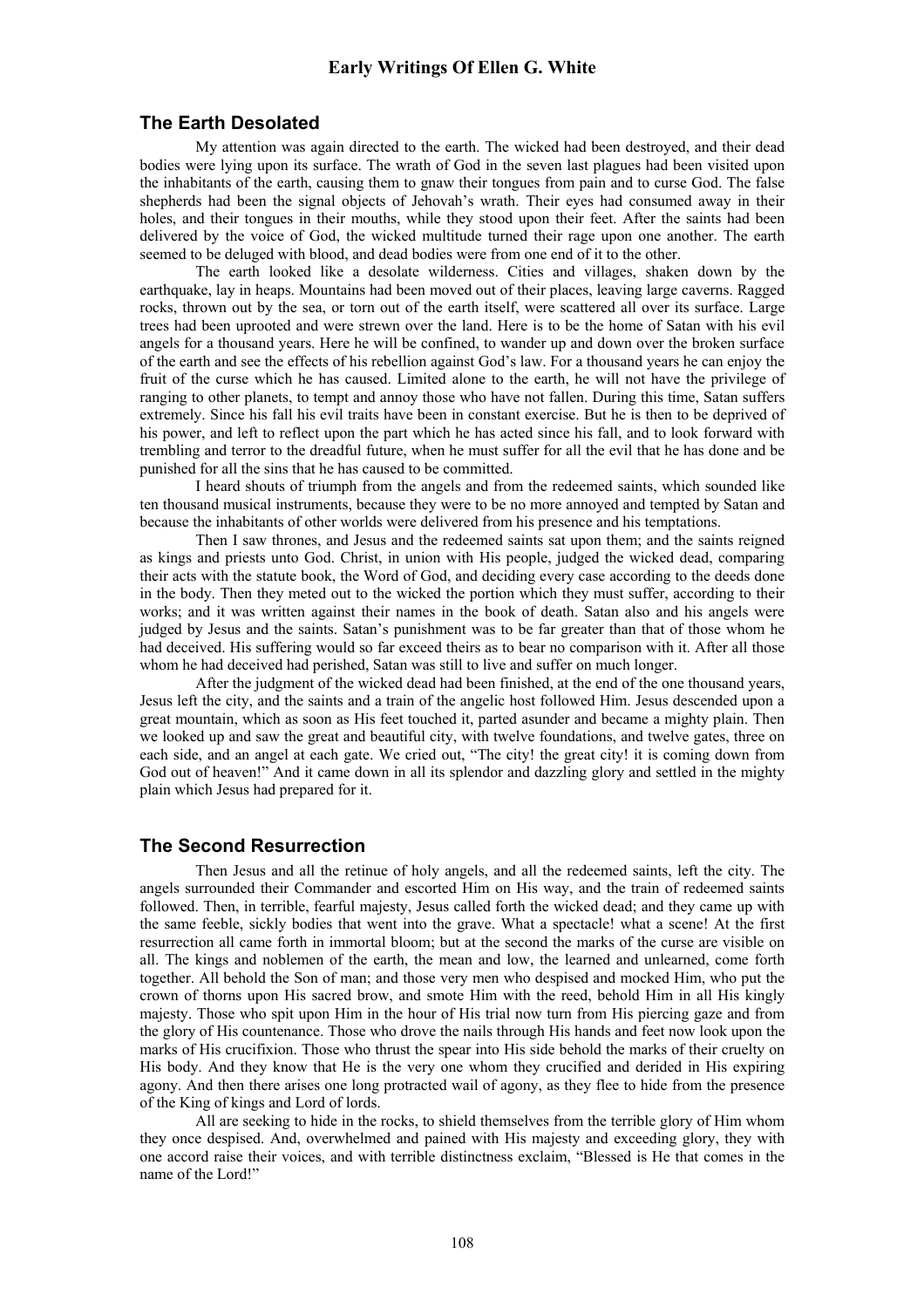## **Early Writings Of Ellen G. White**

Then Jesus and the holy angels, accompanied by all the saints, again go to the city, and the bitter lamentations and wailing of the doomed wicked fill the air. Then I saw that Satan again commenced his work. He passed around among his subjects, and made the weak and feeble strong, and told them that he and his angels were powerful. He pointed to the countless millions who had been raised. There were mighty warriors and kings who were well skilled in battle and who had conquered kingdoms. And there were mighty giants and valiant men who had never lost a battle. There was the proud, ambitious Napoleon, whose approach had caused kingdoms to tremble. There stood men of lofty stature and dignified bearing, who had fallen in battle while thirsting to conquer. As they come forth from their graves, they resume the current of their thoughts where it ceased in death. They possess the same desire to conquer which ruled when they fell. Satan consults with his angels, and then with those kings and conquerors and mighty men. Then he looks over the vast army, and tells them that the company in the city is small and feeble, and that they can go up and take it, and cast out its inhabitants, and possess its riches and glory themselves.

Satan succeeds in deceiving them, and all immediately begin to prepare themselves for battle. There are many skillful men in that vast army, and they construct all kinds of implements of war. Then with Satan at their head, the multitude move on. Kings and warriors follow close after Satan, and the multitude follow after in companies. Each company has its leader, and order is observed as they march over the broken surface of the earth to the Holy City. Jesus closes the gates of the city, and this vast army surround it, and place themselves in battle array, expecting a fierce conflict. Jesus and all the angelic host and all the saints, with the glittering crowns upon their heads, ascend to the top of the wall of the city. Jesus speaks with majesty, saying, "Behold, you sinners, the reward of the just! And behold, My redeemed, the reward of the wicked!" The vast multitude behold the glorious company on the walls of the city. And as they witness the splendor of their glittering crowns and see their faces radiant with glory, reflecting the image of Jesus, and then behold the unsurpassed glory and majesty of the King of kings and Lord of lords, their courage fails. A sense of the treasure and glory which they have lost rushes upon them, and they realize that the wages of sin is death. They see the holy, happy company whom they have despised, clothed with glory, honor, immortality, and eternal life, while they are outside the city with every mean and abominable thing.

## **The Second Death**

Satan rushes into the midst of his followers and tries to stir up the multitude to action. But fire from God out of heaven is rained upon them, and the great men, and mighty men, the noble, the poor and miserable, are all consumed together. I saw that some were quickly destroyed, while others suffered longer. They were punished according to the deeds done in the body. Some were many days consuming, and just as long as there was a portion of them unconsumed, all the sense of suffering remained. Said the angel, "The worm of life shall not die; their fire shall not be quenched as long as there is the least particle for it to prey upon."

Satan and his angels suffered long. Satan bore not only the weight and punishment of his own sins, but also of the sins of the redeemed host, which had been placed upon him; and he must also suffer for the ruin of souls which he had caused. Then I saw that Satan and all the wicked host were consumed, and the justice of God was satisfied; and all the angelic host, and all the redeemed saints, with a loud voice said, "Amen!"

Said the angel, "Satan is the root, his children are the branches. They are now consumed root and branch. They have died an everlasting death. They are never to have a resurrection, and God will have a clean universe." I then looked and saw the fire which had consumed the wicked, burning up the rubbish and purifying the earth. Again I looked and saw the earth purified. There was not a single sign of the curse. The broken, uneven surface of the earth now looked like a level, extensive plain. God's entire universe was clean, and the great controversy was forever ended. Wherever we looked, everything upon which the eye rested was beautiful and holy. And all the redeemed host, old and young, great and small, cast their glittering crowns at the feet of their Redeemer, and prostrated themselves in adoration before Him, and worshiped Him that lives forever and ever. The beautiful new earth, with all its glory, was the eternal inheritance of the saints. The kingdom and dominion, and the greatness of the kingdom under the whole heaven, was then given to the saints of the Most High, who were to possess it forever, even forever and ever.

## **APPENDIX**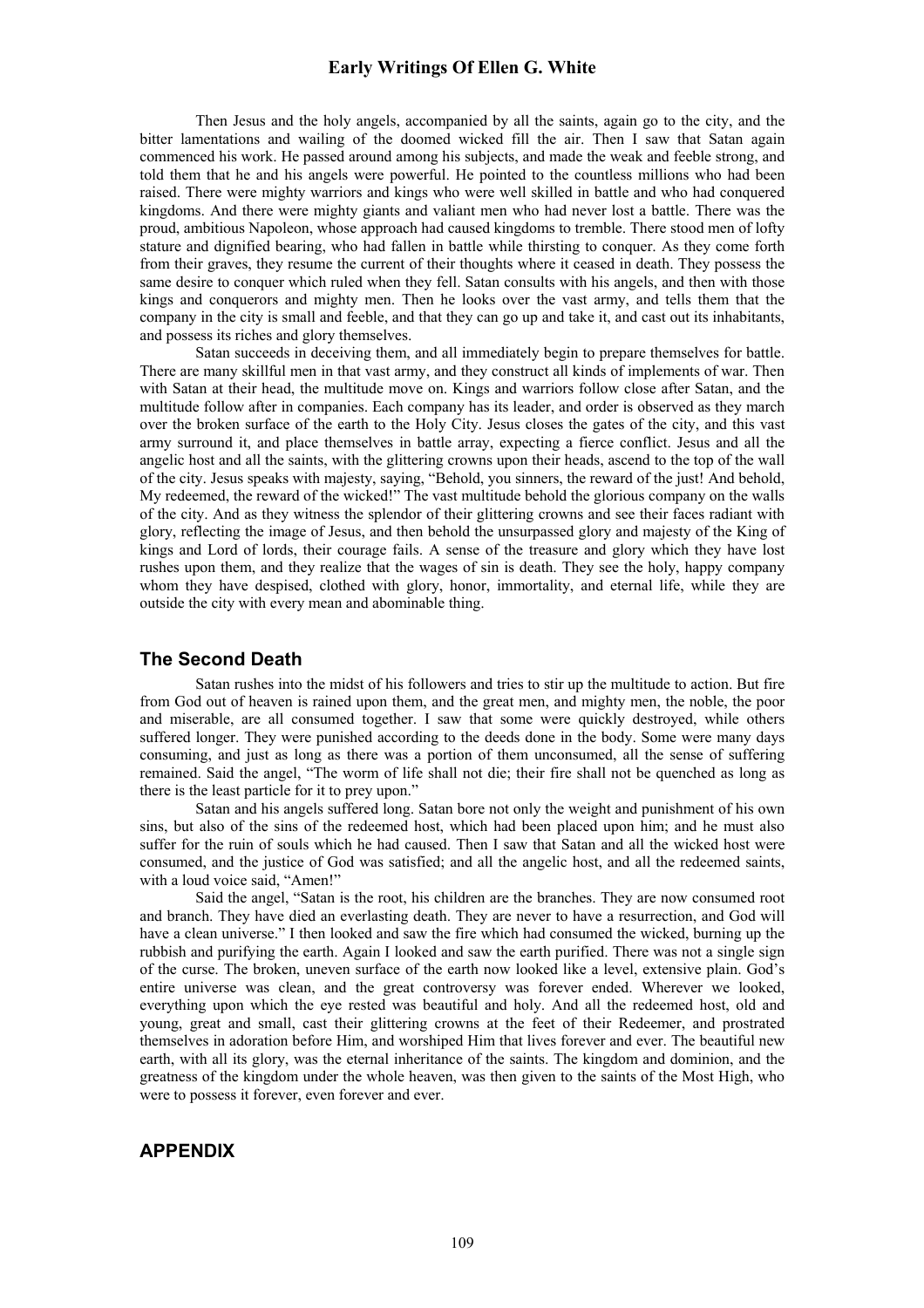PAGES 13-20: "MY FIRST VISION." - THAT WHICH IS PRESENTED IN THIS CHAPTER WAS FIRST PUBLISHED BY THE EDITOR OF THE DAY-STAR ON JANUARY 24, 1846, AS "A LETTER FROM SISTER HARMON" DATED "PORTLAND, MAINE, DEC. 20, 1845." IT APPEARED AGAIN IN PRINT IN 1846, 1847, AND 1851 UNDER THE TITLE "TO THE REMNANT SCATTERED ABROAD." THE PRESENT TITLE WAS ASSIGNED IN 1882 IN THE REPRINTING OF EXPERIENCE AND VIEWS.

DETAILED AUTOBIOGRAPHICAL ACCOUNTS AS PUBLISHED IN 1860 AND 1885 PRESENT THAT WHICH APPEARS HERE AS TWO DISTINCT VISIONS. SEE "MY FIRST VISION" IN SPIRITUAL GIFTS, VOL. 2, PP. 30-35; TESTIMONIES, VOL. 1, PP. 58-61; AND "VISION OF THE NEW EARTH," IN SPIRITUAL GIFTS, VOL. 2, PP. 52-55; TESTIMONIES, VOL. 1, PP.

PAGES 15-20: PORTRAYAL OF FUTURE EVENTS. - AS MRS. WHITE DESCRIBED THAT WHICH GOD REVEALED TO HER CONCERNING FUTURE EVENTS, SHE DID SO, AT TIMES, AS ONE PARTICIPATING IN THESE EVENTS, WHETHER THEY WERE IN THE PAST OR THE PRESENT OR THE FUTURE. IN RESPONSE TO INQUIRIES AS TO HER STATE IN VISION, SHE WROTE:

"WHEN THE LORD SEES FIT TO GIVE A VISION, I AM TAKEN INTO THE PRESENCE OF JESUS AND ANGELS, AND AM ENTIRELY LOST TO EARTHLY THINGS. . . . MY ATTENTION IS OFTEN DIRECTED TO SCENES TRANSPIRING UPON EARTH. AT TIMES I AM CARRIED FAR AHEAD INTO THE FUTURE AND SHOWN WHAT IS TO TAKE PLACE. THEN AGAIN I AM SHOWN THINGS AS THEY HAVE OCCURRED IN THE PAST." - SPIRITUAL GIFTS, VOL. 2, P. 292.

ELLEN WHITE, AN ADVENTIST HERSELF, WROTE AS ONE PRESENT WHO SAW AND HEARD THAT WHICH IS YET TO TAKE PLACE; E.G., EARLY WRITINGS:

"SOON WE HEARD THE VOICE OF GOD LIKE MANY WATERS, WHICH GAVE US THE DAY AND HOUR OF JESUS' COMING." - PAGE 15.

"WE ALL ENTERED THE CLOUD TOGETHER, AND WERE SEVEN DAYS ASCENDING TO THE SEA OF GLASS, WHEN JESUS BROUGHT THE CROWNS, AND WITH HIS OWN RIGHT HAND PLACED THEM ON OUR HEADS." - PAGE 16.

"WE ALL MARCHED IN AND FELT THAT WE HAD A PERFECT RIGHT IN THE CITY."

"WE SAW THE TREE OF LIFE AND THE THRONE OF GOD."

 "WITH JESUS AT OUR HEAD WE ALL DESCENDED FROM THE CITY DOWN TO THIS EARTH." - PAGE 17.

"AS WE WERE ABOUT TO ENTER THE HOLY TEMPLE . . ."

"THE WONDERFUL THINGS I THERE SAW I CANNOT DESCRIBE." - PAGE 19.

AFTER THE VISION SHE WAS ABLE TO RECALL MUCH OF WHAT HAD BEEN SHOWN TO HER, BUT THAT WHICH WAS SECRET, AND NOT TO BE REVEALED, SHE COULD NOT RECALL. AS A PART OF THE SCENE OF WHAT IS TO TAKE PLACE WHEN GOD'S PEOPLE ARE DELIVERED (PAGE 285), SHE HEARD ANNOUNCED "THE DAY AND HOUR OF JESUS' COMING" (PAGE 15; SEE ALSO PAGE 34). BUT OF THIS SHE LATER WROTE:

"I HAVE NOT THE SLIGHTEST KNOWLEDGE AS TO THE TIME SPOKEN BY THE VOICE OF GOD. I HEARD THE HOUR PROCLAIMED, BUT HAD NO REMEMBRANCE OF THAT HOUR AFTER I CAME OUT OF VISION. SCENES OF SUCH THRILLING, SOLEMN INTEREST PASSED BEFORE ME, AS NO LANGUAGE IS ADEQUATE TO DESCRIBE. IT WAS ALL A LIVING REALITY TO ME." - ELLEN G. WHITE LETTER 38, 1888, PUBLISHED IN SELECTED MESSAGES, BOOK 1, P. 76.

THE FACT THAT SHE SEEMED TO BE PARTICIPATING IN CERTAIN EVENTS OFFERED NO GUARANTEE THAT SHE WOULD BE A PARTICIPANT WHEN THE EVENTS OCCURRED.

PAGE 17: BRETHREN FITCH AND STOCKMAN. - IN THE ACCOUNT OF HER FIRST VISION MRS. WHITE MAKES REFERENCE TO "BRETHREN FITCH AND STOCKMAN" AS MEN SHE MET AND CONVERSED WITH IN THE NEW JERUSALEM. BOTH WERE MINISTERS WITH WHOM ELLEN WHITE HAD BEEN ACQUAINTED AND WHO HAD TAKEN AN ACTIVE PART IN PROCLAIMING THE MESSAGE OF THE EXPECTED ADVENT OF CHRIST, BUT WHO HAD DIED SHORTLY BEFORE THE DISAPPOINTMENT OF OCTOBER 22, 1844.

CHARLES FITCH, A PRESBYTERIAN MINISTER, ACCEPTED THE ADVENT MESSAGE FROM READING WILLIAM MILLER'S LECTURES AND THROUGH HIS MEETING WITH JOSIAH LITCH. HE THREW HIMSELF WHOLEHEARTEDLY INTO THE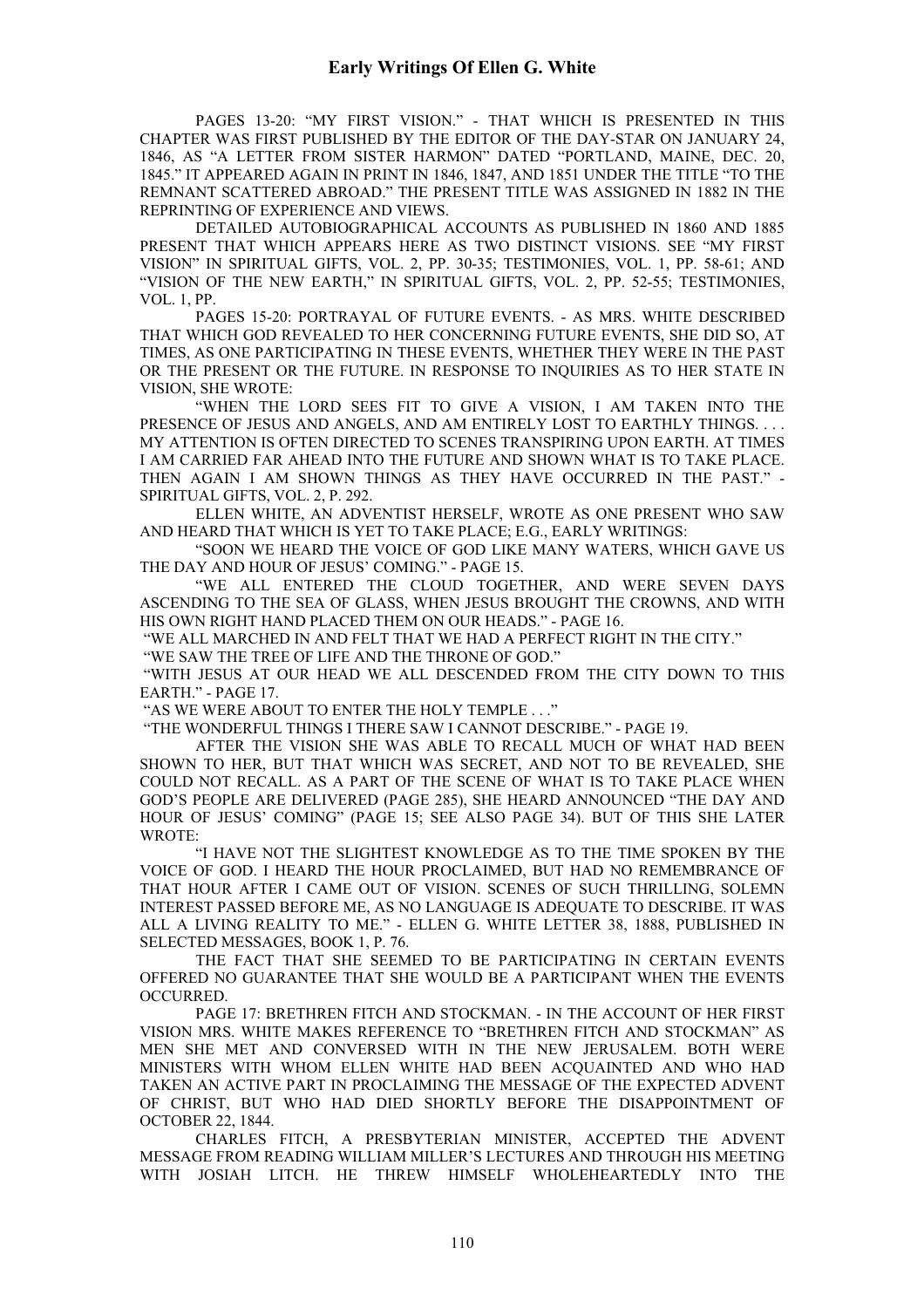PROCLAMATION OF THE EXPECTED ADVENT OF CHRIST AT THE CLOSE OF THE 2300- YEAR PERIOD, AND BECAME A PROMINENT LEADER IN THE ADVENT AWAKENING. IN 1842 HE DESIGNED THE PROPHETIC CHART USED SO EFFECTIVELY AND REFERRED TO IN EARLY WRITINGS ON PAGE 74. HE DIED A LITTLE MORE THAN A WEEK BEFORE OCTOBER 22, 1844. HIS DEATH CAME ABOUT THROUGH ILLNESS CONTRACTED THROUGH OVER-EXPOSURE IN CONDUCTING THREE BAPTISMAL SERVICES ON A CHILLY AUTUMN DAY. (SEE PROPHETIC FAITH OF OUR FATHERS, VOL. 4, PP. 533-545.)

LEVI F. STOCKMAN WAS A YOUTHFUL METHODIST MINISTER OF THE STATE OF MAINE WHO IN 1842, WITH ABOUT THIRTY OTHER METHODIST MINISTERS, EMBRACED AND BEGAN TO PREACH THE SECOND ADVENT OF CHRIST. HE WAS LABORING IN PORTLAND, MAINE, WHEN IN 1843 HIS HEALTH FAILED. HE DIED OF TUBERCULOSIS ON JUNE 25, 1844. IT WAS TO HIM THAT MRS. WHITE, AS A GIRL, WENT FOR ADVICE WHEN IN HER DISCOURAGEMENT GOD SPOKE TO HER IN TWO DREAMS. (SEE EARLY WRITINGS, PP. 12, 78-81; PROPHETIC FAITH OF OUR FATHERS, VOL. 4, PP. 780-782.)

PAGE 21: MESMERISM. - IN ORDER TO JUSTIFY THEIR OPPOSITION, SOME EARLY ENEMIES OF THE VISIONS SUGGESTED THAT ELLEN WHITE'S EXPERIENCE WAS BROUGHT ABOUT THROUGH MESMERISM, A PHENOMENON KNOWN TODAY AS HYPNOSIS. HYPNOSIS IS A STATE RESEMBLING SLEEP, INDUCED THROUGH THE POWER OF SUGGESTION, THE HYPNOTIZED SUBJECT BEING IN RAPPORT WITH THE ONE INDUCING THE STATE AND RESPONSIVE TO HIS SUGGESTIONS. WHEN, HOWEVER, AS MRS. WHITE HERE REPORTS, A MESMERIZING PHYSICIAN ATTEMPTED TO HYPNOTIZE HER, HE WAS HELPLESS IN HER PRESENCE.

ELLEN WHITE EARLY IN HER EXPERIENCE WAS CAUTIONED REGARDING THE PERILS OF HYPNOSIS, AND IN LATER YEARS, ON A NUMBER OF OCCASIONS, SHE RECEIVED INSTRUCTION REGARDING IT. SHE WARNED OF THE GRAVE DANGERS ACCOMPANYING ANY PRACTICE IN WHICH ONE MIND WOULD CONTROL ANOTHER MIND. (SEE THE MINISTRY OF HEALING, PP. 242-244; MEDICAL MINISTRY, PP. 110-112; SELECTED MESSAGES, BOOK 2, PP. 349, 350, 353.)

PAGE 33: NOMINAL ADVENTISTS. - THOSE WHO UNITED IN SOUNDING THE FIRST AND SECOND ANGELS' MESSAGES BUT WHO REJECTED THE THIRD ANGEL'S MESSAGE WITH ITS SABBATH TRUTH, BUT NONETHELESS CONTINUED TO ESPOUSE THE ADVENT HOPE, ARE REFERRED TO BY MRS. WHITE AS THE "NOMINAL ADVENTISTS," OR THOSE WHO "REJECT THE PRESENT TRUTH" (PAGE 69), ALSO "DIFFERENT PARTIES OF PROFESSED ADVENT BELIEVERS" (PAGE 124). IN OUR EARLY LITERATURE THESE PEOPLE WERE ALSO REFERRED TO AS "FIRST-DAY ADVENTISTS."

A LARGE NUMBER OF CHRISTIANS WERE DISAPPOINTED IN THE AUTUMN OF 1844 WHEN CHRIST DID NOT COME AS THEY EXPECTED. THE ADVENTISTS DIVIDED INTO SEVERAL GROUPS, THE SURVIVORS OF WHICH TODAY COMPRISE THE ADVENT CHRISTIAN CHURCH, A SMALL BODY, AND THE SEVENTH-DAY ADVENTISTS.

ONLY A FEW AMONG THE ADVENTISTS MAINTAINED THEIR CONFIDENCE IN THE FULFILLMENT OF PROPHECY IN 1844, BUT THOSE WHO DID STEPPED FORWARD INTO THE THIRD ANGEL'S MESSAGE WITH ITS SEVENTH-DAY SABBATH. OF THE EXPERIENCE AT THAT CRITICAL PERIOD ELLEN WHITE LATER WROTE:

"HAD ADVENTISTS, AFTER THE GREAT DISAPPOINTMENT IN 1844, HELD FAST THEIR FAITH, AND FOLLOWED ON UNITEDLY IN THE OPENING PROVIDENCE OF GOD, RECEIVING THE MESSAGE OF THE THIRD ANGEL AND IN THE POWER OF THE HOLY SPIRIT PROCLAIMING IT TO THE WORLD, THEY WOULD HAVE SEEN THE SALVATION OF GOD, THE LORD WOULD HAVE WROUGHT MIGHTILY WITH THEIR EFFORTS, THE WORK WOULD HAVE BEEN COMPLETED, AND CHRIST WOULD HAVE COME ERE THIS TO RECEIVE HIS PEOPLE TO THEIR REWARD.

"BUT IN THE PERIOD OF DOUBT AND UNCERTAINTY THAT FOLLOWED THE DISAPPOINTMENT, MANY OF THE ADVENT BELIEVERS YIELDED THEIR FAITH. DISSENSIONS AND DIVISIONS CAME IN. THE MAJORITY OPPOSED WITH VOICE AND PEN THE FEW WHO, FOLLOWING IN THE PROVIDENCE OF GOD, RECEIVED THE SABBATH REFORM AND BEGAN TO PROCLAIM THE THIRD ANGEL'S MESSAGE. MANY WHO SHOULD HAVE DEVOTED THEIR TIME AND TALENTS TO THE ONE PURPOSE OF SOUNDING WARNING TO THE WORLD, WERE ABSORBED IN OPPOSING THE SABBATH TRUTH, AND IN TURN, THE LABOR OF ITS ADVOCATES WAS NECESSARILY SPENT IN ANSWERING THESE OPPONENTS AND DEFENDING THE TRUTH. THUS THE WORK WAS HINDERED, AND THE WORLD WAS LEFT IN DARKNESS. HAD THE WHOLE ADVENTIST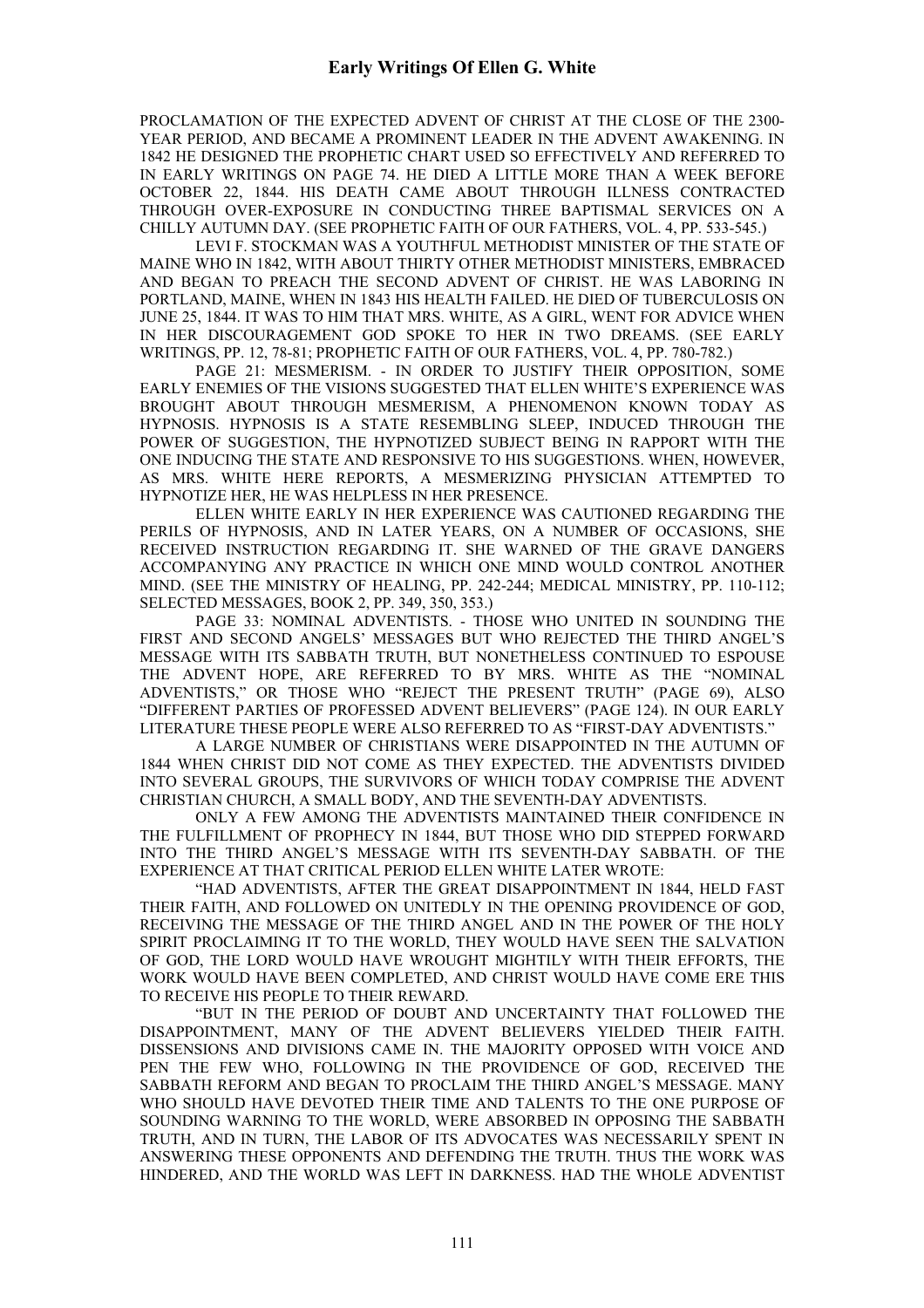BODY UNITED UPON THE COMMANDMENTS OF GOD AND THE FAITH OF JESUS, HOW WIDELY DIFFERENT WOULD HAVE BEEN OUR HISTORY!" - SELECTED MESSAGES, BOOK 1, P. 68.

PAGES 42-45: OPEN AND SHUT DOOR. - AS MRS. WHITE DISCUSSED THE GREAT ADVENT MOVEMENT AND THE DISAPPOINTMENT OF OCTOBER 22, 1844, IN THE GREAT CONTROVERSY AND REFERRED TO THE POSITIONS TAKEN IMMEDIATELY AFTER THE DISAPPOINTMENT, SHE MAKES MENTION OF THE INEVITABLE CONCLUSION THAT WAS HELD FOR A SHORT TIME THAT "THE DOOR OF MERCY WAS SHUT." BUT AS SHE STATES, "CLEARER LIGHT CAME WITH THE INVESTIGATION OF THE SANCTUARY QUESTION." SEE "HISTORICAL PROLOGUE" IN THIS VOLUME AND THE GREAT CONTROVERSY, PAGE 429, AND THE ENTIRE CHAPTER "IN THE HOLY OF HOLIES," PAGES 423-432.

CONCERNING HER OWN PERSONAL RELATIONSHIP TO THIS MATTER, SHE WROTE IN 1874 THAT SHE "NEVER HAD A VISION THAT NO MORE SINNERS WOULD BE CONVERTED." NOR DID SHE EVER TEACH THIS VIEW. "IT WAS THE LIGHT GIVEN ME OF GOD," SHE WROTE AT ANOTHER TIME, "THAT CORRECTED OUR ERROR, AND ENABLED US TO SEE THE TRUE POSITION." (SELECTED MESSAGES, BOOK 1, PP. 74, 63.)

PAGES 43, 44, AND 86: MYSTERIOUS KNOCKINGS IN NEW YORK, AND ROCHESTER KNOCKINGS. - REFERENCE IS HERE MADE TO INCIDENTS RELATING TO THE BEGINNINGS OF MODERN SPIRITUALISM. IN 1848 MYSTERIOUS RAPPINGS WERE HEARD IN THE HOME OF THE FOX FAMILY AT HYDESVILLE, A COMMUNITY ABOUT THIRTY-FIVE MILES EAST OF THE CITY OF ROCHESTER, NEW YORK. AT A TIME WHEN THERE WERE VARIOUS CONJECTURES AS TO THE CAUSE OF THE RAPPINGS, ELLEN WHITE ANNOUNCED, ON THE AUTHORITY OF THE VISION GIVEN TO HER, THAT THEY WERE A MANIFESTATION OF SPIRITUALISM, THAT THIS PHENOMENON WOULD DEVELOP RAPIDLY, AND IN THE NAME OF RELIGION WOULD GAIN POPULARITY AND DECEIVE MULTITUDES, DEVELOPING INTO SATAN'S LAST-DAY MASTERPIECE OF DECEPTION.

PAGE 50: MESSENGERS WITHOUT A MESSAGE. - THIS EXPRESSION APPEARS IN AN ACCOUNT OF A VIEW GIVEN TO ELLEN WHITE ON JANUARY 26, 1850. AT THIS TIME THE SABBATHKEEPING ADVENTISTS HAD NO CHURCH ORGANIZATION. NEARLY ALL WERE FEARFUL THAT ANY TYPE OF ORGANIZATION WOULD BRING IN FORMALITY AMONG THE BELIEVERS. BUT AS TIME WENT ON, DISCORDANT ELEMENTS BEGAN TO MAKE THEIR WAY INTO THE RANKS. MESSAGES OF WARNING CAME FROM ELLEN WHITE, AND THE SABBATHKEEPING ADVENTISTS WERE LED STEP BY STEP TO ADOPT THE FORMS OF CHURCH ORGANIZATION. AS A RESULT THE COMPANIES OF BELIEVERS WERE KNIT TOGETHER MORE CLOSELY THAN BEFORE; A WAY WAS DEVISED TO GIVE RECOGNITION TO MINISTERS WHO GAVE EVIDENCE THAT THEY COULD PREACH THE MESSAGE AND SUPPORT IT WITH THEIR LIVES; AND PROVISION WAS MADE TO CAST OUT THOSE WHO, UNDER THE PRETEXT OF PRESENTING TRUTH, TAUGHT ERROR. SEE "HISTORICAL PROLOGUE."

PAGES 61, 62: UNITY OF THE SHEPHERDS. - SEE NOTE FOR PAGE 50, MESSENGERS WITHOUT A MESSAGE.

PAGE 75: DUTY TO GO TO OLD JERUSALEM. - MRS. WHITE REFERS TO ERRONEOUS VIEWS THEN HELD BY A VERY FEW. THE NEXT YEAR, IN THE REVIEW AND HERALD OF OCTOBER 7, 1851, JAMES WHITE WRITES OF "THE DISTRACTING, UNPROFITABLE VIEWS RELATIVE TO OLD JERUSALEM AND THE JEWS, ETC., THAT ARE AFLOAT AT THE PRESENT TIME," AND OF "THE STRANGE NOTIONS THAT SOME HAVE RUN INTO, THAT THE SAINTS HAVE YET TO GO TO OLD JERUSALEM. ETC., ETC."

 PAGE 77: EDITOR OF THE DAY-STAR. - ENOCH JACOBS LIVED IN CINCINNATI, OHIO, AND PUBLISHED THE DAY-STAR, ONE OF THE EARLY JOURNALS PROCLAIMING THE SECOND ADVENT OF CHRIST. IT WAS TO ENOCH JACOBS THAT ELLEN HARMON IN DECEMBER, 1845, SENT AN ACCOUNT OF HER FIRST VISION, HOPING TO STABILIZE HIM. SHE HAD OBSERVED THAT HE WAS WAVERING IN HIS CONFIDENCE IN GOD'S LEADERSHIP IN THE ADVENT EXPERIENCE. IT WAS IN THE DAY-STAR THAT THE EDITOR PUBLISHED MRS. WHITE'S FIRST VISION, IN THE ISSUE OF JANUARY 24, 1846. IN A SPECIAL NUMBER OF HIS JOURNAL, THE DAY-STAR EXTRA, FEBRUARY 7, 1846, THE MEMORABLE ARTICLE CONCERNING THE HEAVENLY SANCTUARY AND ITS CLEANSING, PREPARED BY HIRAM EDSON, DR. HAHN, AND O. R. L. CROZIER, WAS PUBLISHED. IT SET FORTH THE SCRIPTURE TEACHING RELATIVE TO THE MINISTRY OF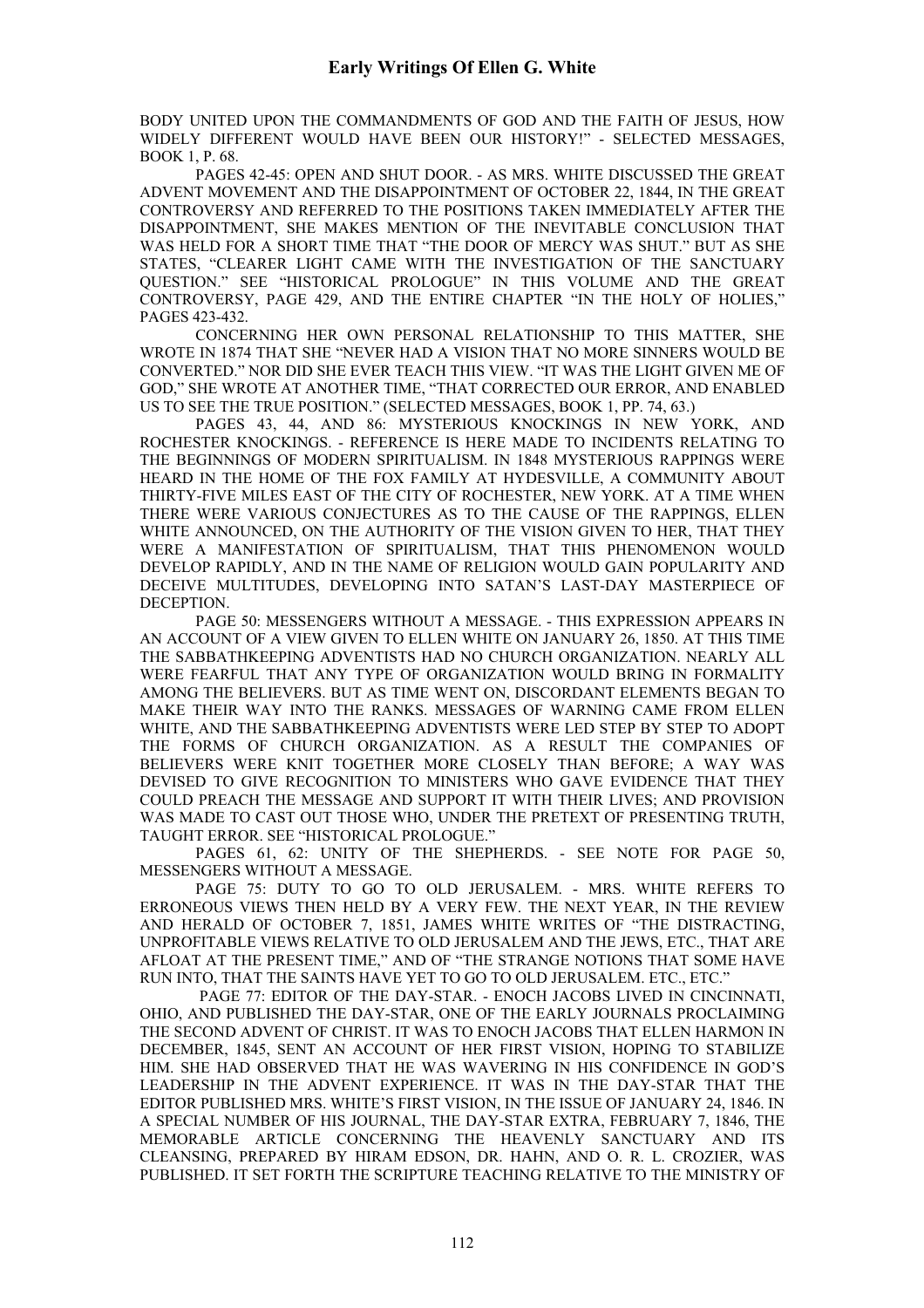CHRIST IN THE MOST HOLY PLACE OF THE HEAVENLY SANCTUARY BEGINNING OCTOBER 22, 1844. IN THIS JOURNAL ALSO ON MARCH 14, 1846, A SECOND COMMUNICATION FROM ELLEN HARMON'S PEN WAS PUBLISHED. (SEE EARLY WRITINGS, PAGES 32-35.) REFERENCE IN THE PARAGRAPH UNDER DISCUSSION IS TO LATER VIEWS HELD BY MR. JACOBS AND THE SPIRITUALISTIC DELUSIONS HE ESPOUSED.

PAGE 86: SEE APPENDIX NOTE FOR PAGES 43, 44.

PAGE 89: THOMAS PAINE. - THE WRITINGS OF THOMAS PAINE WERE WELL KNOWN AND WIDELY READ IN THE UNITED STATES IN THE 1840'S. HIS BOOK AGE OF REASON WAS A DEISTIC WORK AND DETRIMENTAL TO CHRISTIAN FAITH AND PRACTICE. THE BOOK BEGAN WITH THE WORDS "I BELIEVE IN ONE GOD AND NO MORE." PAINE HAD NO FAITH IN CHRIST, AND HE WAS USED SUCCESSFULLY BY SATAN IN HIS ATTACKS UPON THE CHURCH. AS MRS. WHITE INDICATED, IF SUCH A MAN AS PAINE COULD FIND ENTRANCE TO HEAVEN AND BE HIGHLY HONORED THERE, ANY SINNER, WITHOUT A REFORMATION OF LIFE AND WITHOUT FAITH IN JESUS CHRIST, COULD FIND ADMITTANCE. SHE EXPOSED THIS FALLACY IN VIGOROUS LANGUAGE AND POINTED OUT THE IRRATIONALITY OF SPIRITUALISM.

PAGE 101: PERFECTIONISM. - SOME OF THE EARLY ADVENTISTS, SHORTLY AFTER THE 1844 EXPERIENCE, LOST THEIR HOLD ON GOD AND DRIFTED INTO FANATICISM. ELLEN WHITE MET THESE EXTREMISTS WITH A "THUS SAITH THE LORD." SHE REBUKED THOSE WHO TAUGHT A STATE OF PERFECTION IN THE FLESH AND THEREFORE COULD NOT SIN. OF SUCH MRS. WHITE LATER WROTE:

"THEY HELD THAT THOSE WHO ARE SANCTIFIED CANNOT SIN. AND THIS NATURALLY LED TO THE BELIEF THAT THE AFFECTIONS AND DESIRES OF THE SANCTIFIED ONES WERE ALWAYS RIGHT, AND NEVER IN DANGER OF LEADING THEM INTO SIN. IN HARMONY WITH THESE SOPHISTRIES, THEY WERE PRACTISING THE WORST SINS UNDER THE GARB OF SANCTIFICATION, AND THROUGH THEIR DECEPTIVE, MESMERIC INFLUENCE WERE GAINING A STRANGE POWER OVER SOME OF THEIR ASSOCIATES, WHO DID NOT SEE THE EVIL OF THESE APPARENTLY BEAUTIFUL BUT SEDUCTIVE THEORIES. . . .

"CLEARLY THE DECEPTIONS OF THESE FALSE TEACHERS WERE LAID OPEN BEFORE ME, AND I SAW THE FEARFUL ACCOUNT THAT STOOD AGAINST THEM IN THE BOOK OF RECORDS, AND THE TERRIBLE GUILT THAT RESTED UPON THEM FOR PROFESSING COMPLETE HOLINESS WHILE THEIR DAILY ACTS WERE OFFENSIVE IN THE SIGHT OF GOD." - LIFE SKETCHES, PP. 83, 84.

PAGES 116 AND 117: THE LORD'S SUPPER; WOMEN WASHING MEN'S FEET, AND THE HOLY KISS. - THE PIONEERS OF THE SEVENTH-DAY ADVENTIST CHURCH, HAVING ACCEPTED THE SABBATH TRUTH, EAGERLY REACHED OUT TO FOLLOW THE WORD OF GOD IN EVERY PARTICULAR, WHILE AT THE SAME TIME THEY WERE CAREFUL TO PROTECT THEMSELVES AGAINST DISTORTED INTERPRETATIONS OF THE WORD AND ANY EXTREMES OR FANATICISM. THEY SAW CLEARLY THE PRIVILEGES AND THE OBLIGATIONS OF THE LORD'S SUPPER ESTABLISHED FOR THE CHURCH BY OUR LORD. THERE WAS SOME QUESTION ABOUT FOOT WASHING AND THE HOLY KISS. IN THIS VISION THE LORD MADE CLEAR CERTAIN DELICATE POINTS THAT WOULD GUIDE AND GUARD THE EMERGING CHURCH.

AS TO THE MATTER OF THE FREQUENCY WITH WHICH THE ORDINANCES SHOULD BE OBSERVED, SOME INSISTED ON ONCE A YEAR; BUT THE INSTRUCTION WAS GIVEN THAT THE LORD'S SUPPER SHOULD BE MORE FREQUENTLY PRACTICED. TODAY THE CHURCH FOLLOWS THE PLAN OF OBSERVING THE ORDINANCES FOUR TIMES ANNUALLY.

COUNSEL WAS GIVEN CONCERNING THE WASHING OF FEET. APPARENTLY THERE WERE SOME DIFFERENCES OF OPINION AS TO THE PROCEDURE TO BE FOLLOWED. SOME HAD MOVED INJUDICIOUSLY AND THE RESULT HAD BEEN "CONFUSION." COUNSEL WAS GIVEN THAT THIS ORDINANCE SHOULD BE PERFORMED WITH CARE AND RESERVE, IN SUCH A WAY AS NOT TO AROUSE PREJUDICE. THERE WAS SOME QUESTION ABOUT THE PROPRIETY OF MEN AND WOMEN WASHING ONE ANOTHER'S FEET. ON THIS POINT ELLEN WHITE BROUGHT FORTH SCRIPTURE EVIDENCE WHICH INDICATED THAT IT WOULD BE PROPER FOR A WOMAN - APPARENTLY UNDER CERTAIN CONDITIONS - TO WASH THE FEET OF A MAN, BUT SHE COUNSELED AGAINST A MAN WASHING THE FEET OF A WOMAN.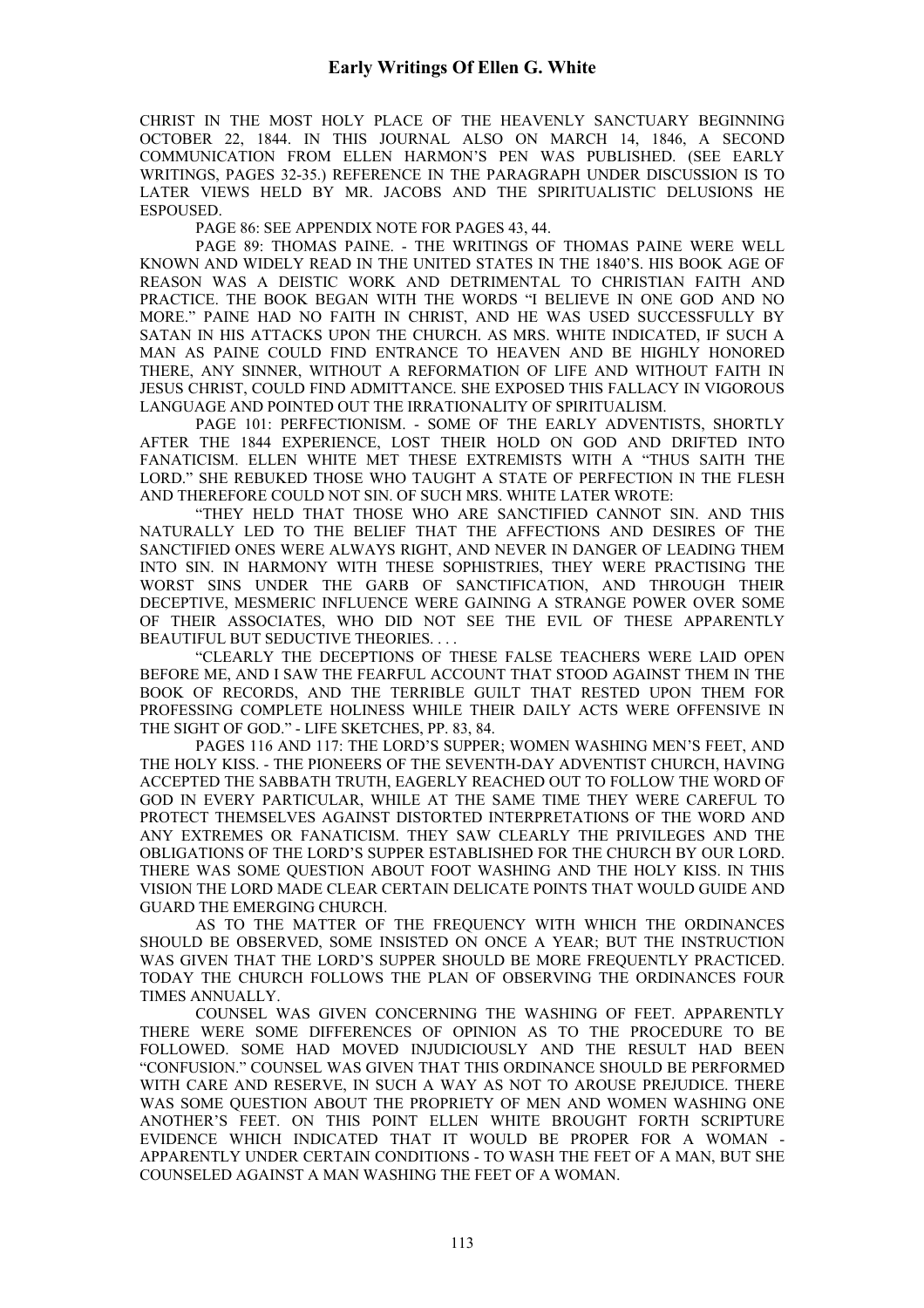CONCERNING THE HOLY KISS, THE SDA BIBLE COMMENTARY STATES:

"IN THE EAST, ESPECIALLY, THE KISS WAS A COMMON MODE OF EXPRESSING LOVE AND FRIENDSHIP IN GREETING. (SEE LUKE 7:45; ACTS 20:37.) THE 'HOLY KISS,' OR 'KISS OF CHARITY' (1 PETER 5:14), WAS A SYMBOL OF CHRISTIAN AFFECTION. IT SEEMS TO HAVE BECOME A CUSTOM WITH EARLY CHRISTIANS TO EXCHANGE THIS GREETING AT THE TIME OF THE LORD'S SUPPER (JUSTIN MARTYR FIRST APOLOGY 65). LATER WRITINGS INDICATE THAT IT WAS NOT THE CUSTOM TO GIVE THIS `HOLY KISS' TO ONE OF THE OPPOSITE SEX (APOSTOLIC CONSTITUTIONS II. 57; VIII. 11)." - THE SDA BIBLE COMMENTARY, VOL. 7, PP. 257, 258.

IT WAS THE CUSTOM AMONG THE EARLY SABBATHKEEPING ADVENTISTS TO EXCHANGE THE HOLY KISS AT THE ORDINANCE OF HUMILITY. NO REFERENCE IS MADE TO OBVIOUS IMPROPRIETY OF EXCHANGING THE HOLY KISS BETWEEN MEN AND WOMEN, BUT THERE IS A CALL FOR ALL TO ABSTAIN FROM ALL APPEARANCE OF EVIL.

PAGE 118: MAKING A NOISE. - THE GOSPEL NET DRAWS IN ALL TYPES OF PEOPLE. THERE WERE SOME WHO FELT THAT THEIR RELIGIOUS EXPERIENCE WAS NOT GENUINE UNLESS MARKED BY NOISY, DEMONSTRATIVE SHOUTS OF PRAISE TO GOD, LOUD AND EXCITED PRAYERS, AND ANIMATED AMENS. HERE AGAIN THE CHURCH IN ITS EARLY EXPERIENCE WAS GIVEN A NOTE OF WARNING, CALLING FOR DECORUM AND SOLEMNITY IN THE WORSHIP OF GOD.

PAGES 229-232: WILLIAM MILLER. - IN THE REFERENCES TO THE GREAT ADVENT AWAKENING IN AMERICA IN THE 1830'S AND 1840'S, WILLIAM MILLER IS OFTEN MENTIONED. IN THE BOOK THE GREAT CONTROVERSY AN ENTIRE CHAPTER IS DEVOTED TO THE LIFE AND MINISTRY OF WILLIAM MILLER UNDER THE TITLE "AN AMERICAN REFORMER" (PAGES 317-342). WILLIAM MILLER WAS BORN IN PITTSFIELD, MASSACHUSETTS, IN 1782 AND DIED IN LOW HAMPTON, NEW YORK, IN 1849. AT THE AGE OF FOUR HE MOVED WITH HIS PARENTS TO LOW HAMPTON, NEW YORK, NEAR LAKE CHAMPLAIN AND GREW UP ON A FRONTIER FARM. HE WAS ALWAYS STUDIOUS AND A CAREFUL READER. HE BECAME A LEADER IN HIS COMMUNITY. IN 1816 HE SET ABOUT TO GIVE CAREFUL STUDY TO THE WORD OF GOD, AND HIS STUDY LED HIM TO THE GREAT TIME PROPHECIES AND THE PROPHECIES RELATING TO THE SECOND ADVENT. HE CONCLUDED THAT THE SECOND COMING OF CHRIST WAS NEAR. AFTER REVIEWING HIS POSITIONS OVER A PERIOD OF YEARS AND ASSURING HIMSELF AS TO THEIR CERTAINTY, HE RESPONDED IN EARLY AUGUST, 1831, TO AN INVITATION TO PUBLICLY PRESENT HIS VIEWS ON THE PROPHECIES. FROM THEN ON HIS TIME WAS DEVOTED LARGELY TO THE HERALDING OF THE ADVENT MESSAGE. IN DUE TIME HE WAS JOINED BY HUNDREDS OF OTHER PROTESTANT MINISTERS WHO PARTICIPATED IN THE GREAT ADVENT AWAKENING OF THE 1840'S.

AT THE TIME OF THE DISAPPOINTMENT ON OCTOBER 22, 1844, MILLER WAS WORN AND ILL. HE DEPENDED LARGELY ON HIS YOUNGER ASSOCIATES WHO STOOD WITH HIM IN PROCLAIMING THE ADVENT MESSAGE. THEY LED HIM TO REJECT THE SABBATH TRUTH AS IT CAME TO HIS ATTENTION SOON AFTER THE DISAPPOINTMENT. FOR THIS THEY, AND NOT WILLIAM MILLER, WILL BE HELD RESPONSIBLE. ELLEN WHITE WRITES OF THIS EXPERIENCE ON PAGE 258, AND ASSURES US THAT MILLER WILL BE AMONG THOSE WHO WILL BE CALLED FROM THEIR GRAVES AT THE SOUND OF THE LAST TRUMP.

PAGES 232-240, 254-258: THREE ANGELS' MESSAGES OF REVELATION 14. - IN A SERIES OF THREE CHAPTERS, BEGINNING ON PAGE 232, ELLEN WHITE DISCUSSES THE FIRST, SECOND, AND THIRD ANGELS' MESSAGES. SHE WAS WRITING FOR THOSE WHO WITH HER HAD PASSED THROUGH THE GREAT ADVENT AWAKENING AND THE DISAPPOINTMENTS OF THE SPRING AND FALL OF 1844. SHE DID NOT ATTEMPT TO ENTER INTO AN EXPLANATION OF THESE THREE MESSAGES, BUT ASSUMED THAT HER READERS HAD A FULL KNOWLEDGE OF THIS EXPERIENCE. SHE PRESENTED THAT WHICH WOULD BRING COURAGE AND UNDERSTANDING TO HER FELLOW BELIEVERS IN THE LIGHT OF THEIR EXPERIENCE. WE MUST TURN TO HER BOOK THE GREAT CONTROVERSY FOR A DETAILED ACCOUNT OF THE BURDEN OF THESE MESSAGES. THE FIRST ANGEL'S MESSAGE SOUNDED THE WARNING OF THE APPROACH OF THE HOUR OF GOD'S JUDGMENT. SEE THE GREAT CONTROVERSY. CHAPTERS "HERALDS OF THE MORNING," PAGES 299-316, "AN AMERICAN REFORMER," PAGES 317-342; AND "A GREAT RELIGIOUS AWAKENING," PAGES 355-374. FOR THE PRESENTATION OF THE